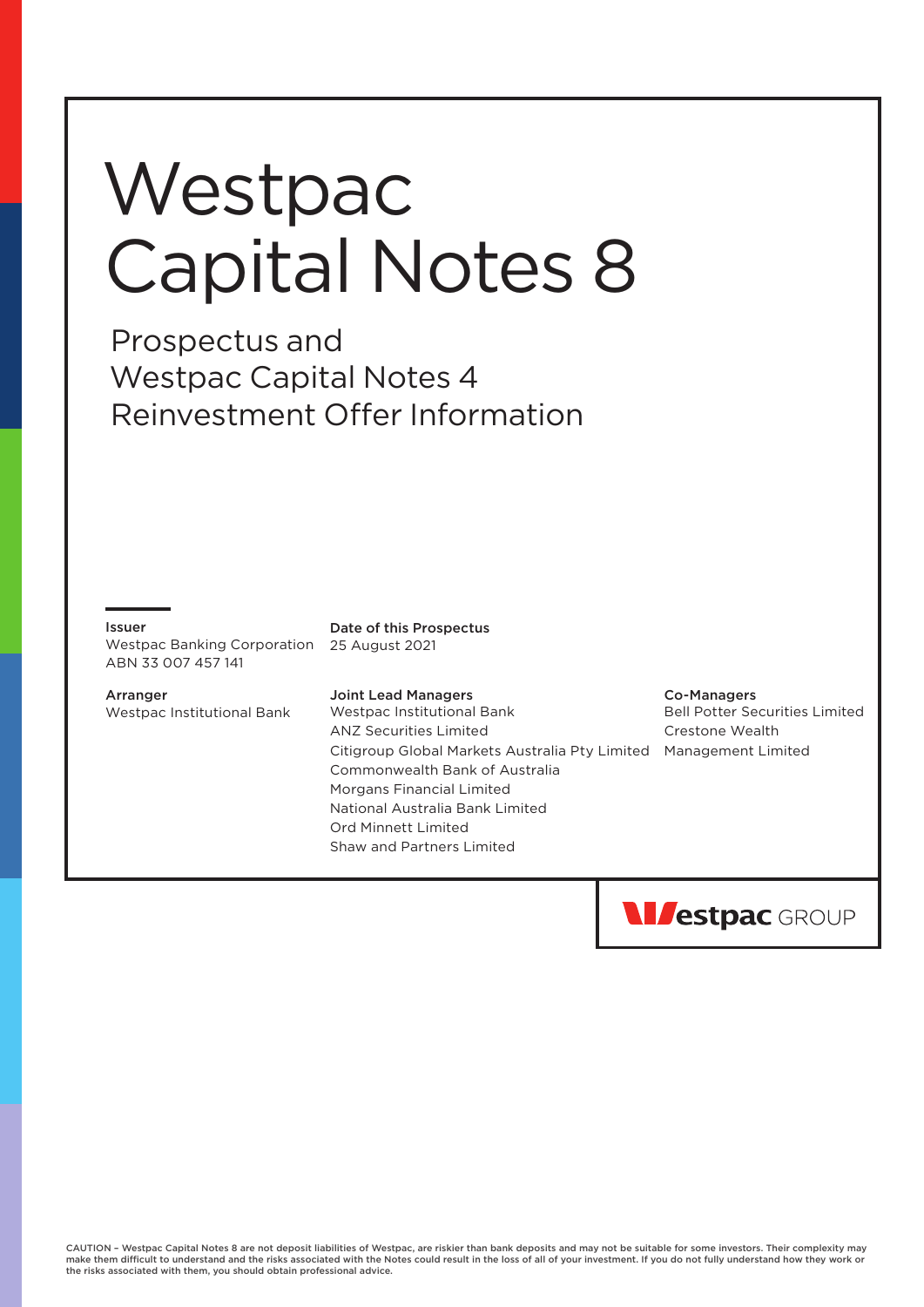# Important notices

#### **About this Prospectus**

This Prospectus relates to the offer of Westpac Capital Notes 8 ("Notes") at an Issue Price of \$100 each to raise approximately \$1.45 billion with the ability to raise more or less.

The Westpac Capital Notes 8 offered under this Prospectus are designated as Series 2021-1

This Prospectus is dated 25 August 2021 and was lodged with the Australian<br>Securities and Investments Commission ("**ASIC**") on that date. This is a replacement prospectus which replaces the prospectus dated 17 August 2021 and lodged with ASIC on that date ("Original Prospectus"). ASI and ASX Limited ("**ASX**") take no responsibility for the content of this<br>Prospectus nor for the merits of the investment to which this Prospectus relates. This Prospectus expires on the date which is 13 months after the date of the Original Prospectus ("Expiry Date") and no Notes will be issued or transferred on the basis of this Prospectus after the Expiry Date.

#### **Status of Westpac Capital Notes 8**

Westpac Capital Notes 8 are fully paid, non-cumulative, convertible,<br>transferable, redeemable, subordinated<sup>1</sup>, perpetual, unsecured notes issued by **Westpac** 

The Notes are not deposit liabilities or protected accounts of Westpac for the purposes of the Banking Act or Financial Claims Scheme and are not subject to the depositor protection provisions of Australian banking legislation (including the Australian Government guarantee of certain bank deposits).

Investment-type products are subject to investment risk, including possible delays in payment and loss of income and principal invested. Except as required by law, and only to the extent so required, neither Westpac nor any other person in any way warrants or guarantees the capital value or performance of the Notes, the performance of Westpac or any particular rate of return on any investment made under this Prospectus. If a Capital Trigger Event or Non-Viability Trigger Event occurs, Westpac will be required to Convert some or all of the Notes (or, where Conversion does not occur for any reason and Ordinary Shares are not issued for any reason by 5.00pm on the fifth Business Day after the Capital Trigger Event Conversion Date or Non-Viability Trigger Event Conversion Date (as the case may be), then: (i) those Notes will not be Converted in respect of such Capital Trigger Event or Non-Viability Trigger Event (as the case may be) and will not be Converted, Redeemed or Transferred on any subsequent date; (ii) all rights in relation to those Notes will be terminated immediately on the Capital Trigger Event Conversion Date or Non-Viability Trigger Event Conversion Date (as the case may be); and (iii) Holders will suffer loss as a consequence).

If Conversion occurs in these circumstances, Holders may (in the case of a Capital Trigger Event) and are likely to (in the case of a Non-Viability Trigger Event) receive Ordinary Shares that are worth significantly less than the Face Value of the Notes. If Holders receive Ordinary Shares worth less than the Face Value of the Notes, they will suffer loss as a consequence.

#### **Defined words and expressions**

Some words and expressions used in this Prospectus are capitalised as they have defined meanings. The Glossary in Appendix A and clause 16.2 of the Westpac Capital Notes 8 Terms in Appendix B define these words and expressions.

A reference to time in this Prospectus is to Sydney time, unless otherwise stated. A reference to \$, A\$, dollars and cents is to Australian currency, unless otherwise stated.

#### **No representations other than in this Prospectus**

You should rely only on information in this Prospectus. No person is authorised to provide any information or to make any representations in connection with the Offer which are not contained in this Prospectus. Any information or representations not contained in this Prospectus may not be relied upon as having been authorised by Westpac in connection with the Offer

#### **Past performance information**

The financial information provided in this Prospectus is for information purposes only and is not a forecast of operating results to be expected in future periods. Past performance is not a reliable indication of future performance.

This Prospectus does not provide investment advice – you should seek your own professional investment advice.

The information in this Prospectus is not investment advice and has been prepared without taking into account your investment objectives, financial situation and particular needs (including financial and taxation considerations) as an investor. You should consider the appropriateness of the Notes having regard to these factors before deciding to apply for any Notes. It is important that you read the entire Prospectus (including the investment risks described in Sections 1.5 and 5) and seek professional investment advice from your financial adviser or other professional adviser before deciding whether to apply for any Notes.

Except for any liability which cannot be excluded by law, each Joint Lead Manager and its respective directors, officers, employees and advisers expressly disclaims and does not accept any liability for the contents of this Prospectus, the Notes or the Offer.

This Prospectus also contains information in relation to (amongst other things) the Reinvestment Offer. Neither Westpac nor any other person is providing any investment advice or making any recommendation to Eligible Westpac Capital Notes 4 Holders in respect of the Reinvestment Offer.

#### **Restrictions in foreign jurisdictions**

This Offer is being made in Australia only and this Prospectus does not constitute an offer in any jurisdiction in which, or to any person to whom, it would not be lawful to make such an offer. No action has been taken to register or qualify the Notes or the Offer or to otherwise permit a public offering of the Notes in any jurisdiction outside Australia. The distribution of this Prospectus (including an electronic copy) in jurisdictions outside Australia may be restricted by law.

You should read the foreign selling restrictions (including, in particular, the restrictions in the United States and on US Persons) in Section 7.13. If you come into possession of this Prospectus in jurisdictions outside Australia, you should seek advice on, and observe, any such restrictions. If you fail to comply with such restrictions that failure may constitute a violation of applicable securities laws.

#### **Exposure period**

The Corporations Act prohibits the acceptance of Applications during the seven day period after the date the Original Prospectus was lodged with ASIC. This period is referred to as the "exposure period". The purpose of the exposure period was to enable the Original Prospectus to be examined by market participants before the Opening Date.

#### **How to access a Prospectus and Apply**

The Prospectus will be available via the Offer website at [westpac.com.au/westpaccapnotes8](http://westpac.com.au/westpaccapnotes8).

During the Offer Period:

- Eligible Westpac Capital Notes 4 Holders may apply for Notes by following the Reinvestment Application instructions via the Offer website at [westpac.com.au/westpaccapnotes8](http://westpac.com.au/westpaccapnotes8);
- Eligible Securityholders may apply for Notes by following the Securityholder Application instructions via the Offer website at [westpac.com.au/westpaccapnotes8](http://westpac.com.au/westpaccapnotes8); and
- Broker Firm Applicants can access a copy of this Prospectus, by downloading an electronic copy at [westpac.com.au/westpaccapnotes8](http://westpac.com.au/westpaccapnotes8) or from their Syndicate Broker.

The Prospectus is only available electronically to persons accessing and downloading it in Australia. If you access an electronic copy of this Prospectus, you should ensure that you download and read the entire Prospectus.

For information on who is eligible to apply for any Notes under the Offer and how to make an Application – see Section 8 and the online Reinvestment Application instructions, online Securityholder Application instructions or contact your Syndicate Broker (as applicable).

#### **No withdrawal of Application**

You cannot withdraw your Application once it has been lodged, except as permitted under the Corporations Act.

#### **Refunds**

If you are Allocated less than the number of Notes that you applied for, you will receive a refund as soon as possible after the Issue Date. If the Offer does not proceed, any Application Payment you have made will be refunded to you. No interest will be payable on Application Payments.

#### **Trading in Westpac Capital Notes 8**

It is your responsibility to determine your Allocation before trading in Notes to avoid the risk of selling Notes you do not own. To assist you in determining your Allocation before the receipt of your Holding Statement, you may call<br>the **Westpac Capital Notes 8 Information Line (Monday to Friday, 8.30am to** 7.30pm, Sydney time) on 1300 660 106 (in Australia) and +61 1300 660 106 (outside Australia) if you are an Eligible Securityholder, or contact your Syndicate Broker if you are a Broker Firm Applicant. If you sell Notes before you receive confirmation of your Allocation, you do so at your own risk.

#### **Providing personal information**

You will be asked to provide personal information to Westpac (directly or via its agents, including the Registrar) if you apply for any Notes. See Section 7.14<br>for information on how Westpac (and its agents, including the Registrar on its<br>behalf) collects, holds and uses this personal information. Y a copy of Westpac's privacy policy at [westpac.com.au/privacy](http://westpac.com.au/privacy).

#### **Incorporation by reference**

Information contained in or accessible through the documents or websites mentioned in this Prospectus does not form part of this Prospectus unless it is specifically stated that the document or website is incorporated by reference and forms part of this Prospectus.

#### Note:

#### 1. See Sections 1.4 and 2.7 for a description of how the Notes will rank in a Winding Up.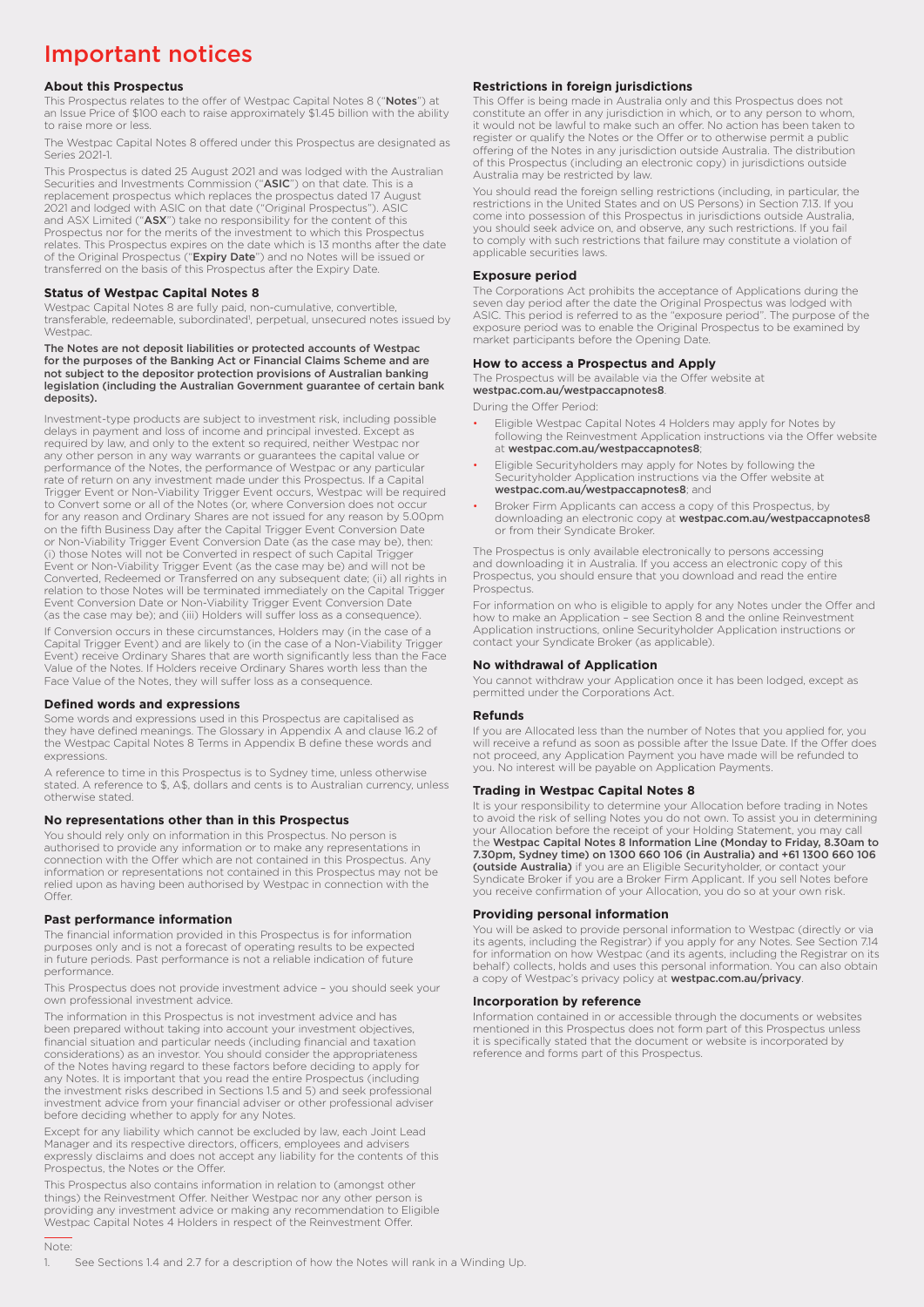# Table of contents

| <b>Important notices</b>                          | Inside front cover |
|---------------------------------------------------|--------------------|
| Guidance for retail investors                     | $\overline{2}$     |
| Key dates                                         | 3                  |
| 1. Investment overview                            | $\overline{4}$     |
| 2. Information about Westpac Capital Notes 8      | 18                 |
| 3. Reinvestment Offer for Westpac Capital Notes 4 | 37                 |
| 4. About Westpac                                  | 44                 |
| 5. Investment risks                               | 53                 |
| 6. Australian tax summary                         | 75                 |
| 7. Other information                              | 81                 |
| 8. Applying for Westpac Capital Notes 8           | 89                 |
| Appendix A - Glossary                             | 95                 |
| Appendix B - Westpac Capital Notes 8 Terms        | 107                |
| <b>Corporate Directory</b>                        | Inside back cover  |

**3**

 $\overline{\mathbf{4}}$ 

 $\sigma$ 

 $\sim$ 

**8 5**

 $\overline{\phantom{0}}$ 

 $\infty$ 

 $\bullet$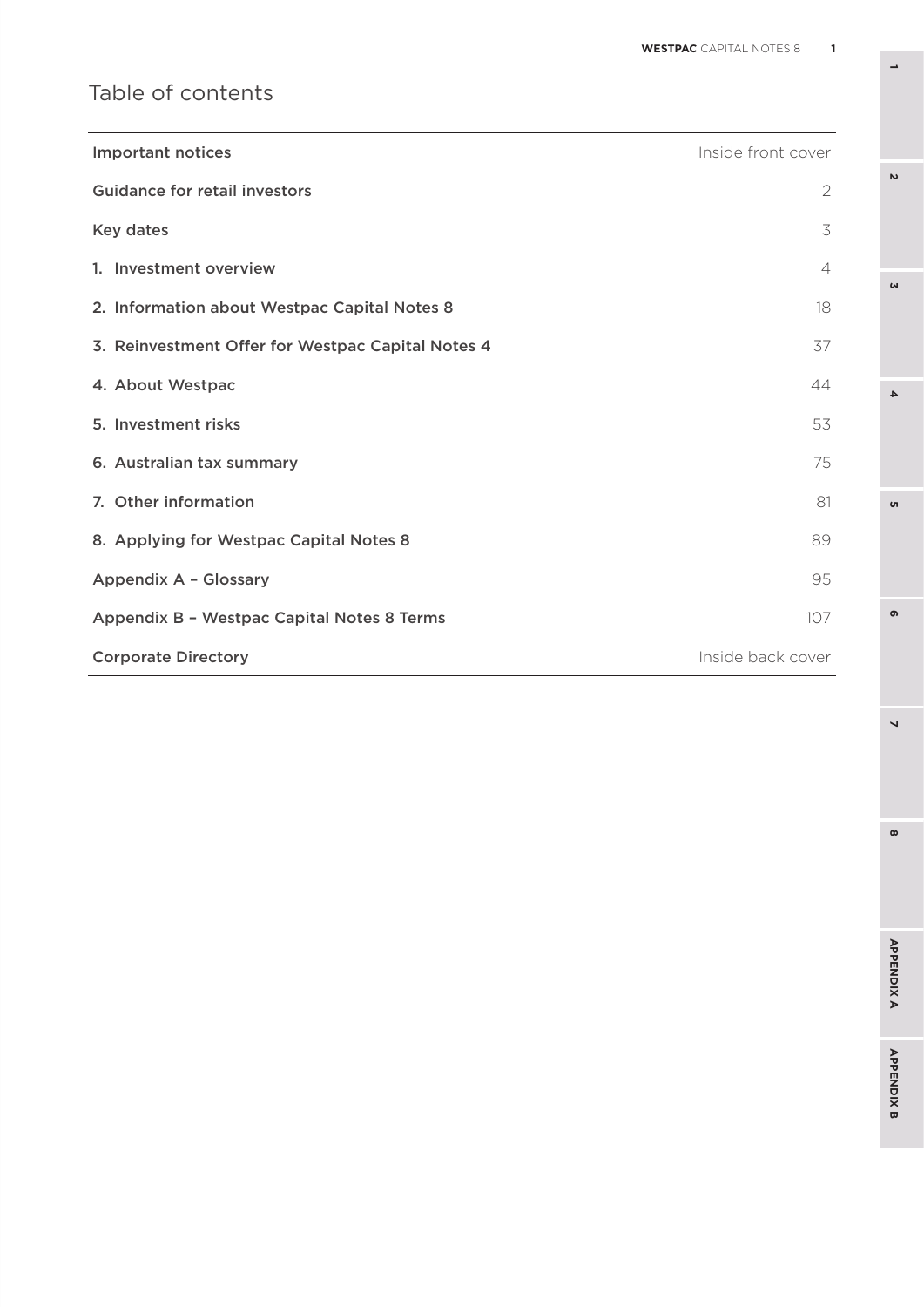## Guidance for retail investors

| 1. | <b>Read this</b><br><b>Prospectus in</b><br>full                                                                             | If you are considering applying for any Notes under the Offer, this Prospectus is<br>important and should be read in its entirety (including the "Westpac Capital Notes 8<br>Terms" in Appendix B).<br>You should have particular regard to the:<br>$\bullet$<br>"Investment overview" in Section 1:<br>$-$<br>"Information about Westpac Capital Notes 8" in Section 2;<br>$\overline{\phantom{a}}$<br>"Reinvestment Offer for Westpac Capital Notes 4" in Section 3; and<br>"Investment risks" in Section 5.<br>$\overline{\phantom{a}}$<br>In considering whether to apply for any Notes, it is important to consider all risks<br>٠<br>and other information regarding an investment in the Notes in light of your particular<br>investment objectives and circumstances.<br>Westpac Capital Notes 8 are not deposit liabilities of Westpac, are riskier than bank<br>deposits and may not be suitable for some investors. Their complexity may make them<br>difficult to understand and the risks associated with the Notes could result in the loss<br>of all of your investment. If you do not fully understand how they work or the risks<br>associated with them, you should obtain professional advice. |
|----|------------------------------------------------------------------------------------------------------------------------------|-------------------------------------------------------------------------------------------------------------------------------------------------------------------------------------------------------------------------------------------------------------------------------------------------------------------------------------------------------------------------------------------------------------------------------------------------------------------------------------------------------------------------------------------------------------------------------------------------------------------------------------------------------------------------------------------------------------------------------------------------------------------------------------------------------------------------------------------------------------------------------------------------------------------------------------------------------------------------------------------------------------------------------------------------------------------------------------------------------------------------------------------------------------------------------------------------------------------|
|    | 2. Speak to your<br>professional<br>adviser                                                                                  | You should seek professional advice from your stockbroker, solicitor, accountant or<br>٠<br>other independent and qualified professional adviser about the Offer.<br>ASIC has published guidance on how to choose a professional adviser on its<br>$\bullet$<br>MoneySmart website. You can also search 'choosing a financial adviser' at<br>moneysmart.gov.au.                                                                                                                                                                                                                                                                                                                                                                                                                                                                                                                                                                                                                                                                                                                                                                                                                                                   |
|    | 3. Consider<br>the ASIC<br>guidance<br>for retail<br><b>investors</b>                                                        | Further guidance on investing in bank hybrid securities can be found on ASIC's<br>MoneySmart website. You can find this guidance by searching "hybrid securities" at<br>moneysmart.gov.au or via a link at westpac.com.au/westpaccapnotes8. The guidance<br>includes a series of questions you should ask before you invest in hybrid securities to<br>check your understanding of how hybrids work, their features and risks.                                                                                                                                                                                                                                                                                                                                                                                                                                                                                                                                                                                                                                                                                                                                                                                    |
|    | 4. Learn more<br>about<br>investing in<br>bank hybrid<br><b>securities</b>                                                   | Westpac's Guide to Bank Hybrids, a web-based guide to help investors understand<br>٠<br>some of the typical features and risks associated with an investment in bank hybrid<br>securities, is available at westpac.com.au/bankhybridguide. The Guide to Bank Hybrids<br>provides a brief overview of hybrid investments, including how to invest in an Australian<br>bank and the typical features and risks of different types of bank hybrids. The Guide to<br>Bank Hybrids may be helpful when you are considering an investment in the Notes.                                                                                                                                                                                                                                                                                                                                                                                                                                                                                                                                                                                                                                                                 |
|    | 5. Obtain further<br><b>information</b><br>about<br><b>Westpac and</b><br><b>Westpac</b><br><b>Capital</b><br><b>Notes 8</b> | Westpac is a disclosing entity for the purposes of the Corporations Act and, as a<br>result, is subject to regular reporting and disclosure obligations under the Corporations<br>Act and the ASX Listing Rules. In addition, Westpac must notify ASX immediately<br>(subject to certain exceptions) if it becomes aware of information about Westpac that<br>a reasonable person would expect to have a material effect on the price or value of its<br>securities, including the Notes.<br>Copies of documents lodged with ASIC can be obtained from, or inspected at, an ASIC<br>$\bullet$<br>office and Westpac's ASX announcements may be viewed at <b>asx.com.au</b> (ASX code<br>WBC). Further information about Westpac, including Westpac's half-yearly and annual<br>financial reports, presentations and other investor information, can be obtained from<br>westpac.com.au/investorcentre.                                                                                                                                                                                                                                                                                                            |
|    | 6. Use of<br>franking<br><b>credits</b>                                                                                      | The value and availability of franking credits to you will depend on your particular<br>٠<br>circumstances and the tax rules that apply at the time of each Distribution.                                                                                                                                                                                                                                                                                                                                                                                                                                                                                                                                                                                                                                                                                                                                                                                                                                                                                                                                                                                                                                         |
| 7. | <b>Enquiries</b>                                                                                                             | If you have any questions in relation to the Offer, please call the Westpac Capital<br>Notes 8 Information Line (Monday to Friday, 8.30am to 7.30pm, Sydney time) on<br>1300 660 106 (in Australia) and +61 1300 660 106 (outside Australia) (local call cost<br>within Australia) or contact your financial adviser or other professional adviser.                                                                                                                                                                                                                                                                                                                                                                                                                                                                                                                                                                                                                                                                                                                                                                                                                                                               |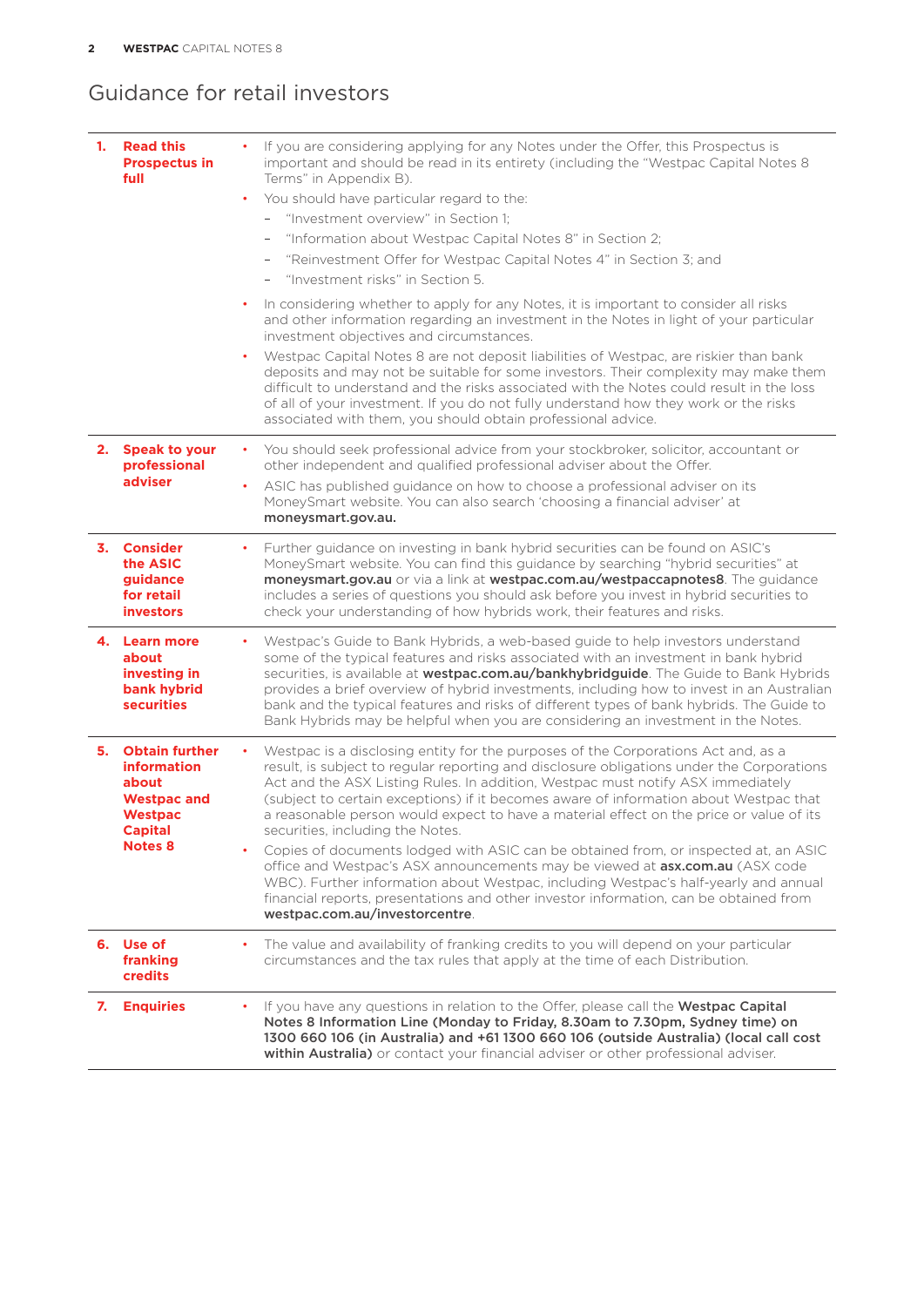#### Key dates

| Key dates for the Offer                                                                                                                  |                   |
|------------------------------------------------------------------------------------------------------------------------------------------|-------------------|
| Record date for determining Eligible Securityholders (7.00pm Sydney time)                                                                | 10 August 2021    |
| Announcement of the Offer and lodgement of the Original Prospectus with ASIC                                                             | 17 August 2021    |
| Bookbuild period commenced                                                                                                               | 17 August 2021    |
| Announcement of the Margin                                                                                                               | 20 August 2021    |
| Lodgement of this Prospectus with ASIC                                                                                                   | 25 August 2021    |
| Opening Date                                                                                                                             | 25 August 2021    |
| Closing Date for the Securityholder Offer (6.00pm Sydney time)                                                                           | 9 September 2021  |
| Closing Date for the Broker Firm Offer (6.00pm Sydney time)                                                                              | 9 September 2021  |
| <b>Issue Date of Notes</b>                                                                                                               | 15 September 2021 |
| Commencement of normal settlement trading                                                                                                | 16 September 2021 |
| Holding Statements dispatched by                                                                                                         | 17 September 2021 |
| <b>Key dates for Westpac Capital Notes 8</b>                                                                                             |                   |
| Record Date for first Distribution                                                                                                       | 13 December 2021  |
| First Distribution Payment Date <sup>1</sup>                                                                                             | 21 December 2021  |
| Option for Westpac to Convert <sup>2</sup> , Redeem <sup>3</sup> or Transfer the Notes                                                   | 21 September 2029 |
|                                                                                                                                          | 21 December 2029  |
|                                                                                                                                          | 21 March 2030     |
|                                                                                                                                          | 21 June 2030      |
| Scheduled Conversion Date <sup>4</sup>                                                                                                   | 21 June 2032      |
| Key dates for the Reinvestment Offer                                                                                                     |                   |
| Reinvestment Offer Record Date for determining Eligible Westpac Capital Notes 4 Holders<br>(7.00pm Sydney time)                          | 10 August 2021    |
| Opening Date for the Reinvestment Offer                                                                                                  | 25 August 2021    |
| Record date for First Pro-Rata Westpac Capital Notes 4 Distribution (7.00pm Sydney time)                                                 | 7 September 2021  |
| Closing Date for the Reinvestment Offer (6.00pm Sydney time)                                                                             | 9 September 2021  |
| Expected date of transfer of Participating Westpac Capital Notes 4 to Westpac Capital<br>Notes 4 Nominated Party                         | 15 September 2021 |
| Issue Date of Notes for the Reinvestment Offer                                                                                           | 15 September 2021 |
| Payment date for First Pro-Rata Westpac Capital Notes 4 Distribution <sup>5</sup>                                                        | 15 September 2021 |
| Key dates for the Non-Participating Westpac Capital Notes 4                                                                              |                   |
| Record date for First Pro-Rata Westpac Capital Notes 4 Distribution (7.00pm Sydney time)                                                 | 7 September 2021  |
| Payment date for First Pro-Rata Westpac Capital Notes 4 Distribution <sup>5</sup>                                                        | 15 September 2021 |
| Record date for Second Pro-Rata Westpac Capital Notes 4 Distribution (7.00pm Sydney time)                                                | 22 September 2021 |
| Payment date for Second Pro-Rata Westpac Capital Notes 4 Distribution <sup>5</sup>                                                       | 30 September 2021 |
| Last day of trading in Westpac Capital Notes 4                                                                                           | 8 December 2021   |
| Record date for intended Final Westpac Capital Notes 4 Distribution on Non-Participating<br>Westpac Capital Notes 4 (7.00pm Sydney time) | 10 December 2021  |
| Payment date for intended Final Westpac Capital Notes 4 Distribution <sup>5</sup> on Non-Participating<br>Westpac Capital Notes 4        | 20 December 2021  |
| Expected date of redemption of Non-Participating Westpac Capital Notes 4                                                                 | 20 December 2021  |

#### Dates may change

These dates are indicative only and may change. Westpac and the Joint Lead Managers may, in their absolute discretion, close the Offer early or extend the Offer Period without notice. Westpac may also withdraw the Offer at any time before Notes are issued. Accordingly, if you wish to apply for any Notes, you are encouraged to do so as soon as possible after the Opening Date.

Except as otherwise specified in the Westpac Capital Notes 8 Terms, if any of these dates are not Business Days and an event under the Westpac Capital Notes 8 Terms is stipulated to occur on that day, then the event will occur on the next Business Day.

Note:

2. Subject to satisfaction of the Optional Conversion Restriction – see Section 2.4.2.

4. Conversion of the Notes to Ordinary Shares on this date is subject to satisfaction of the Scheduled Conversion Conditions – see Section 2.2.3.

**1**

**3**

 $\Delta$ 

u

 $\mathbf{v}$ 

**8 5**

 $\overline{\phantom{0}}$ 

 $\omega$ 

ക

<sup>1.</sup> Distributions are payable quarterly, subject to satisfaction of the Distribution Payment Conditions – see Section 2.1.9.

<sup>3.</sup> There can be no certainty that APRA will provide its prior written approval for any such Redemption.

<sup>5.</sup> Subject to satisfaction of the distribution payment conditions in the Westpac Capital Notes 4 Terms.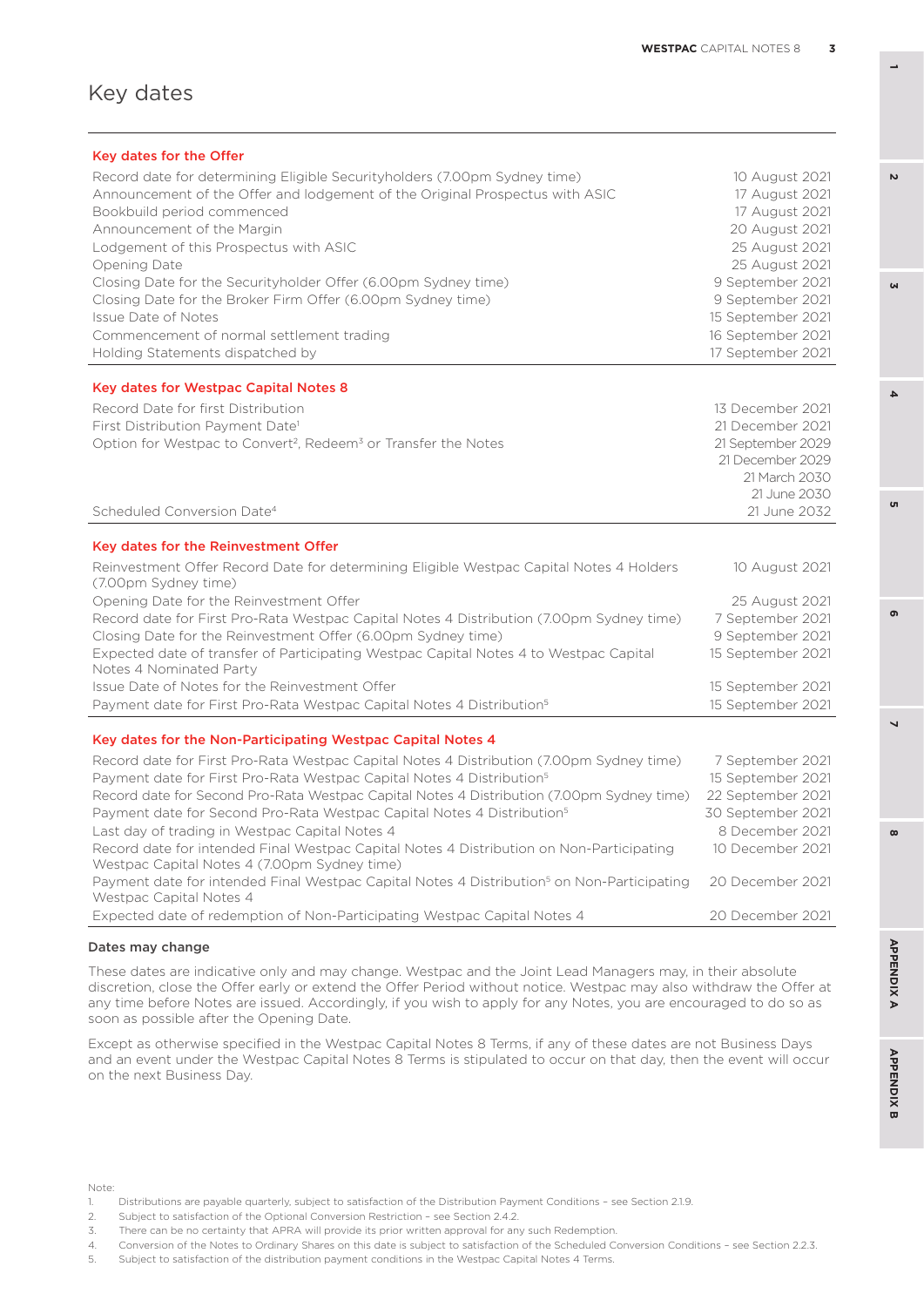# Investment overview

# **SECTION 1**

This Section sets out:

- 1.1 Key features of the Offer and Westpac Capital Notes 8
- 1.2 Summary of the Distributions payable on Westpac Capital Notes 8
- 1.3 Summary of certain events which may affect what Holders of Westpac Capital Notes 8 receive and when they receive it
- 1.4 Ranking of Westpac Capital Notes 8 in a Winding Up
- 1.5 Key risks associated with an investment in Westpac Capital Notes 8 and Westpac
- 1.6 Comparison of the Westpac Capital Notes 8 with certain other Westpac investments or products
- 1.7 Structure of the Offer and how to apply for Westpac Capital Notes 8

**CAUTION – Westpac Capital Notes 8 are not deposit liabilities of Westpac, are riskier than bank deposits and may not be suitable for some investors. Their complexity may make them difficult to understand and the risks associated with the Notes could result in the loss of all of your investment. If you do not fully understand how they work or the risks associated with them, you should obtain professional advice.**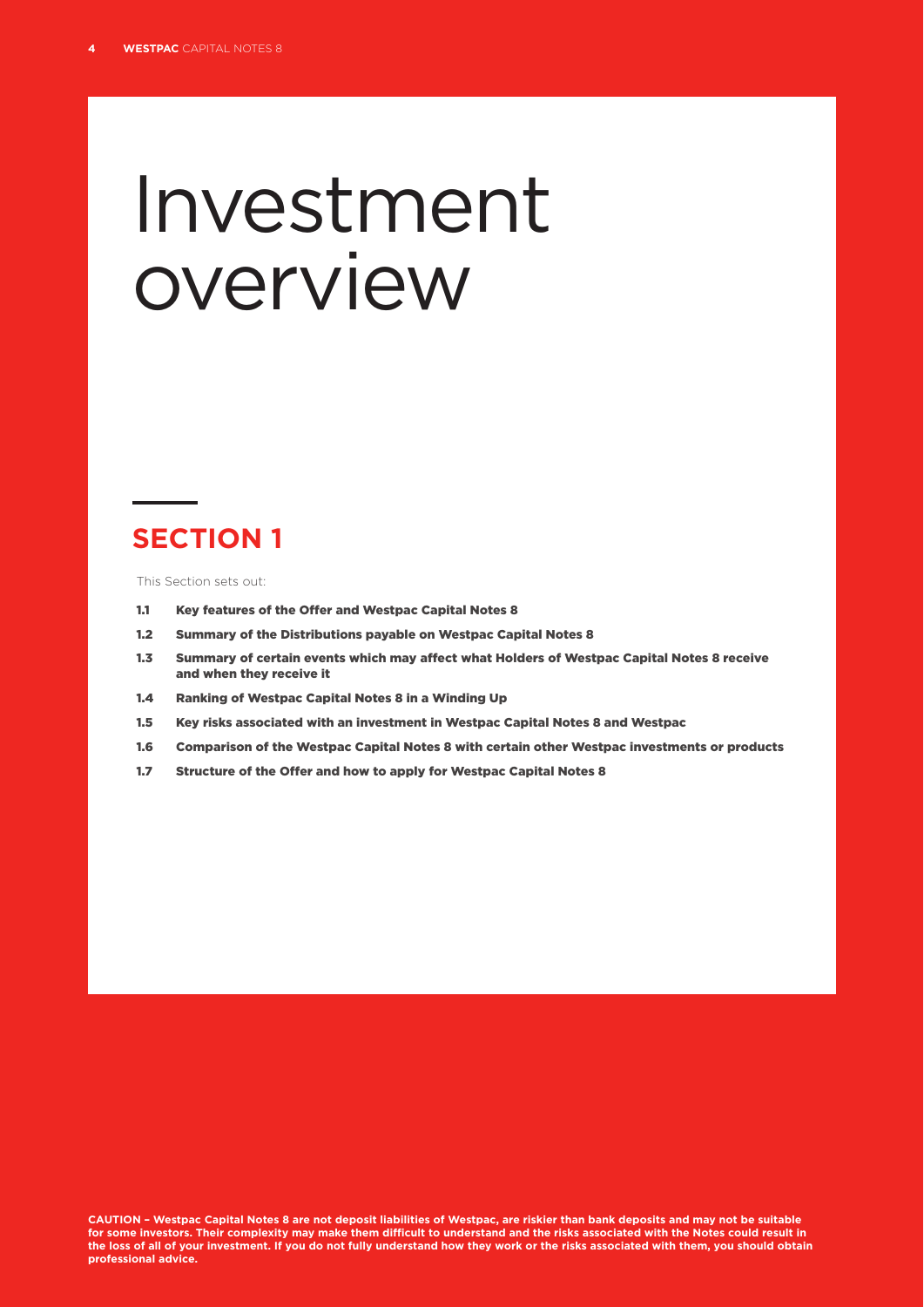# 1.1 Key features of the Offer and Westpac Capital Notes 8

| 1.1.1<br>The Offer<br>The Offer is for the issue of Westpac Capital Notes 8 to<br>raise approximately \$1.45 billion, with the ability to raise<br>more or less. The Offer includes the Reinvestment Offer,<br>which is a priority offer to Eligible Westpac Capital Notes<br>4 Holders to reinvest all or some of their Westpac Capital<br>Notes 4 in the Westpac Capital Notes 8.                                                                                                                                                                                                                                                                                                                                                                                                                                                                                                                                                                                                                                                                                                                                                                                                                                                                                                                                                                                                                                                                                                                                                                                                                                                                                                                                                                                                                                                                                                                                                                                                                                                                                                                                                                                                                                                                                                                                                                                                                                                                                                                                                                                                                                                                                                                                                                                                                                                                                                                                                                                                                                                                                                                                                                                  | Sections 2, 3 and 8                           |
|----------------------------------------------------------------------------------------------------------------------------------------------------------------------------------------------------------------------------------------------------------------------------------------------------------------------------------------------------------------------------------------------------------------------------------------------------------------------------------------------------------------------------------------------------------------------------------------------------------------------------------------------------------------------------------------------------------------------------------------------------------------------------------------------------------------------------------------------------------------------------------------------------------------------------------------------------------------------------------------------------------------------------------------------------------------------------------------------------------------------------------------------------------------------------------------------------------------------------------------------------------------------------------------------------------------------------------------------------------------------------------------------------------------------------------------------------------------------------------------------------------------------------------------------------------------------------------------------------------------------------------------------------------------------------------------------------------------------------------------------------------------------------------------------------------------------------------------------------------------------------------------------------------------------------------------------------------------------------------------------------------------------------------------------------------------------------------------------------------------------------------------------------------------------------------------------------------------------------------------------------------------------------------------------------------------------------------------------------------------------------------------------------------------------------------------------------------------------------------------------------------------------------------------------------------------------------------------------------------------------------------------------------------------------------------------------------------------------------------------------------------------------------------------------------------------------------------------------------------------------------------------------------------------------------------------------------------------------------------------------------------------------------------------------------------------------------------------------------------------------------------------------------------------------|-----------------------------------------------|
| 1.1.2<br>The issuer<br>Westpac Banking Corporation<br>ABN 33 007 457 141.                                                                                                                                                                                                                                                                                                                                                                                                                                                                                                                                                                                                                                                                                                                                                                                                                                                                                                                                                                                                                                                                                                                                                                                                                                                                                                                                                                                                                                                                                                                                                                                                                                                                                                                                                                                                                                                                                                                                                                                                                                                                                                                                                                                                                                                                                                                                                                                                                                                                                                                                                                                                                                                                                                                                                                                                                                                                                                                                                                                                                                                                                            | Section 4                                     |
| 1.1.3<br>Key features<br>Westpac Capital Notes 8 are:<br>of Westpac<br><b>fully paid</b> - the Issue Price (\$100 per Note, which will also<br>$\bullet$<br><b>Capital Notes 8</b><br>be the Initial Face Value of the Note) must be paid to<br>Westpac before the Notes are issued;<br><b>non-cumulative</b> - they offer Distributions which<br>are discretionary and unpaid Distributions do not<br>accumulate. Holders will not have any right to<br>compensation if Westpac does not pay a Distribution;<br>convertible - in certain circumstances, Westpac will be<br>required or permitted to Convert the Notes into Ordinary<br>Shares:<br><b>redeemable and transferable</b> - in certain circumstances,<br>Westpac may be permitted to repay the Face Value<br>(initially \$100 per Note) of the Notes to Holders or<br>transfer the Notes to a third party (but there are<br>significant restrictions on repayment of the Notes);<br>perpetual - they do not have a fixed maturity date and<br>could exist indefinitely if not Redeemed, Converted or<br>Transferred (in which case you would not receive your<br>capital back, although you may sell your Notes on ASX<br>at the prevailing market price to realise your investment.<br>However, that price may be less than the Face Value<br>(initially \$100 per Note) and there may be no liquid<br>market in the Notes);<br><b>unsecured</b> - they are not guaranteed nor are they<br>deposit liabilities or protected accounts of Westpac<br>under the Banking Act or Financial Claims Scheme<br>and they are not subject to the depositor protection<br>provisions of Australian banking legislation;<br>subject to a Capital Trigger Event and Non-Viability<br><b>Trigger Event</b> - where such an event occurs (which<br>includes where Westpac suffers significant losses), some<br>or all of the Notes must be Converted into Ordinary<br>Shares or, if Conversion does not occur for any reason<br>and Ordinary Shares are not issued for any reason by<br>5.00pm on the fifth Business Day after the Capital<br>Trigger Event Conversion Date or Non-Viability Trigger<br>Event Conversion Date (as the case may be), the rights<br>of Holders attaching to those Notes will be terminated<br>immediately on the Capital Trigger Event Conversion<br>Date or Non-Viability Trigger Event Conversion Date (as<br>the case may be), and Holders will lose all the value of<br>their investment in those Notes and they will not receive<br>any compensation or unpaid Distributions;<br>subordinated - in the event of a Winding Up, if the<br>Notes are still on issue and have not been Redeemed<br>or Converted, or otherwise had the rights attaching to<br>them terminated, they will rank ahead of Ordinary Shares,<br>equally among themselves and with Equal Ranking Capital<br>Securities and behind Senior Creditors. However, it is likely<br>that a Capital Trigger Event or Non-Viability Trigger Event<br>would occur prior to a Winding Up and the Notes would<br>have been Converted into Ordinary Shares or otherwise<br>had the rights attaching to them terminated; and | Section 2<br>Westpac Capital<br>Notes 8 Terms |

**1**

 $\overline{v}$ 

 $\omega$ 

**6 3**

o,

 $\overline{\mathbf{4}}$ 

**8 5 APPENDIX B 2 7 4 APPENDIX A**

 $\overline{a}$ 

 $\infty$ 

**APPENDIXA** 

**APPENDIX B** 

ഐ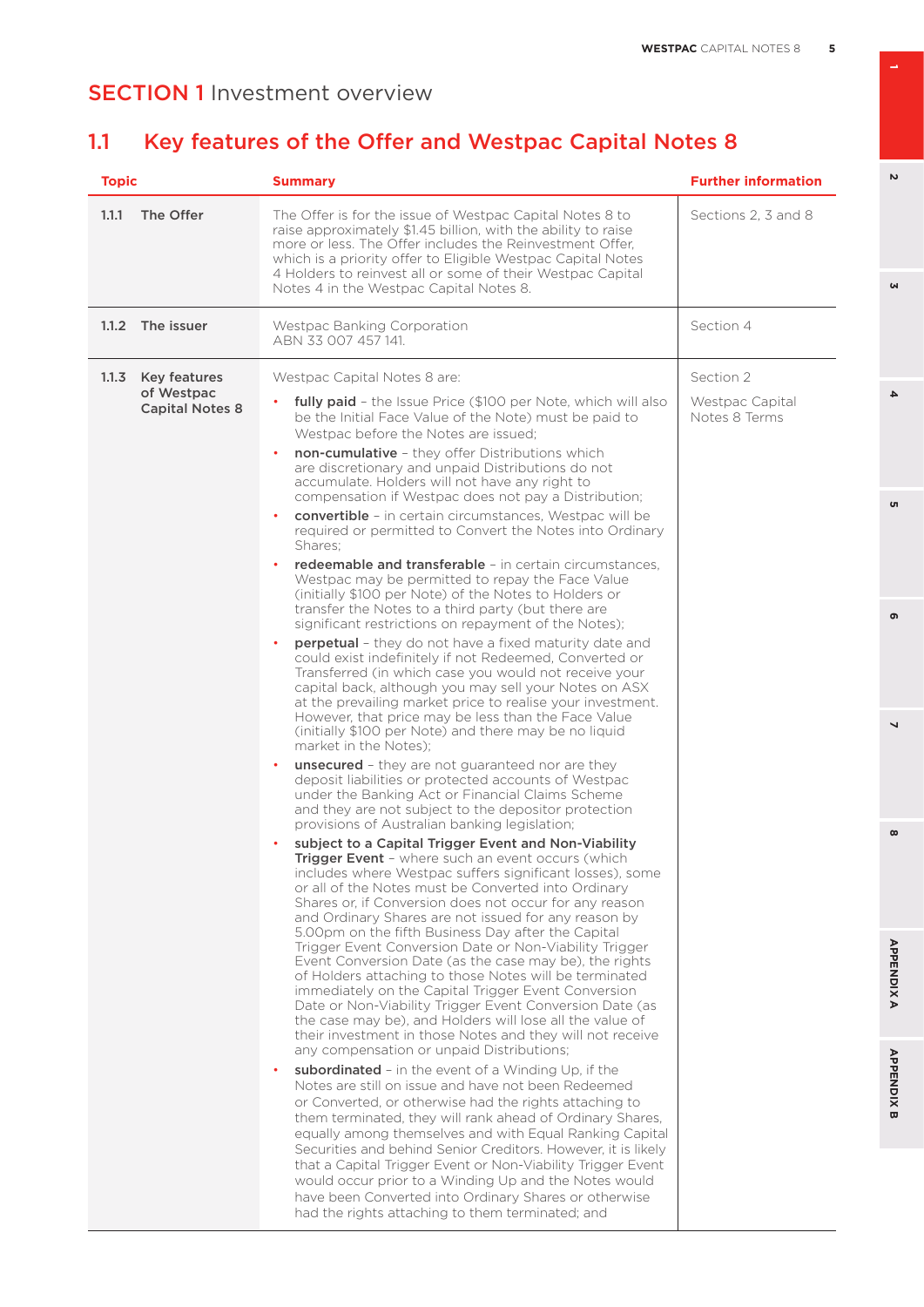| <b>Topic</b>                                                           | <b>Summary</b>                                                                                                                                                                                                                                                                                                                                                                    | <b>Further information</b> |
|------------------------------------------------------------------------|-----------------------------------------------------------------------------------------------------------------------------------------------------------------------------------------------------------------------------------------------------------------------------------------------------------------------------------------------------------------------------------|----------------------------|
|                                                                        | <b>listed</b> - Westpac has applied for the Notes to be quoted<br>٠<br>on ASX and the Notes are expected to trade on ASX<br>under the code WBCPK.                                                                                                                                                                                                                                 |                            |
|                                                                        | The Westpac Capital Notes 8 Terms are complex and derive<br>from the detailed capital requirements that APRA applies to<br>these instruments. Westpac's ability to pay Distributions or<br>to Convert or Redeem the Notes is subject to a number of<br>restrictions, including APRA not objecting to the Distributions<br>and APRA giving prior written approval to a Redemption. |                            |
| $1.1.4$ Use of<br>proceeds of<br>the Westpac<br><b>Capital Notes 8</b> | Westpac is issuing the Notes to raise regulatory capital<br>which satisfies the regulatory capital requirements of APRA.<br>The proceeds received under the Offer will be used by<br>Westpac for general business purposes.                                                                                                                                                       | Sections 4.1.5 and<br>421  |

## 1.2 Summary of the Distributions payable on Westpac Capital Notes 8

| <b>Topic</b><br><b>Summary</b>                                                   |                                                                                                                                                                                                                                                                                                                                                                                                                                                                                                                                                                                                                                                                                                                                                                                                                                                                                                                                                                                                                                                                                                                                                                                                                                                                                                                                                                                                                                                                                            | <b>Further information</b>                                                                                                              |
|----------------------------------------------------------------------------------|--------------------------------------------------------------------------------------------------------------------------------------------------------------------------------------------------------------------------------------------------------------------------------------------------------------------------------------------------------------------------------------------------------------------------------------------------------------------------------------------------------------------------------------------------------------------------------------------------------------------------------------------------------------------------------------------------------------------------------------------------------------------------------------------------------------------------------------------------------------------------------------------------------------------------------------------------------------------------------------------------------------------------------------------------------------------------------------------------------------------------------------------------------------------------------------------------------------------------------------------------------------------------------------------------------------------------------------------------------------------------------------------------------------------------------------------------------------------------------------------|-----------------------------------------------------------------------------------------------------------------------------------------|
| 1.2.1<br><b>Distributions</b><br>pavable on<br>Westpac<br><b>Capital Notes 8</b> | The Notes offer Holders quarterly, floating rate Distributions<br>until the Notes are Converted at their full Face Value (or<br>terminated following a failure to Convert) or Redeemed.<br>The Distribution Payment Dates are quarterly, being<br>21 March, 21 June, 21 September and 21 December of each<br>year. The first Distribution is scheduled to be paid on<br>21 December 2021.<br>The Distribution Rate is determined in accordance with the<br>following formula:                                                                                                                                                                                                                                                                                                                                                                                                                                                                                                                                                                                                                                                                                                                                                                                                                                                                                                                                                                                                              | Section 2.1<br>Westpac Capital<br>Notes 8 Terms<br>clause 3                                                                             |
|                                                                                  | (3 month BBSW Rate + Margin) x (1 - Tax Rate <sup>1</sup> )                                                                                                                                                                                                                                                                                                                                                                                                                                                                                                                                                                                                                                                                                                                                                                                                                                                                                                                                                                                                                                                                                                                                                                                                                                                                                                                                                                                                                                |                                                                                                                                         |
|                                                                                  | The Margin is 2.90% per annum.                                                                                                                                                                                                                                                                                                                                                                                                                                                                                                                                                                                                                                                                                                                                                                                                                                                                                                                                                                                                                                                                                                                                                                                                                                                                                                                                                                                                                                                             |                                                                                                                                         |
|                                                                                  | Distributions are expected to be fully franked.                                                                                                                                                                                                                                                                                                                                                                                                                                                                                                                                                                                                                                                                                                                                                                                                                                                                                                                                                                                                                                                                                                                                                                                                                                                                                                                                                                                                                                            |                                                                                                                                         |
| 1.2.2 Distributions<br>may not be paid on<br><b>Westpac Capital</b><br>Notes 8   | Payments of Distributions are within the absolute discretion<br>of Westpac, which means Westpac does not have to<br>pay them. Distributions are also only payable if the other<br>Distribution Payment Conditions are satisfied.<br>Distributions are non-cumulative, which means that unpaid<br>Distributions will not be made up or accumulate. Holders will<br>not have any rights to compensation if Westpac does not pay<br>Distributions. Failure to pay any Distribution is not an event<br>of default <sup>2</sup> and Holders have no right to apply for a Winding<br>Up on the grounds of non-payment of a Distribution.<br>If for any reason a Distribution has not been paid in full for a<br>relevant Distribution Payment Date, then until a Distribution<br>is paid in full on a subsequent Distribution Payment Date (or<br>all Notes are Converted at their full Face Value. Redeemed or<br>terminated following a failure to Convert), Westpac must not:<br>determine or pay any Dividends on its Ordinary Shares; or<br>$\bullet$<br>undertake any discretionary Buy Back or Capital Reduction,<br>$\bullet$<br>unless the amount of the unpaid Distribution is paid in<br>full within 20 Business Days of the relevant Distribution<br>Payment Date (and in certain other limited circumstances).<br>These restrictions would not apply where the reason a<br>Distribution was not paid was because the Distribution Rate<br>was zero or negative (see Section 2.1.3). | Sections 2.1.1 and<br>2.1.9 to 2.1.11<br>Westpac Capital<br>Notes 8 Terms<br>clauses 3.3, 3.4, 3.7<br>and $\overline{3}$ $\overline{8}$ |

Note:

1. The Tax Rate is 30% (or 0.30 expressed as a decimal) as at the date of this Prospectus but that rate may change.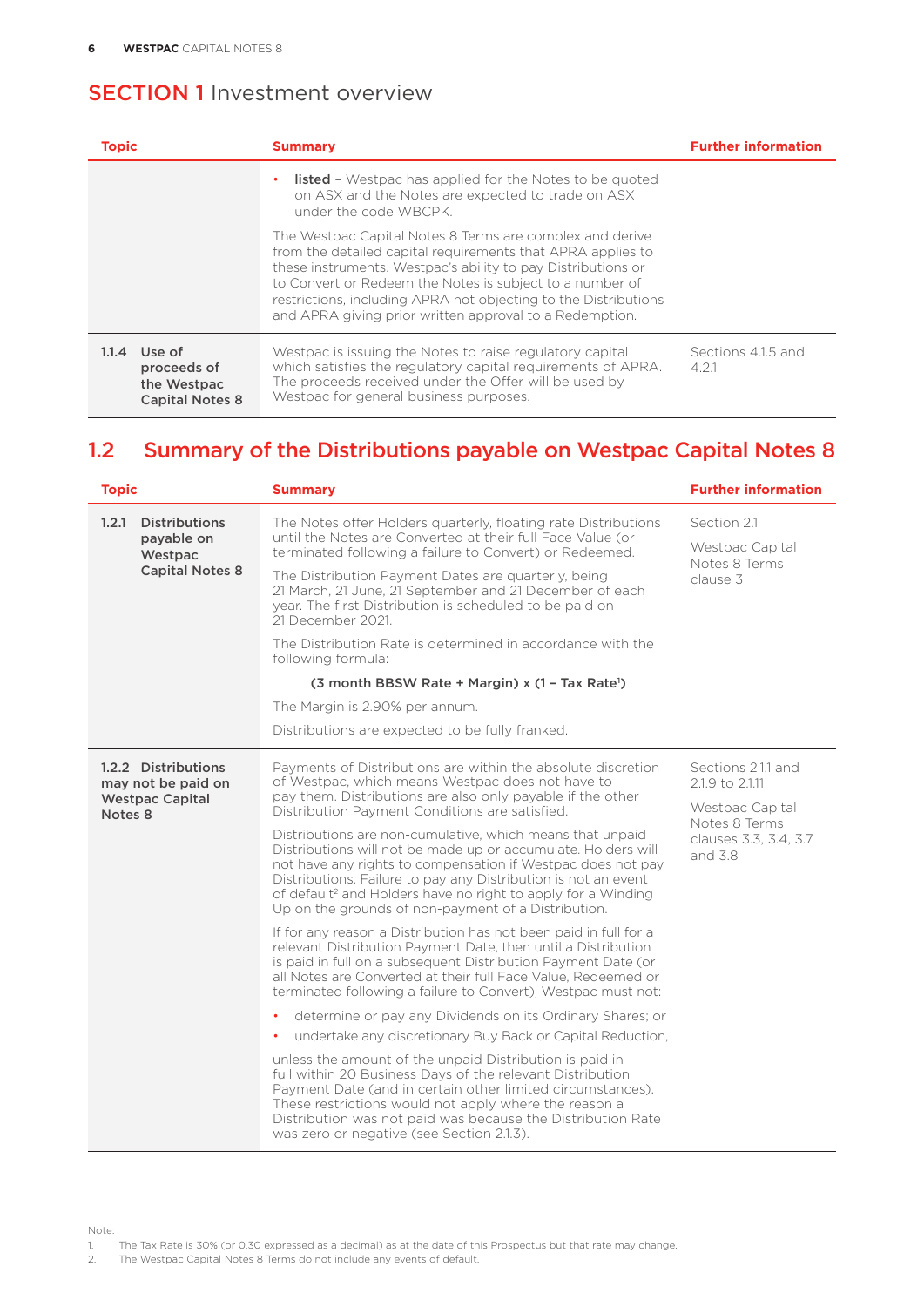### 1.3 Summary of certain events which may affect what Holders of Westpac Capital Notes 8 receive and when they receive it

| <b>Topic</b>                                                                                                                                                                                                                                                                                                                                                                                                                                                     |                                                                                                                           | <b>Summary</b>                                              |                     |                                                                           |                                                                                                                                                                                        | <b>Further information</b>                                                                                                                                                                                                                                                                                                               |
|------------------------------------------------------------------------------------------------------------------------------------------------------------------------------------------------------------------------------------------------------------------------------------------------------------------------------------------------------------------------------------------------------------------------------------------------------------------|---------------------------------------------------------------------------------------------------------------------------|-------------------------------------------------------------|---------------------|---------------------------------------------------------------------------|----------------------------------------------------------------------------------------------------------------------------------------------------------------------------------------|------------------------------------------------------------------------------------------------------------------------------------------------------------------------------------------------------------------------------------------------------------------------------------------------------------------------------------------|
| 1.3.1 Events that<br>The Notes do not have a fixed maturity date and Holders<br>do not have a right to request or require Westpac to<br>may affect the<br>Convert, Redeem or arrange for the Transfer of the Notes.<br><b>Westpac Capital</b><br>Accordingly, what will happen to the Notes is uncertain.<br>Notes 8<br>It is possible that the Notes could remain on issue<br>indefinitely and the Face Value (initially \$100 per Note) will<br>not be repaid. |                                                                                                                           |                                                             |                     | Sections 2.2 to 2.6<br>Westpac Capital<br>Notes 8 Terms<br>clauses 4 to 8 |                                                                                                                                                                                        |                                                                                                                                                                                                                                                                                                                                          |
|                                                                                                                                                                                                                                                                                                                                                                                                                                                                  |                                                                                                                           |                                                             |                     | Westpac Capital Notes 8 Terms.                                            | The diagram and table in this Section 1.3.1 summarise certain<br>events that may occur while the Notes are on issue and<br>what Holders may receive in relation to the Notes under the |                                                                                                                                                                                                                                                                                                                                          |
|                                                                                                                                                                                                                                                                                                                                                                                                                                                                  |                                                                                                                           | OPTION FOR WESTPAC TO CONVERT,<br><b>REDEEM OR TRANSFER</b> |                     |                                                                           |                                                                                                                                                                                        | <b>SCHEDULED CONVERSION DATE</b>                                                                                                                                                                                                                                                                                                         |
| 15 September<br>2021, the<br><b>Issue Date</b>                                                                                                                                                                                                                                                                                                                                                                                                                   | 21<br>September<br>2029                                                                                                   | 21<br>December<br>2029                                      | 21<br>March<br>2030 | 21<br>June<br>2030                                                        | 21 June 2032, the first<br>possible Scheduled<br><b>Conversion Date</b>                                                                                                                | <b>Each Distribution</b><br>Payment Date after the<br>first possible Scheduled<br><b>Conversion Date</b>                                                                                                                                                                                                                                 |
|                                                                                                                                                                                                                                                                                                                                                                                                                                                                  |                                                                                                                           |                                                             |                     |                                                                           |                                                                                                                                                                                        |                                                                                                                                                                                                                                                                                                                                          |
|                                                                                                                                                                                                                                                                                                                                                                                                                                                                  | <b>Conversion, Redemption</b> (subject to<br>APRA approval) or Transfer at Westpac's<br>option (see Sections 2.3 and 2.4) |                                                             |                     |                                                                           | <b>Scheduled Conversion</b><br>subject to the Scheduled<br><b>Conversion Conditions</b><br>being satisfied<br>(see Section 2.2.3)                                                      | If Scheduled Conversion<br>does not occur on the<br>first possible Scheduled<br>Conversion Date of<br>21 June 2032, then<br><b>Scheduled Conversion</b><br>will occur on the first<br>Distribution Payment<br>Date after that date on<br>which the Scheduled<br><b>Conversion Conditions</b><br>are satisfied (see Section<br>$2.2.3$ ). |
|                                                                                                                                                                                                                                                                                                                                                                                                                                                                  |                                                                                                                           |                                                             |                     |                                                                           |                                                                                                                                                                                        |                                                                                                                                                                                                                                                                                                                                          |
|                                                                                                                                                                                                                                                                                                                                                                                                                                                                  | Conversion<br>You receive<br>Ordinary                                                                                     | Redemption<br>You receive<br>the Face                       |                     | <b>Transfer</b><br>You receive<br>the Face                                | You receive<br><b>Ordinary Shares</b>                                                                                                                                                  | You receive<br>Ordinary Shares                                                                                                                                                                                                                                                                                                           |
|                                                                                                                                                                                                                                                                                                                                                                                                                                                                  | <b>Shares</b>                                                                                                             | Value from<br>Westpac                                       |                     | Value<br>trom a<br>nominated<br>third party<br>purchaser                  |                                                                                                                                                                                        |                                                                                                                                                                                                                                                                                                                                          |
| Perpetual<br><b>EVENTS THAT COULD OCCUR AT ANY TIME:</b>                                                                                                                                                                                                                                                                                                                                                                                                         |                                                                                                                           |                                                             |                     |                                                                           |                                                                                                                                                                                        |                                                                                                                                                                                                                                                                                                                                          |
| Tax Event or Regulatory Event<br>Conversion, Redemption (subject to APRA approval) or Transfer at Westpac's option if a Tax Event or Regulatory<br><b>Event</b> occurs (see Sections 2.3 and 2.4)                                                                                                                                                                                                                                                                |                                                                                                                           |                                                             |                     |                                                                           |                                                                                                                                                                                        |                                                                                                                                                                                                                                                                                                                                          |
| <b>Acquisition Event</b><br>Automatic Conversion if an Acquisition Event occurs subject to the Second Scheduled Conversion Condition, as it                                                                                                                                                                                                                                                                                                                      |                                                                                                                           |                                                             |                     |                                                                           |                                                                                                                                                                                        |                                                                                                                                                                                                                                                                                                                                          |

applies to an Acquisition Event, being satisfied (see Section 2.6)

#### Capital Trigger Event or Non-Viability Trigger Event

Automatic Conversion if a Capital Trigger Event or Non-Viability Trigger Event occurs (or if Conversion does not occur for any reason by 5.00pm on the fifth Business Day after the Capital Trigger Event Conversion Date or Non-Viability Trigger Event Conversion Date, all rights in relation to those Notes will be terminated) (see Section 2.5)

**1**

 $\mathbf{v}$ 

**GN** 

 $\Delta$ 





 $\overline{\phantom{0}}$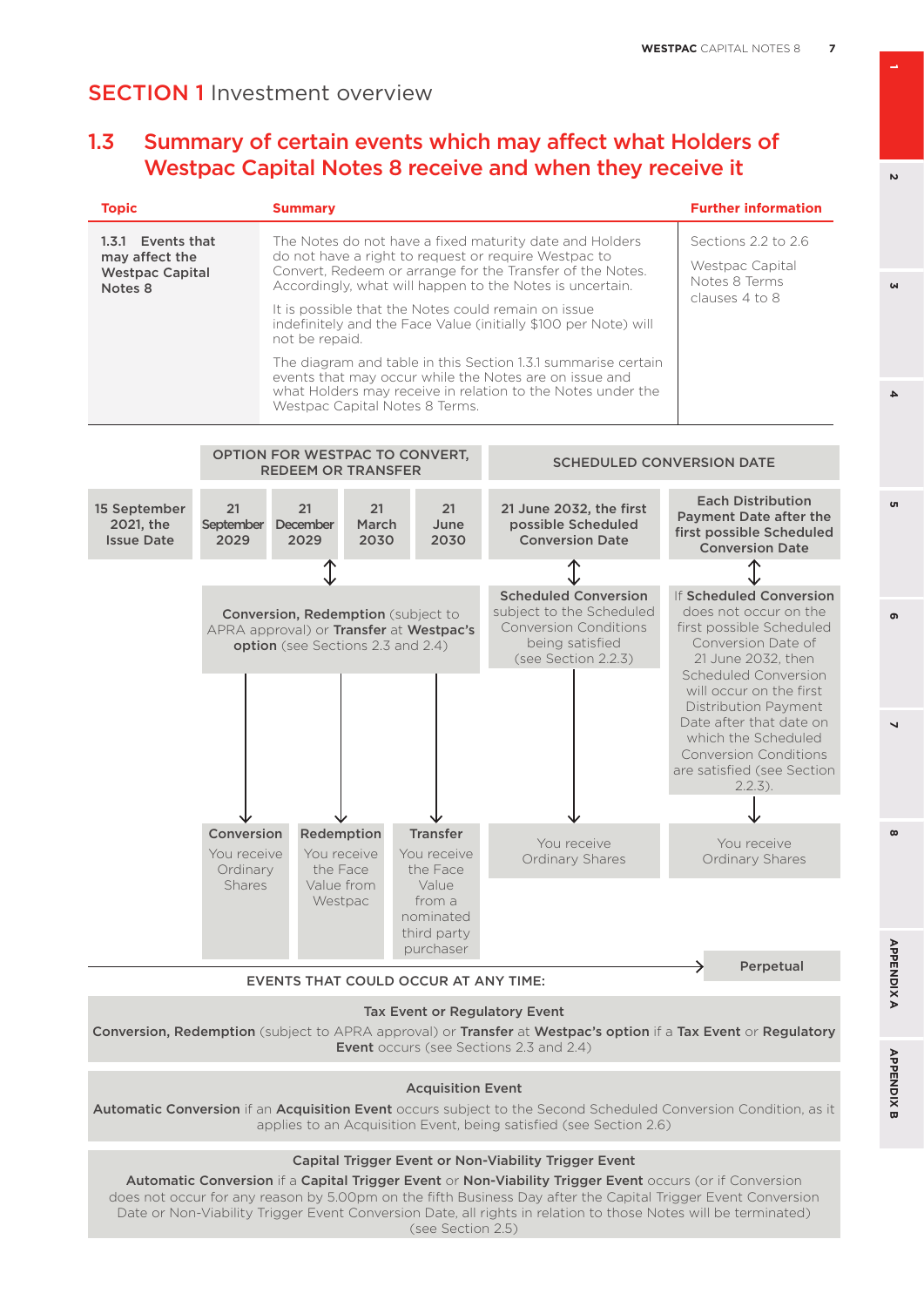| <b>Event</b>                                  | When?                                                                                                                                       | <b>Is APRA</b><br>approval<br>required? | <b>Are there</b><br>other pre-<br>conditions<br>to the event?        | <b>What value</b><br>will a Holder<br>receive?                                                                     | In what form<br>will that value<br>be provided<br>to Holders?                                    | <b>Where to</b><br>find further<br>information?                                   |
|-----------------------------------------------|---------------------------------------------------------------------------------------------------------------------------------------------|-----------------------------------------|----------------------------------------------------------------------|--------------------------------------------------------------------------------------------------------------------|--------------------------------------------------------------------------------------------------|-----------------------------------------------------------------------------------|
| Redemption<br>at Westpac's<br>option          | 21 September<br>2029, 21<br>December<br>2029, 21<br>March 2030<br>or 21 June<br>2030, or if a<br>Tax Event or<br>Regulatory<br>Event occurs | Yes <sup>3</sup>                        | Yes,<br>before or<br>concurrently<br>with<br>Redemption <sup>4</sup> | Face Value<br>(initially)<br>\$100 per<br>Note) plus a<br>Distribution <sup>5</sup>                                | Cash                                                                                             | Sections 2.3.1<br>to 2.3.4<br>Westpac<br>Capital<br>Notes 8<br>Terms<br>clause 7  |
| <b>Transfer at</b><br>Westpac's<br>option     | 21 September<br>2029, 21<br>December<br>2029, 21<br>March 2030<br>or 21 June<br>2030, or if a<br>Tax Event or<br>Regulatory<br>Event occurs | No                                      | No                                                                   | Face Value<br>(initially)<br>\$100 per<br>Note) plus a<br>Distribution <sup>5</sup>                                | Cash <sup>6</sup>                                                                                | Sections 2.3.1<br>and 2.3.5<br>Westpac<br>Capital<br>Notes 8<br>Terms<br>clause 8 |
| Conversion<br>at Westpac's<br>option          | 21 September<br>2029.21<br>December<br>2029, 21<br>March 2030<br>or 21 June<br>2030, or if a<br>Tax Event or<br>Regulatory<br>Event occurs  | No                                      | Yes <sup>7</sup>                                                     | Ordinary<br>Shares worth<br>approximately<br>\$101.01 <sup>8</sup> per<br>Note plus a<br>Distribution <sup>5</sup> | A variable<br>number of<br>Ordinary<br>Shares<br>plus a cash<br>Distribution <sup>5</sup>        | Section 2.4<br>Westpac<br>Capital<br>Notes 8<br>Terms<br>clauses 6<br>and 9       |
| <b>Scheduled</b><br>Conversion                | 21 June 2032                                                                                                                                | No                                      | Yes <sup>7</sup>                                                     | Ordinary<br>Shares worth<br>approximately<br>\$101.01 <sup>8</sup> per<br>Note plus a<br>Distribution <sup>5</sup> | A variable<br>number of<br>Ordinary<br><b>Shares</b><br>plus a cash<br>Distribution <sup>5</sup> | Section 2.2<br>Westpac<br>Capital<br>Notes 8<br>Terms<br>clauses 4<br>and 9       |
| Conversion<br>upon an<br>Acquisition<br>Event | If an<br>Acquisition<br>Event occurs                                                                                                        | <b>No</b>                               | Yes <sup>7</sup>                                                     | Ordinary<br>Shares worth<br>approximately<br>\$101.01 <sup>8</sup> per<br>Note plus a<br>Distribution <sup>5</sup> | A variable<br>number of<br>Ordinary<br>Shares<br>plus a cash<br>Distribution <sup>5</sup>        | Section 2.6<br>Westpac<br>Capital<br>Notes 8<br>Terms<br>clauses 5.9<br>and 9     |

Note:

- 3. Holders should not expect that APRA's prior written approval will be given if requested.
- 4. Westpac may only Redeem Notes if it replaces them with capital of the same or better quality (and the replacement is done under conditions that are sustainable for the income capacity of Westpac) or obtains confirmation that APRA is satisfied that Westpac does not have to replace the Notes.
- 5. The Distribution would be for the period from (but excluding) the last Distribution Payment Date to (and including) the relevant Conversion Date, Redemption Date or Transfer Date (as applicable). Payments of Distributions are within the absolute discretion of Westpac, which means Westpac does not have to pay them. Distributions are also only payable if the Distribution Payment Conditions are satisfied.
- 6. On Transfer, Holders will receive the Face Value in cash from the Nominated Party to whom the Notes are transferred.
- 7. Conversion is conditional on Westpac's share price being above a specified level in the period prior to Conversion.
- 8. Based on the Initial Face Value of \$100 per Note and the VWAP of Ordinary Shares during the relevant VWAP Period before the Conversion Date, with the benefit of a 1% discount. The value of Ordinary Shares received on the Conversion of one Note may be worth more or less than<br>\$101.01 depending on the market price of Ordinary Shares before Conversion and the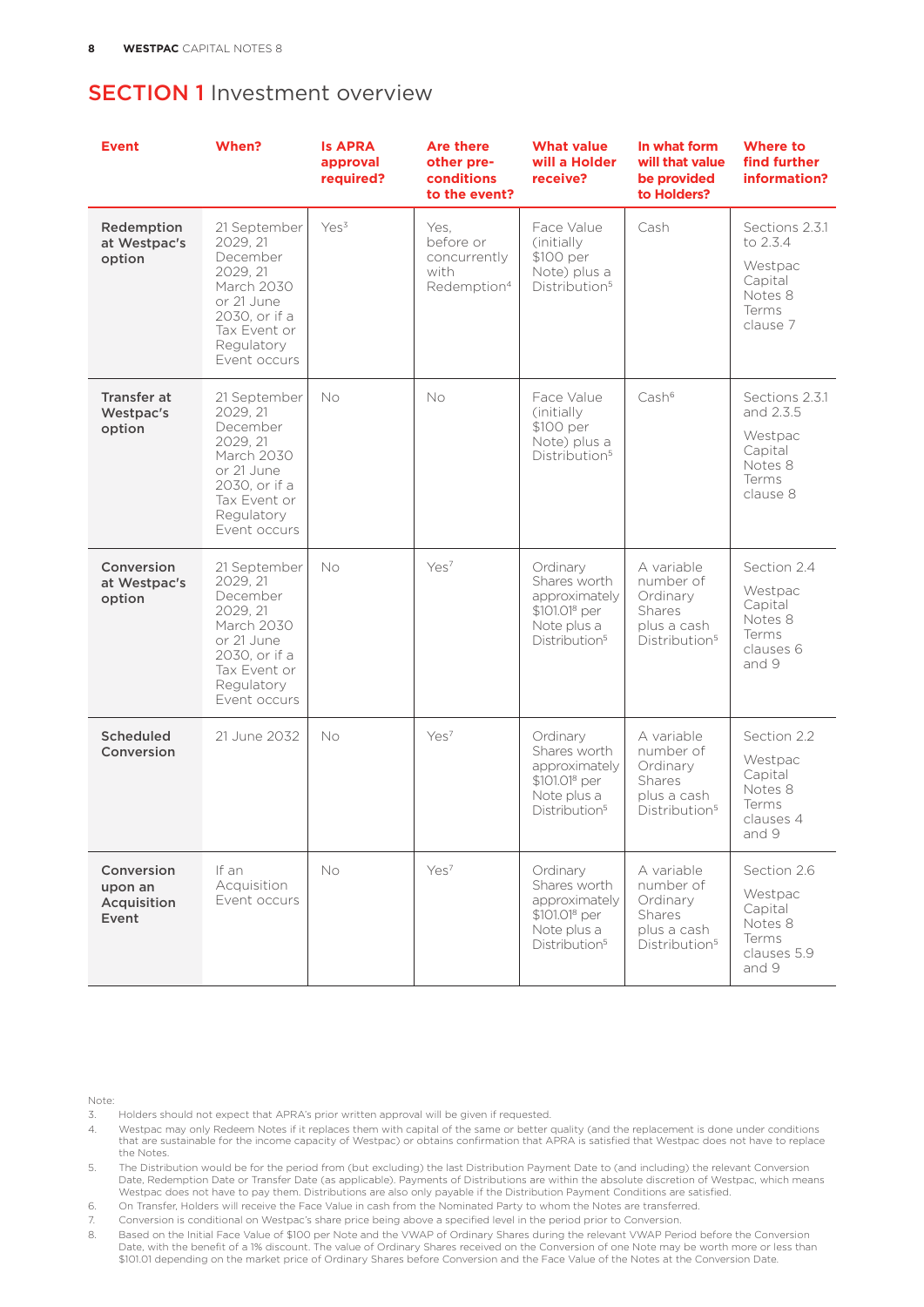| <b>Event</b>                                                                                        | When?                                                                           | <b>Is APRA</b><br>approval<br>required? | <b>Are there</b><br>other pre-<br>conditions<br>to the event? | What value<br>will a Holder<br>receive?                                                                                                                                                                                                                                                                                                                                                                                                                                                                                                                                                                                                                                                                                                                                                                                                                                                                            | In what form<br>will that value<br>be provided<br>to Holders?                                                                                                                                                                                                                                                                                                                                                                                                                                                                                                                                                                                                                                                                                                                                                                                                                                                 | <b>Where to</b><br>find further<br>information?                                                                 |
|-----------------------------------------------------------------------------------------------------|---------------------------------------------------------------------------------|-----------------------------------------|---------------------------------------------------------------|--------------------------------------------------------------------------------------------------------------------------------------------------------------------------------------------------------------------------------------------------------------------------------------------------------------------------------------------------------------------------------------------------------------------------------------------------------------------------------------------------------------------------------------------------------------------------------------------------------------------------------------------------------------------------------------------------------------------------------------------------------------------------------------------------------------------------------------------------------------------------------------------------------------------|---------------------------------------------------------------------------------------------------------------------------------------------------------------------------------------------------------------------------------------------------------------------------------------------------------------------------------------------------------------------------------------------------------------------------------------------------------------------------------------------------------------------------------------------------------------------------------------------------------------------------------------------------------------------------------------------------------------------------------------------------------------------------------------------------------------------------------------------------------------------------------------------------------------|-----------------------------------------------------------------------------------------------------------------|
| Conversion<br>upon a Capital<br><b>Trigger</b><br>Event or<br>Non-Viability<br><b>Trigger Event</b> | If a Capital<br>Trigger<br>Event or<br>Non-Viability<br>Trigger Event<br>occurs | No                                      | <b>No</b>                                                     | A variable<br>value,<br>depending on<br>the price of<br>the Ordinary<br>Shares at<br>the relevant<br>time and<br>the number<br>of Ordinary<br>Shares<br>received on<br>Conversion.<br>However,<br>Holders may<br>(in the case)<br>of a Capital<br>Trigger Event)<br>and are likely<br>to (in the<br>case of a<br>Non-Viability<br><b>Trigger</b><br>Event) receive<br>significantly<br>less than<br>approximately<br>\$101.01 for<br>each Note<br>(based on<br>the Initial<br>Face Value<br>of \$100 per<br>Note), and<br>the value may<br>be nothing if<br>Conversion<br>does not<br>occur for<br>any reason<br>and Ordinary<br>Shares are<br>not issued for<br>any reason<br>by $5.00pm$<br>on the fifth<br><b>Business</b><br>Day after<br>the Capital<br><b>Trigger Event</b><br>Conversion<br>Date or<br>Non-Viability<br><b>Trigger Event</b><br>Conversion<br>Date (as<br>the case<br>may be). <sup>9</sup> | A variable<br>number of<br>Ordinary<br>Shares up to<br>the Maximum<br>Conversion<br>Number.<br>However, if<br>Conversion<br>of the Notes<br>does not<br>occur for<br>any reason<br>and Ordinary<br>Shares are<br>not issued for<br>any reason<br>by $5.00pm$<br>on the fifth<br><b>Business</b><br>Day after<br>the Capital<br>Trigger Event<br>Conversion<br>Date or<br>Non-Viability<br><b>Trigger Event</b><br>Conversion<br>Date (as the<br>case may<br>be), then<br>the rights<br>of Holders<br>attaching<br>to those<br>Notes will be<br>terminated<br>immediately<br>on the Capital<br>Trigger Event<br>Conversion<br>Date or<br>Non-Viability<br><b>Trigger Event</b><br>Conversion<br>Date (as the<br>case may<br>be) and<br>Holders will<br>lose all of the<br>value of their<br>investment<br>in those<br>Notes and<br>they will not<br>receive any<br>compensation<br>or unpaid<br>Distributions. | Sections 2.5<br>and 5.1.9 to<br>5.1.11<br>Westpac<br>Capital<br>Notes 8<br>Terms<br>clauses 5.1 to<br>5.8 and 9 |

**6 3**

o,

 $\bullet$ 

 $\overline{\mathbf{4}}$ 

**1**

 $\mathbf{v}$ 

 $\omega$ 

**8 5**

 $\infty$ 

 $\overline{a}$ 

Note:<br>9. 9. Section 2.5 provides further detail on the circumstances in which Holders are likely to receive significantly less than \$101.01 for each Note due to a Capital Trigger Event or Non-Viability Trigger Event.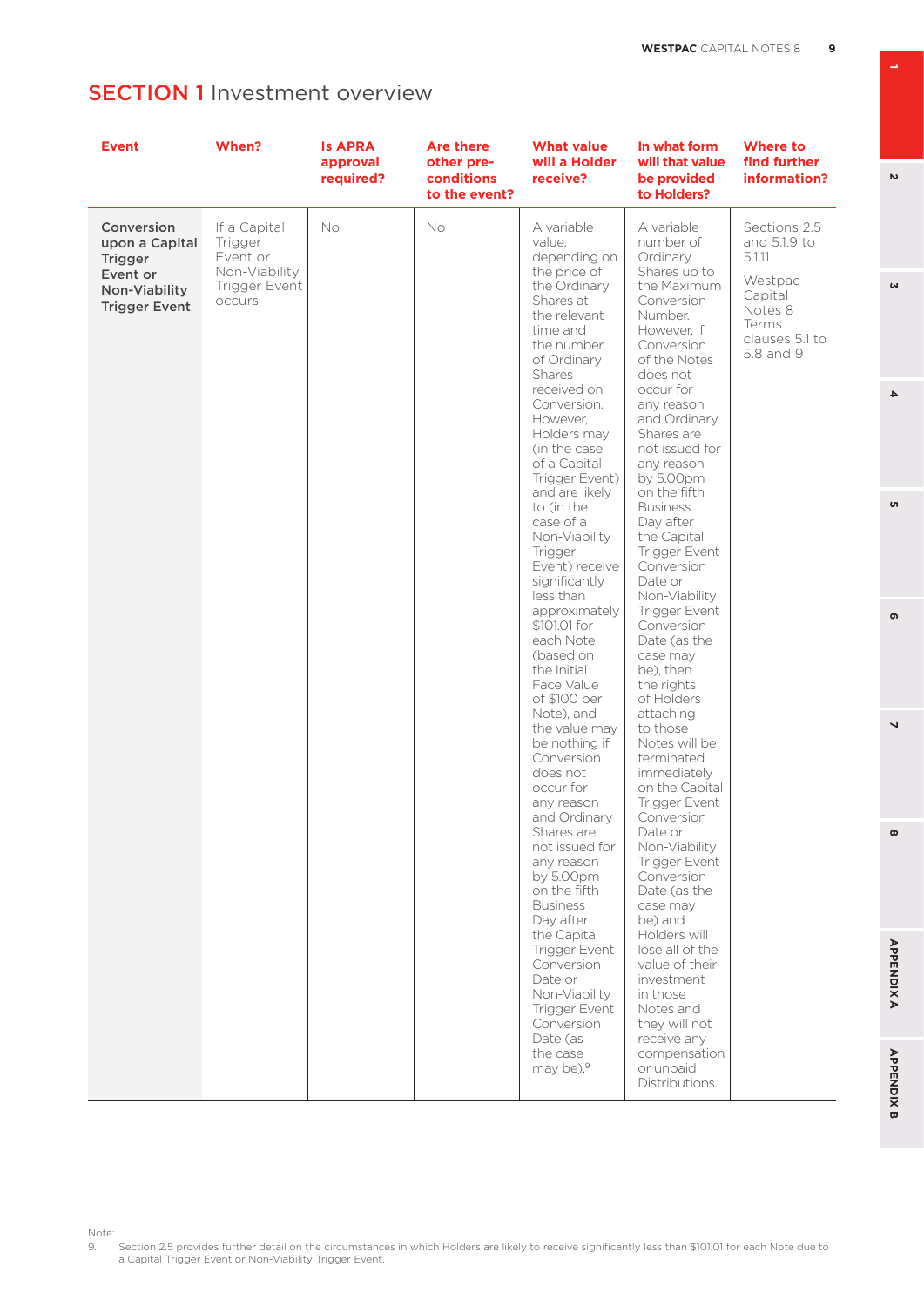## 1.4 Ranking of Westpac Capital Notes 8 in a Winding Up

The table in this Section 1.4 illustrates how the Notes would rank upon a Winding Up, if they are on issue at that time. It is likely that a Capital Trigger Event or Non-Viability Trigger Event would occur prior to a Winding Up and the Notes would have been Converted into Ordinary Shares or otherwise had the rights attaching to them terminated immediately on the Capital Trigger Event Conversion Date or Non-Viability Trigger Event Conversion Date (as the case may be) where Conversion does not occur for any reason and Ordinary Shares are not issued for any reason by 5.00pm on the fifth Business Day after the Capital Trigger Event Conversion Date or Non-Viability Trigger Event Conversion Date (as the case may be).

| Higher ranking |                                                                      | Illustrative examples <sup>10</sup>                                                                                                                                                                                                                                 |
|----------------|----------------------------------------------------------------------|---------------------------------------------------------------------------------------------------------------------------------------------------------------------------------------------------------------------------------------------------------------------|
|                | Preferred and secured<br>debt                                        | Liabilities in Australia in relation to protected accounts (generally,<br>savings accounts and term deposits) and other liabilities preferred<br>by law including employee entitlements and secured creditors                                                       |
|                | Unsubordinated<br>unsecured debt                                     | Trade and general creditors, bonds, notes and debentures and<br>other unsubordinated unsecured debt obligations. This includes<br>covered bonds which are an unsecured claim on Westpac, though<br>they are secured over assets that form part of the Westpac Group |
|                | Subordinated<br>unsecured debt and<br>subordinated perpetual<br>debt | Westpac NZD Subordinated Notes <sup>11</sup> , other subordinated bonds,<br>notes and debentures and other subordinated unsecured debt<br>obligations with a fixed maturity date and subordinated perpetual<br>floating rate notes issued in 1986                   |
|                | <b>Additional Tier 1</b><br><b>Capital securities</b>                | Westpac Capital Notes 8, Westpac Capital Notes 2, Westpac<br>Capital Notes 4, Westpac Capital Notes 5, Westpac Capital<br>Notes 6, Westpac Capital Notes 7 and Westpac USD AT1<br>Securities                                                                        |
| Lower ranking  | <b>Ordinary shares</b>                                               | Ordinary Shares                                                                                                                                                                                                                                                     |

## 1.5 Key risks associated with an investment in Westpac Capital Notes 8 and Westpac

Before applying for any Notes, you should consider whether the Notes are a suitable investment for you. There are risks involved with investing in the Notes and in Westpac. Many of these risks are outside the control of Westpac and the Westpac Directors. These risks include those in this Section 1.5 and Section 5 and any other matters referred to in this Prospectus.

#### 1.5.1 Key risks of the Westpac Capital Notes 8

| <b>Topic</b>                     | <b>Summary</b>                                                                                                                                                                                                                                                                                                                                                                                                                                                                                                                                                                  | <b>Further information</b> |
|----------------------------------|---------------------------------------------------------------------------------------------------------------------------------------------------------------------------------------------------------------------------------------------------------------------------------------------------------------------------------------------------------------------------------------------------------------------------------------------------------------------------------------------------------------------------------------------------------------------------------|----------------------------|
| Distributions may not<br>be paid | There is a risk that Distributions will not be paid.<br>Distributions are discretionary and are only payable subject<br>to the satisfaction of the Distribution Payment Conditions.<br>For example, this includes the Distribution not resulting in<br>a breach of capital requirements and APRA not otherwise<br>objecting to the payment of the Distribution.<br>Distributions are non-cumulative. If a Distribution is not<br>paid in full because the Distribution Payment Conditions are<br>not satisfied. Holders are not entitled to receive the unpaid<br>Distribution. | Sections 2.1.9 and 5.1.1   |

Note:

<sup>10.</sup> This diagram and the descriptions are simplified and illustrative only, and do not include every type of security or obligation that may be issued or entered into by Westpac, or every potential claim against Westpac in a Winding Up. Westpac will from time to time issue additional securities or incur other obligations that rank ahead of, equally with, or subordinated to, the Notes. Further, some of the securities represented in the<br>diagram (for example, Westpac NZD Subordinated Notes and Additional Tier 1 Capi will then rank equally with other Ordinary Shares.

<sup>11.</sup> On 9 July 2021, Westpac announced it will redeem all Westpac NZD Subordinated Notes on their first optional redemption date, being 1 September 2021.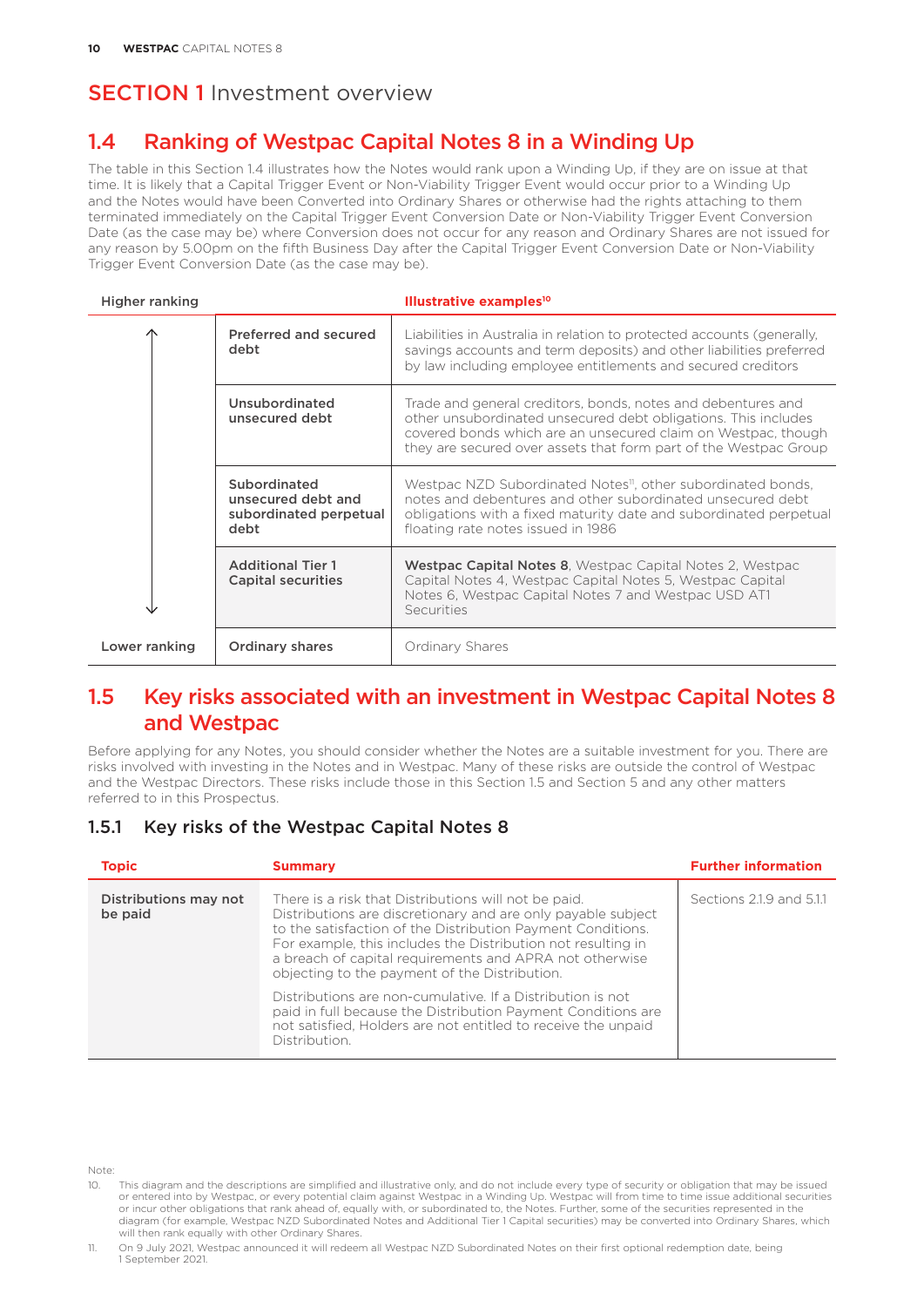| <b>Topic</b>                                                                              | <b>Summary</b>                                                                                                                                                                                                                                                                                                                                                                                                                                                                                                                                                                                                                               | <b>Further information</b>             |
|-------------------------------------------------------------------------------------------|----------------------------------------------------------------------------------------------------------------------------------------------------------------------------------------------------------------------------------------------------------------------------------------------------------------------------------------------------------------------------------------------------------------------------------------------------------------------------------------------------------------------------------------------------------------------------------------------------------------------------------------------|----------------------------------------|
| It is not certain<br>whether and when<br>the Westpac                                      | Conversion may not occur on 21 June 2032, being the<br>first possible Scheduled Conversion Date, or at all if the<br>Scheduled Conversion Conditions are not satisfied.                                                                                                                                                                                                                                                                                                                                                                                                                                                                      | Sections 5.1.14 to<br>5.1.16           |
| <b>Capital Notes 8</b><br>will be Converted,<br>Redeemed or<br><b>Transferred</b>         | Conversion, Redemption or Transfer may occur in certain<br>circumstances before the Scheduled Conversion Date.<br>which may be disadvantageous to Holders in light of market<br>conditions or your individual circumstances.                                                                                                                                                                                                                                                                                                                                                                                                                 |                                        |
|                                                                                           | Holders have no right to request that their Notes be<br>Converted, Redeemed or Transferred. Unless their Notes are<br>Converted, Redeemed or Transferred, Holders would need<br>to sell their Notes on ASX at the prevailing market price<br>to realise their investment. That price may be less than the<br>Face Value (initially \$100 per Note) and there may be no<br>liquid market in the Notes.                                                                                                                                                                                                                                        |                                        |
| <b>Westpac Capital</b><br>Notes 8 are not<br>deposit liabilities or<br>protected accounts | The Notes are not deposit liabilities or protected accounts<br>of Westpac for the purposes of the Banking Act or Financial<br>Claims Scheme and are not subject to the depositor<br>protection provisions of Australian banking legislation<br>(including the Australian Government guarantee of certain<br>bank deposits).                                                                                                                                                                                                                                                                                                                  | Important Notices<br>and Section 5.1.3 |
| Market price of the<br><b>Westpac Capital</b><br>Notes 8 may<br>fluctuate                 | The Notes may trade at a market price below Face Value<br>(initially \$100 per Note).<br>Circumstances in which the market price of the Notes may<br>decline include general conditions, changes in government<br>policy, changes in regulatory policy, impacts of regulatory<br>change, changes in investor perception and sentiment in<br>relation to Westpac, changes in the market price of other<br>securities issued by Westpac or other issuers and the<br>occurrence of or increase in the likelihood of the occurrence<br>of one or more Distributions not being paid, a Capital<br>Trigger Event or a Non-Viability Trigger Event. | Sections 5.1.1 and<br>5.1.4            |
| Liquidity of the<br><b>Westpac Capital</b><br>Notes 8 may be low                          | The market for the Notes will likely be less liquid than the<br>market for Ordinary Shares.<br>Holders who wish to sell their Notes may be unable to do so<br>at an acceptable price, or at all, if insufficient liquidity exists<br>in the market for the Notes.                                                                                                                                                                                                                                                                                                                                                                            | Section 5.1.5                          |
| Use of franking<br>credits                                                                | The value and availability of franking credits to a Holder will<br>depend on that Holder's particular circumstances and the<br>tax rules that apply at the time of each Distribution.                                                                                                                                                                                                                                                                                                                                                                                                                                                        | Sections 2.1.6, 5.1.7<br>and 6.3.1     |
| Changes in the<br><b>Distribution Rate</b>                                                | The Distribution Rate will fluctuate (and may increase and/<br>or decrease) over time with movements in the 3 month<br>BBSW Rate. It is possible for the 3 month BBSW Rate to<br>become negative. Should this occur, the negative amount<br>will be taken into account in calculating the Distribution<br>Rate (but there is no obligation on Holders to pay Westpac<br>if the Distribution Rate becomes negative and there would<br>be no Distribution in those circumstances).<br>There is a risk that the Distribution Rate may become less<br>attractive compared to returns available on comparable<br>securities or investments.       | Sections 2.1.2 and<br>5.1.6            |

 $\overline{v}$ 

 $\omega$ 

**6 3**

 $\sigma$ 

 $\overline{\mathbf{4}}$ 

**8 5 APPENDIX B 2 7 4 APPENDIX A**

 $\overline{a}$ 

 $\infty$ 

**APPENDIXA** 

**APPENDIX B** 

 $\bullet$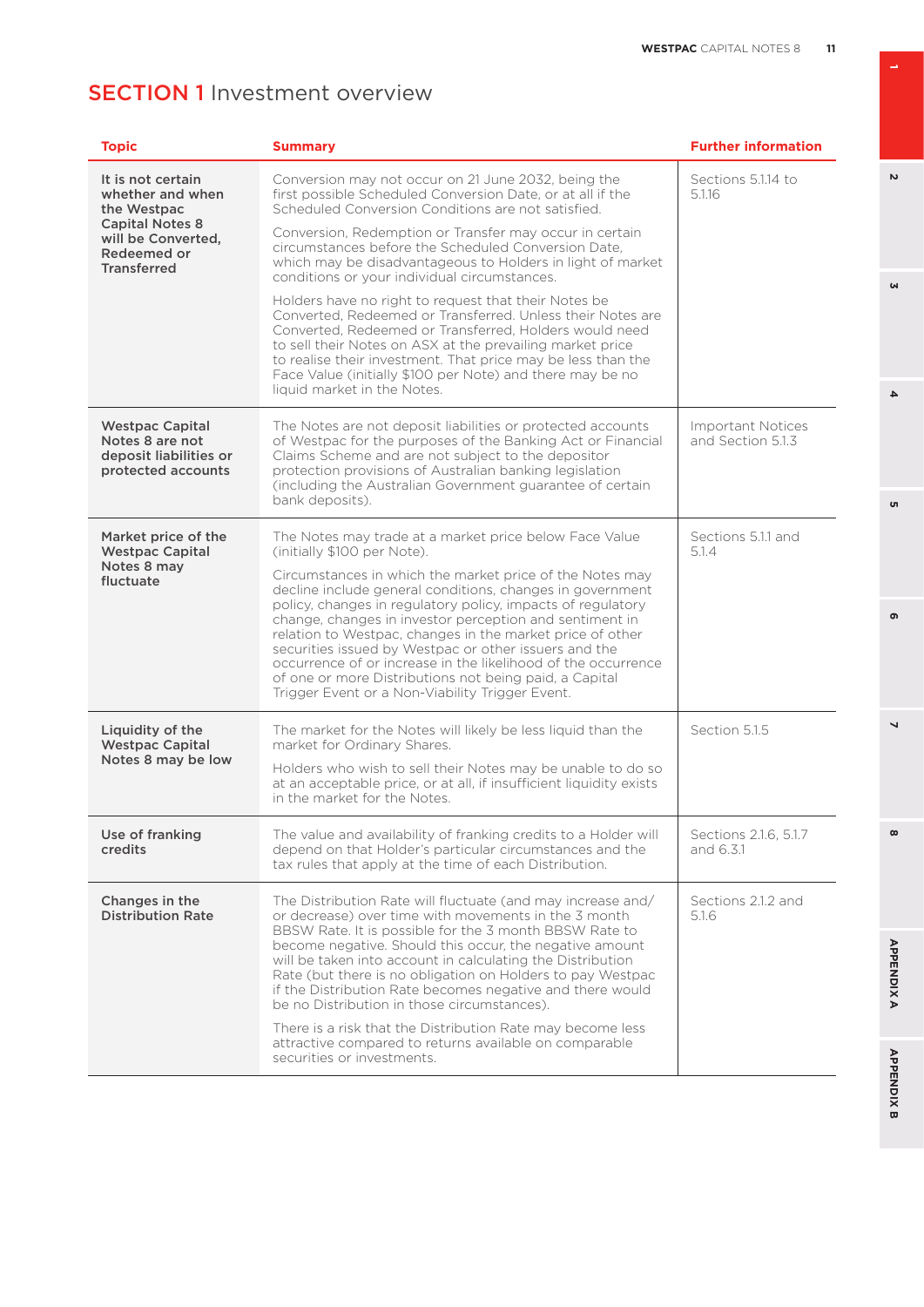| <b>Topic</b>                                                                                                                            | <b>Summary</b>                                                                                                                                                                                                                                                                                                                                                                                                                                                                                                                                                                                                                                                                                                                                                                                                                                                                                                                                                                                                                                                                                                                                                                                                                                                                                                                                                                                                                                                                                                                                                                                                                                                                                                                                                                                                                                                                                                                                                                                                                                                                                                                                                                                                                                                                                                           | <b>Further information</b>                                   |
|-----------------------------------------------------------------------------------------------------------------------------------------|--------------------------------------------------------------------------------------------------------------------------------------------------------------------------------------------------------------------------------------------------------------------------------------------------------------------------------------------------------------------------------------------------------------------------------------------------------------------------------------------------------------------------------------------------------------------------------------------------------------------------------------------------------------------------------------------------------------------------------------------------------------------------------------------------------------------------------------------------------------------------------------------------------------------------------------------------------------------------------------------------------------------------------------------------------------------------------------------------------------------------------------------------------------------------------------------------------------------------------------------------------------------------------------------------------------------------------------------------------------------------------------------------------------------------------------------------------------------------------------------------------------------------------------------------------------------------------------------------------------------------------------------------------------------------------------------------------------------------------------------------------------------------------------------------------------------------------------------------------------------------------------------------------------------------------------------------------------------------------------------------------------------------------------------------------------------------------------------------------------------------------------------------------------------------------------------------------------------------------------------------------------------------------------------------------------------------|--------------------------------------------------------------|
| Conversion or<br>termination of rights<br>on account of a<br><b>Capital Trigger Event</b><br>or a Non-Viability<br><b>Trigger Event</b> | The value of Ordinary Shares received for each Note that is<br>Converted upon the occurrence of a Capital Trigger Event<br>or Non-Viability Trigger Event may (in the case of a Capital<br>Trigger Event) and is likely to (in the case of a Non-Viability<br>Trigger Event) be significantly less than approximately<br>\$101.01 for each Note (based on the Initial Face Value of<br>\$100 per Note). This is because the number of Ordinary<br>Shares issued on Conversion is limited by the Maximum<br>Conversion Number, as required by APRA. The Maximum<br>Conversion Number applied on a Conversion of this kind is<br>based on an Ordinary Share price that reflects 20% of the<br>Ordinary Share price at the time of issue of the Notes.<br>If Conversion of Notes does not occur for any reason and<br>Ordinary Shares are not issued for any reason by 5.00pm<br>on the fifth Business Day after the Capital Trigger Event<br>Conversion Date or Non-Viability Trigger Event Conversion<br>Date (as the case may be) (including, for example, due to<br>applicable law, order of a court or action of any government<br>authority, including regarding the insolvency, Winding<br>Up or other external administration of Westpac, as a<br>result of Westpac's inability or failure to comply with its<br>obligations under the terms and conditions of the Notes<br>in relation to Conversion, or as a result of laws relating to<br>Australian foreign investment laws, Australian financial<br>sector ownership laws, Chapter 6 of the Corporations Act<br>or operational delays (for example, due to COVID-19 related<br>restrictions on access to facilities and systems of Westpac<br>and/or its agents)), then:<br>those Notes will not be Converted in respect of such<br>Capital Trigger Event or Non-Viability Trigger Event (as<br>the case may be) and will not be Converted, Redeemed<br>or Transferred on any subsequent date; and<br>all rights in relation to those Notes will be terminated<br>٠<br>immediately on the Capital Trigger Event Conversion<br>Date or Non-Viability Trigger Event Conversion Date (as<br>the case may be), and Holders will lose all of the value of<br>their investment in those Notes and they will not receive<br>any compensation or unpaid Distributions. | Sections 2.5.4, 2.5.5,<br>2.5.6, 5.1.9, 5.1.10 and<br>5.1.11 |
| <b>Credit ratings</b>                                                                                                                   | Any credit rating assigned to the Notes or other Westpac<br>securities could be reviewed, suspended, withdrawn or<br>downgraded by credit rating agencies, or credit rating<br>agencies could change their rating methodology, at any<br>time which could adversely affect the market price and<br>liquidity of the Notes and other Westpac securities.                                                                                                                                                                                                                                                                                                                                                                                                                                                                                                                                                                                                                                                                                                                                                                                                                                                                                                                                                                                                                                                                                                                                                                                                                                                                                                                                                                                                                                                                                                                                                                                                                                                                                                                                                                                                                                                                                                                                                                  | Section 5.1.12                                               |
| The price used to<br>calculate the number<br>of Ordinary Shares<br>to be issued on<br>Conversion may not<br>be the market price         | The Ordinary Share price used to calculate the number<br>of Ordinary Shares to be issued on Conversion may be<br>different to the market price of Ordinary Shares at the time<br>of Conversion because the price used in the calculation is<br>based on the VWAP during the relevant period prior to the<br>Conversion Date.<br>The value of Ordinary Shares Holders receive based on<br>the calculation may therefore be less than the value of<br>those Ordinary Shares based on the market price on the<br>Conversion Date.                                                                                                                                                                                                                                                                                                                                                                                                                                                                                                                                                                                                                                                                                                                                                                                                                                                                                                                                                                                                                                                                                                                                                                                                                                                                                                                                                                                                                                                                                                                                                                                                                                                                                                                                                                                           | Section 5.1.13                                               |
| No fixed maturity<br>date                                                                                                               | As the Notes are perpetual instruments and have no fixed<br>maturity date, there is a risk the Notes could remain on issue<br>indefinitely and Holders may not be repaid their investment.                                                                                                                                                                                                                                                                                                                                                                                                                                                                                                                                                                                                                                                                                                                                                                                                                                                                                                                                                                                                                                                                                                                                                                                                                                                                                                                                                                                                                                                                                                                                                                                                                                                                                                                                                                                                                                                                                                                                                                                                                                                                                                                               | Section 5.1.17                                               |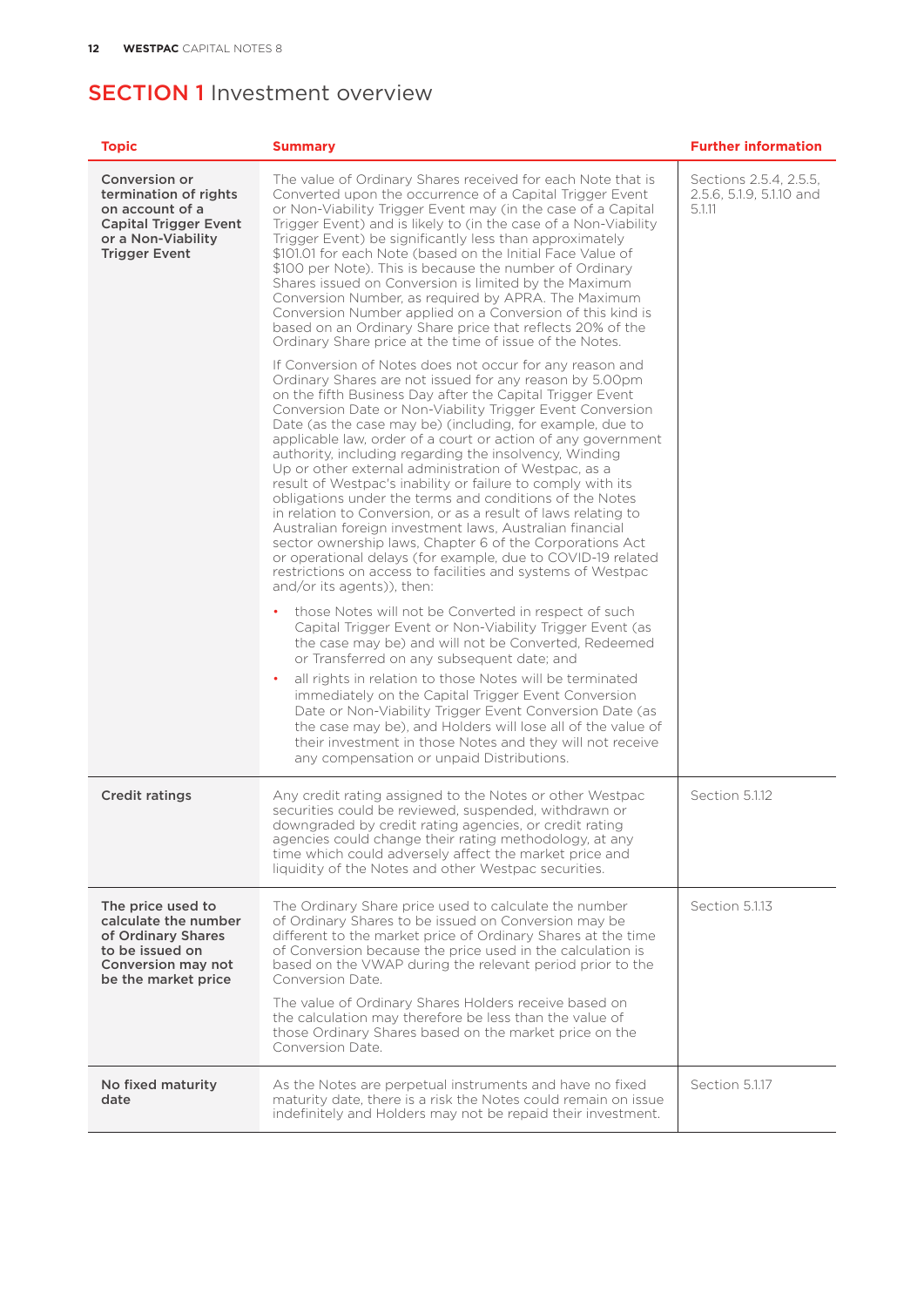| <b>Topic</b>                                        | <b>Summary</b>                                                                                                                                                                                                                                                                                                                                                                                                                                                                                                                                                                                                                                                                                                                                                                                                                                                                                                                                                                                                                                                 | <b>Further information</b>                                 |
|-----------------------------------------------------|----------------------------------------------------------------------------------------------------------------------------------------------------------------------------------------------------------------------------------------------------------------------------------------------------------------------------------------------------------------------------------------------------------------------------------------------------------------------------------------------------------------------------------------------------------------------------------------------------------------------------------------------------------------------------------------------------------------------------------------------------------------------------------------------------------------------------------------------------------------------------------------------------------------------------------------------------------------------------------------------------------------------------------------------------------------|------------------------------------------------------------|
| Ranking of the<br><b>Westpac Capital</b><br>Notes 8 | In the event of a Winding Up, if the Notes are still on issue<br>and have not been Redeemed or Converted, they will rank<br>ahead of Ordinary Shares, equally among themselves and<br>with all Equal Ranking Capital Securities and behind Senior<br>Creditors (including depositors and holders of Westpac's<br>senior or less subordinated debt). This means that if there<br>is a shortfall of funds on a Winding Up to pay all amounts<br>ranking senior to, and equally with, the Notes, Holders will<br>lose all or some of their investment.                                                                                                                                                                                                                                                                                                                                                                                                                                                                                                            | Sections 1.4, 2.7,<br>5.1.10, 5.1.11, 5.1.24 and<br>5.1.25 |
|                                                     | However, it is likely that a Capital Trigger Event or Non-<br>Viability Trigger Event would occur prior to a Winding Up<br>and the Notes would have been Converted into Ordinary<br>Shares, in which case Holders will hold Ordinary Shares<br>and rank equally with other holders of Ordinary Shares in<br>a Winding Up. If Conversion does not occur for any reason<br>following a Capital Trigger Event or Non-Viability Trigger<br>Event and Ordinary Shares are not issued for any reason by<br>5.00pm on the fifth Business Day after the Capital Trigger<br>Event Conversion Date or Non-Viability Trigger Event<br>Conversion Date (as the case may be), all rights attaching to<br>those Notes will be terminated on the Capital Trigger Event<br>Conversion Date or Non-Viability Trigger Event Conversion<br>Date (as the case may be), and Holders will lose all of the<br>value of their investment in those Notes and they will not<br>receive any compensation or unpaid Distributions and those<br>Notes will have no ranking in a Winding Up. |                                                            |
| Changes in<br>regulatory capital<br>requirements    | Any fall in Westpac's Common Equity Tier 1 Capital<br>Ratio as a result of future changes to regulatory capital<br>requirements may adversely impact the market price of the<br>Notes or potentially increase the chance at a later date that<br>Conversion takes place due to the occurrence of a Capital<br>Trigger Event or Non-Viability Trigger Event.                                                                                                                                                                                                                                                                                                                                                                                                                                                                                                                                                                                                                                                                                                    | Sections 4.2.1, 4.2.2,<br>4.2.3. 4.2.4 and 5.1.18          |
| Future issues of<br>securities by Westpac           | Westpac may issue further securities which rank equally<br>with or ahead of the Notes.                                                                                                                                                                                                                                                                                                                                                                                                                                                                                                                                                                                                                                                                                                                                                                                                                                                                                                                                                                         | Section 5.1.24                                             |
| Terms may be<br>amended                             | In certain circumstances as set out in the Westpac Capital<br>Notes 8 Terms, Westpac may, with APRA's prior written<br>approval where required and subject to compliance with<br>applicable laws, amend the Westpac Capital Notes 8 Terms<br>without the approval of Holders.                                                                                                                                                                                                                                                                                                                                                                                                                                                                                                                                                                                                                                                                                                                                                                                  | Section 5.1.26                                             |

**1**

 $\overline{v}$ 

 $\omega$ 

 $\infty$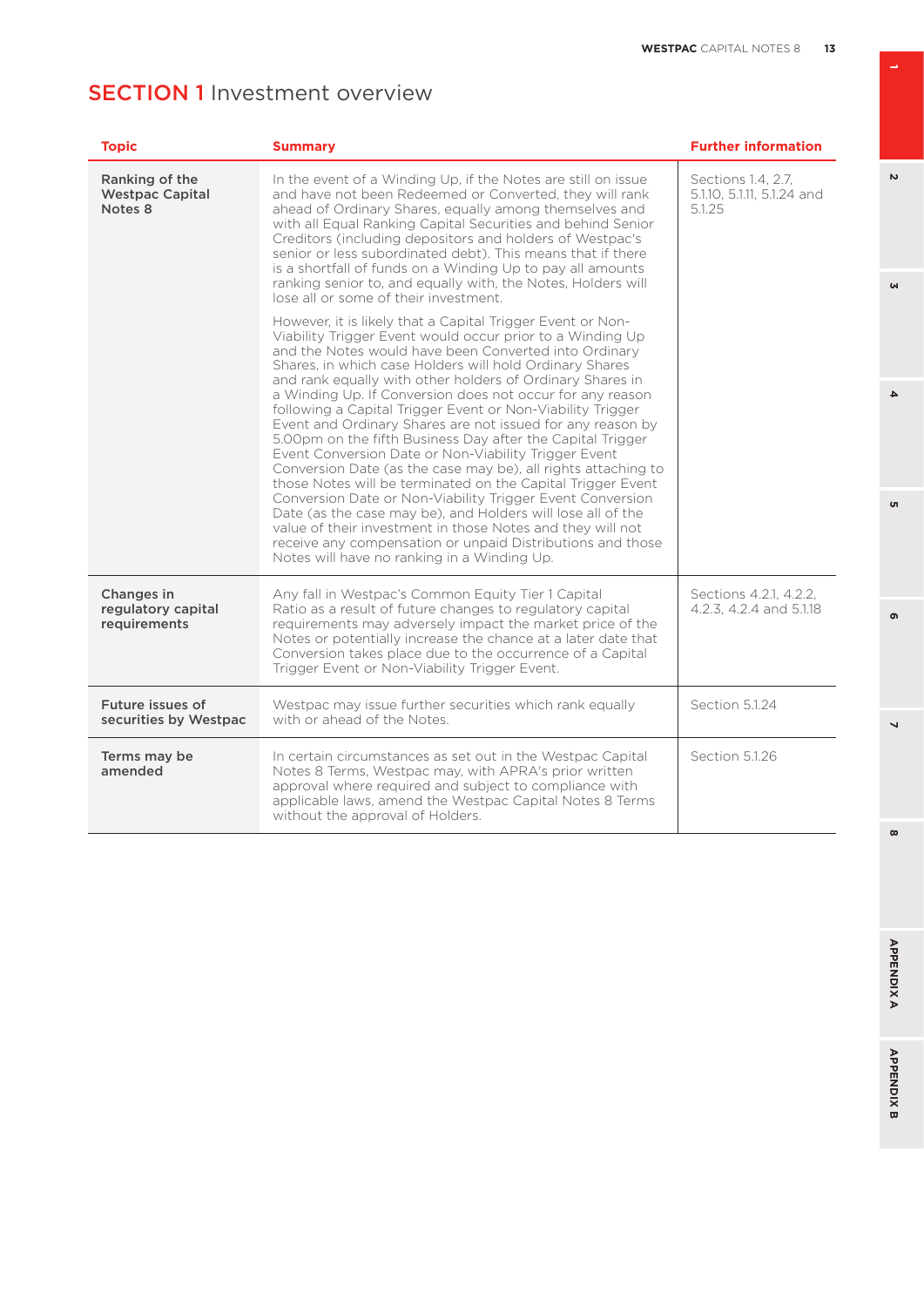#### 1.5.2 Key risks associated with Westpac and the Westpac Group

| <b>Topic</b>                                                                   | <b>Summary</b>                                                                                                                                                                                                                                                                                                                                                                                                                           | <b>Further information</b>                                               |
|--------------------------------------------------------------------------------|------------------------------------------------------------------------------------------------------------------------------------------------------------------------------------------------------------------------------------------------------------------------------------------------------------------------------------------------------------------------------------------------------------------------------------------|--------------------------------------------------------------------------|
| Information security,<br>including cyber<br>attacks                            | The Westpac Group (and its external service providers) is<br>subject to information security risks, such as cyberattacks.<br>espionage and/or errors happening at an unprecedented<br>pace, scale and reach.                                                                                                                                                                                                                             | Section 5.2.1                                                            |
| COVID-19 and a<br>pandemic like<br>COVID-19                                    | The Westpac Group is vulnerable to the impacts of a<br>communicable disease outbreak or a pandemic. The<br>COVID-19 pandemic has had, and may continue to have,<br>a negative impact on Westpac's customers, shareholders,<br>employees and financial performance. The pandemic has<br>also disrupted, and will continue to disrupt, numerous<br>industries and global supply chains, causing a negative<br>effect on economic activity. | Section 5.2.2                                                            |
| Legal or regulatory<br>change and<br>compliance                                | Westpac could be adversely affected by changes in laws,<br>regulations or regulatory policy, by failing to comply with<br>laws, regulations or regulatory policy, or by other regulatory<br>action (including as a result of reviews and inquiries<br>commissioned by governments or regulators).                                                                                                                                        | Sections 5.2.3, 5.2.4,<br>5.2.6, 5.2.9 and 5.2.12                        |
| Ineffective risk<br>management                                                 | Westpac's risk management framework has not always been,<br>or may not in the future prove to be, effective.                                                                                                                                                                                                                                                                                                                             | Section 5.2.5                                                            |
| Availability and cost<br>of funding                                            | Adverse funding market conditions or depositor preferences,<br>or failure to maintain Westpac's credit ratings, may<br>significantly affect the availability and cost of Westpac's<br>funding.                                                                                                                                                                                                                                           | Sections 5.2.11 and<br>5.2.14                                            |
| <b>Financial market</b><br>volatility                                          | Westpac could be adversely affected by disruptions to<br>global financial markets or other financial market volatility.                                                                                                                                                                                                                                                                                                                  | Sections 5.2.13 and<br>5.2.20                                            |
| Economic conditions,<br>asset values,<br>commodity prices<br>and credit losses | Economic disruptions, declines in asset values or declines in<br>commodity prices may cause Westpac to incur higher credit<br>losses on lending and counterparty exposures.                                                                                                                                                                                                                                                              | Sections 5.2.15 to<br>5.2.18                                             |
| Other risks                                                                    | Westpac could be adversely affected by other events such<br>as reputational damage, climate change, technology failures,<br>changes in competition, operational failures, fraudulent<br>conduct, poor data quality or other risks.                                                                                                                                                                                                       | Sections 5.2.7, 5.2.8,<br>5.2.10, 5.2.11, 5.2.19<br>and 5.2.21 to 5.2.30 |

## 1.6 Comparison of the Westpac Capital Notes 8 with certain other Westpac investments or products

| <b>Topic</b>                                                                                                                                | <b>Summary</b>                                                                                                                                                                                                                                                                                                                                                                                                                                                                                                                                        | <b>Further information</b>                      |
|---------------------------------------------------------------------------------------------------------------------------------------------|-------------------------------------------------------------------------------------------------------------------------------------------------------------------------------------------------------------------------------------------------------------------------------------------------------------------------------------------------------------------------------------------------------------------------------------------------------------------------------------------------------------------------------------------------------|-------------------------------------------------|
| Differences between<br>term deposits,<br><b>Westpac Capital</b><br>Notes 7, Westpac<br><b>Capital Notes 8 and</b><br><b>Ordinary Shares</b> | There are differences between term deposits, Westpac<br>Capital Notes 7, Westpac Capital Notes 8 and Ordinary<br>Shares. You should consider these differences in light of<br>your investment objectives, financial situation and particular<br>needs (including financial and taxation considerations)<br>before deciding to invest in the Notes.<br>Please refer to the table in Section 3.4 setting out the key<br>differences between Westpac Capital Notes 4 (which is the<br>subject of the Reinvestment Offer) and Westpac Capital<br>Notes 8. | See table in this<br>Section 1.6<br>Section 3.4 |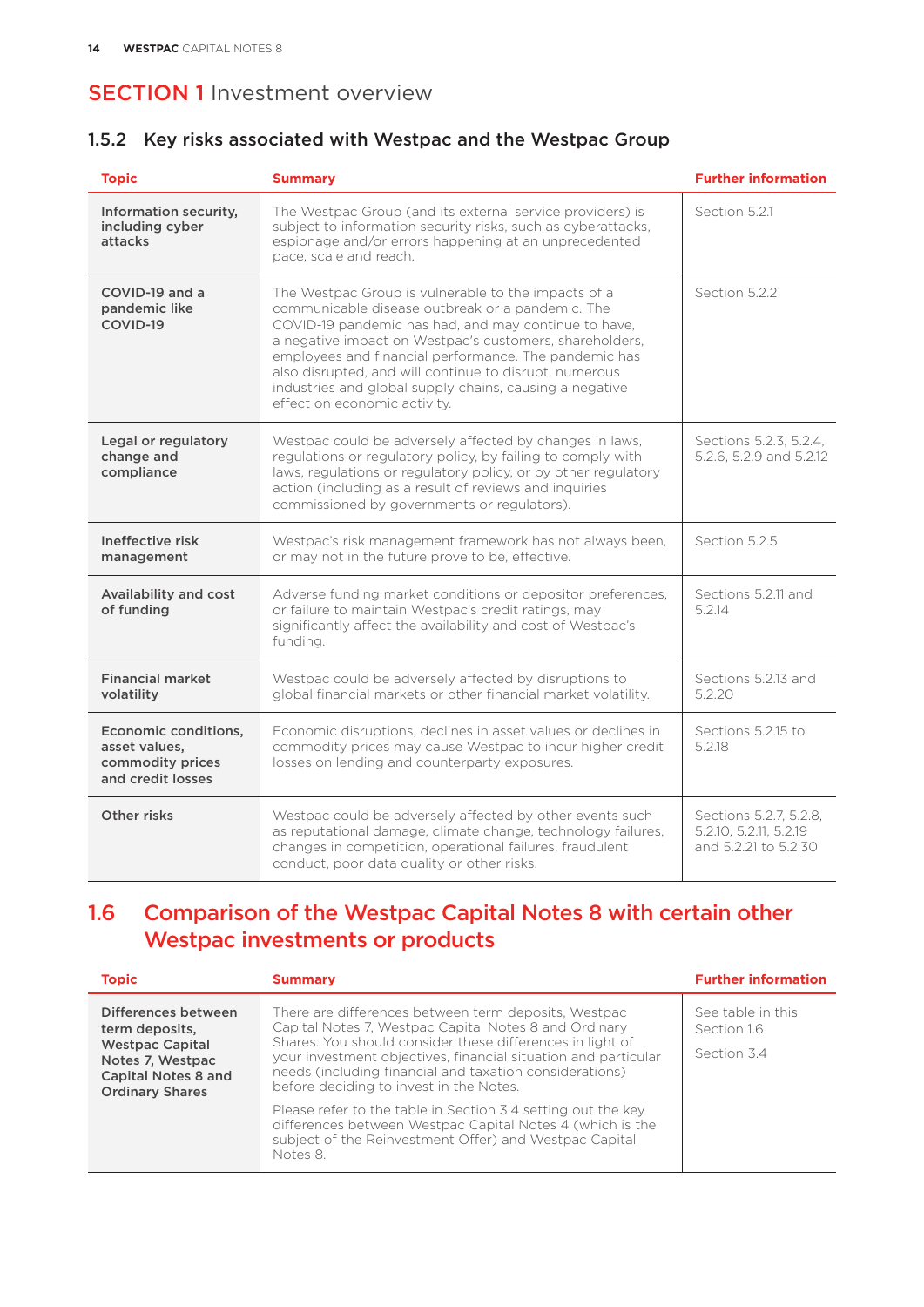|                                                                                                                      | <b>Westpac Term</b><br><b>Deposit</b>                                                  | <b>Westpac Capital</b><br><b>Notes 7</b>                                                                                                                                                                                                                                               | <b>Westpac Capital</b><br><b>Notes 8</b>                                                                                                                   | <b>Ordinary Shares</b>                                                                        |
|----------------------------------------------------------------------------------------------------------------------|----------------------------------------------------------------------------------------|----------------------------------------------------------------------------------------------------------------------------------------------------------------------------------------------------------------------------------------------------------------------------------------|------------------------------------------------------------------------------------------------------------------------------------------------------------|-----------------------------------------------------------------------------------------------|
| ASX code                                                                                                             | Not quoted on ASX                                                                      | WBCPJ                                                                                                                                                                                                                                                                                  | WBCPK <sup>12</sup>                                                                                                                                        | <b>WBC</b>                                                                                    |
| Legal form                                                                                                           | Deposit                                                                                | Unsecured subordinated debt obligation                                                                                                                                                                                                                                                 |                                                                                                                                                            | Ordinary share                                                                                |
| <b>Protection under</b><br>the Banking Act or<br><b>Financial Claims</b><br>Scheme                                   | Yes <sup>13</sup>                                                                      | <b>No</b>                                                                                                                                                                                                                                                                              |                                                                                                                                                            |                                                                                               |
| Term                                                                                                                 | Seven days to 60<br>months                                                             | Perpetual (no<br>Perpetual (no<br>fixed maturity<br>fixed maturity<br>date) with the first<br>date) with the first<br>possible scheduled<br>possible Scheduled<br>conversion date on<br>Conversion Date in<br>22 March 2029 <sup>14</sup><br>approximately 10.8<br>years <sup>15</sup> |                                                                                                                                                            | Perpetual (no fixed<br>maturity date)                                                         |
| Distribution/<br>interest/dividend<br>rate                                                                           | Fixed <sup>16</sup>                                                                    | Floating, calculated<br>as the (3 month)<br>BBSW rate + margin)<br>$\times$ (1 - tax rate)                                                                                                                                                                                             | Floating, calculated<br>as the (3 month<br>BBSW Rate + Margin)<br>$\times$ (1 - Tax Rate)                                                                  | Variable dividends<br>as determined by<br>Westpac                                             |
| Margin                                                                                                               | N/A                                                                                    | 3.40% per annum                                                                                                                                                                                                                                                                        | 2.90% per annum                                                                                                                                            | N/A                                                                                           |
| Distribution/<br>interest/dividend<br>payment<br>frequency                                                           | Either at specific<br>intervals, at maturity<br>or at early closure<br>by the customer | Quarterly (subject to Westpac's absolute<br>discretion and distribution payment<br>conditions)                                                                                                                                                                                         |                                                                                                                                                            | Semi-annually<br>(if determined)                                                              |
| Are there<br>conditions to<br>payment of<br>distributions/<br>interest/dividend<br>payments?                         | No, subject to<br>applicable laws <sup>16</sup>                                        | Yes, subject to<br>Yes, subject to<br>Westpac's absolute<br>Westpac's absolute<br>discretion and<br>discretion and<br>distribution payment<br>Distribution<br>Payment Conditions<br>conditions<br>(see Section 2.1.9)                                                                  |                                                                                                                                                            | Yes, subject to<br>Westpac's absolute<br>discretion and<br>applicable laws and<br>regulations |
| Interest/<br>distribution/<br>dividend payments<br>restriction<br>if interest/<br>distribution/<br>dividend not paid | N/A                                                                                    | Yes, applies to<br>Ordinary Shares until<br>the next quarterly<br>distribution payment<br>date on which a<br>distribution is paid<br>in full                                                                                                                                           | Yes, applies to<br>Ordinary Shares until<br>the next quarterly<br>Distribution<br>Payment Date <sup>17</sup> on<br>which a Distribution<br>is paid in full | <b>No</b>                                                                                     |
| Franking<br>of interest/<br>distribution/<br>dividend                                                                | N/A                                                                                    | portion                                                                                                                                                                                                                                                                                | Frankable and grossed-up for an unfranked                                                                                                                  | Frankable                                                                                     |
| Transferable by<br>holder                                                                                            | No                                                                                     | Yes, quoted on ASX                                                                                                                                                                                                                                                                     | Yes, quoted on ASX <sup>18</sup>                                                                                                                           | Yes, quoted<br>on ASX                                                                         |
| Investor's ability<br>to withdraw or<br>redeem                                                                       | Yes, by closing the<br>deposit <sup>19</sup>                                           | <b>No</b>                                                                                                                                                                                                                                                                              |                                                                                                                                                            |                                                                                               |

Note:

13. Customers may be entitled to payment under the Financial Claims Scheme for deposits up to an amount per account holder per ADI of \$250,000.

 $\mathbf{v}$ 

**GN** 

**6 3**

u

 $\Delta$ 

**8 5 APPENDIX B 2 7 4 APPENDIX A**

 $\overline{\phantom{0}}$ 

 $\infty$ 

**APPENDIXA** 

**APPENDIX B** 

൭

<sup>12.</sup> Westpac has applied for Westpac Capital Notes 8 to be quoted on ASX and they are expected to trade on ASX under the code WBCPK.

<sup>14.</sup> Subject to possible early redemption (with APRA's prior written approval), conversion or transfer in certain circumstances. 15. Subject to possible early Redemption (with APRA's prior written approval), Conversion or Transfer in certain circumstances.

<sup>16.</sup> Interest rate adjustments may apply if a customer withdraws an amount before the end of the term of the Westpac Term Deposit. Customers must usually give 31 days' notice to close the Westpac Term Deposit during its term.

<sup>17.</sup> These restrictions would not apply where the reason a Distribution was not paid was because the Distribution Rate was zero or negative (see Section 2.1.3).

<sup>18</sup> Westpac has applied for Westpac Capital Notes 8 to be quoted on ASX and they are expected to trade on ASX under the code WBCPK.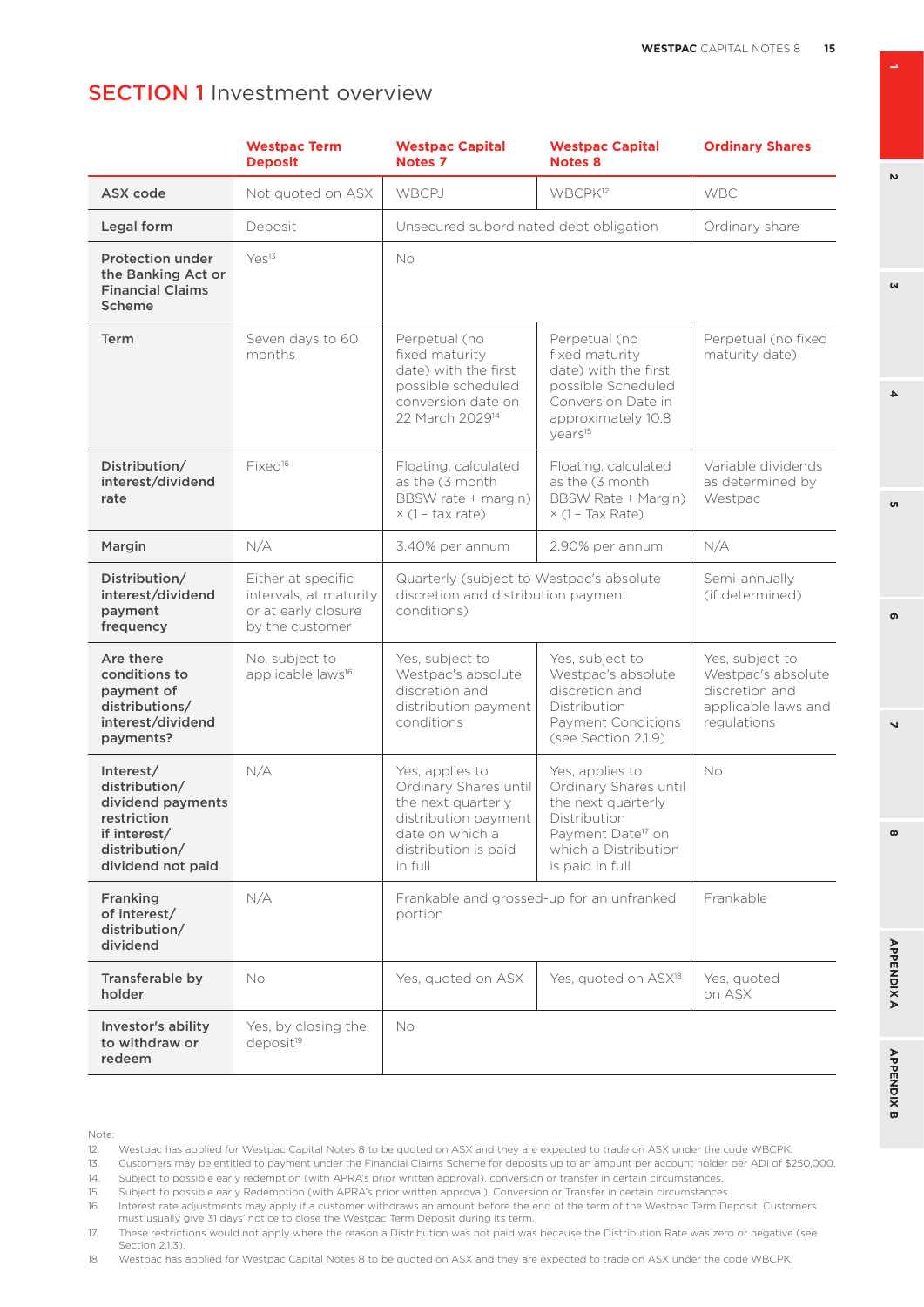|                                                                                                                                                           | <b>Westpac Term</b><br><b>Deposit</b> | <b>Westpac Capital</b><br>Notes <sub>7</sub>                                                                                                                                                                                                                                                                                                                                                                                                                                                                                                                                                                                                                                                                                                                                                                                       | <b>Westpac Capital</b><br><b>Notes 8</b>                                                                                                                                                              | <b>Ordinary Shares</b> |
|-----------------------------------------------------------------------------------------------------------------------------------------------------------|---------------------------------------|------------------------------------------------------------------------------------------------------------------------------------------------------------------------------------------------------------------------------------------------------------------------------------------------------------------------------------------------------------------------------------------------------------------------------------------------------------------------------------------------------------------------------------------------------------------------------------------------------------------------------------------------------------------------------------------------------------------------------------------------------------------------------------------------------------------------------------|-------------------------------------------------------------------------------------------------------------------------------------------------------------------------------------------------------|------------------------|
| Redemption at<br>issuer's option<br>(subject to APRA<br>approval and<br>certain other<br>conditions)                                                      | No                                    | Yes, on 22 March<br>2027, and in<br>certain specified<br>circumstances                                                                                                                                                                                                                                                                                                                                                                                                                                                                                                                                                                                                                                                                                                                                                             | Yes, on 21<br>September 2029,<br>21 December 2029.<br>21 March 2030 or<br>21 June 2030, and<br>in certain specified<br>circumstances (see<br>Section 2.3)                                             | No                     |
| <b>Transfer to</b><br>nominated party at<br>issuer's option                                                                                               | <b>No</b>                             | Yes. on 22 March<br>2027, and in<br>certain specified<br>circumstances                                                                                                                                                                                                                                                                                                                                                                                                                                                                                                                                                                                                                                                                                                                                                             | Yes, on 21<br>September 2029,<br>21 December 2029,<br>21 March 2030 or<br>21 June 2030, and<br>in certain specified<br>circumstances (see<br>Section 2.3)                                             | No.                    |
| Conversion to<br><b>Ordinary Shares</b><br>at issuer's option<br>(subject to certain<br>conditions)                                                       | <b>No</b>                             | Yes, on 22 March<br>2027, and in<br>certain specified<br>circumstances                                                                                                                                                                                                                                                                                                                                                                                                                                                                                                                                                                                                                                                                                                                                                             | Yes, on 21<br>September 2029,<br>21 December 2029,<br>21 March 2030 or<br>21 June 2030, and<br>in certain specified<br>circumstances (see<br>Section 2.4)                                             | N/A                    |
| Potential<br>Conversion to<br><b>Ordinary Shares</b><br>(other than on a<br><b>Capital Trigger</b><br>Event or Non-<br><b>Viability Trigger</b><br>Event) | No                                    | Yes, scheduled<br>conversion on 22<br>March 2029 (subject<br>to the satisfaction<br>of the scheduled<br>conversion<br>conditions), and in<br>certain specified<br>circumstances                                                                                                                                                                                                                                                                                                                                                                                                                                                                                                                                                                                                                                                    | Yes, Scheduled<br>Conversion on 21<br>June 2032 (subject<br>to the satisfaction<br>of the Scheduled<br>Conversion<br>Conditions), and in<br>certain specified<br>circumstances (see<br>Section 2.2.3) | N/A                    |
| Conversion to<br><b>Ordinary Shares on</b><br>a Capital Trigger<br>Event or Non-<br><b>Viability Trigger</b><br>Event                                     | No                                    | Yes, following a Capital Trigger Event or<br>Non-Viability Trigger Event<br>If a Capital Trigger Event or Non-Viability<br>Trigger Event occurs and conversion of<br>the notes does not occur for any reason<br>and Ordinary Shares are not issued for any<br>after the Capital Trigger Event Conversion<br>Date or Non-Viability Trigger Event<br>Conversion Date (as the case may be),<br>then all rights in relation to those notes will<br>be terminated immediately on the Capital<br>Trigger Event Conversion Date or Non-<br>Viability Trigger Event Conversion Date (as<br>the value of their investment in those notes<br>or unpaid distributions)<br>In the event of Conversion following a<br>Capital Trigger Event or Non-Viability<br>Trigger Event the Maximum Conversion<br>Number may limit the number of Ordinary | reason by 5.00pm on the fifth business day<br>the case may be) (and holders will lose all of<br>and they will not receive any compensation                                                            | N/A                    |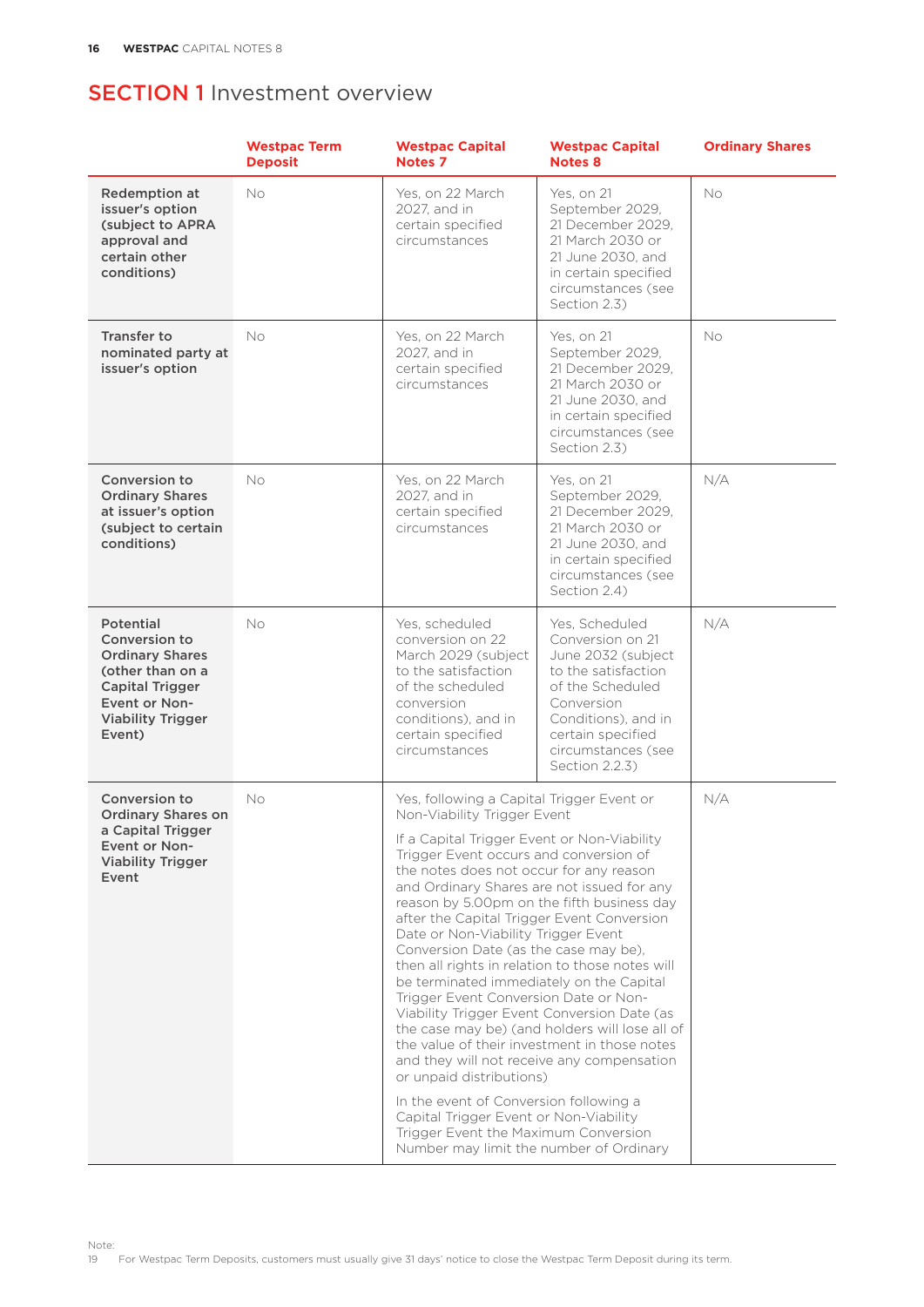|                                                                  | <b>Westpac Term</b><br><b>Deposit</b> | <b>Westpac Capital</b><br><b>Notes 7</b>                                                                             | <b>Westpac Capital</b><br><b>Notes 8</b>      | <b>Ordinary Shares</b> |
|------------------------------------------------------------------|---------------------------------------|----------------------------------------------------------------------------------------------------------------------|-----------------------------------------------|------------------------|
| Conversion to<br><b>Ordinary Shares on</b>                       |                                       | suffer a loss in such circumstances                                                                                  | Shares to be issued and Holders are likely to |                        |
| a Capital Trigger<br>Event or Non-<br>Viability Trigger<br>Event |                                       | Refer to Section 2.5 for more information<br>in relation to the conversion of Westpac<br>Non-Viability Trigger Event | Capital Notes 8 on a Capital Trigger Event or |                        |
| (continued)                                                      |                                       |                                                                                                                      |                                               |                        |
| Ranking                                                          |                                       | See Sections 1.4, 2.7, 5.1.11, 5.1.12, 5.1.25 and 5.1.26                                                             |                                               |                        |

# 1.7 Structure of the Offer and how to apply for Westpac Capital Notes 8

| <b>Topic</b> |                       | <b>Summary</b>                                                                                                                                                                                                                                                                                                                                                                                    | <b>Further information</b> |
|--------------|-----------------------|---------------------------------------------------------------------------------------------------------------------------------------------------------------------------------------------------------------------------------------------------------------------------------------------------------------------------------------------------------------------------------------------------|----------------------------|
| 1.7.1        | Offer structure       | The Offer consists of:                                                                                                                                                                                                                                                                                                                                                                            | Sections 3 and 8           |
|              | and who can<br>apply  | a Reinvestment Offer - to Eligible Westpac Capital Notes<br>4 Holders:                                                                                                                                                                                                                                                                                                                            |                            |
|              |                       | a Securityholder Offer - to Eligible Securityholders;<br>$\bullet$                                                                                                                                                                                                                                                                                                                                |                            |
|              |                       | a Broker Firm Offer - to Australian resident clients of the<br>Syndicate Brokers; and                                                                                                                                                                                                                                                                                                             |                            |
|              |                       | an Institutional Offer - to Institutional Investors invited by<br>Westpac Institutional Bank.                                                                                                                                                                                                                                                                                                     |                            |
|              |                       | There is no guaranteed Allocation under the Offer, but<br>Westpac will give priority to Applications received under<br>the Reinvestment Offer (including Applications made<br>through Syndicate Brokers). This priority will not extend<br>to Applications for additional Westpac Capital Notes 8 by<br>Eligible Westpac Capital Notes 4 Holders.                                                 |                            |
|              |                       | If there is excess demand, Applications may be scaled back<br>by Westpac.                                                                                                                                                                                                                                                                                                                         |                            |
|              |                       | There is no general public offer of the Notes. However,<br>Westpac reserves the right to accept Applications from<br>other persons at its discretion.                                                                                                                                                                                                                                             |                            |
|              | 1.7.2 How to apply    | For information on how to apply for the Notes, see Section<br>8 and the online Securityholder Application instructions,<br>online Reinvestment Application instructions or contact<br>your Syndicate Broker (as applicable).                                                                                                                                                                      | Section 8                  |
|              | 1.7.3 Minimum         | Applications must be for a minimum of 50 Notes (\$5,000).                                                                                                                                                                                                                                                                                                                                         | Section 8                  |
|              | Application<br>amount | If your Application is for more than 50 Notes, you must<br>apply in multiples of 10 Notes (\$1,000) thereafter.                                                                                                                                                                                                                                                                                   |                            |
|              |                       | If you are an Eligible Westpac Capital Notes 4 Holder,<br>you may apply to reinvest all or some of your Westpac<br>Capital Notes 4 in Westpac Capital Notes 8 under the<br>Reinvestment Offer. However, if you wish to participate in<br>the Reinvestment Offer and:                                                                                                                              |                            |
|              |                       | you own 50 Westpac Capital Notes 4 or fewer, you must<br>apply to reinvest all your Westpac Capital Notes 4; or                                                                                                                                                                                                                                                                                   |                            |
|              |                       | you own more than 50 Westpac Capital Notes 4, you<br>must apply to reinvest a minimum of 50 Westpac Capital<br>Notes 4 (\$5,000).                                                                                                                                                                                                                                                                 |                            |
|              |                       | If you apply to reinvest all your Westpac Capital Notes<br>4, you may also apply for additional Westpac Capital<br>Notes 8. Your Application for additional Westpac Capital<br>Notes 8 must be for a minimum of 50 additional Westpac<br>Capital Notes 8 (\$5,000), and in multiples of 10 Westpac<br>Capital Notes 8 (\$1,000) thereafter (over and above your<br>Application for reinvestment). |                            |

 $\overline{v}$ 

 $\omega$ 

**6 3**

o,

 $\overline{\bf 4}$ 

**8 5 APPENDIX B 2 7 4 APPENDIX A**

 $\overline{a}$ 

 $\infty$ 

**APPENDIXA** 

**APPENDIX B** 

ഐ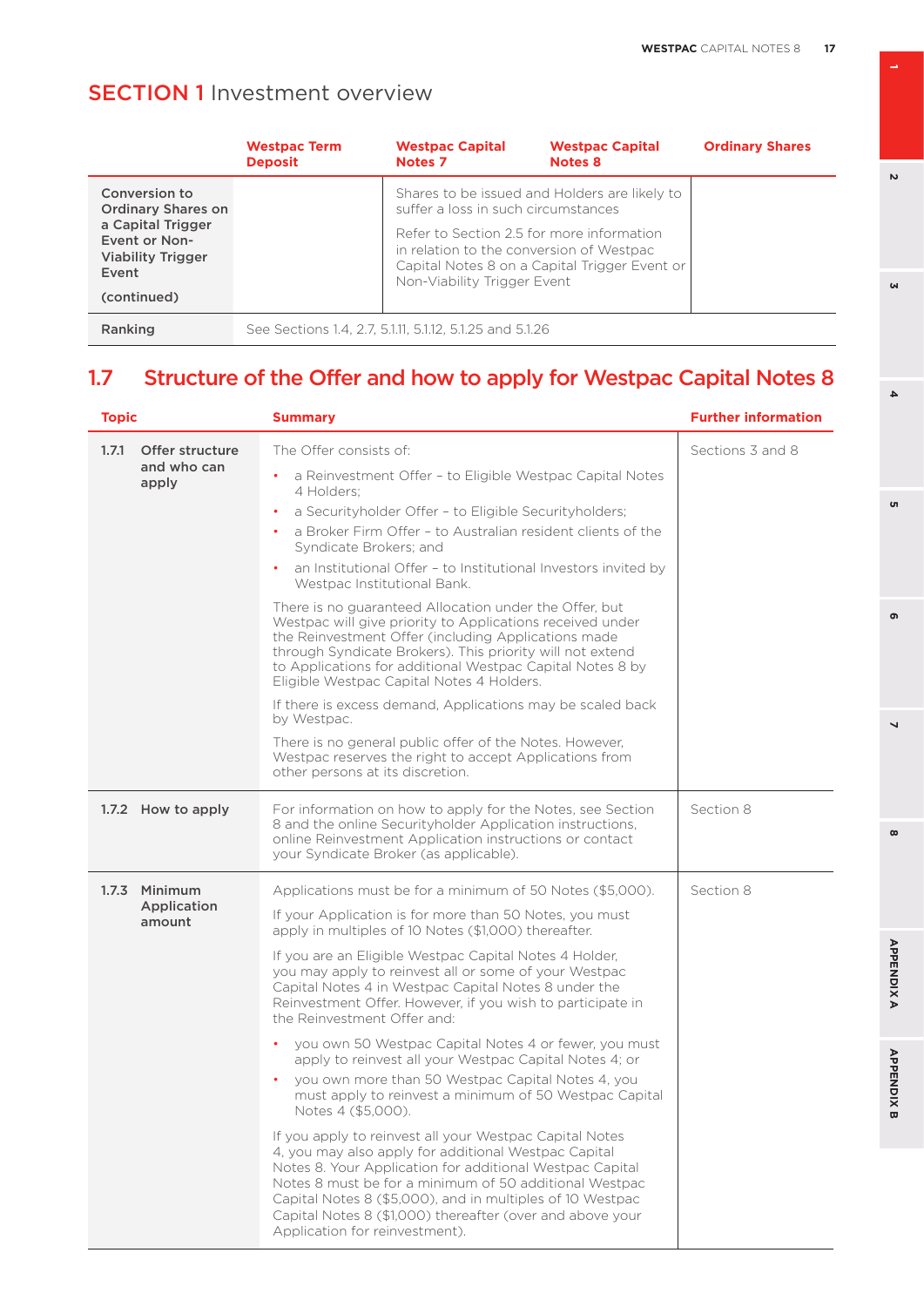# Information about Westpac Capital Notes 8

# **SECTION 2**

This Section sets out:

- 2.1 Distributions
- 2.2 Conversion on the Scheduled Conversion Date
- 2.3 Optional Redemption and optional Transfer
- 2.4 Optional Conversion
- 2.5 Automatic Conversion Capital Trigger Event and Non-Viability Trigger Event
- 2.6 Automatic Conversion Acquisition Event
- 2.7 Ranking of the Westpac Capital Notes 8 in a Winding Up
- 2.8 Other key features of the Westpac Capital Notes 8

**CAUTION – Westpac Capital Notes 8 are not deposit liabilities of Westpac, are riskier than bank deposits and may not be suitable for some investors. Their complexity may make them difficult to understand and the risks associated with the Notes could result in the loss of all of your investment. If you do not fully understand how they work or the risks associated with them, you should obtain professional advice.**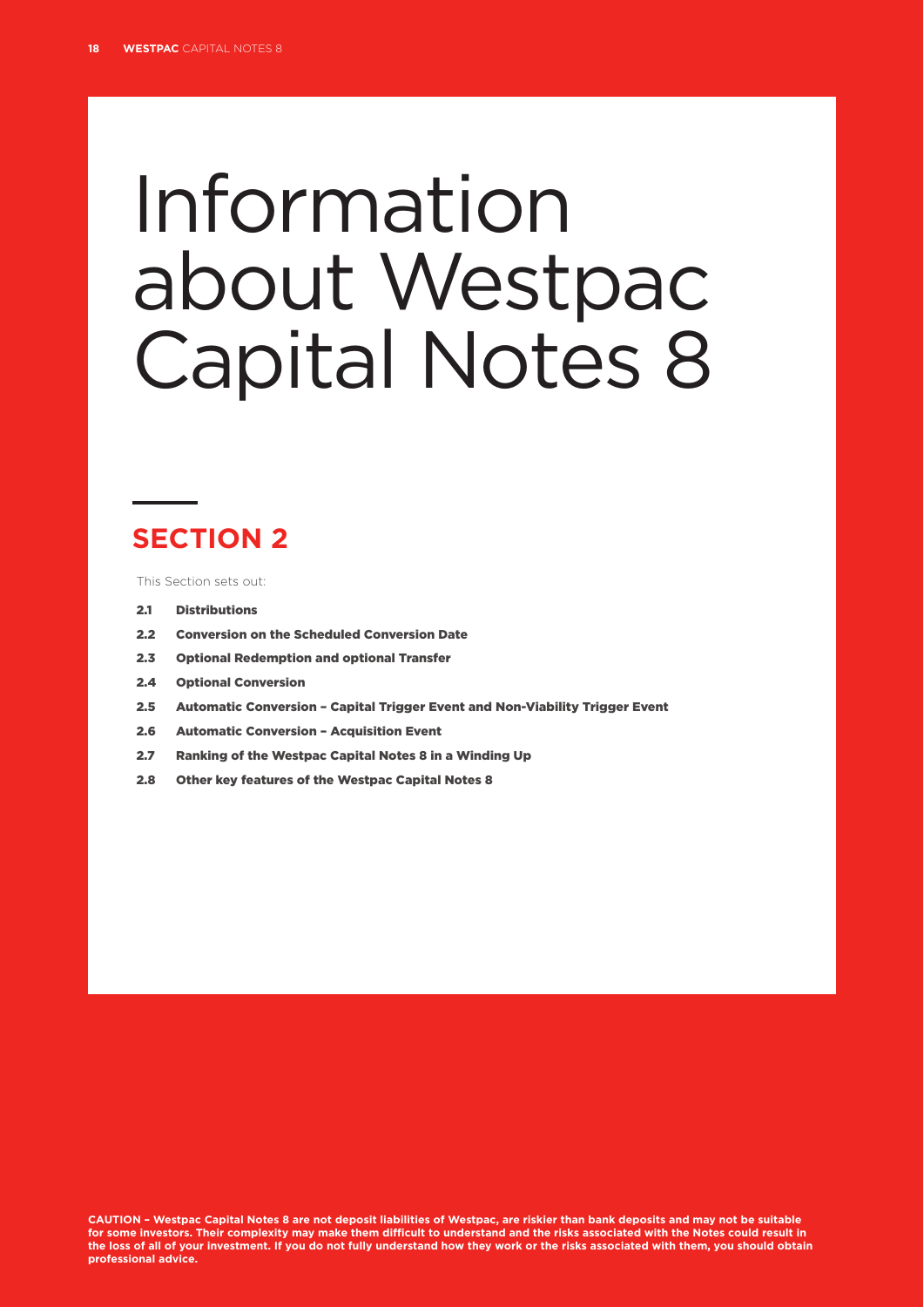The following is an overview of the key terms of Westpac Capital Notes 8. It is important that you read this Prospectus, the Westpac Capital Notes 8 Terms, the Notes Deed Poll and Westpac's Constitution in full before deciding to invest in Westpac Capital Notes 8. If you have any questions, you should seek advice from your financial adviser or other professional adviser.

The full Westpac Capital Notes 8 Terms are contained in Appendix B. Rights and liabilities attaching to Westpac Capital Notes 8 may also arise under the Corporations Act, the ASX Listing Rules and other applicable laws.

## 2.1 Distributions

<span id="page-20-0"></span>

| <b>Topic</b>                                | <b>Summary</b>                                                                                                                          |                                                                                                                                                                                                                                                                                                          |                                                 | <b>Further</b><br><b>information</b> |
|---------------------------------------------|-----------------------------------------------------------------------------------------------------------------------------------------|----------------------------------------------------------------------------------------------------------------------------------------------------------------------------------------------------------------------------------------------------------------------------------------------------------|-------------------------------------------------|--------------------------------------|
| 2.1.1<br><b>Distributions</b><br>on Westpac | Distributions on Notes are calculated based on the Distribution Rate<br>and are expected to be paid quarterly in arrear.                |                                                                                                                                                                                                                                                                                                          | Westpac<br>Capital Notes<br>8 Terms<br>clause 3 |                                      |
| <b>Capital Notes</b><br>8                   | Distributions are discretionary, non-cumulative and only payable<br>subject to the satisfaction of the Distribution Payment Conditions. |                                                                                                                                                                                                                                                                                                          |                                                 |                                      |
|                                             | credits.                                                                                                                                | Distributions are expected to be fully franked and accordingly<br>Holders are expected to receive cash Distributions and franking                                                                                                                                                                        |                                                 |                                      |
| 2.1.2 Distribution<br>Rate                  | formula:                                                                                                                                | The Distribution Rate is a floating rate and will generally be set on<br>the first Business Day of each Distribution Period using the following                                                                                                                                                          |                                                 | Westpac<br>Capital Notes<br>8 Terms  |
|                                             |                                                                                                                                         | Distribution Rate = (3 month BBSW Rate + Margin)<br>$x(1 - Tax Rate)$                                                                                                                                                                                                                                    |                                                 | clause 3.1                           |
|                                             | 3 month<br><b>BBSW</b><br>Rate                                                                                                          | The 3 month BBSW Rate on the first Business<br>Day of the Distribution Period (except for the first<br>Distribution Period, where the 3 month BBSW Rate<br>will be determined on the Issue Date)                                                                                                         |                                                 |                                      |
|                                             | Margin                                                                                                                                  | The Margin is 2.90% per annum                                                                                                                                                                                                                                                                            |                                                 |                                      |
|                                             | Tax<br>Rate                                                                                                                             | The Australian corporate tax rate applicable to<br>the franking account of Westpac at the relevant<br>Distribution Payment Date expressed as a decimal.<br>At the date of this Prospectus, the relevant Tax Rate<br>is 30% or, expressed as a decimal in the formula, 0.30<br>(but that rate may change) |                                                 |                                      |
|                                             |                                                                                                                                         | As an example, given the Margin is 2.90% per annum, if the 3 month<br>BBSW Rate on the Issue Date is the same as on 20 August 2021 and<br>assuming that the Distribution will be fully franked, the Distribution<br>Rate for that Distribution Period would be calculated as follows:1                   |                                                 |                                      |
|                                             |                                                                                                                                         | 3 month BBSW Rate at 20 August 2021                                                                                                                                                                                                                                                                      | 0.0100% per annum                               |                                      |
|                                             | Plus the Margin                                                                                                                         |                                                                                                                                                                                                                                                                                                          | + 2.9000% per annum                             |                                      |
|                                             |                                                                                                                                         | Equivalent unfranked Distribution Rate                                                                                                                                                                                                                                                                   | 2.9100% per annum                               |                                      |
|                                             |                                                                                                                                         | Multiplied by (1 - Tax Rate)                                                                                                                                                                                                                                                                             | $\times$ 0.70                                   |                                      |
|                                             |                                                                                                                                         | <b>Distribution Rate</b>                                                                                                                                                                                                                                                                                 | 2.0370% per annum                               |                                      |

**8 5**

 $\overline{ }$ 

 $\infty$ 

ക

Note:

**3**

 $\Delta$ 

'n

кs.

<sup>1.</sup> The calculation of the Distribution Rate will be rounded to four decimal places. The Distribution Rate in this Section [2.1.2](#page-20-0) is for illustrative purposes only and does not indicate the actual Distribution Rate. It is not a guarantee or forecast of the actual Distribution Rate that may be achieved. The actual Distribution Rate may be higher or lower than this and may vary each Distribution Period depending on the applicable 3 month BBSW Rate and the Tax Rate.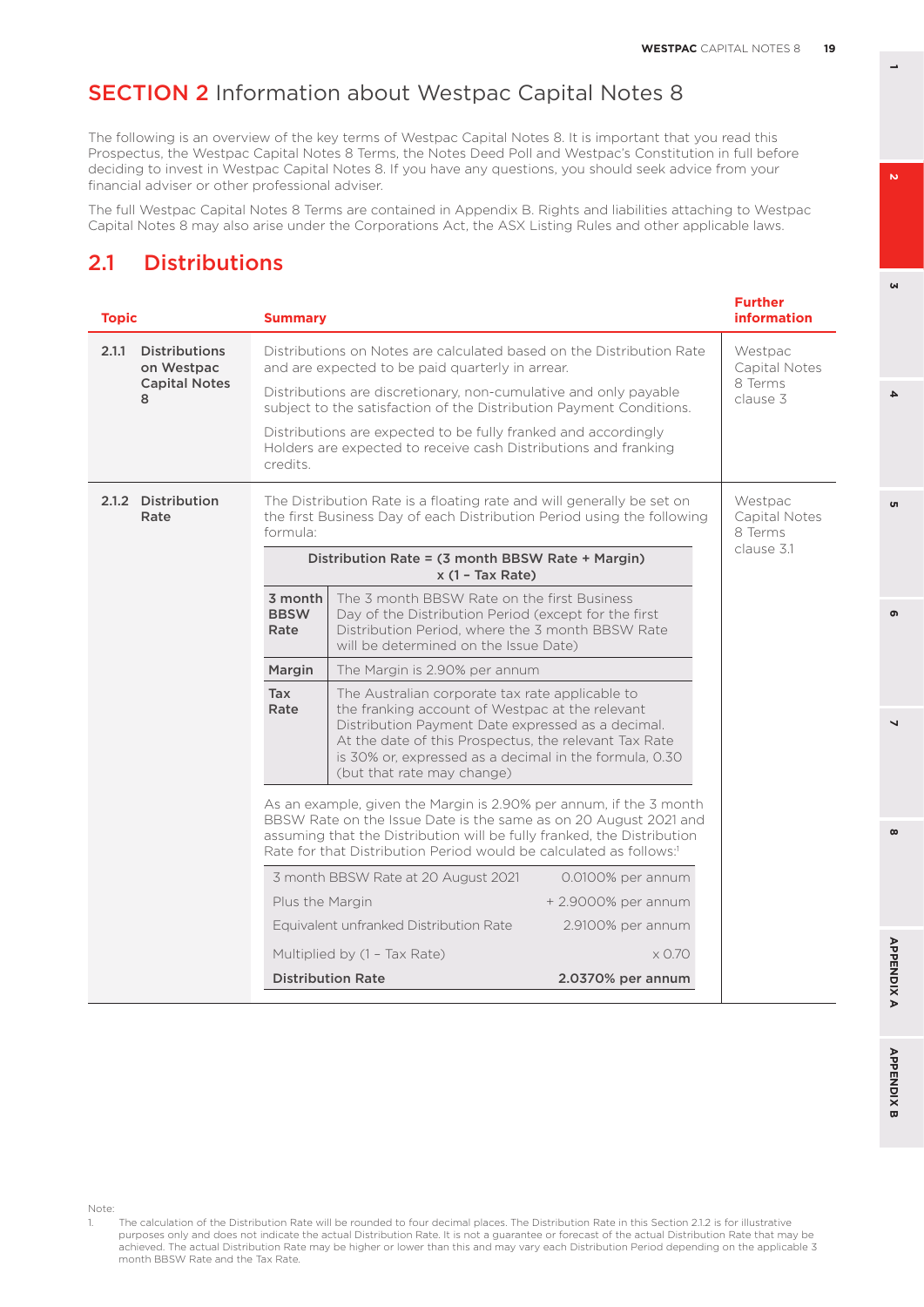#### **Topic Summary Further information** 2.1.3 Calculation of Distributions Distributions will be calculated as follows: Distribution = Distribution Rate x Face Value x N / 365 Distribution Rate See Section 212 Face Value Initially \$100 per Note N The number of days in the Distribution Period Distribution Period The period from (but excluding) the Issue Date in the case of the first Distribution Period, or otherwise from (but excluding) each Distribution Payment Date, to (and including) the next Distribution Payment Date Distribution Payment See Section 2.1.7 Date As an example, if the Distribution was fully franked and the Distribution Rate was 2.0370% per annum as calculated in Section 2.1.2, then the cash amount of the Distribution on each Note for the Distribution Period (if the Distribution Period was 90 days) would be calculated as follows:2,3 Distribution Rate 2.0370% per annum Multiplied by the Face Value  $\times $100$ Multiplied by the number of days in the Distribution Period (N)  $\times$  90 Divided by  $\div$  365 Cash amount of Distribution  $$0.5023$ Franking credits<sup>4</sup> attached to the cash amount of the Distribution \$0.2153 It is possible for the 3 month BBSW Rate to become negative. Should this occur, the negative amount will be taken into account in calculating the Distribution Rate. As an example, given the Margin is 2.90% per annum, if the 3 month BBSW Rate is -1.0000% per annum and assuming that the Distribution will be fully franked, the Distribution Rate for that Distribution Period would be calculated as follows:<sup>5</sup> 3 month BBSW Rate -1.0000% per annum Plus the Margin + 2.9000% per annum Equivalent unfranked Distribution Rate Multiplied by (1 – Tax Rate) 1.9000% per annum x 0.70 Distribution Rate 1.3300% per annum However, even if the Distribution Rate was negative because the combination of a negative 3 month BBSW Rate and the Margin produced a negative number, there would be no obligation on Holders to pay Westpac and there would be no distribution in those circumstances. Westpac Capital Notes 8 Terms clause 3.1

- 2. Distribution Periods will generally have 90-92 days in them. The number of days in the first Distribution Period will be 97 days and is longer than a normal Distribution Period.
- 3. All calculations of payments will be rounded to four decimal places. For the purposes of making any payment in respect of a Holder's aggregate holding of Notes, any fraction of a cent will be rounded to the nearest one Australian cent (with one half of an Australian cent being rounded up to one Australian cent). The Distribution Rate on which this calculation is based, and the Distribution, are for illustrative purposes only and do not indicate the actual Distribution Rate or Distribution. It is not a guarantee or forecast of the actual Distribution that may be obtained. Past performance is not a reliable indicator of future performance.
- 4. See Section [2.1.6](#page-23-0) in relation to the use of franking credits by Holders.

Note:

<sup>5.</sup> The calculation of the Distribution Rate will be rounded to four decimal places. The Distribution Rate in this Section 2.1.3 is for illustrative purposes only and does not indicate the actual Distribution Rate. It is not a guarantee or forecast of the actual Distribution Rate that may be achieved. The actual Distribution Rate may be higher or lower than this and may vary each Distribution Period depending on the applicable 3 month BBSW Rate and the Tax Rate.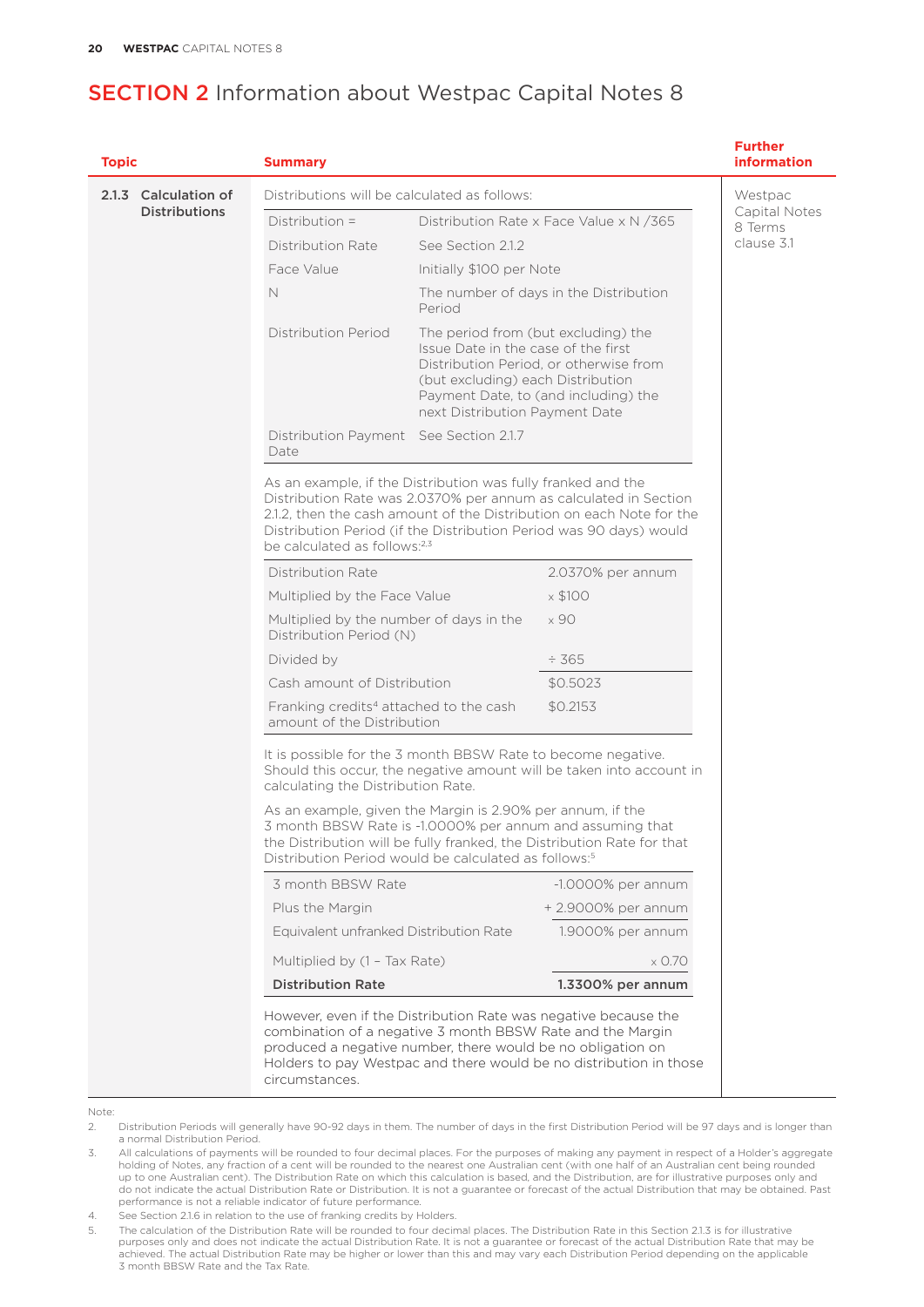| <b>Topic</b>                              | <b>Summary</b>                                                                                                                                                                                                                                                                                                                                                                                                                                                                                                                                                                                                                                                         | <b>Further</b><br><b>information</b>                                             |
|-------------------------------------------|------------------------------------------------------------------------------------------------------------------------------------------------------------------------------------------------------------------------------------------------------------------------------------------------------------------------------------------------------------------------------------------------------------------------------------------------------------------------------------------------------------------------------------------------------------------------------------------------------------------------------------------------------------------------|----------------------------------------------------------------------------------|
| $2.1.4$ 3 month<br><b>BBSW Rate</b>       | The 3 month BBSW Rate is a key benchmark interest rate for the<br>Australian money market. It is the primary short-term interest<br>rate benchmark used in the financial markets for the pricing and<br>valuation of Australian dollar securities and as a lending reference<br>rate. This rate changes to reflect the supply and demand within the<br>cash and currency markets.                                                                                                                                                                                                                                                                                      | Westpac<br>Capital Notes<br>8 Terms<br>clause 3.1                                |
|                                           | The movements in the 3 month BBSW Rate over the last<br>10 years are set out in the graph in this Section 2.1.4 <sup>6</sup> . The rate on<br>20 August 2021 was 0.01% per annum.                                                                                                                                                                                                                                                                                                                                                                                                                                                                                      |                                                                                  |
|                                           | 3 month BBSW Rate (% per annum)                                                                                                                                                                                                                                                                                                                                                                                                                                                                                                                                                                                                                                        |                                                                                  |
|                                           | 7.00%<br>6.00%<br>5.00%<br>4.00%<br>3.00%<br>2.00%<br>1.00%<br>0.00%<br>Aug-2013<br>Aug-2015<br>Aug-2017<br>Aug-2019<br>Aug-2021<br>Aug-2011<br>If Westpac determines that a "BBSW Rate Disruption Event" has<br>occurred, Westpac may select an Alternative BBSW Rate and<br>make other related changes to the Westpac Capital Notes 8 Terms<br>(subject, in each case, to APRA's prior written approval, which may<br>or may not be given).<br>Broadly, a "BBSW Rate Disruption Event" occurs where the 3 month<br>BBSW Rate has been discontinued or is no longer generally<br>accepted in the Australian market for securities such as Westpac<br>Capital Notes 8. |                                                                                  |
|                                           | Westpac is required to act in good faith and in a commercially<br>reasonable manner in selecting an Alternative BBSW Rate, and<br>may consult with sources of market practice that it considers<br>appropriate, but may otherwise exercise its discretion.                                                                                                                                                                                                                                                                                                                                                                                                             |                                                                                  |
| 2.1.5 Franking of<br><b>Distributions</b> | Westpac expects, but does not guarantee, that Distributions will be<br>fully franked.<br>If a Distribution is not fully franked then the amount of the cash<br>Distribution entitlement would be adjusted to compensate for<br>the unfranked amount. The formula for determining the adjusted<br>Distribution is:                                                                                                                                                                                                                                                                                                                                                      | Section 2.1.6<br>Westpac<br>Capital Notes<br>8 Terms<br>clauses 3.1<br>and $3.2$ |
|                                           | Adjusted<br>Distribution                                                                                                                                                                                                                                                                                                                                                                                                                                                                                                                                                                                                                                               |                                                                                  |
|                                           | $1 - \lceil \text{Tax Rate} \times (1 - \text{Franking Rate}) \rceil$<br>Distribution =<br>The Distribution entitlement on that<br>Distribution<br>Distribution Payment Date as calculated<br>under clause 3.1 of the Westpac Capital<br>Notes 8 Terms - see Section 2.1.3                                                                                                                                                                                                                                                                                                                                                                                             |                                                                                  |
|                                           | Tax Rate<br>See Section 2.1.2                                                                                                                                                                                                                                                                                                                                                                                                                                                                                                                                                                                                                                          |                                                                                  |
|                                           | The percentage of the Distribution that<br>Franking Rate<br>would carry franking credits                                                                                                                                                                                                                                                                                                                                                                                                                                                                                                                                                                               |                                                                                  |
|                                           | If there is a change in the Tax Rate, the Distribution Rate will<br>change accordingly. For example, if the Tax Rate decreases, the<br>cash amount of any Distribution that Westpac may pay would<br>increase and the franking credits attached to that Distribution would<br>decrease.                                                                                                                                                                                                                                                                                                                                                                                |                                                                                  |

Note:

6. This graph is for illustrative purposes only and does not indicate, guarantee or forecast the actual 3 month BBSW Rate. Past levels are not<br>necessarily indicative of future levels. The actual 3 month BBSW Rate for the f

**3**

 $\overline{4}$ 

<sub>o</sub>

 $\mathbf{a}$ 

**8 5 APPENDIX B 2 7 4 APPENDIX A 6**

 $\overline{\phantom{0}}$ 

 $\infty$ 

**APPENDIXA** 

**APPENDIX B** 

 $\bullet$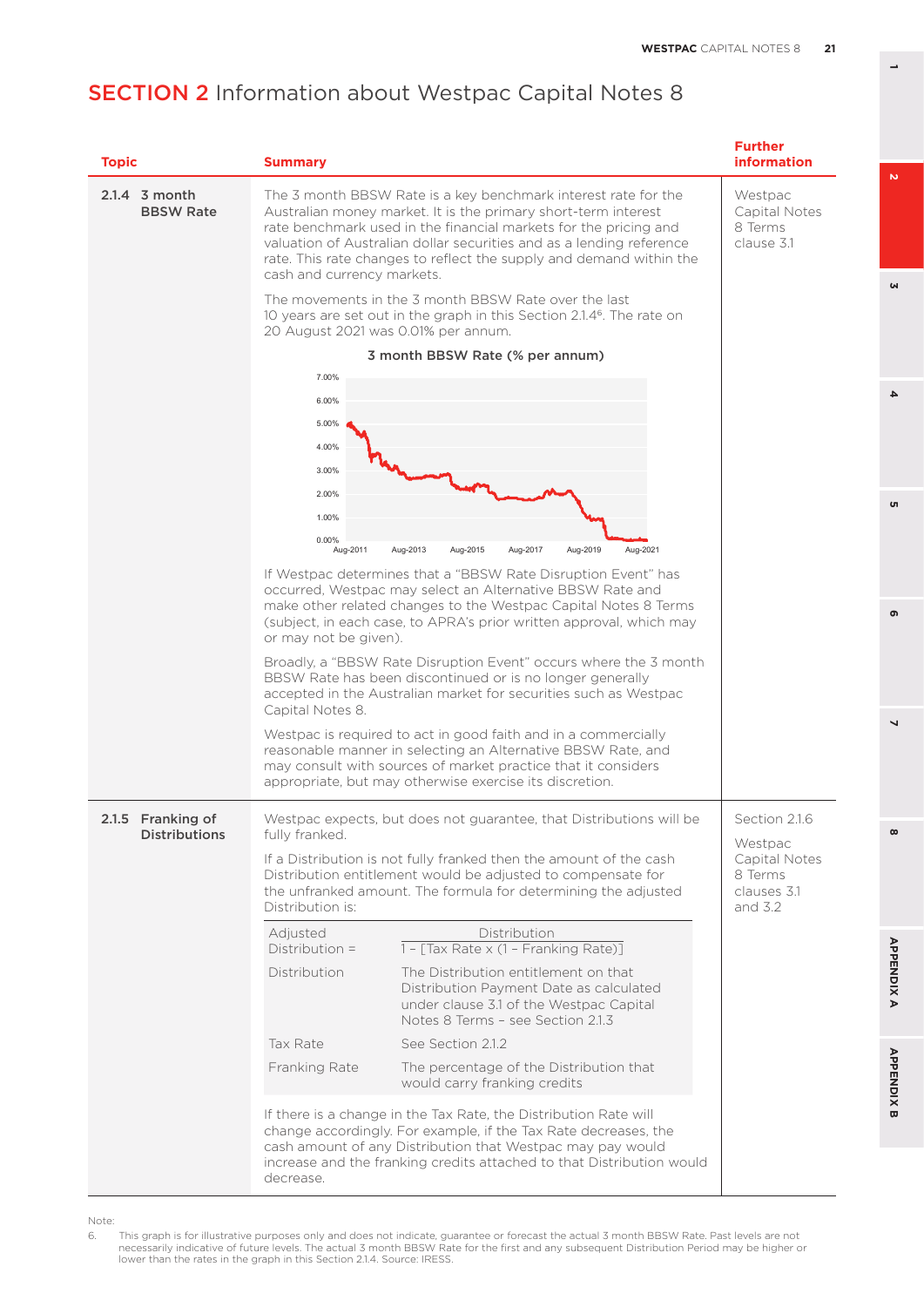<span id="page-23-0"></span>

| <b>Topic</b>                                                       | <b>Summary</b>                                                                                                                                                                                                                                                                                                                                                                                                                                                                                                                                                                                                                                                                                                                                                                                                | <b>Further</b><br>information       |
|--------------------------------------------------------------------|---------------------------------------------------------------------------------------------------------------------------------------------------------------------------------------------------------------------------------------------------------------------------------------------------------------------------------------------------------------------------------------------------------------------------------------------------------------------------------------------------------------------------------------------------------------------------------------------------------------------------------------------------------------------------------------------------------------------------------------------------------------------------------------------------------------|-------------------------------------|
| 2.1.6 Franking<br>credits in<br>respect of<br><b>Distributions</b> | It is expected (but not guaranteed) that Holders will receive franking<br>credits in respect of Distributions (other than where a Holder's lack of<br>entitlement to franking credits is a result of an act by, or circumstance<br>affecting, the Holder). The franking credits represent each Holder's<br>share of tax paid by Westpac on the profits from which the cash<br>Distribution is paid.                                                                                                                                                                                                                                                                                                                                                                                                           | Sections 5.1.7<br>and 6             |
|                                                                    | Impact of franking credits                                                                                                                                                                                                                                                                                                                                                                                                                                                                                                                                                                                                                                                                                                                                                                                    |                                     |
|                                                                    | If the Distribution is fully franked, the potential value of the<br>franking credits attached to a Distribution at the Distribution Rate<br>of 2.0370% per annum in the example in Section 2.1.2 would be<br>0.8730% per annum. If that potential value is taken into account<br>in full, the combined value of those franking credits and the cash<br>Distribution would be equivalent to an unfranked Distribution Rate<br>of approximately 2.9100% per annum. However, you should be aware<br>that the potential value of the franking credits does not accrue to<br>you at the same time as you receive the cash Distribution and you<br>may not be able to obtain full value for these depending on your<br>circumstances (see the following information in this Section 2.1.6 for<br>more information). |                                     |
|                                                                    | Use of franking credits by Holders                                                                                                                                                                                                                                                                                                                                                                                                                                                                                                                                                                                                                                                                                                                                                                            |                                     |
|                                                                    | Australian resident Holders may be entitled to use franking credits<br>to offset their tax liability and Australian resident Holders that are<br>individuals or complying superannuation entities may be entitled to<br>a refund of excess franking credits, to the extent that the franking<br>credits exceed their tax liability.                                                                                                                                                                                                                                                                                                                                                                                                                                                                           |                                     |
|                                                                    | You should be aware that your ability to use the franking credits,<br>either as an offset to your tax liability or by claiming a refund after the<br>end of the year of income, will depend on your individual tax position.                                                                                                                                                                                                                                                                                                                                                                                                                                                                                                                                                                                  |                                     |
|                                                                    | Investors should refer to the Australian tax summary in Section 6<br>and the Class Ruling (when published), and should seek professional<br>advice in relation to their tax position. Investors should also monitor<br>any potential changes to government policy relating to franking<br>credits on an ongoing basis.                                                                                                                                                                                                                                                                                                                                                                                                                                                                                        |                                     |
| 2.1.7 Distribution<br>Payment<br>Dates                             | Distributions are payable quarterly in arrear on the Distribution<br>Payment Dates, subject to satisfaction of the Distribution Payment<br>Conditions.                                                                                                                                                                                                                                                                                                                                                                                                                                                                                                                                                                                                                                                        | Westpac<br>Capital Notes<br>8 Terms |
|                                                                    | The Distribution Payment Dates are:                                                                                                                                                                                                                                                                                                                                                                                                                                                                                                                                                                                                                                                                                                                                                                           | clauses 3.1,<br>3.5, 3.6 and        |
|                                                                    | 21 March, 21 June, 21 September and 21 December of each year<br>٠<br>commencing on 21 December 2021, until the Notes are Converted<br>at their full Face Value (or terminated following a failure to Convert)<br>or Redeemed; and                                                                                                                                                                                                                                                                                                                                                                                                                                                                                                                                                                             | 11.1(b)                             |
|                                                                    | the Conversion Date (other than a Capital Trigger Event Conversion<br>Date or Non-Viability Trigger Event Conversion Date), Redemption<br>Date or Transfer Date, if those dates are not 21 March, 21 June, 21<br>September and 21 December.                                                                                                                                                                                                                                                                                                                                                                                                                                                                                                                                                                   |                                     |
|                                                                    | If a Distribution Payment Date is not a Business Day, then the<br>Distribution will be paid on the next Business Day (without any<br>interest in respect of the delay).                                                                                                                                                                                                                                                                                                                                                                                                                                                                                                                                                                                                                                       |                                     |
|                                                                    | The first Distribution Period runs from (but excludes) the Issue Date to<br>(and includes) 21 December 2021. Thereafter, each Distribution Period<br>runs from (but excludes) the previous Distribution Payment Date to<br>(and includes) the next Distribution Payment Date. You should note<br>that the first Distribution Period is a longer period of 97 days and<br>other Distribution Periods will otherwise generally be 90 to 92 days.                                                                                                                                                                                                                                                                                                                                                                |                                     |
|                                                                    | The Distribution Rate for the first Distribution Period will be<br>determined on the Issue Date.                                                                                                                                                                                                                                                                                                                                                                                                                                                                                                                                                                                                                                                                                                              |                                     |
|                                                                    | After the first Distribution Period, the Distribution Rate will be<br>determined on the first Business Day of each Distribution Period.                                                                                                                                                                                                                                                                                                                                                                                                                                                                                                                                                                                                                                                                       |                                     |
|                                                                    | Distributions will be paid to persons who are Holders on the Record<br>Date in respect of the Distribution.                                                                                                                                                                                                                                                                                                                                                                                                                                                                                                                                                                                                                                                                                                   |                                     |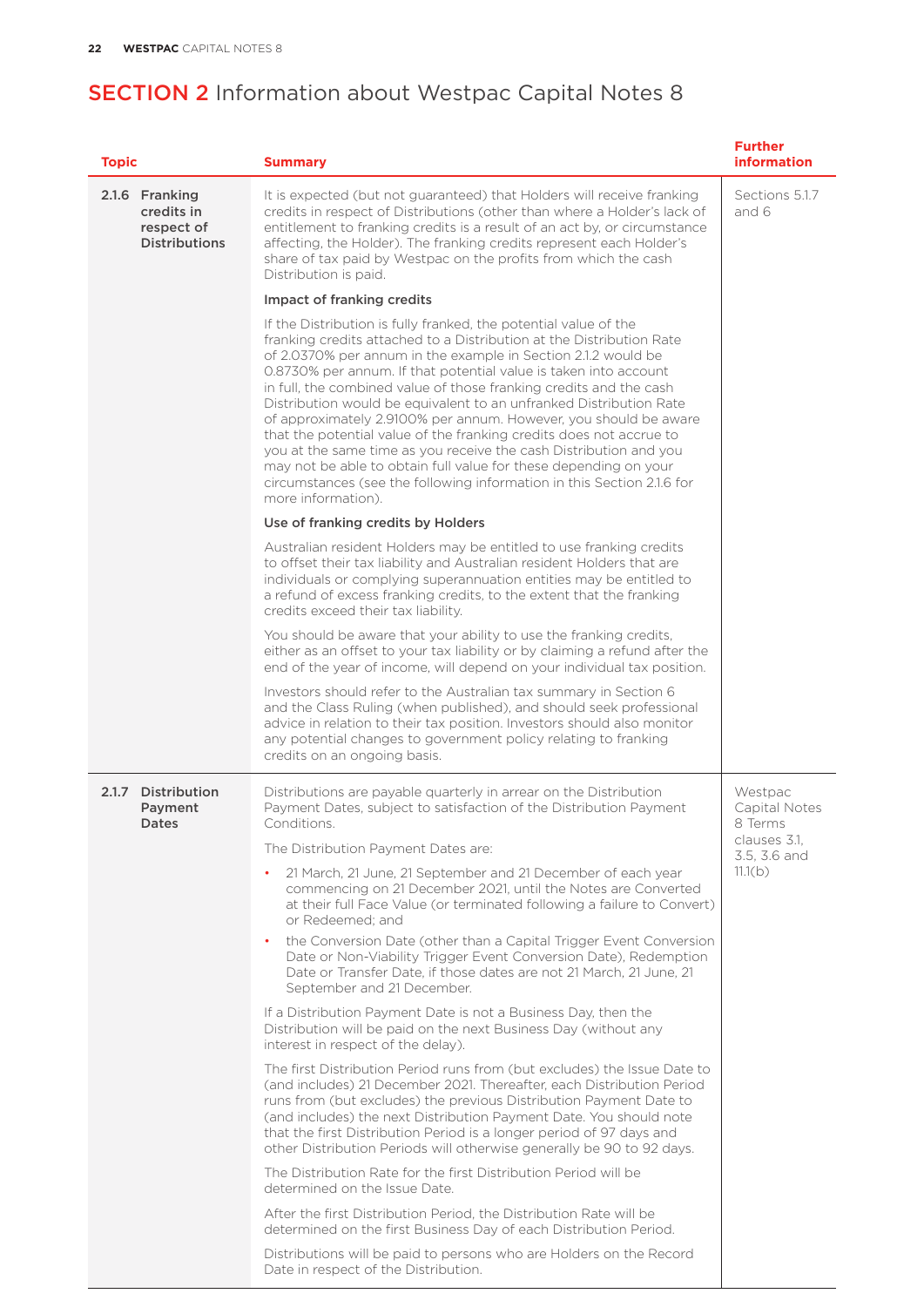| <b>Topic</b>                                                                                                  | <b>Summary</b>                                                                                                                                                                                                                                                                                                                                                                                                                                                                                                                                                                                                                                                                                                                                                                                                                                   | <b>Further</b><br>information                                      |
|---------------------------------------------------------------------------------------------------------------|--------------------------------------------------------------------------------------------------------------------------------------------------------------------------------------------------------------------------------------------------------------------------------------------------------------------------------------------------------------------------------------------------------------------------------------------------------------------------------------------------------------------------------------------------------------------------------------------------------------------------------------------------------------------------------------------------------------------------------------------------------------------------------------------------------------------------------------------------|--------------------------------------------------------------------|
| 2.1.8 Method of<br>payment of<br><b>Distributions</b>                                                         | Distributions will be paid in Australian dollars. Westpac will only pay<br>Distributions directly into an Australian dollar account of a financial<br>institution. Westpac reserves the right to vary the way in which any<br>Distribution is paid in accordance with the Westpac Capital Notes 8<br>Terms (provided that Distributions are always paid in cash).                                                                                                                                                                                                                                                                                                                                                                                                                                                                                | Section 8.5.1<br>Westpac<br>Capital Notes<br>8 Terms<br>clause 11  |
| 2.1.9 Distribution<br>Payment<br>Conditions                                                                   | Distributions are only payable subject to satisfaction of the<br>Distribution Payment Conditions, being:<br>Westpac's absolute discretion;<br>the payment of the Distribution not resulting in a breach of<br>Westpac's capital requirements (on a Level 1 basis) or of the<br>Westpac Group's capital requirements (on a Level 2 basis) under<br>the then current Prudential Standards at the time of the payment;<br>the payment of the Distribution not resulting in Westpac<br>$\bullet$<br>becoming, or being likely to become, insolvent; and<br>APRA not otherwise objecting to the payment.<br>Distributions will also be subject to the Corporations Act and any<br>other law regulating the payment of Distributions.                                                                                                                  | Section 5.1.1<br>Westpac<br>Capital Notes<br>8 Terms<br>clause 3.3 |
| 2.1.10 Consequence<br>if a<br>Distribution is<br>not paid in full                                             | Payments of Distributions are within the absolute discretion of<br>Westpac and are non-cumulative. If a Distribution is not paid in full<br>because the Distribution Payment Conditions are not satisfied or<br>because of any other reason, Holders will not be entitled to receive<br>the unpaid portion of that Distribution. No interest accrues on any<br>unpaid Distributions and Westpac has no liability to the Holder<br>and the Holder has no claim in respect of such non-payment.<br>Non-payment of a Distribution will not be an event of default <sup>7</sup> and<br>Holders have no right to apply for a Winding Up on the grounds of<br>Westpac's failure to pay a Distribution.                                                                                                                                                 | Westpac<br>Capital Notes<br>8 Terms<br>clause 3.4                  |
| 2.1.11 Dividend<br>and capital<br>restrictions<br>may apply to<br>Westpac if a<br>Distribution is<br>not paid | If for any reason a Distribution has not been paid in full for a relevant<br>Distribution Payment Date, then until a Distribution is paid in full on<br>a subsequent Distribution Payment Date (or all Notes are Converted<br>at their full Face Value, Redeemed or terminated following a failure<br>to Convert) Westpac must not:<br>determine or pay any Dividends on its Ordinary Shares; or<br>$\bullet$<br>undertake any discretionary Buy Back or Capital Reduction,<br>$\bullet$<br>unless the amount of the unpaid Distribution is paid in full within<br>20 Business Days of the relevant Distribution Payment Date (and in<br>certain other limited circumstances). These restrictions would not<br>apply where the reason a Distribution was not paid was because the<br>Distribution Rate was zero or negative (see Section 2.1.3). | Westpac<br>Capital Notes<br>8 Terms<br>clauses 3.7<br>and 3.8      |

# 2.2 Conversion on the Scheduled Conversion Date

| <b>Topic</b>                   | <b>Summary</b>                                                                                                                                                                                                                                                                                                                                                                                                                                                                                                                                                                                    | <b>Further</b><br><b>information</b>              |
|--------------------------------|---------------------------------------------------------------------------------------------------------------------------------------------------------------------------------------------------------------------------------------------------------------------------------------------------------------------------------------------------------------------------------------------------------------------------------------------------------------------------------------------------------------------------------------------------------------------------------------------------|---------------------------------------------------|
| 2.2.1 Meaning of<br>Conversion | Conversion means the conversion of the Notes into a variable<br>number of Ordinary Shares in accordance with the formula<br>contained in clause 9.1 of the Westpac Capital Notes 8 Terms.<br>On Conversion of a Note on the Scheduled Conversion Date, the<br>Holder's rights in relation to that Note will be immediately and<br>irrevocably terminated and Westpac will apply the Face Value of<br>each Note by way of payment for the subscription for the Ordinary<br>Shares. The Ordinary Shares issued will have the same rights as<br>other Ordinary Shares on issue at the relevant time. | Westpac<br>Capital Notes<br>8 Terms<br>clause 9.1 |

7. The Westpac Capital Notes 8 Terms do not include any events of default.

 $\mathbf{a}$ 

**3**

 $\overline{\bf 4}$ 

<sub>o</sub>

 $\bullet$ 

 $\overline{\phantom{0}}$ 

**8 5**  $\infty$ 

**APPENDIX B**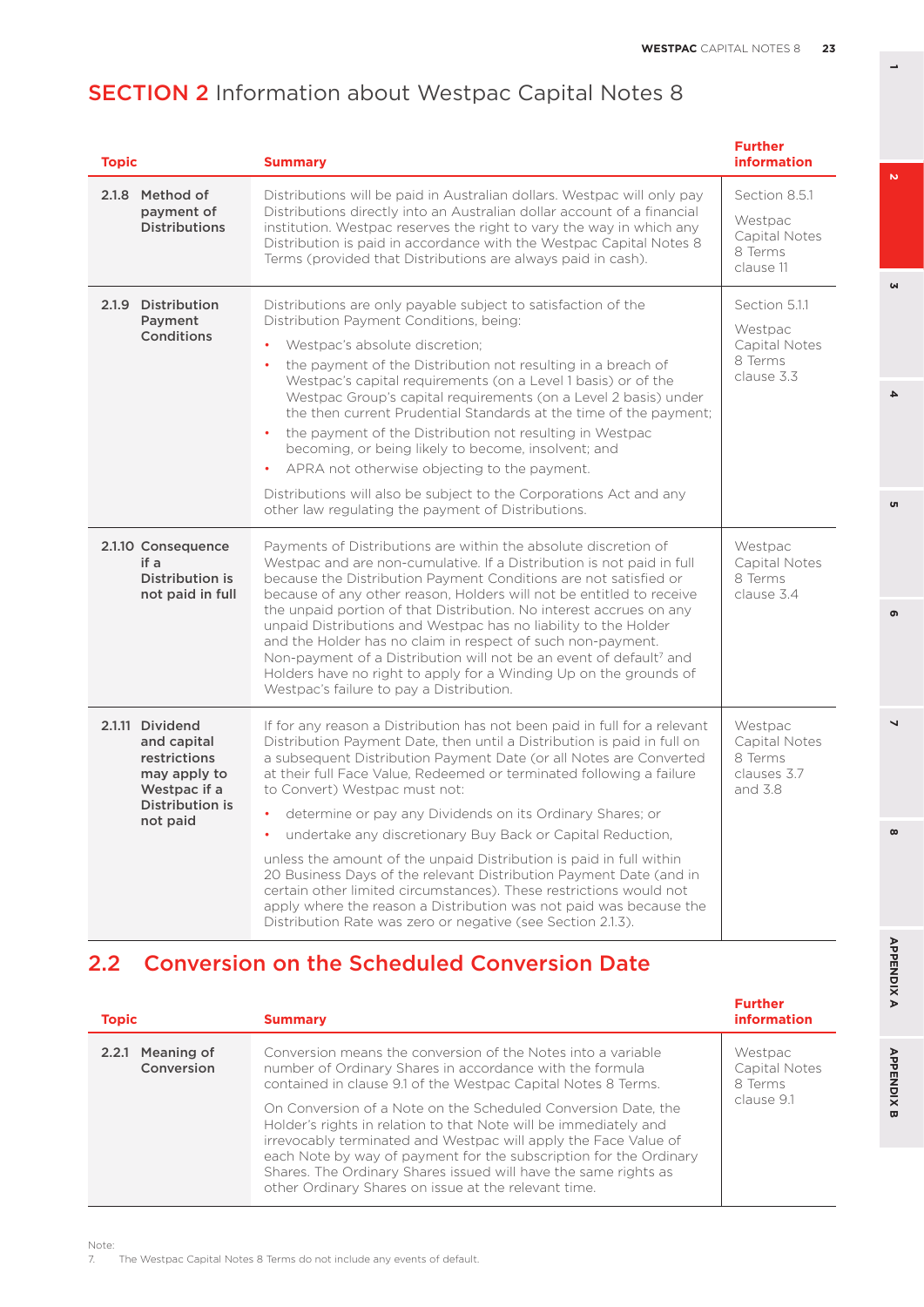| <b>Topic</b>                                                                                                                                                                                                                     | <b>Summary</b>                                                                                                                                                                                                                                                                                                                                              |                                                                                                                                                                                                                                                                                                                                                                                                                                                                                                                                                                                                                                                                                                                                                                                                           | <b>Further</b><br><b>information</b>                                                                   |
|----------------------------------------------------------------------------------------------------------------------------------------------------------------------------------------------------------------------------------|-------------------------------------------------------------------------------------------------------------------------------------------------------------------------------------------------------------------------------------------------------------------------------------------------------------------------------------------------------------|-----------------------------------------------------------------------------------------------------------------------------------------------------------------------------------------------------------------------------------------------------------------------------------------------------------------------------------------------------------------------------------------------------------------------------------------------------------------------------------------------------------------------------------------------------------------------------------------------------------------------------------------------------------------------------------------------------------------------------------------------------------------------------------------------------------|--------------------------------------------------------------------------------------------------------|
| 2.2.2 Scheduled<br>Conversion<br>Date                                                                                                                                                                                            | The Notes do not have a maturity date but have a Scheduled<br>Conversion Date. Conversion is scheduled to occur on the<br>Scheduled Conversion Date, which will be the earlier of:<br>21 June 2032; and<br>$\bullet$<br>the first Distribution Payment Date after 21 June 2032,<br>$\bullet$<br>on which the Scheduled Conversion Conditions are satisfied. |                                                                                                                                                                                                                                                                                                                                                                                                                                                                                                                                                                                                                                                                                                                                                                                                           | Westpac<br>Capital Notes<br>8 Terms<br>clause 4.1                                                      |
| 2.2.3 Scheduled<br>Conversion<br>Conditions                                                                                                                                                                                      | The Scheduled Conversion Conditions in relation to a potential<br>Scheduled Conversion Date are satisfied where:<br>Date VWAP: and<br>Issue Date VWAP.<br>applicable Prudential Standards and ratings guidance.<br>These dates are indicative only and may change.                                                                                          | First Scheduled Conversion Condition: the VWAP of Ordinary<br>Shares on the 25 <sup>th</sup> Business Day before (but not including) the<br>Scheduled Conversion Date is greater than 56.12% of the Issue<br>Second Scheduled Conversion Condition: the VWAP of Ordinary<br>Shares during the 20 Business Days before (but not including)<br>the Scheduled Conversion Date is greater than 50.51% of the<br>The percentages used in the Scheduled Conversion Conditions<br>are derived from market precedents and the cap on the number<br>of Ordinary Shares that are permitted to be issued under<br>The diagram in this Section 2.2.3 illustrates the timeframes that<br>are relevant for the Scheduled Conversion Conditions using the<br>date 21 June 2032 as a potential Scheduled Conversion Date. | Westpac<br>Capital Notes<br>8 Terms<br>clause 4.2                                                      |
| 14 May 2032                                                                                                                                                                                                                      | 21 May 2032                                                                                                                                                                                                                                                                                                                                                 | 18 June 2032                                                                                                                                                                                                                                                                                                                                                                                                                                                                                                                                                                                                                                                                                                                                                                                              | 21 June 2032                                                                                           |
| 25th Business Day<br>before the Scheduled<br><b>Conversion Date</b>                                                                                                                                                              | First Business Day<br>of VWAP Period<br>(20th Business Day)<br>before the Scheduled<br>Conversion Date)                                                                                                                                                                                                                                                     | Last Business Day<br>of VWAP Period<br>(Business Day before the<br>Scheduled Conversion<br>Date)                                                                                                                                                                                                                                                                                                                                                                                                                                                                                                                                                                                                                                                                                                          | Scheduled Conversion<br>Date (subject to<br>satisfaction of the<br>Scheduled Conversion<br>Conditions) |
| <b>First Scheduled Conversion</b><br><b>Condition</b><br>The VWAP of Ordinary Shares on the<br>25th Business Day before (but not<br>including) the Scheduled Conversion<br>Date is greater than 56.12% of the Issue<br>Date VWAP |                                                                                                                                                                                                                                                                                                                                                             | <b>20 BUSINESS DAY VWAP PERIOD</b><br><b>Second Scheduled Conversion</b><br><b>Condition</b><br>The VWAP of Ordinary Shares during<br>the 20 Business Days before (but not<br>including) the Scheduled Conversion<br>Date is greater than 50.51% of the Issue<br>Date VWAP                                                                                                                                                                                                                                                                                                                                                                                                                                                                                                                                |                                                                                                        |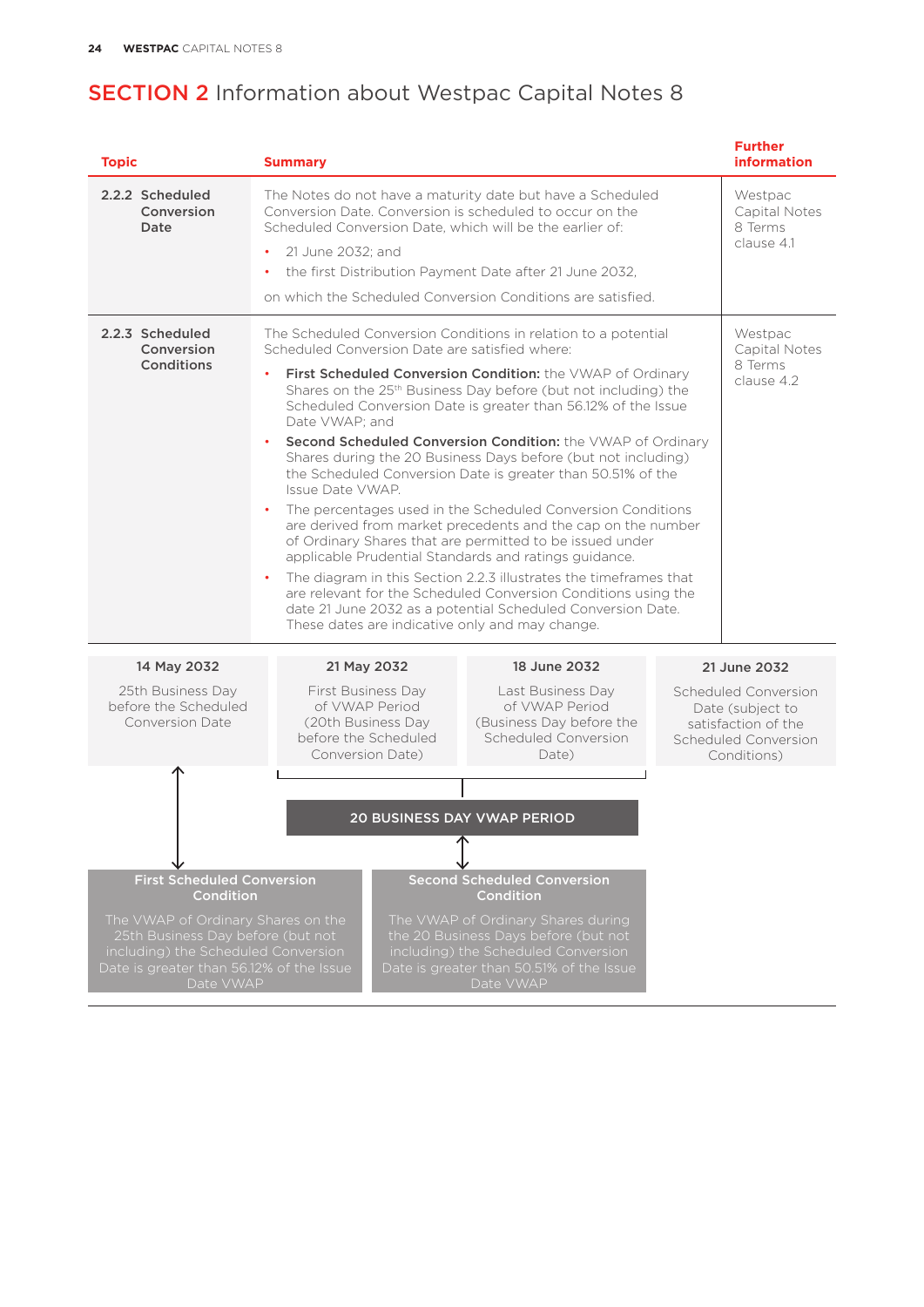| <b>Topic</b>                                                                                      | <b>Summary</b>                                                                                                                                                                                                                                                                                                                                                                                                                                                                                                                                                                                                                                                                                                                                                                                                                  | <b>Further</b><br><b>information</b>                                |
|---------------------------------------------------------------------------------------------------|---------------------------------------------------------------------------------------------------------------------------------------------------------------------------------------------------------------------------------------------------------------------------------------------------------------------------------------------------------------------------------------------------------------------------------------------------------------------------------------------------------------------------------------------------------------------------------------------------------------------------------------------------------------------------------------------------------------------------------------------------------------------------------------------------------------------------------|---------------------------------------------------------------------|
| 2.2.4 Purpose of<br>the Scheduled<br>Conversion<br>Conditions                                     | It is intended that upon a Scheduled Conversion, Holders should<br>receive Ordinary Shares worth approximately \$101.01 per Note<br>(based on the Initial Face Value of \$100 per Note and the VWAP of<br>Ordinary Shares during the 20 Business Days before the Scheduled<br>Conversion Date, with the benefit of a 1% discount) <sup>8</sup> .                                                                                                                                                                                                                                                                                                                                                                                                                                                                                | Westpac<br>Capital Notes<br>8 Terms<br>clauses 4.2<br>and 9         |
|                                                                                                   | There is a cap on the number of Ordinary Shares (Maximum<br>Conversion Number) that Holders can be issued upon Scheduled<br>Conversion of the Notes, due to Prudential Standards and ratings<br>quidance. The Maximum Conversion Number in the case of<br>Scheduled Conversion is set by dividing the Face Value (initially<br>\$100 per Note) by 50% of the Issue Date VWAP.                                                                                                                                                                                                                                                                                                                                                                                                                                                   |                                                                     |
|                                                                                                   | If the price of Ordinary Shares were to fall significantly and there<br>were no Scheduled Conversion Conditions, the number of Ordinary<br>Shares that you would receive might be limited by the Maximum<br>Conversion Number. In that case, the value of those Ordinary Shares<br>would be likely to be less than \$101.01 per Note. In order to give<br>Holders some protection against receiving Ordinary Shares worth<br>less than approximately \$101.01 per Note, the Scheduled Conversion<br>Conditions operate, so that where the VWAP of Ordinary Shares<br>has fallen to or is less than the specified percentage of the Issue<br>Date VWAP (see Section 2.2.3), Scheduled Conversion is deferred.<br>However, there can be no guarantee that the Scheduled Conversion<br>Conditions will be satisfied in the future. |                                                                     |
| 2.2.5 Consequences<br>if the<br>Scheduled<br>Conversion<br><b>Conditions are</b><br>not satisfied | If the Scheduled Conversion Conditions are not satisfied on 21 June<br>2032, Conversion will not occur until the next Distribution Payment<br>Date on which the Scheduled Conversion Conditions are satisfied, if<br>ever.                                                                                                                                                                                                                                                                                                                                                                                                                                                                                                                                                                                                      | Westpac<br>Capital Notes<br>8 Terms<br>clauses 4.1<br>and $4.2$     |
| 2.2.6 VWAP and<br><b>Issue Date</b><br><b>VWAP</b>                                                | In general terms, VWAP refers to the average of the daily volume<br>weighted average sales prices of Ordinary Shares sold on ASX and<br>Chi-X during the relevant period.<br>The Issue Date VWAP means the VWAP of Ordinary Shares during                                                                                                                                                                                                                                                                                                                                                                                                                                                                                                                                                                                       | Westpac<br>Capital Notes<br>8 Terms<br>clauses 4.2.<br>9.1 to 9.8   |
|                                                                                                   | the 20 Business Days on which trading in Ordinary Shares took<br>place immediately preceding (but not including) the Issue Date (as<br>adjusted in accordance with the Westpac Capital Notes 8 Terms).                                                                                                                                                                                                                                                                                                                                                                                                                                                                                                                                                                                                                          | and 16.2<br>(definition of<br>"Issue Date<br>VWAP" and<br>" $VWAP"$ |
|                                                                                                   | The satisfaction of the Scheduled Conversion Conditions on a<br>potential Scheduled Conversion Date will depend on the price of<br>Ordinary Shares. For example <sup>9</sup> , if the Issue Date VWAP is \$25.00,<br>then, for the First Scheduled Conversion Condition and Second<br>Scheduled Conversion Condition to be satisfied:                                                                                                                                                                                                                                                                                                                                                                                                                                                                                           |                                                                     |
|                                                                                                   | the VWAP for the First Scheduled Conversion Condition would<br>need to be at least \$14.04 (which is greater than 56.12% of the<br>Issue Date VWAP); and                                                                                                                                                                                                                                                                                                                                                                                                                                                                                                                                                                                                                                                                        |                                                                     |
|                                                                                                   | the VWAP for the Second Scheduled Conversion Condition would<br>need to be at least \$12.63 (which is greater than 50.51% of the<br>Issue Date VWAP).                                                                                                                                                                                                                                                                                                                                                                                                                                                                                                                                                                                                                                                                           |                                                                     |

APPENDIX A

Note:

<u>1</u>

**3**

 $\Delta$ 

u

кs.

**8 5**

 $\overline{ }$ 

 $\infty$ 

൭

<sup>8.</sup> However, if the market price of Ordinary Shares on the Scheduled Conversion Date is different to the price used to calculate the number of Ordinary Shares to be issued on Conversion, the value of Ordinary Shares resulting from the Conversion of one Note may be worth more or less than \$101.01. The value of Ordinary Shares Holders receive could also be less than this amount if the Face Value has previously been reduced (following a Capital Trigger Event or Non-Viability Trigger Event – see Section 2.5 for more information). If the Scheduled Conversion Conditions<br>are not met, the Notes will not Convert on the Scheduled Conversion Date and

<sup>9.</sup> This example is for illustrative purposes only and does not indicate whether or not the Scheduled Conversion Conditions will actually be satisfied in respect of a potential Scheduled Conversion Date.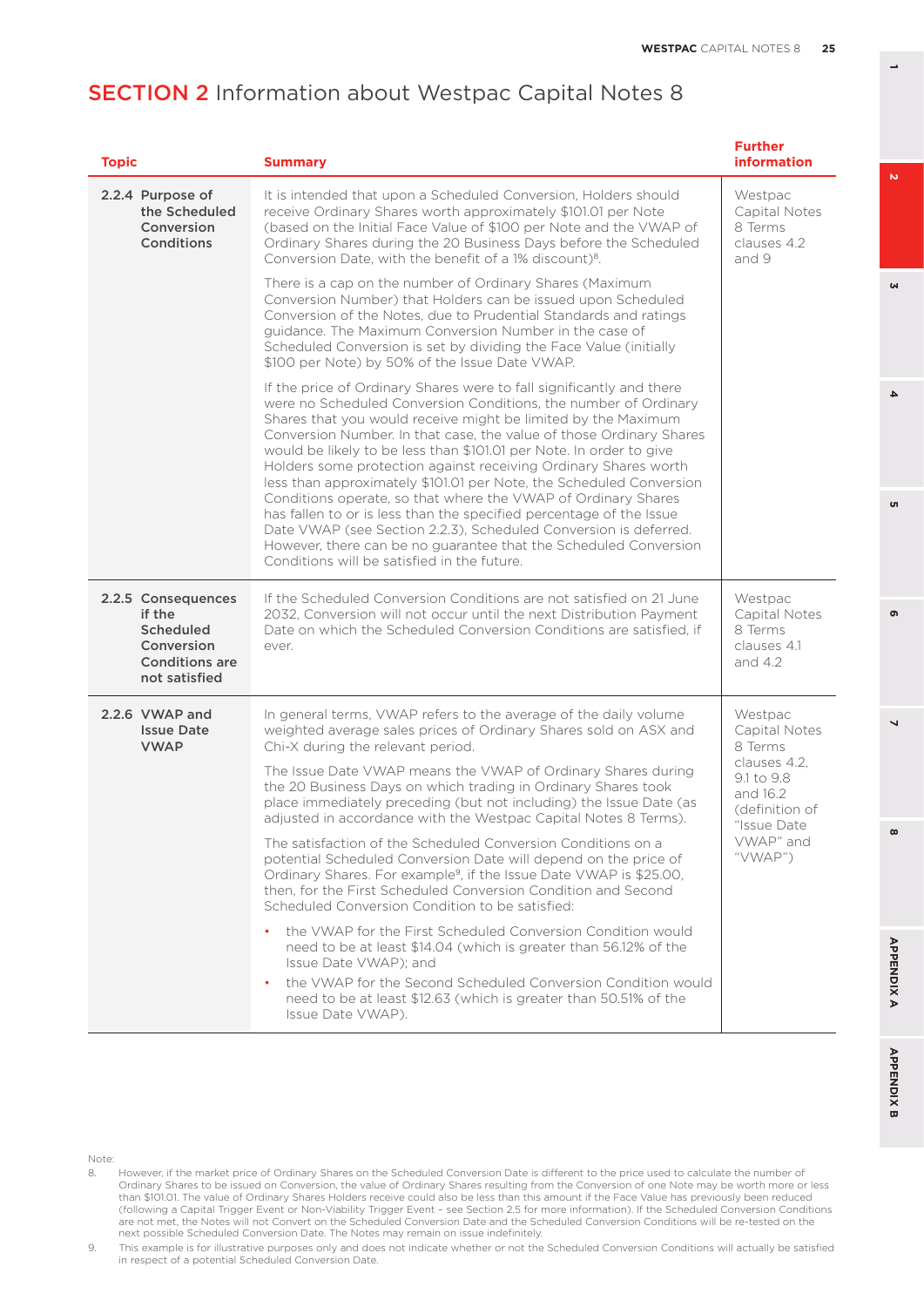| <b>Topic</b>                                                                                                                                          | <b>Summary</b>           |                                                                                                                                                                                                                                                                                                                                                                                                                                                                                                                                                                                                                                                                                                                                                                                                                                                                                        | <b>Further</b><br><b>information</b>               |
|-------------------------------------------------------------------------------------------------------------------------------------------------------|--------------------------|----------------------------------------------------------------------------------------------------------------------------------------------------------------------------------------------------------------------------------------------------------------------------------------------------------------------------------------------------------------------------------------------------------------------------------------------------------------------------------------------------------------------------------------------------------------------------------------------------------------------------------------------------------------------------------------------------------------------------------------------------------------------------------------------------------------------------------------------------------------------------------------|----------------------------------------------------|
| 2.2.7 How many<br>Ordinary<br><b>Shares will</b>                                                                                                      | formula:                 | Upon Conversion, Holders will receive for each Note they hold a<br>variable number of Ordinary Shares calculated using the following                                                                                                                                                                                                                                                                                                                                                                                                                                                                                                                                                                                                                                                                                                                                                   | Westpac<br>Capital<br>Notes 8                      |
| I receive if<br>the Westpac<br>Capital                                                                                                                |                          | Face Value<br>$0.99 \times$ VWAP                                                                                                                                                                                                                                                                                                                                                                                                                                                                                                                                                                                                                                                                                                                                                                                                                                                       | Terms<br>clause 9.1                                |
| Notes 8 are                                                                                                                                           | Face Value               | Initially \$100 per Note                                                                                                                                                                                                                                                                                                                                                                                                                                                                                                                                                                                                                                                                                                                                                                                                                                                               |                                                    |
| Converted?                                                                                                                                            | <b>VWAP</b>              | The VWAP during the VWAP Period                                                                                                                                                                                                                                                                                                                                                                                                                                                                                                                                                                                                                                                                                                                                                                                                                                                        |                                                    |
|                                                                                                                                                       | <b>VWAP Period</b>       | In the case of a Scheduled Conversion, the<br>period of 20 Business Days on which trading<br>in Ordinary Shares took place immediately<br>preceding (but not including) the Scheduled<br><b>Conversion Date</b>                                                                                                                                                                                                                                                                                                                                                                                                                                                                                                                                                                                                                                                                        |                                                    |
|                                                                                                                                                       |                          | For example, assuming the VWAP is \$25.00, the number of Ordinary<br>Shares that Holders will receive for each Note on the Scheduled<br>Conversion Date would be calculated as follows:                                                                                                                                                                                                                                                                                                                                                                                                                                                                                                                                                                                                                                                                                                |                                                    |
|                                                                                                                                                       | Face Value               | \$100.00                                                                                                                                                                                                                                                                                                                                                                                                                                                                                                                                                                                                                                                                                                                                                                                                                                                                               |                                                    |
|                                                                                                                                                       | Divide by 0.99 x VWAP    | \$24.75                                                                                                                                                                                                                                                                                                                                                                                                                                                                                                                                                                                                                                                                                                                                                                                                                                                                                |                                                    |
|                                                                                                                                                       | Ordinary Shares per Note | 4.0404                                                                                                                                                                                                                                                                                                                                                                                                                                                                                                                                                                                                                                                                                                                                                                                                                                                                                 |                                                    |
|                                                                                                                                                       |                          | Assuming the price of the Ordinary Shares on the Scheduled<br>Conversion Date is also \$25.00, the aggregate value of the Ordinary<br>Shares would be approximately \$101.01 (calculated by multiplying<br>4.0404 Ordinary Shares by the Ordinary Share price of \$25.00).                                                                                                                                                                                                                                                                                                                                                                                                                                                                                                                                                                                                             |                                                    |
|                                                                                                                                                       | this Section 2.2.7.      | Please be aware, the example in this Section 2.2.7 is for illustrative<br>purposes only. The actual VWAP and number of Ordinary Shares<br>that Holders may receive on Conversion on the Scheduled<br>Conversion Date may be higher or lower than in this example. In<br>addition, if the total number of Ordinary Shares to be allotted and<br>issued in respect of a Holder's aggregate holding of Notes includes<br>a fraction of an Ordinary Share, that fraction of an Ordinary Share<br>will be disregarded. This has not been considered in the example in                                                                                                                                                                                                                                                                                                                       |                                                    |
| 2.2.8 What if I<br>do not wish<br>to receive<br>Ordinary<br>Shares or if I<br>am prohibited<br>or restricted<br>from receiving<br>Ordinary<br>Shares? |                          | If you do not wish to receive Ordinary Shares, you can notify<br>Westpac of this at any time but no less than 15 Business Days prior<br>to the Conversion Date. If Conversion occurs and you have notified<br>Westpac that you do not wish to receive Ordinary Shares, or if<br>you are an Ineligible Holder <sup>10</sup> , then Westpac will issue the relevant<br>number of Ordinary Shares <sup>11</sup> to the Sale Agent who will hold the<br>Ordinary Shares on trust for sale for your benefit <sup>12</sup> . At the first<br>reasonable opportunity, the Sale Agent will arrange for the sale<br>of the Ordinary Shares on your behalf and pay the proceeds less<br>selling costs, brokerage, stamp duty and other taxes and charges, to<br>you. No guarantee is given in relation to the timing or price at which<br>any sale will occur or whether a sale can be achieved. | Westpac<br>Capital Notes<br>8 Terms<br>clause 9.10 |

Note:

10. Westpac will treat a Holder as not being an Ineligible Holder unless the Holder has otherwise notified it after the Issue Date and prior to the Conversion Date.

11. See Sections 5.1.9 and 5.1.10 regarding risks associated with Conversion or Termination of rights where Conversion does not occur following a<br>Capital Trigger Event or Non-Viability Trigger Event which may impact the nu

12. If Conversion is occurring because of the occurrence of a Capital Trigger Event or Non-Viability Trigger Event and the Conversion is not effective<br>and Ordinary Shares are not issued for any reason to the Sale Agent by Conversion Date or Non-Viability Trigger Event Conversion Date (as the case may be), then: (i) those Notes will not be Converted in respect of such Capital Trigger Event or Non-Viability Trigger Event (as the case may be) and will not be Converted, Redeemed or Transferred on any subsequent date; and (ii) all rights in relation to those Notes will be terminated immediately on the Capital Trigger Event Conversion Date or Non-Viability Trigger Event Conversion Date (as the case may be) and Holders will lose all of the value of their investment in those Notes and they will not receive any compensation or unpaid Distributions.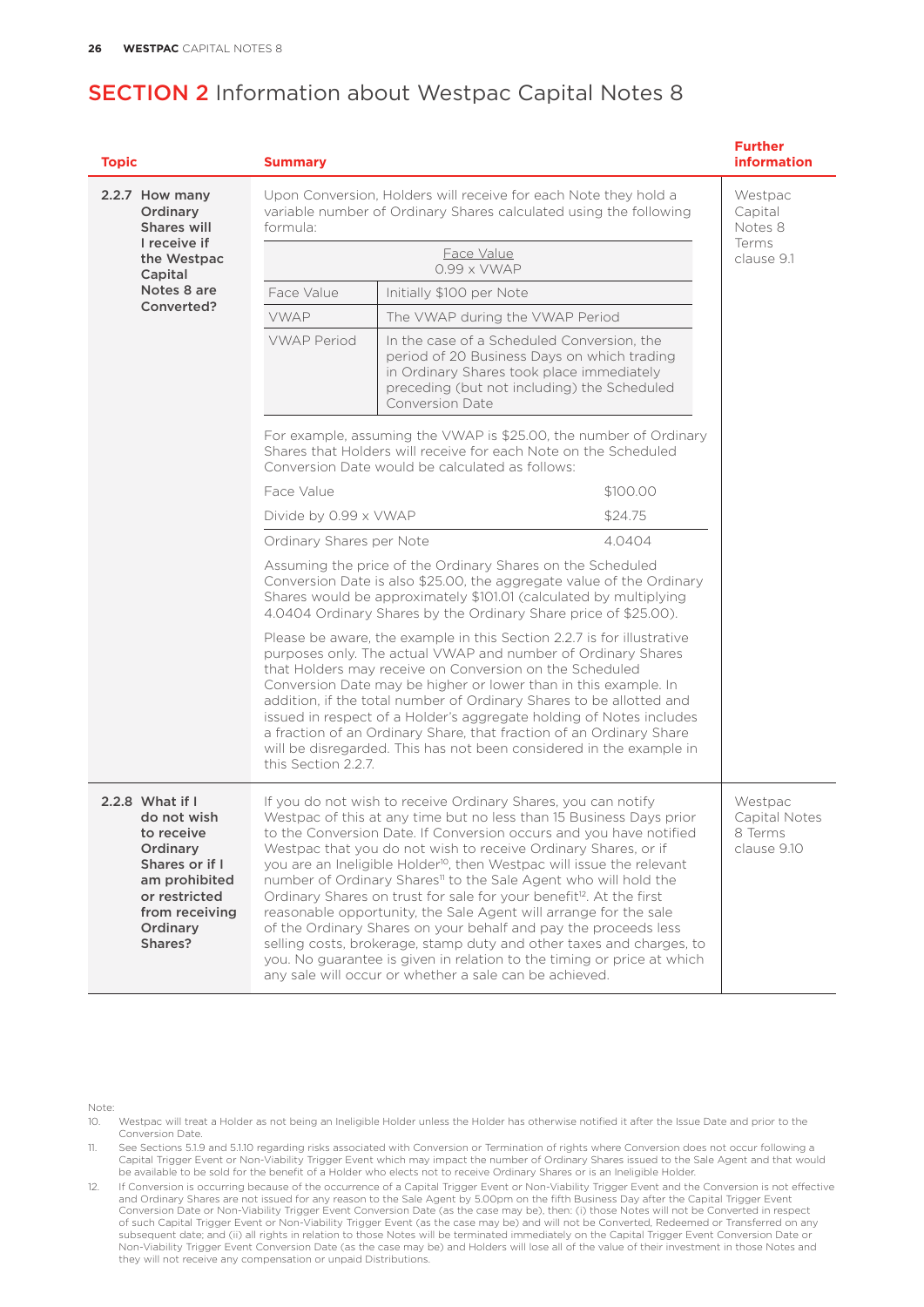# 2.3 Optional Redemption and optional Transfer

| <b>Topic</b>                                                                               | <b>Summary</b>                                                                                                                                                                                                                                                                                                                                                                                                                                                                                                                                                                                                                                                                                                                                                                                                                                                                      | <b>Further</b><br><b>information</b>                                                                                               |
|--------------------------------------------------------------------------------------------|-------------------------------------------------------------------------------------------------------------------------------------------------------------------------------------------------------------------------------------------------------------------------------------------------------------------------------------------------------------------------------------------------------------------------------------------------------------------------------------------------------------------------------------------------------------------------------------------------------------------------------------------------------------------------------------------------------------------------------------------------------------------------------------------------------------------------------------------------------------------------------------|------------------------------------------------------------------------------------------------------------------------------------|
| 2.3.1 Westpac's<br>option to<br>Redeem or<br>Transfer the<br>Westpac<br>Capital<br>Notes 8 | Westpac may elect to:<br>Redeem all or some of the Notes on 21 September 2029,<br>21 December 2029, 21 March 2030 or 21 June 2030;<br>Transfer all or some of the Notes on 21 September 2029.<br>21 December 2029, 21 March 2030 or 21 June 2030; or<br>Redeem or Transfer all of the Notes following a Tax Event or<br>Regulatory Event.<br>Redemption is subject to Westpac receiving APRA's prior written<br>approval. There can be no certainty that APRA will provide its prior<br>written approval.                                                                                                                                                                                                                                                                                                                                                                           | Westpac<br>Capital Notes<br>8 Terms<br>clauses 7.<br>8 and 16.2<br>(definition)<br>of "Tax<br>Event" and<br>"Regulatory<br>Event") |
| 2.3.2 Tax Event                                                                            | A Tax Event will occur if Westpac determines, after receiving a<br>supporting opinion of reputable legal counsel or other tax adviser in<br>Australia experienced in such matters, that (as a result of a Change<br>of Law) there is a more than insubstantial risk that:<br>Westpac would be exposed to a more than de minimis adverse<br>$\bullet$<br>tax consequence or increased cost in relation to the Notes; or<br>any Distribution would not be a frankable distribution within the<br>meaning of Division 202 of the Tax Act.<br>A Tax Event will not arise where, at the Issue Date, Westpac<br>expected the event would occur.                                                                                                                                                                                                                                           | Section 2.1.6<br>and Westpac<br>Capital Notes<br>8 Terms<br>clause 16.2<br>(definition of<br>"Tax Event")                          |
| 2.3.3 Regulatory<br>Event                                                                  | Broadly, a Regulatory Event will occur if Westpac determines, after<br>receiving a supporting opinion of reputable legal counsel in Australia<br>experienced in such matters or confirmation from APRA that, as a<br>result of a change of law or regulation after the Issue Date:<br>more than de minimis additional requirements would be imposed<br>on the Westpac Group or there would be a more than de<br>minimis negative impact on the Westpac Group in relation to<br>(or in connection with) Notes which Westpac determines to be<br>unacceptable; or<br>Westpac will not be entitled to treat some or all of the Notes as<br>Additional Tier 1 Capital of the Westpac Group.<br>A Regulatory Event will not arise where, at the Issue Date, Westpac<br>expected the event would occur.                                                                                   | Westpac<br>Capital Notes<br>8 Terms<br>clause 16.2<br>(definition of<br>"Regulatory<br>Event")                                     |
| 2.3.4 Meaning of<br>Redemption                                                             | Redemption means Westpac will pay to Holders the Face Value<br>(initially \$100 per Note) for each Note Redeemed.<br>Westpac may only Redeem Notes if it replaces them with capital<br>of the same or better quality (and the replacement is done under<br>conditions that are sustainable for the income capacity of Westpac)<br>or obtains confirmation that APRA is satisfied that Westpac does<br>not have to replace the Notes.<br>Holders cannot request Redemption of their Notes.                                                                                                                                                                                                                                                                                                                                                                                           | Westpac<br>Capital Notes<br>8 Terms<br>clauses 7<br>and 16.2<br>(definition of<br>"Redemption")                                    |
| 2.3.5 Meaning of<br><b>Transfer</b>                                                        | Transfer means Westpac will arrange for a Nominated Party to<br>undertake to purchase Notes from Holders for the Face Value. On<br>Transfer, Holders will receive the Face Value (initially \$100 per Note)<br>for each Note from the Nominated Party, paid in cash.<br>If the Nominated Party does not pay the Face Value to Holders<br>on the Transfer Date of 21 September 2029, 21 December 2029,<br>21 March 2030 or 21 June 2030, or on a Transfer Date following a<br>Tax Event or Regulatory Event, the Transfer will not proceed and<br>Holders will continue to hold their Notes.<br>The Nominated Party means one or more third parties selected<br>by Westpac in its absolute discretion, which cannot be a member<br>of the Westpac Group or a related entity (as described in the<br>Prudential Standards) of Westpac.<br>Holders cannot request a Transfer of Notes. | Westpac<br>Capital Notes<br>8 Terms<br>clauses 8<br>and 16.2<br>(definitions)<br>of "Transfer"<br>and<br>"Nominated<br>Party")     |

**3**

 $\overline{\mathbf{4}}$ 

<sub>o</sub>

 $\mathbf{v}$ 

**8 5 APPENDIX B 2 7 4 APPENDIX A 6**

 $\overline{ }$ 

 $\infty$ 

**APPENDIXA** 

**APPENDIX B** 

ഐ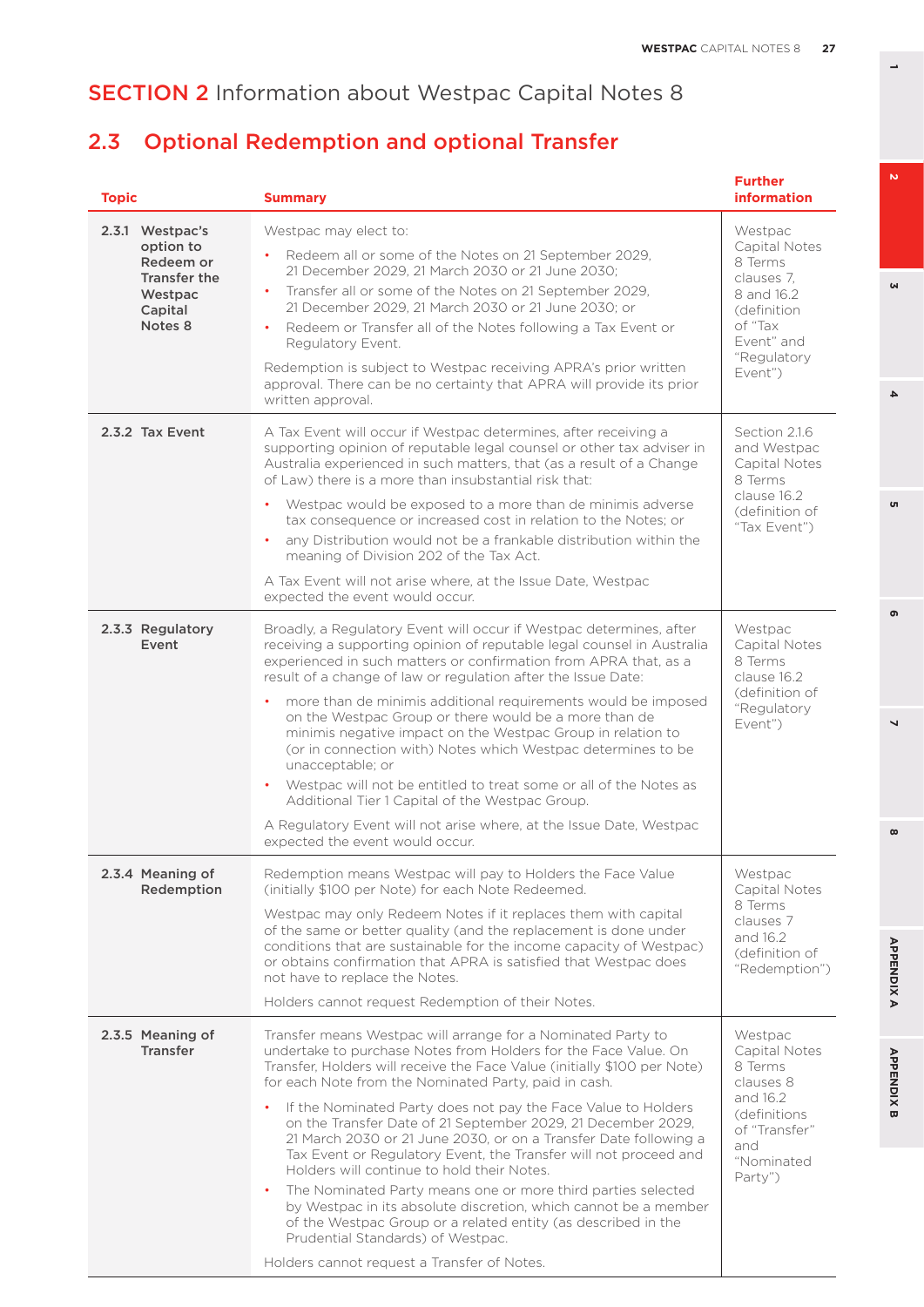# 2.4 Optional Conversion

| <b>Topic</b>                                                                                                    | <b>Summary</b>                                                                                                                                                                                                                                                                                                                                                                                                                                                                                                                                                                                                                                                                                                                                                                                                                                                                                                                                                                                                                                                                                                                                                                                                                                                                                                                                                                                                                                                                                                                                                                                                                                                                                                                                                                                                                                                                                                                                                                                                                        | <b>Further</b><br><b>information</b>                                                                                                                                 |
|-----------------------------------------------------------------------------------------------------------------|---------------------------------------------------------------------------------------------------------------------------------------------------------------------------------------------------------------------------------------------------------------------------------------------------------------------------------------------------------------------------------------------------------------------------------------------------------------------------------------------------------------------------------------------------------------------------------------------------------------------------------------------------------------------------------------------------------------------------------------------------------------------------------------------------------------------------------------------------------------------------------------------------------------------------------------------------------------------------------------------------------------------------------------------------------------------------------------------------------------------------------------------------------------------------------------------------------------------------------------------------------------------------------------------------------------------------------------------------------------------------------------------------------------------------------------------------------------------------------------------------------------------------------------------------------------------------------------------------------------------------------------------------------------------------------------------------------------------------------------------------------------------------------------------------------------------------------------------------------------------------------------------------------------------------------------------------------------------------------------------------------------------------------------|----------------------------------------------------------------------------------------------------------------------------------------------------------------------|
| 2.4.1 When does<br>Westpac have<br>an option<br>to Convert<br>Westpac<br>Capital<br>Notes 8?                    | Subject to satisfaction of the Optional Conversion Restriction,<br>Westpac may elect to Convert:<br>all or some of the Notes on 21 September 2029, 21 December<br>2029, 21 March 2030 or 21 June 2030; or<br>all of the Notes following a Tax Event or Regulatory Event.                                                                                                                                                                                                                                                                                                                                                                                                                                                                                                                                                                                                                                                                                                                                                                                                                                                                                                                                                                                                                                                                                                                                                                                                                                                                                                                                                                                                                                                                                                                                                                                                                                                                                                                                                              | Westpac<br>Capital<br>Notes 8<br>Terms<br>clauses 6<br>and 16.2<br>(definition)<br>of "Tax<br>Event" and<br>"Regulatory<br>Event")<br>Sections<br>2.3.2 and<br>2.3.3 |
| 2.4.2 Restrictions<br>or conditions<br>on Optional<br>Conversion                                                | There are two types of restrictions or conditions that apply to<br>Optional Conversion:<br>1. A restriction that may prevent Westpac from choosing to<br>Convert the Notes (i.e. from sending an Optional Conversion<br>Notice to Holders)<br>The Optional Conversion Restriction applies to Optional<br>Conversion such that Westpac may not elect to Convert the<br>Notes if on the second Business Day before the date on which<br>Westpac is to send an Optional Conversion Notice the VWAP<br>of Ordinary Shares is:<br>less than or equal to 56.12% of the Issue Date VWAP, where<br>$\overline{\phantom{a}}$<br>Westpac chooses to Convert the Notes on an Optional<br>Conversion Date of 21 September 2029, 21 December 2029,<br>21 March 2030 or 21 June 2030; and<br>less than or equal to 22.20% of the Issue Date VWAP, where<br>Westpac chooses to Convert the Notes on an Optional<br>Conversion Date following a Tax Event or Regulatory Event.<br>2. A condition that may prevent Westpac from Converting the<br>Notes on the Optional Conversion Date<br>Once an Optional Conversion Notice has been sent, Westpac<br>۰<br>may still be prevented from Converting the Notes by the<br>operation of the Second Scheduled Conversion Condition,<br>which is deemed to apply to Optional Conversion as though<br>the proposed Optional Conversion Date were a Scheduled<br>Conversion Date.<br>The Second Scheduled Conversion Condition otherwise<br>$\bullet$<br>applies as set out in Section 2.2.3, except that in the case of<br>Optional Conversion on an Optional Conversion Date following<br>a Tax Event or Regulatory Event, it applies as if the reference<br>to 50.51% referred to 20.20% of the Issue Date VWAP.<br>The percentages used in the restrictions and conditions in this<br>Section 2.4.2 for Optional Conversion are derived from market<br>precedents and the cap on the number of Ordinary Shares that are<br>permitted to be issued under the Prudential Standards and ratings<br>guidance. | Westpac<br>Capital Notes<br>8 Terms<br>clauses 6.3.<br>6.4 and 6.5                                                                                                   |
| 2.4.3 Number of<br>Ordinary<br><b>Shares</b><br>Holders will<br>receive on<br>an Optional<br>Conversion<br>Date | If the Notes are Converted on an Optional Conversion Date,<br>Holders will receive a variable number of Ordinary Shares on the<br>Conversion Date equal to the Conversion Number calculated in<br>the same manner as if Conversion was occurring on the Scheduled<br>Conversion Date (see Section 2.2.7), except that the VWAP Period<br>will be 20 Business Days on which trading in Ordinary Shares<br>took place immediately preceding, but not including, the Optional<br>Conversion Date.                                                                                                                                                                                                                                                                                                                                                                                                                                                                                                                                                                                                                                                                                                                                                                                                                                                                                                                                                                                                                                                                                                                                                                                                                                                                                                                                                                                                                                                                                                                                        | Section 2.2.7<br>Westpac<br>Capital Notes<br>8 Terms<br>clause 16.2<br>(definition<br>of "VWAP<br>Period")                                                           |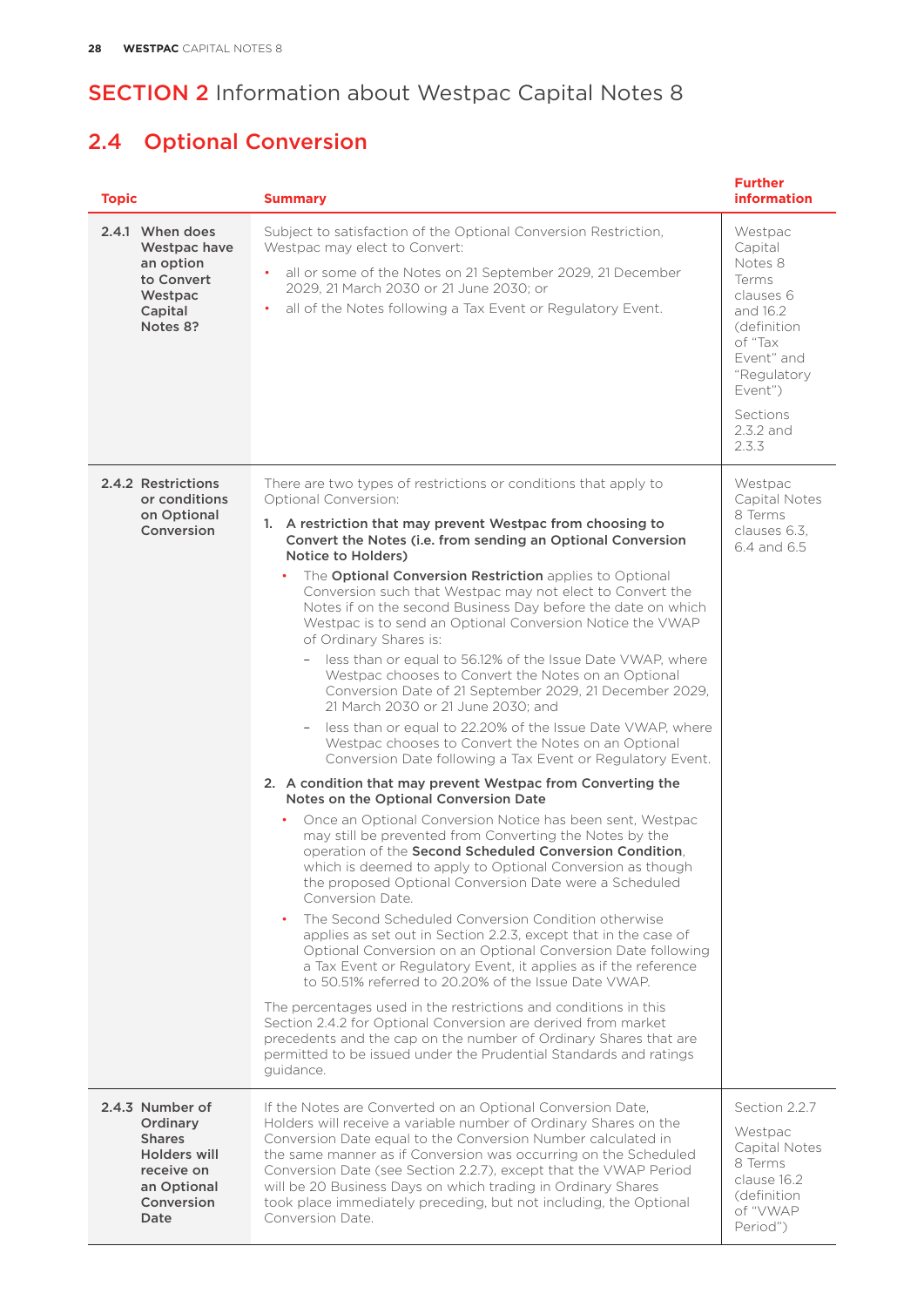| <b>Topic</b>                                                                                     | <b>Summary</b>                                                                                                                                                                                                                                                                                                                                                                                                                                                                                                                                                                                                                                                                                                                                                                                                                   | <b>Further</b><br>information                     |
|--------------------------------------------------------------------------------------------------|----------------------------------------------------------------------------------------------------------------------------------------------------------------------------------------------------------------------------------------------------------------------------------------------------------------------------------------------------------------------------------------------------------------------------------------------------------------------------------------------------------------------------------------------------------------------------------------------------------------------------------------------------------------------------------------------------------------------------------------------------------------------------------------------------------------------------------|---------------------------------------------------|
| 2.4.4 Consequences<br>if Conversion<br>does not<br>occur on<br>an Optional<br>Conversion<br>Date | If Westpac chooses to Convert the Notes (and gives an Optional<br>Conversion Notice to Holders) but the Second Scheduled Conversion<br>Condition (applied as described in Section 2.4.2) prevents Conversion<br>from occurring on the Optional Conversion Date, Westpac will notify<br>Holders and the Conversion will be deferred until the first Distribution<br>Payment Date on which the Scheduled Conversion Conditions<br>are satisfied as if that Distribution Payment Date was a Scheduled<br>Conversion Date (the "Deferred Conversion Date"). The Scheduled<br>Conversion Conditions apply to Conversion on the Deferred<br>Conversion Date except that in the case of a Tax Event or Regulatory<br>Event, the Second Scheduled Conversion Condition will apply as if it<br>referred to 20.20% of the Issue Date VWAP. | Westpac<br>Capital Notes<br>8 Terms<br>clause 6.6 |

## 2.5 Automatic Conversion – Capital Trigger Event and Non-Viability Trigger Event

| <b>Topic</b>                                                        | <b>Summary</b>                                                                                                                                                                                                                                                                                                                                                                                                                                                                                                                                                                                                                                                                                                                                                                                                              | <b>Further</b><br><b>information</b>   |
|---------------------------------------------------------------------|-----------------------------------------------------------------------------------------------------------------------------------------------------------------------------------------------------------------------------------------------------------------------------------------------------------------------------------------------------------------------------------------------------------------------------------------------------------------------------------------------------------------------------------------------------------------------------------------------------------------------------------------------------------------------------------------------------------------------------------------------------------------------------------------------------------------------------|----------------------------------------|
| 2.5.1 Automatic<br>Conversion<br>of Westpac<br><b>Capital Notes</b> | Westpac must Convert all or some of the Notes following a:<br>Capital Trigger Event; or<br>Non-Viability Trigger Event.                                                                                                                                                                                                                                                                                                                                                                                                                                                                                                                                                                                                                                                                                                     | Westpac<br>Capital<br>Notes 8<br>Terms |
| 8 - Capital<br><b>Trigger Event</b>                                 | The Scheduled Conversion Conditions do not need to be satisfied<br>following a Capital Trigger Event or Non-Viability Trigger Event.                                                                                                                                                                                                                                                                                                                                                                                                                                                                                                                                                                                                                                                                                        | clauses 5.2<br>to 5.8                  |
| and Non-<br>Viability<br><b>Trigger Event</b>                       | The proportion of Notes that will be Converted in these<br>circumstances will be the number of Notes (or the percentage of<br>the Face Value of the Notes) as is necessary to satisfy APRA that<br>Westpac will no longer be non-viable (in the case of a Non-Viability<br>Trigger Event) or be dependent on restoration of Westpac's<br>Common Equity Tier 1 Capital Ratio to above 5.125% (either or<br>both on a Level 1 or Level 2 basis, as the case may be) (in the case<br>of a Capital Trigger Event). Where a Non-Viability Trigger Event<br>occurs because APRA has determined that without a public sector<br>injection of capital, or equivalent support, Westpac would become<br>non-viable, all Notes must be Converted at their full Face Value.                                                             |                                        |
|                                                                     | If Conversion does not occur for any reason following a Capital<br>Trigger Event or Non-Viability Trigger Event and Ordinary Shares<br>are not issued for any reason by 5.00pm (Sydney time) on the fifth<br>Business Day after the Capital Trigger Event Conversion Date or<br>Non-Viability Trigger Event Conversion Date (as the case may be),<br>then:                                                                                                                                                                                                                                                                                                                                                                                                                                                                  |                                        |
|                                                                     | those Notes will not be Converted in respect of such Capital<br>Trigger Event or Non-Viability Trigger Event (as the case may<br>be) and will not be Converted, Redeemed or Transferred on any<br>subsequent date; and                                                                                                                                                                                                                                                                                                                                                                                                                                                                                                                                                                                                      |                                        |
|                                                                     | the Holder's rights in relation to those Notes will be immediately<br>and irrevocably terminated on the Capital Trigger Event<br>Conversion Date or Non-Viability Trigger Event Conversion Date<br>(as the case may be), and Holders will lose all of the value of<br>their investment in those Notes and they will not receive any<br>compensation or unpaid Distributions.                                                                                                                                                                                                                                                                                                                                                                                                                                                |                                        |
|                                                                     | If Westpac is required to Convert some of the Notes following a<br>Capital Trigger Event or Non-Viability Trigger Event, Westpac must<br>treat Holders on an approximate pro-rata basis among themselves<br>and other holders of Relevant Securities or in a manner that is<br>otherwise, in the opinion of Westpac, fair and reasonable. This is<br>subject to such adjustments as Westpac may determine to take into<br>account the effect on marketable parcels of Notes and the need to<br>round to whole numbers of Ordinary Shares and the face value of<br>any Notes or other Relevant Securities remaining on issue and the<br>need to effect the conversion, write-off or write-down immediately,<br>provided that such determination does not impede the immediate<br>Conversion of the relevant number of Notes. |                                        |

 $\omega$ 

 $\Delta$ 

<sub>o</sub>

 $\mathbf{v}$ 

**8 5 APPENDIX B 2 7 4 APPENDIX A 6**

 $\infty$ 

**APPENDIXA** 

**APPENDIX B** 

൭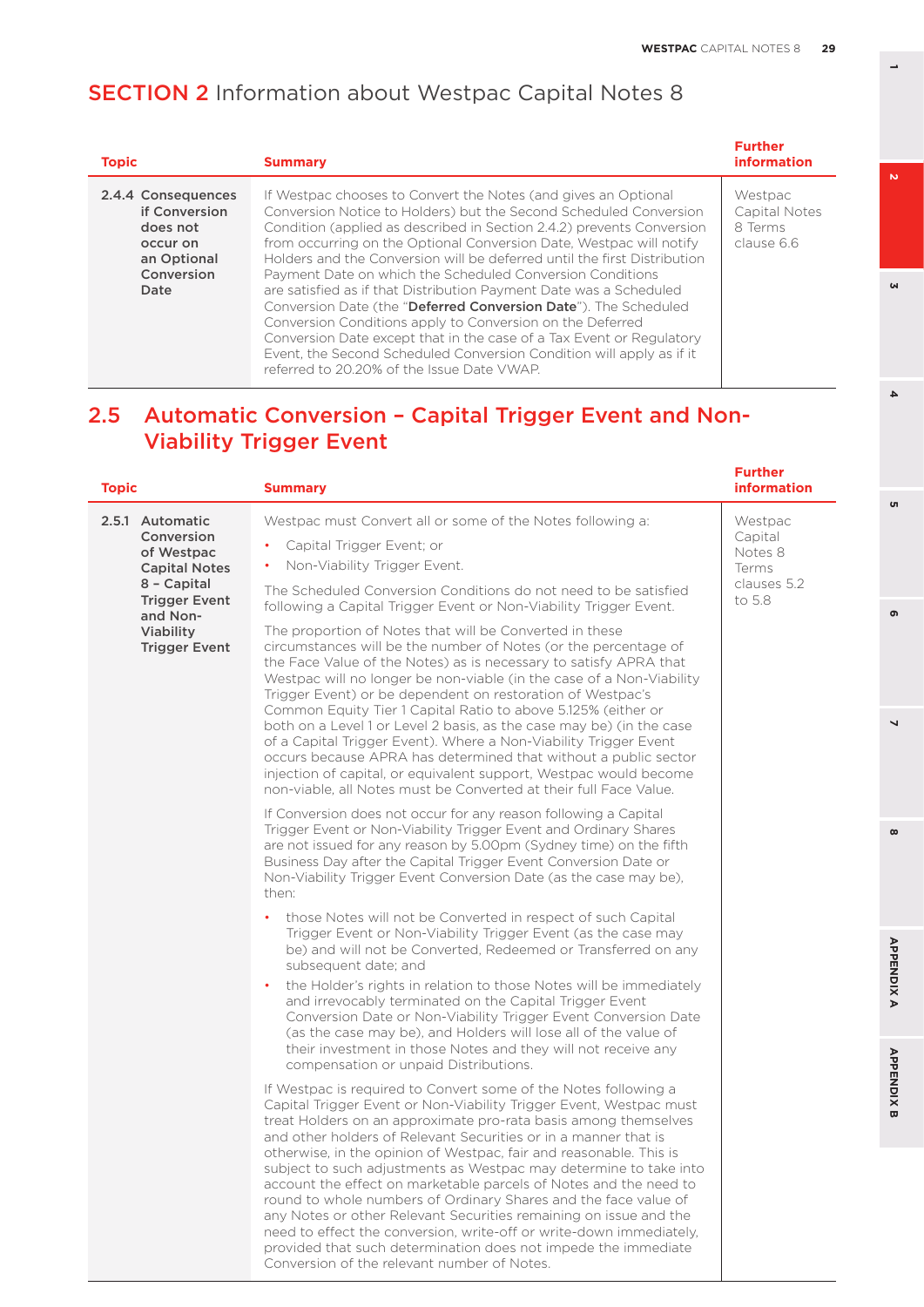| <b>Topic</b>                          | <b>Summary</b>                                                                                                                                                                                                                                                                                                                                                                                                                                                                                                                                                                                                                                                                                                                                                                                                                                                                                                                             | <b>Further</b><br><b>information</b>                                 |
|---------------------------------------|--------------------------------------------------------------------------------------------------------------------------------------------------------------------------------------------------------------------------------------------------------------------------------------------------------------------------------------------------------------------------------------------------------------------------------------------------------------------------------------------------------------------------------------------------------------------------------------------------------------------------------------------------------------------------------------------------------------------------------------------------------------------------------------------------------------------------------------------------------------------------------------------------------------------------------------------|----------------------------------------------------------------------|
| 2.5.2 Capital<br><b>Trigger Event</b> | A Capital Trigger Event will occur when Westpac determines,<br>or APRA notifies Westpac in writing that it believes, Westpac's<br>Common Equity Tier 1 Capital Ratio is equal to or less than 5.125% on<br>either or both a Level 1 or Level 2 basis.                                                                                                                                                                                                                                                                                                                                                                                                                                                                                                                                                                                                                                                                                      | Sections<br>4.1.5, 4.2.4<br>and 4.2.5<br>Westpac                     |
|                                       | Upon a Capital Trigger Event occurring, Westpac must Convert (or<br>otherwise, if Conversion does not occur for any reason and Ordinary<br>Shares are not issued for any reason by 5.00pm (Sydney time) on<br>the fifth Business Day after the Capital Trigger Event Conversion<br>Date, terminate the rights attaching to), that number of the Notes<br>(or such percentage of the Face Value of the Notes) as is sufficient<br>(taking into consideration any conversion, write-off or write down of<br>other Relevant Securities) to return either or both the Westpac Level<br>1 Common Equity Tier 1 Capital Ratio or Westpac Level 2 Common<br>Equity Tier 1 Capital Ratio (as the case may be) to above 5.125%.                                                                                                                                                                                                                     | Capital Notes<br>8 Terms<br>clauses 5.1.<br>5.2, 5.7, 5.8<br>and 9.1 |
|                                       | Westpac's Common Equity Tier 1 Capital Ratio on a Level 2 basis<br>of 12.3% as at 31 March 2021 equates to a surplus of \$31.0 billion<br>of Common Equity Tier 1 Capital above the Capital Trigger Event<br>level of 5.125%. Westpac's Common Equity Tier 1 Capital Ratio on<br>a Level 1 basis of 12.6% as at 31 March 2021 equates to a surplus<br>of \$31.5 billion of Common Equity Tier 1 Capital above the Capital<br>Trigger Event level of 5.125%.                                                                                                                                                                                                                                                                                                                                                                                                                                                                                |                                                                      |
|                                       | Following the finalisation of the Prudential Standards described<br>in Section 4.2.3, Westpac's Common Equity Tier 1 Capital Ratio,<br>and the surplus of Common Equity Tier 1 Capital Westpac holds<br>above the Capital Trigger Event level of 5.125%, the Distribution<br>Restriction Trigger of 8.0% and for illustrative purposes the 10.5%<br>unquestionably strong benchmark may differ from current levels.<br>In addition, given Westpac's excess capital and franking credits, the<br>Board will consider a return of capital, with an update expected at<br>Westpac's 2021 full year financial results. This may also have the<br>effect of reducing Westpac's Common Equity Tier 1 Capital Ratio<br>and the buffer above the Capital Trigger Event level of 5.125% and<br>Distribution Restriction Trigger of 8.0% which increases the risk of<br>Conversion of the Notes and/or non-payment of Distributions on<br>the Notes. |                                                                      |
|                                       | See Sections 4.2.4 to 4.2.5 for more information about Westpac's<br>Common Equity Tier 1 Capital Ratio.                                                                                                                                                                                                                                                                                                                                                                                                                                                                                                                                                                                                                                                                                                                                                                                                                                    |                                                                      |
|                                       | The graph in this Section 2.5.2 illustrates the historical Common<br>Equity Tier 1 Capital Ratio of Westpac on a Level 1 and Level 2 basis.                                                                                                                                                                                                                                                                                                                                                                                                                                                                                                                                                                                                                                                                                                                                                                                                |                                                                      |
|                                       | <b>Westpac's Common Equity Tier 1 Capital Ratio</b><br>(Level 1 and Level 2 basis) (%)                                                                                                                                                                                                                                                                                                                                                                                                                                                                                                                                                                                                                                                                                                                                                                                                                                                     |                                                                      |
|                                       | CET 1 ratio - Level 1<br>CET1 ratio - Level 2<br>- - AT1 Trigger<br>Level 1 Level 2<br>12.6% 12.3%<br>11.4% 11.1%<br>$11.1\%$ $10.8\%$<br>11.0% 10.7%                                                                                                                                                                                                                                                                                                                                                                                                                                                                                                                                                                                                                                                                                                                                                                                      |                                                                      |
|                                       | 10.7% 10.6°<br>10.5% 10.6%<br>10.4% 10.6%<br>10.4% 10.5%<br>$10.2\%_{10,0\%}$<br>$9.7\%$ <sub>9.5%</sub><br>5.125%<br>Sep-16<br>Mar-17<br>Sep-17<br>Mar-18<br>Sep-18<br>Mar-19<br>Sep-19<br>Mar-20<br>Mar-21<br>Sep-20                                                                                                                                                                                                                                                                                                                                                                                                                                                                                                                                                                                                                                                                                                                     |                                                                      |
|                                       | The graph in this Section 2.5.2 is for illustrative purposes only and                                                                                                                                                                                                                                                                                                                                                                                                                                                                                                                                                                                                                                                                                                                                                                                                                                                                      |                                                                      |
|                                       | does not indicate, guarantee or forecast Westpac's Common Equity<br>Tier 1 Capital Ratio. The ratio may be higher or lower and may<br>be affected by regulatory change, changes in the level of capital,<br>changes in RWA calculations, and/or unexpected events affecting<br>Westpac's business, operations and financial condition.                                                                                                                                                                                                                                                                                                                                                                                                                                                                                                                                                                                                     |                                                                      |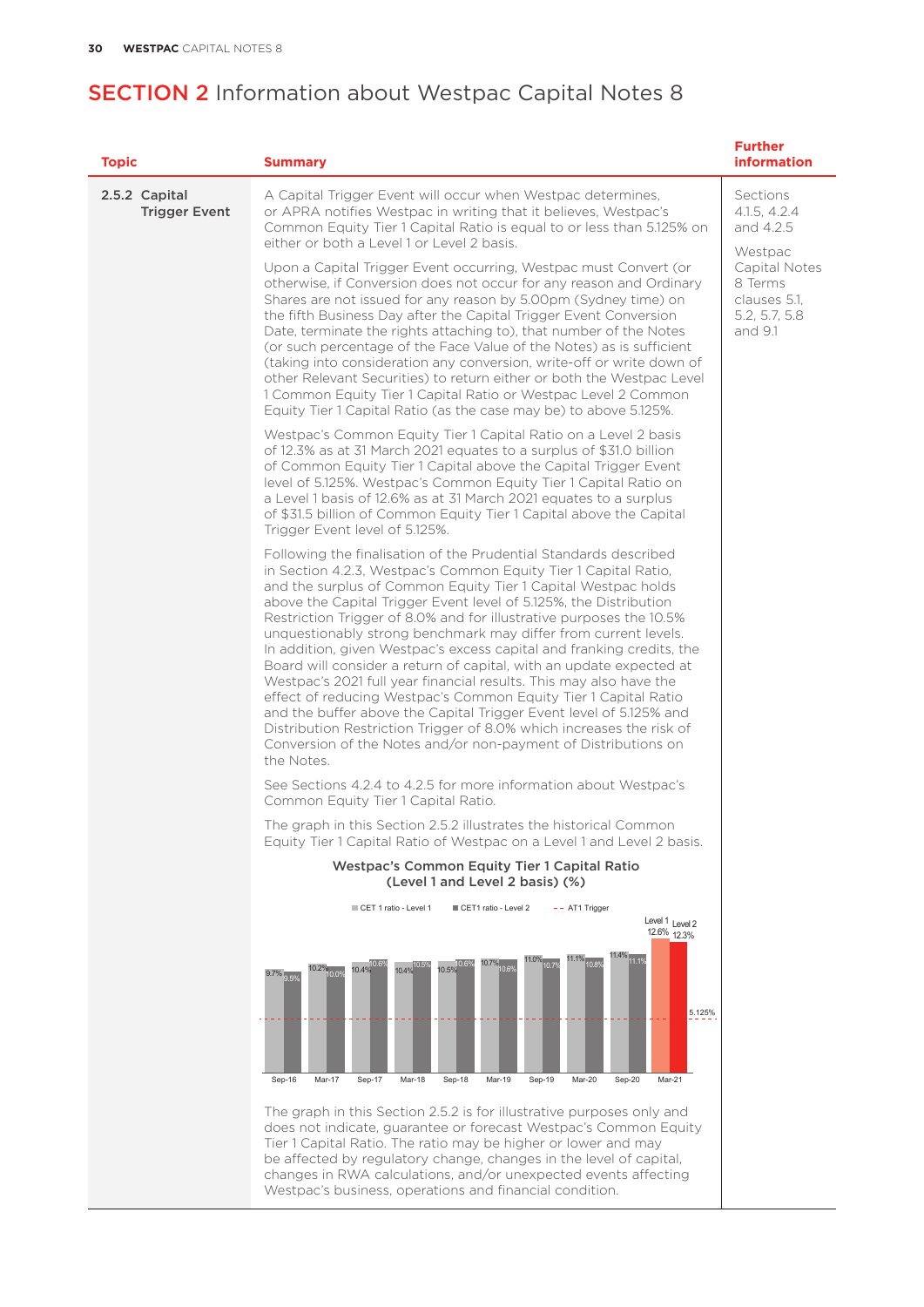| <b>Topic</b>                                                                                                                                                              | <b>Summary</b>                                                                                                                                                                                                                                                                                                                                                                                                                                                                                                                                                                                                                                                                                                                                                                                                                                                                                                                                                                                                                                                                                                                                                                                                                                                                                                                                                                                                                                                                                                                                                                                                                                                                                                                                                                                                                                                                                                                                                               | <b>Further</b><br><b>information</b>                                                                               |
|---------------------------------------------------------------------------------------------------------------------------------------------------------------------------|------------------------------------------------------------------------------------------------------------------------------------------------------------------------------------------------------------------------------------------------------------------------------------------------------------------------------------------------------------------------------------------------------------------------------------------------------------------------------------------------------------------------------------------------------------------------------------------------------------------------------------------------------------------------------------------------------------------------------------------------------------------------------------------------------------------------------------------------------------------------------------------------------------------------------------------------------------------------------------------------------------------------------------------------------------------------------------------------------------------------------------------------------------------------------------------------------------------------------------------------------------------------------------------------------------------------------------------------------------------------------------------------------------------------------------------------------------------------------------------------------------------------------------------------------------------------------------------------------------------------------------------------------------------------------------------------------------------------------------------------------------------------------------------------------------------------------------------------------------------------------------------------------------------------------------------------------------------------------|--------------------------------------------------------------------------------------------------------------------|
| 2.5.3 Non-Viability<br><b>Trigger Event</b>                                                                                                                               | A Non-Viability Trigger Event will occur when APRA notifies<br>Westpac in writing that it believes Conversion of the Notes (or<br>conversion, write-off or write down of other capital instruments<br>of the Westpac Group) or a public sector injection of capital, or<br>equivalent support, is necessary because, without it, Westpac would<br>become non-viable.                                                                                                                                                                                                                                                                                                                                                                                                                                                                                                                                                                                                                                                                                                                                                                                                                                                                                                                                                                                                                                                                                                                                                                                                                                                                                                                                                                                                                                                                                                                                                                                                         | Westpac<br>Capital Notes<br>8 Terms<br>clauses 5.3.<br>5.4, 5.7, 5.8<br>and 9.1                                    |
|                                                                                                                                                                           | Upon a Non-Viability Trigger Event occurring, Westpac must<br>Convert (or otherwise, if Conversion does not occur for any reason<br>and Ordinary Shares are not issued for any reason by 5.00pm<br>(Sydney time) on the fifth Business Day after the Non-Viability<br>Trigger Event Conversion Date, terminate the rights attaching to),<br>that number of the Notes (or such percentage of the Face Value<br>of the Notes) as is necessary (when added to the amount of any<br>other Relevant Securities converted, written-off or written down)<br>to satisfy APRA that Westpac will no longer be non-viable. Where a<br>Non-Viability Trigger Event occurs because APRA has determined<br>that without a public sector injection of capital, or equivalent<br>support, Westpac would become non-viable, all Notes must be<br>Converted at their full Face Value.                                                                                                                                                                                                                                                                                                                                                                                                                                                                                                                                                                                                                                                                                                                                                                                                                                                                                                                                                                                                                                                                                                          |                                                                                                                    |
|                                                                                                                                                                           | Whether a Non-Viability Trigger Event will occur is at the discretion<br>of APRA. APRA has not provided specific guidance on when it<br>will consider an entity to be non-viable and there are currently no<br>Australian precedents for this. However, APRA has indicated that<br>non-viability is likely to arise prior to insolvency. Non-viability could<br>be expected to include situations in which an entity is suffering from<br>significant financial stress or cannot raise money in the public or<br>private market.                                                                                                                                                                                                                                                                                                                                                                                                                                                                                                                                                                                                                                                                                                                                                                                                                                                                                                                                                                                                                                                                                                                                                                                                                                                                                                                                                                                                                                             |                                                                                                                    |
| 2.5.4 How many<br>Ordinary<br>Shares will<br>I receive on<br>Conversion<br>following<br>a Capital<br><b>Trigger</b><br>Event or<br>Non-Viability<br><b>Trigger Event?</b> | If Notes are Converted following a Capital Trigger Event or<br>Non-Viability Trigger Event then in respect of each Note that is<br>Converted, Holders will receive a number of Ordinary Shares equal<br>to the lower of:<br>the Maximum Conversion Number (which, applied on a<br>$\bullet$<br>Conversion of this kind, is based on an Ordinary Share price that<br>reflects 20% of the Ordinary Share price at the time of issue of<br>the Notes); and<br>the Conversion Number calculated in the same manner as if<br>Conversion was occurring on the Scheduled Conversion Date<br>(see Section 2.2.7) except that the VWAP Period will be the<br>5 Business Days in which trading of Ordinary Shares took place<br>immediately preceding, but not including, the Capital Trigger<br>Event Conversion Date or Non-Viability Trigger Event Conversion<br>Date, as applicable.<br>In addition, the Conversion of Notes into Ordinary Shares on a<br>Capital Trigger Event Conversion Date or Non-Viability Trigger<br>Event Conversion Date is not subject to the Scheduled Conversion<br>Conditions being satisfied. This means that, due to the application<br>of the Maximum Conversion Number, depending on the market<br>price of Ordinary Shares at the time, Holders may (in the case of<br>a Capital Trigger Event) and are likely to (in the case of a Non-<br>Viability Trigger Event) receive significantly less than approximately<br>\$101.01 per Note (based on the Initial Face Value of \$100 per Note).<br>If Holders receive Ordinary Shares worth less than the Face Value of<br>the Notes, they will suffer loss as a consequence. The value received<br>may be nothing if Conversion does not occur for any reason and<br>Ordinary Shares are not issued for any reason by 5.00pm (Sydney<br>time) on the fifth Business Day after the Capital Trigger Event<br>Conversion Date or Non-Viability Trigger Event Conversion Date (as<br>the case may be). | Westpac<br>Capital Notes<br>8 Terms<br>clauses 5.5,<br>5.7, 9.1<br>and 16.2<br>(definition<br>of "VWAP<br>Period") |

**3**

 $\overline{\mathbf{4}}$ 

o,

**8 5**  $\bullet$ 

 $\overline{\phantom{0}}$ 

 $\infty$ 

**APPENDIX B 2 7 4 APPENDIX A 6 APPENDIXA**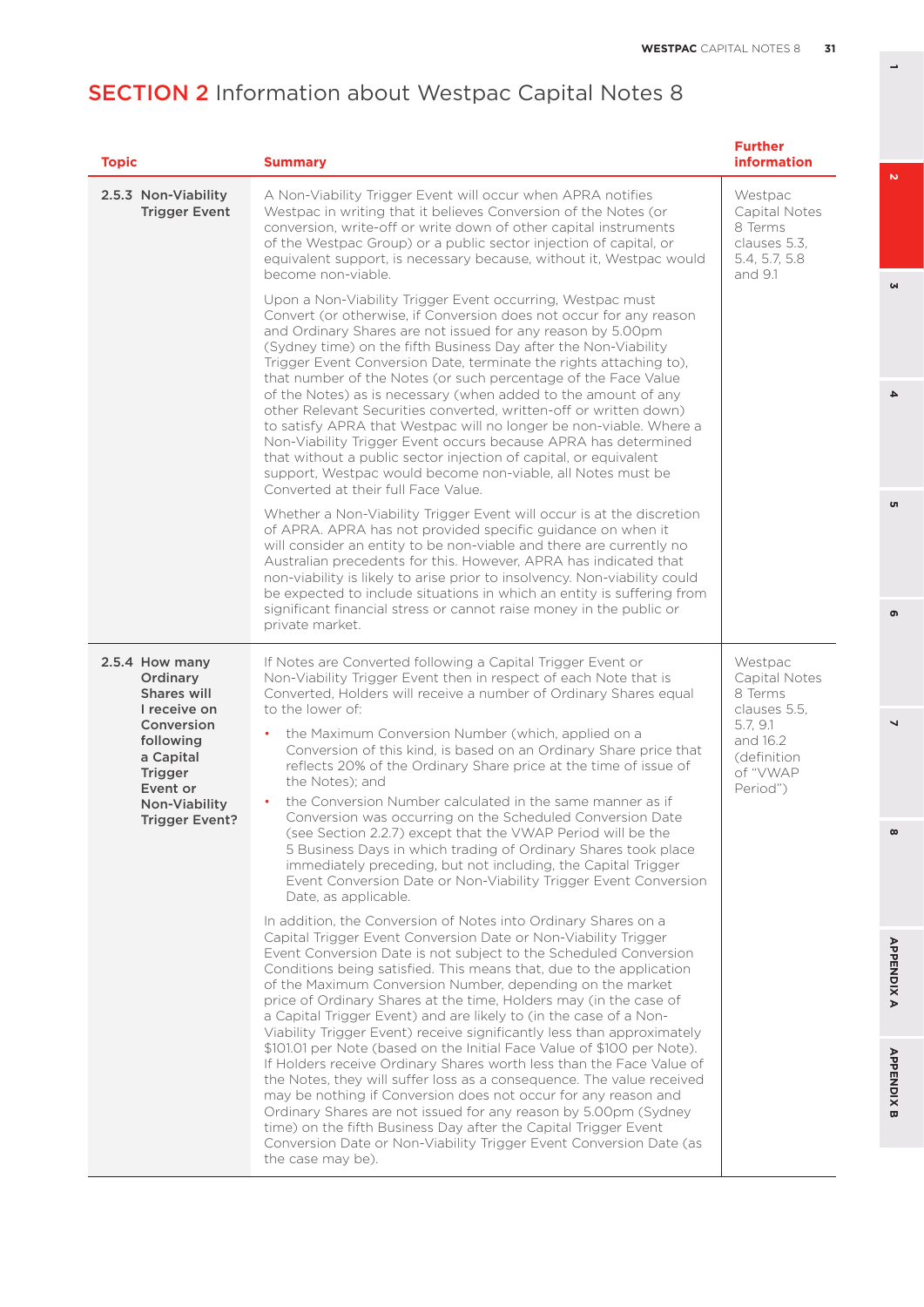| <b>Topic</b>                                                                                                                   | <b>Summary</b>                                                                                                                                                                                                                                                                                                                                                                                                                                                                                                                                                                                                                                                                                                                                                                                                                                            |          | <b>Further</b><br><b>information</b> |
|--------------------------------------------------------------------------------------------------------------------------------|-----------------------------------------------------------------------------------------------------------------------------------------------------------------------------------------------------------------------------------------------------------------------------------------------------------------------------------------------------------------------------------------------------------------------------------------------------------------------------------------------------------------------------------------------------------------------------------------------------------------------------------------------------------------------------------------------------------------------------------------------------------------------------------------------------------------------------------------------------------|----------|--------------------------------------|
| $2.5.5$ Is there a<br>limit on the<br>number of                                                                                | Yes. The Maximum Conversion Number is used to limit the number<br>of Ordinary Shares to be issued on Conversion following a Capital<br>Trigger Event or Non-Viability Trigger Event.                                                                                                                                                                                                                                                                                                                                                                                                                                                                                                                                                                                                                                                                      |          | Westpac<br>Capital Notes<br>8 Terms  |
| Ordinary<br>Shares I will<br>receive on<br>Conversion<br>following<br>a Capital<br><b>Trigger</b><br>Event or<br>Non-Viability | The example in this Section 2.5.5 illustrates how many Ordinary<br>Shares may be issued for each Note on Conversion following a<br>Capital Trigger Event or Non-Viability Trigger Event, assuming a<br>VWAP of \$3.00 and an Issue Date VWAP of \$25.00. This example<br>is for illustrative purposes only. The actual VWAP, Issue Date<br>VWAP and Maximum Conversion Number may be higher or lower<br>than provided in this example, and may be adjusted in certain<br>circumstances as outlined in the Westpac Capital Notes 8 Terms.                                                                                                                                                                                                                                                                                                                  |          | clauses 9.1 to<br>9.8                |
| <b>Trigger Event?</b>                                                                                                          | Step 1 - Calculate the Conversion Number of Ordinary Shares for<br>each Note                                                                                                                                                                                                                                                                                                                                                                                                                                                                                                                                                                                                                                                                                                                                                                              |          |                                      |
|                                                                                                                                | Face Value                                                                                                                                                                                                                                                                                                                                                                                                                                                                                                                                                                                                                                                                                                                                                                                                                                                | \$100.00 |                                      |
|                                                                                                                                | Divide by 0.99 x VWAP                                                                                                                                                                                                                                                                                                                                                                                                                                                                                                                                                                                                                                                                                                                                                                                                                                     | \$2.97   |                                      |
|                                                                                                                                | Ordinary Shares per Note                                                                                                                                                                                                                                                                                                                                                                                                                                                                                                                                                                                                                                                                                                                                                                                                                                  | 33.6700  |                                      |
|                                                                                                                                | Step 2 - Calculate the Maximum Conversion Number for each Note<br>applicable to Conversion in the case of a Capital Trigger Event or<br>Non-Viability Trigger Event                                                                                                                                                                                                                                                                                                                                                                                                                                                                                                                                                                                                                                                                                       |          |                                      |
|                                                                                                                                | Face Value                                                                                                                                                                                                                                                                                                                                                                                                                                                                                                                                                                                                                                                                                                                                                                                                                                                | \$100.00 |                                      |
|                                                                                                                                | Divide by 0.20 x Issue Date VWAP                                                                                                                                                                                                                                                                                                                                                                                                                                                                                                                                                                                                                                                                                                                                                                                                                          | \$5.00   |                                      |
|                                                                                                                                | Ordinary Shares per Note                                                                                                                                                                                                                                                                                                                                                                                                                                                                                                                                                                                                                                                                                                                                                                                                                                  | 20.0000  |                                      |
|                                                                                                                                | Step 3 - Assess the effect of the Maximum Conversion Number                                                                                                                                                                                                                                                                                                                                                                                                                                                                                                                                                                                                                                                                                                                                                                                               |          |                                      |
|                                                                                                                                | In this example, the Maximum Conversion Number is lower than<br>the Conversion Number of Ordinary Shares for each Note. As a<br>result, the number of Ordinary Shares a Holder would receive for<br>each Note would be limited to the Maximum Conversion Number<br>of Ordinary Shares for each Note. For example, a Holder of a single<br>Note would receive 20 Ordinary Shares on Conversion in the case<br>of a Capital Trigger Event or Non-Viability Trigger Event (any<br>fraction of an Ordinary Share to be allotted in respect of a Holder's<br>aggregate holding of Notes will be disregarded). If those Ordinary<br>Shares were sold on ASX at the same price as the VWAP (being<br>\$3.00), the Holder would receive \$60.00, thereby suffering a loss of<br>\$40.00 on their investment of \$100.00 on the Initial Face Value of<br>the Note. |          |                                      |
|                                                                                                                                | The Maximum Conversion Number will be announced by Westpac to<br>ASX at the time of issue of the Notes.                                                                                                                                                                                                                                                                                                                                                                                                                                                                                                                                                                                                                                                                                                                                                   |          |                                      |
|                                                                                                                                | The Maximum Conversion Number may be adjusted up or<br>down to reflect transactions affecting the capital of Westpac<br>(including bonus issues, share splits, consolidations or other similar<br>transactions not involving any cash payment (or the giving of any<br>other form of consideration) to or by holders of Ordinary Shares)<br>as set out in the Westpac Capital Notes 8 Terms. The Maximum<br>Conversion Number will not be adjusted to reflect other transactions<br>which may affect the price of Ordinary Shares, including, for<br>example, rights issues, returns of capital, buy-backs, special<br>dividends, demergers and other corporate actions.                                                                                                                                                                                  |          |                                      |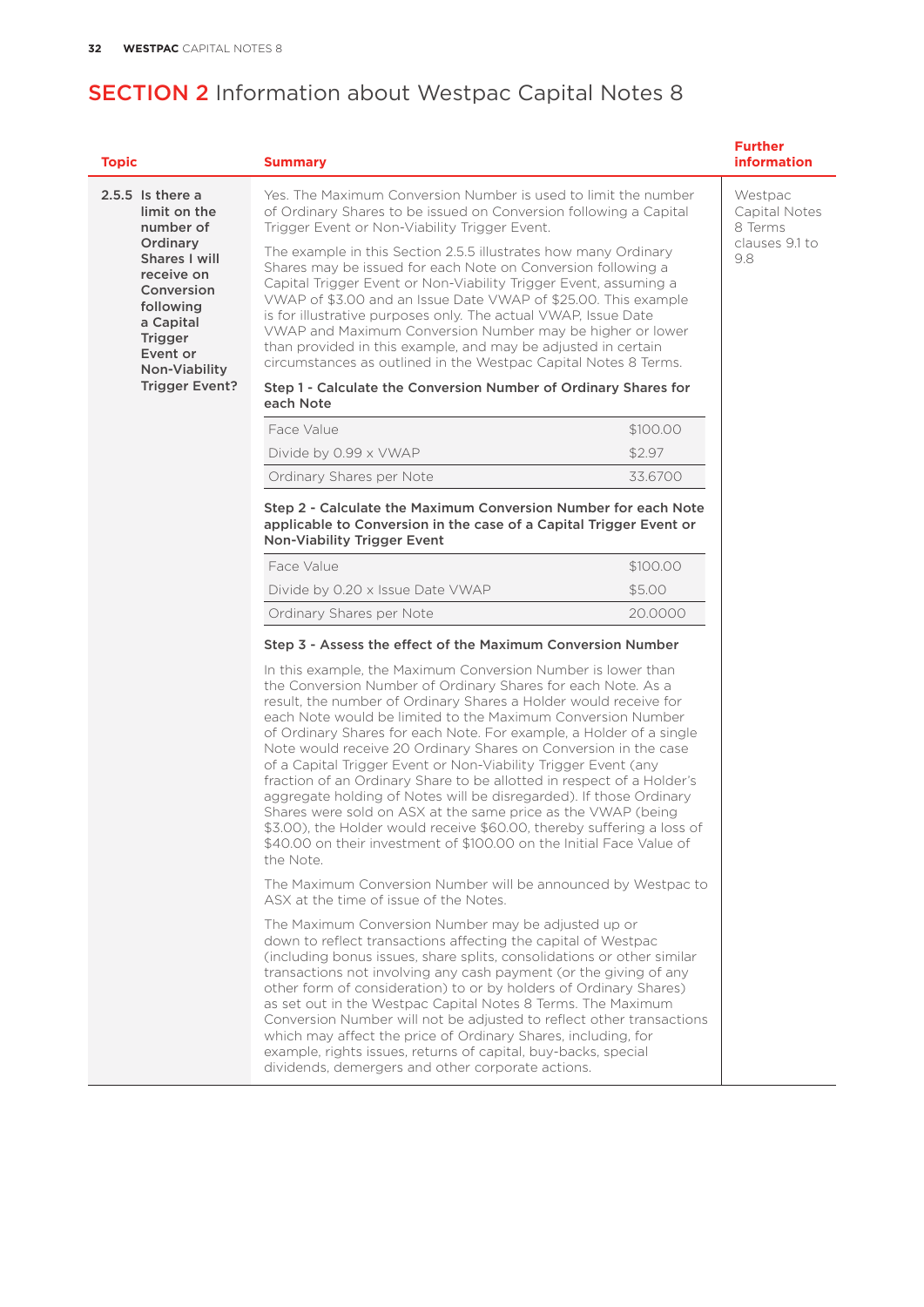$\overline{a}$ 

 $\mathbf{v}$ 

 $\omega$ 

 $\overline{4}$ 

<sub>o</sub>

**8 5 APPENDIX B 2 7 4 APPENDIX A 6**

 $\overline{\phantom{0}}$ 

 $\infty$ 

**APPENDIX A** 

**APPENDIX B** 

൭

## **SECTION 2** Information about Westpac Capital Notes 8

| <b>Topic</b>                                                                                                                                                                                 | <b>Summary</b>                                                                                                                                                                                                                                                                                                                                                                                                                                                                                                                                                                                                                                                                                                                                                                                                                              | <b>Further</b><br><b>information</b>                 |
|----------------------------------------------------------------------------------------------------------------------------------------------------------------------------------------------|---------------------------------------------------------------------------------------------------------------------------------------------------------------------------------------------------------------------------------------------------------------------------------------------------------------------------------------------------------------------------------------------------------------------------------------------------------------------------------------------------------------------------------------------------------------------------------------------------------------------------------------------------------------------------------------------------------------------------------------------------------------------------------------------------------------------------------------------|------------------------------------------------------|
| 2.5.6 What happens<br>if Westpac<br>does not issue<br>Ordinary<br>Shares for<br>any reason<br>following<br>a Capital<br><b>Trigger</b><br>Event or<br>Non-Viability<br><b>Trigger Event?</b> | If for any reason Conversion of Notes does not occur (including,<br>for example, due to applicable law, order of a court or action of any<br>government authority, including regarding the insolvency, Winding<br>Up or other external administration of Westpac, as a result of<br>Westpac's inability or failure to comply with its obligations under<br>the terms and conditions of the Notes in relation to Conversion.<br>or as a result of operational delays (for example, due to COVID-19<br>related restrictions on access to facilities and systems of Westpac<br>and/or its agents)) and the Ordinary Shares are not issued for any<br>reason by 5.00pm (Sydney time) on the fifth Business Day after the<br>Capital Trigger Event Conversion Date or Non-Viability Trigger Event<br>Conversion Date (as the case may be), then: | Westpac<br>Capital<br>Notes 8<br>Terms<br>clause 5.8 |
|                                                                                                                                                                                              | those Notes will not be Converted in respect of such Capital<br>٠<br>Trigger Event or Non-Viability Trigger Event (as the case may<br>be) and will not be Converted, Redeemed or Transferred on any<br>subsequent date; and<br>all rights in relation to those Notes will be terminated immediately<br>$\bullet$<br>on the Capital Trigger Event Conversion Date or Non-Viability<br>Trigger Event Conversion Date (as the case may be), and Holders<br>will lose all of the value of their investment in those Notes and<br>they will not receive any compensation or unpaid Distributions.                                                                                                                                                                                                                                                |                                                      |

## 2.6 Automatic Conversion – Acquisition Event

| <b>Topic</b>                                                                                | <b>Summary</b>                                                                                                                                                                                                                                                                                                                                                                                                                                                            | <b>Further</b><br><b>information</b>                                                            |
|---------------------------------------------------------------------------------------------|---------------------------------------------------------------------------------------------------------------------------------------------------------------------------------------------------------------------------------------------------------------------------------------------------------------------------------------------------------------------------------------------------------------------------------------------------------------------------|-------------------------------------------------------------------------------------------------|
| 2.6.1 Automatic<br>Conversion<br>of Westpac<br>Capital<br>Notes 8 -<br>Acquisition<br>Event | Westpac must Convert all of the Notes following an <b>Acquisition</b><br><b>Event</b> subject to a modified application of the Second Scheduled<br>Conversion Condition (see Section 2.6.3).                                                                                                                                                                                                                                                                              | Westpac<br>Capital Notes<br>8 Terms<br>clause 5.9                                               |
| 2.6.2 Acquisition<br>Event                                                                  | An Acquisition Event will occur where:<br>a takeover bid is made for Ordinary Shares and certain conditions<br>are satisfied: or<br>a scheme of arrangement is proposed and approved and certain<br>$\bullet$<br>conditions are satisfied.<br>However, an Acquisition Event will not have occurred where<br>Westpac is replaced as the ultimate holding company of the<br>Westpac Group by an Approved Successor in accordance with the<br>Westpac Capital Notes 8 Terms. | Westpac<br>Capital Notes<br>8 Terms<br>clause 16.2<br>(definition of<br>"Acquisition<br>Event") |
| 2.6.3 Conditions on<br>Conversion<br>following an<br>Acquisition<br>Event                   | The Second Scheduled Conversion Condition will apply in a<br>modified form following an Acquisition Event such that Conversion<br>will not occur unless the VWAP of Ordinary Shares during the<br>20 Business Days <sup>13</sup> before (but not including) the Acquisition Event<br>Conversion Date is greater than 20.20% of the Issue Date VWAP.                                                                                                                       | Westpac<br>Capital Notes<br>8 Terms<br>clauses<br>$4.2(a)(ii)$ and<br>5.9(b)                    |

13. If trading in Ordinary Shares after an Acquisition Event occurs for less than 20 Business Days, the VWAP Period will be the number of Business<br>Days after the occurrence of the Acquisition Event on which trading in Ordi the Business Day before the Acquisition Event Conversion Date.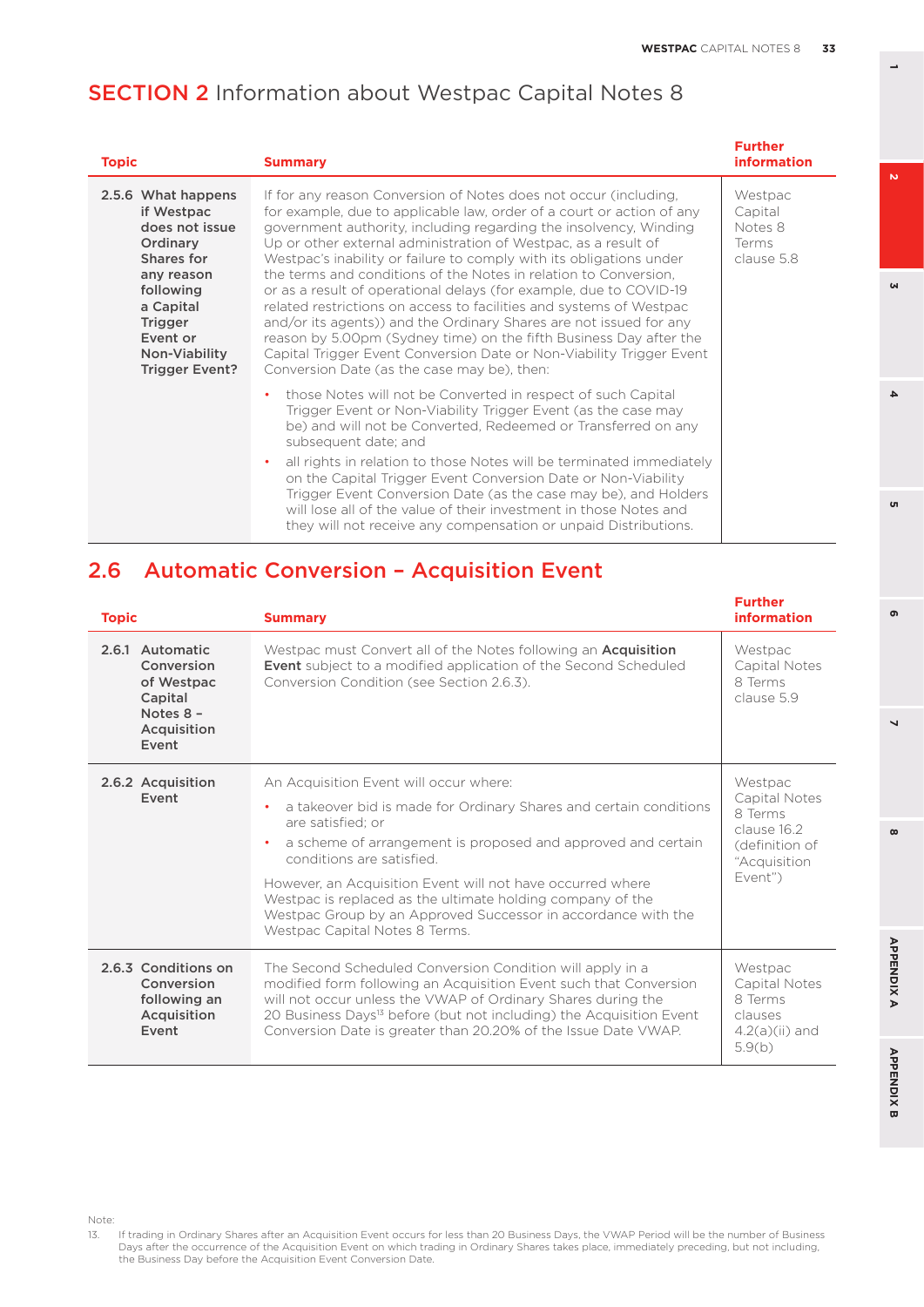| <b>Topic</b>                                                                                                     | <b>Summary</b>                                                                                                                                                                                                                                                                                                                                                                                                                                                                                                                                                                                                                                                                                                                              | <b>Further</b><br><b>information</b>                                                                                                 |
|------------------------------------------------------------------------------------------------------------------|---------------------------------------------------------------------------------------------------------------------------------------------------------------------------------------------------------------------------------------------------------------------------------------------------------------------------------------------------------------------------------------------------------------------------------------------------------------------------------------------------------------------------------------------------------------------------------------------------------------------------------------------------------------------------------------------------------------------------------------------|--------------------------------------------------------------------------------------------------------------------------------------|
| 2.6.4 How many<br>Ordinary<br>Shares will<br>I receive on<br>Conversion<br>following an<br>Acquisition<br>Event? | If Notes are Converted following an Acquisition Event, Holders will<br>receive a variable number of Ordinary Shares on the Conversion<br>Date equal to the Conversion Number calculated in the same<br>manner as if Conversion was occurring on the Scheduled Conversion<br>Date (see Section 2.2.7), subject to the following adjustments:<br>• the VWAP Period will be the 20 Business Days <sup>14</sup> on which trading<br>in Ordinary Shares took place immediately preceding, but not<br>including, the Acquisition Event Conversion Date;<br>the First Scheduled Conversion Condition will not apply; and<br>the Second Scheduled Conversion Condition will be applied as if<br>the reference to 50.51% were a reference to 20.20%. | Section 2.2.7<br>Westpac<br>Capital Notes<br>8 Terms<br>clauses<br>$5.9(b)$ , 9.1<br>and 16.2<br>(definition<br>of "VWAP<br>Period") |

## 2.7 Ranking of the Westpac Capital Notes 8 in a Winding Up

| <b>Topic</b>                                                                   | <b>Summary</b>                                                                                                                                                                                                                                                                                                                                                                                                                                                                                                                                                                                                                                                                                                                                                                                                                                                                                                           | <b>Further</b><br><b>information</b>                                                                                                  |
|--------------------------------------------------------------------------------|--------------------------------------------------------------------------------------------------------------------------------------------------------------------------------------------------------------------------------------------------------------------------------------------------------------------------------------------------------------------------------------------------------------------------------------------------------------------------------------------------------------------------------------------------------------------------------------------------------------------------------------------------------------------------------------------------------------------------------------------------------------------------------------------------------------------------------------------------------------------------------------------------------------------------|---------------------------------------------------------------------------------------------------------------------------------------|
| Ranking of<br>2.7.1<br>Westpac<br><b>Capital Notes</b><br>8 in a Winding<br>Up | In the event of a Winding Up (and assuming the Notes are still on<br>issue and have not been Redeemed or Converted or otherwise had<br>the rights attaching to them terminated following a Capital Trigger<br>Event or Non-Viability Trigger Event), the right of Holders to receive<br>a return of capital will rank ahead of Ordinary Shares, equally<br>among themselves and with Equal Ranking Capital Securities, but<br>subordinated to Senior Creditors. The ranking of the Notes in a<br>Winding Up will be adversely affected if a Capital Trigger Event or<br>a Non-Viability Trigger Event occurs. It is likely that such an event<br>would occur prior to a Winding Up, requiring the Conversion of<br>Notes. If Conversion has occurred, Holders will hold Ordinary Shares<br>and will rank equally with other holders of Ordinary Shares.                                                                  | Sections 1.4,<br>5.1.11, 5.1.12,<br>5.1.25 and<br>5.1.26<br>Westpac<br>Capital Notes<br>8 Terms<br>clauses 2.<br>5.8, 9.9 and<br>13.4 |
|                                                                                | However, if for any reason Conversion of Notes following a Capital<br>Trigger Event or Non-Viability Trigger Event does not occur<br>(including, for example, due to applicable law, order of a court<br>or action of any government authority, including regarding the<br>insolvency, Winding Up or other external administration of Westpac,<br>as a result of Westpac's inability or failure to comply with its<br>obligations under the terms and conditions of the Notes in relation<br>to Conversion, or as a result of operational delays (for example, due<br>to COVID-19 related restrictions on access to facilities and systems<br>of Westpac and/or its agents)) and the Ordinary Shares are not<br>issued for any reason by 5.00pm (Sydney time) on the fifth Business<br>Day after the Capital Trigger Event Conversion Date or Non-Viability<br>Trigger Event Conversion Date (as the case may be), then: |                                                                                                                                       |
|                                                                                | those Notes will not be Converted in respect of such Capital<br>Trigger Event or Non-Viability Trigger Event (as the case may<br>be) and will not be Converted, Redeemed or Transferred on any<br>subsequent date; and<br>all rights in relation to those Notes will be terminated immediately<br>on the Capital Trigger Event Conversion Date or Non-Viability<br>Trigger Event Conversion Date (as the case may be).                                                                                                                                                                                                                                                                                                                                                                                                                                                                                                   |                                                                                                                                       |

Note:

<sup>14.</sup> If trading in Ordinary Shares after an Acquisition Event occurs for less than 20 Business Days, the VWAP Period will be the number of Business<br>Days after the occurrence of the Acquisition Event on which trading in Ordi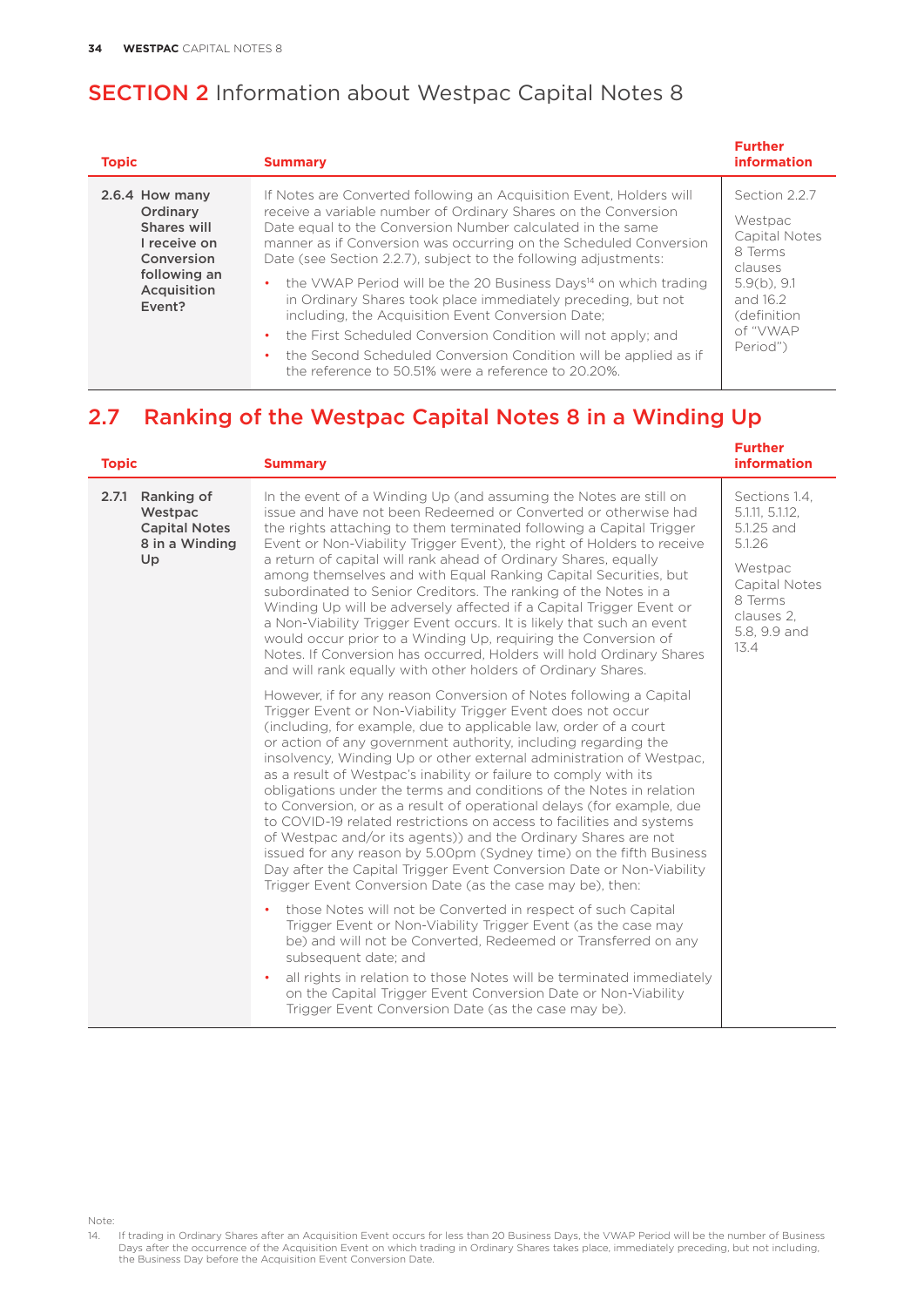# **SECTION 2** Information about Westpac Capital Notes 8

# 2.8 Other key features of the Westpac Capital Notes 8

| <b>Topic</b>                                                               | <b>Summary</b>                                                                                                                                                                                                                                                                                                                                                                                                                                                                                                                                                                                                                                                                                                                                                                                                                                                                                                           | <b>Further</b><br><b>information</b>                                 |
|----------------------------------------------------------------------------|--------------------------------------------------------------------------------------------------------------------------------------------------------------------------------------------------------------------------------------------------------------------------------------------------------------------------------------------------------------------------------------------------------------------------------------------------------------------------------------------------------------------------------------------------------------------------------------------------------------------------------------------------------------------------------------------------------------------------------------------------------------------------------------------------------------------------------------------------------------------------------------------------------------------------|----------------------------------------------------------------------|
| 2.7.1 Ranking of<br>Westpac<br><b>Capital Notes</b><br>8 in a Winding      | In these circumstances. Holders will lose all of the value of<br>their investment in those Notes and they will not receive any<br>compensation or unpaid Distributions and those Notes will have no<br>ranking in a Winding Up.                                                                                                                                                                                                                                                                                                                                                                                                                                                                                                                                                                                                                                                                                          |                                                                      |
| Up<br>(continued)                                                          | For a diagrammatic representation of the way Notes will rank on a<br>Winding Up, see Section 1.4.                                                                                                                                                                                                                                                                                                                                                                                                                                                                                                                                                                                                                                                                                                                                                                                                                        |                                                                      |
|                                                                            | For the potential effect on the assets of Westpac available to meet<br>the claims of a Holder in a Winding Up where Westpac is replaced<br>by an Approved Successor as the ultimate holding company of the<br>Westpac Group, see Section 5.1.25.                                                                                                                                                                                                                                                                                                                                                                                                                                                                                                                                                                                                                                                                         |                                                                      |
| 2.8.1 Approved<br>Successor                                                | Where Westpac is replaced as the ultimate holding company<br>of the Westpac Group by an Approved Successor and certain<br>other conditions are satisfied, Conversion of the Notes will not<br>be triggered but Westpac may instead be allowed to make<br>amendments (provided APRA's prior written approval is obtained)<br>to substitute the Approved Successor as the debtor of the Notes<br>and the issuer of ordinary shares issued on Conversion and to make<br>certain other amendments to the Westpac Capital Notes 8 Terms.<br>Accordingly, if:<br>Westpac is replaced by an Approved Successor as the ultimate<br>holding company of the Westpac Group; and<br>a substitution of the Approved Successor as the debtor of the<br>Notes and the issuer of ordinary shares on Conversion is effected<br>under the Westpac Capital Notes 8 Terms,<br>Holders will be obliged to accept Approved Successor Shares on | Westpac<br>Capital Notes<br>8 Terms<br>clauses 5.10<br>and 13.4      |
|                                                                            | Conversion, and will not receive Ordinary Shares on Conversion.                                                                                                                                                                                                                                                                                                                                                                                                                                                                                                                                                                                                                                                                                                                                                                                                                                                          |                                                                      |
| 2.8.2 No restriction<br>on future<br>issues of<br>securities by<br>Westpac | Westpac may issue other securities, including further Notes, or<br>other Capital Securities that rank equally with, ahead of or behind<br>the Notes whether in respect of distributions, dividends, return<br>of capital or principal in a Winding Up or otherwise, without the<br>approval of Holders.                                                                                                                                                                                                                                                                                                                                                                                                                                                                                                                                                                                                                  | Section 5.1.24<br>Westpac<br>Capital Notes<br>8 Terms<br>clause 14.2 |
| 2.8.3 Participation<br>in future<br>issues of<br>securities by<br>Westpac  | The Notes do not carry a right for Holders to participate in new<br>issues of Westpac securities.                                                                                                                                                                                                                                                                                                                                                                                                                                                                                                                                                                                                                                                                                                                                                                                                                        | Westpac<br>Capital Notes<br>8 Terms<br>clause 14.7                   |
| 2.8.4 No set-off                                                           | Neither Westpac nor any Holder is entitled to set-off any amounts<br>due in respect of the Notes against any amount of any nature<br>owed by Westpac to the Holder or by the Holder to Westpac (as<br>applicable).                                                                                                                                                                                                                                                                                                                                                                                                                                                                                                                                                                                                                                                                                                       | Westpac<br>Capital Notes<br>8 Terms<br>clause 14.3                   |
| 2.8.5 Voting rights                                                        | Holders have no right to vote at any general meeting of Westpac<br>before Conversion.<br>Holders have certain voting rights which can be exercised at a<br>meeting of Holders, as set out in the Notes Deed Poll.<br>Following Conversion, Holders will become holders of Ordinary<br>Shares and have the voting rights that attach to Ordinary Shares.                                                                                                                                                                                                                                                                                                                                                                                                                                                                                                                                                                  | Section 7.4.4<br>Westpac<br>Capital Notes<br>8 Terms<br>clause 14.7  |

**3**

 $\overline{\bf 4}$ 

<sub>o</sub>

**8 5 APPENDIX B 2 7 4 APPENDIX A 6**

 $\overline{\phantom{0}}$ 

 $\infty$ 

**APPENDIXA** 

**APPENDIX B** 

 $\bullet$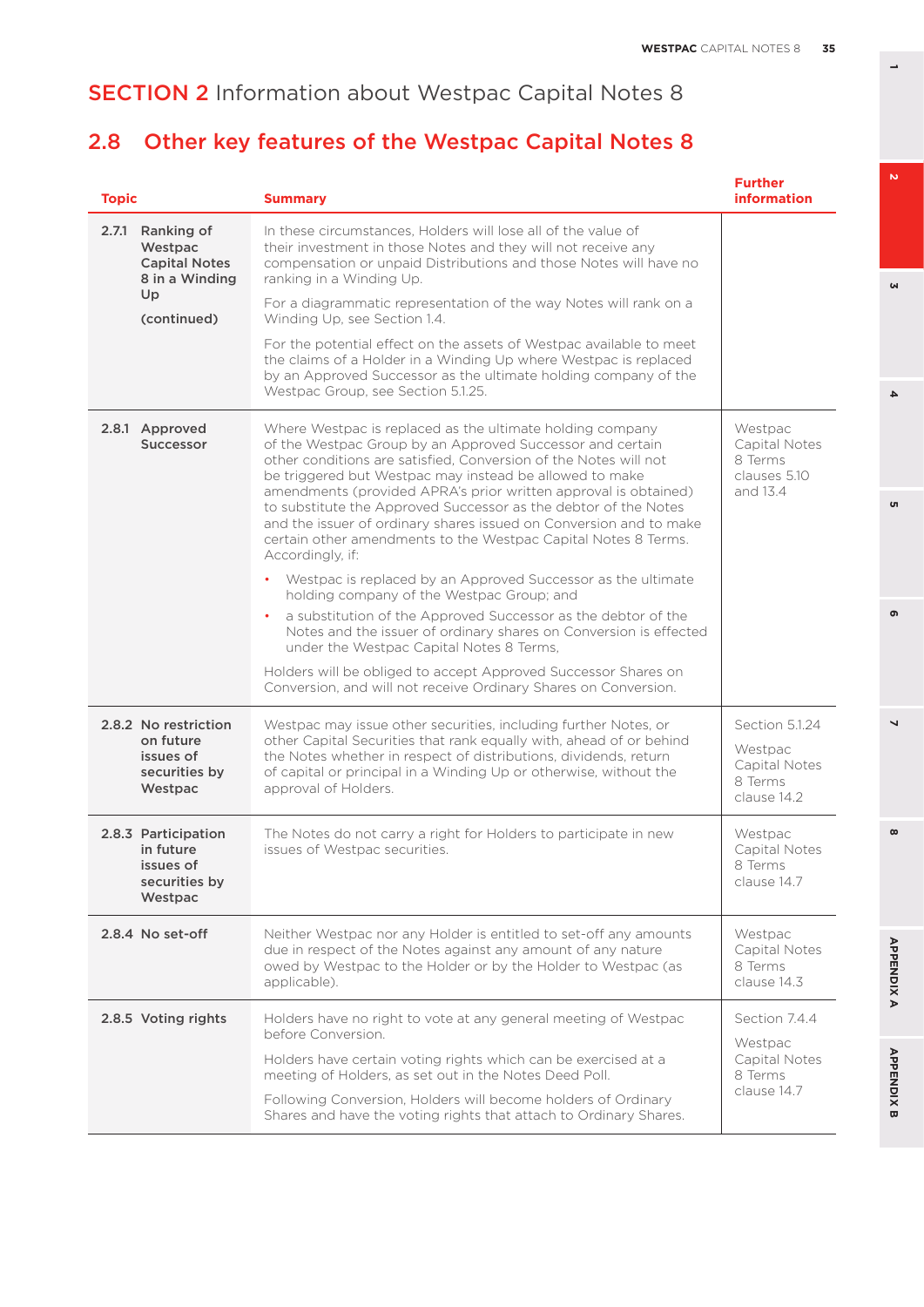# **SECTION 2** Information about Westpac Capital Notes 8

| <b>Topic</b>             | <b>Summary</b>                                                                                                                                                                                                                                                        | <b>Further</b><br><b>information</b>                     |  |
|--------------------------|-----------------------------------------------------------------------------------------------------------------------------------------------------------------------------------------------------------------------------------------------------------------------|----------------------------------------------------------|--|
| 2.8.6 Notes Deed<br>Poll | A trustee has not been appointed for the Notes. Instead, a Notes<br>Deed Poll has been made by Westpac in favour of each person who<br>is from time to time a Holder.                                                                                                 | See the<br>Notes Deed<br>Poll, available<br>at Westpac's |  |
|                          | The Notes Deed Poll contains:                                                                                                                                                                                                                                         | website at                                               |  |
|                          | the agreement of Westpac to observe its obligations as set out in<br>the Westpac Capital Notes 8 Terms;                                                                                                                                                               | westpac.<br>com.au/                                      |  |
|                          | an obligation on Westpac to appoint the Registrar and procure<br>the Registrar to establish and maintain a Westpac Capital Notes 8<br>Register: and                                                                                                                   | westpaccap<br>notes8                                     |  |
|                          | provisions for meetings of Holders.<br>$\bullet$                                                                                                                                                                                                                      |                                                          |  |
|                          | Holders will be bound by the terms of the Notes Deed Poll, the<br>Westpac Capital Notes 8 Terms and this Prospectus when Notes are<br>Allotted or transferred to them or they purchase Notes.                                                                         |                                                          |  |
|                          | The Registrar will hold the original executed Notes Deed Poll on<br>behalf of Holders. Each Holder can enforce the obligations of<br>Westpac under the Notes Deed Poll and the Westpac Capital Notes<br>8 Terms independently of the Registrar and each other Holder. |                                                          |  |
|                          | An electronic copy of the Notes Deed Poll can be viewed and<br>downloaded from Westpac's website at <b>westpac.com.au/</b><br><b>westpaccapnotes8</b> . The Notes Deed Poll is incorporated by<br>reference into this Prospectus.                                     |                                                          |  |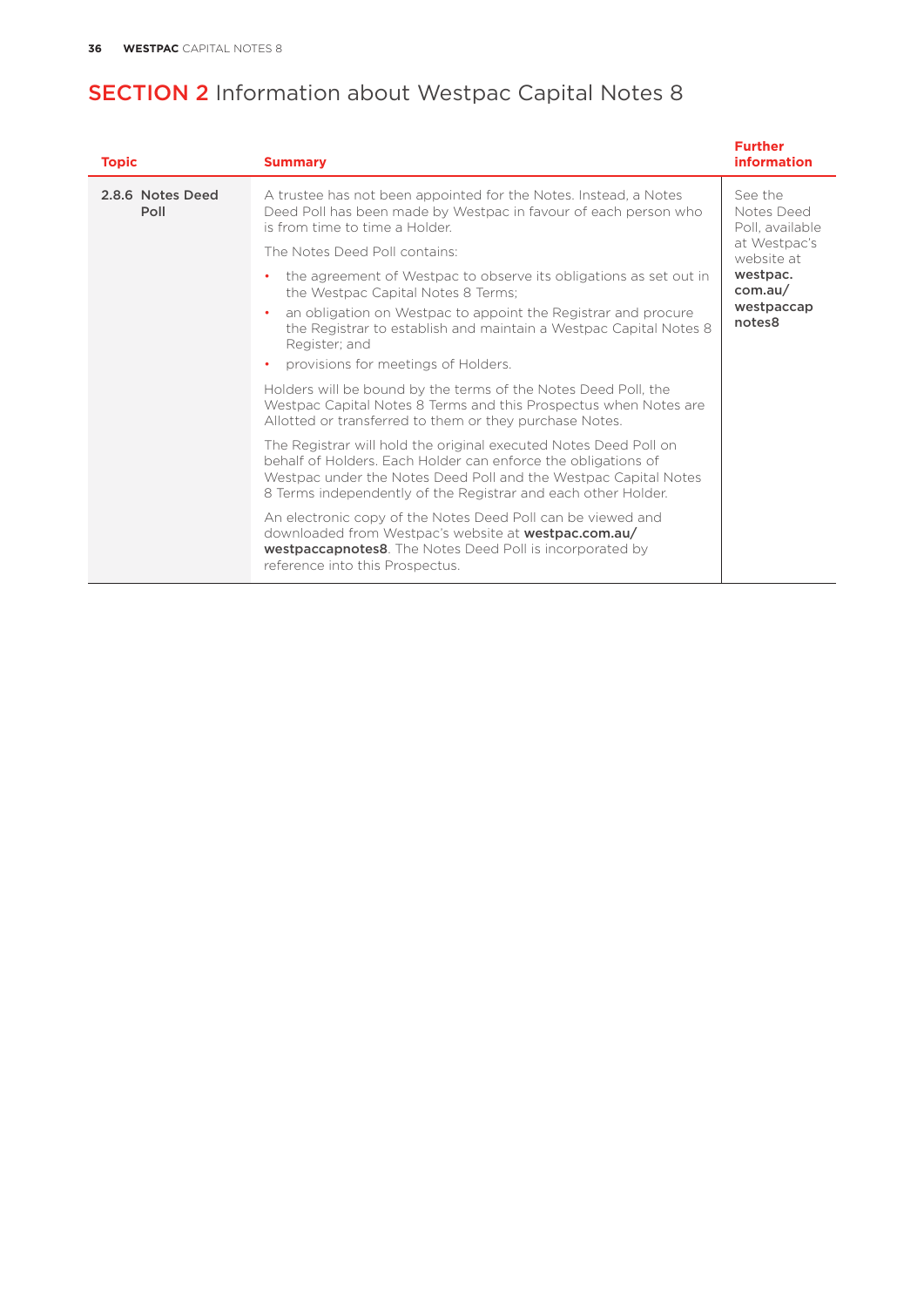**1**

 $\mathbf{v}$ 

 $\omega$ 

**6 3**

'n

 $\Delta$ 

**8 5**

# Reinvestment Offer for Westpac Capital Notes 4

# **SECTION 3**

This Section sets out:

- 3.1 Overview of Westpac Capital Notes 4 and the Reinvestment Offer
- 3.2 Key details of the Reinvestment Offer
- 3.3 Options for Westpac Capital Notes 4 holders
- 3.4 Key differences between Westpac Capital Notes 4 and Westpac Capital Notes 8
- 3.5 Risks associated with the Reinvestment Offer
- 3.6 Further information about Westpac Capital Notes 4 and the Reinvestment Offer

**CAUTION – Westpac Capital Notes 8 are not deposit liabilities of Westpac, are riskier than bank deposits and may not be suitable for some investors. Their complexity may make them difficult to understand and the risks associated with the Notes could result in the loss of all of your investment. If you do not fully understand how they work or the risks associated with them, you should obtain professional advice.**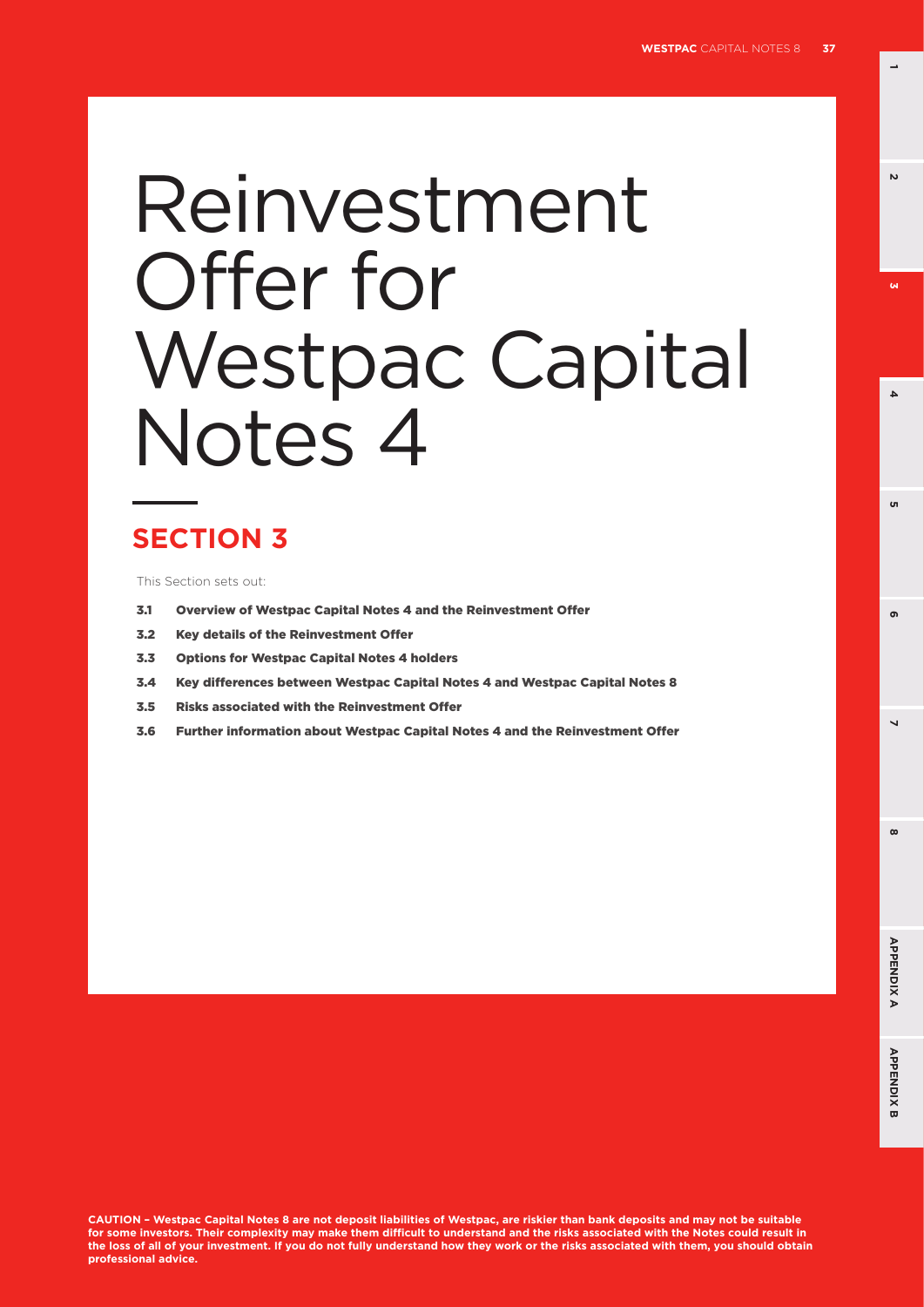# 3.1 Overview of Westpac Capital Notes 4 and the Reinvestment **Offer**

| <b>Topic</b>                                                                                                                                                    | <b>Summary</b>                                                                                                                                                                                                                                                                                                                                                                                                                                                                                                                                                                                                                                                                                                                                |
|-----------------------------------------------------------------------------------------------------------------------------------------------------------------|-----------------------------------------------------------------------------------------------------------------------------------------------------------------------------------------------------------------------------------------------------------------------------------------------------------------------------------------------------------------------------------------------------------------------------------------------------------------------------------------------------------------------------------------------------------------------------------------------------------------------------------------------------------------------------------------------------------------------------------------------|
| 3.1.1<br>What are<br>Westpac<br>Capital<br>Notes 4?                                                                                                             | Westpac Capital Notes 4 are fully paid, non-cumulative, convertible, transferable,<br>redeemable, subordinated, perpetual, unsecured notes issued by Westpac. Westpac<br>Capital Notes 4 were issued on 30 June 2016 and trade on ASX under the code<br>WBCPG.                                                                                                                                                                                                                                                                                                                                                                                                                                                                                |
| 3.1.2 What is<br>happening<br>to Westpac<br>Capital<br>Notes 4?                                                                                                 | On 20 December 2021, Westpac has the option under the Westpac Capital Notes 4<br>Terms to:<br>redeem all or some Westpac Capital Notes 4 for their face value of \$100 (subject<br>to APRA's prior written approval, which may or may not be given); and/or<br>arrange for the transfer of all or some Westpac Capital Notes 4 for their face<br>٠<br>value of \$100 to a nominated third party selected by Westpac; and/or<br>convert all or some Westpac Capital Notes 4 into Ordinary Shares.<br>٠<br>Westpac intends to issue a redemption notice to redeem all outstanding Westpac<br>Capital Notes 4 (for \$100 per Westpac Capital Note 4) on 20 December 2021. The<br>redemption notice will be lodged on ASX when issued by Westpac. |
| 3.1.3 What is the<br>Reinvestment<br>Offer?                                                                                                                     | The Reinvestment Offer is an opportunity for Eligible Westpac Capital Notes 4<br>Holders to apply to reinvest all or some of their Westpac Capital Notes 4 in<br>Westpac Capital Notes 8 (and apply for additional Westpac Capital Notes 8). Any<br>reinvestment in Westpac Capital Notes 8 will occur before the intended redemption<br>of Westpac Capital Notes 4 on 20 December 2021.                                                                                                                                                                                                                                                                                                                                                      |
| 3.1.4 What is the<br>difference<br>between<br>Participating<br>Westpac<br><b>Capital Notes 4</b><br>and Non-<br>Participating<br>Westpac<br>Capital<br>Notes 4? | Westpac Capital Notes 4 that are reinvested in Westpac Capital Notes 8 under the<br>Reinvestment Offer are referred to in this Prospectus as Participating Westpac<br><b>Capital Notes 4.</b> Westpac Capital Notes 4 that are not reinvested in Westpac<br>Capital Notes 8 under the Reinvestment Offer are referred to in this Prospectus as<br>Non-Participating Westpac Capital Notes 4.                                                                                                                                                                                                                                                                                                                                                  |
| 3.1.5 What happens<br>to Participating<br>Westpac<br>Capital<br>Notes 4 upon<br>reinvestment?                                                                   | To facilitate the Reinvestment Offer, Westpac lodged a transfer notice in respect<br>of Participating Westpac Capital Notes 4 only on ASX on 17 August 2021. In<br>accordance with that transfer notice, any Participating Westpac Capital Notes 4 will<br>be transferred to the Westpac Capital Notes 4 Nominated Party on 15 September<br>2021 and the transfer proceeds (\$100 per Participating Westpac Capital Note 4)<br>will be automatically applied towards the subscription for Westpac Capital Notes<br>8. Participating Westpac Capital Notes 4 Holders will be Allocated one Westpac<br>Capital Note 8 for each Participating Westpac Capital Note 4.                                                                            |
| 3.1.6 What happens<br>to Non-<br>Participating<br>Westpac<br>Capital<br>Notes 4?                                                                                | Any Non-Participating Westpac Capital Notes 4 will remain on issue following<br>completion of the Reinvestment Offer and will be dealt with in accordance with<br>the Westpac Capital Notes 4 Terms. All rights attaching to the Non-Participating<br>Westpac Capital Notes 4 will continue, including to any distributions determined to<br>be paid.<br>If Non-Participating Westpac Capital Notes 4 are redeemed by Westpac on<br>20 December 2021 as intended by Westpac (see Section 3.1.2), the redemption<br>proceeds (\$100 per Non-Participating Westpac Capital Note 4) will be paid to<br>Non-Participating Westpac Capital Notes 4 Holders.                                                                                        |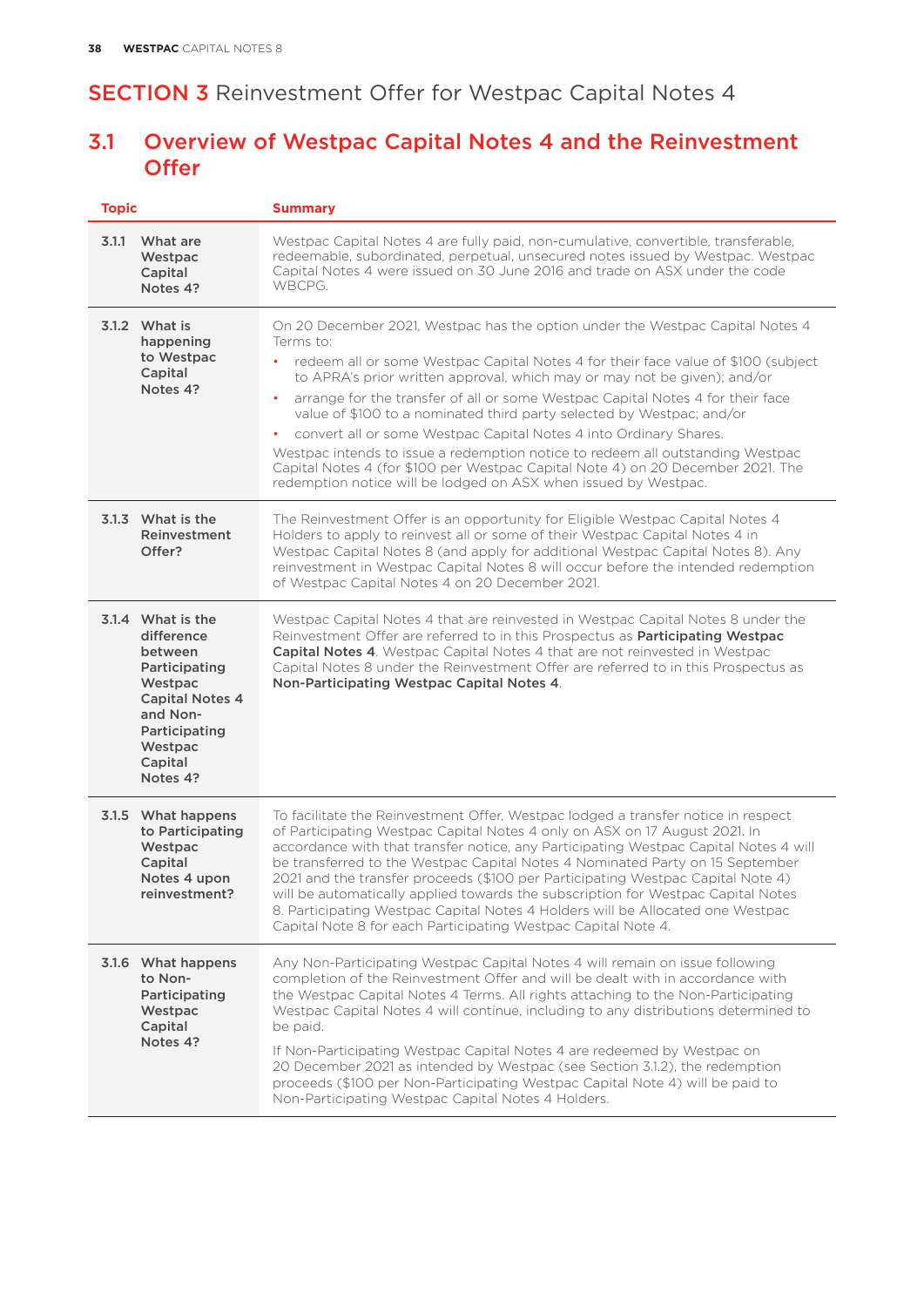# 3.2 Key details of the Reinvestment Offer

| <b>Topic</b>                                                                                                                           | <b>Summary</b>                                                                                                                                                                                                                                                                                                                                                                                                                        |
|----------------------------------------------------------------------------------------------------------------------------------------|---------------------------------------------------------------------------------------------------------------------------------------------------------------------------------------------------------------------------------------------------------------------------------------------------------------------------------------------------------------------------------------------------------------------------------------|
| 3.2.1 Who is eligible<br>to participate<br>in the<br>Reinvestment<br>Offer?                                                            | To be eligible to participate in the Reinvestment Offer, Westpac Capital Notes 4<br>holders must be registered holders of Westpac Capital Notes 4 shown on the<br>Register at 7.00pm (Sydney time) on the Reinvestment Offer Record Date, being<br>10 August 2021 as having an address in Australia.                                                                                                                                  |
| 3.2.2 What will<br>Participating<br>Westpac<br><b>Capital Notes 4</b><br><b>Holders</b><br>receive?                                    | Participating Westpac Capital Notes 4 Holders will be Allocated one Westpac Capital<br>Note 8 for each Participating Westpac Capital Note 4 reinvested on 15 September<br>2021 and will be entitled to the distributions on Westpac Capital Notes 4 set out in<br>Option 1 in Section 3.3.                                                                                                                                            |
| 3.2.3 How do I apply<br>to participate<br>in the<br>Reinvestment<br>Offer?                                                             | Please refer to Section 8.2.1 for details of how to apply under the Reinvestment Offer.                                                                                                                                                                                                                                                                                                                                               |
| 3.2.4 Do Applications<br>received<br>under the<br>Reinvestment<br>Offer have<br>priority?                                              | Westpac will give priority to Applications received under the Reinvestment Offer<br>(including Applications made through Syndicate Brokers) when Allocating the<br>Westpac Capital Notes 8. This priority does not apply to Applications for additional<br>Westpac Capital Notes 8 by Eligible Westpac Capital Notes 4 Holders (as further<br>described in Option 1 in Section 3.3).                                                  |
| 3.2.5 Can Westpac<br><b>Capital Notes 4</b><br>be sold after<br>an Application<br>under the<br>Reinvestment<br>Offer has been<br>made? | No. Eligible Westpac Capital Notes 4 Holders who apply to participate in the<br>Reinvestment Offer are taken to agree to a holding lock being placed on their<br>Westpac Capital Notes 4 elected for reinvestment, pending completion of the<br>Reinvestment Offer. Once the holding lock has been applied, you will not be able to<br>dispose of or otherwise successfully deal with those Participating Westpac Capital<br>Notes 4. |
| 3.2.6 Is any<br>brokerage or<br>stamp duty<br>payable?                                                                                 | No brokerage or stamp duty is payable on the reinvestment of the transfer proceeds<br>of Participating Westpac Capital Notes 4 under the Reinvestment Offer or an<br>Application for additional Westpac Capital Notes 8, provided that all Ordinary<br>Shares are quoted on ASX at that time.                                                                                                                                         |

 $\overline{v}$ 

 $\mathbf{Q}$ 

**6 3**

<sub>o</sub>

 $\overline{\mathbf{4}}$ 

**8 5**

 $\overline{a}$ 

 $\infty$ 

ഐ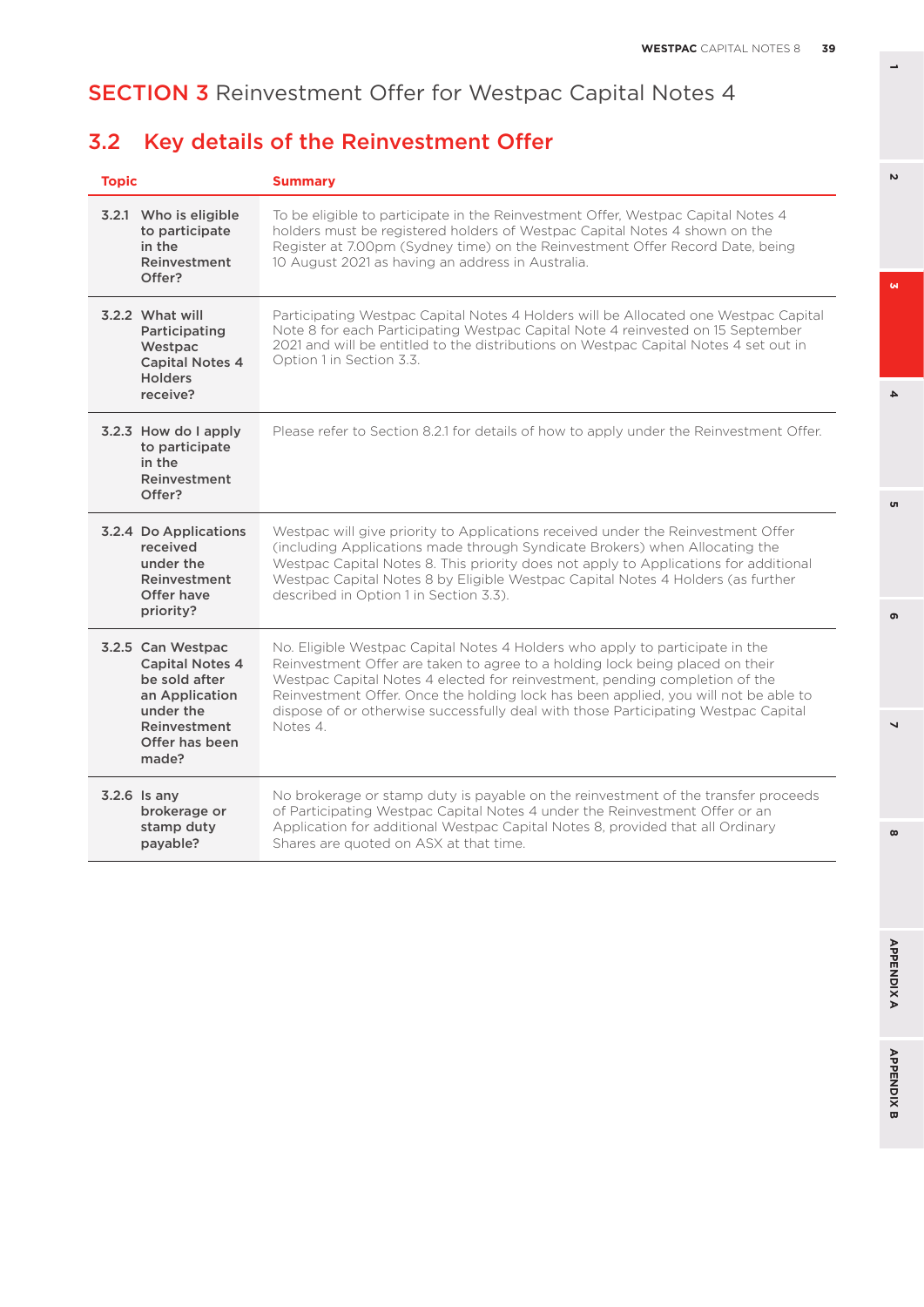# 3.3 Options for Westpac Capital Notes 4 holders

Eligible Westpac Capital Notes 4 Holders have two options to consider which are described in the table below. Participation in the Reinvestment Offer is optional for Eligible Westpac Capital Notes 4 Holders.

| <b>Topic</b>                                                                                    | <b>Summary</b>                                                                                                                                                                                                                                                                                                                                                                                                                                                                                                                                                                                                     |
|-------------------------------------------------------------------------------------------------|--------------------------------------------------------------------------------------------------------------------------------------------------------------------------------------------------------------------------------------------------------------------------------------------------------------------------------------------------------------------------------------------------------------------------------------------------------------------------------------------------------------------------------------------------------------------------------------------------------------------|
| <b>Option 1 - Reinvest</b><br>all or some of your<br><b>Westpac Capital</b><br>Notes 4 in Notes | Eligible Westpac Capital Notes 4 Holders may apply to participate in the<br>$\bullet$<br>Reinvestment Offer in respect of all or some of their Westpac Capital Notes 4<br>held on the Reinvestment Offer Record Date. See Section 8.2.1 for details on how<br>to apply.                                                                                                                                                                                                                                                                                                                                            |
|                                                                                                 | You do not need to submit an Application Payment in respect of Westpac Capital<br>Notes 4 being reinvested as the transfer proceeds (\$100 per Westpac Capital<br>Note 4) will be automatically reinvested in the equivalent number of Westpac<br>Capital Notes 8.                                                                                                                                                                                                                                                                                                                                                 |
|                                                                                                 | If you choose to reinvest all of your Westpac Capital Notes 4, you may also apply<br>$\bullet$<br>for additional Westpac Capital Notes 8. You will need to submit an Application<br>Payment for any additional Westpac Capital Notes 8. See Section 8.2.1 for details<br>on how to apply.                                                                                                                                                                                                                                                                                                                          |
|                                                                                                 | You will be paid the First Pro-Rata Westpac Capital Notes 4 Distribution of<br>\$0.7273 on 15 September 2021 for each Participating Westpac Capital Note 4 held<br>on the record date, being 7 September 2021, provided the distribution payment<br>conditions in the Westpac Capital Notes 4 Terms are satisfied. This is the last<br>distribution you will receive on any Participating Westpac Capital Notes 4.                                                                                                                                                                                                 |
|                                                                                                 | If you choose not to participate or participate partially in the Reinvestment Offer<br>in respect of only some of your Westpac Capital Notes 4, please see Option 2<br>below in respect of any Non-Participating Westpac Capital Notes 4.                                                                                                                                                                                                                                                                                                                                                                          |
| Option 2 - Do not<br>participate in the<br><b>Reinvestment Offer</b>                            | If you are a Non-Participating Westpac Capital Notes 4 Holder, no further action<br>$\bullet$<br>is required and you can continue to hold your Non-Participating Westpac Capital<br>Notes 4, which will be dealt with in accordance with the Westpac Capital Notes 4<br>Terms.                                                                                                                                                                                                                                                                                                                                     |
|                                                                                                 | Westpac intends to arrange for the redemption of all remaining Westpac Capital<br>Notes 4 on 20 December 2021. If the intended redemption were to occur, you will<br>be paid the redemption proceeds of \$100 per Non-Participating Westpac Capital<br>Note 4 that you still hold on that date.                                                                                                                                                                                                                                                                                                                    |
|                                                                                                 | You will be paid the following distributions on Non-Participating Westpac Capital<br>Notes 4:                                                                                                                                                                                                                                                                                                                                                                                                                                                                                                                      |
|                                                                                                 | the First Pro-Rata Westpac Capital Notes 4 Distribution of \$0.7273 on<br>15 September 2021 for each Westpac Capital Note 4 held on the record date,<br>being 7 September 2021;                                                                                                                                                                                                                                                                                                                                                                                                                                    |
|                                                                                                 | the Second Pro-Rata Westpac Capital Notes 4 Distribution on 30 September<br>2021 for each Westpac Capital Note 4 held on the record date, being 22<br>September 2021; and                                                                                                                                                                                                                                                                                                                                                                                                                                          |
|                                                                                                 | the intended Final Westpac Capital Notes 4 Distribution on 20 December<br>2021 for each Westpac Capital Note 4 held on the record date, being<br>10 December 2021,                                                                                                                                                                                                                                                                                                                                                                                                                                                 |
|                                                                                                 | in each case provided that the distribution payment conditions in the Westpac<br>Capital Notes 4 Terms are satisfied.                                                                                                                                                                                                                                                                                                                                                                                                                                                                                              |
|                                                                                                 | Non-Participating Westpac Capital Notes 4 Holders may choose to sell their<br>Non-Participating Westpac Capital Notes 4 on ASX at the prevailing market<br>price, which may be higher or lower than the redemption proceeds of \$100 (if the<br>intended redemption were to occur). The last day of trading for Westpac Capital<br>Notes 4 is expected to be 8 December 2021. It is also expected that off-market<br>transfers of Westpac Capital Notes 4 will not be accepted after 10 December 2021.<br>You may be required to pay applicable brokerage if you choose to sell Westpac<br>Capital Notes 4 on ASX. |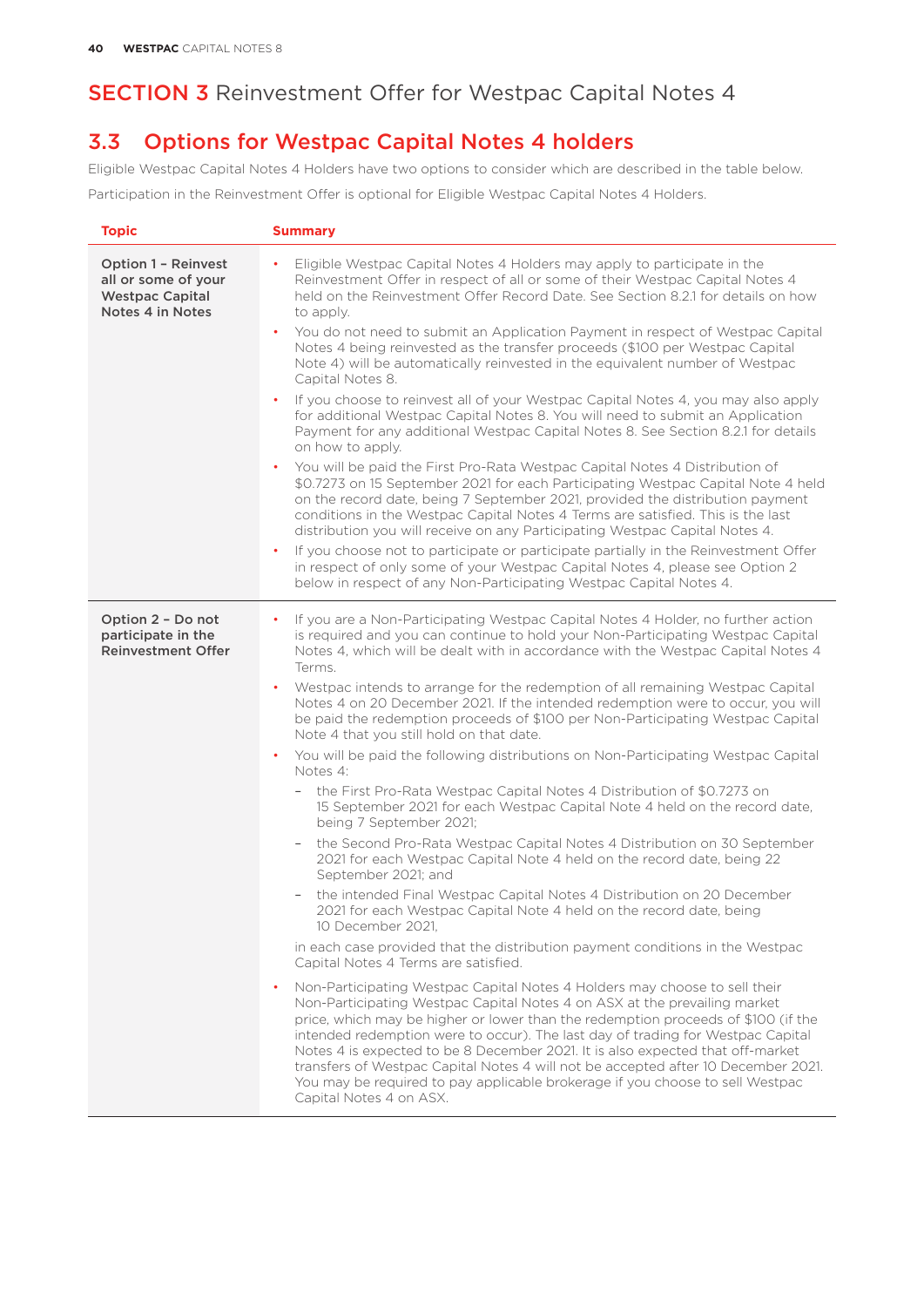# 3.4 Key differences between Westpac Capital Notes 8 and Westpac Capital Notes 4

The terms and conditions of Westpac Capital Notes 4 and Westpac Capital Notes 8 are similar. However, there are some key differences between Westpac Capital Notes 4 and the Westpac Capital Notes 8 which you should be aware of before deciding whether to reinvest your Westpac Capital Notes 4 under the Reinvestment Offer.

The following table describes the key features of Westpac Capital Notes 4 and the Westpac Capital Notes 8 and highlights the differences between them. This table is not an exhaustive description of the differences between Westpac Capital Notes 4 and the Westpac Capital Notes 8. If you have any questions about the differences between Westpac Capital Notes 4 and the Westpac Capital Notes 8, you should seek advice from your financial or other professional adviser before deciding to invest in the Westpac Capital Notes 8.

|                                                                                                                                       | <b>Westpac Capital Notes 8</b>                                                                                                                                                                                                                            | <b>Westpac Capital Notes 4</b>                                                                                                                                                                                                                        |  |
|---------------------------------------------------------------------------------------------------------------------------------------|-----------------------------------------------------------------------------------------------------------------------------------------------------------------------------------------------------------------------------------------------------------|-------------------------------------------------------------------------------------------------------------------------------------------------------------------------------------------------------------------------------------------------------|--|
| <b>Issuer</b>                                                                                                                         | Westpac                                                                                                                                                                                                                                                   |                                                                                                                                                                                                                                                       |  |
| Issue price                                                                                                                           | \$100                                                                                                                                                                                                                                                     |                                                                                                                                                                                                                                                       |  |
| ASX code                                                                                                                              | <b>WBCPK</b>                                                                                                                                                                                                                                              | WBCPG                                                                                                                                                                                                                                                 |  |
| Legal form                                                                                                                            | Note - unsecured subordinated debt obligation                                                                                                                                                                                                             |                                                                                                                                                                                                                                                       |  |
| <b>Distributions</b>                                                                                                                  | Discretionary, non-cumulative,<br>floating rate Distributions, payable<br>quarterly in arrear, subject to the<br>satisfaction of the Distribution<br>Payment Conditions                                                                                   | Discretionary, non-cumulative,<br>floating rate distributions, payable<br>quarterly in arrear, subject to<br>the satisfaction of distribution<br>payment conditions                                                                                   |  |
| <b>Expected to be fully franked</b>                                                                                                   | Yes                                                                                                                                                                                                                                                       |                                                                                                                                                                                                                                                       |  |
| <b>Distribution rate</b>                                                                                                              | (3 month BBSW rate + margin) x (1 - tax rate)                                                                                                                                                                                                             |                                                                                                                                                                                                                                                       |  |
| Margin                                                                                                                                | Margin of 2.90% per annum<br>margin of 4.90% per annum                                                                                                                                                                                                    |                                                                                                                                                                                                                                                       |  |
| <b>Maturity date</b>                                                                                                                  | No fixed maturity date but<br>scheduled to Convert into<br>Ordinary Shares on 21 June<br>2032 (subject to satisfaction<br>of the Scheduled Conversion<br>Conditions)                                                                                      | No fixed maturity date but<br>scheduled to convert into<br>Ordinary Shares on 20 December<br>2023 (subject to satisfaction of<br>scheduled conversion conditions)                                                                                     |  |
| Redemption at the issuer's<br>option (subject to APRA's prior<br>written approval)                                                    | Yes, on 21 September 2029,<br>21 December 2029, 21 March 2030<br>or 21 June 2030, and in certain<br>specified circumstances (as<br>described in Section 2.3)                                                                                              | Yes, on 20 December 2021 and in<br>certain specified circumstances                                                                                                                                                                                    |  |
| Transfer to a nominated party at<br>the issuer's option                                                                               | Yes, on 21 September 2029,<br>21 December 2029, 21 March 2030<br>or 21 June 2030, and in certain<br>specified circumstances (see<br>Section 2.3)                                                                                                          | Yes, in respect of Participating<br>Westpac Capital Notes 4<br>on 15 September 2021 or in<br>respect of Non-Participating<br>Westpac Capital Notes 4 on<br>20 December 2021                                                                           |  |
| Potential conversion to Ordinary<br>Shares (other than on a Capital<br><b>Trigger Event or Non-Viability</b><br><b>Trigger Event)</b> | Yes. Scheduled Conversion on<br>21 June 2032 (as described in<br>Section 2.2), Optional Conversion<br>(as described in Section 2.4) or<br>following an Acquisition Event<br>(as described in Section 2.6),<br>each being subject to certain<br>conditions | Yes, scheduled conversion on<br>20 December 2023, optional<br>conversion on 20 December<br>2021 or following occurrence of<br>a tax event or regulatory event,<br>or following an acquisition event,<br>in each case subject to certain<br>conditions |  |

 $\omega$ 

 $\mathbf{v}$ 

**6 3** 'n

 $\Delta$ 

൭

 $\overline{\phantom{0}}$ 

**8 5**

 $\omega$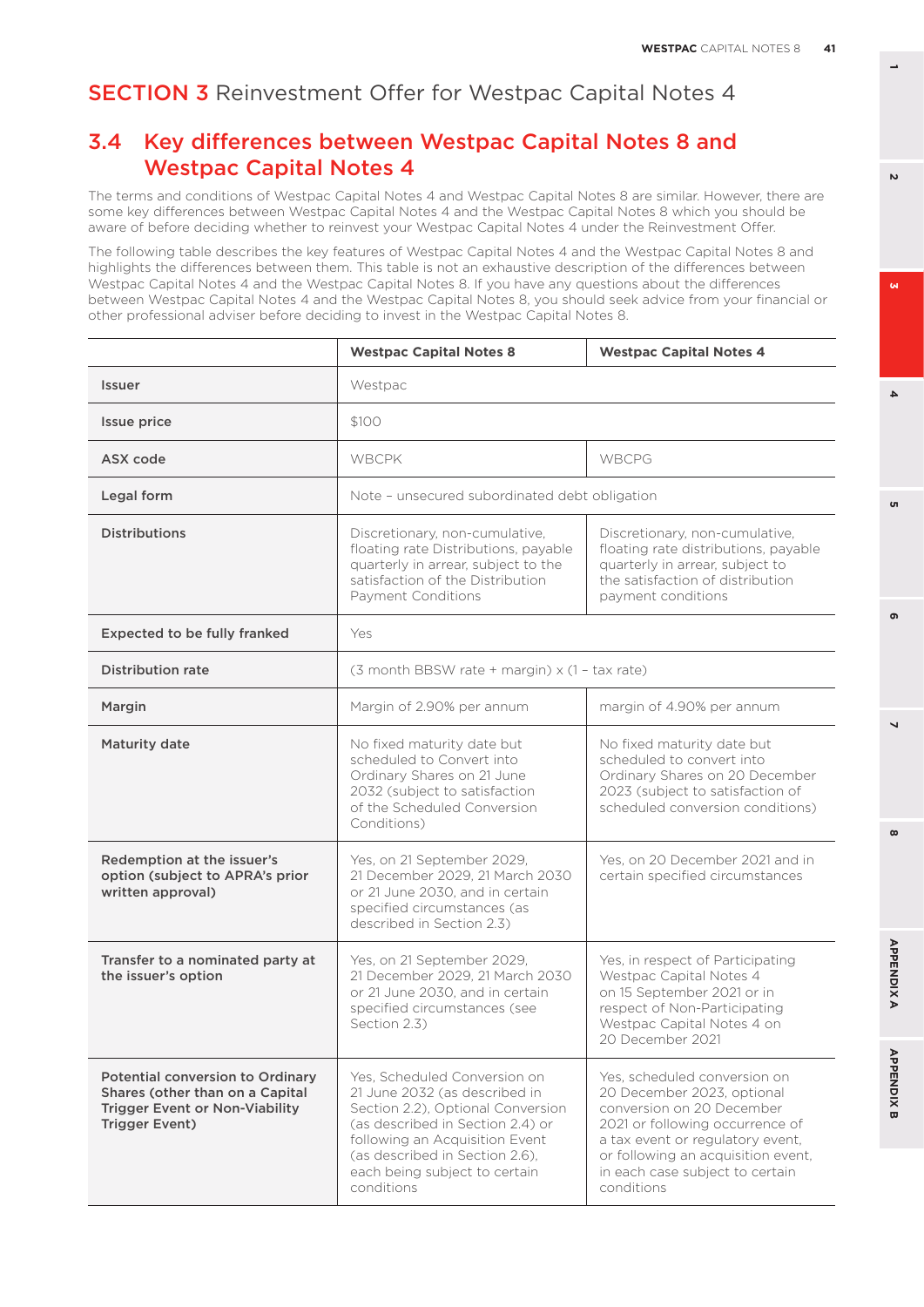|                                                                                                             | <b>Westpac Capital Notes 8</b>                                                                                                                                                                                                                                                                                                                                                                                                                                                                                                                                                                                                                                                                                           | <b>Westpac Capital Notes 4</b> |  |
|-------------------------------------------------------------------------------------------------------------|--------------------------------------------------------------------------------------------------------------------------------------------------------------------------------------------------------------------------------------------------------------------------------------------------------------------------------------------------------------------------------------------------------------------------------------------------------------------------------------------------------------------------------------------------------------------------------------------------------------------------------------------------------------------------------------------------------------------------|--------------------------------|--|
| <b>Conversion to Ordinary Shares</b><br>on a Capital Trigger Event or<br><b>Non-Viability Trigger Event</b> | Yes, following a Capital Trigger Event or Non-Viability Trigger Event                                                                                                                                                                                                                                                                                                                                                                                                                                                                                                                                                                                                                                                    |                                |  |
|                                                                                                             | If a Capital Trigger Event or Non-Viability Trigger Event occurs and<br>Conversion of the notes does not occur for any reason and Ordinary<br>Shares are not issued for any reason by 5.00pm (Sydney time) on the<br>fifth business day after the Capital Trigger Event Conversion Date or<br>Non-Viability Trigger Event Conversion Date (as the case may be), then<br>all rights in relation to those notes will be terminated immediately on<br>the Capital Trigger Event Conversion Date or Non-Viability Trigger Event<br>Conversion Date (as the case may be) (and holders will lose all of the<br>value of their investment in those notes and they will not receive any<br>compensation or unpaid distributions) |                                |  |
|                                                                                                             | In the event of Conversion following a Capital Trigger Event or Non-<br>Viability Trigger Event the Maximum Conversion Number may limit the<br>number of Ordinary Shares to be issued. See Section 2.5.5, which applies<br>equally to Westpac Capital Notes 8 and Westpac Capital Notes 4                                                                                                                                                                                                                                                                                                                                                                                                                                |                                |  |
| Ranking in a Winding Up of<br>Westpac                                                                       | If notes are on issue at the time of a Winding Up, they will rank ahead of<br>Ordinary Shares, equally among themselves and with all Equal Ranking<br>Capital Securities and behind Senior Creditors (including depositors and<br>holders of Westpac's senior or less subordinated debt) of Westpac                                                                                                                                                                                                                                                                                                                                                                                                                      |                                |  |
|                                                                                                             | However, it is likely that a Capital Trigger Event or Non-Viability Trigger<br>Event would occur prior to a Winding Up                                                                                                                                                                                                                                                                                                                                                                                                                                                                                                                                                                                                   |                                |  |
|                                                                                                             | If notes have been Converted into Ordinary Shares, holders will become<br>holders of Ordinary Shares and will rank equally with other holders of<br>Ordinary Shares                                                                                                                                                                                                                                                                                                                                                                                                                                                                                                                                                      |                                |  |
|                                                                                                             | If conversion is not possible following a Capital Trigger Event or a<br>Non-Viability Trigger Event, all rights in relation to those notes will be<br>terminated immediately on the Capital Trigger Event Conversion Date<br>or Non-Viability Trigger Event Conversion Date (as the case may be)<br>and holders will lose all of the value of their investment in those notes. In<br>these circumstances, those notes will have no ranking in a Winding Up                                                                                                                                                                                                                                                               |                                |  |

# 3.5 Risks associated with the Reinvestment Offer

| <b>Topic</b>                                                                 | <b>Summary</b>                                                                                                                                                                                                                                                                                                                                                                                                                                                                                                  |
|------------------------------------------------------------------------------|-----------------------------------------------------------------------------------------------------------------------------------------------------------------------------------------------------------------------------------------------------------------------------------------------------------------------------------------------------------------------------------------------------------------------------------------------------------------------------------------------------------------|
| 3.5.1 What are the<br>risks associated<br>with the<br>Reinvestment<br>Offer? | The Reinvestment Offer is not a simple rollover into a similar investment. By<br>participating in the Reinvestment Offer, you will be making an investment in Westpac<br>Capital Notes 8. For further information about the risks relating to an investment<br>in Westpac Capital Notes 8 and in Westpac, see Section 5. These risks should be<br>considered carefully before you apply to reinvest in Westpac Capital Notes 8 under<br>the Reinvestment Offer or apply for additional Westpac Capital Notes 8. |
|                                                                              | There are also the risks that you may not receive the full Allocation of Westpac<br>Capital Notes 8 that you apply for or that the Offer does not proceed (and the<br>transfer of Participating Westpac Capital Notes 4 does not occur). See Option 2 in<br>Section 3.3 and Section 3.6.4 for further details                                                                                                                                                                                                   |
|                                                                              | If following the Reinvestment Offer, you hold both Westpac Capital Notes 8 and<br>any Non-Participating Westpac Capital Notes 4, you will hold two securities with<br>different terms and conditions until, as intended by Westpac, your Non-Participating<br>Westpac Capital Notes 4 are redeemed by Westpac (for \$100 per Westpac Capital<br>Note 4) on 20 December 2021.                                                                                                                                    |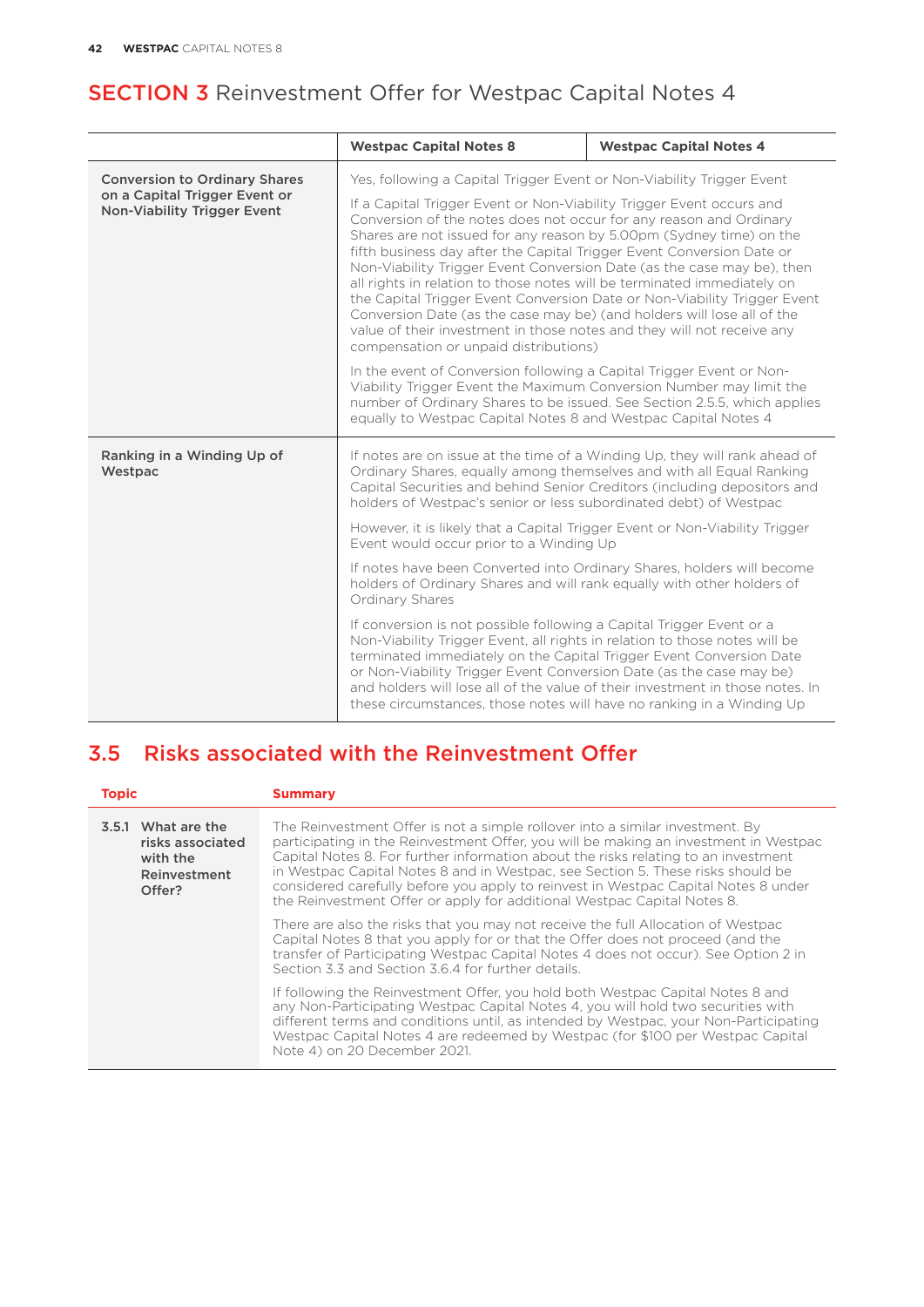# 3.6 Further information about Westpac Capital Notes 4 and the Reinvestment Offer

| <b>Topic</b>                                                                                                                                      | <b>Summary</b>                                                                                                                                                                                                                                                                                                                                                                                                                                                                                      |
|---------------------------------------------------------------------------------------------------------------------------------------------------|-----------------------------------------------------------------------------------------------------------------------------------------------------------------------------------------------------------------------------------------------------------------------------------------------------------------------------------------------------------------------------------------------------------------------------------------------------------------------------------------------------|
| 3.6.1 Why have<br>the Westpac                                                                                                                     | Westpac has amended the Westpac Capital Notes 4 Terms primarily to facilitate the<br>Reinvestment Offer, in particular to enable:                                                                                                                                                                                                                                                                                                                                                                   |
| <b>Capital Notes 4</b><br><b>Terms been</b><br>amended?                                                                                           | the transfer of Participating Westpac Capital Notes 4 to the Westpac Capital<br>Notes 4 Nominated Party on 15 September 2021 for \$100 per Participating<br>Westpac Capital Note 4:                                                                                                                                                                                                                                                                                                                 |
|                                                                                                                                                   | the potential redemption or conversion of Participating Westpac Capital Notes<br>$\bullet$<br>4 following their transfer to the Westpac Capital Notes 4 Nominated Party on<br>15 September 2021; and                                                                                                                                                                                                                                                                                                |
|                                                                                                                                                   | the payment of the First Pro-Rata Westpac Capital Notes 4 Distribution and the<br>$\bullet$<br>Second Pro-Rata Westpac Capital Notes 4 Distribution.                                                                                                                                                                                                                                                                                                                                                |
|                                                                                                                                                   | The amended Westpac Capital Notes 4 Terms were lodged by Westpac with ASX on<br>17 August 2021.                                                                                                                                                                                                                                                                                                                                                                                                     |
| 3.6.2 How will<br>payments of<br>distributions<br>and transfer<br>proceeds be                                                                     | Distribution payments to all Westpac Capital Notes 4 holders will be made in<br>accordance with your payment instructions recorded on the Register. You may<br>amend these instructions with the Registrar up to 5.00pm (Sydney time) on the<br>record date for the relevant payment.                                                                                                                                                                                                               |
| made?                                                                                                                                             | In respect of Participating Westpac Capital Notes 4, transfer proceeds will be<br>automatically applied towards the subscription for Westpac Capital Notes 8.                                                                                                                                                                                                                                                                                                                                       |
| 3.6.3 What are<br>the taxation                                                                                                                    | Section 6 provides information about the general taxation consequences of<br>participating in the Reinvestment Offer.                                                                                                                                                                                                                                                                                                                                                                               |
| consequences<br>of the<br>Reinvestment<br>Offer?                                                                                                  | The Australian taxation consequences of participating in the Reinvestment Offer<br>will depend on your individual circumstances. You should obtain your own taxation<br>advice before you hold or dispose of Westpac Capital Notes 4.                                                                                                                                                                                                                                                               |
| 3.6.4 What happens<br>if the Offer<br>does not<br>proceed?                                                                                        | If you have elected to apply to reinvest all or some of your Westpac Capital Notes 4<br>under the Reinvestment Offer and the Offer does not proceed, your Westpac Capital<br>Notes 4 will remain on issue and be dealt with in accordance with the Westpac<br>Capital Notes 4 Terms. You will be paid:                                                                                                                                                                                              |
|                                                                                                                                                   | the First Pro-Rata Westpac Capital Notes 4 Distribution on 15 September 2021 for<br>each Westpac Capital Note 4 held on the record date, being 7 September 2021<br>(provided the distribution payment conditions in the Westpac Capital Notes 4<br>Terms are satisfied);                                                                                                                                                                                                                            |
|                                                                                                                                                   | the Second Pro-Rata Westpac Capital Notes 4 Distribution on 30 September 2021<br>for each Westpac Capital Note 4 held on the record date, being 22 September<br>2021 (provided the distribution payment conditions in the Westpac Capital Notes<br>4 Terms are satisfied);                                                                                                                                                                                                                          |
|                                                                                                                                                   | the redemption proceeds of \$100 per Westpac Capital Note 4 you still hold<br>$\bullet$<br>on 20 December 2021 (provided all remaining Westpac Capital Notes 4 are<br>redeemed on 20 December 2021 as intended by Westpac); and                                                                                                                                                                                                                                                                     |
|                                                                                                                                                   | the intended Final Westpac Capital Notes 4 Distribution on 20 December 2021<br>$\bullet$<br>for each Westpac Capital Note 4 held on the record date for that distribution<br>(provided the distribution payment conditions in the Westpac Capital Notes 4<br>Terms are satisfied).                                                                                                                                                                                                                  |
| 3.6.5 What will<br>happen if the<br>redemption<br>of Non-<br>Participating<br>Westpac<br><b>Capital Notes 4</b><br>does not occur<br>as intended? | If the redemption in respect of Non-Participating Westpac Capital Notes 4 does<br>not occur as intended on 20 December 2021 for any reason, the Non-Participating<br>Westpac Capital Notes 4 will remain on issue and all rights attaching to them will<br>continue, including to any distributions determined to be paid, until otherwise dealt<br>with in accordance with the Westpac Capital Notes 4 Terms. See Section 3.4 for a<br>description of the key features of Westpac Capital Notes 4. |

 $\overline{v}$ 

 $\mathbf{Q}$ 

 $\overline{\mathbf{4}}$ 

o,

**6 3** ഐ

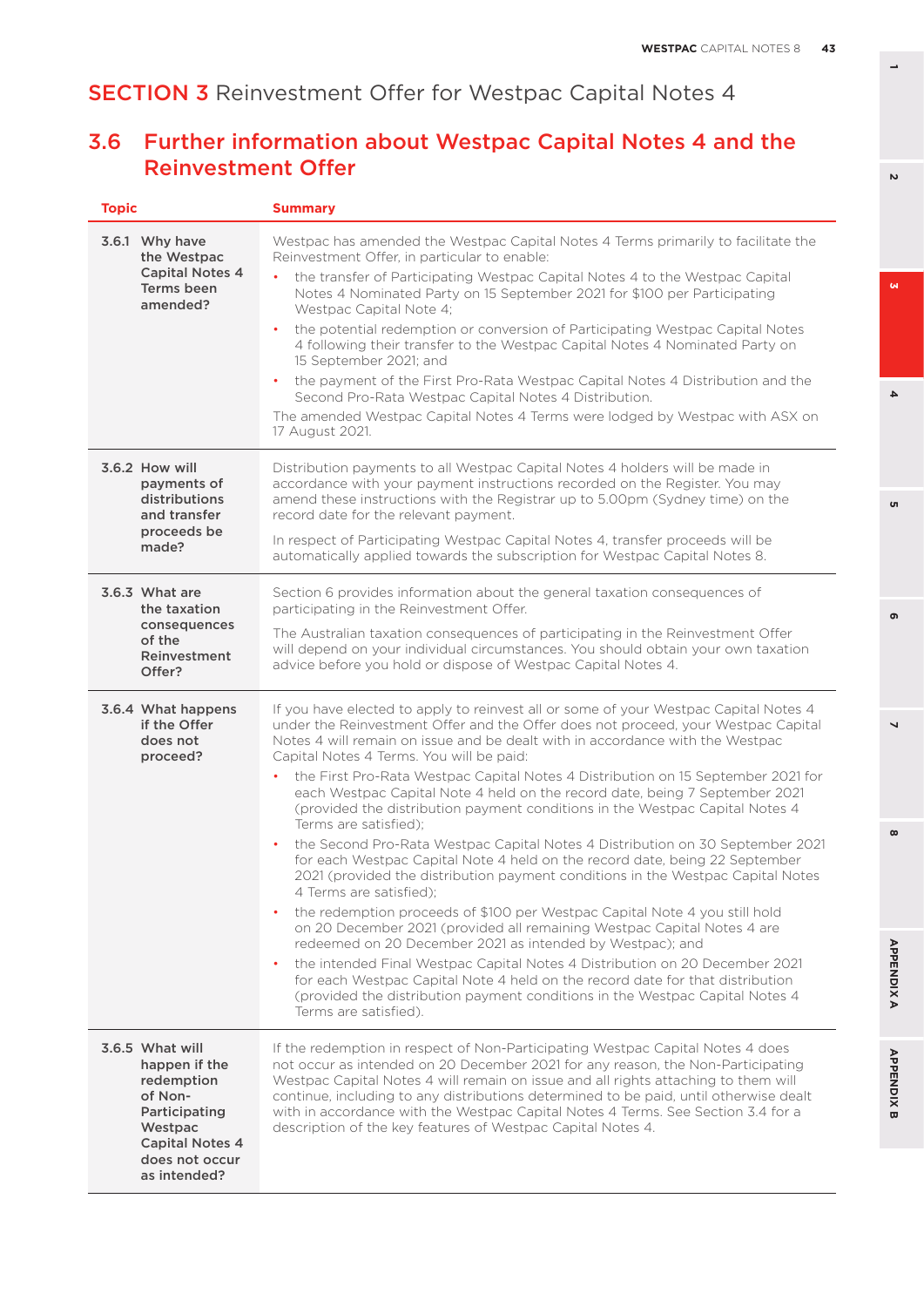# About Westpac

# **SECTION 4**

This Section sets out:

- 4.1 Overview of Westpac's business including summary financial information
- 4.2 Capital management strategy and capital ratios
- 4.3 Funding and liquidity
- 4.4 New and Ongoing Customer Support Measures

**CAUTION – Westpac Capital Notes 8 are not deposit liabilities of Westpac, are riskier than bank deposits and may not be suitable for some investors. Their complexity may make them difficult to understand and the risks associated with the Notes could result in the loss of all of your investment. If you do not fully understand how they work or the risks associated with them, you should obtain professional advice.**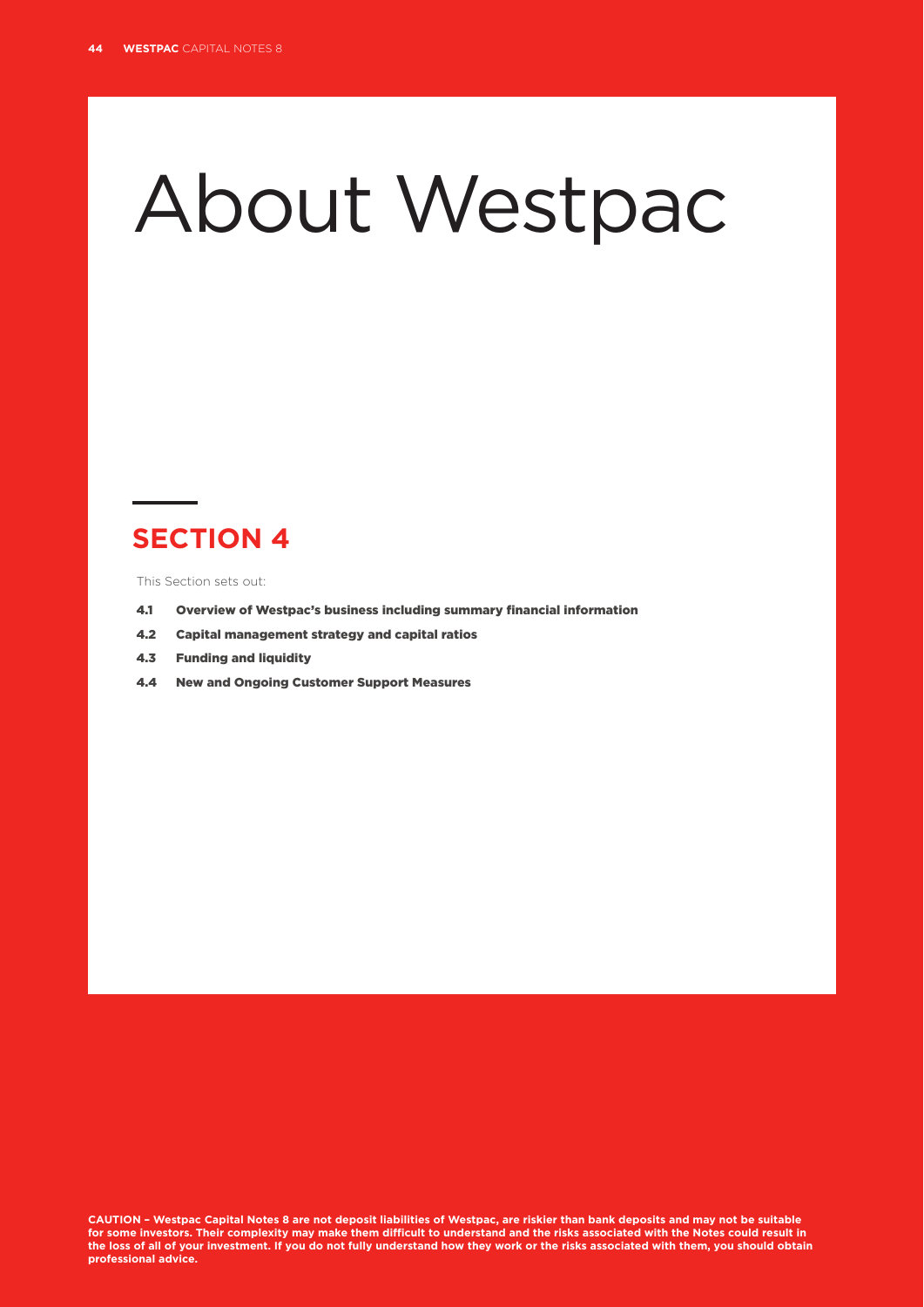# 4.1 Overview of Westpac's business including summary financial information

#### 4.1.1 Overview of Westpac's business

Westpac is one of Australia and New Zealand's leading providers of financial services, operating under multiple brands, with a small presence in Europe, North America and Asia.

Westpac's purpose is helping Australians and New Zealanders succeed. Its strategy seeks to deliver on this purpose by building deep and enduring customer relationships, being a leader in the community, being a place where the best people want to work and, in so doing, delivering superior returns for shareholders. In delivering on this strategy, Westpac has three priorities that help guide its activities:

- *Fix*: Addressing shortcomings by materially improving management of risk and risk culture, reducing customer pain points, completing its historical customer remediation program, and reducing the complexity of technology.
- *• Simplify*: Returning to core businesses of banking in Australia and New Zealand, including exiting some businesses and international locations. Rationalising products and simplifying processes to make it easier for customers.
- *• Perform*: Improving performance by building customer loyalty and growth through service, sharpening the focus on returns, and resetting the cost base. A strong balance sheet and engaged workforce form the foundations of performance.

As at 31 March 2021, Westpac and its controlled entities had total assets of approximately \$889 billion. Westpac's Ordinary Shares and certain other securities are quoted on ASX and, as at 20 August 2021, Westpac's Ordinary Share market capitalisation was approximately \$95 billion.

The performance of Ordinary Shares during the period from 22 August 2011 to 20 August 2021 is set out in the graph in this Section 4.1.1.



#### Westpac Ordinary Shares daily closing price<sup>1</sup>

### 4.1.2 Organisational structure

Westpac is focused on its core markets of Australia and New Zealand, providing a comprehensive range of financial products and services that assist in meeting the financial services needs of customers. Westpac operates through an extensive branch and ATM network, significant online capability, and call centres supported by specialist relationship and product managers. Westpac's operations are reported as the following key divisions:

**Consumer** is responsible for sales and service of banking products, including mortgages, credit cards, personal loans, and savings and deposit products to consumers in Australia. Products are provided under the Westpac, St.George, BankSA, Bank of Melbourne, and RAMS brands. Consumer works with the other operating divisions in Australia in the sales, service, and referral of certain specialist financial services such as auto lending and foreign exchange.

**Business** is responsible for sales and service of banking products for Australian SME and Commercial businesses (including Agribusiness) generally up to \$200 million in exposure. The division also includes Private Wealth, meeting the personal banking needs of high-net-worth individuals. The division offers a wide range of banking products and services to support their borrowing, savings and transaction needs. Specialist services including cash flow finance, trade finance, equipment finance and property finance are also provided. Business operates under the Westpac, St.George, BankSA, and Bank of Melbourne, brands. Business works with the other operating divisions for select products and services including financial risk management products, corporate superannuation and mortgages.

Westpac Institutional Bank (WIB) delivers a broad range of financial products and services to corporate, institutional and government customers operating in, or with connections to, Australia and New Zealand. WIB operates through dedicated industry relationship and specialist product teams, with expert knowledge in financing, transactional banking, and financial and debt capital markets. Customers are supported throughout Australia and via branches and subsidiaries located in New Zealand, the US, UK and Asia. WIB works with all the Group's operating divisions in the provision of markets' related financial needs including foreign exchange and fixed interest solutions.

Westpac New Zealand provides banking, wealth and insurance products and services for consumer, business and institutional customers in New Zealand. Westpac conducts its business through two banks: Westpac New Zealand Limited, which is incorporated in New Zealand, and Westpac Banking Corporation (New Zealand Branch), which is incorporated in Australia. Westpac New Zealand operates through a network of branches and ATMs across the North and South Islands. Business and institutional customers are also served through relationship and specialist product teams. Banking products and services are provided under the Westpac brand while insurance and wealth products are provided under Westpac Life<sup>2</sup> and BT brands, respectively. New Zealand maintains its own infrastructure, including technology, operations and treasury in accordance with regulatory requirements.

Note:

- 1. Past performance is not necessarily an indicator of future performance. Source: IRESS.
- 2. An agreement is in place for the sale of Westpac Life-NZ- Limited.

**1**

**3**

 $\mathbf{v}$ 

 $\boldsymbol{\omega}$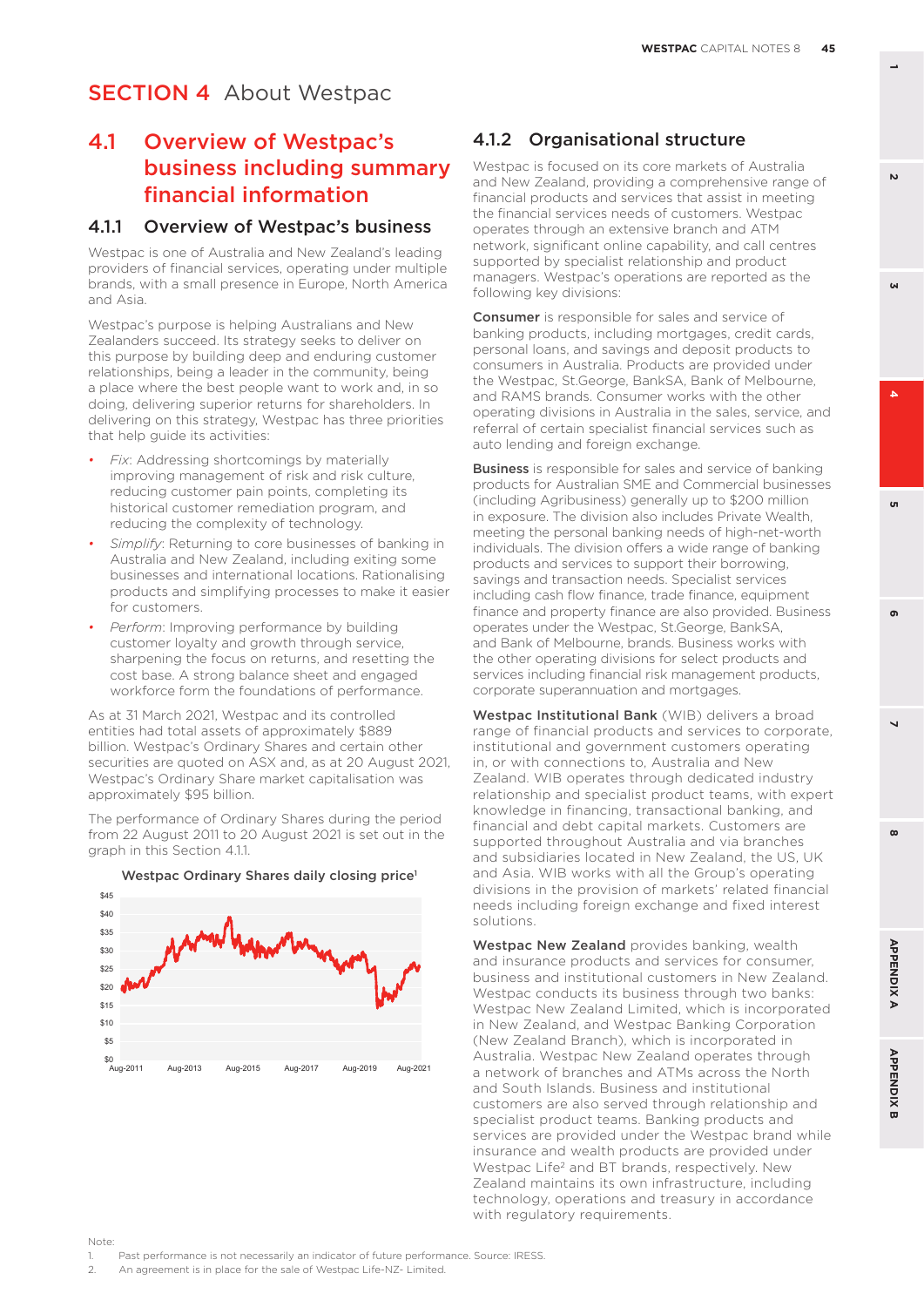Specialist Businesses provides auto finance, Australian life, investment products and services (including margin lending and equities broking), superannuation and retirement products as well as wealth administration platforms. It also manages Westpac Pacific which provides a full range of banking services in Fiji and Papua New Guinea. The division operates under the Westpac, St.George, BankSA, Bank of Melbourne, and BT brands. Specialist Businesses works with Consumer, Business and WIB in the provision of select financial services and products. The division comprises the operations that Westpac ultimately plans to exit. On 1 July 2021, Westpac announced the sale of Westpac General Insurance was completed and on 3 August 2021, Westpac announced the sale of Vendor Finance was completed. Agreements are in place for the sale of Westpac Pacific3, Westpac Lenders Mortgage Insurance, the motor vehicle finance and novated leasing businesses, and the Australian life insurance business.

#### Westpac Group Businesses include:

Treasury, which is responsible for the management of the Group's balance sheet including wholesale funding, capital and the management of liquidity. Treasury also manages the interest rate risk and foreign exchange risks inherent in the balance

sheet, including managing the mismatch between Group assets and liabilities. Treasury's earnings are primarily sourced from managing the Group's balance sheet and interest rate risk, (excluding Westpac New Zealand) within set risk limits;

- Chief Operating Office<sup>4</sup>, which includes Group Technology function and Australian banking operations and property services. Group Technology is responsible for technology strategy and architecture, infrastructure, applications development and business integration in Australia; and
- Core Support<sup>5</sup> which comprises functions performed centrally including strategy, finance, risk, compliance, legal, human resources, customer and corporate relations, and Group head office costs.

On 17 March 2021, Westpac announced that it was bringing together the leadership of its Consumer and Business divisions into a new Consumer and Business Banking division. There is no change in how Westpac reports its Consumer and Business division's performance as there has been no change to the performance information provided internally to Westpac's key decision makers.

#### 4.1.3 Consolidated Income Statement and selected financial information<sup>6,7</sup>

|                                                                       | <b>Reported</b><br>31 March 2020<br>\$m | <b>Reported</b><br><b>31 March 2021</b><br>\$m |
|-----------------------------------------------------------------------|-----------------------------------------|------------------------------------------------|
| Interest income                                                       | 14,684                                  | 11,434                                         |
| Interest expense                                                      | (5,684)                                 | (3,086)                                        |
| Net interest income                                                   | 9,000                                   | 8,348                                          |
| Non-interest income                                                   | 1,604                                   | 2,338                                          |
| Net operating income before operating expenses and impairment charges | 10,604                                  | 10,686                                         |
| Operating expenses                                                    | (6,181)                                 | (5,997)                                        |
| Impairment (charges)/benefits                                         | (2,238)                                 | 372                                            |
| Profit before income tax                                              | 2,185                                   | 5,061                                          |
| Income tax expense                                                    | (994)                                   | (1,616)                                        |
| Net profit for the period                                             | 1,191                                   | 3,445                                          |
| Net profit attributable to non-controlling interests                  | (1)                                     | (2)                                            |
| Net profit attributable to owners of Westpac Banking Corporation      | 1,190                                   | 3,443                                          |
| Selected financial information                                        |                                         |                                                |
| Expense to income ratio                                               | 58.29%                                  | 56.12%                                         |
| Statutory earnings per Ordinary Share - basic (cents)                 | 33.2                                    | 94.5                                           |
| Fully franked dividends per Ordinary Share (cents)                    |                                         | 58                                             |

Note:

3. On 26 July 2021, Westpac announced that Papua New Guinea's Independent Consumer and Competition Commission (ICCC) has released its draft determination indicating it proposes to deny authorisation to Kina Bank for the proposed acquisition of Westpac's stake in Westpac Bank PNG Limited. Westpac and Kina Bank are currently reviewing the draft determination and intend to make further submissions to the ICCC before its final determination is issued in September 2021, following a public consultation period.

4. Chief Operating Office costs are fully allocated to other divisions in the Group.

5. Core Support costs are partially allocated to other divisions, while Group head office costs are retained in Group Businesses.

6. The Consolidated Income Statement has been derived from Westpac's unaudited half year financial report as at and for the 6 months ended 31 March 2021.

Subsequent to 31 March 2021, Westpac has announced that agreements are in place for the sale of the motor vehicle finance and novated leasing businesses (announced on 28 June 2021), Westpac Life-NZ- Limited (announced on 6 July 2021) and the Australian life insurance business (announced on 9 August 2021). The potential financial impacts of these transactions on the Westpac Group are not reflected in the 31 March 2021 Income Statement and no related pro forma adjustments have been made to the financial information in this Section. Refer to Westpac's relevant ASX announcements for further details, including Westpac's assessment of financial implications of these transactions (these announcements can be accessed as described in Section 7.2.2).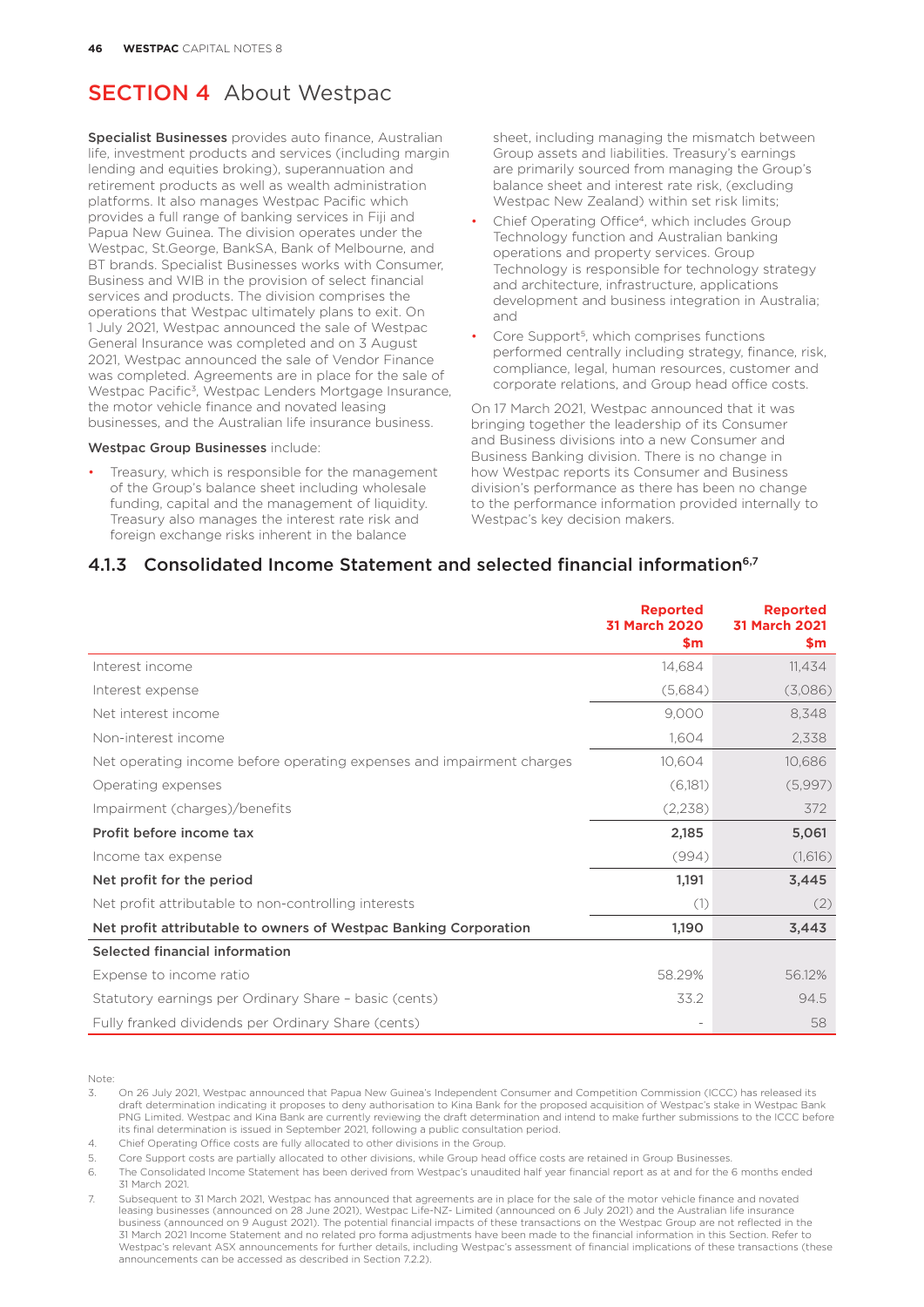#### 4.1.4 Consolidated Balance Sheet and unaudited pro-forma Consolidated Balance  $Sheet<sup>8,9</sup>$

|                                                                                                                         | <b>Reported</b><br><b>30 September</b><br>2020<br>$\mathsf{sm}$ | <b>Reported</b><br><b>31 March</b><br>2021<br>\$m | Pro-forma<br><b>Adjustments</b><br>\$m | <b>Pro-forma</b><br>31 March<br>2021<br>\$m\$ |
|-------------------------------------------------------------------------------------------------------------------------|-----------------------------------------------------------------|---------------------------------------------------|----------------------------------------|-----------------------------------------------|
| Assets                                                                                                                  |                                                                 |                                                   |                                        |                                               |
| Cash and balances with central banks                                                                                    | 30.129                                                          | 33,877                                            | (264)                                  | 33,613                                        |
| Collateral paid                                                                                                         | 4.778                                                           | 3,917                                             |                                        | 3,917                                         |
| Trading securities and financial assets<br>measured at fair value through income<br>statement and investment securities | 132,206                                                         | 112,231                                           |                                        | 112,231                                       |
| Derivative financial instruments                                                                                        | 23,367                                                          | 22,373                                            |                                        | 22,373                                        |
| Loans                                                                                                                   | 693.059                                                         | 688,218                                           |                                        | 688,218                                       |
| Life insurance assets                                                                                                   | 3,593                                                           | 3,416                                             |                                        | 3,416                                         |
| All other assets                                                                                                        | 24,814                                                          | 25,427                                            |                                        | 25,427                                        |
| <b>Total assets</b>                                                                                                     | 911,946                                                         | 889,459                                           | (264)                                  | 889,195                                       |
| Liabilities                                                                                                             |                                                                 |                                                   |                                        |                                               |
| Collateral received                                                                                                     | 2.250                                                           | 2,504                                             |                                        | 2,504                                         |
| Deposits and other borrowings                                                                                           | 591,131                                                         | 585,401                                           |                                        | 585,401                                       |
| Other financial liabilities                                                                                             | 40.925                                                          | 42.996                                            |                                        | 42.996                                        |
| Derivative financial instruments                                                                                        | 23,054                                                          | 20,303                                            |                                        | 20,303                                        |
| Debt issues                                                                                                             | 150,325                                                         | 127,850                                           |                                        | 127,850                                       |
| Life insurance liabilities                                                                                              | 1,396                                                           | 1,070                                             |                                        | 1,070                                         |
| All other liabilities                                                                                                   | 10,842                                                          | 10,940                                            |                                        | 10,940                                        |
| Total liabilities excluding loan capital                                                                                | 819,923                                                         | 791,064                                           |                                        | 791,064                                       |
| Loan capital                                                                                                            | 23,949                                                          | 26,294                                            | (264)                                  | 26,030                                        |
| <b>Total liabilities</b>                                                                                                | 843,872                                                         | 817,358                                           | (264)                                  | 817,094                                       |
| Net assets                                                                                                              | 68,074                                                          | 72,101                                            |                                        | 72,101                                        |
| Shareholders' equity                                                                                                    |                                                                 |                                                   |                                        |                                               |
| Total equity attributable to owners of<br>Westpac Banking Corporation                                                   | 68,023                                                          | 72,052                                            |                                        | 72,052                                        |
| Non-controlling interests                                                                                               | 51                                                              | 49                                                |                                        | 49                                            |
| Total shareholders' equity and non-<br>controlling interests                                                            | 68,074                                                          | 72,101                                            |                                        | 72,101                                        |

#### Impact of the issue of the Westpac Capital Notes 8 and redemption of Westpac Capital Notes 4 on Westpac's consolidated balance sheet position

The unaudited pro-forma balance sheet shows the adjustments that would be made to Westpac's consolidated balance sheet as at 31 March 2021, assuming:

- an issue of \$1.45 billion of Notes, less Offer costs of \$16 million; and
- the redemption of all \$1.7 billion of Westpac Capital Notes 4 either as a result of the Reinvestment Offer or on the Westpac Capital Notes 4 optional redemption date, being 20 December 2021.

On a net basis, the Offer of the Notes and redemption of all Westpac Capital Notes 4 would decrease Westpac's loan capital and cash by approximately

\$264 million. There is no material impact from the pro-forma adjustments to Westpac's net assets and shareholders' equity. The anticipated proceeds (less Offer costs) received under the Offer will be used by Westpac for general business purposes.

Westpac may raise more or less than \$1.45 billion under the Offer and all Westpac Capital Notes 4 may not be redeemed, either as part of the Reinvestment Offer or on the Westpac Capital Notes 4 optional redemption date. Westpac intends to issue a redemption notice to redeem all outstanding Westpac Capital Notes 4 on 20 December 2021. Any redemption is subject to final approval and may be subject to conditions. See Section 3.1.2 for further details. In any of these scenarios, the figures referred to above will be impacted accordingly.

Note:

- 8. The Consolidated Balance Sheet has been derived from Westpac's audited financial report as at 30 September 2020 and unaudited half year financial report as at 31 March 2021.
- 9. Subsequent to 31 March 2021, Westpac has announced that agreements are in place for the sale of the motor vehicle finance and novated leasing businesses (announced on 28 June 2021), Westpac Life-NZ- Limited (announced on 6 July 2021) and the Australian life insurance business (announced on 9 August 2021). The potential financial impacts of these transactions on the Westpac Group are not reflected in the 31 March 2021 Consolidated Balance Sheet and no related pro forma adjustments have been made to the financial information in this Section. Refer to Westpac's relevant ASX announcements for further details, including Westpac's assessment of financial implications of these transactions (these announcements can be accessed as described in Section 7.2.2).

**1**

**3**

 $\mathbf{v}$ 

u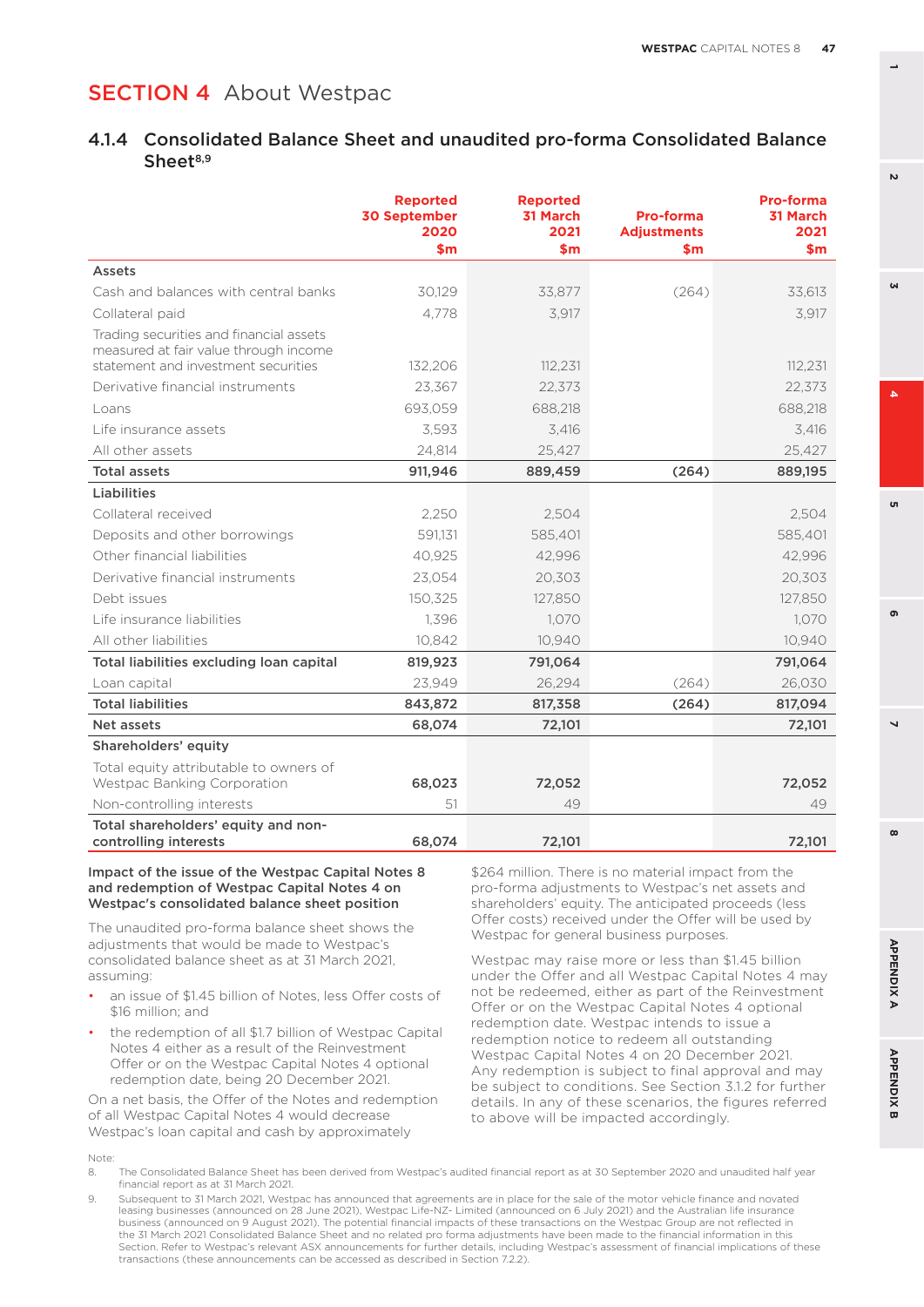#### 4.1.5 Capital adequacy position and pro-forma capital adequacy position (Level 1 and  $2$ )<sup>10,11</sup>

| <b>Capital ratios</b><br>(Level 1)        | <b>Reported</b><br><b>30 June 2021</b> | <b>Reported</b><br><b>31 March 2021</b> | Pro-forma<br><b>Adjustments</b> | <b>Pro-forma</b><br><b>31 March 2021</b> |
|-------------------------------------------|----------------------------------------|-----------------------------------------|---------------------------------|------------------------------------------|
| <b>Common Equity Tier 1 Capital Ratio</b> | 12.2%                                  | 12.6%                                   | $0.00\%$                        | 12.6%                                    |
| Additional Tier 1 Capital Ratio           | 2.2%                                   | $2.2\%$                                 | (0.06%)                         | $2.2\%$                                  |
| <b>Tier 1 Capital Ratio</b>               | 14.4%                                  | 14.8%                                   | (0.06%)                         | 14.7%                                    |
| Tier 2 Capital Ratio                      | 4.3%                                   | 4.0%                                    | $0.00\%$                        | $4.0\%$                                  |
| <b>Total Capital Ratio</b>                | 18.7%                                  | 18.8%                                   | (0.06%)                         | 18.7%                                    |

| <b>Capital and Leverage ratios</b><br>(Level 2) | <b>Reported</b><br>30 June 2021 | <b>Reported</b><br><b>31 March 2021</b> | <b>Pro-forma</b><br><b>Adjustments</b> | <b>Pro-forma</b><br><b>31 March 2021</b> |
|-------------------------------------------------|---------------------------------|-----------------------------------------|----------------------------------------|------------------------------------------|
| <b>Common Equity Tier 1 Capital Ratio</b>       | 12.0%                           | 12.3%                                   | $0.00\%$                               | 12.3%                                    |
| Additional Tier 1 Capital Ratio                 | 2.2%                            | 2.2%                                    | (0.06%)                                | 2.1%                                     |
| <b>Tier 1 Capital Ratio</b>                     | 14.2%                           | 14.5%                                   | (0.06%)                                | 14.5%                                    |
| Tier 2 Capital Ratio                            | 4.2%                            | 3.9%                                    | $0.00\%$                               | 3.9%                                     |
| <b>Total Capital Ratio</b>                      | 18.4%                           | 18.4%                                   | (0.06%)                                | 18.4%                                    |
| APRA leverage ratio                             | 5.9%                            | 6.3%                                    | $(0.02\%)$                             | 6.2%                                     |

#### Impact of the issue of the Westpac Capital Notes 8 and redemption of all Westpac Capital Notes 4 on Westpac's Level 2 capital adequacy position

The table in this Section 4.1.5 shows the unaudited proforma capital adequacy position as at 31 March 2021 assuming the following pro-forma adjustments:

- the issue of \$1.45 billion of Notes less Offer costs of \$16 million; and
- the redemption of all \$1.7 billion of Westpac Capital Notes 4 either as a result of the Reinvestment Offer or on the 20 December 2021 Westpac Capital Notes 4 optional redemption date.

On a Level 1 basis, the pro-forma adjustments decrease the 31 March 2021 Tier 1 Capital Ratio and Total Capital Ratio by 0.06%. On a Level 2 basis, the pro-forma adjustments decrease the 31 March 2021 Tier 1 Capital Ratio and Total Capital Ratio by 0.06%.

Westpac may raise more or less than \$1.45 billion under the Offer and all Westpac Capital Notes 4 may not be redeemed, either as part of the Reinvestment Offer or on the Westpac Capital Notes 4 optional redemption date. Westpac intends to issue a redemption notice to redeem all outstanding Westpac Capital Notes 4 on 20 December 2021. Any redemption is subject to final approval and may be subject to conditions. See Section 3.1.2 for further details. In any of these scenarios, the capital adequacy ratios referred to above will be impacted accordingly.

# 4.2 Capital management strategy and capital ratios

#### 4.2.1 Capital adequacy framework

APRA is the prudential regulator of the Australian financial services industry. It oversees credit unions, building societies, general insurance and reinsurance companies, life insurers, friendly societies, most members of the superannuation industry, and Authorised Deposit-taking Institutions ("ADIs") such as Westpac. APRA's website at **apra.gov.au** includes further details of its functions and Prudential Standards.

APRA's Prudential Standards aim to ensure that ADIs remain adequately capitalised to support the risks associated with their activities and to generally protect Australian depositors.

APRA applies a tiered approach to measuring Westpac's capital adequacy<sup>12</sup> by assessing financial strength at three levels:

- Level 1, comprising Westpac and its subsidiary entities that have been approved by APRA as being part of a single 'Extended Licensed Entity' for the purposes of measuring capital adequacy;
- Level 2, the consolidation of Westpac and all its subsidiary entities (including offshore subsidiaries such as Westpac New Zealand Limited) except those entities specifically excluded by APRA regulations such as insurance or wealth management subsidiaries; and
- Level 3, the consolidation of Westpac and all its subsidiary entities.

Note:

12. APS110 Capital Adequacy outlines the overall framework adopted by APRA for the purpose of assessing the capital adequacy of an ADI.

<sup>10.</sup> The capital adequacy ratios contained in this table have been rounded to the nearest decimal place. Capital ratios may not sum due to rounding. 11. Westpac has announced the completion of the sale of Westpac General Insurance and Vendor Finance. Westpac has also announced that agreements are in place for the sale of Westpac Pacific, Westpac Lenders Mortgage Insurance, the motor vehicle finance and novated businesses, Westpac Life-NZ- Limited and the Australian life insurance business. The total unrealised expected Level 2 CET1 benefit of all business sales that Westpac has announced and not included in the reported Level 2 30 June 2021 CET1 Ratio above, is 50 basis points. No related pro forma adjustments have been made to the capital adequacy ratios in this Section. Refer to Westpac's 3Q21 Capital, Funding and Credit Quality Update released on 17 August 2021 for further details (this document can be accessed as described in Section 7.2.2).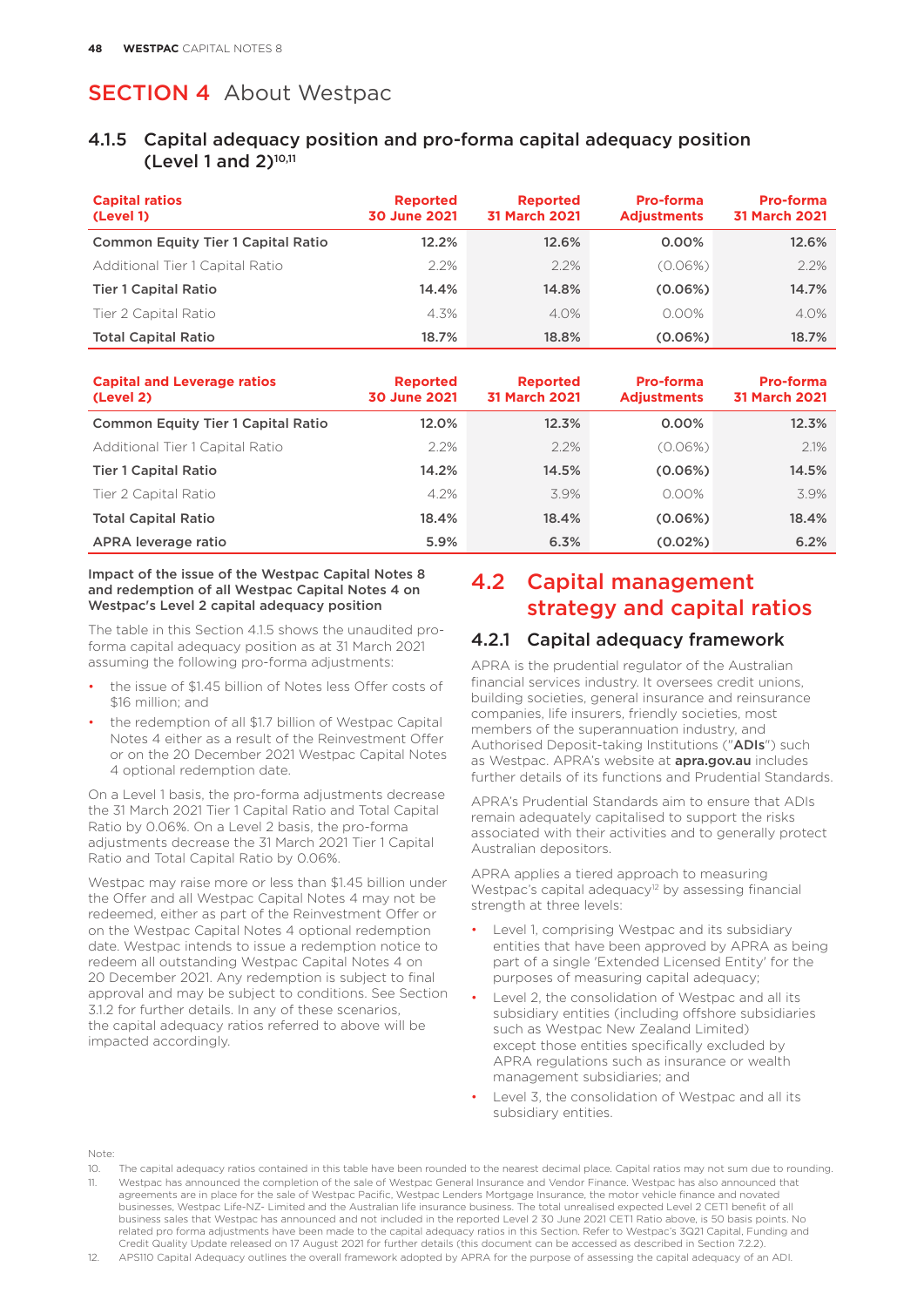APRA measures an ADI's regulatory capital as a percentage of RWA, by reference to:

- Common Equity Tier 1 Capital ("CET1"), the highest quality components of capital that consists of paidup share capital, retained profits and certain reserves, less certain intangible assets, capitalised expenses and software, and investments and retained profits in insurance and funds management subsidiaries that are not consolidated for capital adequacy purposes. The ratio of CET1 to RWA is called the "Common Equity Tier 1 Capital Ratio" ("CET1 Ratio");
- Tier 1 Capital, being the sum of Common Equity Tier 1 Capital and Additional Tier 1 Capital. Additional Tier 1 Capital comprises high quality components of capital that consists of certain securities not included in Common Equity Tier 1 Capital, such as the Notes. The ratio of Tier 1 Capital to RWA is called the "Tier 1 Capital Ratio"; and
- Total Capital, being the sum of Tier 1 Capital and Tier 2 Capital. Tier 2 Capital includes subordinated instruments and other components of capital that, to varying degrees, do not meet the criteria for Tier 1 Capital, but nonetheless contribute to the overall strength of an ADI and its capacity to absorb losses. The ratio of Total Capital to RWA is called the "Total Capital Ratio".

APRA has confirmed that the Notes will be eligible for inclusion as Additional Tier 1 Capital under Prudential Standard APS 111.

#### 4.2.2 Regulatory capital requirements

Under APRA's Prudential Standards, Australian ADIs, including Westpac, are required to maintain at least the following regulatory capital minimum ratios of capital to RWA at Level 1 and Level 2:

- 4.5% Common Equity Tier 1 Capital;
- 6.0% Tier 1 Capital; and
- 8.0% Total Capital.

APRA may also require ADIs, including Westpac, to meet prudential capital requirements ("PCR") above the regulatory capital minimums. APRA does not allow the PCR for individual ADIs to be disclosed.

APRA also requires ADIs to hold an additional buffer of capital above the ADI's regulatory capital minimum of CET1 ("capital buffer"). This must be met with CET1. The capital buffer comprises:

- a Capital Conservation Buffer. The Capital Conservation Buffer for a domestic systemically important bank ("D-SIB") is 3.5% of RWA, unless otherwise determined by APRA. APRA has determined that Westpac is a D-SIB; and
- a Countercyclical Capital Buffer. The Countercyclical Capital Buffer is set on a jurisdictional basis and APRA is responsible for setting the requirement in Australia, currently within a range of 0% to 2.5% of RWA13. The Countercyclical Capital Buffer requirement is currently set to zero for Australia and New Zealand.

APRA's Prudential Standards are generally consistent with the international regulatory framework for banks, also known as Basel III, issued by the Basel Committee on Banking Supervision ("BCBS"), except where APRA has exercised certain discretions. On balance, the

application of these discretions acts to reduce capital ratios reported under APRA's Prudential Standards relative to the BCBS approach and to those reported in some other jurisdictions.

#### 4.2.3 Regulatory capital developments APRA announcements on capital

As part of its response to the Financial System Inquiry in 2017, APRA has set an "unquestionably strong" benchmark of a CET1 Ratio of 10.5%. Banks were expected to meet this new benchmark by 1 January 2020. This benchmark was met by Westpac by 1 January 2020 and our 30 June 2021 CET1 Ratio continues to be above that benchmark.

APRA is currently proposing a number of changes to embed the 'unquestionably strong' level of capital in the capital framework including implementation of Basel III reforms<sup>14</sup>. On 21 July 2021 APRA released further guidance on capital buffers and the calculation of RWA including for specific asset classes. As part of the proposal APRA are intending to increase the Capital Conservation Buffer from 2.5% to 4.0% and introduce a base level for the Countercyclical Capital Buffer of 1.0%. As a result, the CET1 requirement (comprising the minimum requirement and buffers) for the major banks is proposed to increase from 8.0% to 10.5% from 1 January 2023. We expect further clarity on the changes ahead of 1 January 2023.

#### *COVID-19 response*

As part of its response to the current economic environment following the COVID-19 pandemic, APRA has made the following announcements on capital:

- Regulatory support for banks offering temporary financial assistance to borrowers impacted by COVID-19 which allow for payment deferrals up to three months before the end of August 2021<sup>15</sup>;
- On 15 December 2020, APRA issued revised capital management guidance to all ADIs and insurers that from 1 January 2021, APRA will no longer hold ADIs to a minimum level of earnings retention (previously 50% of net profit after tax in 2020). However, APRA has stated that it expects banks to moderate dividend payout ratios, consider the use of dividend reinvestment plans (DRPs) and/or other capital management initiatives to offset the impact from dividends and conduct regular stress testing;
- Deferral of APRA's implementation of the Basel III capital reforms by a year to 1 January 2023; and
- Deferral of changes to APS 222 Associations with Related Entities by a year to 1 January 2022.

#### APRA's proposed revisions to subsidiary capital investment treatment

APRA has released the final revised Prudential Standard for APS 111 Capital Adequacy: Measurement of Capital effective from 1 January 2022<sup>16</sup>. The final Prudential Standard includes changes to the parent ADI's (Level 1) treatment of equity investments in banking and insurance subsidiaries.

The impact to the Level 1 CET1 Ratio on a pro-forma basis at 30 June 2021 is an approximate reduction of 20 basis points. There is no impact from this proposal on the calculation of the reported regulatory capital ratios on a Level 2 basis.

Note:

- 13. ADIs will be notified of any decision to set, or increase, the level of the countercyclical buffer up to 12 months before the date from which it applies.
- 14. Letter to all authorised deposit taking institutions "Bank Capital Reforms: Update" dated 21 July 2021. 15. APRA announcement – "APRA announces further regulatory support for loans impacted by COVID-19" dated 19 July 2021.
- 16. Letter to all authorised deposit taking institutions "Final revised Prudential Standard: APS 111 Capital Adequacy Measurement of Capital" dated 5 August 2021.

**3**

 $\mathbf{K}$ 

'n

 $\mathbf{v}$ 

**8 5 APPENDIX B 2 7 4 APPENDIX A 6**

 $\overline{\phantom{0}}$ 

 $\boldsymbol{\omega}$ 

**APPENDIXA** 

**APPENDIX B** 

ക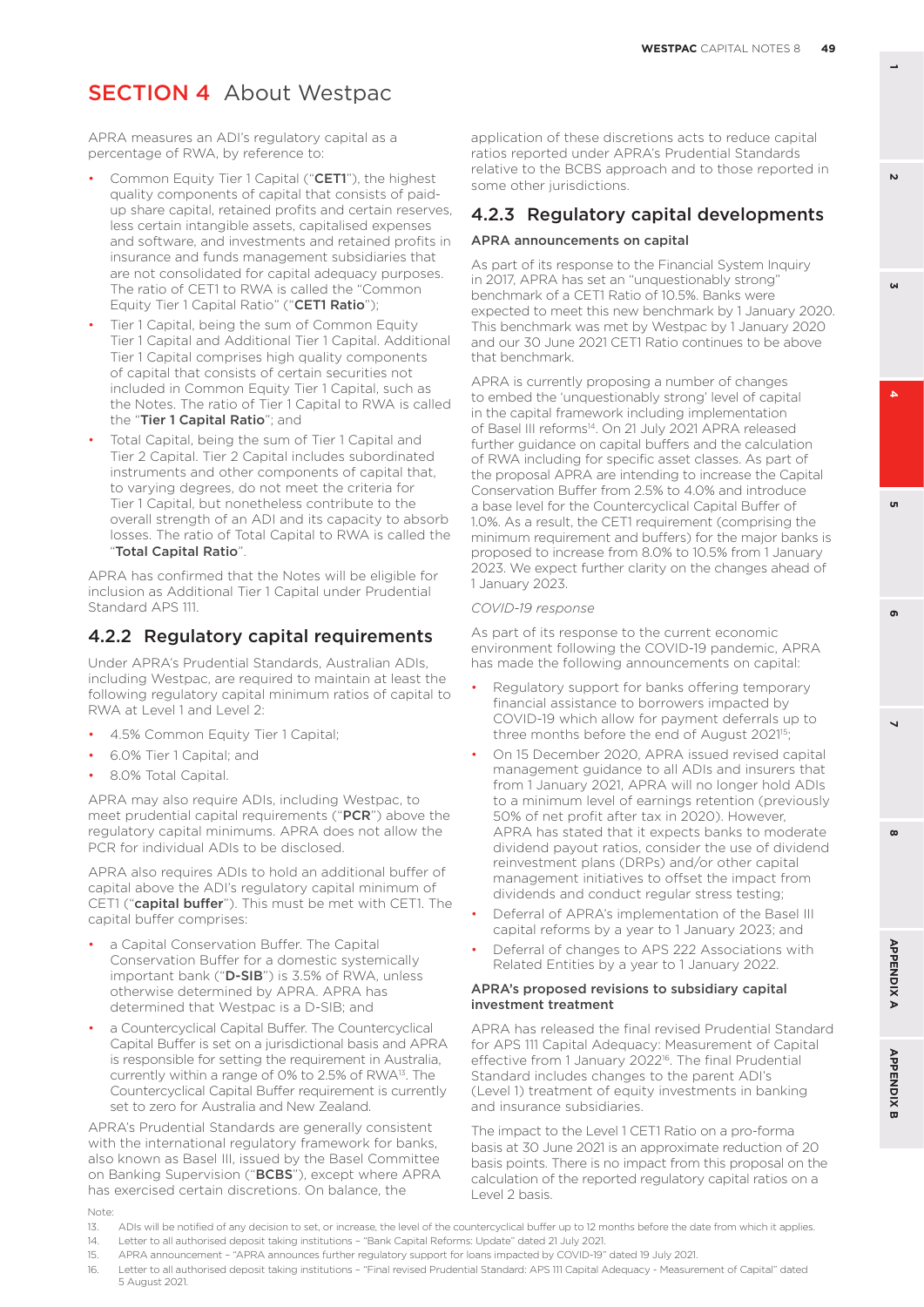#### Additional loss absorbing capacity

On 9 July 2019, APRA announced a requirement for the Australian major banks (including Westpac) to increase their total capital requirements by three percentage points of RWA as measured under the current capital adequacy framework. This increase in total capital will take full effect from 1 January 2024.

The additional capital is expected to be raised through Tier 2 Capital and is likely to be offset by a decrease in other forms of long-term wholesale funding. Westpac is continuing to make progress towards the new requirements. As at 31 March 2021, Westpac's Tier 2 ratio was 3.88%. This compares to a target minimum Tier 2 Capital Ratio requirement of 5.0%.

APRA is still targeting an additional four to five percentage points of loss-absorbing capacity. Over the next four years, APRA has stated that it will consider feasible alternative methods for raising the remaining 1-2 percentage points.

#### Regulatory developments in New Zealand

#### *RBNZ capital review*

On 5 December 2019, the RBNZ announced changes to the capital adequacy framework in New Zealand. The new framework was finalised on 17 June 2021 and includes:

- Tier 1 capital requirement of 16% of RWA for systemically important banks (including Westpac New Zealand Limited ("WNZL")
- Additional Tier 1 capital can comprise no more than 2.5% of the 16% Tier 1 capital requirement;
- Eligible Tier 1 capital will comprise common equity and redeemable perpetual preference shares. Existing Additional Tier 1 capital instruments will be phased out over a seven year transition period;
- Maintaining the existing Tier 2 capital requirement of 2% of RWA; and
- Recalibrating RWA for internal rating based banks, such as WNZL, such that aggregate RWA will increase to 90% of standardised RWA.

In response to the impacts of COVID-19, and to support credit availability, the RBNZ delayed the start date of increases in the required level of bank capital until 1 July 2022. Banks will be given up to seven years to comply.

#### Freeze on New Zealand Bank Dividends

In response to the impacts of COVID-19, on 2 April 2020, the RBNZ made the decision to freeze dividend payments by banks in New Zealand. In March 2021, the RBNZ lifted this freeze but placed a 50% dividend restriction on the distribution of dividends on ordinary shares by banks in New Zealand, until 1 July 2022.

This prevents Westpac's subsidiary, Westpac New Zealand Limited, from paying more than 50% of its earnings as dividends. As upstreaming of dividends contributes to the Level 1 CET1 Ratio, these restrictions negatively impact Westpac's Level 1 CET1 Ratio.

#### 4.2.4 Capital management strategy

Westpac's approach to capital management seeks to ensure that it is adequately capitalised as an ADI. Westpac evaluates its approach to capital management through an internal capital adequacy assessment process, the key features of which include:

- the development of a capital management strategy, including consideration of regulatory minimums, capital buffers and contingency plans;
- consideration of both regulatory and economic capital requirements;
- a stress testing framework that challenges the capital measures, coverage and requirements including the impact of adverse economic scenarios; and
- consideration of the perspectives of external stakeholders including rating agencies as well as equity and debt investors.

During the period of disruption caused by COVID-19, Westpac is operating with the following principles in relation to capital:

- prioritise maintaining capital strength;
- in the event of a significant market deterioration Westpac will retain capital to absorb any further potential downside on credit quality and to acknowledge a high degree of uncertainty regarding the length and depth of the stress;
- allow for capital flexibility to support lending to customers; and
- in line with APRA guidance, Westpac will seek to maintain a buffer above the regulatory requirement including buffers (currently at least 8.0% for Domestically – Systemically Important Banks ("D-SIBs") including Westpac).

These principles take into consideration:

- current regulatory capital minimums and the capital buffer, which together are the Total CET1 Requirement. In line with the above, the Total CET1 Requirement for Westpac is at least 8.0%, based upon an industry minimum CET1 requirement of 4.5% plus a capital buffer of at least 3.5% applicable to  $D$ -SIBs $^{17,18}$
- stress testing to calibrate an appropriate buffer against a downturn; and
- quarterly volatility of capital ratios due to the half yearly cycle of ordinary dividend payments.

Westpac will revise its capital management preferred range once APRA's review of the capital adequacy framework is finalised.

#### Distribution restrictions

Should an ADI's Level 1 or Level 2 CET1 Ratio fall below the Total CET1 Requirement ("Distribution Restriction Trigger" or "DRT"), restrictions on the distribution of earnings will apply ("Maximum Distributable Amount"). This includes restrictions on the amount of earnings that can be distributed through dividends, Additional Tier 1 Capital distributions (which will include Distribution payments on the Notes) and discretionary staff bonuses ("Tier 1 Capital Distributions"). The Distribution Restriction Trigger is currently 8.0% for D-SIBs, however it may be higher for individual ADIs (including Westpac).

Note:

<sup>17.</sup> Noting that APRA may apply higher CET1 Ratio requirements for an individual ADI.

<sup>18.</sup> If an ADI's CET1 Ratio falls below the Total CET1 Requirement (at least 8.0%), it faces restrictions on the distribution of earnings that can be distributed through dividends, Additional Tier 1 Capital distributions and discretionary staff bonuses.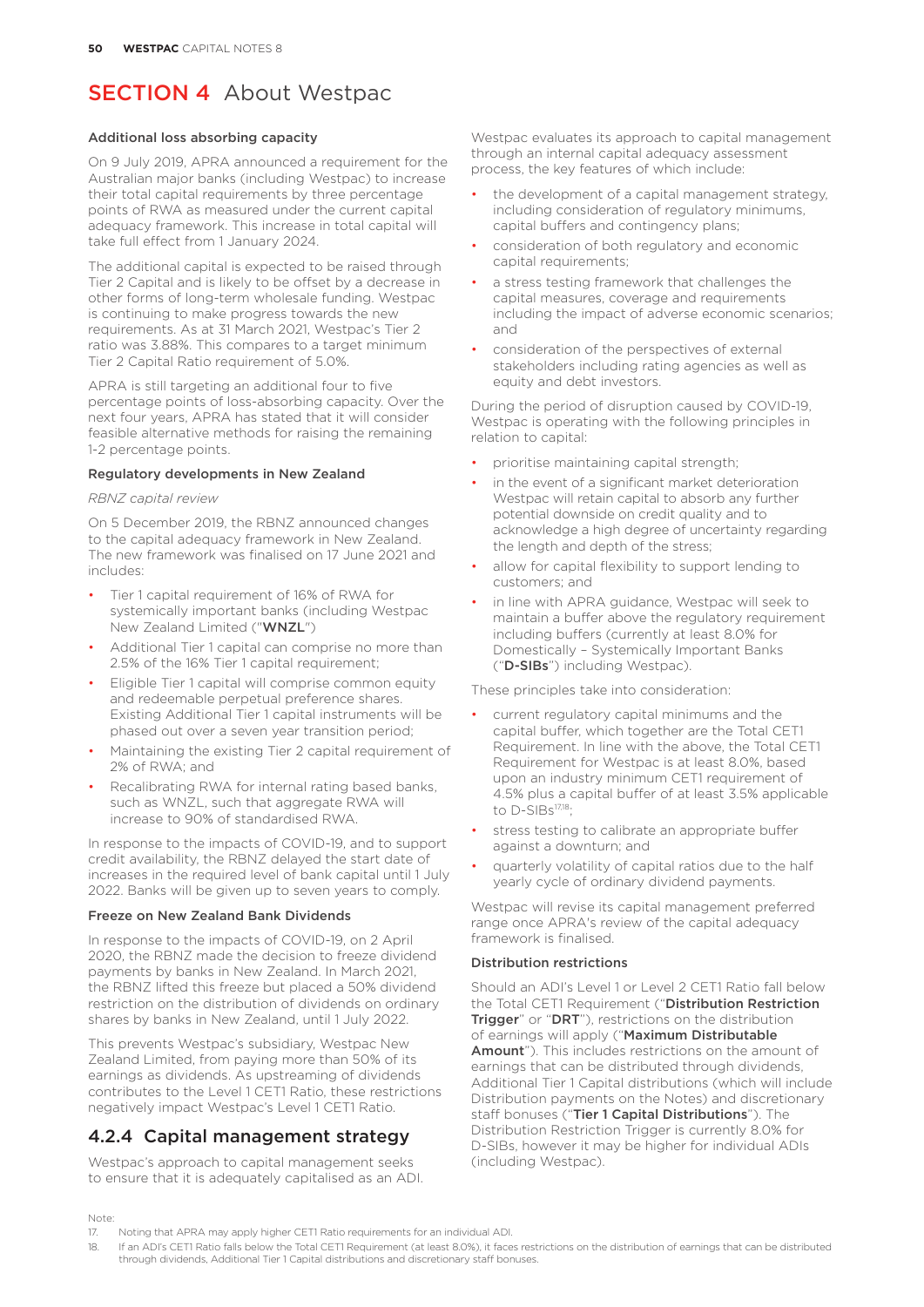The Maximum Distributable Amount that can be paid as Tier 1 Capital Distributions is limited in accordance with the diagram in this Section 4.2.4 which sets out the indicative Distribution Restriction Trigger. Earnings are defined as distributable profits calculated prior to deduction of Tier 1 Capital Distributions on an after tax basis. An ADI can apply to APRA to make payments in excess of the Maximum Distributable Amount. APRA will only grant approval where it is satisfied that an ADI has established measures to raise capital equal to or greater than the amount above the constraint that it wishes to distribute. The Corporations Act does not limit the sources of payment of Distributions on the Notes to the profits of a particular year or period.

In addition, under the Westpac Capital Notes 8 Terms, if a Distribution has not been paid in full for a relevant Distribution Payment Date, Westpac must not (unless in certain limited circumstances):

- determine or pay any Dividends on its Ordinary Shares; or
- undertake any discretionary Buy Back or Capital Reduction.

This means that Westpac would give priority to the payment of distributions on Additional Tier 1 Capital securities (including Notes) over payments of Dividends so it is not restricted from paying Dividends. The restrictions on determining or paying a Dividend will be of limited application in circumstances where Westpac has deferred its decision on determining a Dividend or determines not to pay a Dividend.

Other Additional Tier 1 Capital securities within the Westpac Group include similar restrictions if distributions on those securities are not paid in full.

Indicative Level 2 buffers<sup>21</sup>



#### Distribution Restriction Trigger<sup>19</sup>

4.2.5 CET1 Ratio and the Notes

Under the Terms, the Notes include certain loss absorption features required by APRA, such as Conversion of the Notes into Ordinary Shares or the termination of Holders' rights (if Conversion does not occur for any reason), when Westpac's CET1 Ratio falls to or below a certain threshold – see Sections 2.5.2, 4.2.3, 5.1.8 and 5.1.9 for a discussion on the Capital Trigger Event. A Capital Trigger Event may occur if Westpac's CET1 Ratio declines to (or falls below) 5.125%, on either a Level 1 or Level 2 basis, as defined by APRA.

The table at the end of this Section 4.2.5 shows Westpac's CET1 surplus above the Capital Trigger Event level of 5.125%, the Distribution Restriction Trigger of 8.0% and for illustrative purposes the 10.5% unquestionably strong benchmark. The Distribution Restriction Trigger of 8.0% applies to D-SIBs, however it may be higher for individual ADIs (including Westpac) - see Section 4.2.4.

A CET1 Ratio of 12.6% on a Level 1 basis and 12.3% on a Level 2 basis at 31 March 2021 equates to:

a surplus of \$31.5 billion and \$31.0 billion for the Level 1 Westpac Group and Level 2 Westpac Group respectively of CET1 above the Capital Trigger Event level of 5.125%;

- a surplus of \$19.3 billion and \$18.6 billion for the Level 1 Westpac Group and Level 2 Westpac Group respectively of CET1 above a Distribution Restriction Trigger of 8.0%; and
- a surplus of \$8.7 billion and \$7.9 billion for the Level 1 Westpac Group and Level 2 Westpac Group respectively of CET1 above the 10.5% unquestionably strong benchmark.

Differences between Westpac's Level 1 and Level 2 CET1 Ratios relate principally to the level of capital held by, and RWA of, offshore banking subsidiaries and insurance subsidiaries of the ADI. Westpac's capital management policy for Westpac's subsidiaries assumes surplus capital is repatriated from subsidiaries (subject to subsidiary board approval, relevant regulatory approvals and regulatory requirements for Westpac subsidiaries).

Westpac gives no assurance as to what its CET1 Ratio on a Level 1 or Level 2 basis will be at any time as it may be significantly impacted by regulatory changes to the measurement of capital or RWA calculations, and unexpected events affecting its business, operations and financial condition.

Following the finalisation of the Prudential Standards described in Section 4.2.3 above, Westpac's CET1 Ratio, and the surplus of CET1 Westpac holds above

Note:

- 19. The Distribution Restriction Trigger is currently 8.0% for D-SIBs, however, it may be higher for individual ADIs (including Westpac). Applicable at Level 1 and Level 2.
- 20. Prudential capital requirement
- 21. Based on Westpac's capital position as at 31 March 2021 and assuming that industry minimums apply as at 31 March 2021.

 $\mathbf{v}$ 

**1**

**3**



 $\mathbf{r}$ 

 $\boldsymbol{\omega}$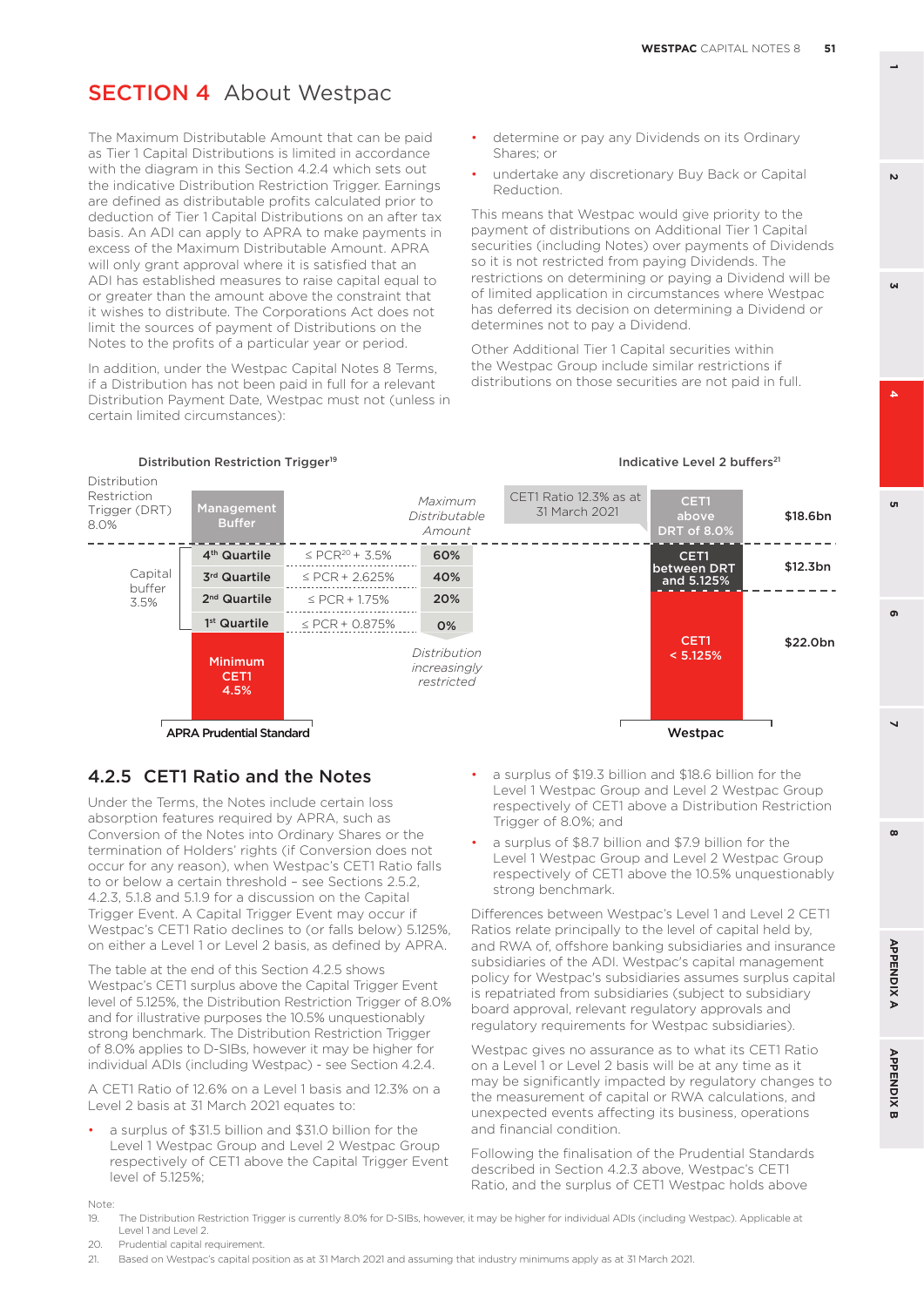the Capital Trigger Event, the Distribution Restriction Trigger of 8.0% and the 10.5% unquestionably strong benchmark may differ from current levels. In addition, given Westpac's excess capital and franking credits, the Board will consider a return of capital, with an update expected at Westpac's 2021 full year financial results.

This may also have the effect of reducing Westpac's CET1 Ratio and the buffer above the Capital Trigger Event level of 5.125% and Distribution Restriction Trigger of 8.0% which increases the risk of Conversion of the Notes and/or non-payment of Distributions on the Notes.

#### CET1 surplus above the Capital Trigger Event and Distribution Restriction Trigger

|                                                                             | <b>Reported</b><br><b>30 September</b><br>2020 | <b>Reported</b><br>31 March<br>2021 | <b>Reported</b><br>30 June<br>2021 |
|-----------------------------------------------------------------------------|------------------------------------------------|-------------------------------------|------------------------------------|
| Level 1 Westpac Group                                                       |                                                |                                     |                                    |
| Surplus (\$bn) above Capital Trigger Event level of 5.125%                  | \$27.2                                         | \$31.5                              | \$30.7                             |
| Surplus (\$bn) above Distribution Restriction Trigger of 8.0% <sup>22</sup> | \$14.7                                         | \$19.3                              | \$18.2                             |
| Surplus (\$bn) above 10.5% unquestionably strong benchmark                  | \$3.9                                          | \$8.7                               | \$7.4                              |
| Level 2 Westpac Group                                                       |                                                |                                     |                                    |
| Surplus (\$bn) above Capital Trigger Event level of 5.125%                  | \$26.3                                         | \$31.0                              | \$30.1                             |
| Surplus (\$bn) above Distribution Restriction Trigger of 8.0% <sup>22</sup> | \$13.7                                         | \$18.6                              | \$17.5                             |
| Surplus (\$bn) above 10.5% unquestionably strong benchmark                  | \$2.8                                          | \$7.9                               | \$6.6                              |

# 4.3 Funding and liquidity

#### 4.3.1 Funding

The Westpac Group monitors the composition and stability of its funding so that it remains within the Westpac Group's funding risk appetite. This includes compliance with both the Liquidity Coverage Ratio ("LCR") and Net Stable Funding Ratio ("NSFR").

In March 2020, the RBA introduced the Term Funding Facility ("TFF") providing funding to eligible ADIs at a fixed interest rate.

At 30 June 2021, Westpac's total TFF allowance was \$30 billion, and Westpac had drawn down the full amount.

## 4.3.2 Liquidity

The Westpac Group has a liquidity risk management framework which seeks to meet cash flow obligations under a wide range of market conditions, including name specific and market-wide stress scenarios, as well as meeting the regulatory requirements of the LCR and NSFR.

#### Liquid Assets

The Westpac Group has a number of sources of liquidity that provide a buffer against periods of liquidity stress. These include high-quality liquid assets ("HQLA") and the Committed Liquidity Facility ("CLF"), both of which are used to meet the Westpac Group's LCR requirements.

The Westpac Group also holds a portfolio of non-HQLA liquid assets including private securities and self-originated AAA rated mortgage-backed securities, which are repo-eligible with the RBA.

#### **LCR**

Note: The LCR enhances banks' short-term resilience by requiring banks to hold sufficient HQLA, as defined, to withstand 30 days under a regulator-defined acute stress scenario. Given the limited amount of Government debt in Australia, the RBA, jointly with

APRA, makes available to ADIs a CLF. Subject to the satisfaction of qualifying conditions, the CLF can be accessed to help meet the LCR requirement of at least 100%.

The Westpac Group's LCR was 124% as at 31 March 2021, and 127% as at 30 June 2021.

#### Net Stable Funding Ratio

The Westpac Group is required to maintain a NSFR, designed to encourage longer-term funding resilience, of at least 100%. Westpac had a NSFR of 123% at 31 March 2021 and at 30 June 2021.

## 4.4 New and Ongoing Customer Support Measures

In July 2021, the Westpac Group announced measures to support its customers during the most recent COVID-19 outbreak in Australia. New support measures for eligible customers include<sup>23</sup>:

- short term deferrals for mortgages, personal loans and small business loans;
- repayment and interest rate reductions for credit cards;
- interest free temporary overdrafts up to \$15,000 on a maximum 45-day term for business customers; and
- access to term deposit or farm management deposits early with no interest adjustment.

In the period from 10 July 2021 to 11 August 2021:

- \$1.6 billion in home loan balance deferrals have been approved, with approximately 3,700 customers supported; and
- \$29.5 million in business loan balance deferrals (relating to approximately 725 customers) have been approved<sup>24</sup>.

The support measures described above are in addition to standard hardship support options available to customers experiencing financial difficulty.

- 22. The Distribution Restriction Trigger of 8.0% applies to D-SIBs, however it may be higher for individual ADIs (including Westpac) see Section 4.2.4.
- 23. For full details of terms and conditions refer to **westpac.com.au.**

<sup>24.</sup> Support provided only relates to those customers who have accessed COVID-19 emergency support since 10 July 2021. Business loans also include equipment finance and auto loans to business customers.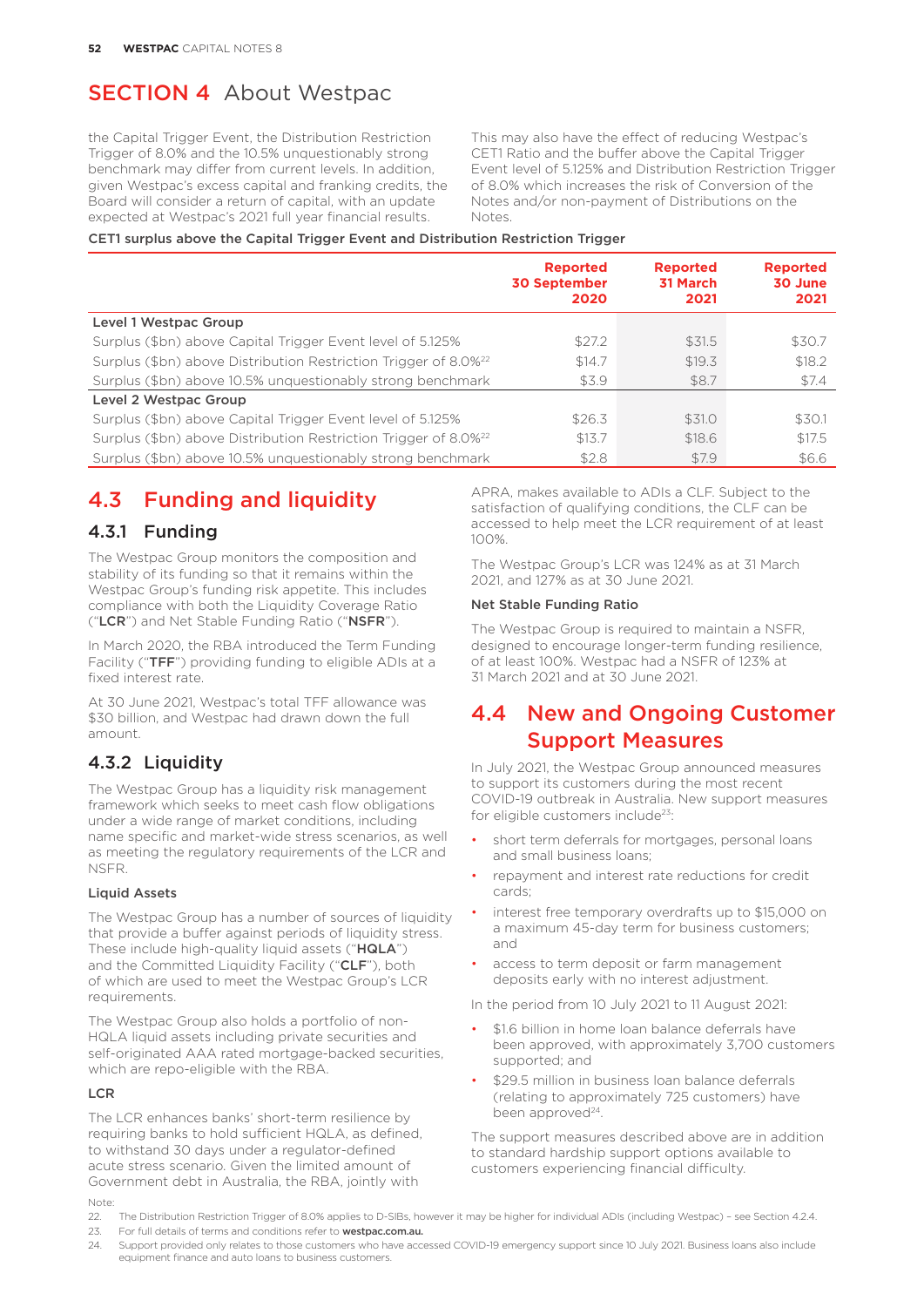$\overline{a}$ 

**3**

 $\Delta$ 

<sub>ហ</sub>

 $\mathbf{v}$ 

# Investment risks

# **SECTION 5**

This Section sets out:

- 5.1 Investment risks relating to the Westpac Capital Notes 8
- 5.2 Investment risks relating to Westpac

 $\infty$ 

**8 5**

ക

**CAUTION – Westpac Capital Notes 8 are not deposit liabilities of Westpac, are riskier than bank deposits and may not be suitable for some investors. Their complexity may make them difficult to understand and the risks associated with the Notes could result in the loss of all of your investment. If you do not fully understand how they work or the risks associated with them, you should obtain professional advice.**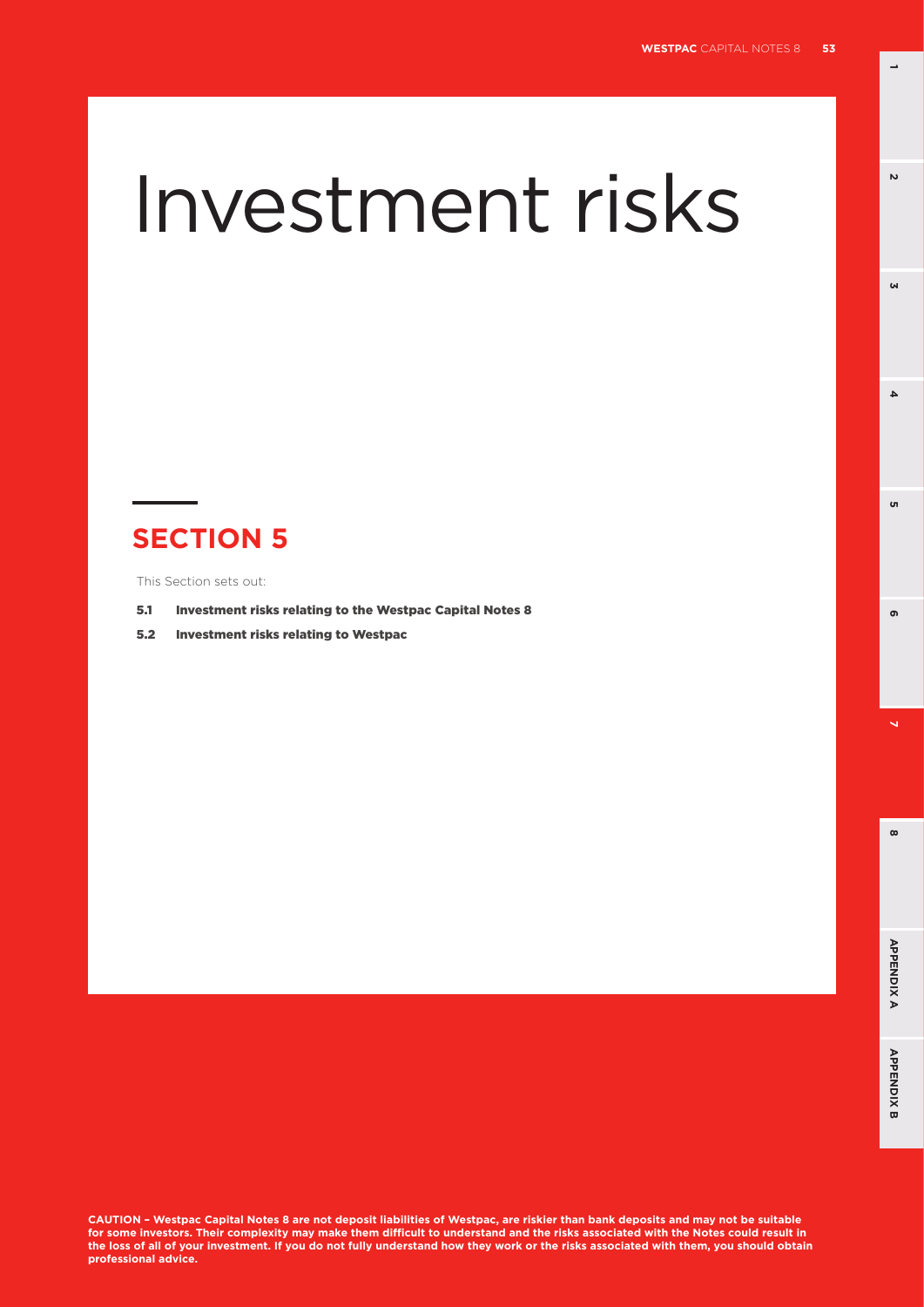Before applying for any Notes, you should consider whether the Notes are a suitable investment for you. There are risks associated with an investment in the Notes, many of which are outside the control of Westpac. These risks include those in this Section 5 and other matters referred to in this Prospectus. You should carefully consider the risks described and the other information in this Prospectus before investing in Notes. The risks and uncertainties described in this Section 5 are not the only ones Westpac faces. Additional risks and uncertainties that Westpac is unaware of, or that Westpac currently deems to be immaterial, may also become important factors that affect the Notes or Westpac.

# 5.1 Investment risks relating to the Westpac Capital Notes 8

Set out in this Section 5.1 are risks associated specifically with an investment in the Notes. In particular, these risks arise from the nature of the Notes and the Westpac Capital Notes 8 Terms. You should also consider the other risks in Section 5.2 as they relate to Westpac.

## 5.1.1 Distributions may not be paid

There is a risk that Distributions may not be paid. The Westpac Capital Notes 8 Terms do not oblige Westpac to pay Distributions, which are only payable at Westpac's discretion and are subject to satisfaction of the Distribution Payment Conditions, being:

- Westpac's absolute discretion;
- the payment of Distributions not resulting in a breach of Westpac's capital requirements (on a Level 1 basis) or of the Westpac Group's capital requirements (on a Level 2 basis) under the then current Prudential Standards at the time of payment;
- the payment of Distributions not resulting in Westpac becoming, or being likely to become, insolvent for the purposes of the Corporations Act; and
- APRA not otherwise objecting to the payment.

APRA has stated in response to the uncertainty resulting from the COVID-19 pandemic that APRA expects that ADIs (such as Westpac) continue to moderate dividend payout ratios, and consider the use of dividend reinvestment plans and/or other capital management initiatives to offset the impact on capital from distributions (for further information see Sections 4.2.3 and 5.2.2). Discretionary capital distributions may include distributions on AT1 capital instruments such as the Notes. APRA's guidance on capital management does not prohibit Westpac from paying Distributions, however there is a risk that if the economic outlook is negative or uncertain for a prolonged period of time, APRA may object to the payment of a Distribution, including where Westpac is above its CET1 Ratio requirement (see Section 4.2.4). To date, APRA has not

objected to distributions on AT1 capital instruments. In addition, changes in laws and regulations applicable to Westpac may impose additional requirements which prevent Westpac from paying a Distribution.

There are also restrictions on the amount of earnings that can be distributed through Tier 1 Capital Distributions should an ADI's Level 1 or Level 2 CET1 Ratios fall below the Distribution Restriction Trigger (as more fully described in Section 4.2.4). This may result in a Distribution Payment Condition not being satisfied. Payments of Distributions are non-cumulative and decisions to pay a Distribution cannot be deferred. If a Distribution is not paid in full because the Distribution Payment Conditions are not satisfied or because of any other reason, Holders will not be entitled to receive the unpaid portion of that Distribution. No interest accrues on any unpaid Distributions and Westpac has no liability to the Holder and the Holder has no claim in respect of such nonpayment.

Non-payment of a Distribution will not be an event of default<sup>1</sup> and Holders have no right to apply for a Winding Up on the grounds of Westpac's failure to pay a Distribution.

However, if a Distribution has not been paid in full for a relevant Distribution Payment Date, then until a Distribution is paid in full on a subsequent Distribution Payment Date (or all Notes are Converted at their full Face Value, Redeemed or terminated following a failure to Convert) Westpac must not:

- determine or pay any Dividends on its Ordinary Shares; or
- undertake any discretionary Buy Back or Capital Reduction,

unless the amount of the unpaid Distribution is paid in full within 20 Business Days of the relevant Distribution Payment Date (and in certain other limited circumstances). These restrictions would not apply where the reason a Distribution was not paid was because the Distribution Rate was zero or negative (see Section 2.1.3).

This means that Westpac would give priority to the payment of distributions on Additional Tier 1 Capital securities (including Notes) over payments of Dividends so it is not restricted from paying Dividends.

The restrictions on determining or paying a Dividend will be of limited application in circumstances where Westpac has deferred its decision on determining a Dividend or determines not to pay a Dividend. For example, on 18 August 2020, Westpac announced that, as a result of the uncertain economic and operating conditions created by the COVID-19 pandemic, the Board had determined not to pay a 2020 interim dividend.

Further, the terms of Westpac's future securities could limit Westpac's ability to make payments on the Notes. If Westpac does not make payments on other securities, payments may not be permitted to be made in respect of the Notes.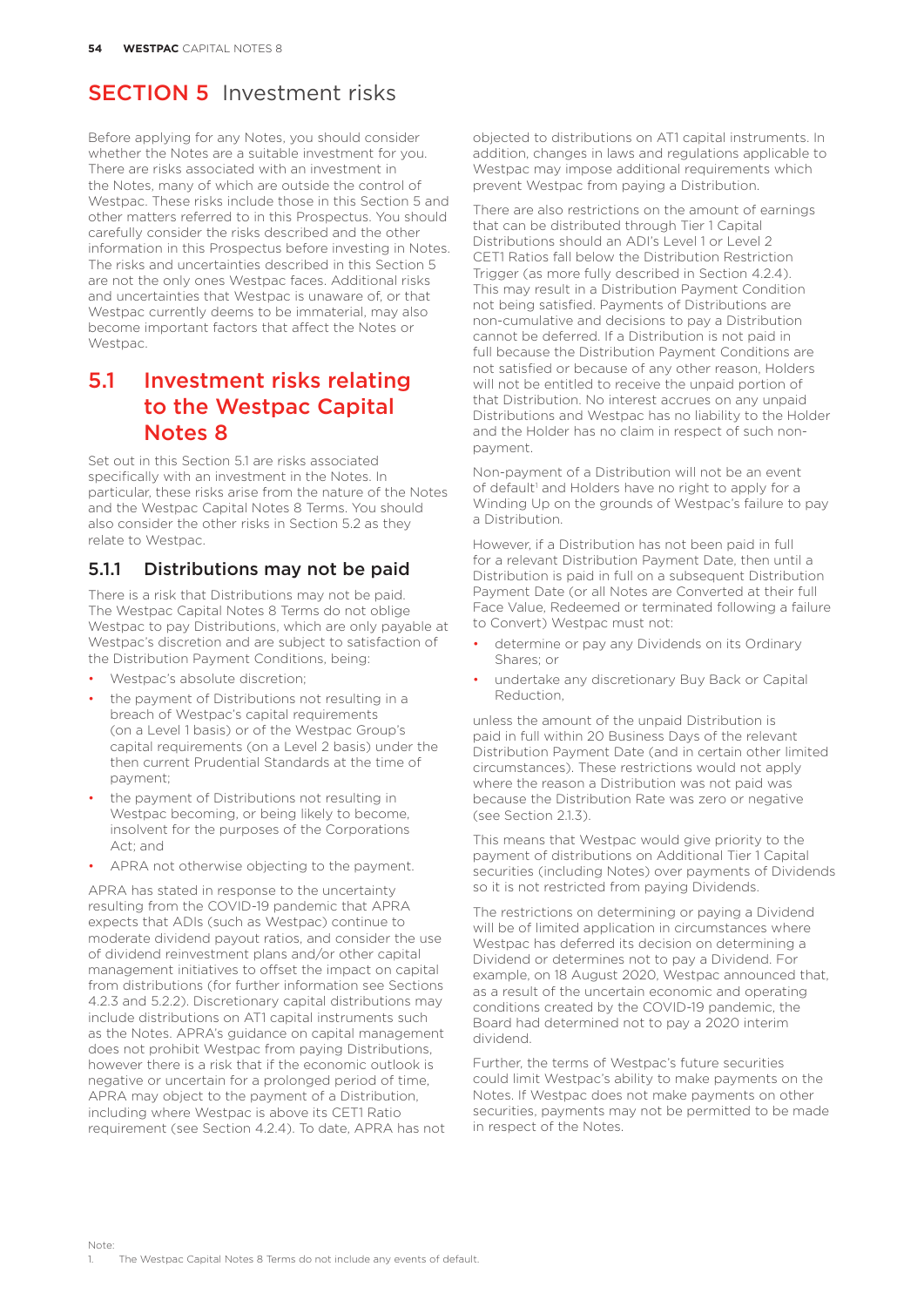#### 5.1.2 Westpac may initiate Conversion, Redemption or Transfer of Notes

Westpac may initiate Conversion, Redemption (subject to APRA's prior written approval) or Transfer of:

- some or all of the Notes on 21 September 2029, 21 December 2029, 21 March 2030 or 21 June 2030; or
- all of the Notes following the occurrence of a Tax Event or Regulatory Event.

If Westpac elects to Redeem Notes, APRA's prior written approval is required. There can be no certainty that APRA will provide its prior written approval. Westpac may only Redeem Notes if it replaces them with capital of the same or better quality (and the replacement is done under conditions that are sustainable for the income capacity of Westpac), or obtains confirmation that APRA is satisfied that Westpac does not have to replace the Notes. APRA may not provide its written approval for Westpac to Redeem Notes if, for example, it were to adopt a similar approach to RBNZ following the RBNZ's announcement on 2 April 2020 that all locally incorporated banks in New Zealand should not redeem non-CET1 capital instruments during the period of economic uncertainty caused by the COVID-19 pandemic. On 31 March 2021, these restrictions were eased by the RBNZ. For further information see Sections 4.2.3 and 5.2.2.

Holders have no right to request or require a Conversion, Redemption or Transfer of their Notes.

Any Conversion, Redemption or Transfer may occur on dates not previously contemplated by Holders, which may be disadvantageous to Holders in light of market conditions or Holders' individual circumstances. This means that the period for which Holders will be entitled to the benefit of the rights attaching to the Notes is unknown.

Where Holders receive cash on Redemption or Transfer, the rate of return at which Holders could reinvest their funds may be lower than the Distribution Rate at the time. Further, upon Redemption, Holders will receive the Face Value of the Notes which may be less than their market value immediately prior to Redemption.

#### 5.1.3 Investments in Notes are not deposit liabilities or protected accounts under the Banking Act or Financial Claims Scheme

Investments in the Notes are an investment in Westpac and will be affected by the ongoing performance, financial position and solvency of Westpac. They are not deposit liabilities or protected accounts of Westpac for the purposes of the Banking Act or Financial Claims Scheme and are not subject to the depositor protection provisions of Australian banking legislation (including the Australian Government guarantee of certain bank deposits). Therefore, the Notes are not guaranteed or insured by the Australian Government, any government agency or compensation scheme of Australia or any other jurisdiction.

#### 5.1.4 Market price of the Notes may fluctuate

Westpac has applied for quotation of the Notes on ASX, but Westpac is unable to forecast the market price and liquidity of the market for the Notes. The

Notes may experience market price volatility more or less than Westpac Ordinary Shares. The market price for the Notes may fluctuate due to various factors, including:

- Australian and international general conditions (including inflation rates, interest rates and currency exchange rates), changes in government policy, changes in regulatory policy, impacts of regulatory change (including intervention by ASIC in the market for the Notes or similar securities), changes in the laws relating to the taxation treatment of Notes (including the availability of franking), the expressed views of regulators, investor sentiment and general market movements, which may or may not have an impact on Westpac's actual operating performance;
- operating results of Westpac that vary from expectations of securities analysts and investors;
- changes in expectations as to Westpac's future financial performance, including financial estimates by securities analysts and investors;
- changes in market valuations of other financial services institutions;
- announcement of demergers, acquisitions, strategic partnerships, joint ventures or capital commitments by Westpac or its competitors;
- changes in the market price of Ordinary Shares and/ or other debt securities or other capital securities issued by Westpac or by other issuers, or changes in the supply of equity securities or capital securities issued by Westpac or by other issuers;
- the occurrence of or increase in the likelihood of the occurrence of one or more Distributions not being paid, a Capital Trigger Event or a Non-Viability Trigger Event;
- the impact of the COVID-19 pandemic on global. regional and national economies and markets; and
- other major Australian and international events such as hostilities and tensions, and acts of terrorism.

It is possible that the Notes will trade at a market price above or below the Face Value as a result of these and other factors.

#### 5.1.5 The liquidity of the Notes may be low

The market for the Notes will likely be less liquid than the market for Ordinary Shares. Holders who wish to sell their Notes may be unable to do so at an acceptable price, or at all, if insufficient liquidity exists in the market for the Notes.

The liquidity of the market for the Notes may be impacted by a number of factors, including changes in law such as the new product design and distribution obligations that come into force in October 2021. The impact of those obligations is untested but they may affect the liquidity of funding instruments (including Additional Tier 1 Capital securities such as the Notes) if they lead to a material reduction in future issuance volumes or secondary market trading activity by investors. If they increase the difficulty of undertaking further issuance of Additional Tier 1 Capital securities such as the Notes, this could also in turn affect the likelihood of Westpac electing to Redeem or Transfer the Notes rather than Converting them. See Section 7.12.

 $\mathbf{v}$ 

**GN** 

**6 3**

ີທ

 $\Delta$ 

**8 5**

 $\overline{\phantom{0}}$ 

ക

 $\boldsymbol{\omega}$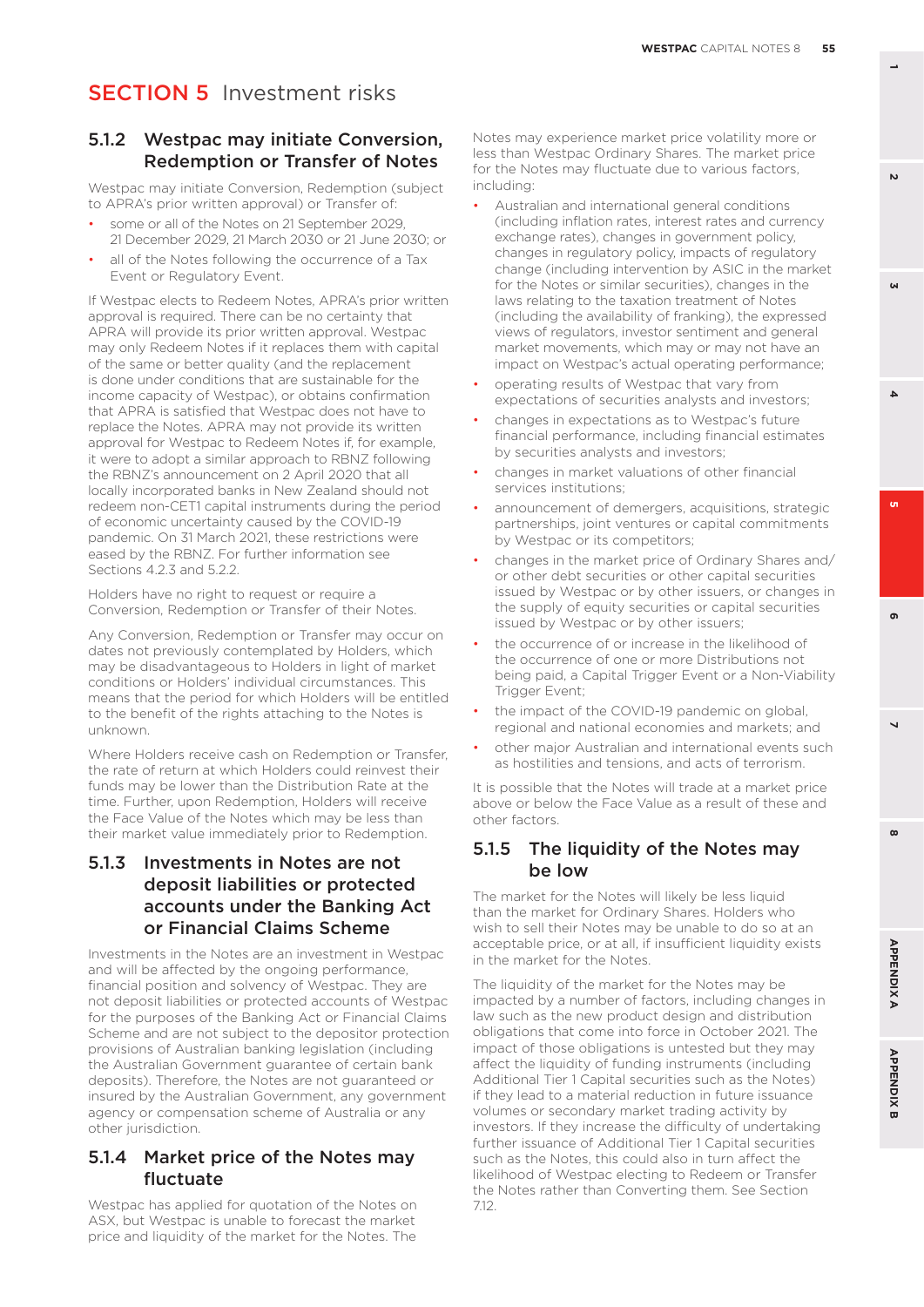Westpac does not guarantee the market price or liquidity of the Notes. There is a risk that if Holders sell Notes before the Scheduled Conversion Date, Holders may lose some of the money they have invested.

## 5.1.6 Changes in the Distribution Rate

The Distribution Rate is calculated for each Distribution Period by reference to the relevant 3 month BBSW Rate, which is influenced by a number of factors and varies over time. The Distribution Rate will fluctuate and may increase and/or decrease over time with movements in the 3 month BBSW Rate. It is possible for the 3 month BBSW Rate to become negative. The 3 month BBSW Rate is influenced by the Interbank Overnight Cash Rate which is set by the RBA. One scenario under which the 3 month BBSW Rate sets negative is if RBA's Cash Rate Target (or other overnight rates such as rates on exchange settlement balances) is cut below 0.00%. The 3 month BBSW Rate could move before the Cash Rate is adjusted in anticipation of any moves by the RBA over a 3 month horizon. Noting the 3 month BBSW Rate is a market set rate, even in a scenario where the Cash Rate is at or above 0.00%, it could move negative depending on supply and demand in the prime bank paper market. The Eurozone, Switzerland, Sweden, Japan and Denmark are examples of jurisdictions where central banks have set negative monetary policy rates. Should this occur, the negative amount will be taken into account in calculating the Distribution Rate (but there is no obligation on Holders to pay Westpac if the Distribution Rate becomes negative and there would be no Distribution in those circumstances).

Refer to the graph in Section 2.1.4 to see the movements in the 3 month BBSW Rate over the last 10 years.

As the Distribution Rate fluctuates, there is a risk that the rate may become less attractive when compared to returns available on comparable securities issued by Westpac or other issuers or other investments.

Westpac does not guarantee any particular rate of return on the Notes.

## 5.1.7 Use of franking credits by Holders

Australian resident Holders may be entitled to use franking credits to offset their tax liability and Australian resident Holders that are individuals or complying superannuation entities may be entitled to a refund of excess franking credits, to the extent that the franking credits exceed their tax liability.

You should be aware that your ability to use the franking credits, either as an offset to your tax liability or by claiming a refund after the end of the year of income, will depend on your individual tax position.

Investors should refer to the Australian tax summary in Section 6 and the Class Ruling (when published), and should seek professional advice in relation to their tax position and monitor any potential changes to government policy relating to franking credits on an ongoing basis.

## 5.1.8 A Capital Trigger Event or a Non-Viability Trigger Event may occur

A Capital Trigger Event occurs when Westpac determines, or APRA notifies Westpac in writing that

it believes, that either or both the Westpac Level 1 Common Equity Tier 1 Capital Ratio or Westpac Level 2 Common Equity Tier 1 Capital Ratio is equal to, or is less than, 5.125%.

The Common Equity Tier 1 Capital Ratio is the ratio of Westpac's Common Equity Tier 1 Capital to its RWA, where Common Equity Tier 1 Capital comprises the highest quality components of capital.

A Non-Viability Trigger Event occurs when APRA notifies Westpac in writing that it believes:

- Conversion of the Notes (or conversion, write-off or write down of other capital instruments of the Westpac Group) is necessary because, without it, Westpac would become non-viable; or
- a public sector injection of capital, or equivalent support, is necessary because, without it, Westpac would become non-viable.

It should be noted that whether a Non-Viability Trigger Event will occur is at the discretion of APRA and there are currently no Australian precedents. The circumstances in which APRA may exercise its discretion are not limited to when APRA may have a concern about a bank's capital levels but may also include when APRA has a concern about a bank's funding and liquidity levels or any other matters affecting a bank's viability.

APRA has not provided explicit guidance as to how it would determine non-viability. However, APRA has indicated that non-viability is likely to arise prior to insolvency. Non-viability could be expected to include serious impairment of Westpac's financial position, concerns about its capital, funding or liquidity levels and / or insolvency. However, it is possible that APRA's definition of non-viability may not necessarily be confined to these matters and APRA's position on these matters may change over time. As the occurrence of a Non-Viability Trigger Event is at the discretion of APRA, there can be no assurance given as to the factors and circumstances that might give rise to such an event.

Refer to Section 4.2.5 for further details regarding the surplus of Common Equity Tier 1 Capital above the Capital Trigger Event level of 5.125%.

Differences between Westpac's Level 1 and Level 2 CET1 Ratios relate principally to the level of capital held by, and RWA of, offshore banking subsidiaries. Westpac's capital management policy for Westpac's subsidiaries assumes surplus capital is repatriated from subsidiaries (subject to subsidiary board approval, relevant regulatory approvals and regulatory requirements for Westpac subsidiaries).

Westpac gives no assurance as to what its CET1 Ratio on a Level 1 or Level 2 basis will be at any time as it may be significantly impacted by regulatory changes to the measurement of capital or RWA calculations, and unexpected events affecting its business, operations and financial condition.

A Capital Trigger Event or Non-Viability Trigger Event may result in the loss of some or all of the value of the Notes. See Sections 5.1.9, 5.1.10 and 5.1.11.

## 5.1.9 Conversion following a Capital Trigger Event or Non-Viability Trigger Event

Upon the occurrence of a Capital Trigger Event or Non-Viability Trigger Event, Westpac is required to Convert all or some of the Notes (or a percentage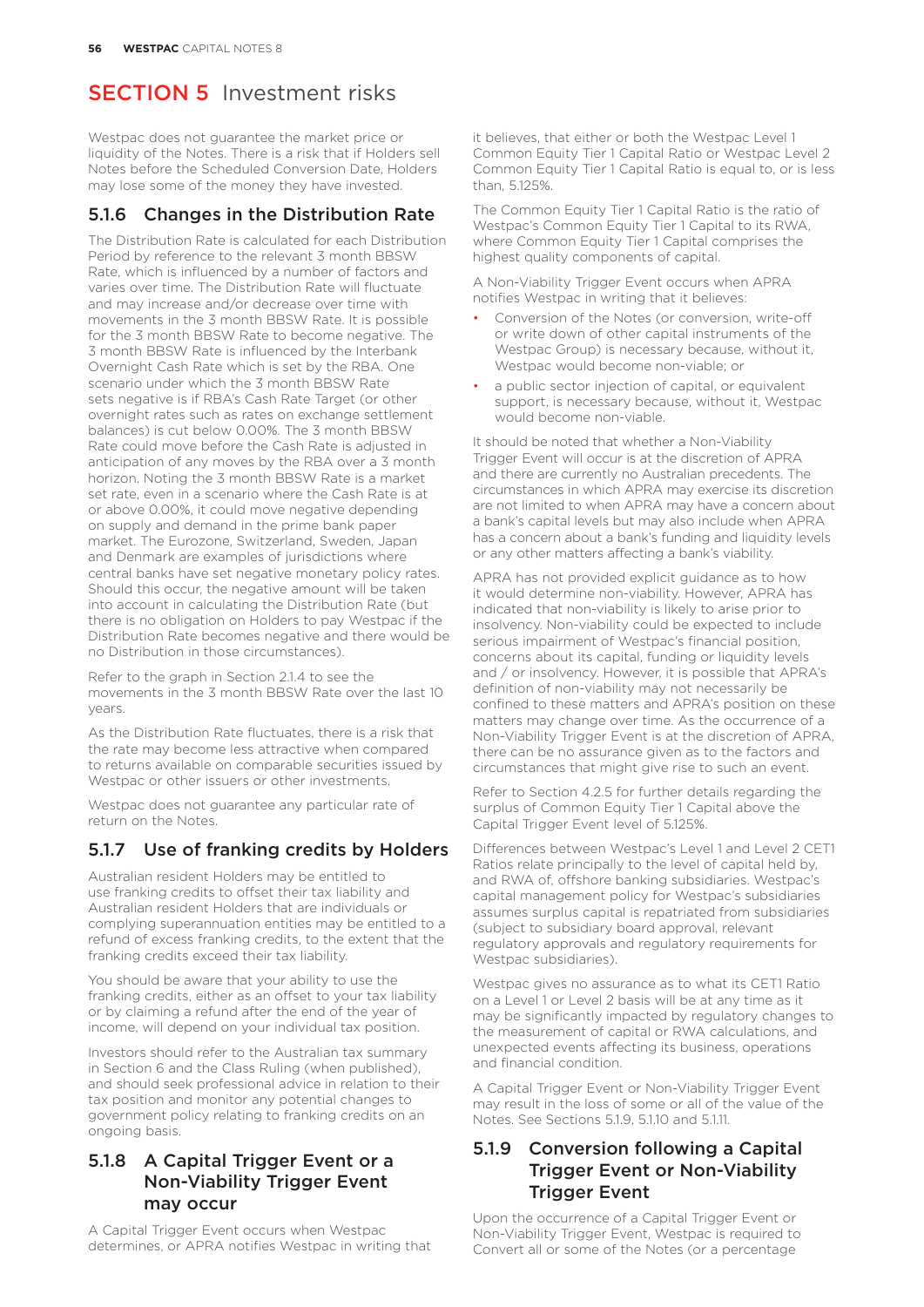of the Face Value of each Note) into the Conversion Number of Ordinary Shares based on the VWAP during the 5 Business Days prior to, but not including, the Capital Trigger Event Conversion Date or Non-Viability Trigger Event Conversion Date.

If a Non-Viability Trigger Event occurs because APRA has determined that without a public sector injection of capital, or other public sector support, Westpac would become non-viable, then Westpac must Convert all of the Notes.

Conversion following a Capital Trigger Event or Non-Viability Trigger Event is not subject to the Scheduled Conversion Conditions being satisfied and Westpac is required to issue to Holders the Conversion Number of Ordinary Shares on the Conversion Date, which will not exceed the Maximum Conversion Number.

#### Maximum Conversion Number

The Conversion Number of Ordinary Shares following a Capital Trigger Event or Non-Viability Trigger Event is subject to the Maximum Conversion Number. The Maximum Conversion Number of Ordinary Shares following a Capital Trigger Event or Non-Viability Trigger Event will be calculated based on a VWAP set to reflect 20% of the Issue Date VWAP.

Accordingly, depending upon the Ordinary Share price during the 5 Business Days prior to a Capital Trigger Event Conversion Date or Non-Viability Trigger Event Conversion Date, the value of Ordinary Shares received for each Note may (in the case of a Capital Trigger Event) and is likely to (in the case of a Non-Viability Trigger Event) be significantly less than approximately \$101.01 for each Note (based on the Initial Face Value of \$100 per Note).

The Maximum Conversion Number may be adjusted to reflect a consolidation, division or reclassification or pro-rata bonus issue, of Ordinary Shares. However, no adjustment will be made to it on account of other transactions which may affect the price of Ordinary Shares, including for example, rights issues, returns of capital, buy-backs, special dividends, demergers, and other corporate actions. The Westpac Capital Notes 8 Terms do not limit the transactions that Westpac may undertake with respect to its share capital and any such action may increase the risk that Holders receive only the Maximum Conversion Number and so adversely affect the position of Holders.

#### Order of Conversion of Relevant Securities

If Westpac is only required to convert a certain amount of Relevant Securities, Westpac will determine the amount of Notes which will be Converted and other Relevant Securities which will be converted, written-off or be written down as follows:

- first. Westpac is required to convert, write-off or write down such number or amount of the face value of any other Relevant Securities whose terms require them to be converted, written-off or written down before Conversion of the Notes as is necessary to return either or both Westpac's Level 1 Common Equity Tier 1 Capital Ratio or Westpac's Level 2 Common Equity Tier 1 Capital Ratio, as the case may be, to above 5.125% or to satisfy APRA that Westpac will no longer be non-viable; and
- second, if conversion, write-off or write down of those Relevant Securities is not sufficient, Westpac is required to Convert the Notes and/or convert, write-off or write down other Relevant Securities, on a pro-rata basis or in a manner that is otherwise,

in the opinion of Westpac, fair and reasonable, the Face Value of the Notes and the face value of any Relevant Securities whose terms require or permit them to be converted, written-off or written down in that manner (subject to such adjustments as Westpac may determine to take into account the effect on marketable parcels and whole numbers of Ordinary Shares and any Notes or Relevant Securities remaining on issue and the need to effect conversion, write-off or write-down immediately),

but such determination will not impede the immediate Conversion of the relevant number of Notes or percentage of the Face Value of each Note (as the case may be), or, if applicable, termination of the relevant Holders' rights and claims.

However, Westpac has no obligation to have or maintain on issue any Relevant Securities (and does not, and may never, have on issue Relevant Securities) which are required to be converted, written-off or written down ahead of Notes and Westpac gives no assurance that there will be any such instruments on issue at the time at which the Notes may be required to be Converted.

Further, in Converting Notes or converting, writing-off or writing down other Relevant Securities, although Westpac will endeavour to treat Holders and holders of other Relevant Securities on an approximately proportionate basis, Westpac may discriminate to take account of the effect on marketable parcels of Notes and other logistical considerations. Accordingly, should a Capital Trigger Event or Non-Viability Trigger Event occur and only some of the Notes must be Converted, it is possible that not all Holders will have their Notes Converted into Ordinary Shares.

Westpac expects that any ASX purchase or sale transactions in Notes that have not settled on the date a Capital Trigger Event or Non-Viability Trigger Event occurs will continue to settle in accordance with the normal ASX T+2 settlement, although Westpac expects that the seller will be treated as having delivered, and the buyer will be treated as having acquired, the number of Ordinary Shares into which the Notes have been Converted as a result of the occurrence of the Capital Trigger Event or Non-Viability Trigger Event.

#### Ordinary Shares

The Ordinary Shares issued on Conversion may not be listed. Westpac's Ordinary Shares may not have been listed for some period of time, for example, if Westpac is acquired by another entity and delisted. The price of Ordinary Shares and the ability to trade them would likely be affected if not listed.

The Ordinary Shares may not be able to be sold at prices representing their value based on the VWAP. In particular, the VWAP prices will be based on trading days which occur before the Capital Trigger Event or Non-Viability Trigger Event.

Ordinary Shares are a different type of investment to the Notes. Like Distributions on the Notes, Dividends are payable at the absolute discretion of Westpac, but, unlike Distributions, Dividends are not scheduled to be paid at any particular time and the amount of each Dividend is also discretionary (and not subject to a formula). In a Winding Up, claims of holders of Ordinary Shares rank behind claims of holders of all other securities and debts of Westpac. The market price of Ordinary Shares may fluctuate and be more sensitive than that of Notes to changes in Westpac's

 $\mathbf{v}$ 

**6 3**

**GN** 

 $\Delta$ 

o.



 $\boldsymbol{\omega}$ 

**APPENDIX B**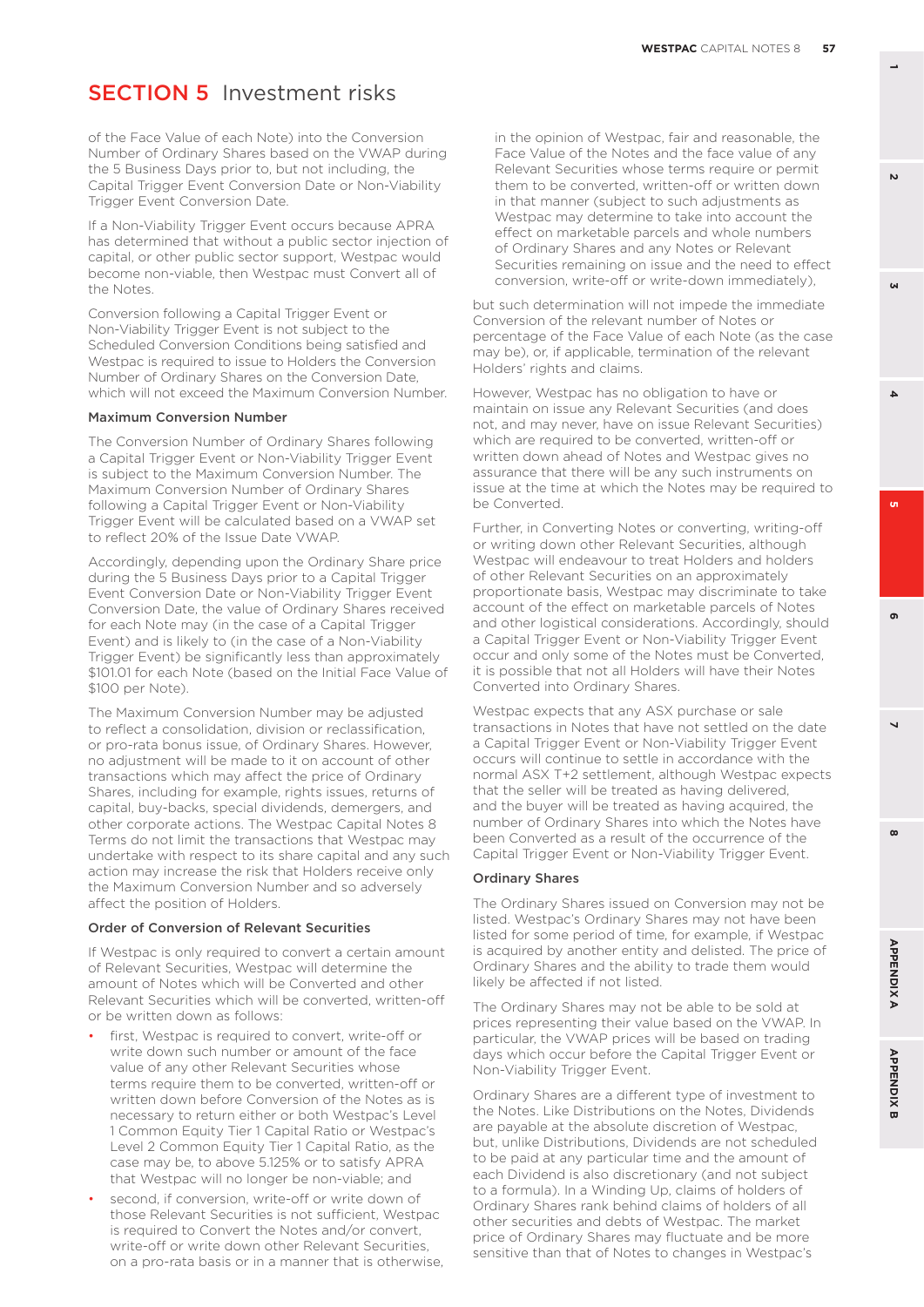performance, operational issues and other business issues.

## 5.1.10 Termination of rights where Conversion does not occur following a Capital Trigger Event or Non-Viability Trigger Event

If for any reason Conversion of Notes does not occur and the Ordinary Shares are not issued for any reason by 5.00pm on the fifth Business Day after the Capital Trigger Event Conversion Date or Non-Viability Trigger Event Conversion Date (as the case may be), then:

- those Notes will not be Converted in respect of such Capital Trigger Event or Non-Viability Trigger Event (as the case may be) and will not be Converted, Redeemed or Transferred on any subsequent date; and
- all rights in relation to those Notes will be terminated immediately on the Capital Trigger Event Conversion Date or Non-Viability Trigger Event Conversion Date (as the case may be), and Holders will lose all of the value of their investment in those Notes and they will not receive any compensation or unpaid Distributions.

Conversion of Notes may not occur, for example, due to applicable law, order of a court or action of any government authority, including regarding the insolvency, Winding Up or other external administration of Westpac, as a result of Westpac's inability or failure to comply with its obligations under the terms and conditions of the Notes in relation to Conversion, or as a result of operational delays. Those laws and the grounds on which a court or government authority may make orders or take action preventing the Conversion of Notes may change and the change may be adverse to the interests of Holders. Further, pandemics (such as COVID-19) and the related restrictions on access to facilities and systems of Westpac and/or its agents may increase the risk of a breakdown in process or operational delays, which may result in Conversion of the Notes not occurring and Holders losing all of the value of their investment.

## 5.1.11 Ranking of the Notes

In the event of a Winding Up, if the Notes are still on issue and have not been Redeemed or Converted, they will rank for payment:

- ahead of Ordinary Shares:
- equally with all Equal Ranking Capital Securities which at the Issue Date, would include Westpac Capital Notes 2, Westpac Capital Notes 4, Westpac Capital Notes 5, Westpac Capital Notes 6, Westpac Capital Notes 7 and Westpac USD AT1 Securities; and
- behind Senior Creditors.

If, in a Winding Up, the Notes have not been Converted, Redeemed, or Transferred, Holders will be entitled to be paid the Liquidation Sum at the commencement of the Winding Up (or if less actual cash is available to Westpac for distribution to Holders, a proportionate share of that cash). The Liquidation Sum is an amount of surplus assets equal to \$100 per Note (as adjusted for a Conversion under clauses 5.2 or 5.4 of the Westpac Capital Notes 8 Terms or termination of rights under clause 5.8 of the Westpac Capital Notes 8 Terms).

The claim for the Liquidation Sum effectively ranks equally with Equal Ranking Capital Securities, but is subordinated to Senior Creditors. As the Notes rank behind Senior Creditors, there is a risk that in the Winding Up, there will be insufficient funds to provide to Holders any return of their initial investment.

However it is likely that any Capital Trigger Event or Non-Viability Trigger Event would occur prior to a Winding Up, requiring the Conversion of the Notes.

Where a Capital Trigger Event or Non-Viability Trigger Event occurs, the ranking of Notes in a Winding Up will be adversely affected.

If the Notes have been Converted (including upon the occurrence of a Capital Trigger Event or Non-Viability Trigger Event), Holders will hold Ordinary Shares and rank equally with other holders of Ordinary Shares in a Winding Up.

If for any reason Conversion of Notes does not occur following one of these events (including, for example, due to applicable law, order of a court or action of any government authority, including regarding the insolvency, Winding Up or other external administration of Westpac, as a result of Westpac's inability or failure to comply with its obligations under the terms and conditions of the Notes in relation to Conversion, or as a result of operational delays (for example, due to COVID-19 related restrictions on access to facilities and systems of Westpac and/or its agents)) and the Ordinary Shares are not issued for any reason by 5.00pm on the fifth Business Day after the Capital Trigger Event Conversion Date or Non-Viability Trigger Event Conversion Date (as the case may be), then:

- those Notes will not be Converted in respect of such Capital Trigger Event or Non-Viability Trigger Event (as the case may be) and will not be Converted, Redeemed or Transferred on any subsequent date; and
- all rights in relation to those Notes will be terminated immediately on the Capital Trigger Event Conversion Date or Non-Viability Trigger Event Conversion Date (as the case may be), and Holders will lose all of the value of their investment in those Notes and they will not receive any compensation or unpaid Distributions. In these circumstances, those Notes will have no ranking in a Winding Up.

## 5.1.12 Changes to credit rating

Any credit rating assigned to the Notes or other Westpac securities could be reviewed, suspended, withdrawn or downgraded. Credit rating agencies may withdraw, revise or suspend credit ratings or change the methodology by which securities are rated at any time. Any revisions and any other changes could adversely affect the market price and liquidity of the Notes or other Westpac securities.

## 5.1.13 The Ordinary Share price used to calculate the Conversion Number of Ordinary Shares may be different to the market price of Ordinary Shares at the time of Conversion

The number of Ordinary Shares issued to Holders upon Conversion will depend on the VWAP of Ordinary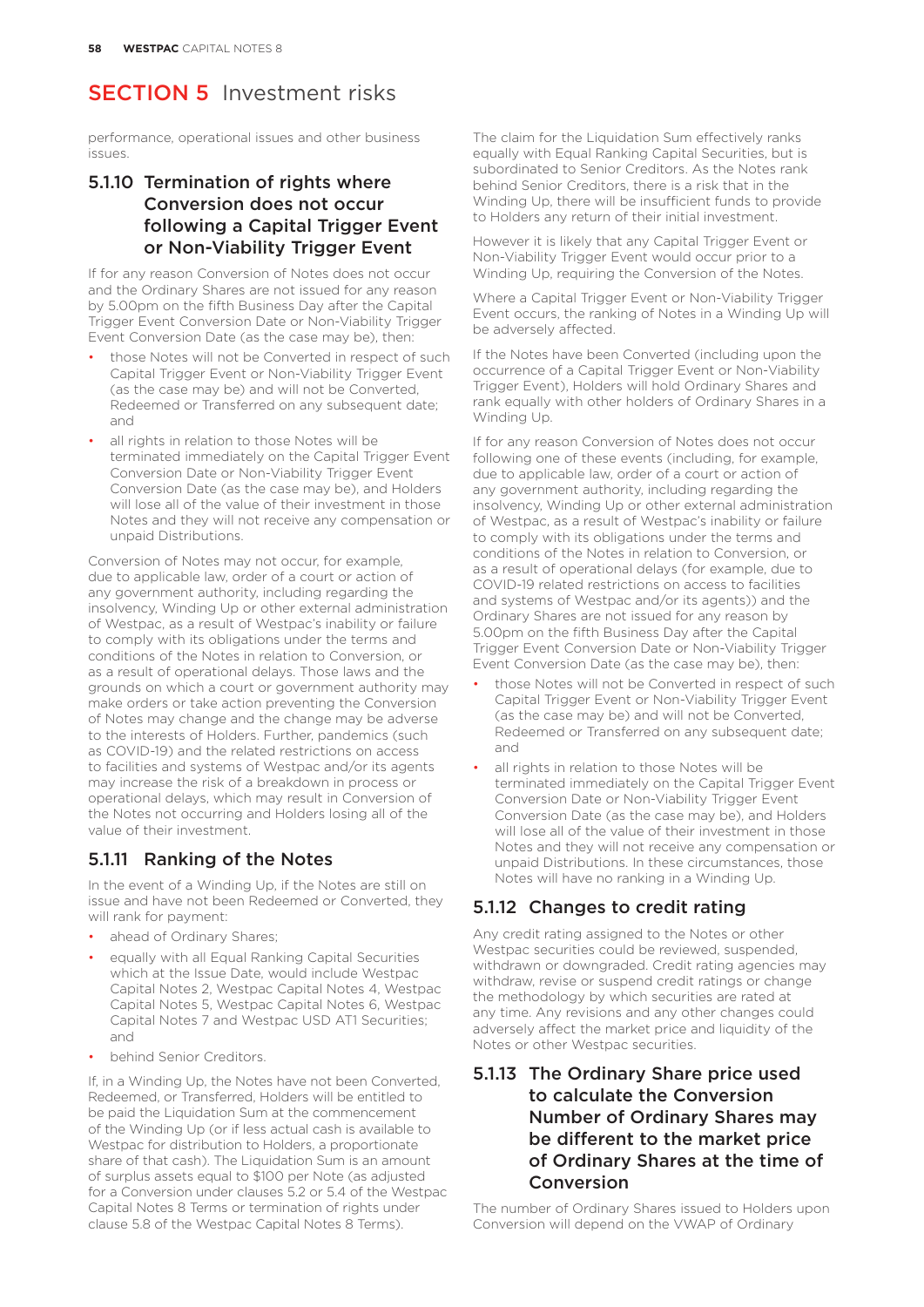**GN** 

**6 3**  $\Delta$ 

o.

# **SECTION 5** Investment risks

Shares over the 20 Business Days on which trading in Ordinary Shares took place immediately prior to the relevant Conversion Date (or in the case of a Capital Trigger Event or Non-Viability Trigger Event, the VWAP over 5 Business Days prior to the Conversion Date). Accordingly, the Ordinary Share price used to calculate the Conversion Number of Ordinary Shares may be different to the market price of Ordinary Shares at the time of Conversion so that the value of Ordinary Shares Holders receive may be less than the value of those Ordinary Shares based on the Ordinary Share price on the Conversion Date.

Holders receiving Ordinary Shares on Conversion may not be able to sell those Ordinary Shares at the price on which the Conversion calculation is based, or at all.

#### 5.1.14 Holders cannot request Conversion, Redemption or Transfer of the Notes

Holders have no right to request Conversion, Redemption or Transfer of the Notes for any reason. Therefore, to realise their investment Holders would have to sell their Notes on ASX at the prevailing market price. Depending on market conditions at the time, the Notes may be trading at a market price below the Face Value and/or the market for the Notes may not be liquid. Brokerage fees may also be payable if Notes are sold through a broker. Westpac does not guarantee that Holders will be able to sell Notes on ASX at an acceptable price or at all.

#### 5.1.15 Conversion may or may not occur on 21 June 2032

The Notes may Convert into Ordinary Shares on 21 June 2032, being the first possible Scheduled Conversion Date. However, there is a risk that Conversion will not occur on 21 June 2032 because the Scheduled Conversion Conditions are not satisfied – see Sections 2.2.3 and 2.2.5. The Scheduled Conversion Conditions will not be satisfied if the VWAP of Ordinary Shares on the 25th Business Day on which trading in Ordinary Shares took place before (but not including) the Scheduled Conversion Date is less than or equal to 56.12% of the Issue Date VWAP, or the VWAP of Ordinary Shares during the period of 20 Business Days on which trading in Ordinary Shares took place before (but not including) the Scheduled Conversion Date is less than or equal to 50.51% of the Issue Date VWAP.

If Conversion does not occur on a potential Scheduled Conversion Date, Distributions will continue to be paid on the Notes, subject to the Distribution Payment Conditions.

The Notes are perpetual instruments. If the Ordinary Share price deteriorates significantly and never recovers, it is possible that the Scheduled Conversion Conditions will never be satisfied and, if this occurs, the Notes may never Convert.

#### 5.1.16 Westpac may issue a Transfer Notice requiring the Transfer of Notes to a Nominated Party

Westpac may elect to issue a Transfer Notice, requiring all or some Notes (in the case of a Transfer on 21 September 2029, 21 December 2029, 21 March 2030 or 21 June 2030) or all Notes (in the case of a Tax Event or Regulatory Event) to be Transferred to a Nominated

Party for a cash amount per Note equal to the Face Value.

Upon a Transfer of Notes (in the circumstances described in Section 5.1.16), it will be the Nominated Party's obligation to pay the aggregate Face Value of the Notes being Transferred, not Westpac's. If the Nominated Party does not pay this amount to Holders, the Transfer will not proceed, in which case Holders will continue to hold Notes in accordance with the Westpac Capital Notes 8 Terms.

Where Holders receive cash pursuant to a Transfer, the rate of return at which Holders could reinvest their funds may be lower than the Distribution Rate at the time.

## 5.1.17 No fixed maturity date

The Notes are perpetual instruments. The Notes may Convert on a potential Scheduled Conversion Date, but it is possible that market conditions at the time may be such that the Scheduled Conversion Conditions are not satisfied. If the Ordinary Share price falls far enough and never recovers it is possible that the Notes will not Convert at any point in time. Furthermore, any Optional Conversion, Redemption or Transfer is subject to the discretion of Westpac and certain other restrictions. Redemption is also subject to obtaining APRA's prior written approval. It is possible that Optional Conversion, Redemption or Transfer will not occur at any point in time.

## 5.1.18 Changes to regulatory capital requirements in Australia

Any fall in Westpac's Common Equity Tier 1 Capital Ratio as a result of future changes to regulatory capital requirements may adversely impact the market price of the Notes or potentially increase the chance at a later date that Conversion of Notes takes place due to the occurrence of a Capital Trigger Event (a Capital Trigger Event will occur where Westpac determines, or APRA notifies Westpac in writing that it believes, that Westpac's Common Equity Tier 1 Capital Ratio is equal to or less than 5.125% on a Level 1 or Level 2 basis) or a Non-Viability Trigger Event (a Non-Viability Trigger Event will occur where APRA notifies Westpac in writing that it believes Conversion of the Notes or conversion, write-off or write down of other capital instruments of the Westpac Group or a public sector injection of capital, or equivalent support, is necessary because, without it, Westpac would become non-viable).

See Section 5.1.9 for the risk associated with Conversion of the Notes due to the occurrence of a Capital Trigger Event or Non-Viability Trigger Event.

See Sections 4.2.1, 4.2.2, 4.2.3 and 4.2.4 for more information about the Basel III capital framework and proposed changes to regulatory capital requirements, including the potential for the CET1 requirement to stay the same or increase. The Westpac Capital Notes 8 Terms may be amended without the approval of Holders to comply with applicable laws (including the requirements of any statutory authority, such as APRA – see Section 5.1.26).

## 5.1.19 Regulatory classification

APRA has confirmed that the Notes will be eligible for inclusion as Additional Tier 1 Capital under APRA's Prudential Standard APS 111.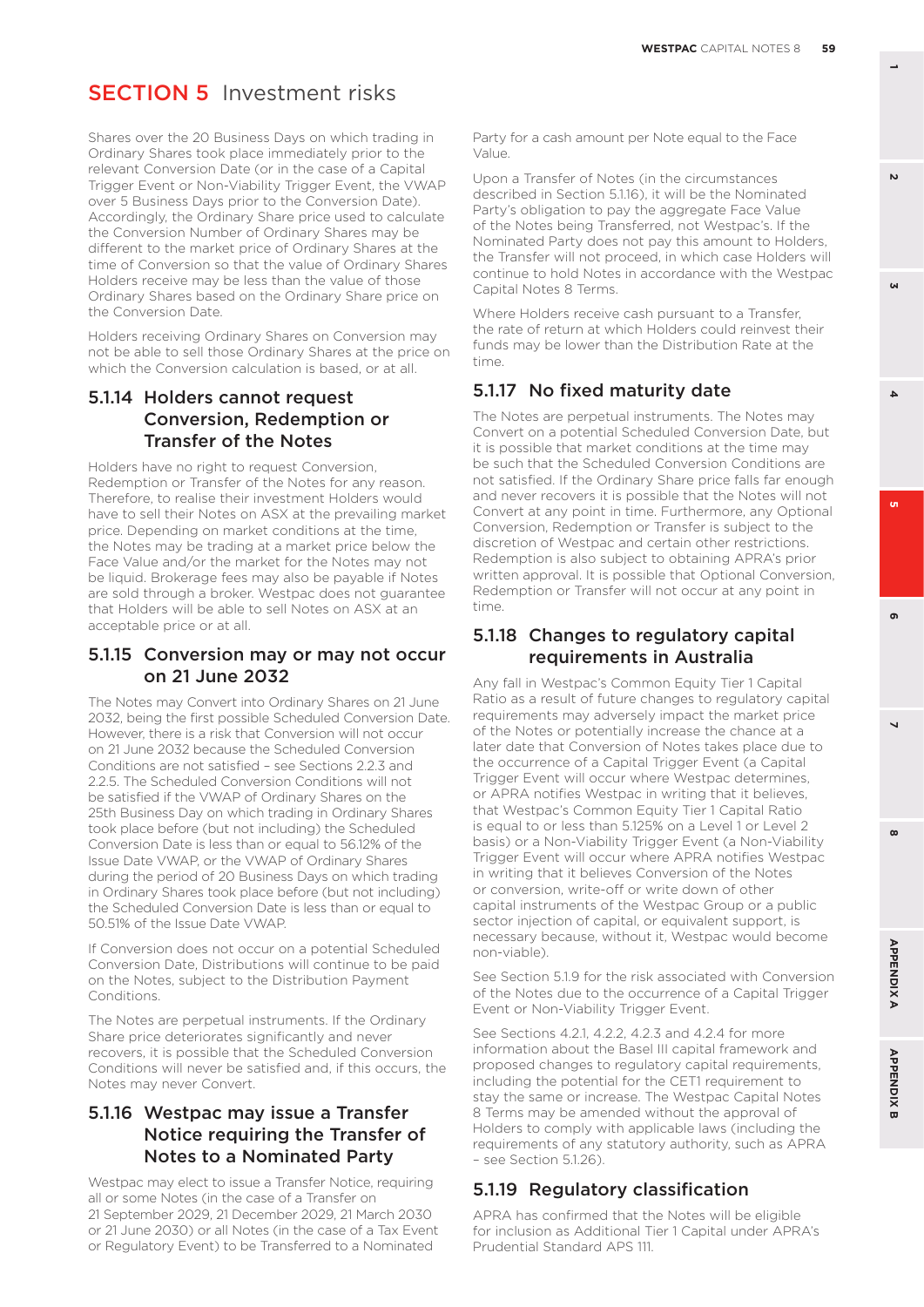However, if APRA subsequently determines that the Notes do not or will not qualify for Additional Tier 1 Capital treatment (under the Basel III capital adequacy framework, as amended from time to time), Westpac may decide that a Regulatory Event has occurred and may elect to Convert, Redeem (subject to APRA's prior written approval) or Transfer the Notes – see Sections 2.3 and 2.4.

A Regulatory Event may also occur as a result of other regulatory changes. See Section 2.3.3 for information on what constitutes a Regulatory Event, and Section 5.2.3 for risks associated with regulation for Westpac generally.

#### 5.1.20 Taxation treatment

A general description of the Australian taxation consequences of investing in the Notes is set out in Section 6. The information in Section 6 is provided in general terms and is not intended to provide specific advice in relation to the circumstances of any particular potential investor or Holder. Accordingly, you should seek independent advice in relation to your individual tax position before you choose to apply for or invest in the Notes.

A Tax Event will occur if Westpac determines, after receiving a supporting opinion of reputable legal counsel or other tax adviser in Australia experienced in such matters, that (as a result of a Change of Law), there is a more than insubstantial risk that:

- Westpac would be exposed to a more than de minimis adverse tax consequence or increased cost in relation to the Notes; or
- any Distribution would not be a frankable distribution within the meaning of Division 202 of the Tax Act.

In each of those situations, the risk may itself be a Tax Event, even before the cost or adverse tax consequence is incurred or the Distribution ceases to be frankable. If a Tax Event occurs, Westpac may Convert, Redeem or Transfer the Notes (subject to the conditions contained in the Westpac Capital Notes 8 Terms, including that Westpac has obtained a supporting opinion of reputable legal counsel or other tax adviser, experienced in such matters, in relation to the Tax Event – see Section 2.3.2).

## 5.1.21 Foreign Account Tax Compliance Act ("FATCA") withholding and reporting

In order to comply with FATCA, Westpac (or, if Notes are held through another financial institution, such other financial institution) may be required (pursuant to an agreement with the United States or under applicable law including pursuant to the terms of an applicable intergovernmental agreement entered into between the United States and any other jurisdiction) (i) to request certain information from Holders or beneficial owners of Notes, which information may be provided to the US Internal Revenue Service ("IRS"), and (ii) to withhold US tax on some portion of payments made with respect to the Notes treated as foreign passthru payments made two years or more after the date on which the final regulations that define "foreign passthru payments" are published if such information is not provided or if payments are made to certain foreign financial institutions that have not entered into a similar agreement with the United States (and are not otherwise

required to comply with the FATCA regime under applicable law including pursuant to the terms of an applicable intergovernmental agreement entered into between the United States and any other jurisdiction).

If Westpac or any other person is required to withhold amounts under or in connection with FATCA from any payments made with respect to Notes or with respect to the issuance of any Ordinary Shares upon any Conversion, Holders and beneficial owners of Notes, and holders of Ordinary Shares issued upon any Conversion will not be entitled to receive any gross up or additional amounts to compensate them for such withholdings. FATCA is complex and its application to the Notes remains uncertain. Prospective investors are advised to consult their own tax advisers about the application of FATCA to the Notes.

This information is based on guidance issued by the IRS or other relevant tax authority as at the date of this Prospectus. Future guidance may affect the application of FATCA to Westpac, Holders or beneficial owners of Notes or Ordinary Shares.

### 5.1.22 Provision of information and certifications pursuant to Common Reporting Standard compliance requirements

The Organization for Economic Co-operation and Development's Common Reporting Standard for Automatic Exchange of Financial Account Information ("CRS") requires certain financial institutions to report information regarding certain accounts (which may include the Notes) to their local tax authority and follow related due diligence procedures. A jurisdiction that has signed the CRS Competent Authority Agreement may provide this information to other jurisdictions that have signed the CRS Competent Authority Agreement. Australia has enacted legislation to give effect to the CRS, with the CRS applying to Australian financial institutions from 1 July 2017. Therefore, Holders may be requested to provide certain information and certifications to ensure compliance with the CRS and this information may be provided to the ATO and, potentially, other taxing authorities in other jurisdictions outside Australia.

#### 5.1.23 Powers of a Banking Act statutory manager and APRA

In certain circumstances APRA may appoint a statutory manager to take control of the business of an ADI, such as Westpac. Those circumstances are defined in the Banking Act to include:

- where the ADI informs APRA that it considers it is likely to become unable to meet its obligations, or is about to suspend payment;
- where APRA considers that, in the absence of external support:
	- the ADI may become unable to meet its obligations;
	- the ADI may suspend payment;
	- it is likely that the ADI will be unable to carry on banking business in Australia consistently with the interests of its depositors; or
	- it is likely that the ADI will be unable to carry on banking business in Australia consistently with the stability of the financial system in Australia;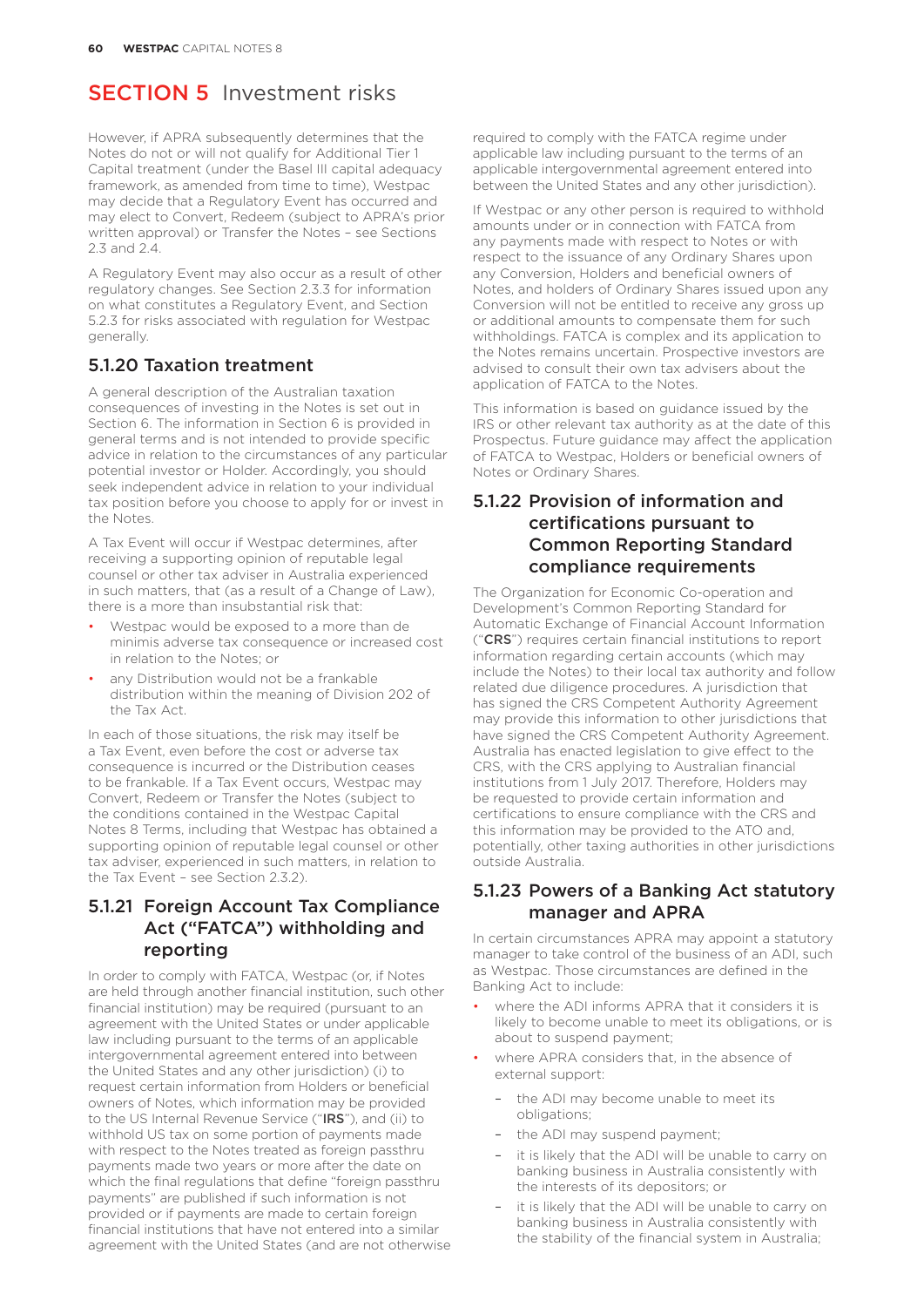- the ADI becomes unable to meet its obligations or suspends payment; or
- where, in certain circumstances, the ADI, its holding company (if any) or any of its subsidiaries, is in default of compliance with a direction by APRA to comply with the Banking Act or regulations made under it and the Federal Court of Australia authorises APRA to assume control of the ADI's business.

The powers of a Banking Act statutory manager include the power to alter the constitution of an ADI, its holding company (if any) or any of its subsidiaries, to issue, cancel or sell shares (or rights to acquire shares) in the ADI, its holding company (if any) or any of its subsidiaries, and to vary or cancel rights or restrictions attached to shares in a class of shares in the ADI, its holding company (if any) or any of its subsidiaries. The Banking Act statutory manager is authorised to do so despite the Corporations Act, the ADI's constitution, any contract or arrangement to which the ADI, its holding company (if any) or any of its subsidiaries is party or the ASX Listing Rules. In the event that a Banking Act statutory manager is appointed to Westpac in the future, these broad powers of a Banking Act statutory manager may be exercised in a way which adversely affects the rights attaching to the Notes and the position of Holders.

The Banking Act was amended in 2018 to enhance APRA's powers to facilitate resolution of the entities it regulates (and their subsidiaries). Additional powers which have been given to APRA and which impact Westpac include greater oversight, management and directions powers in relation to Westpac Group entities which were previously not regulated by APRA, increased statutory management powers over certain other entities within the Westpac Group and changes which are designed to give statutory recognition to the conversion or write-off of regulatory capital instruments.

In addition, APRA has powers to require the compulsory transfer of all or part of the business of Westpac (including Ordinary Shares of Westpac) to another entity under the Financial Sector (Transfer and Restructure) Act 1999 (Cth) ("FSTR Act"). A transfer under the FSTR Act overrides anything in any contract or agreement to which Westpac is a party, including the Westpac Capital Notes 8 Terms. These powers of APRA may be exercised in a way which adversely affects the ability of Westpac to comply with its obligations in respect of the Notes and this may adversely affect the position of Holders.

#### 5.1.24 Future issues of debt or other securities by Westpac

Westpac and members of the Westpac Group may, at their absolute discretion, issue securities in the future that:

- rank for distribution or payment of capital (including in the Winding Up of Westpac or another member of the Westpac Group) equally with, behind or ahead of the Notes; or
- have the same or different dividend, interest or distribution rates as the Notes; or
- have the same or different terms and conditions as the Notes.

Any issue of other securities may affect Holders' ability to recover the Liquidation Sum due to Holders on a Winding Up, if the Notes are on issue at the time.

The Westpac Capital Notes 8 Terms do not require Westpac to refrain from certain business changes or require Westpac to operate within certain ratio limits.

An investment in Notes carries no right to participate in any future issue of securities (whether equity, hybrid, debt or otherwise) by any member of the Westpac Group.

No prediction can be made as to the effect, if any, such future issues of debt or other securities by an entity in the Westpac Group may have on the market price or liquidity of the Notes.

#### 5.1.25 Successor holding company

Where Westpac is replaced as the ultimate holding company of the Westpac Group by an Approved Successor and certain other conditions are satisfied, Conversion of Notes will not be triggered but Westpac may be allowed to instead make amendments (provided APRA's prior written approval is obtained) to substitute the Approved Successor as the debtor in respect of the Notes and as the issuer in respect of the ordinary shares issued on Conversion and to make certain other amendments to the Westpac Capital Notes 8 Terms. Accordingly, potential investors should be aware that, if:

- Westpac is replaced by an Approved Successor as the ultimate holding company of the Westpac Group; and
- a substitution of the Approved Successor as the debtor in respect of the Notes and the issuer of the ordinary shares on Conversion is effected under the Westpac Capital Notes 8 Terms.

Holders will be obliged to accept Approved Successor Shares and will not receive Ordinary Shares on Conversion.

Potential investors should also be aware that Holders may not have a right to vote on any proposal to approve, implement or give effect to the establishment of an Approved Successor.

Westpac has not made any decision to substitute an Approved Successor as the ultimate holding company of the Westpac Group.

Where Westpac transfers only some of its assets to an Approved Successor, the Approved Successor may as a result have reduced assets which may affect its credit rating and the likelihood Holders will receive their claims in full in a Winding Up.

There is also a risk that the establishment of a successor holding company that is not an Approved Successor is treated as an Acquisition Event, leading to the Conversion of the Notes. Further, if the establishment of a successor holding company is treated as an Acquisition Event and Conversion does not occur, a number of different risks may arise for Holders, including that Westpac may be assigned a different credit rating and its financial position may be materially altered thereby adversely affecting its ability to pay Distributions.

#### 5.1.26 Amendment of the Westpac Capital Notes 8 Terms

Westpac may, with APRA's prior written approval where required and subject to compliance with applicable laws, amend the Westpac Capital Notes 8 Terms without the approval of Holders. This includes an amendment which, in Westpac's opinion, is:

• of a formal, minor or technical nature;

 $\mathbf{v}$ 

**GN** 

**6 3**

o.

 $\Delta$ 

**8 5**

 $\overline{\phantom{0}}$ 

 $\boldsymbol{\omega}$ 

൶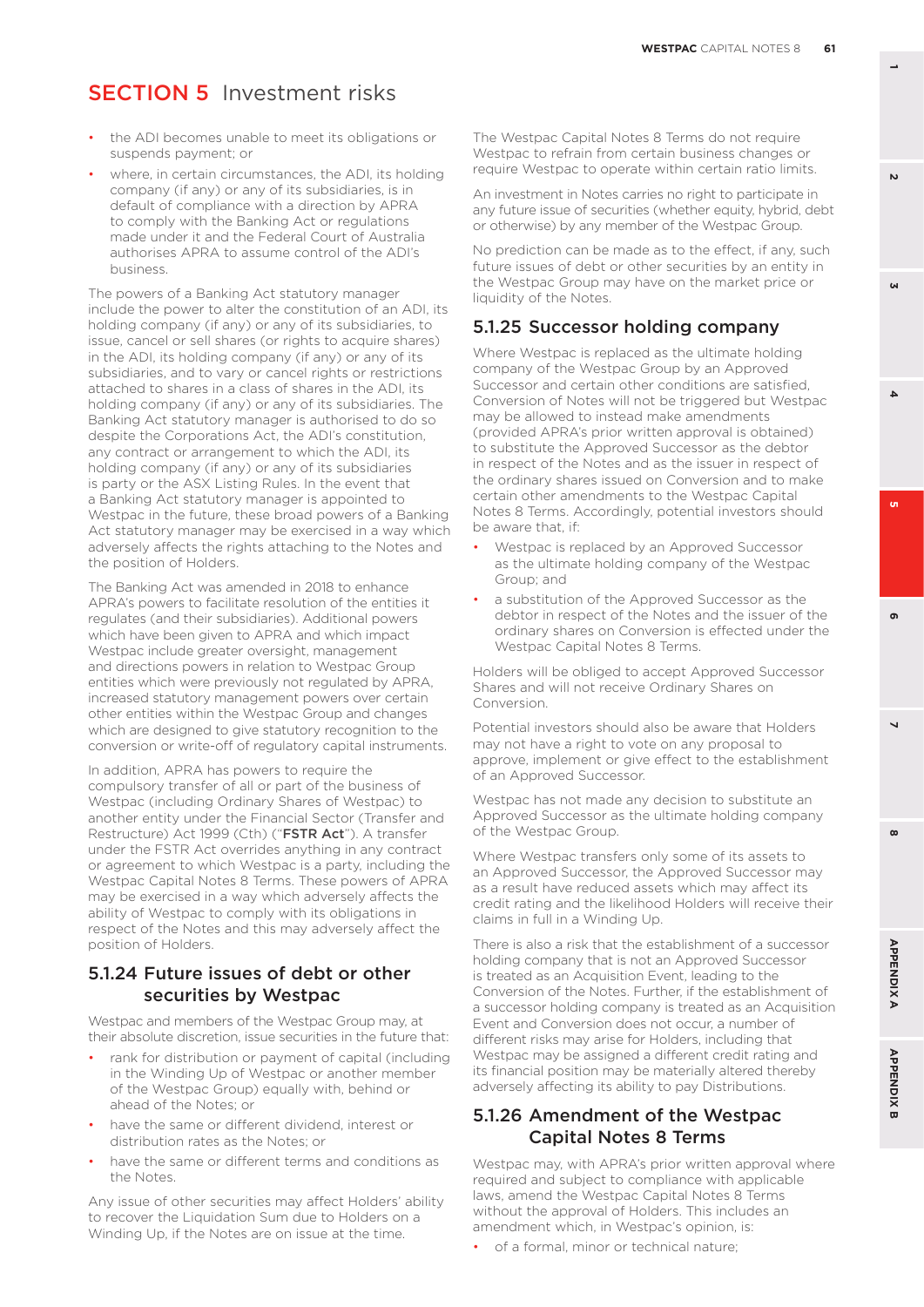- made to cure ambiguities and manifest errors;
- necessary to give effect to the listing of the Notes on any stock exchange (and is not considered by Westpac to be materially prejudicial to the interest of Holders as a whole) or to comply with applicable laws (including the requirements of any statutory authority, such as APRA); or
- generally not materially prejudicial to the interest of Holders as a whole.

Westpac may also amend the Westpac Capital Notes 8 Terms, with APRA's prior written approval, if the amendment has been approved by a Special Resolution of Holders or is necessary to effect the substitution of an Approved Successor as the debtor in respect of the Notes and the issuer of ordinary shares on Conversion.

Amendments under these powers are binding on all Holders despite the fact that a Holder may not agree with the amendment.

Westpac may also amend the Westpac Capital Notes 8 Terms in certain circumstances where the 3 month BBSW Rate ceases to be available (i.e. a BBSW Rate Disruption Event occurs) and replace the 3 month BBSW Rate with an alternative rate that Westpac considers appropriate (subject to APRA's prior written approval), acting in good faith and in a commercially reasonable manner, and make certain other consequential amendments to the Westpac Capital Notes 8 Terms. Such amendments could adversely affect the interests of Holders.

APRA's prior written approval to amend the Westpac Capital Notes 8 Terms is always required where the amendment would impact, or potentially impact, the classification of the Notes as Additional Tier 1 Capital on a Level 1 or Level 2 basis.

#### 5.1.27 No rights if control of Westpac is acquired

If a person other than an Approved Successor acquires control of Westpac, the Westpac Capital Notes 8 Terms do not provide any right or remedy for the Holders on account of such an acquisition occurring except where the acquisition constitutes an Acquisition Event. Further, such an acquisition of Westpac may result in Westpac's Ordinary Shares no longer being quoted on ASX.

If after such an acquisition has occurred a Non-Viability Trigger Event occurs, the number of Ordinary Shares issued on Conversion will reflect the VWAP for the period of 5 Business Days on which the Ordinary Shares were last traded on ASX. The period of 5 Business Days may be well before the Non-Viability Trigger Event and, accordingly, the value of the Conversion Number of Ordinary Shares when issued may be very different from the value based on the VWAP used to determine the Conversion Number. This may adversely affect the value of the Ordinary Shares which are issued to Holders upon Conversion and such Ordinary Shares may not be freely tradable.

## 5.2 Investment risks relating to Westpac

Set out in this Section 5.2 are specific risks associated with an investment in Westpac. Westpac's business is subject to risks that can adversely impact its financial performance, financial condition and future

performance. These risks are relevant to an investment in Notes and Ordinary Shares as the value of such an investment in Notes will depend on Westpac's financial condition and future performance, regardless of when or if the Notes are Converted, Redeemed, Transferred or, in the event of a Capital Trigger Event or Non-Viability Trigger Event, terminated. If any of the following risks occur, Westpac's business, prospects, reputation, financial performance or financial condition could be materially adversely affected, and the likelihood of a Capital Trigger Event or Non-Viability Trigger Event may increase, with the result that the trading price of Westpac's securities could decline and as a Holder you could lose all, or part, of your investment.

#### 5.2.1 Westpac has suffered, and could in the future suffer, information security risks, including cyberattacks

The Westpac Group (and its external service providers) is subject to information security risks. These risks are heightened by:

- new technologies and increased digital service options;
- increased use of the internet and telecommunications to conduct financial transactions;
- the growing sophistication of attackers;
- the COVID-19 pandemic, which has resulted in many Westpac employees (and staff of service providers) working remotely or from other sites, potentially providing increased opportunities for cyber threat actors to exploit.

These risks could result in information security risks such as cyberattacks, espionage and/or errors happening at an unprecedented pace, scale and reach. While Westpac has systems in place to protect against, detect and respond to cyberattacks, these systems have not always been, and may not always be, effective. Westpac and its customers could suffer losses from cyberattacks, information security breaches or ineffective cyber resilience. The Westpac Group may not be able to anticipate and prevent a cyberattack, effectively respond to a cyberattack and/or rectify or minimise damage resulting from a cyberattack. Westpac's external service providers, and other parties that facilitate its activities and financial platforms and infrastructure (such as payment systems and exchanges) are also subject to the risk of cyberattacks, which could in turn impact Westpac.

Westpac's operations rely on the secure processing, storage and transmission of information on its computer systems and networks, and the systems and networks of external suppliers. Although Westpac implements measures to protect the confidentiality and integrity of its information, there is a risk that the computer systems, software and networks on which Westpac, or its service providers, rely may be subject to security breaches, unauthorised access, malicious software, external attacks or internal breaches that could have an adverse impact on Westpac's confidential information or that of its customers and counterparties.

A range of potential consequences could arise from a successful cyberattack, such as: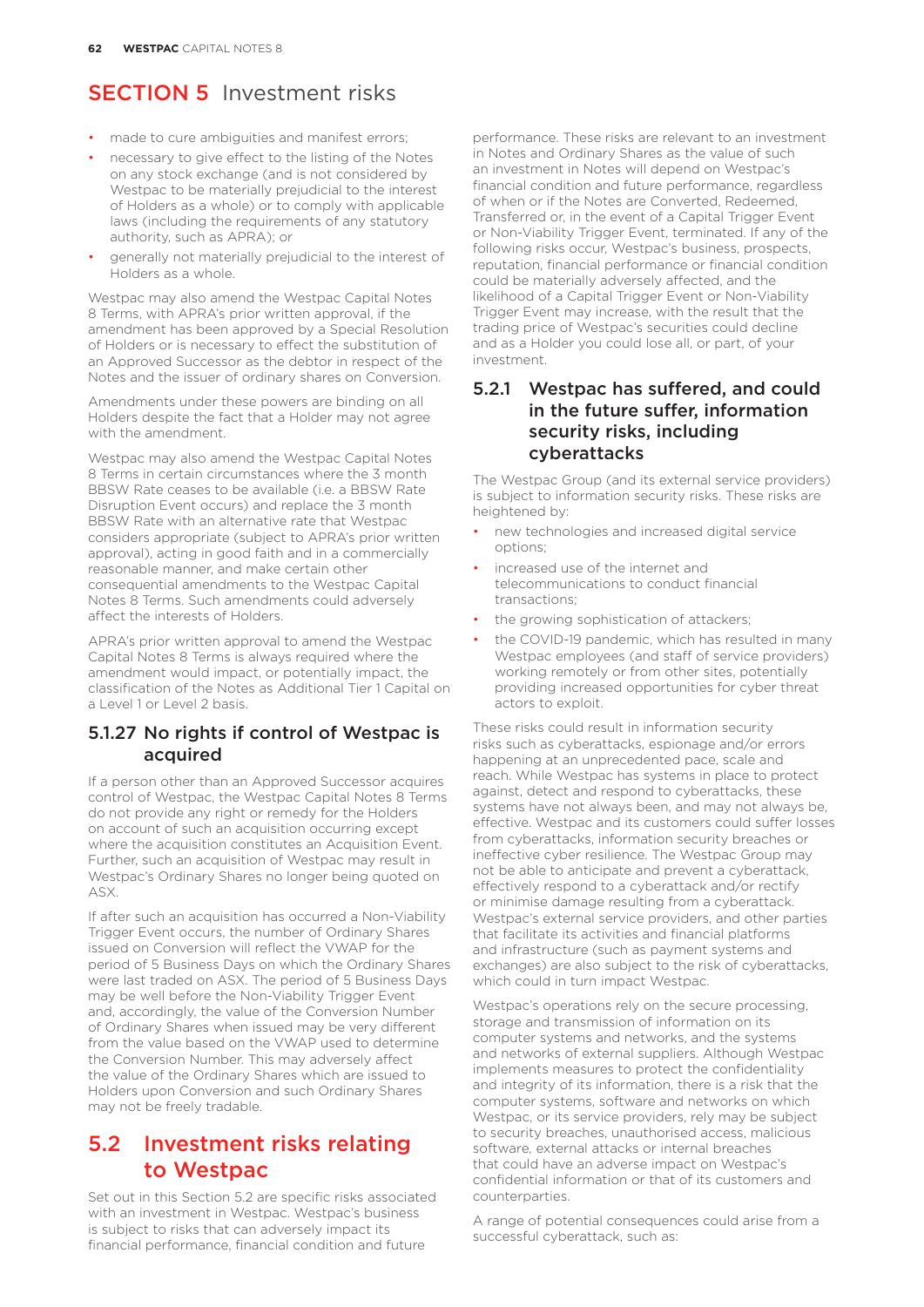- systems disrupting operations due to not operating properly;
- damage to technology infrastructure;
- adverse impacts to network access, operations or availability of services;
- loss of customers;
- loss of market share;
- loss of data or information:
- reputational damage;
- claims for compensation;
- breach of privacy laws;
- adverse regulatory action including fines or penalties and increased regulatory scrutiny;
- litigation; and
- significant additional resources required to modify or enhance Westpac's systems or to investigate and remediate any vulnerabilities or incidents.

All these potential consequences could negatively affect Westpac's business, prospects, reputation, financial performance or financial condition.

As cyber threats evolve, Westpac may need to spend significant resources to modify or enhance its systems or investigate and remediate any vulnerabilities or incidents.

### 5.2.2 COVID-19 has had, and may continue to have (and a pandemic like COVID-19 could in the future have), an adverse effect on the Westpac Group

The Westpac Group is vulnerable to the impacts of a communicable disease outbreak or a pandemic. The COVID-19 pandemic has had, and may continue to have, a negative impact on Westpac's customers, shareholders, employees and financial performance, among other adverse effects.

The COVID-19 pandemic has disrupted, and will continue to disrupt, numerous industries and global supply chains, while important measures to mitigate its impact (such as restrictions on businesses, movement and public gatherings) have had, and may continue to have, a negative effect on economic activity.

Reduction in economic activity due to these COVID-19 induced factors has affected, and may in the future affect, demand for Westpac's products and services for an unknown time and by an unknown amount. The associated financial stress on Westpac's customers has, and is expected to, increase impairments, defaults and write-offs. Westpac has increased its COVID-19 related overlays to allow for the potential emergence of losses once the effect of support and stimulus measures reduces in its business portfolios, however, further increases may be required.

Westpac has supported customers impacted by the pandemic by lowering interest rates on certain products, waiving certain fees and granting deferrals of certain loan repayments. These initiatives have had and may continue to have a negative impact on the Westpac Group's financial performance and may see the Westpac Group assume greater risk than it would have under ordinary circumstances. There is also the potential for further government or regulator intervention to support the economy and customers

impacted by COVID-19 which may require banks (including Westpac) to support those interventions.

Actions taken by regulators in response to the COVID-19 pandemic have impacted and could in the future impact the Westpac Group. As an example, regulators in some overseas jurisdictions have exercised their powers to prevent banks from declaring dividends or undertaking share buybacks. In New Zealand, in April 2020, the RBNZ made the decision to freeze dividend payments by banks in New Zealand, and in March 2021, it eased the restriction to place a 50% dividend restriction on the distribution of dividends on ordinary shares by banks in New Zealand until 1 July 2022. This prevents Westpac's subsidiary, Westpac New Zealand Limited, from paying more than 50% of its earnings as dividends and negatively impacts Westpac's Level 1 CET1 Ratio. More recently, the RBNZ has moved to stem the rapid growth in house prices by introducing new Loan Value Ratio restrictions on mortgage lending for both owner-occupier and investor-based borrowers.

APRA has written to Australian banks (including Westpac) and outlined its expectations that they continue to moderate dividend payout ratios and consider the use of dividend reinvestment plans and/ or other capital management initiatives to offset the impact on capital from distributions.

Westpac's business activities and operations have been. and may in the future be, disrupted by disease outbreaks or pandemics. For example, the COVID-19 pandemic has resulted in Westpac and its third party suppliers closing workplaces and suspending the provision of services through certain channels for a period.

When such outbreaks or pandemics occur, Westpac may need to adjust its risk appetite, policies or controls so it can respond to the outbreak or pandemic and protect the well-being of staff and customers who visit Westpac's premises. These changes could have unforeseen consequences and expose the Westpac Group to increased regulatory focus and/or media scrutiny.

Further, to respond to the COVID-19 pandemic, Westpac has implemented (and may in the future implement) new measures in very short periods of time. Taking this type of action may increase the risk that an operational or compliance breakdown occurs, potentially leading to financial losses, impacts on customer service or regulatory and/or legal action.

The COVID-19 pandemic has impacted the Westpac Group's ability to pay dividends, with the Westpac Group electing not to pay an interim dividend last financial year given the desire to retain a strong balance sheet and the ongoing uncertainty in the operating environment. It is possible that the COVID-19 pandemic, or another communicable disease outbreak or pandemic like COVID-19, will negatively impact the Westpac Group's ability to pay future dividends or make capital distributions.

There continues to be uncertainty associated with the COVID-19 pandemic, including the ultimate course, duration and severity of the disease and the availability and effectiveness of vaccination programs. There is also uncertainty in relation to future actions that may be taken by governments and businesses to attempt to contain the virus or mitigate its impact and the effectiveness of such actions, as well as the timing and speed of economic recovery. In turn, such uncertainty has the potential for longer term impacts on Westpac's customers, business and operations. The COVID-19

**1**

 $\mathbf{v}$ 

**GN** 

**6 3**

o.

 $\Delta$ 

**8 5**

 $\overline{\phantom{0}}$ 

 $\boldsymbol{\omega}$ 

ക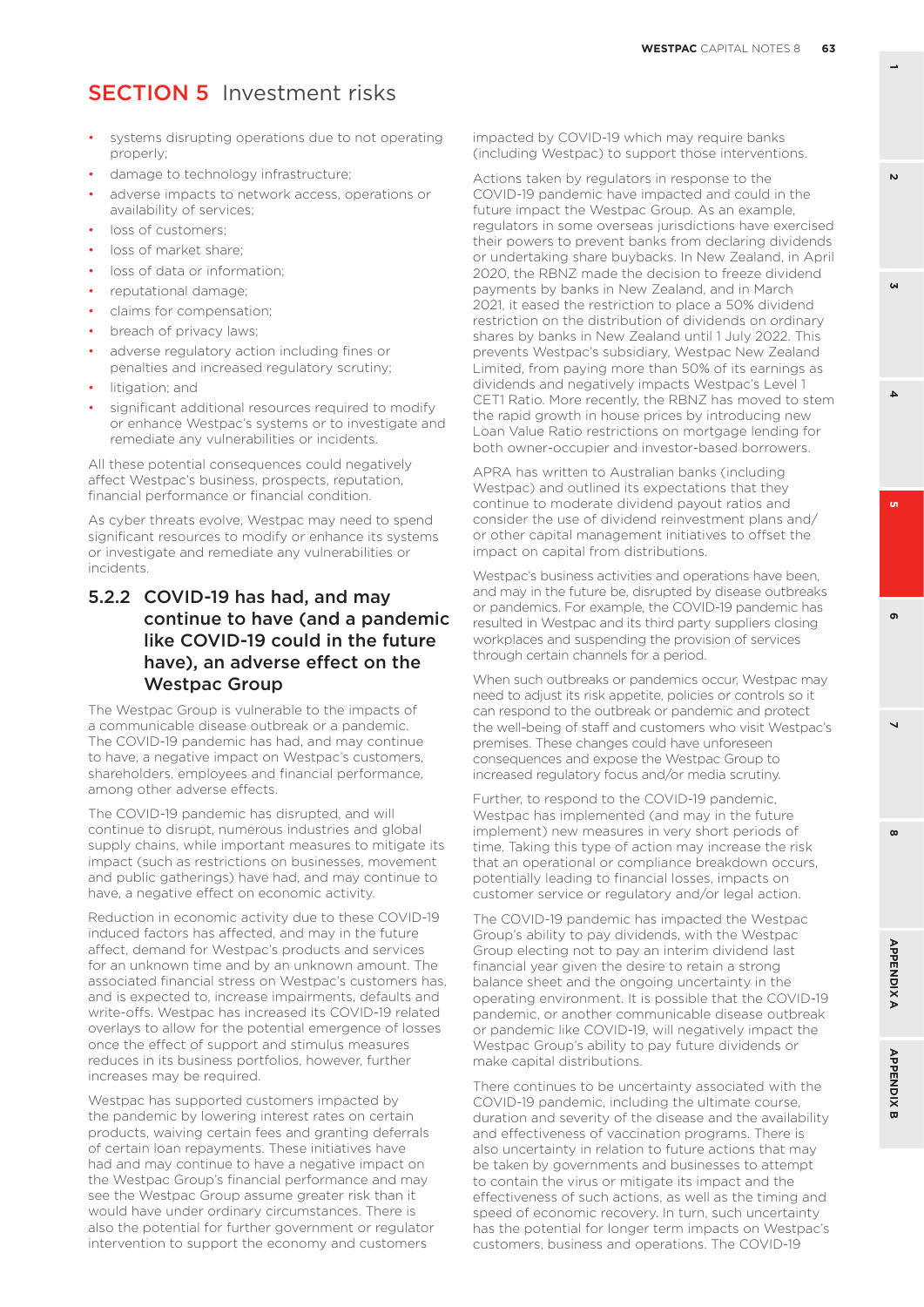pandemic may also heighten other risks described in this Section 5.2.

## 5.2.3 Westpac could be adversely affected by legal or regulatory change

The Westpac Group's business, prospects, reputation, financial performance and financial condition have been, and could in the future be, adversely affected by changes to law, regulation, policies, supervisory activities and the expectations of its regulators. The Westpac Group operates in an environment where there is increased regulation and scrutiny of financial services providers.

Regulatory change has directly and adversely affected the Westpac Group's financial performance and financial condition, and could do so in the future. In recent years, laws and regulations have been introduced requiring Westpac to hold more liquidity and higher capital, and a Bank Levy (based on liabilities) has been imposed on Australia's largest banks. Laws and regulations that have a similar effect could be passed in the future, including as a result of APRA's proposed capital policy reforms.

Regulatory changes may also affect how Westpac operates. For example, recent regulation has altered the way Westpac provides its products and services, in some cases requiring it to change or discontinue Westpac's offerings. Regulation could also limit Westpac's flexibility, require Westpac to incur substantial costs, impact the profitability of Westpac's businesses, result in the Westpac Group being unable to increase or maintain market share and/or create pressure on margins and fees.

There are many sources of regulatory change that could affect Westpac's business. Such change could stem from international bodies, such as the Basel Committee on Banking Supervision (BCBS), or from reviews and inquiries commissioned by governments (including the Royal Commission into Misconduct in the Banking, Superannuation and Financial Services Industry) or regulators. Reviews and commissions of inquiry may lead to, and in some cases already have led to, substantial regulatory change, which could have a material impact on the Westpac Group.

Regulation impacting Westpac's business may not always be released in a timely manner before its date of implementation. Similarly, early announcements of regulatory change may not be specific and significantly differ from the final regulation. In those cases, the Westpac Group may not be able to effectively manage its compliance design in the timeframes available.

Relevant governments or regulators could also revise their application of regulatory policies, thereby impacting Westpac's business (such as macro-prudential limits on lending).

It is critical the Westpac Group manages regulatory change effectively. The failure to do so has resulted, and could in the future result, in the Westpac Group not meeting its compliance obligations, the potential consequences of which are set out in Section 5.2.4 below. Westpac expects that Westpac will continue to invest significantly in compliance and the management and implementation of regulatory change, and significant management attention and resources may be required to update existing, or implement new, processes to comply with such new regulations.

The Westpac Group's ability to manage regulatory change has been, and may in the future be, impacted by the COVID-19 pandemic or similar pandemics. The COVID-19 pandemic has caused significant disruptions and delays to regulatory change projects, increasing the risk that the Westpac Group may not comply with new regulations when they come into effect. The governmental response to COVID-19 has also seen new legislation and regulation, which may increase compliance risks. The Westpac Group may also incur significant costs responding to this new legislation and regulation.

#### 5.2.4 Westpac has been and could be adversely affected by failing to comply with laws, regulations or regulatory policy

Westpac is responsible for ensuring that it complies with all applicable legal and regulatory requirements and industry codes of practice in the jurisdictions in which it operates or obtain funding, as well as meeting its ethical standards.

The Westpac Group is subject to conduct and compliance risk. These risks are exacerbated by the increasing complexity and volume of regulation, including where Westpac interprets its obligations and rights differently to regulators or a court, tribunal or other body. The potential for this is heightened when regulation is new, untested or is not accompanied by extensive regulatory guidance.

The Westpac Group's compliance management system is designed to identify, assess and manage compliance risk. However, this system has not always been, and may not always be, effective. Breakdowns have, and may in the future, occur due to flaws in the design or implementation of controls or processes. This has resulted in, and may in the future result in, potential breaches of compliance obligations as well as poor customer outcomes.

Conduct risk could occur through the provision of products and services to customers that do not meet their needs or do not meet the expectations of the market, as well as the poor conduct of Westpac's employees, contractors, agents, authorised representatives and external services providers. This could occur through a failure to meet professional obligations to specific clients (including fiduciary and suitability requirements), weakness in risk culture or corporate governance or organisational culture, poor product design and implementation, failure to adequately consider customer needs or selling products and services outside of customer target markets. This could include deliberate attempts by such individuals to circumvent Westpac's controls, processes and procedures or reckless or negligent actions that could result in the circumvention of Westpac's controls, processes and procedures. The Westpac Group depends on its people to 'do the right thing' to meet its compliance obligations and abide by its Code of Conduct. Inappropriate or poor conduct by these individuals such as not following a policy or engaging in misconduct has resulted, and could result, in poor customer outcomes and a failure by the Westpac Group to meet its compliance obligations. The large number of employees and the staff of Westpac's third-party contractors working remotely due to the COVID-19 pandemic may negatively affect the Westpac Group's compliance controls and monitoring processes and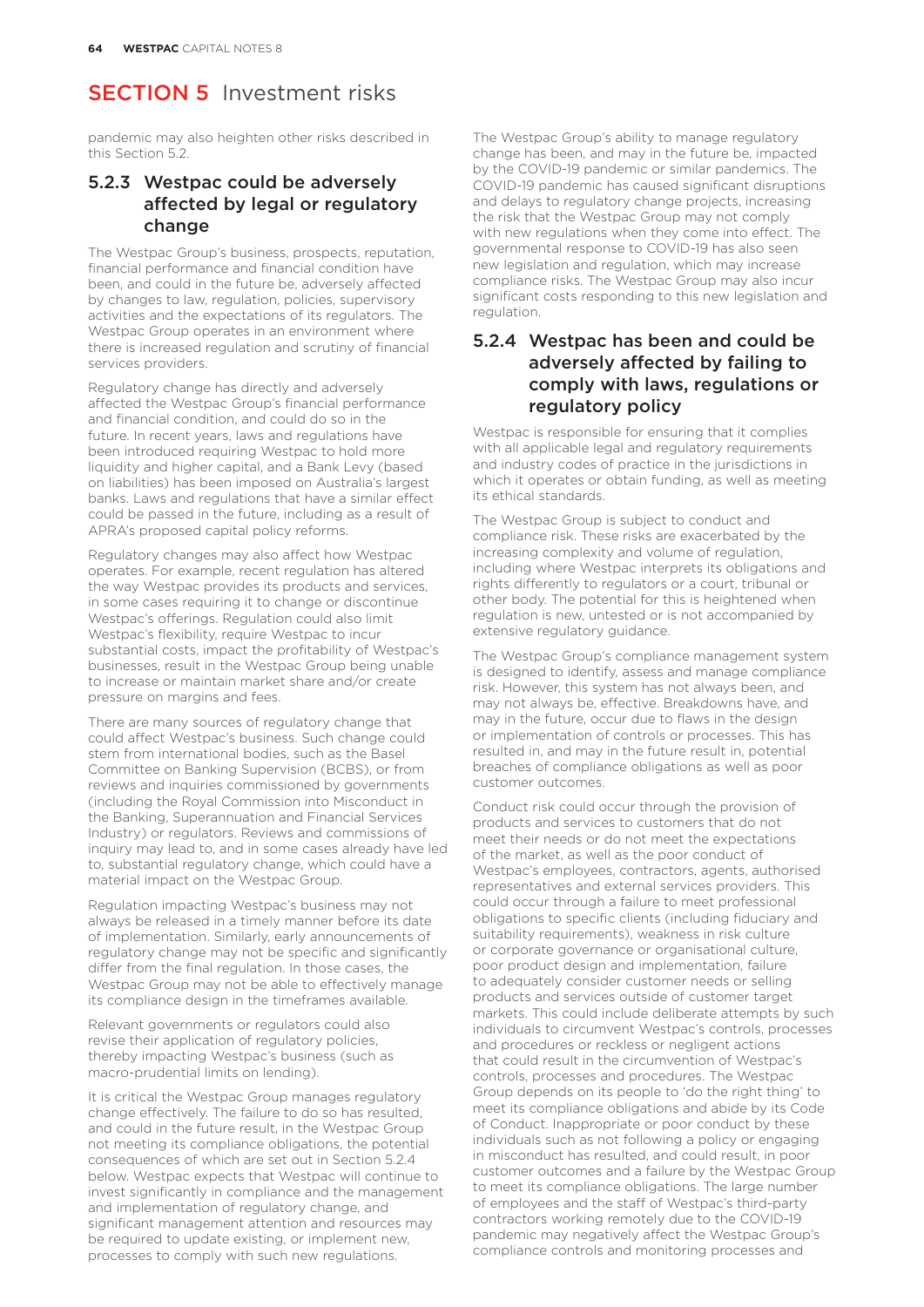there may be an increased risk that staff fail to follow internal policies or that customers may be adversely affected through privacy breaches.

While Westpac has frameworks, policies, processes and controls that are designed to manage poor conduct outcomes, these frameworks, policies, processes and controls have been, and may be, ineffective. The failure of these frameworks, policies, processes and controls could result in financial losses (including incurring substantial remediation costs and as a result of litigation by regulators and customers) and reputational damage, which could adversely affect Westpac's business, prospects, financial performance or financial condition.

The Westpac Group's failure, or suspected failure, to comply with a compliance obligation has in the past and could in the future lead to a regulator commencing surveillance or an investigation. The Westpac Group is currently subject to a number of investigations and reviews by regulators. The Westpac Group has devoted (and will need to continue to devote) significant resources and has incurred (and will continue to incur) costs for these reviews and investigations, which may adversely affect Westpac's business, operations, reputation, financial performance and ability to pay dividends.

Depending on the circumstances, regulatory reviews and investigations have in the past and may in the future result in a regulator taking administrative or enforcement action against the Westpac Group and/ or its representatives. Westpac is currently the subject of various actions relating to potential breaches of market conduct and financial services laws, including unconscionable conduct, insider trading and a failure to comply with Australian Financial Services Licence conditions. Regulators could pursue civil or criminal proceedings, seeking substantial fines, civil penalties or other enforcement outcomes. In addition, regulatory investigations may lead to adverse findings against directors and management, including potential disqualification.

In many cases, Westpac's regulators have broad powers. For example, APRA can, in certain circumstances, issue directions to Westpac (such as a direction to comply with a prudential requirement, conduct an audit or take remedial action) or disqualify an 'Accountable Person' under the Banking and Executive Accountability Regime

APRA can also require the Westpac Group to hold additional capital either through a capital overlay or higher risk weighted assets. APRA imposed a \$500 million overlay to Westpac's operational risk capital requirement following the completion of Westpac's selfassessment into its frameworks and practices in relation to culture, governance and accountability and a further \$500 million overlay following the commencement of civil penalty proceedings by AUSTRAC (both overlays were applied through an increase in risk weighted assets). If the Westpac Group incurs additional capital overlays it may need to raise additional capital which could have an adverse impact on its financial performance and financial condition.

The political and regulatory environment that the Westpac Group operates in has seen (and may in the future see) Westpac's regulators (including any new regulator) receive new powers along with materially increased penalties for corporate and financial sector misconduct. In particular, ASIC can commence civil penalty proceedings and seek civil penalties (currently up to \$525 million per offence) against an Australian financial services licensee (such as Westpac) for failing to do all things necessary to ensure that financial services provided under the licence are provided efficiently, honestly and fairly. The Westpac Group may also face significant penalties for failing to comply with other obligations, and a failure by the Westpac Group may result in multiple contraventions leading to large penalties.

Westpac's regulators have adjusted and may in the future continue to adjust the way they approach oversight, potentially preferring their enforcement powers over a more consultative approach. For example, ASIC committed to a 'Why not litigate?' approach and has prioritised case studies and referrals arising from the Royal Commission and significant market misconduct. APRA has also committed to a revised enforcement approach (including a new Supervision Risk and Intensity Model), indicating it will use enforcement where appropriate to prevent and address serious prudential risks and hold entities and individuals to account.

There may also be a shift in the type and focus of enforcement proceedings commenced by regulators in the future. For example, regulators may increasingly seek to refer investigations for potential criminal consideration to the Commonwealth Department of Public Prosecutions or other prosecutorial bodies. This may result in an increase in criminal prosecutions against institutions and/or their employees or representatives.

The way regulators supervise and monitor institutions has also changed and may continue to change in the future. An example is ASIC's 'Close and Continuous Monitoring' program involving onsite reviews of financial services entities, including Westpac.

The Westpac Group is responding to a high volume of regulatory requests from ASIC, APRA and other regulators. This is consistent with the long term trend towards enhanced supervision and monitoring and greater enforcement activity by regulators.

Disruptions to Westpac's business, operations, third party contractors and suppliers resulting from the COVID-19 pandemic have increased and may continue to increase the risk that Westpac will not be able to satisfy commitments made to regulators about improving processes and/or resolving outstanding issues, potentially increasing the prospect of a regulator taking action against the Westpac Group.

Regulatory action commenced against the Westpac Group has exposed and may in the future expose the Westpac Group to an increased risk of litigation brought by third parties (including through class action proceedings), which may require the Westpac Group to pay compensation to third parties and/or undertake further remediation activities.

 $\mathbf{v}$ 

**GN** 

**6 3**

ີທ

ക

 $\overline{\phantom{0}}$ 

 $\Delta$ 

**APPENDIX B**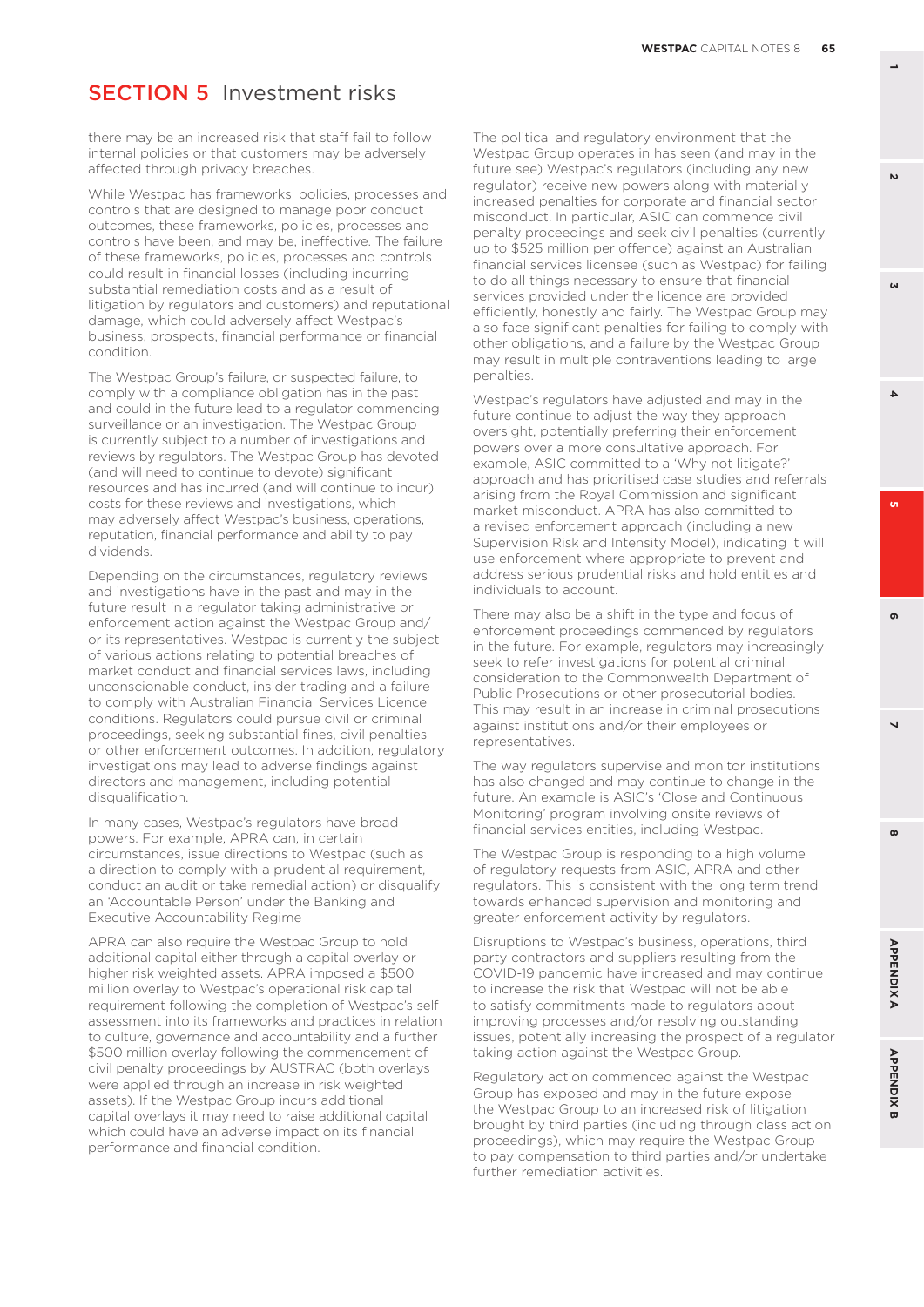## 5.2.5 Westpac has suffered, and in the future could suffer, losses and be adversely affected by the failure to implement effective risk management

Westpac's risk management framework has not always been, or may not in the future prove to be, effective.

This could be because the design of the framework is inadequate or that key risk management policies, controls and processes may be ineffective, due to inadequacies in their design, technology failures or because of poor implementation or high execution risk. The potential for these types of failings is heightened if the Westpac Group does not have enough appropriately skilled, trained and qualified employees in key positions.

There are also inherent limitations with any risk management framework as risks may exist, or emerge in the future, that Westpac has not anticipated or identified, and Westpac's controls may not be effective.

The risk management framework may also prove ineffective because of weaknesses in risk culture, which may result in risks and control weaknesses not being identified, escalated or acted upon. Recent analysis and reviews, in addition to regulatory feedback, have highlighted that the framework is not operating satisfactorily in a number of respects and needs to be improved. The Westpac Group has a number of risks which sit outside its risk appetite or do not meet the expectations of regulators. Many of these areas requiring improvement relate to the enforceable undertaking entered into with APRA by Westpac in December 2020. Further, a deficiency in the design or operation of Westpac's remuneration structures could have a negative effect, potentially resulting in staff engaging in excessive risk-taking behaviours.

As part of the Westpac Group's risk management framework, the Westpac Group measures and monitors risks against its risk appetite. If a risk is out-of-appetite, the Westpac Group needs to take steps to bring this risk back into appetite in a timely way. However, the Westpac Group may not always be able to achieve this within proposed timeframes. This may occur because, for example, the Westpac Group experiences delays in enhancing its information technology systems or in recruiting sufficient numbers of appropriately trained staff for required activities. It is also possible that due to external factors beyond Westpac's control, certain risks may be inherently outside of appetite for periods of time. The Westpac Group is required to periodically review its risk management framework to determine if it remains appropriate.

If the Westpac Group is unable to bring risks back into appetite, or if it is determined that the Westpac Group's risk management framework is no longer appropriate, the Westpac Group may incur unexpected losses and be required to undertake considerable remedial work, including incurring substantial costs. The failure to remedy this situation could result in increased scrutiny from regulators, who could require (amongst other things) that the Westpac Group hold additional capital or direct the Westpac Group to spend money to enhance its risk management systems and controls. Weaknesses in risk management systems and controls have recently led to adverse outcomes for the Westpac Group, with APRA requiring Westpac to hold additional

capital following the completion of its Culture, Governance and Accountability self-assessment, as well as the payment of a civil penalty of \$1.3 billion as a result of the civil penalty proceedings brought by AUSTRAC against Westpac. In the reporting period ending 31 March 2021, APRA accepted an Enforceable Undertaking from Westpac, reflecting the crystallisation of many of the risks discussed above, and APRA has approved Westpac's integrated plan in relation to risk governance. Inadequacies in addressing risks or in the Westpac Group's risk management framework could also result in the Westpac Group failing to meet a compliance obligation and/or financial losses.

If any of Westpac's governance or risk management processes and procedures prove ineffective or inadequate or are otherwise not appropriately implemented, as has occurred, Westpac could be exposed to higher levels of risk than expected which may result in unexpected losses, imposition of capital requirements, breaches of compliance obligations and reputational damage which could adversely affect Westpac's business, prospects, financial performance or financial condition.

#### 5.2.6 The failure to comply with financial crime obligations has had and could have further adverse effects on Westpac's business and reputation

The Westpac Group is subject to anti-money laundering and counter-terrorism financing ("AML/CTF") laws, anti-bribery and corruption laws, economic and trade sanctions laws and tax transparency laws in the jurisdictions in which it operates. These laws can be complex and, in some circumstances, impose a diverse range of obligations. As a result, regulatory, operational and compliance risks are heightened. For example, AML/CTF laws require Westpac and other regulated institutions to (amongst other things) undertake the applicable customer identification procedures, conduct ongoing and enhanced due diligence on customers, maintain and comply with an AML/CTF program and undertake ongoing risk assessments.

AML/CTF laws also require Westpac to report certain matters and transactions to regulators (including international funds transfer instructions, threshold transaction reports and suspicious matter reports) and ensure that certain information is not disclosed to third parties in a way that would contravene the 'tipping off' provisions in AML/CTF legislation. The failure to comply with these laws has had, and in the future may have, adverse impacts for the Westpac Group.

In recent years there has been, and there continues to be, increased focus on compliance with financial crime obligations, with regulators globally commencing largescale investigations and taking enforcement action for identified non-compliance (often seeking significant penalties). Further, due to the Westpac Group's large number of customers and transaction volumes, the undetected failure or the ineffective implementation, monitoring or remediation of a system, policy, process or control (including a regulatory reporting obligation) has resulted, and could in the future result, in a significant number of breaches of AML/CTF obligations. This in turn could lead to significant penalties, such as in the AUSTRAC proceedings described below, and other adverse impacts for the Westpac Group, such as reputational damage.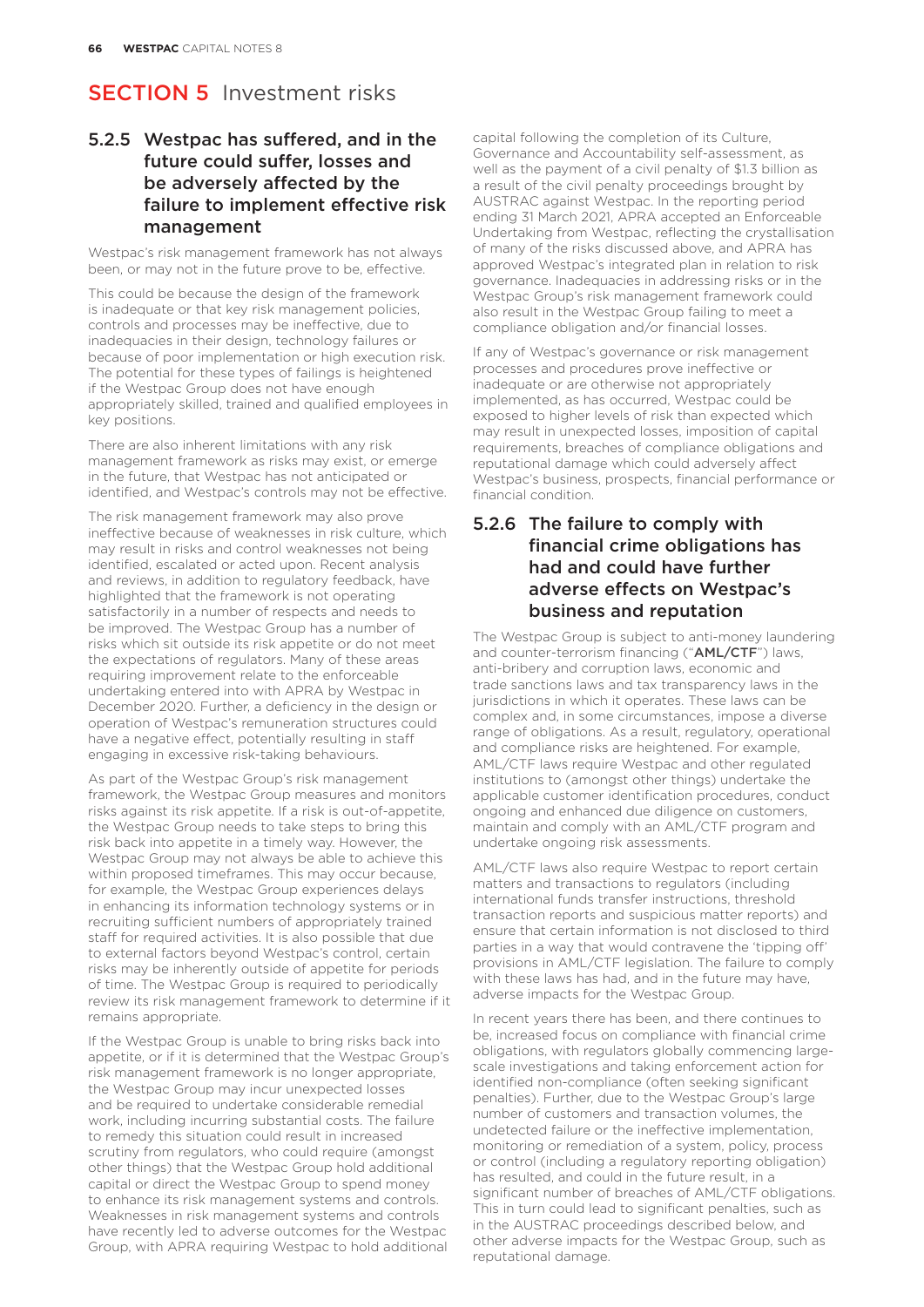While the Westpac Group has systems, policies, processes and controls in place designed to manage its financial crime obligations (including reporting obligations), these have not always been, and may not in the future always be, effective. This could be for a range of reasons, including, for example, a deficiency in the design of a control or a technology failure. Westpac's analysis and reviews, in addition to regulator feedback, have highlighted that its systems, policies, processes and controls are not operating satisfactorily in a number of respects and require improvement.

The Westpac Group is currently undertaking a significant multi-year program of work to strengthen areas of control weakness in its financial crime risk management framework (including important aspects of its money laundering and terrorism financing risk assessments and governance) and seek to rectify the management of this risk. The Westpac Group has increased dedicated financial crime risk expertise and resources to deliver the financial crime program of work. With increased focus on financial crime, further issues requiring attention have been identified and may continue to be identified.

Although the Westpac Group provides updates to AUSTRAC, the ATO and other regulators on its remediation and other program activities, there is no assurance that AUSTRAC, the ATO or other regulators will agree that its remediation and program update activities will be adequate or effectively enhance the Westpac Group's compliance programs.

If Westpac fails to comply with these financial crime obligations, Westpac could face, and has in the past faced, regulatory enforcement action such as litigation, significant fines, penalties and the revocation, suspension or variation of licence conditions. For example, Westpac paid a civil penalty of \$1.3 billion as a result of the civil proceedings brought by AUSTRAC against Westpac on 20 November 2019 for certain contraventions of the Anti-Money Laundering and Counter-Terrorism Financing Act 2006 (Cth).

Non-compliance or alleged non-compliance with Westpac's financial crime related obligations and public disclosure have also resulted in, and could lead to regulatory investigations, reviews, inquiries, proceedings or other litigation commenced by third parties (including Australian, US or other class actions), and regulatory action in non- Australian jurisdictions where Westpac operates. Any such litigation or proceeding could cause significant financial and reputational damage to Westpac. Reputational damage could result in the loss of customers or restrict the Westpac Group's ability to efficiently access capital markets, which could have a material adverse effect on the Westpac Group's business, reputation, prospects, financial performance and financial condition. Furthermore, any such effect could harm the Westpac Group's credit ratings. Previous enforcement action by AUSTRAC has resulted in a range of outcomes, depending on the nature and severity of the relevant conduct and its consequences, including substantial financial penalties.

#### 5.2.7 Climate change may have adverse effects on Westpac's business

Westpac, its customers, external suppliers and communities in which it operates, may be adversely affected by the physical risks of climate change, including increases in temperatures, rising sea levels, and the frequency and severity of adverse climatic

events including fires, storms, floods and droughts. These effects, whether acute or chronic in nature, may directly impact Westpac and its customers through, for example, disruptions to business and economic activity or impacts on income and asset values. Adverse impacts on Westpac's customers may negatively impact loan serviceability and security values, as well as its profitability.

In addition, Westpac is exposed to risk arising from initiatives and trends associated with climate change mitigation (transition risks). Changes in supervisory expectations of banks, other regulatory changes and changes in investor appetite could directly impact Westpac, for example, by giving rise to higher compliance and/or funding costs.

Examples of regulatory change in this space include the commencement by APRA of its Climate Vulnerability Assessment involving major Australian banks including Westpac; the release of APRA's draft Prudential Practice Guide on climate change financial risks; and the introduction of proposed legislation in New Zealand to require mandatory climate-risk reporting for the financial sector.

Westpac is also exposed to transition risk indirectly through its lending to higher risk sectors or regions. Technological developments, regulatory changes, stakeholder pressure and shifting customer preferences may place additional pressure on certain customer sectors to reduce greenhouse gas emissions, which could in turn result in additional credit risk, or loss of revenues due to changes in markets.

Westpac may be subject, from time to time, to legal and business challenges due to actions instituted by activist shareholders or others. Responding to such actions could be costly and time-consuming, and may create increased attention and disclosure associated with such matters. In addition, there could be heightened litigation risk due to varying shareholder expectations or additional disclosures or commitments made by Westpac to shareholders. Perceived uncertainties as to Westpac's future direction as a result of shareholder activism may lead to the perception of a change in the direction of the business or other instability.

Further, any failure or perceived failure by Westpac to proactively manage and disclose climate change risks appropriately may in turn increase the risk of third party and shareholder litigation, or regulatory action against the Westpac Group (and/or its customers), with these types of climate-related actions becoming more common in Australia and globally. Further, Westpac expects scrutiny from shareholders and regulators on the climate-related risk management practices and lending policies of banks and other financial institutions to remain high in Australia in coming years.

Westpac is also exposed to broader geopolitical and macro-economic impacts of climate change given its international portfolio. Climate change may remove stability from both domestic and international economic conditions and may impact customer confidence in these markets.

Failure to effectively manage and disclose direct and indirect climate-related risks, including physical, transition, litigation and shareholder activism risks, could adversely affect Westpac's business, prospects, reputation, financial performance or financial condition.  $\mathbf{v}$ 

**GN** 

**8 5**  $\boldsymbol{\omega}$ 

**6 3**

ີທ

ക

 $\overline{\phantom{0}}$ 

 $\Delta$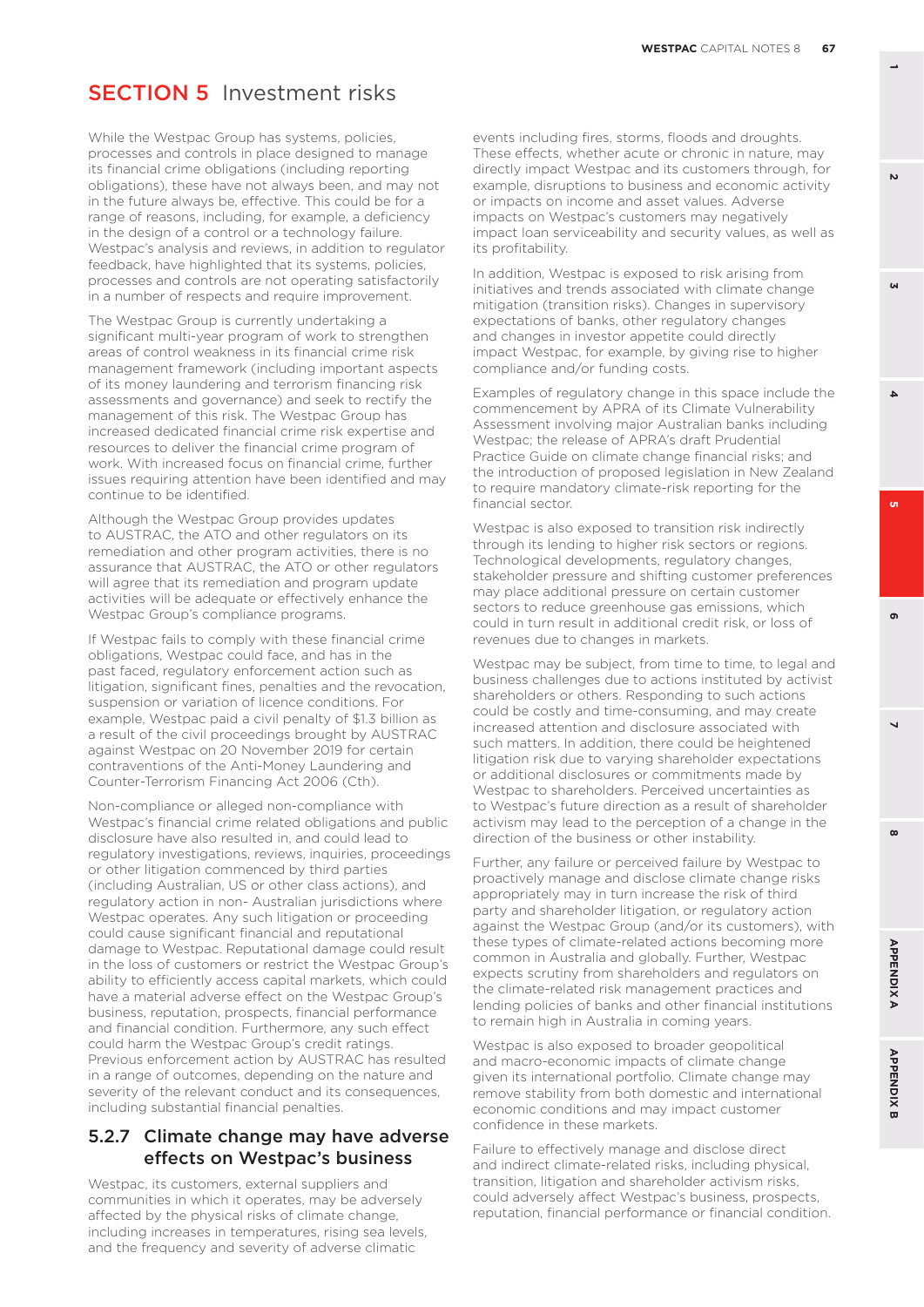### 5.2.8 Reputational damage has harmed and could in the future harm Westpac's business and prospects

Reputational risk arises where there are differences between stakeholders' current and emerging perceptions, beliefs and expectations and Westpac's past, current and planned activities, processes, performance and behaviours.

There are various potential sources of reputational damage. For example, where Westpac's actions cause, or are perceived to cause, a negative outcome for customers, shareholders, stakeholders or the community. Reputational damage could also arise from the failure to effectively manage risks, failure to comply with legal and regulatory requirements, enforcement or supervisory action by regulators, adverse findings from regulatory reviews, failure or perceived failure to adequately respond to community, environmental, social and ethical issues, failure of information security systems, technology failures and security breaches and inadequate record keeping, which may prevent Westpac from demonstrating that or determining if a past decision was appropriate at the time it was made. The AUSTRAC proceedings illustrate a number of these risks.

Westpac's reputation could also be adversely affected by the actions of customers, suppliers, joint-venture partners, strategic partners, other counterparties and accredited data recipients that the Westpac Group provides customer data to under Australia's 'Open Banking' regime.

Failure, or perceived failure, to address issues that could or do give rise to reputational risk has created, and could in the future create, additional legal risk, subject Westpac to regulatory investigations, regulatory enforcement actions, fines and penalties or litigation or other actions brought by third parties (including class actions), requirements to remediate and compensate customers, remediation and other costs and reputational harm among customers, investors and the market. This could adversely affect Westpac's business, prospects, financial performance or financial condition.

#### 5.2.9 Westpac has suffered and could suffer losses due to litigation

Westpac and its subsidiaries are, from time to time, involved in legal proceedings (including class actions), regulatory actions or arbitration. Such litigation has been and could in the future be commenced by a range of plaintiffs, such as customers, shareholders, suppliers, counterparties and regulators.

In recent years, there has been an increase in class action proceedings, many of which have resulted in significant monetary settlements. The risk of class actions has been heightened by a number of factors, including regulatory enforcement actions (such as the civil penalty proceedings brought by AUSTRAC), an increase in the number of regulatory investigations and inquiries (such as the Royal Commission), a greater willingness on the part of regulators to commence court proceedings, more intense media scrutiny and the growth of third-party litigation funding. Class actions commenced against a competitor could also lead to similar proceedings against Westpac.

Litigation (including class actions) may, either individually or in aggregate, adversely affect the Westpac Group's business, operations, prospects, reputation or financial condition. This risk is heightened by increases in the severity of penalties for certain breaches of the law. Such matters are subject to many uncertainties and the outcome may not be predicted accurately. Furthermore, the Westpac Group's ability to respond to and defend litigation may be adversely affected by inadequate record keeping.

Depending on the outcome of any litigation, the Westpac Group has been and may in the future be required to comply with broad court orders, including compliance orders, enforcement orders or otherwise pay significant damages, fines, penalties or legal costs.

In addition, the case studies considered by the Royal Commission, and the Royal Commission's findings, have led, and may in the future lead to, regulators commencing investigations and/or enforcement action against the Westpac Group.

There is a risk that the actual penalty or damages paid following a settlement or determination by a Court for any legal proceedings may be materially higher or lower than the provision or that any contingent liability may be larger than anticipated. This may occur in a range of situations, for example where the scope of litigation against the Westpac Group is expanded by further claims or causes of action. There is also a risk that additional litigation or contingent liabilities arise, all of which could adversely affect Westpac's business, prospects, reputation, financial performance or financial condition.

#### 5.2.10 Westpac could suffer losses due to technology failures

Maintaining the reliability, integrity and security of Westpac's information and technology is crucial to Westpac's business.

While the Westpac Group has a number of processes in place to preserve and monitor the availability and recovery of its systems, there is a risk that Westpac's information and technology systems might fail to operate properly or become disabled, including from events wholly or partially beyond Westpac's control. For example, the COVID-19 pandemic has seen more employees and staff of Westpac's thirdparty contractors work remotely or from alternative sites, which may put additional stress on Westpac's technology infrastructure and systems.

If Westpac incurs a technology failure, it may fail to meet a compliance obligation (such as retaining records and data for a certain period), or its customers may be adversely affected, including through privacy breaches or loss of personal data. This could result in reputational damage, remediation costs and a regulator commencing an investigation and/or taking action against Westpac. The over reliance on legacy systems may heighten the risk of a technology failure.

Westpac needs to regularly renew and enhance its technology to deliver new products and services, comply with regulatory obligations and meet its customers' and regulators' obligations. Consequently, Westpac are constantly managing new technology projects. Failure to effectively implement these projects could result in cost overruns, reduced productivity, operational instability, compliance failures, reputational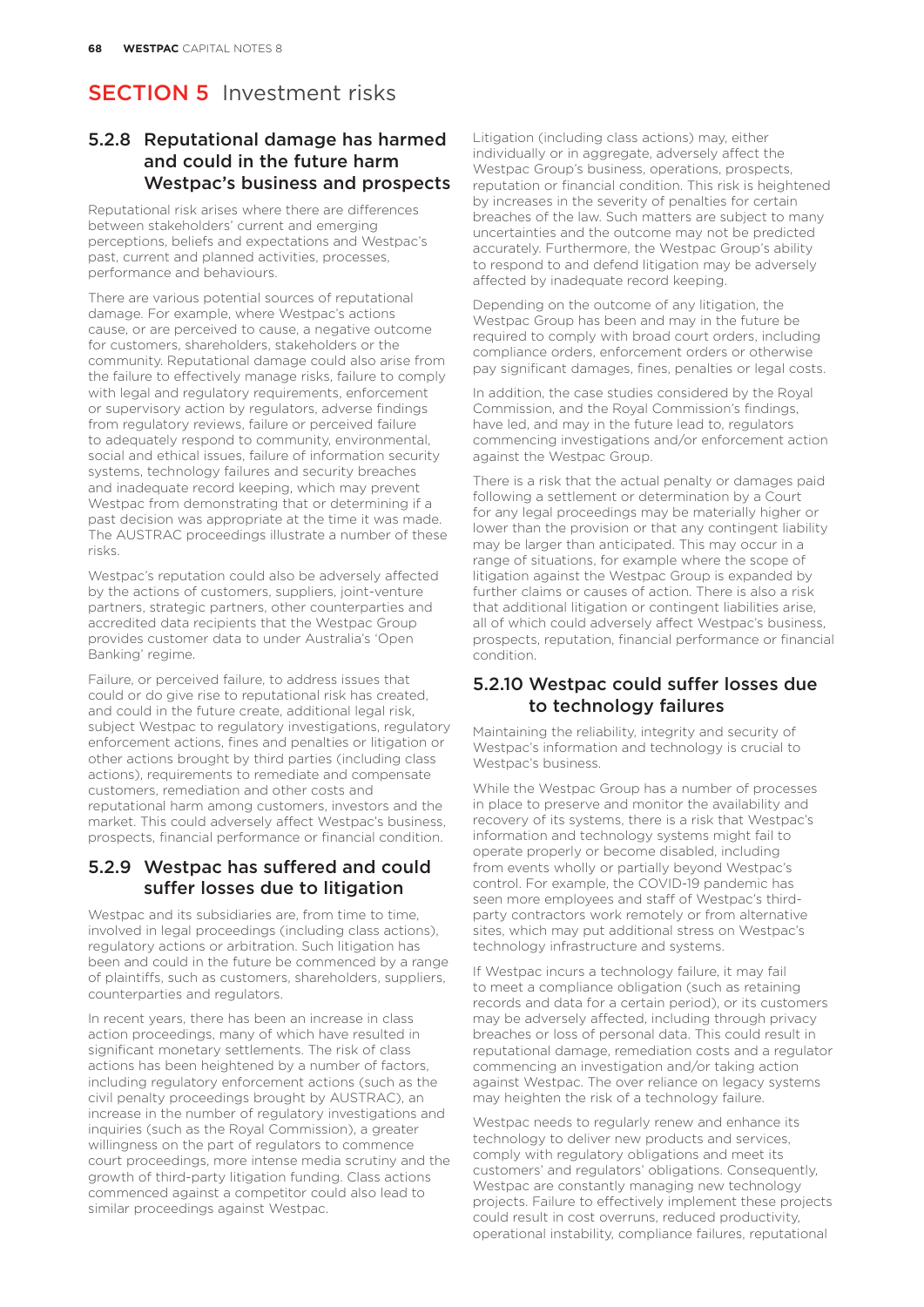**GN** 

 $\mathbf{v}$ 

 $\Delta$ 

**6 3** o.

 $\overline{ }$ 

**8 5**  $\boldsymbol{\omega}$ 

# **SECTION 5** Investment risks

damage and/or the loss of market share. This could place Westpac at a competitive disadvantage and adversely affect Westpac's business, prospects, financial performance or financial condition.

#### 5.2.11 Westpac is exposed to adverse funding market conditions

Westpac relies on deposits, money markets and capital markets to fund its business and source liquidity. Westpac's liquidity and costs of obtaining funding are related to funding market conditions.

Funding markets can experience periods of extreme volatility, disruption and decreased liquidity. Such disruption can be for extended periods and be unpredictable as experienced during the Global Financial Crisis and, more recently, as a result of the COVID-19 pandemic. The main risks Westpac face are damage to market confidence, changes to the access and cost of funding, a slowing in global economic activity or other impacts on customers or counterparties.

As of 31 March 2021, approximately 26% of Westpac's total funding originated from domestic and international wholesale markets. Of this, around 53% was sourced outside Australia and New Zealand. Customer deposits provided around 66% of total funding. Customer deposits held by Westpac comprise both term deposits, which can be withdrawn after a certain period and at call deposits, which can be withdrawn at any time.

A shift in investment preferences, or an unwind of the RBA's quantitative easing measures as the economy continues to improve, could result in deposit withdrawals which could increase Westpac's need for funding from other, potentially less stable, or more expensive sources.

If market conditions deteriorate due to economic, financial, political or other reasons (including the COVID-19 pandemic), there may also be a loss of confidence in bank deposits leading to unexpected withdrawals. This could increase funding costs and Westpac's liquidity, funding and lending activities may be constrained and Westpac's financial solvency threatened.

If Westpac's current sources of funding prove to be insufficient, Westpac may need to seek alternatives which will depend on factors such as market conditions, Westpac's credit ratings and market capacity. Even if available, these alternatives may be more expensive or on unfavourable terms, which could adversely affect Westpac's financial performance, liquidity, capital resources or financial condition.

If Westpac is unable to source appropriate funding, Westpac may be forced to reduce lending or liquidity. This may adversely impact Westpac's business, prospects, liquidity, capital resources, financial performance or financial condition. If Westpac is unable to source appropriate funding for an extended period, or if it can no longer realise liquidity, Westpac may not be able to pay its debts as and when they fall due or meet other contractual obligations.

Westpac enters into collateralised derivative obligations, which may require Westpac to post additional collateral based on market movements, which has the potential to adversely affect Westpac's liquidity or ability to use derivative obligations to hedge

its interest rate, currency and other financial instrument risks.

## 5.2.12 Westpac could be adversely affected by the risk of inadequate capital levels under stressed conditions

The risk of an inadequate level or composition of capital to support normal business activities and to meet regulatory capital requirements under normal operating environments or stressed conditions has been highlighted by the COVID-19 pandemic. Regulatory change will require banks to hold higher capital, specifically for the implementation of future capital and risk-weighted assets regulations coming into effect from 2023. APRA requires banks to operate above the 10.5% unquestionably strong benchmark to prepare for this change although the impact on each bank will be different due to different balance sheet and portfolio mix. Capital distribution constraints apply when an ADI's Common Equity Tier 1 Capital ratio is within the capital buffer range (consisting of the Capital Conservation Buffer plus any Countercyclical Capital Buffer). Capital constraints could have an impact on Westpac's ability to pay future dividends or make capital distributions. Adverse conditions and/or adverse regulatory change could impact Westpac's capital adequacy and/or trigger capital distribution constraints.

#### 5.2.13 Sovereign risk may destabilise financial markets adversely

Sovereign risk is the risk that governments will default on their debt obligations or will be unable to refinance their debts as they fall due. Potential sovereign debt defaults and the risk that governments will nationalise parts of their economy including assets of financial institutions such as Westpac could negatively impact the value of Westpac's holdings of liquid assets. There may also be a cascading effect to other markets and countries, the consequences of which, while difficult to predict, may be similar to or worse than those experienced during the Global Financial Crisis. Such an event could destabilise global financial markets, adversely affecting Westpac's liquidity, financial performance or financial condition.

### 5.2.14 Westpac could be adversely affected by the failure to maintain its credit ratings

Credit ratings are independent opinions on Westpac's creditworthiness. Westpac's credit ratings can affect the cost and availability of Westpac's funding and may be important to certain customers or counterparties when evaluating our products and services.

Credit ratings assigned to Westpac by rating agencies are based on an evaluation of a number of factors, including Westpac's financial strength, the quality of Westpac's governance, structural considerations regarding the Australian financial system and economy and Australia's Sovereign credit rating. A rating downgrade could be driven by a downgrade of Australia's Sovereign credit rating, or one or more of the risks identified in this Section 5.2 or by other events including changes to the methodologies rating agencies use to determine credit ratings.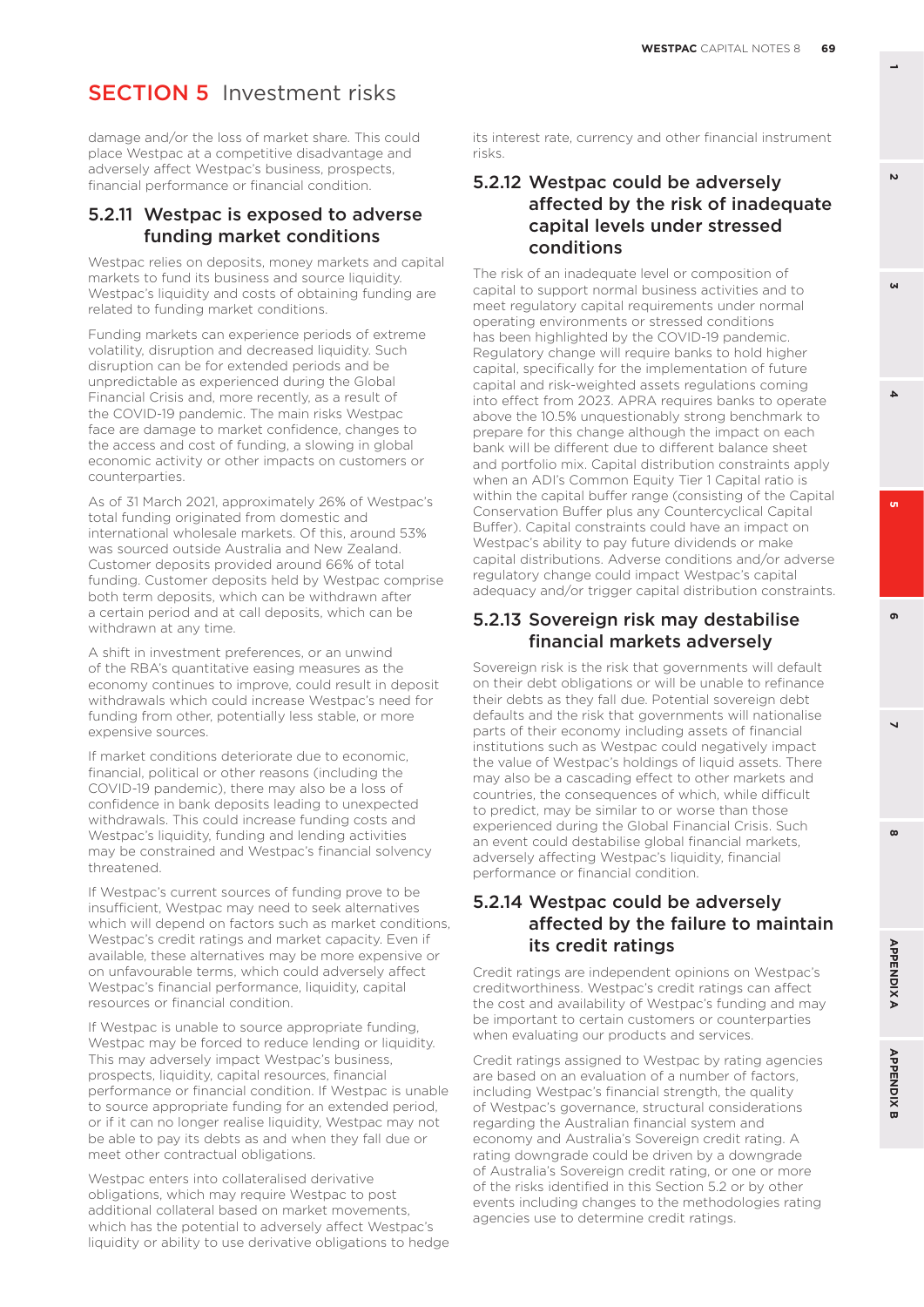The economic impacts of the COVID-19 pandemic negatively affected Westpac's credit ratings. In April 2020, Fitch Ratings downgraded its short-term and long-term ratings for the major Australian banks (including Westpac) by one notch, to A+ (from AA-) and F1 (from F1+) respectively and S&P Global Ratings revised its outlook for Westpac's long-term issuer credit rating to 'negative', mirroring a similar change to its outlook for the Australian Sovereign. In April 2021, Fitch Ratings revised the rating outlook for Westpac from 'negative' to 'stable' and affirmed its short-term and long-term ratings. In June 2021, S&P Global Ratings revised the rating outlook for Westpac from 'negative' to 'stable' and affirmed its short-term and long-term ratings. While these changes in ratings outlook reflect Fitch Ratings' and S&P Global Ratings' view of the improved economic prospects in Australia, as the economic impacts from the COVID-19 pandemic continue, it remains uncertain as to whether there may be negative movement in Westpac's credit ratings in the future.

A downgrade to Westpac's credit ratings could have an adverse effect on Westpac's cost of funds, collateral requirements, liquidity, competitive position and its access to capital markets. The extent and nature of these impacts would depend on various factors, including the extent of any rating change, differences across agencies (split ratings) and whether competitors or the sector are also impacted.

## 5.2.15 Westpac could be adversely affected by a shock to the Australian, New Zealand or other financial systems

There is a risk that a major systemic shock could occur that adversely impacts the Australian, New Zealand or other financial systems.

In the past decade, the financial services industry and capital markets have been, and may continue to be, adversely affected by volatility, global economic conditions, external events, geopolitical instability (such as global conflicts), and political developments. For example, the impacts from the COVID-19 pandemic have been, and could continue to be, significant for the global economy including Australia and New Zealand.

Market and economic disruptions could adversely affect financial institutions such as Westpac because consumer and business spending may decrease, unemployment may rise and demand for Westpac's products and services could decline, thereby reducing Westpac's earnings. These conditions may also affect the ability of Westpac's borrowers or counterparties to repay their loans or meet their obligations, causing Westpac higher credit losses and affecting investors' willingness to invest in the Westpac Group. These events could also undermine confidence in the financial system, reduce liquidity, impair access to funding and affect Westpac's customers and counterparties. If this occurs, Westpac's business, prospects, financial performance or financial condition could be adversely affected.

The nature and consequences of any such event are difficult to predict and there is a risk that Westpac's response may be ineffective.

## 5.2.16 Declines in asset markets could adversely affect Westpac's operations or profitability

Potential declines in Australian, New Zealand or other asset markets, including equity, residential and commercial property markets, have adversely affected, and could in the future adversely affect, Westpac's operations and profitability.

Declining asset prices could also impact customers and counterparties and the value of security (including residential and commercial property) Westpac holds. This may impact Westpac's ability to recover amounts owing to Westpac if customers or counterparties default. It may also affect Westpac's impairment charges and provisions, in turn impacting its financial performance and financial condition.

Declining asset prices also impact Westpac's wealth management business as its earnings partly depend on fees based on the value of securities and/or assets held or managed.

#### 5.2.17 Westpac's business is substantially dependent on the Australian and New Zealand economies

Westpac's revenues and earnings are dependent on economic activity and the level of financial services its customers require.

Most of Westpac's business is conducted in Australia and New Zealand so Westpac's performance is influenced by the level and cyclical nature of activity in these countries. These factors are in turn impacted by domestic and international economic conditions (including the COVID-19 pandemic).

Any significant decrease in Australian and New Zealand housing valuations and commercial property valuations could adversely impact Westpac's lending activities because borrowers with loans in excess of their property value show a higher propensity to default. If defaults occur, Westpac's security may be eroded, causing higher credit losses. The demand for Westpac's home lending products may also decline due to adverse economic conditions, changes in tax legislation (such as changes to tax rates, concessions or deductions), regulatory requirements or buyer concerns about decreases in values.

Adverse changes to economic and business conditions in Australia, New Zealand and other countries could also adversely affect Westpac's customers. In particular, due to the economic relationship between Australia/ New Zealand and China, particularly in the mining, resources and agricultural sectors, a slowdown in China's economic growth and foreign Government policies (including the adoption of protectionist trade measures) could negatively impact the Australian economy. Changes in commodity prices, Chinese Government policies or China's economic conditions could reduce demand for Westpac's products and services and affect the level of economic activity and the ability of Westpac's borrowers to repay their loans. If this occurred, it could negatively impact Westpac's business, prospects, financial performance or financial condition.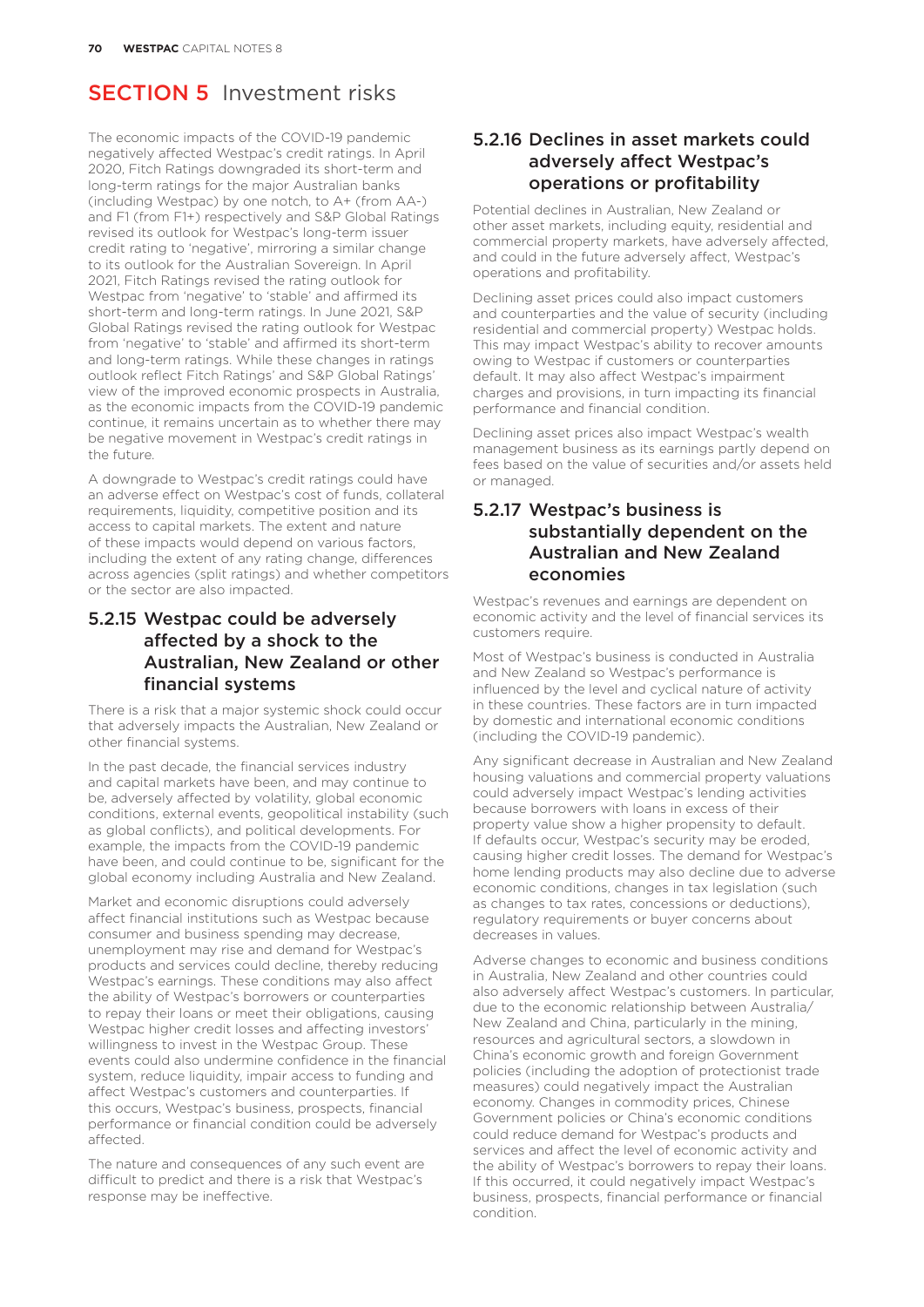Monetary policy can also significantly affect the Westpac Group. Interest rate settings (including low or negative rates) and other actions taken by central banks (such as quantitative easing) may adversely affect Westpac's cost of funds, the value of Westpac's lending and investments and Westpac's margins. Monetary policies also impact economic conditions of the jurisdictions Westpac operates or obtains funding in. These policies could affect demand for Westpac's products and services and/or have a negative impact on the Westpac Group's customers and counterparties, potentially increasing the risk that they will default. All these factors could adversely affect Westpac's business, prospects, financial performance or financial condition.

#### 5.2.18 An increase in defaults has adversely affected and could further adversely affect Westpac's financial performance or financial condition

Westpac establishes provisions for credit impairment based on current information and Westpac's expectations. If economic conditions deteriorate beyond Westpac's expectations, some customers and/ or counterparties could experience higher financial stress, leading to an increase in defaults and write-offs, and higher provisioning. Such events could adversely affect Westpac's liquidity, capital resources, financial performance or financial condition.

These risks have been heightened by the COVID-19 pandemic, which has negatively impacted economic activity and caused a range of customers to experience financial stress. The pandemic has seen many customers cease or substantially reduce their operations for an unknown period. In addition, individuals may have been laid off, been unable to work, or have had fewer work hours.

Westpac has received requests for assistance from affected businesses and consumers and has implemented, and will continue to implement, various initiatives to support them, including repayment deferrals and interest capitalisation. These initiatives, and any support that governments or regulators may in the future require banks to provide to customers impacted by the COVID-19 pandemic, may have a negative impact on the Westpac Group's financial performance and may see the Westpac Group assume greater risk than it would have under ordinary circumstances.

The long-term impact of the COVID-19 pandemic on customers and the magnitude of defaults or impairments is uncertain. For example, consumers may permanently decrease discretionary spending, which may increase the time it takes certain industries to recover.

Credit risk also arises from certain derivative, clearing and settlement contracts Westpac enters into, and from Westpac's dealings in, and holdings of, debt securities issued by other institutions, the financial conditions of which may be affected to varying degrees by economic conditions in global financial markets.

#### 5.2.19 Westpac faces intense competition in all aspects of its business

The financial services industry is highly competitive. Westpac competes with a range of firms, including retail and commercial banks, investment banks, other financial service companies, fintech companies and businesses in other industries with financial services aspirations. This includes those competitors who are not subject to the same capital and regulatory requirements as us, which may allow those competitors to operate more flexibly.

Emerging competitors are increasingly altering the competitive environment by adopting new business models or seeking to use new technologies to disrupt existing business models.

The competitive environment may also change as a result of increased scrutiny by regulators in the sector and legislative reforms such as 'Open Banking', which will stimulate competition, improve customer choice and likely give rise to increased competition from new and existing firms.

Competition in the various markets in which Westpac operates has led, and may continue to lead, to a decline in Westpac's margins or market share.

Deposits fund a significant portion of Westpac's balance sheet and have been a relatively stable source of funding. If Westpac is not able to successfully compete for deposits this could increase its cost of funding, lead it to seek access to other types of funding or result in it reducing its lending.

Westpac's ability to compete depends on its ability to offer products and services that meet evolving customer preferences. Not responding to changes in customer preferences could see Westpac lose customers. This could adversely affect Westpac's business, prospects, financial performance or financial condition.

#### 5.2.20 Westpac could suffer losses due to market volatility

Westpac is exposed to market risk due to its financial markets businesses, its defined benefit plan and through asset and liability management (including through volatility in prices of equity securities it holds or is exposed to).

Market risk is the risk of an adverse impact on earnings resulting from changes in market factors, such as foreign exchange rates, commodity prices, equity prices, and interest rates (including low or negative interest rates and any resulting pressure placed on the Westpac Group's interest margins). This includes interest rate risk in the banking book due to a mismatch between the duration of assets and liabilities arising from the normal course of business activities.

Changes in market factors could be driven by numerous developments. For example, the COVID-19 pandemic has resulted in significant market disruption and price volatility. Changes in central bank policy settings in response to the economic recovery from the pandemic period have the potential to influence market liquidity and volatility. Westpac could suffer substantial losses due to market volatility (including changes in the return on, value of or market for securities or other instruments), which may adversely affect Westpac's business, prospects, liquidity, capital resources, financial performance or financial condition.

**1**

Ш **6 3**

 $\Delta$ 

o.

**8 5**

 $\overline{ }$ 

 $\boldsymbol{\omega}$ 

**APPENDIXA** 

**APPENDIX B** 

ക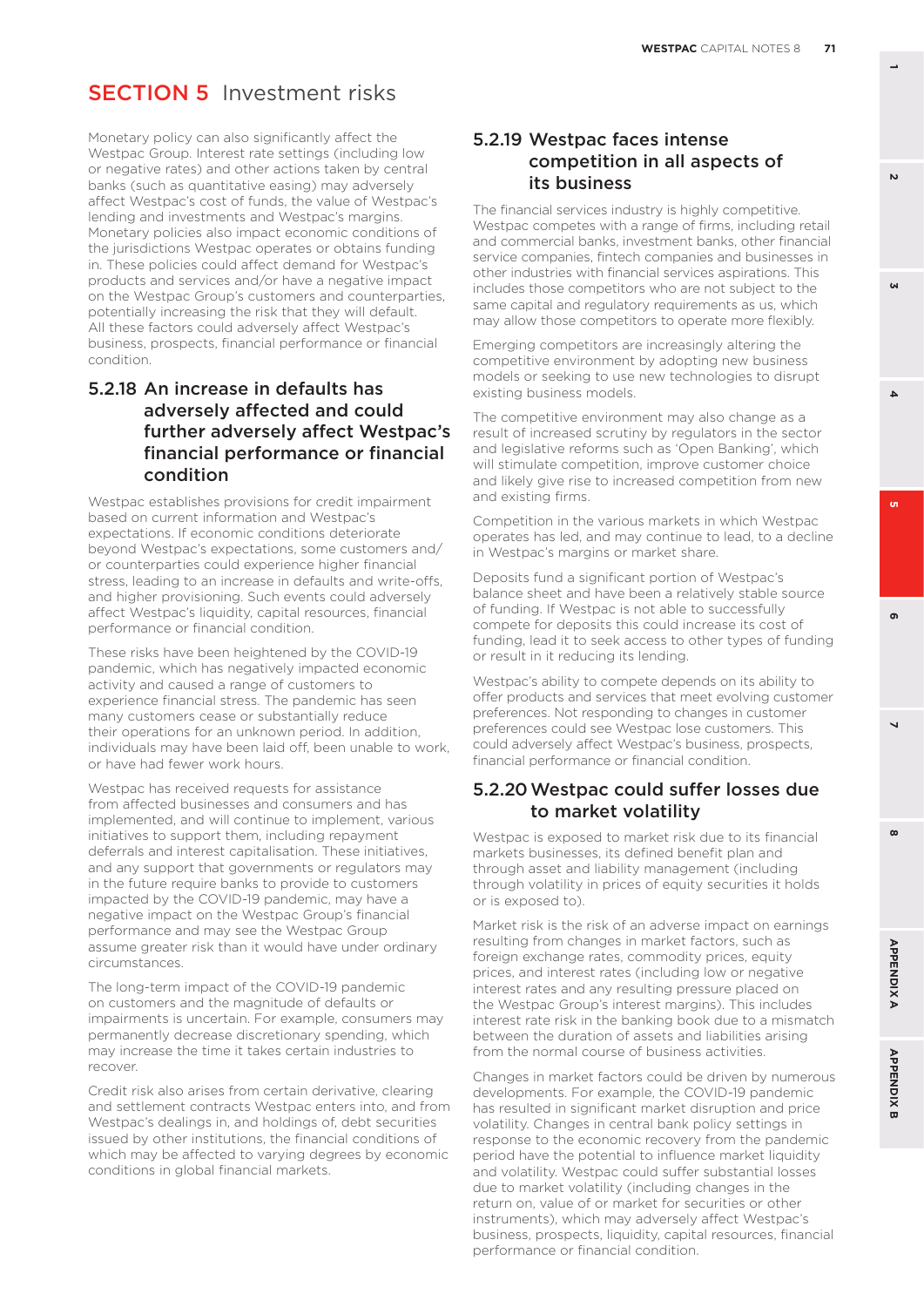The planned cessation of parts of the London Inter-bank Offered Rate ('LIBOR') regime from 1 January 2022, continuation of some U.S. Dollar LIBOR settings until 30 June 2023 and possible pre–cessation events will also continue to impact market pricing. Any future changes in the administration of LIBOR or other market benchmarks could have adverse consequences for the return on, value of and market for securities and other instruments linked to any such benchmark, including securities or other instruments issued by the Westpac Group. While Westpac is monitoring its exposure to LIBOR, it remains dependent on market developments in relation to the LIBOR transition, which may have an impact on market pricing for, or valuations of, its LIBOR exposures.

#### 5.2.21 Westpac has suffered and could suffer losses due to operational risks

Operational risk includes, among other things, reputational risk, technology risk, model risk and outsourcing risk, as well as the risk of business disruption due to external events such as natural disasters, or outbreaks of communicable diseases (such as the COVID-19 pandemic), environmental hazards, damage to critical utilities and targeted activism and protest activity. While Westpac has policies, processes and controls in place to manage these risks, these have not always been, or may not be, effective.

Ineffective processes and controls have resulted in, and could result in, adverse outcomes for Westpac's customers. For example, a process breakdown could result in a customer not receiving a product on the terms, conditions, or pricing they agreed to, potentially to the detriment of the customer. Failed processes could also result in Westpac incurring losses because it cannot enforce its contractual rights. This could occur because Westpac did not correctly document its rights or failed to perfect a security interest. These types of operational failures may also result in customer remediation and/or increased regulatory scrutiny and, depending on the nature of the failure, result in class action proceedings or a regulator commencing an investigation and/or taking other action.

Westpac could incur losses from fraudulent applications for loans or from incorrect or fraudulent payments and settlements. Fraudulent conduct can also arise from external parties seeking to access the bank's systems or customer accounts. If systems, procedures and protocols for managing fraud fail, or are ineffective, they could lead to losses which could adversely affect Westpac's customers, business, prospects, reputation, financial performance or financial condition.

Westpac is also exposed to model risk, being the risk of loss arising from errors or inadequacies in data or a model, or in the control and use of a model.

Financial services entities have been increasingly sharing data with third parties, such as suppliers and regulators, to conduct their business and meet regulatory obligations. Each third party can give rise to a variety of risks, including financial crime compliance, information security, cyber, privacy, regulatory compliance, environmental and business continuity risks. For example, a breakdown in a process or control related to the transfer, storage or protection of data sent to a third party, or the failure of a third party to use and handle this data correctly, could result in the Westpac Group failing to meet a compliance obligation (including relevant privacy obligations) and/or have an adverse impact on Westpac's customers and the Westpac Group.

Westpac also relies on a number of suppliers, both in Australia and overseas, to provide services to it and its customers. The COVID-19 pandemic has disrupted some suppliers and third-party contractors, and these disruptions may occur in the future. Failures by these third-party contractors and suppliers to deliver services as required could disrupt Westpac's ability to provide its products and services and adversely impact Westpac's operations, financial performance or reputation.

Another possible source of disruption to the Westpac Group is central banks adopting negative interest rates. If this occurred, the technology systems used by the Westpac Group, its counterparties and/or financial infrastructure providers may not operate correctly and this may cause loss or damage to the Westpac Group and/or its counterparties.

#### 5.2.22 Poor data quality could adversely affect Westpac's business and operations

Accurate, complete and reliable data, along with appropriate data control, retention and access frameworks and processes, is critical to Westpac's business. Data plays a key role in how Westpac provides products and services to customers, Westpac's systems, its risk management framework and its decision-making and strategic planning.

In some areas of its business, Westpac is affected by poor data quality. This has occurred and could arise in the future in a number of ways, including through inadequacies in systems, processes and policies, or the ineffective implementation of data management frameworks.

Poor data quality could lead to poor customer service, negative risk management outcomes, and deficiencies in credit systems and processes. Any deficiency in credit systems and processes could, in turn, have a negative impact on Westpac's decision making in the provision of credit and the terms on which it is provided. Westpac also needs accurate data for financial and other reporting.

Poor data or poor data retention has affected, currently affects and may in the future continue to affect Westpac's ability to meet its compliance obligations (including its regulatory reporting obligations) which could lead to a regulator taking action against Westpac. For example, APRA has raised concerns regarding Westpac's data quality, including missing data and its increasing trend of resubmissions. The RBA and ABS also footnote that they exclude Westpac data from certain economic and financial statistics reports.

Due to the importance of data, the Westpac Group has and will likely continue to incur substantial costs and devote significant effort to improving the quality of data and data frameworks and processes and remediating deficiencies where necessary. Some of Westpac's efforts to remediate data issues have been disrupted by the COVID-19 pandemic and if these are not fixed in a timely way could result in increased regulatory scrutiny and lead regulators to require the Westpac Group to remediate these issues within specific timeframes.

The consequences and effects arising from poor data quality or poor data retention could have an adverse impact on the Westpac Group's business, operations, prospects, reputation, financial performance and/or financial condition.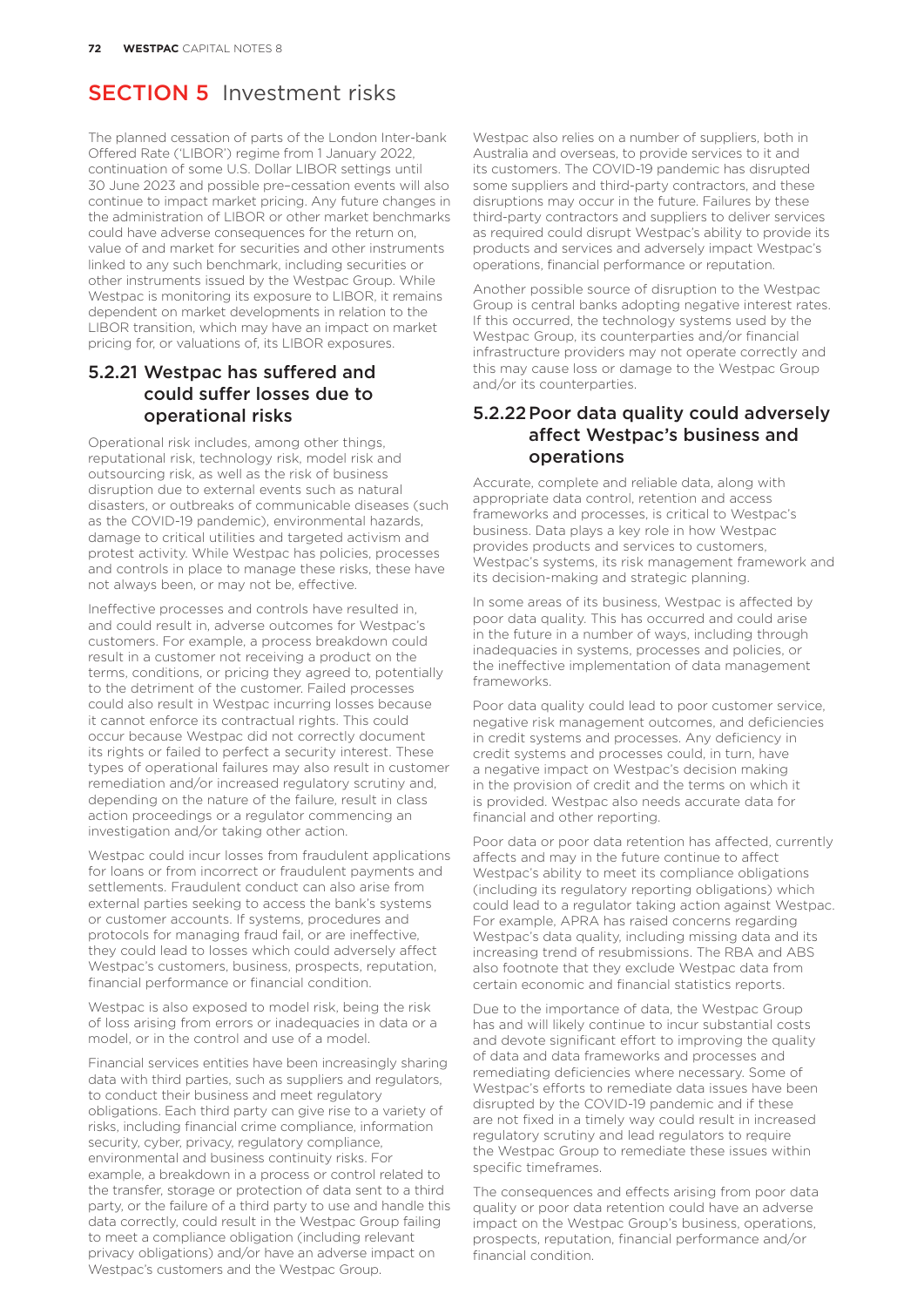#### 5.2.23 Breakdowns in processes and procedures have required, and could in the future require, Westpac to undertake remediation activity

Breakdowns in Westpac's processes and procedures have led to, and could in the future lead to, adverse outcomes for customers, employees or other third parties which Westpac is required to remediate.

The Westpac Group has, on a number of occasions, incurred significant remediation costs (including compensation payments and costs of correcting the issue), and there is a risk that similar issues will arise in the future that will require remediation.

There are significant challenges and risks involved in remediation activities. Westpac's ability to investigate the underlying issue could be impeded if the issue is old and occurred beyond Westpac's record retention period, or Westpac's records are inadequate. It may also be difficult and take significant time to properly quantify and scope a remediation activity.

Determining how to compensate customers, employees or third parties properly and fairly can also be complicated, involving numerous stakeholders. The Westpac Group's proposed approach to a remediation may be affected by a number of events, such as affected customers commencing a class action, or a regulator requiring a remediation to be done in a specific way or within a specific timeframe. These factors could delay Westpac in completing the remediation and may lead to a regulator commencing enforcement action against the Westpac Group. In turn, this could result in increased reputational risk, and Westpac could be challenged by regulators, affected customers, the media and other stakeholders.

The significant challenges involved in scoping and executing remediations also create a risk that the remediation costs incurred will be higher than initially estimated. Further, delays in completing a remediation could result in Westpac incurring additional administration costs and making higher remediation payments to customers to reflect the time value of money.

If the Westpac Group cannot effectively scope, quantify or implement a remediation activity in a timely way, there could be an adverse impact on Westpac's business, prospects, reputation, financial performance or financial condition and could lead to further regulatory action and/or oversight.

#### 5.2.24 Westpac's failure to recruit and retain key executives, employees and Directors may have adverse effects on its business

Key executives, employees and Directors play an integral role in the operation of Westpac's business and its pursuit of its strategic objectives. The unexpected departure of an individual in a key role, or the Westpac Group's failure to recruit and retain appropriately skilled and qualified persons into these roles, could each have an adverse effect on Westpac's business, prospects, reputation, financial performance or financial condition.

#### 5.2.25 Westpac could suffer losses due to environmental factors or external events

Westpac and its customers operate businesses and hold assets in a diverse range of geographic locations. Any significant environmental change or external event (including fire, storm, flood, earthquake, outbreaks or pandemics of communicable diseases such as the COVID-19 pandemic, civil unrest, war, heightened tension or terrorism) in any of these locations has the potential to disrupt business activities, damage property, affect asset values and impact Westpac's ability to recover amounts owing to it. In addition, such an event could have an adverse impact on economic activity, consumer and investor confidence or the levels of volatility in financial markets, all of which could adversely affect Westpac's business, prospects, financial performance or financial condition.

#### 5.2.26 Westpac could suffer losses due to insurance risk

Insurance risk is the risk in Westpac's licensed regulated insurance entities of lapses being greater than expected, or the costs of claims being greater than expected due to a failure in product design, underwriting or reinsurance arrangements. A pandemic, such as COVID-19, and its economic impacts may lead to increased insurance claims, as well as potentially impact new business, lapses and capital coverage for the Westpac Group's insurance entities. There is also a risk of policyholders or a Court interpreting policy wording differently to the way the Westpac Group or the industry has applied it to claims.

In life insurance, risk arises primarily through mortality and morbidity (illness and injury) risks, the costs of claims relating to those risks being greater than was anticipated and policy lapses.

In lenders mortgage insurance, insurance risk arises primarily from higher levels of mortgage defaults than expected, mostly from unemployment or other economic factors.

If Westpac's reinsurance arrangements are ineffective, this could lead to more retained losses than anticipated. The Westpac Group has been unable to, and may in the future be unable to, renew reinsurance arrangements on similar terms, including in relation to the cost, duration and amount of reinsurance cover provided. There is also a risk that Westpac will not be able to obtain and have not obtained appropriate reinsurance or insurance coverage for the risks that the Westpac Group may be exposed to.

 $\mathbf{v}$ 

**6 3**

o.

 $\Delta$ 

**8 5**

 $\overline{ }$ 

 $\boldsymbol{\omega}$ 

ക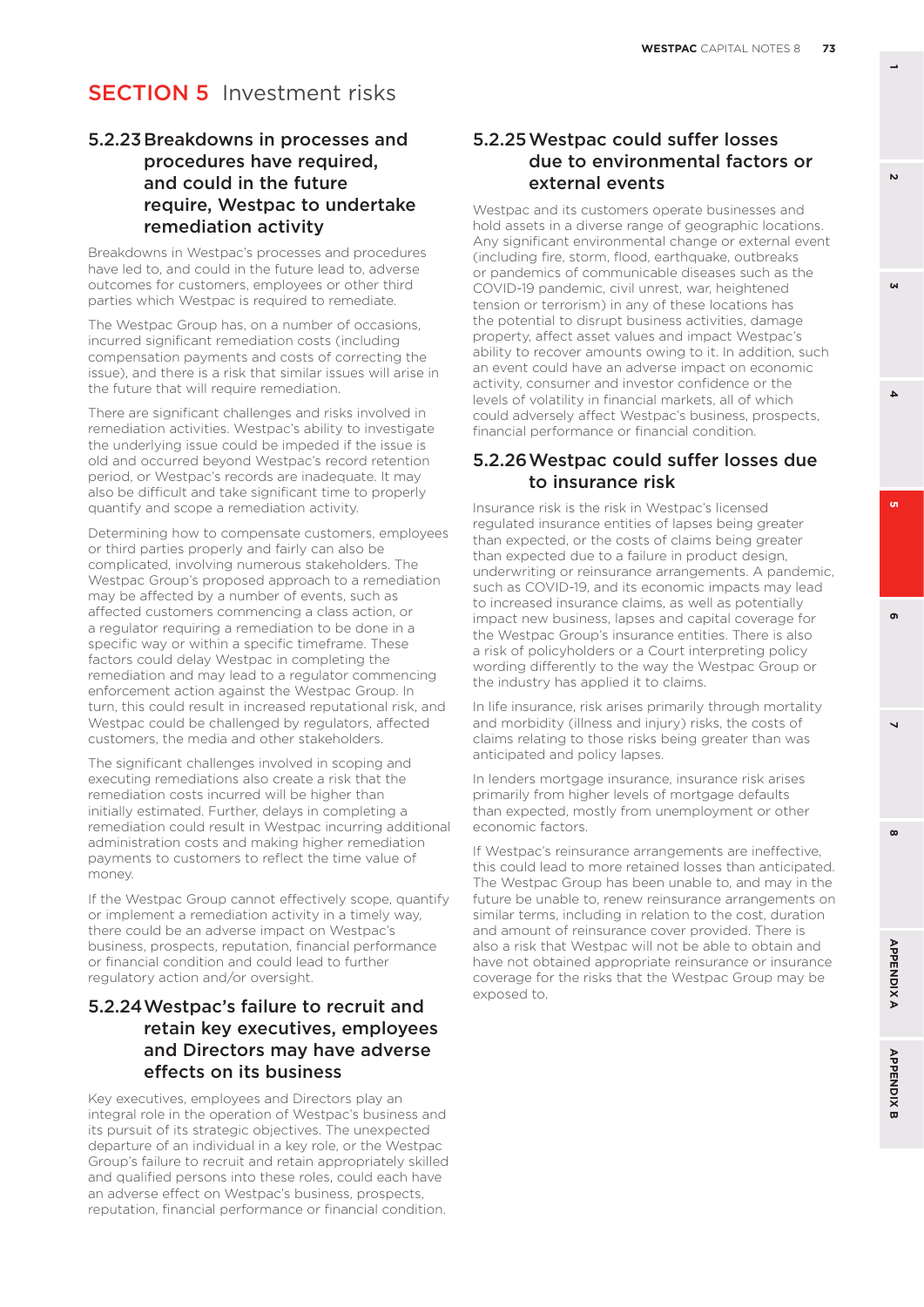### 5.2.27 Changes in critical accounting estimates and judgements could expose the Westpac Group to losses

The Westpac Group is required to make estimates, assumptions and judgements when applying accounting policies and preparing its financial statements, particularly in connection with the calculation of provisions (including remediation and expected credit losses) and the determination of the fair value of financial instruments. A change in a critical accounting estimate, assumption and/or judgement resulting from new information or from changes in circumstances or experience could result in the Westpac Group incurring losses greater than those anticipated or provided for.

If the Westpac Group's actual and expected credit losses exceed those currently provided for, or if any of its other accounting judgements are found to be incorrect or change in the future, there could be an adverse effect on the Westpac Group's financial performance, financial condition and reputation. The Westpac Group's financial performance and financial condition may also be impacted by changes to accounting standards or to generally accepted accounting principles.

#### 5.2.28 Westpac could suffer losses due to impairment of capitalised software, goodwill and other intangible assets that may adversely affect its business, operations or financial condition

In certain circumstances Westpac may incur a reduction in the value of intangible assets. At Westpac's balance date, Westpac's intangible assets principally relate to goodwill and brand-names recognised on business acquisitions and capitalised software.

Westpac is required to assess the recoverability of goodwill and other intangible asset balances at least annually or wherever an indicator of impairment exists. For this purpose, Westpac uses a discounted cash flow calculation. Changes in the methodology or assumptions in calculations together with changes in expected cash flows, could materially impact this assessment.

Estimates and assumptions used in assessing the useful life of an asset can also be affected by a range of factors including changes in strategy, changes in technology and regulatory requirements.

In the event that an asset is no longer in use, or its value has been reduced or that its estimated useful life has declined, an impairment will be recorded, adversely impacting the Westpac Group's financial performance.

#### 5.2.29 Westpac could suffer losses if it fails to syndicate or sell down underwritten securities

As a financial intermediary, Westpac underwrites listed and unlisted debt and equity securities. Westpac could suffer losses if it fails to syndicate or sell down this risk to others. This risk is more pronounced in times of heightened market volatility, such as during the COVID-19 pandemic.

#### 5.2.30 Certain strategic decisions may have adverse effects on Westpac's business

The Westpac Group routinely evaluates and implements strategic decisions and objectives including diversification, innovation, divestment, acquisitions or business expansion initiatives.

The expansion or integration of a new business, or entry into a new business, can be complex and costly.

Westpac also acquires and invests in businesses. These transactions involve a number of risks and costs. For example, a business Westpac invests in may not perform as anticipated or may ultimately prove to have been overvalued when the transaction was entered into.

In addition, Westpac has established the Specialist Business Division to manage (and exit) a number of non-core businesses and assets. There is a risk that Westpac may be unable to successfully divest these businesses and assets, or unable to successfully do so in a timely manner. As a result Westpac may not receive the anticipated positive business results or it may undervalue the divestment, and the Westpac Group could otherwise be adversely affected. For example, divestments may cause Westpac reputational damage, or it may experience difficulties in separating businesses, disruptions to operations, diversion of management resources and higher than expected transaction costs.

Multiple divestments and/or acquisitions at the same time may intensify these risks.

In addition, warranties and other contractual commitments (including transitional services) and claims under indemnities provided by Westpac to counterparties may result in Westpac being liable to such counterparties and additional operating risk capital is expected to be required to be held against the risk pursuant to APRA's recently published guidance.

There are also risks involved in failing to appropriately respond to changes in the business environment (including changes related to economic, geopolitical, regulatory, technological, environmental, social and competitive factors). This could have a range of adverse effects on Westpac, such as being unable to increase or maintain market share and placing pressure on margins and fees.

Any of these risks could have a negative impact on the Westpac Group's business, prospects, reputation, engagement with regulators, financial performance or financial condition.

The summary of risks in this Section 5 is not exhaustive and you should read this Prospectus in its entirety and consult your financial adviser or other professional adviser before deciding whether to invest in Westpac Capital Notes 8.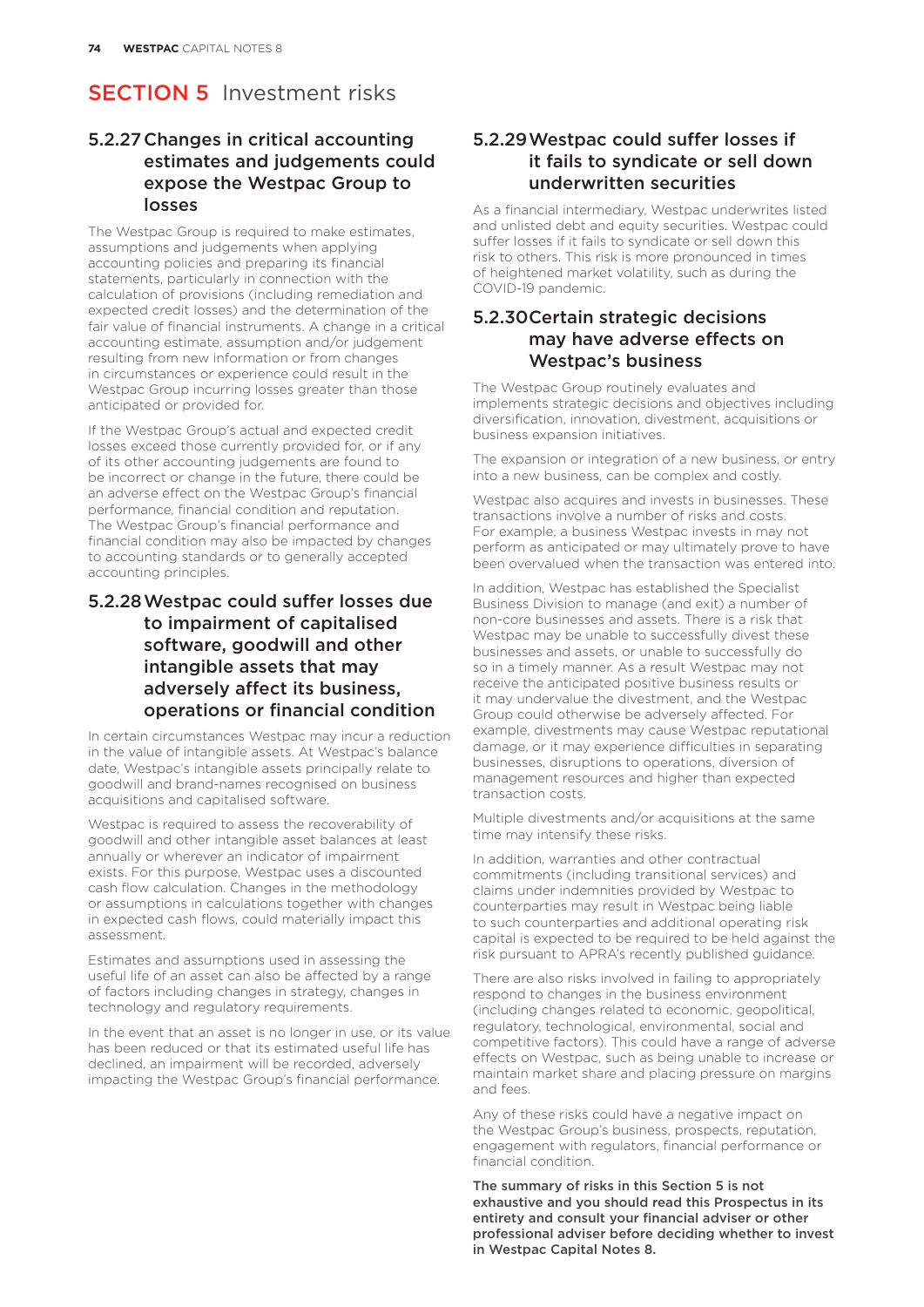**1**

 $\mathbf{v}$ 

**GN** 

**6 3**

u

 $\Delta$ 

**8 5**

 $\overline{ }$ 

 $\infty$ 

 $\sigma$ 

# Australian tax summary

# **SECTION 6**

This Section sets out:

- 6.1 Summary of the Australian tax consequences for Holders
- 6.2 Class Ruling
- 6.3 Distributions
- 6.4 Disposals of Westpac Capital Notes 8
- 6.5 Conversion of Westpac Capital Notes 8
- 6.6 Westpac Capital Notes 4 Reinvestment Offer
- 6.7 Provision of TFN and/or ABN
- 6.8 GST
- 6.9 Stamp Duty

**CAUTION – Westpac Capital Notes 8 are not deposit liabilities of Westpac, are riskier than bank deposits and may not be suitable for some investors. Their complexity may make them difficult to understand and the risks associated with the Notes could result in the loss of all of your investment. If you do not fully understand how they work or the risks associated with them, you should obtain professional advice.**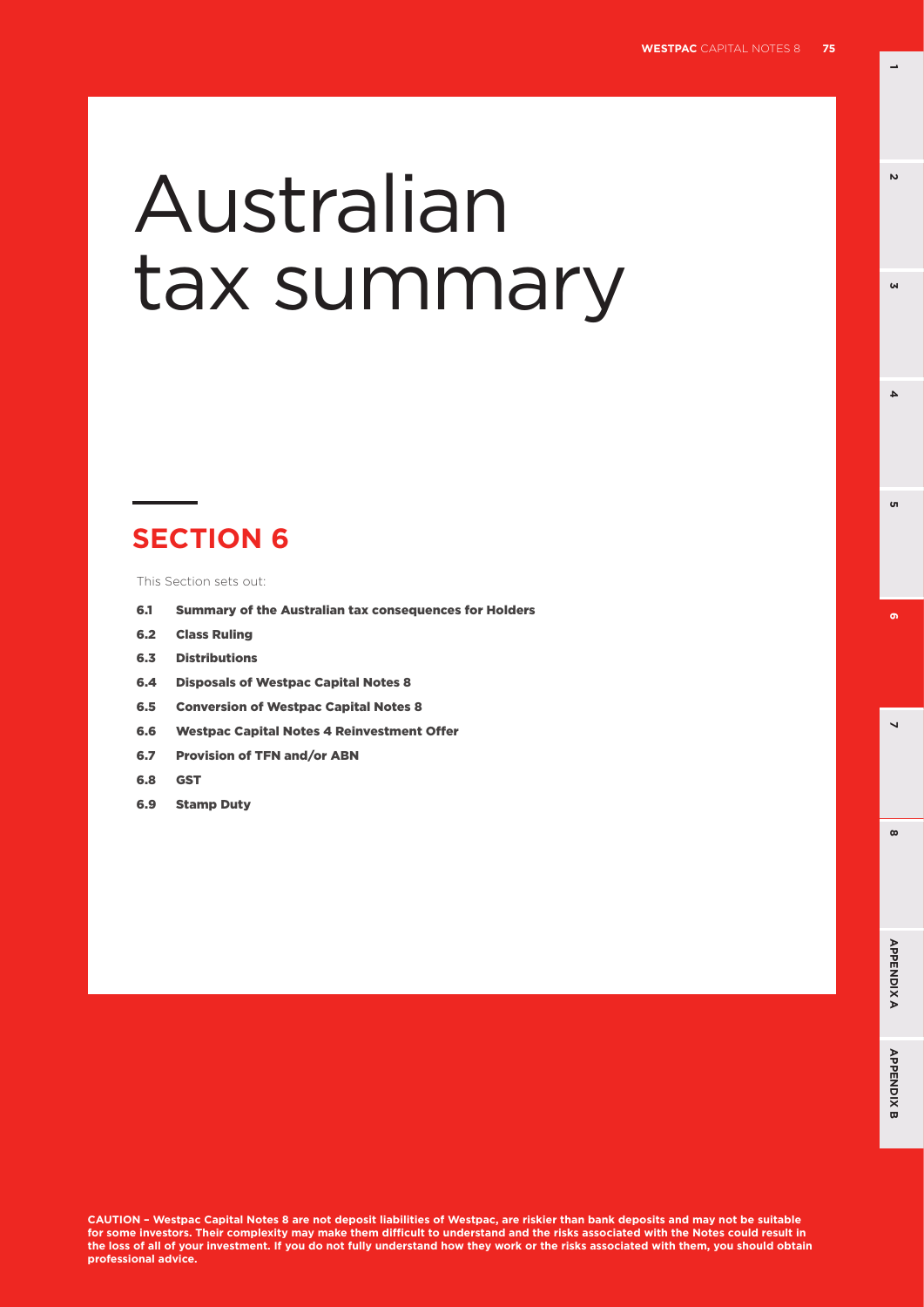## 6.1 Summary of the Australian tax consequences for Holders

The following is a summary of the Australian tax consequences for certain Australian resident and non-Australian resident Holders who subscribe for Westpac Capital Notes 8 under the Offer. This summary has been prepared by Greenwoods & Herbert Smith Freehills Pty Limited ("Greenwoods"), the Australian tax adviser to the Offer on the assumption that all the transactions described in this Prospectus will be carried out in the manner described in this Prospectus.

Greenwoods has consented to the inclusion of this summary in this Prospectus but this consent should not be taken as a statement about any other matter in this Prospectus or in relation to Westpac or the performance of any investment in Westpac.

The information contained in this summary does not constitute financial product advice for the purposes of the Corporations Act. Greenwoods is not licenced, under the Corporations Act, to provide financial product advice and to the extent that this summary contains any information about a financial product within the meaning of the Corporations Act, taxation is only one of the matters that must be considered when making a decision about the relevant financial product. An investor or prospective investor should, before making any decision to invest in the Westpac Capital Notes 8, consider taking financial advice from a person who holds an AFSL under the Corporations Act.

This summary does not address all tax consequences of ownership of Westpac Capital Notes 8 and, in particular, does not address the positions of Holders who:

- acquire their Westpac Capital Notes 8 in the course of a business of trading or investing in securities, such as share traders, investment companies, banks or insurance companies, or who otherwise hold Westpac Capital Notes 8 on revenue account or as trading stock; and/or
- are subject to the "taxation of financial arrangements" rules in Division 230 of the Tax Act.

The actual tax consequences of your investment in Westpac Capital Notes 8 may differ depending upon your individual circumstances.

You should consult your own professional tax adviser regarding the consequences of acquiring, holding or disposing of Westpac Capital Notes 8 in light of your particular circumstances.

This summary is based on Australian tax laws and regulations and the current administrative practice of the Australian Taxation Office ("ATO") as at the date of this Prospectus.

## 6.2 Class Ruling

Westpac has applied for a public Class Ruling requesting confirmation of the ATO's views on the principal tax issues considered in this Section 6.

The Class Ruling should be issued shortly after the Westpac Capital Notes 8 are issued. When it has been issued, the Class Ruling will be available on the ATO and Westpac websites.

## 6.3 Distributions

The Westpac Capital Notes 8 should be characterised as "non-share equity interests" for Australian income tax purposes and Distributions should be treated as "non-share dividends" which are frankable.

#### 6.3.1 Australian resident Holders

#### Distributions

Australian resident Holders will be required to include the amounts of any Distributions in their assessable income.

Any franking credits attached to those Distributions should also be included in Holders' assessable income and tax offsets should generally be available, equal to the amounts of the franking credits, subject to the requirements that the Westpac Capital Notes 8 be held "at risk" for the requisite periods (see the following information in this Section 6.3.1 regarding the "holding period rule") and that the Commissioner of Taxation ("Commissioner") does not make an adverse determination under certain anti-avoidance rules (see the following information in this Section 6.3.1).

Where Holders who are individuals or complying superannuation entities are entitled to tax offsets, those offsets will either reduce any tax payable by the Holders, or give rise to tax refunds to the extent that the tax offsets exceed the tax that is otherwise payable by the Holders.

To the extent that any Distributions are unfranked, those unfranked amounts will also be included in Holders' assessable income, without any tax offsets.

Holders that are companies are not entitled to refunds of excess tax offsets. However the surplus franking credits may be converted to a tax loss which may be carried forward to future years (subject to the Holder satisfying certain tax loss carry forward rules).

#### "Holding period rule"

A Holder will not be entitled to tax offsets in respect of franking credits on a franked Distribution unless the Holder is a "qualified person" in relation to the Distribution.

To be a "qualified person" in relation to a Distribution, a Holder must have held the Westpac Capital Notes 8 "at risk" for a continuous period of at least 90 days (excluding the days of acquisition and disposal) during:

- the "primary qualification period", which is the period beginning on the day after the day on which the Westpac Capital Notes 8 are acquired by a Holder and ending on the 90<sup>th</sup> day after the day that the Westpac Capital Notes 8 became ex-Distribution; or
- if a Holder, or an associate, is under an obligation to make "related payments" (which have the effect of passing on the benefit of the Distribution to other entities) in respect of the Distribution, the "secondary qualification period", which is the period beginning on the 90<sup>th</sup> day before, and ending on the 90th day after, the day that the Westpac Capital Notes 8 became ex-Distribution.

To be held "at risk", the Holder must effectively retain 30% or more of the risks and benefits associated with holding the Westpac Capital Notes 8. Whether or not the Westpac Capital Notes 8 are held "at risk" by a Holder during the relevant periods will depend upon whether the Holder has financial positions or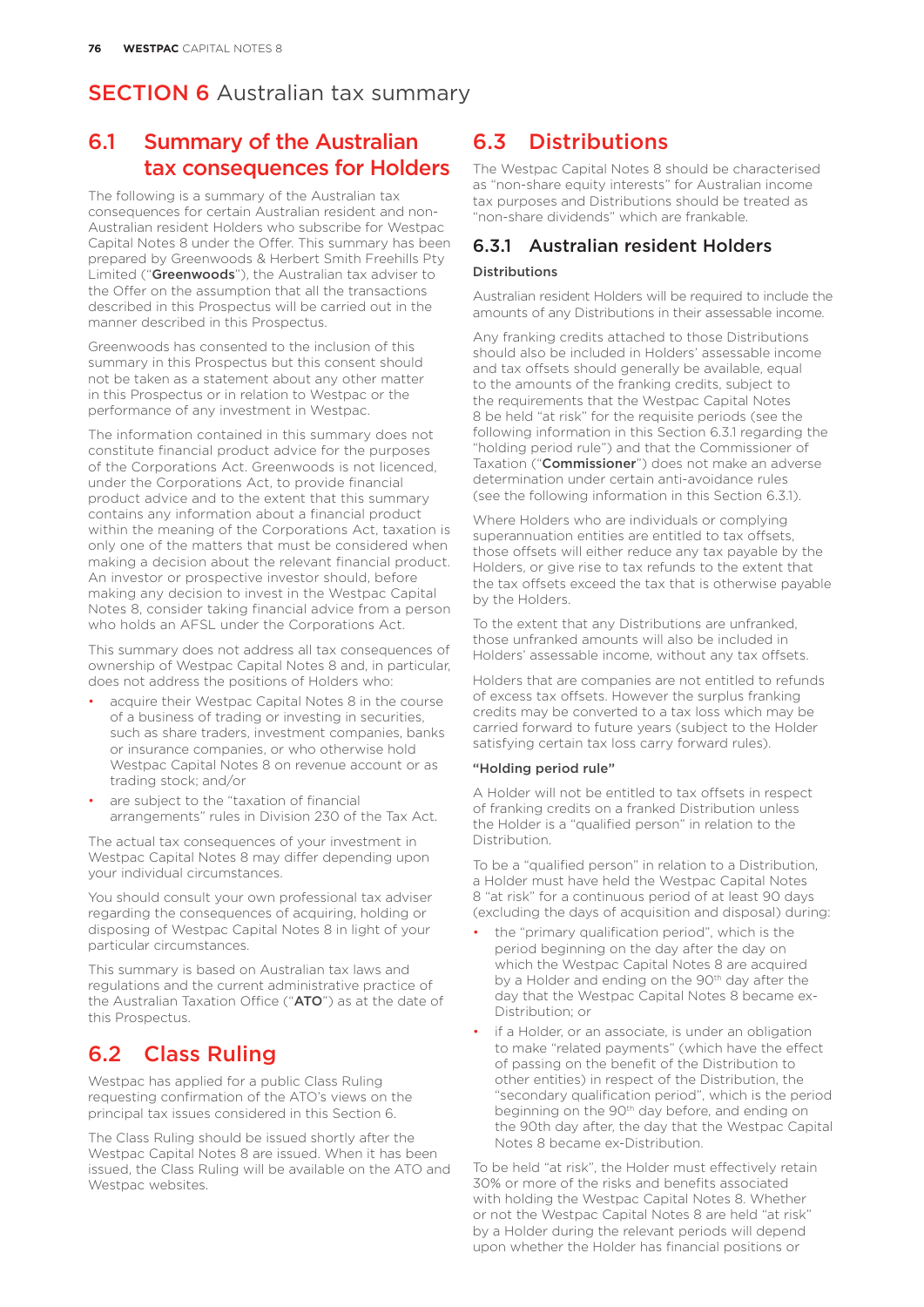undertakes risk management strategies (e.g. using limited recourse loans, options or forward sale contracts) in relation to the Westpac Capital Notes 8. If Holders hold the Westpac Capital Notes 8 for at least 90 days during the "primary qualification period", do not have any financial positions or enter into any relevant risk management strategies in relation to the Westpac Capital Notes 8, and are not under an obligation to make "related payments" to other entities, those Holders should be "qualified persons" in relation to Distributions on the Westpac Capital Notes 8.

Holders who are individuals and who will not claim tax offsets in any one year in excess of \$5,000 (from all sources), will automatically be taken to be "qualified persons" in relation to all Distributions that they receive (provided that they are not under an obligation to make a "related payment" as described in this Section 6.3.1).

The application of the franking rules to Holders will depend upon the particular circumstances of each Holder. Accordingly, each Holder should seek independent advice as to whether they will be treated as a "qualified person" in relation to Distributions received on the Westpac Capital Notes 8.

#### Anti-avoidance rules

There are anti-avoidance rules that may apply in certain circumstances to deny the benefit of franking credits to holders of equity interests.

One such rule, being the so called "anti-hybrid" provision in section 207-158 of the Tax Act, can apply when a franked distribution gives rise to a foreign income tax deduction for the issuer of certain types of equity instruments. However, following a recent legislative amendment to section 207-158 of the Tax Act, it is now clear that this provision will not apply to deny franking credits or tax offsets to Holders on their Distributions on Westpac Capital Notes 8.

Section 177EA of the Tax Act is another anti-avoidance provision which is designed to counter schemes where one of the purposes (other than an incidental purpose) of the scheme is to inappropriately obtain a franking benefit. There are a number of different objective factors that the Commissioner may take into account in forming a view as to whether a scheme has such a purpose. Where section 177EA applies, the Commissioner may make a written determination with the effect of either:

- imposing a franking debit on the distributing entity's franking account; or
- denying the imputation benefit on the Distribution that flowed directly or indirectly to the relevant taxpayer.

The Commissioner has indicated that, in the usual case, he would not ordinarily assert that section 177EA applied to a convertible instrument which satisfied the requirements to be classified as Additional Tier 1 Capital for APRA regulatory reporting purposes. Based on that and current case-law, Westpac expects the Commissioner to make a favourable Class Ruling on this issue, which would be binding on the Commissioner in favour of Holders who subscribe for Westpac Capital Notes 8 under this Prospectus.

In addition, Westpac does not expect that the Commissioner will seek to apply any of the other antiavoidance provisions in the tax law to deny the whole or any part of the imputation benefits received by Holders in relation to Distributions.

#### 6.3.2 Non-Australian resident Holders

To the extent that Distributions paid to non-Australian resident Holders, who do not hold their Westpac Capital Notes 8 through a permanent establishment in Australia, are franked, those Distributions will not be subject to Australian withholding tax. Where such Distributions are not fully franked, the unfranked portion of any such Distribution will be subject to withholding tax at the rate of 30%. This rate may be reduced if the non-Australian resident Holder is resident in a country that has a double taxation agreement with Australia.

## 6.4 Disposals of Westpac Capital Notes 8

#### 6.4.1 Australian resident Holders

We expect the Commissioner to take the view that the Westpac Capital Notes 8 are not "traditional securities" for the purposes of the Tax Act (and for this to be confirmed in the Class Ruling). On that basis, any gains or losses made by Holders on the disposal of their Westpac Capital Notes 8 will be taxed under the capital gains tax ("CGT") provisions.

A disposal of a Westpac Capital Note 8, whether through an on-market disposal, Redemption, or pursuant to a Transfer Notice, will be a CGT event. Holders may make a capital gain or a capital loss, depending upon whether their capital proceeds from the disposal are more than the cost base of their Westpac Capital Notes 8, or whether the capital proceeds are less than the reduced cost base of their Westpac Capital Notes 8, respectively.

For Holders who acquire Westpac Capital Notes 8 pursuant to this Prospectus, the first element of the cost base of a Westpac Capital Note 8 will be the amount paid for the relevant Westpac Capital Note 8, which will be its Initial Face Value. Other amounts associated with the acquisition or disposal of the Westpac Capital Notes 8, such as broker fees, may be added to the cost base.

The capital proceeds from a Redemption of a Westpac Capital Note 8 on a Redemption Date will be equal to the Face Value of the Westpac Capital Note 8, unless the market value of a Westpac Capital Note 8 on the Redemption Date (determined as if its Redemption had not occurred or been proposed) is greater or less than the Face Value. In that case, that greater or lesser market value amount will be deemed to be the capital proceeds of the Redemption, instead of the Face Value actually received.

The capital proceeds from a Transfer of a Westpac Capital Note 8 to a Nominated Party on a Transfer Date will be equal to the Face Value of the Westpac Capital Note 8, assuming that the Holder is dealing at arm's length with the Nominated Party.

If the Face Value of the Westpac Capital Notes 8 has been reduced because there has been a Capital Trigger Event or a Non-Viability Trigger Event, Holders who acquired those Westpac Capital Notes 8 before that reduction occurred may make a capital loss on the Redemption or Transfer of their Westpac Capital Notes 8. Holders should seek their own tax advice as to whether any such capital loss may be applied to offset capital gains in their particular circumstances.

 $\mathbf{v}$ 

**6 3**  $\Delta$ 

**GN** 

'n **8 5**

 $\mathbf{a}$ 

 $\overline{a}$ 

 $\boldsymbol{\omega}$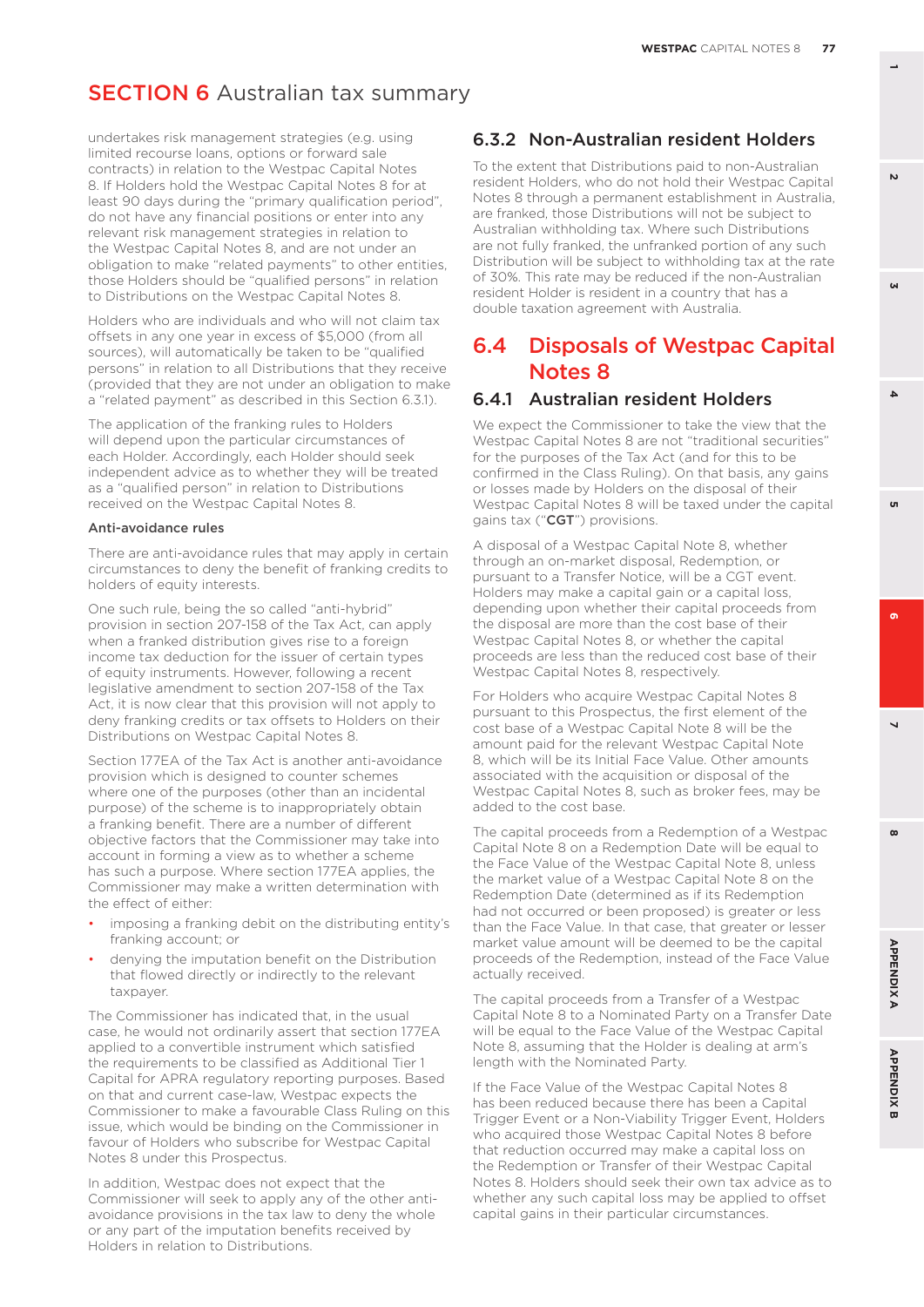The capital proceeds from an on-market disposal of a Westpac Capital Note 8 will be the sale price of the Westpac Capital Note 8. Holders who sell their Westpac Capital Notes 8 on-market may make capital gains or capital losses, depending upon the amount of capital proceeds that they receive.

Any capital gain or capital loss made by a Holder will be aggregated with other capital gains and capital losses of the Holder in the relevant income year to determine whether the Holder has a net capital gain or net capital loss. A net capital gain, if any, will be included in the Holder's assessable income and subject to income tax, although the "CGT Discount" may be available to reduce the taxable gain for the Holder, as described in this Section 6.4.1. A net capital loss may not be deducted against other assessable income, but may be carried forward to be offset against net capital gains realised in later income years.

If a Holder is an individual, complying superannuation entity or a trust, and held their Westpac Capital Notes 8 for 12 months or more before the disposal, the Holder may be entitled to a "CGT Discount" for any capital gain made on the disposal of their Westpac Capital Notes 8.

The "CGT Discount" provisions may entitle Holders to reduce their capital gain on the disposal of a Westpac Capital Note 8 (after deducting available capital losses) by half, in the case of individuals and trusts, or by onethird, in the case of complying superannuation entities. Trustees should seek specific advice regarding the tax consequences of making distributions attributable to discounted capital gains.

The Australian Government has announced that Managed Investment Trusts ("MITs") and Attribution MITs ("AMITs") will not be entitled to the "CGT Discount" at the trust level. This change was previously scheduled to apply from 1 July 2020, but has now been delayed and will instead apply for income years commencing on or after the date that is three months from the date of Royal Assent of the enabling legislation. While there can be no certainty at this time in relation to when this change will come into effect, the Australian Government has indicated that is it committed to legislating this measure. Once this change comes into effect, MITs and AMITs that derive capital gains will continue to be able to distribute those amounts as capital gains that may be subject to the "CGT Discount" in the hands of those beneficiaries who are entitled to the "CGT Discount".

The "CGT Discount" is not available to companies, nor can it apply to Westpac Capital Notes 8 disposed of by Holders under an agreement entered into within 12 months of the acquisition of the Westpac Capital Notes 8 by those Holders. Holders should seek independent advice to determine if their Westpac Capital Notes 8 have been held for the requisite period.

#### 6.4.2 Non-Australian resident Holders

Any capital gain or capital loss made by a non-Australian resident Holder from the disposal of their Westpac Capital Notes 8 is likely to be disregarded on the basis that Westpac Capital Notes 8 are not likely to be "taxable Australian property" at the time of sale, unless the Westpac Capital Notes 8 were used by the nonresident in carrying on business through a permanent establishment in Australia.

Any non-Australian resident Holders who held their Westpac Capital Notes 8 in the course of carrying on a business through a permanent establishment in Australia should obtain specific advice in respect of the potential consequences of a disposal of their Westpac Capital Notes 8 in their particular circumstances.

## 6.5 Conversion of Westpac Capital Notes 8

When a Westpac Capital Note 8 is Converted, a Holder's rights in relation to the Westpac Capital Note 8 will be terminated for an amount equal to the Face Value of the Westpac Capital Note 8 and Westpac will apply that amount for the Holder in subscribing for Ordinary Shares which are to be issued by Westpac. The Conversion of a Westpac Capital Note 8 into Ordinary Shares in this way should not give rise to a capital gain or a capital loss, nor an assessable revenue gain or a deductible revenue loss, for a Holder. The recognition of any gain or loss that might otherwise have arisen on Conversion is effectively deferred until any subsequent sale of the Ordinary Shares acquired by the Holder from the Conversion. This applies to both Australian resident Holders and non-Australian resident Holders.

The first element of the cost base or reduced cost base of the Ordinary Shares acquired as a result of a Conversion will be the amount of the Holder's cost base for each Converted Westpac Capital Note 8.

The Ordinary Shares that will be acquired as a result of a Conversion will be deemed to have been acquired by Holders at the time of Conversion for CGT purposes, including for the purpose of calculating the 12 month ownership period required for the "CGT Discount" (see Section 6.4.1).

## 6.6 Westpac Capital Notes 4 Reinvestment Offer

Under the Reinvestment Offer, Eligible Westpac Capital Notes 4 Holders may apply to reinvest all or some of their Westpac Capital Notes 4 in Westpac Capital Notes 8. This will be effected by the transfer of Westpac Capital Notes 4 to the Westpac Capital Notes 4 Nominated Party on 15 September 2021 for \$100 per Participating Westpac Capital Note 4 and the automatic reinvestment of the transfer proceeds in Westpac Capital Notes 8 (\$100 per Note).

For Westpac Capital Notes 4 holders who do not participate in the Reinvestment Offer (or only participate in respect of some of their Westpac Capital Notes 4), it is currently intended that their Non-Participating Westpac Capital Notes 4 will be redeemed by Westpac on 20 December 2021 for \$100 per Westpac Capital Note 4.

The following income tax consequences will generally apply to Participating Westpac Capital Notes 4 Holders whose Westpac Capital Notes 4 are transferred to the Westpac Capital Notes 4 Nominated Party pursuant to the Reinvestment Offer, and to Non-Participating Westpac Capital Notes 4 Holders whose Westpac Capital Notes 4 are redeemed by Westpac on 20 December 2021, who are Australian tax residents, hold their Westpac Capital Notes 4 as capital assets, are not in the business of dealing or trading in securities and do not otherwise hold their Westpac Capital Notes 4 on revenue account for tax purposes.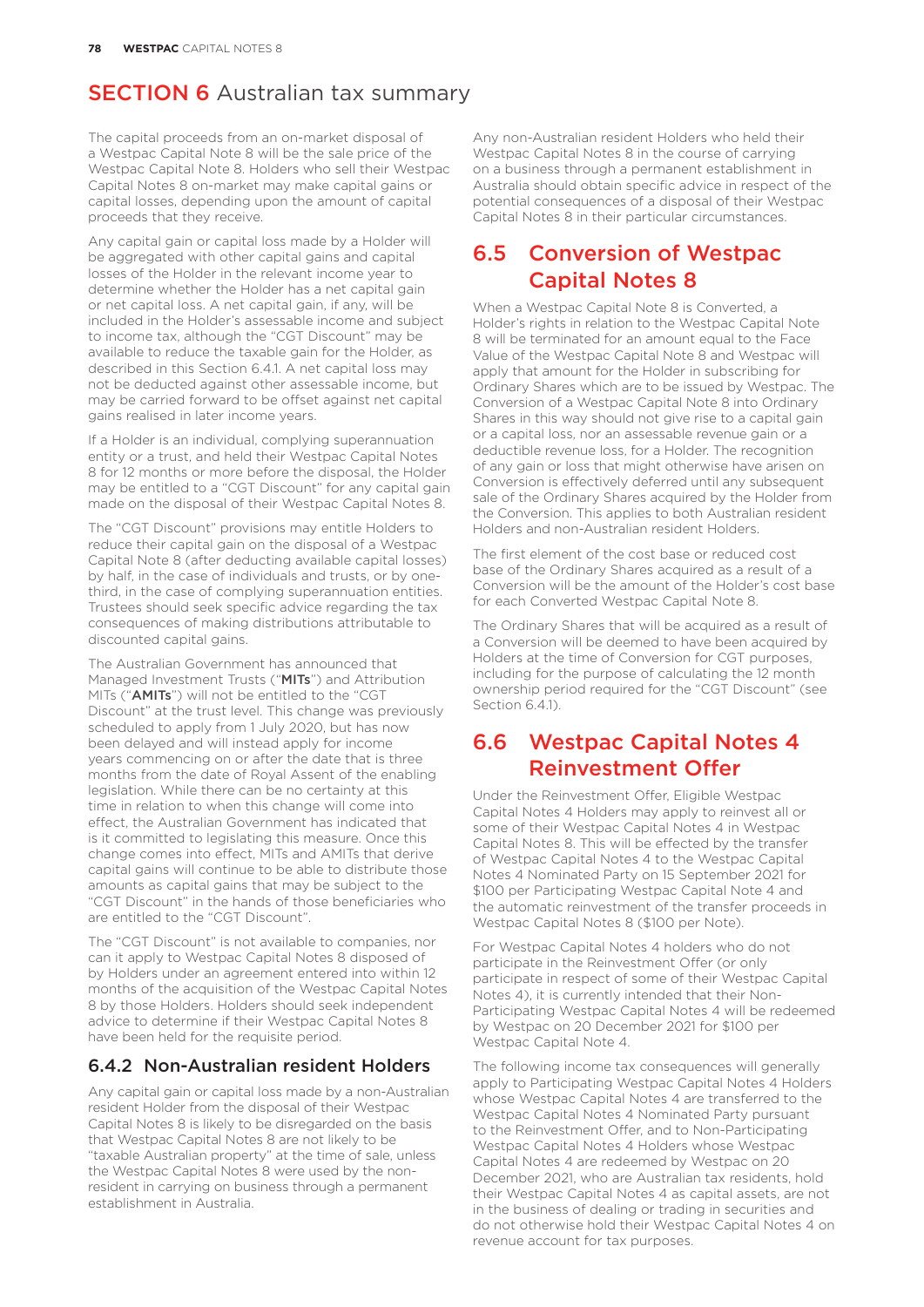Westpac Capital Notes 4 holders may also wish to refer to the Australian Tax Summary in section 6 of the prospectus for Westpac Capital Notes 4 dated 26 May 2016 which contains a summary of the tax treatment of certain entities that invested in Westpac Capital Notes 4 under the prospectus and Class Ruling CR 2016/52 which contains the ATO's binding views in respect of the tax treatment of certain entities that invested in Westpac Capital Notes 4 under the prospectus for Westpac Capital Notes 4. A copy of the Class Ruling is available on Westpac's website at [westpac.com.au/](http://westpac.com.au/westpaccapnotes4) [westpaccapnotes4](http://westpac.com.au/westpaccapnotes4).

#### 6.6.1 Distributions

A Participating Westpac Capital Notes 4 Holder will be paid the First Pro-Rata Westpac Capital Notes 4 Distribution on 15 September 2021, in respect of the period from (but excluding) 30 June 2021 to (and including) 15 September 2021, on each Participating Westpac Capital Note 4 that they hold at 7.00pm (Sydney time) on 7 September 2021, being the record date for the First Pro-Rata Westpac Capital Notes 4 Distribution, subject to the distribution payment conditions in the Westpac Capital Notes 4 Terms being met.

A Non-Participating Westpac Capital Notes 4 Holder will be paid the First Pro-Rata Westpac Capital Notes 4 Distribution on 15 September 2021, on each Non-Participating Westpac Capital Note 4 that they hold at 7.00pm (Sydney time) on 7 September 2021, being the record date for the First Pro-Rata Westpac Capital Notes 4 Distribution, subject to the distribution payment conditions in the Westpac Capital Notes 4 Terms being met.

A Non-Participating Westpac Capital Notes 4 Holder will also be paid the Second Pro-Rata Westpac Capital Notes 4 Distribution on 30 September 2021, in respect of the period from (but excluding) 15 September 2021 to (and including) 30 September 2021, on each Non-Participating Westpac Capital Note 4 that they hold at 7.00pm (Sydney time) on 22 September 2021, being the record date for the Second Pro-Rata Westpac Capital Notes 4 Distribution, subject to the distribution payment conditions in the Westpac Capital Notes 4 Terms being met.

If a Non-Participating Westpac Capital Notes 4 Holder continues to hold Westpac Capital Notes 4 on the record date for the Final Westpac Capital Notes 4 Distribution, it is intended that they will also be paid the Final Westpac Capital Notes 4 Distribution on 20 December 2021, in respect of the period from (but excluding) 30 September 2021 to (and including) 20 December 2021, on each Westpac Capital Note 4 they hold on the record date for the intended Final Westpac Capital Notes 4 Distribution, subject to the distribution payment conditions in the Westpac Capital Notes 4 Terms being satisfied.

Westpac expects these distributions to be fully franked. These distributions will be subject to the same taxation treatment as other distributions paid on Westpac Capital Notes 4. The comments set out in Section 6.3.1 above in relation to Distributions on Westpac Capital Notes 8 should be equally applicable to these distributions.

#### 6.6.2 Transfer or redemption proceeds

Under the Reinvestment Offer, a Participating Westpac Capital Notes 4 Holder will elect to reinvest their transfer proceeds (\$100 for each Westpac Capital Note 4) in Westpac Capital Notes 8.

A Non-Participating Westpac Capital Notes 4 Holder will also receive an amount of \$100 for each Westpac Capital Note 4 assuming the intended redemption of their Westpac Capital Notes 4 by Westpac on 20 December 2021 occurs.

For both Participating Westpac Capital Notes 4 Holders and Non-Participating Westpac Capital Notes 4 Holders, no part of the transfer or redemption proceeds should be taken to be ordinary assessable income of the Westpac Capital Notes 4 holders.

#### 6.6.3 CGT consequences of transfer or redemption of Westpac Capital Notes 4

#### Australian residents

The transfer of Westpac Capital Notes 4 by Participating Westpac Capital Notes 4 Holders pursuant to the Reinvestment Offer, or redemption of Westpac Capital Notes 4 by Non-Participating Westpac Capital Notes 4 Holders on 20 December 2021, will be a CGT event for the Westpac Capital Notes 4 holders.

Westpac Capital Notes 4 holders may make a capital gain if their capital proceeds from the transfer or redemption (as relevant) are more than their "cost base" for their Westpac Capital Notes 4, or may make a capital loss if their capital proceeds are less than their "reduced cost base" for their Westpac Capital Notes 4:

- *Cost base or reduced cost base*: the first element of a Westpac Capital Notes 4 holder's cost base, or reduced cost base, for their Westpac Capital Notes 4 is the amount paid by the Westpac Capital Notes 4 holder for their Westpac Capital Notes 4. Certain other amounts associated with the acquisition or disposal of Westpac Capital Notes 4, such as broker fees, may be added to the cost base.
- *Capital proceeds*: the capital proceeds that will be received by a Participating Westpac Capital Notes 4 Holder from the transfer of their Westpac Capital Notes 4 pursuant to the Reinvestment Offer will be \$100 per Westpac Capital Note 4, assuming that they are dealing at arm's length with the Westpac Capital Notes 4 Nominated Party.
- The capital proceeds that will be received by a Non-Participating Westpac Capital Notes 4 Holder on 20 December 2021, assuming the intended redemption of their Westpac Capital Notes 4 occurs, will be the market value of the Westpac Capital Notes 4. Based on guidance issued by the Commissioner in Practical Compliance Guideline PCG 2021/1, the Commissioner should accept that the market value of the Westpac Capital Notes 4 that are redeemed on 20 December 2021 is \$100 per Westpac Capital Note 4 (being its face value).

 $\mathbf{v}$ 

**CAL** 

**6 3**

'n

 $\Delta$ 

**8 5**

 $\overline{a}$ 

 $\mathbf{a}$ 

 $\boldsymbol{\omega}$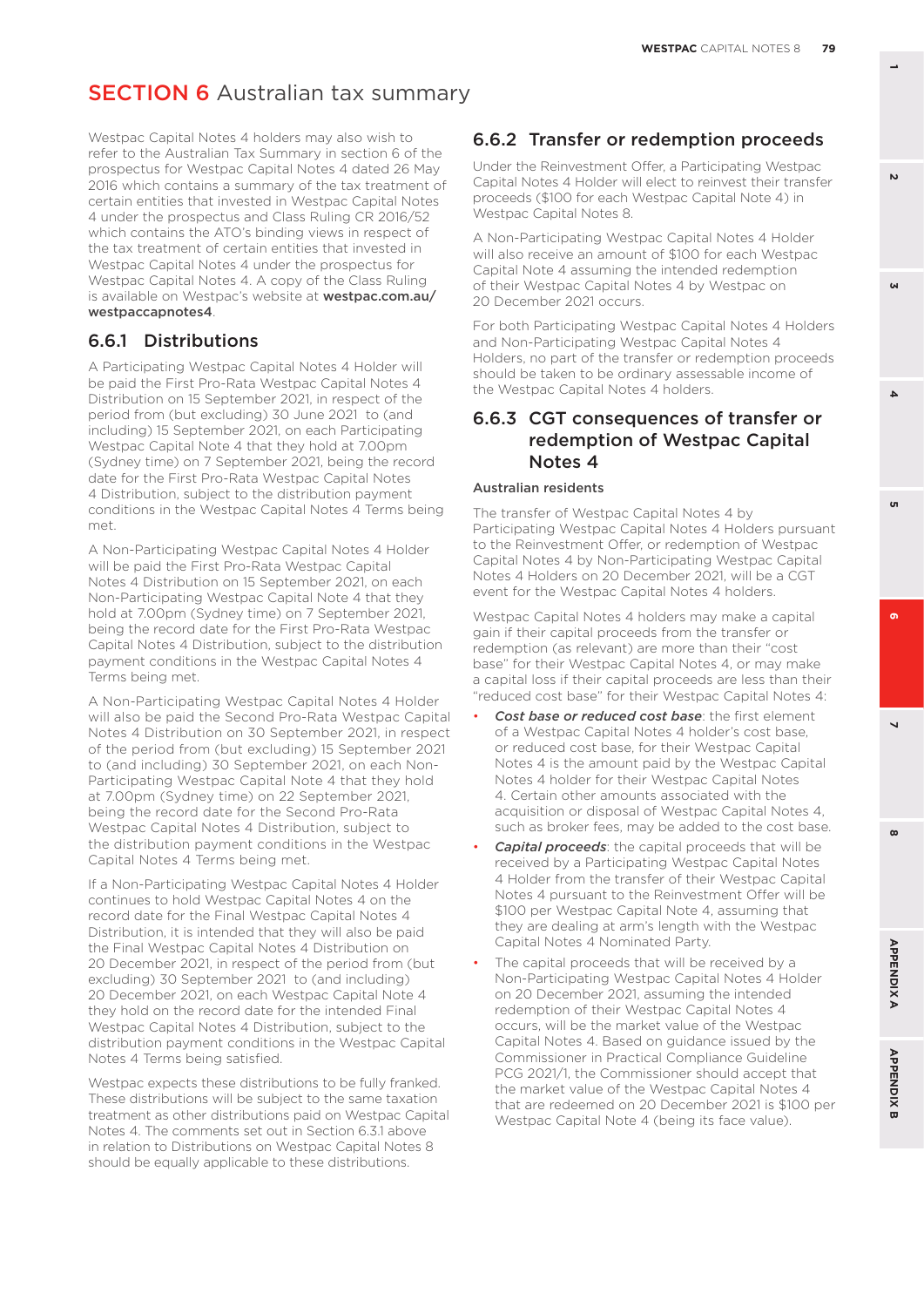Any capital gain (or capital loss) made by a Westpac Capital Notes 4 holder will be aggregated with other capital gains and capital losses of the Westpac Capital Notes 4 holder in the relevant year of income to determine whether the Westpac Capital Notes 4 holder has a net capital gain or net capital loss. A net capital gain, if any, will be included in the Westpac Capital Notes 4 holder's assessable income and will be subject to income tax, however the "CGT Discount" may be available to reduce the taxable gain for a Westpac Capital Notes 4 holder who is an individual, complying superannuation entity or trust (as described below). A net capital loss may not be deducted against other assessable income, but may be carried forward to be offset against net capital gains realised in later income years.

If a Westpac Capital Notes 4 holder is an individual, complying superannuation entity or a trust, and held their Westpac Capital Notes 4 for 12 months or more before the disposal, the Westpac Capital Notes 4 holder may be entitled to a "CGT Discount" for any capital gain made on the disposal of their Westpac Capital Notes 4. Westpac Capital Notes 4 holders should seek independent advice to determine if their Westpac Capital Notes 4 have been held for the requisite period.

The "CGT Discount" provisions may entitle Westpac Capital Notes 4 holders to reduce their capital gain on the disposal of a Westpac Capital Note 4 (after deducting available capital losses) by half, in the case of individuals and trusts, or by one-third in the case of complying superannuation entities.

Trustees should seek specific advice regarding the tax consequences of making distributions attributable to discounted capital gains.

In addition, as described in more detail in Section 6.4.1 above, the Australian Government has announced that MITs and AMITs will not be entitled to the "CGT Discount" at the trust level once legislation implementing this change comes into effect.

The "CGT Discount" is not available to companies.

#### Non-Australian residents

Any capital gain or capital loss made by non-Australian resident Westpac Capital Notes 4 holders is likely to be disregarded on the basis that Westpac Capital Notes 4 should not be "taxable Australian property" at the time of sale, unless they were used by the nonresident in carrying on business through a permanent establishment in Australia. Any non-resident Westpac Capital Notes 4 holders who held their Westpac Capital Notes 4 in the course of a business should obtain specific advice in respect of the potential consequences of that disposal of Westpac Capital Notes 4 in their particular circumstances.

#### 6.6.4 Cost base of Westpac Capital Notes 8 acquired pursuant to the Reinvestment Offer

Where Westpac Capital Notes 8 are acquired by Eligible Westpac Capital Notes 4 Holders pursuant to the Reinvestment Offer, the transfer proceeds that were applied to acquire those Notes will be included in the cost base of the Westpac Capital Notes 8 for the purposes of determining any future gain or loss on the disposal, Conversion, Redemption or Transfer of the Westpac Capital Notes 8 (refer to Sections 6.4 and 6.5 above).

## 6.7 Provision of TFN and/or **ABN**

Westpac is required to deduct withholding tax from payments of Distributions in respect of the Westpac Capital Notes 8 that are not 100% franked, at the rate specified in the *Taxation Administration Regulations 2017* (currently 47% of the unfranked amount), and remit such amounts to the ATO, unless a TFN or an ABN has been quoted by a Holder, or a relevant exemption applies (and has been notified to Westpac).

## 6.8 GST

No GST should be payable by a Holder in respect of acquiring Westpac Capital Notes 8 or on a sale, Conversion, Redemption or Transfer of Westpac Capital Notes 8, other than in respect of brokerage or similar fees.

## 6.9 Stamp Duty

No stamp duty should be payable by a Holder on the issue, sale, Conversion, Redemption or Transfer of Westpac Capital Notes 8 provided that all Ordinary Shares are quoted on ASX at that time.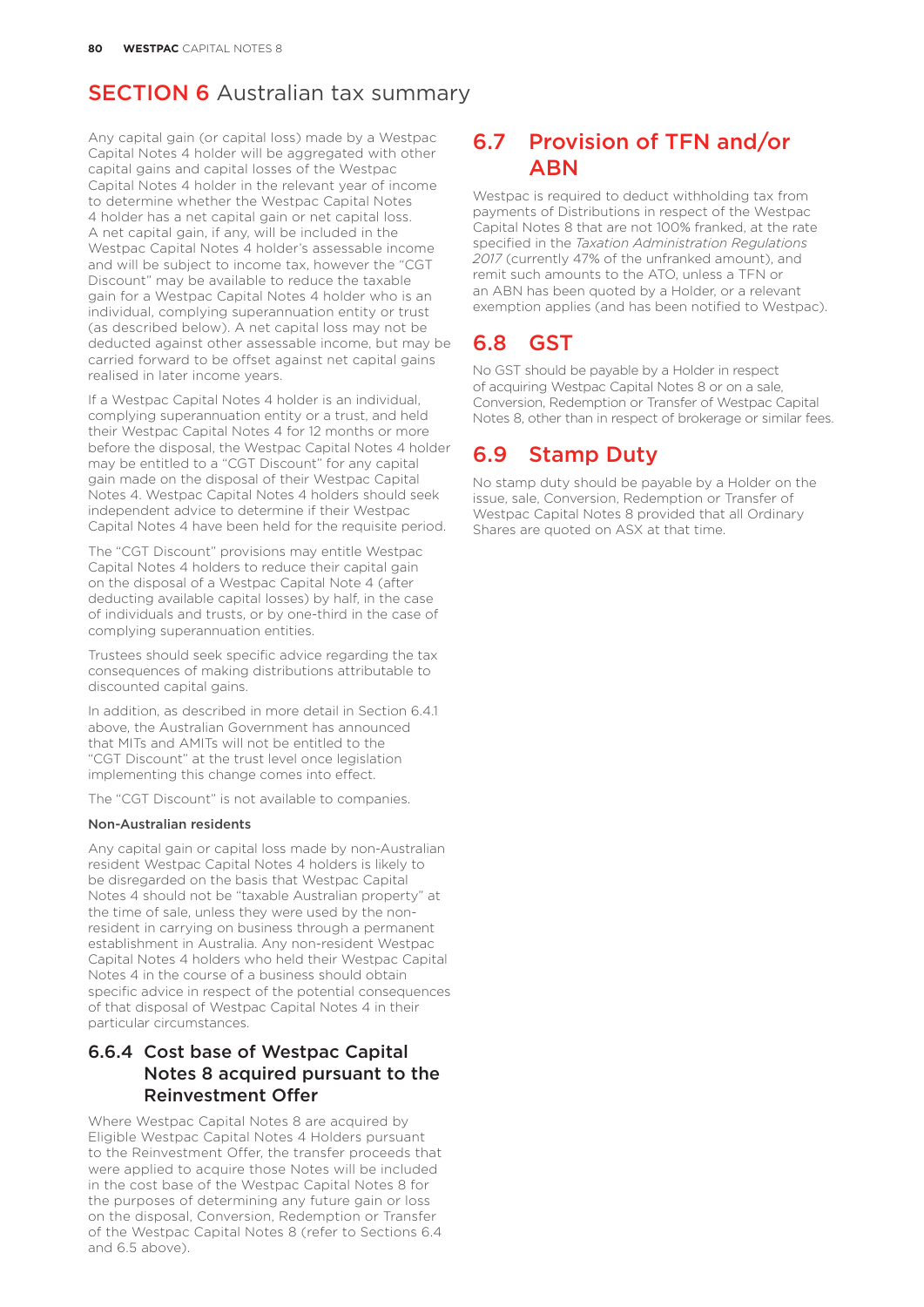**1**

**3**

 $\Delta$ 

u

 $\mathbf{v}$ 

# **Other** information

# **SECTION 7**

This Section sets out:

- 7.1 Restrictions on ownership for Westpac
- 7.2 Information, disclosure and availability
- 7.3 Rights attaching to Westpac Capital Notes 8
- 7.4 Rights attaching to Ordinary Shares
- 7.5 Rights attaching to Approved Successor Shares
- 7.6 Summary of the Offer Management Agreement
- 7.7 Consents
- 7.8 Interests of advisers
- 7.9 Interests of Westpac Directors
- 7.10 Contingent liabilities
- 7.11 ASX waivers and approvals
- 7.12 Future design and distribution obligations
- 7.13 Foreign selling restrictions
- 7.14 Acknowledgment and privacy statement
- 7.15 Governing law

**CAUTION – Westpac Capital Notes 8 are not deposit liabilities of Westpac, are riskier than bank deposits and may not be suitable for some investors. Their complexity may make them difficult to understand and the risks associated with the Notes could result in the loss of all of your investment. If you do not fully understand how they work or the risks associated with them, you should obtain professional advice.**

**8 5**

 $\overline{\mathbf{v}}$ 

 $\infty$ 

ക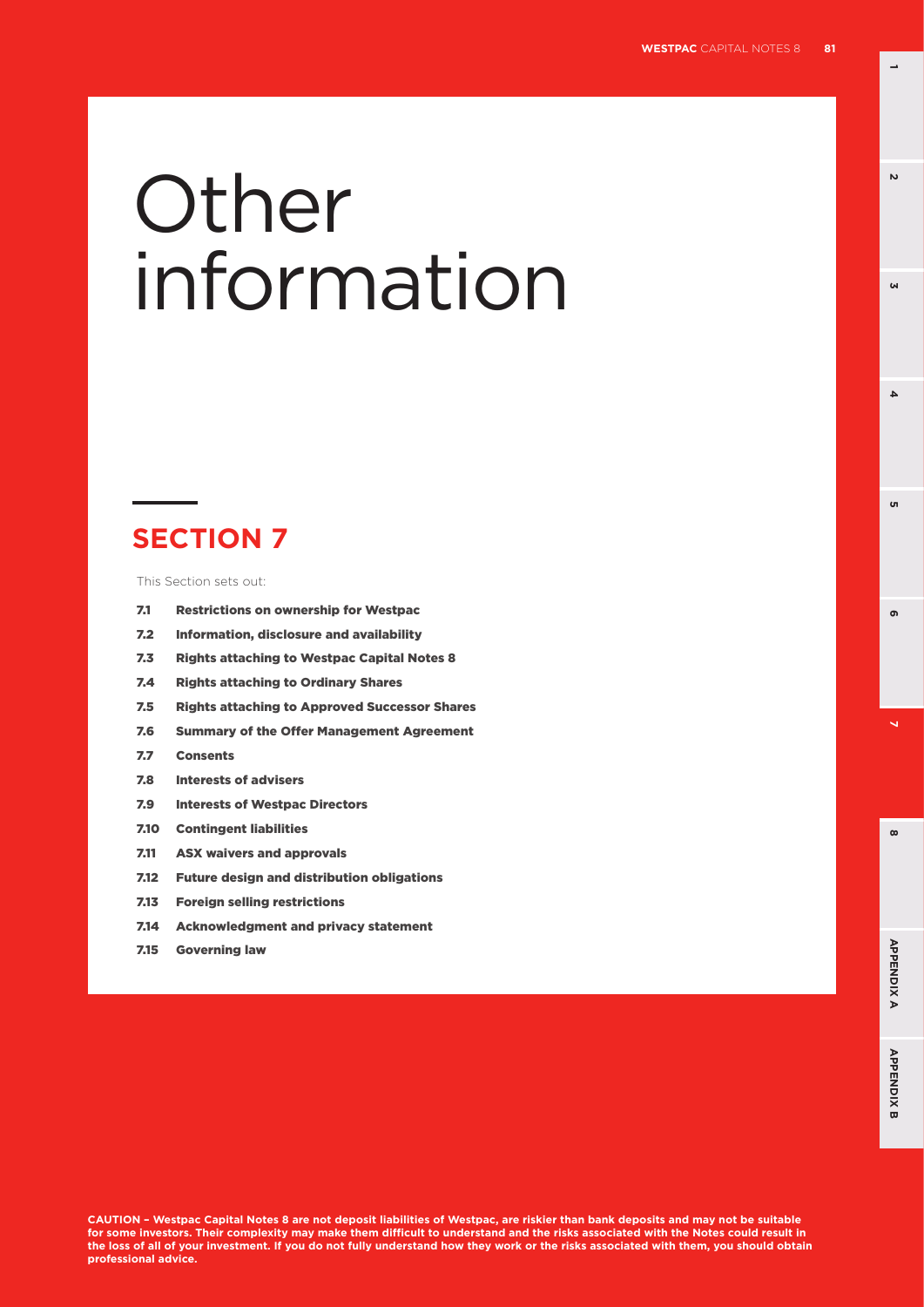## 7.1 Restrictions on ownership for Westpac

The *Financial Sector (Shareholdings) Act 1988* (Cth) restricts the aggregate voting power of a person and their associates in an Australian bank to 20%. A shareholder may apply to the Treasurer of the Commonwealth of Australia to extend its stake beyond 20%, however approval cannot be granted unless the Treasurer is satisfied that it is in the national interest to approve a holding of greater than 20%.

Acquisitions of interests in shares in Australian companies by foreign persons are subject to review and approval by the Treasurer of the Commonwealth of Australia under the *Foreign Acquisitions and Takeovers Act 1975* (Cth) in certain circumstances. Potential investors should consult their professional advisers to determine whether the *Foreign Acquisitions and Takeovers Act 1975* (Cth) may affect their holding or ownership of Notes or Ordinary Shares.

## 7.2 Information, disclosure and availability

#### 7.2.1 Reporting and disclosure obligations

Westpac is a disclosing entity for the purposes of the Corporations Act and is subject to regular reporting and disclosure obligations under the Corporations Act and the ASX Listing Rules. These obligations require that Westpac prepare both yearly and half-yearly financial statements and a report on the operations of Westpac during the relevant accounting period together with an audit or review report by its auditor. Copies of these documents and other documents lodged with ASIC by Westpac may be obtained from, or inspected at, an ASIC office.

Westpac also has an obligation under the ASX Listing Rules to notify ASX immediately of any information concerning Westpac of which it becomes aware and which a reasonable person would expect to have a material effect on the price or value of Westpac's securities unless exceptions from disclosure apply under the ASX Listing Rules. ASX maintains records of company announcements for all companies listed on ASX. Westpac's announcements may be viewed on ASX's website ([asx.com.au](http://asx.com.au)).

#### 7.2.2 Accessing information about Westpac

Westpac will provide a copy of any of the following documents free of charge to any person who requests a copy during the Offer Period in relation to this Prospectus:

- the interim financial report of Westpac for the half year ended 31 March 2021 (being the most recent interim financial statements lodged with ASIC before the lodgement of this Prospectus);
- the financial statements of Westpac for the year ended 30 September 2020 (being the most recent annual financial statements lodged with ASIC before the lodgement of this Prospectus);
- any document or financial statement lodged by Westpac with ASIC or ASX under the continuous disclosure reporting requirements in the period after the lodgement of the annual financial statements and before the lodgement of this Prospectus; and
- Westpac's Constitution.

Written requests for copies of these documents should be addressed to:

Westpac Group Secretariat Level 18 275 Kent Street Sydney NSW 2000

Copies of Westpac's financial statements and annual reports are available at: [westpac.com.au/about](http://westpac.com.au/about-westpac/investor-centre/financial-information/)[westpac/investor-centre/financial-information/](http://westpac.com.au/about-westpac/investor-centre/financial-information/).

Copies of Westpac's Constitution are available at: [westpac.com.au/about-westpac/westpac-group/](http://westpac.com.au/about-westpac/westpac-group/corporate-governance/constitution-board/) [corporate-governance/constitution-board/](http://westpac.com.au/about-westpac/westpac-group/corporate-governance/constitution-board/).

## 7.3 Rights attaching to Westpac Capital Notes 8

The rights attaching to the Notes are contained in the Westpac Capital Notes 8 Terms, which are contained in Appendix B.

## 7.4 Rights attaching to Ordinary Shares

Ordinary Shares may be issued to Holders by Westpac on Conversion of Notes. These Ordinary Shares will be issued as fully paid and will rank equally with all other Ordinary Shares already on issue in all respects.

The rights attaching to Ordinary Shares are set out in Westpac's Constitution, the ASX Listing Rules and the Corporations Act. A summary of these rights is set out in this Section 7.4.

## 7.4.1 Transfers

Transfers of Ordinary Shares are not effective until registered. Subject to the ASX Listing Rules, Westpac may refuse to register a transfer of Ordinary Shares without giving any reasons. However, the ASX Listing Rules substantially restrict when Westpac may refuse to register a transfer.

Unless otherwise required by law, Westpac is not required to recognise any interest in Ordinary Shares apart from that of registered holders of Ordinary Shares.

Where two or more persons are registered as joint holders of Ordinary Shares, they are taken to hold the Ordinary Shares as joint tenants with rights of survivorship.

Westpac is not required to register more than three persons as joint holders of an Ordinary Share or issue more than one share certificate or holding statement for Ordinary Shares jointly held.

Restrictions apply in respect of persons who become entitled to Ordinary Shares by reason of the death, bankruptcy or mental incapacity of a holder of Ordinary Shares.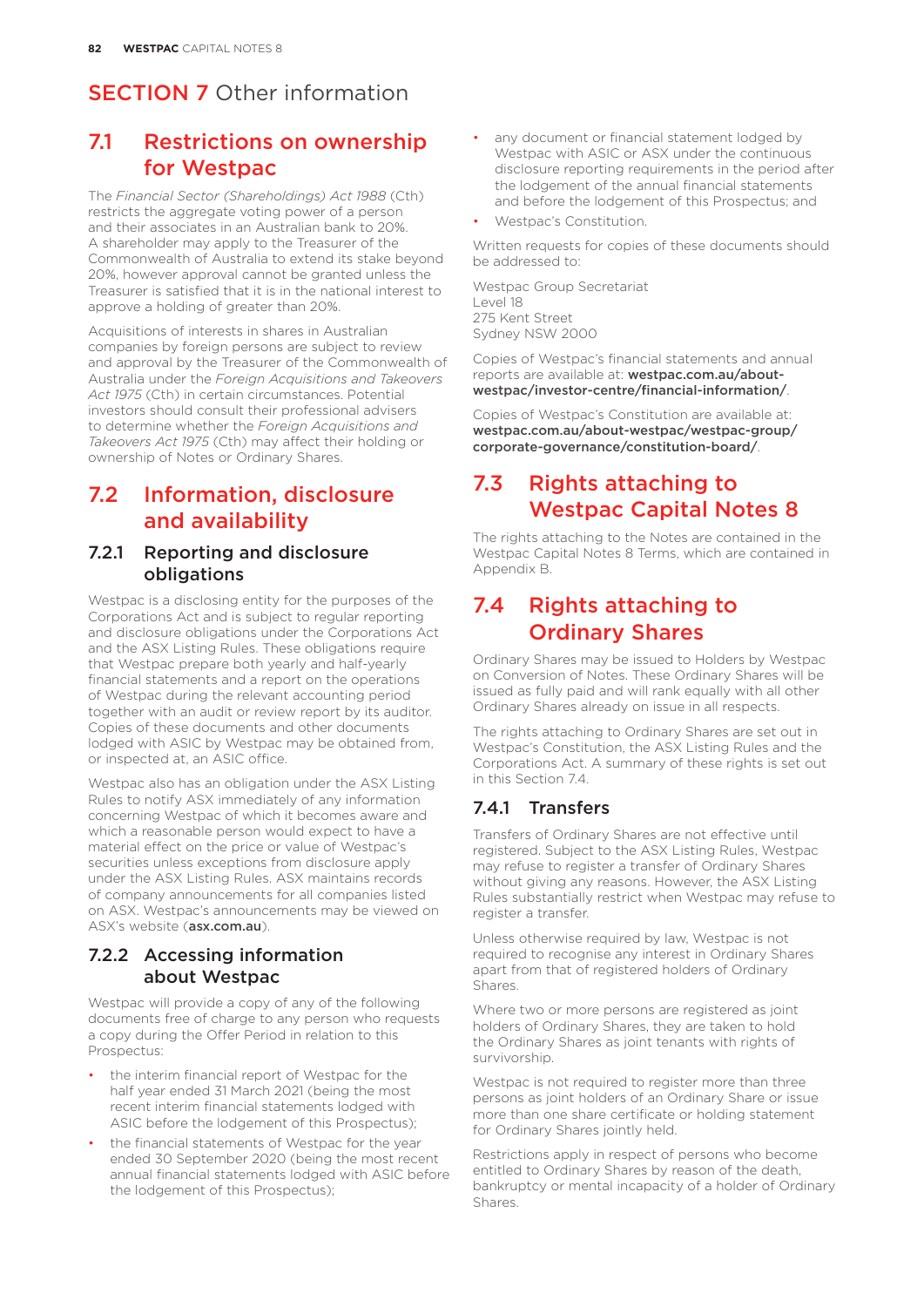#### 7.4.2 Profits and Dividends

Holders of Ordinary Shares are entitled to receive such Dividends as may be determined by Westpac. Dividends determined by Westpac are payable to holders of Ordinary Shares in proportion to the amounts paid on the Ordinary Shares that they hold.

Dividends must only be paid in accordance with applicable laws and Westpac's Constitution. Westpac is restricted from paying Dividends unless:

- Westpac's assets exceed its liabilities immediately before the Dividend is determined and the excess is sufficient for the payment of the Dividend;
- the payment of the Dividend is fair and reasonable to Westpac's shareholders as a whole; and
- the payment of the Dividend does not materially prejudice Westpac's ability to pay its creditors.

Additionally, Dividends would not be payable if making such a payment would breach or cause a breach by Westpac of applicable capital adequacy or other supervisory requirements of APRA, or if Westpac was directed by APRA not to pay a Dividend under the Banking Act. APRA's requirements include that Westpac must obtain APRA's written approval prior to making a Dividend payment on Ordinary Shares if the aggregate amount of Dividend payments on Ordinary Shares in the 12 months covered by one or more sets of publicly available operating results preceding the date of the proposed Dividend payment exceeds Westpac's after-tax earnings after taking into account any payments on more senior capital instruments in the same 12 months.

There are restrictions on the amount of earnings that can be distributed through Tier 1 Capital Distributions should an ADI's Level 1 or Level 2 CET1 Ratios fall below the Distribution Restriction Trigger. Refer to Section 4.2.4 for further information.

Dividends that are paid, but not claimed, may be invested by the Westpac Directors for the benefit of Westpac until required to be dealt with under any law relating to unclaimed monies.

#### 7.4.3 Winding Up of Westpac

Subject to the preferential entitlement (if any) of preference shareholders, holders of Ordinary Shares are entitled to share equally in any surplus assets if Westpac is wound up.

#### 7.4.4 Meetings and voting rights

Holders of Ordinary Shares are entitled to receive notice of, attend and vote at general meetings of Westpac. Each holder of Ordinary Shares present at a general meeting (whether in person or by proxy or representative) is entitled to one vote on a show of hands or, on a poll, one vote for each Ordinary Share held.

#### 7.4.5 Issue of further Ordinary Shares

The Westpac Directors control the issue of Ordinary Shares. Subject to the Corporations Act, the Westpac Directors may issue further Ordinary Shares, and grant options and pre-emptive rights over Ordinary Shares, on terms they think fit.

## 7.5 Rights attaching to Approved Successor Shares

If Westpac is replaced as the ultimate holding company of the Westpac Group by an Approved Successor, and the Westpac Capital Notes 8 Terms are amended to enable substitution of the Approved Successor as debtor of the Westpac Capital Notes 8 and the issuer of ordinary shares on Conversion, Holders will be issued with Approved Successor Shares on Conversion (rather than Ordinary Shares). In order to be classified as an Approved Successor, the shares of the proposed successor holding company must be listed on an internationally recognised stock exchange – see clause 16.2 of the Westpac Capital Notes 8 Terms (definition of "Acquisition Event"). The Approved Successor will be obliged to use all reasonable endeavours to obtain quotation of the Approved Successor Shares issued under the Westpac Capital Notes 8 Terms on the stock exchanges on which the other Approved Successor Shares are quoted at the time of a Conversion – see clause 13.4 of the Westpac Capital Notes 8 Terms.

## 7.6 Summary of the Offer Management Agreement

Westpac and the Joint Lead Managers entered into the Offer Management Agreement ("OMA") on 17 August 2021. Under the OMA, Westpac has appointed Westpac Institutional Bank, ANZ Securities Limited, Citigroup Global Markets Australia Pty Limited, Commonwealth Bank of Australia, Morgans Financial Limited, National Australia Bank Limited, Ord Minnett Limited and Shaw and Partners Limited as the Joint Lead Managers and joint bookrunners for the Offer.

Under the OMA, the Joint Lead Managers agreed to conduct the Bookbuild before the Opening Date. In this process, Syndicate Brokers and Institutional Investors were invited to lodge bids for a number of Notes at various margins within an indicative margin range. Using those bids, Westpac and the Joint Lead Managers set the Margin and determined the total number of Notes to be Allocated and Westpac determined the firm Allocations to Syndicate Brokers and Institutional Investors. The Bookbuild was conducted on the terms and conditions in the OMA.

The OMA contains various representations and warranties, and imposes various obligations on Westpac, including representations, warranties and obligations to ensure that this Prospectus complies with the Corporations Act and ASX Listing Rules, and to conduct the Offer under the agreed timetable, ASX Listing Rules, this Prospectus and all other applicable laws.

The OMA provides that Westpac will not, without the Joint Lead Managers' consent (not to be unreasonably withheld or delayed), allot, agree to allot or indicate in any way that it may or will allot or agree to allot any hybrid debt or preference security with Tier 1 Capital or Tier 2 Capital status in the Australian retail market before the Issue Date, other than pursuant to the Offer and in certain other specified circumstances.

Westpac has agreed to indemnify the Joint Lead Managers (other than Westpac Institutional Bank) and parties affiliated with each Joint Lead Manager against damages, losses, costs, expenses and liabilities in connection with the Offer, other than where these result from any fraud, recklessness, wilful misconduct or negligence of the indemnified parties or certain other events.

**3**

 $\Delta$ 

'n

 $\mathbf{v}$ 

 $\ddot{\phantom{0}}$ 

 $\boldsymbol{\omega}$ 

ക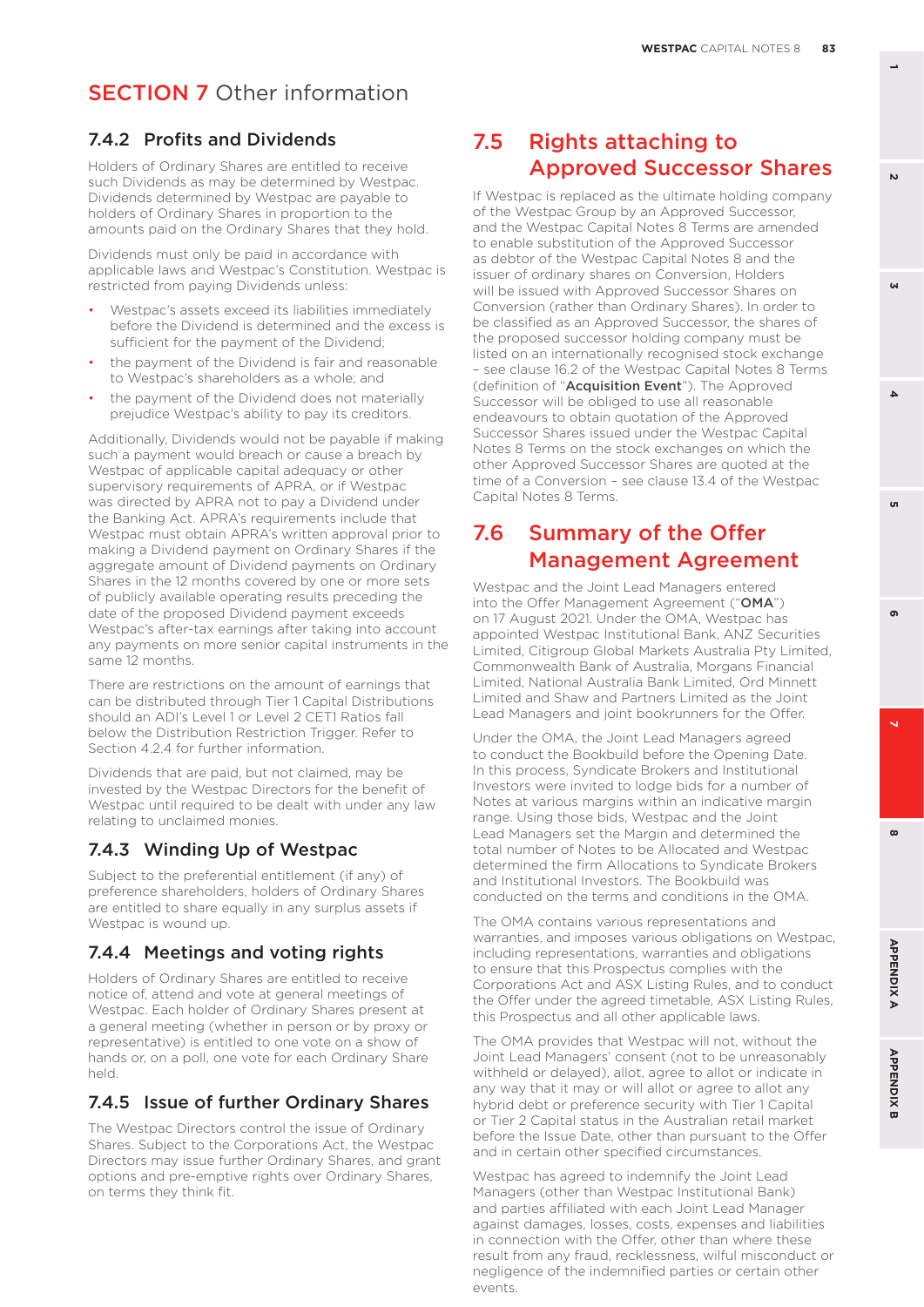### 7.6.1 Settlement support

Each Joint Lead Manager has agreed to provide settlement support for the number of Notes Allocated to Syndicate Brokers under the Bookbuild. Under the OMA, as part of that settlement support, each Joint Lead Manager will pay to Westpac, or procure payment to Westpac of, its JLM Broker Firm Amount under the Bookbuild by the settlement date (14 September 2021). Each Joint Lead Manager is only responsible for ensuring that payment is made for Notes Allocated to them or at their direction. Westpac Institutional Bank need only pay, or procure payment, to Westpac of the proportion of its JLM Broker Firm Amount, Other Broker Firm Amount, Institutional Amount and Co-Manager Amount that it actually receives from third party investors.

## 7.6.2 Fees

Under the OMA, Westpac will pay:

- each Joint Lead Manager, a selling fee of 0.75% of that Joint Lead Manager's JLM Broker Firm Amount;
- Westpac Institutional Bank, a selling fee of 0.75% of the Co-Manager Amount;
- each Joint Lead Manager whose bid into the Bookbuild equalled or exceeded a minimum threshold, a bookrunning fee of 0.50% of that Joint Lead Manager's JLM Broker Firm Amount;
- to Westpac Institutional Bank, a bookrunning fee of 0.50% of the Co-Manager Amount;
- to Westpac Institutional Bank, a selling fee of 0.25% of the Institutional Amount; and
- to Westpac Institutional Bank, an arranger fee.

Westpac Institutional Bank agrees to pay, on behalf of Westpac, a selling fee of 0.75% of the Co-Manager Amount to any Co-Managers (who are not affiliated with a Joint Lead Manager), subject to receipt of this fee from Westpac (as set out above). Westpac Institutional Bank also agrees to pay, on behalf of Westpac, a selling fee of 0.75% of the Other Broker Firm Amount to Third Party Brokers and certain other participating brokers, subject to Westpac Institutional Bank receiving the selling fee of 0.75% of its JLM Broker Firm Amount described in this Section 76.2.

Westpac may pay to Westpac Institutional Bank, and Westpac Institutional Bank agrees to pay on Westpac's behalf to certain investors, a commitment fee of up to 0.75% of the Application Payment made by those investors. This is subject to the satisfaction of certain conditions, including a minimum bid under the Bookbuild and a minimum holding period in respect of the Notes Allocated to those investors.

The Joint Lead Managers may pay fees on behalf of Westpac to Australian financial services licensees and their authorised representatives ("External Third Parties") in respect of Notes Allocated to them for allocation to their clients. Under the OMA, the amount of the fee payable to an External Third Party must not exceed 0.75% (or 1.25% if the External Third Party is an affiliate of the Joint Lead Manager or an External Third Party approved by Westpac) of the amount which is equal to the number of Notes which are Allocated to that External Third Party multiplied by the Initial Face Value. External Third Parties may in turn rebate fees (which may not exceed 0.75% of the amount which is equal to the number of Notes which are Allocated to that External Third Party multiplied by the Initial Face

Value) to other External Third Parties for procuring Applications for any Notes by their clients, among other things.

The estimated aggregate fees payable by Westpac to the Joint Lead Managers, Co-Managers (who are not affiliated with a Joint Lead Manager) and the arranger as set out above are approximately \$17 million (exclusive of GST), making certain assumptions as to the Allocation of Westpac Capital Notes 8 between the Broker Firm Offer, Institutional Offer, Reinvestment Offer and Securityholder Offer, as well as to the total amount of Westpac Capital Notes 8 issued.

### 7.6.3 Termination

Any/each Joint Lead Manager may terminate its obligations under the OMA on the occurrence of a number of customary termination events, including (among others):

- a downgrade of certain credit ratings assigned to Westpac;
- ASIC issues a stop order in relation to the Offer;
- a supplementary prospectus is required under section 719 of the Corporations Act;
- ASX refuses to quote the Notes on ASX<sup>;</sup>
- any person (other than a Joint Lead Manager or Co-Manager) withdraws their consent to be named in this Prospectus;
- certain breaches of the OMA:
- Westpac withdraws this Prospectus or the Offer;
- trading of certain ASX listed Capital Securities is suspended for a certain period of time, or certain ASX listed Capital Securities cease to be quoted on ASX;
- unauthorised alterations to the Notes Deed Poll or Westpac's Constitution; and
- an adverse change in the financial position or prospects of the Westpac Group.

Certain termination events will only give rise to a right to terminate if the Joint Lead Manager has reasonable and bona fide grounds to believe and does believe that the event has or is likely to have a material adverse effect on the Offer. If termination occurs, the Joint Lead Manager who terminates (or each Joint Lead Manager that terminates) will no longer be a lead manager or bookrunner and will not be obliged to provide settlement support for the Bookbuild.

Under the OMA, if one Joint Lead Manager terminates, each other Joint Lead Manager must give notice in writing to Westpac and each of the terminating Joint Lead Managers stating whether it will also terminate or whether it will assume the obligations of the terminating Joint Lead Manager(s).

## 7.7 Consents

Each Westpac Director has given, and not withdrawn, their consent to the lodgement of this Prospectus with ASIC.

Each of the parties (referred to as "Consenting **Parties**"), who are named in this Section 7.7:

has not made any statement in this Prospectus or any statement on which a statement made in this Prospectus is based other than as specified in the fourth bullet point in this Section 7.7;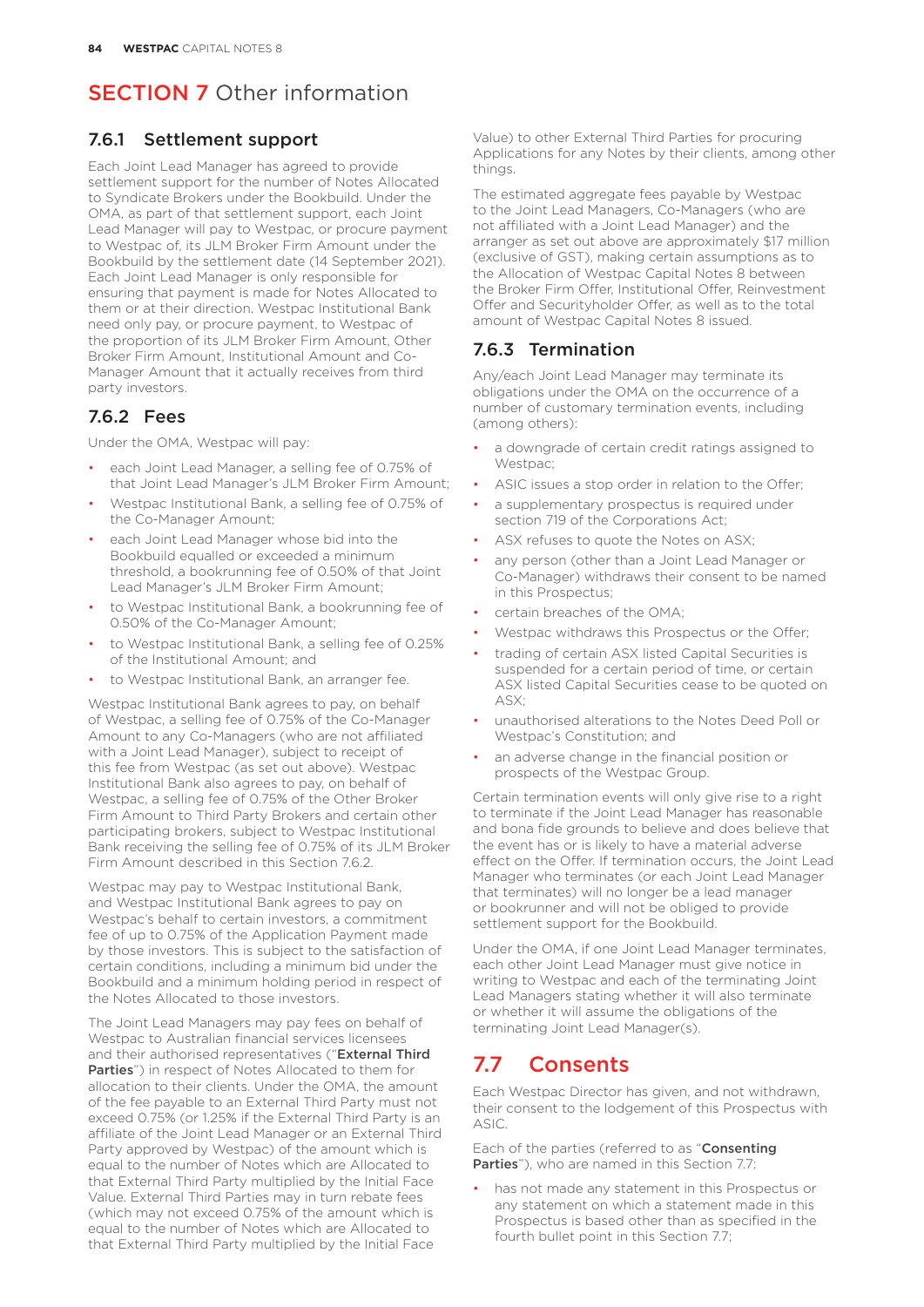- to the maximum extent permitted by law, expressly disclaims and takes no responsibility for any statements or omissions from this Prospectus, other than the reference to its name and/or statement or report included in this Prospectus with the consent of that Consenting Party;
- has given and has not, before the lodgement of this Prospectus with ASIC, withdrawn its written consent to be named in this Prospectus in the form and context in which it is named; and
- in the case of Greenwoods & Herbert Smith Freehills Pty Limited, has given and has not, before the lodgement of this Prospectus with ASIC withdrawn its written consent to the inclusion of Section 6 in the form and context in which it appears in this Prospectus.

| <b>Role</b>                                                                             | <b>Consenting Parties</b>                           |
|-----------------------------------------------------------------------------------------|-----------------------------------------------------|
| Arranger                                                                                | Westpac Institutional Bank                          |
| Joint Lead                                                                              | Westpac Institutional Bank                          |
| <b>Managers</b>                                                                         | <b>ANZ Securities Limited</b>                       |
|                                                                                         | Citigroup Global Markets<br>Australia Pty Limited   |
|                                                                                         | Commonwealth Bank of<br>Australia                   |
|                                                                                         | Morgans Financial Limited                           |
|                                                                                         | National Australia Bank<br>Limited                  |
|                                                                                         | Ord Minnett Limited                                 |
|                                                                                         | Shaw and Partners Limited                           |
| <b>Co-Managers</b>                                                                      | <b>Bell Potter Securities</b><br><b>Limited</b>     |
|                                                                                         | Crestone Wealth<br>Management Limited               |
| Australian legal<br>adviser to the<br>Offer, including the<br><b>Reinvestment Offer</b> | Allens                                              |
| Australian tax<br>adviser to the<br>Offer, including the<br><b>Reinvestment Offer</b>   | Greenwoods & Herbert<br>Smith Freehills Pty Limited |
| Auditor                                                                                 | PricewaterhouseCoopers                              |
| <b>Accounting adviser</b>                                                               | PricewaterhouseCoopers<br>Securities Limited        |
| Registrar                                                                               | <b>Link Market Services Limited</b>                 |

## 7.8 Interests of advisers

Westpac Institutional Bank has acted as arranger and a Joint Lead Manager, in respect of which it will receive the fees set out in Section 7.6.2. The remaining Joint Lead Managers and Co-Managers (who are not affiliated with a Joint Lead Manager) will receive fees, as also set out in Section 7.6.2.

The Joint Lead Managers and Co-Managers are full service securities firms and they, along with their respective affiliates, are engaged in various activities, including securities trading, investment management,

financing and brokerage activities and financial planning and benefits counselling for both companies and individuals. In the ordinary course of these activities, the Joint Lead Managers, Co-Managers and their respective affiliates may trade or provide advice in relation to the securities of Westpac and its related bodies corporate, and may receive customary fees or commissions for so doing. The Joint Lead Managers and Co-Managers have represented to Westpac that they will manage any conflicts in connection with their role as Joint Lead Managers or Co-Managers in compliance with their legal obligations.

Allens is acting as Australian legal adviser (other than in relation to taxation) to Westpac in relation to the Offer, including the Reinvestment Offer. In respect of this work, Westpac estimates that it will pay to Allens approximately \$400,000 (excluding disbursements and GST). Further amounts in relation to the Offer, including the Reinvestment Offer, may be paid to Allens under its normal time-based charges.

Greenwoods & Herbert Smith Freehills Pty Limited is acting as Australian tax adviser to Westpac in relation to the Offer, including the Reinvestment Offer. In respect of this work, Westpac estimates that it will pay to Greenwoods & Herbert Smith Freehills Pty Limited approximately \$95,000 (excluding disbursements and GST). Further amounts in relation to the Offer, including the Reinvestment Offer, may be paid to Greenwoods & Herbert Smith Freehills Pty Limited under its normal time-based charges.

PricewaterhouseCoopers Securities Limited is acting as accounting adviser to Westpac. Westpac estimates that it will pay to PricewaterhouseCoopers Securities Limited approximately \$80,000 (excluding disbursements and GST). Further amounts in relation to the Offer may be paid to PricewaterhouseCoopers Securities Limited under its normal time-based charges.

Other than as set out in this Prospectus:

- no person named in this Prospectus as performing a function in a professional, advisory or other capacity in connection with the preparation or distribution of this Prospectus; and
- no promoter or underwriter of the Offer of the Notes or financial services licensee named in this Prospectus as a financial services licensee involved in the Offer,

holds at the date of this Prospectus, or has held in the two years before that date, an interest in:

- the formation or promotion of Westpac:
- the Offer; or
- any property acquired or proposed to be acquired by Westpac in connection with its formation or promotion or with the Offer.

Other than as set out in this Prospectus, no such person has been paid or agreed to be paid any amount, nor has any benefit been given or agreed to be given to any such persons for services provided by them, in connection with the formation or promotion of Westpac or with the Offer.

## 7.9 Interests of Westpac **Directors**

The Westpac Directors and their associates may acquire Notes offered under this Prospectus subject to the ASX Listing Rules, including any waivers described

 $\mathbf{v}$ 

**3**

 $\boldsymbol{\omega}$ 

**APPENDIX B**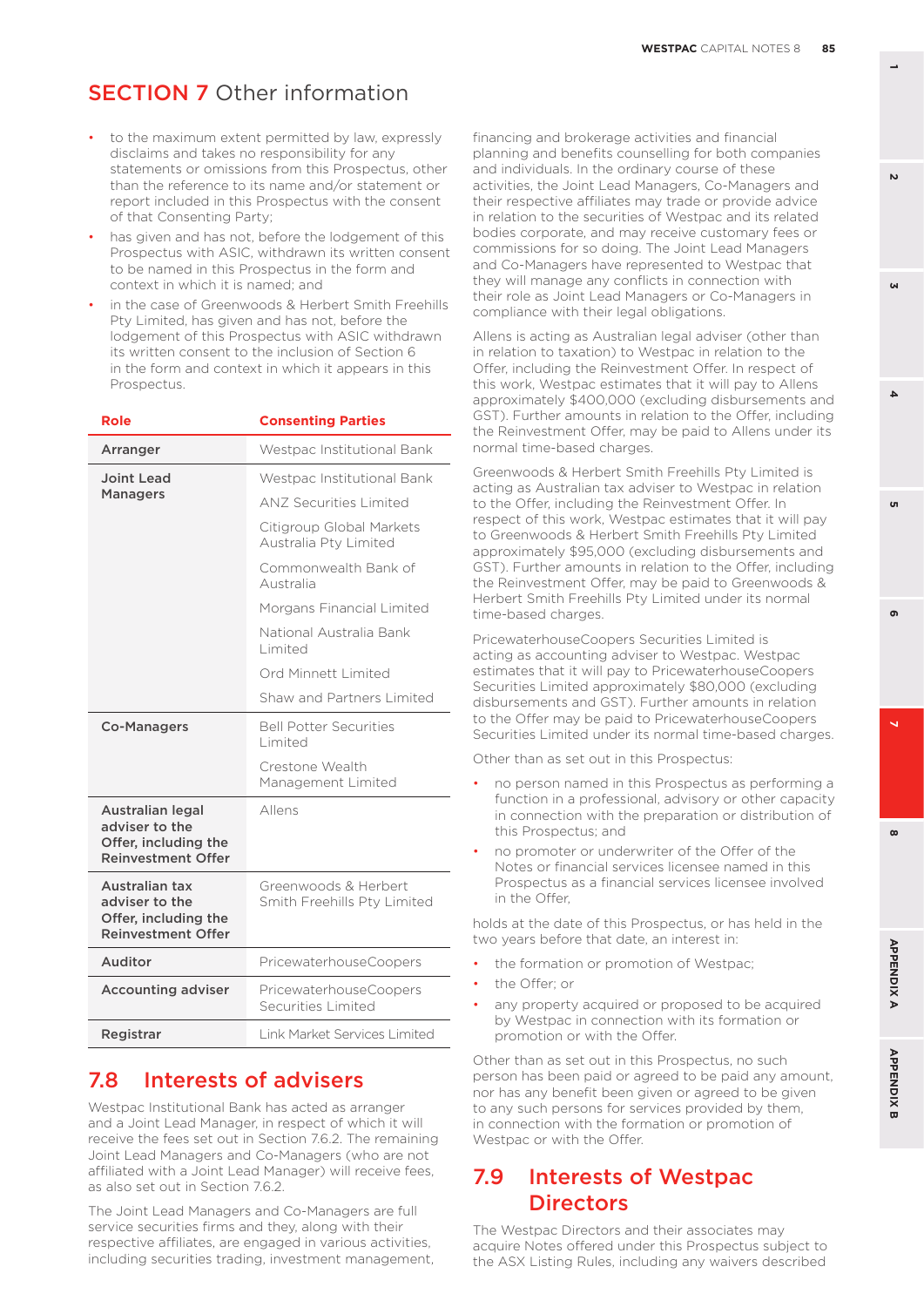in Section 7.11. Details of the Westpac Directors' holdings of Ordinary Shares and other securities of Westpac are disclosed to, and available from, ASX at [asx.com.au](http://asx.com.au).

Non-executive Westpac Directors are remunerated for their services from the maximum aggregate amount approved by shareholders for this purpose. Westpac shareholders approved the current limit (\$4.5 million in aggregate) at Westpac's 2008 Annual General Meeting. Westpac Board and Board Committee fees are reviewed annually. Separate fees may also be paid for additional responsibilities that may arise on an ad hoc basis. Proposed Non-executive Westpac Directors will be paid out of the same fee pool commensurate with other Non-executive Westpac Directors. Details of the remuneration paid to Westpac Directors by Westpac for financial year 2020 are set out in the Remuneration Report in Westpac's 2020 Annual Report. Westpac's 2020 Annual Report can be accessed as described in Section 7.2.2.

Other than as set out in this Section 7.9, no Westpac Director or proposed Westpac Director holds, at the date of this Prospectus, or has held in the two years before that date, an interest in:

- the formation or promotion of Westpac;
- the Offer; or
- any property acquired or proposed to be acquired by Westpac in connection with its formation or promotion or with the Offer.

Other than as set out in this Section 7.9, no Westpac Director or proposed Westpac Director has been paid or agreed to be paid any amount (whether in cash or in shares or otherwise), nor has any benefit been given or agreed to be given to any Westpac Director or proposed Westpac Director to induce them to become or qualify them as a Westpac Director, or for services provided by them in connection with the formation or promotion of Westpac or with the Offer.

## 7.10 Contingent liabilities

Amongst other matters, contingent liabilities exist in respect of actual and potential claims and proceedings. An assessment of Westpac's likely loss has been made on a case-by-case basis for the purposes of Westpac's financial statements for the half year ended 31 March 2021. Specific provisions have been made where appropriate. Refer to Note 14 of Westpac's financial statements in the 2021 interim financial report, for further details (these financial statements can be accessed as described in Section 7.2.2).

## 7.11 ASX waivers and approvals

Westpac has received the following ASX waivers or confirmations in relation to the Westpac Capital Notes 8 Terms and the Offer:

- ASX Listing Rules 3.20.2 and 3.20.5 will not apply upon the occurrence of a Capital Trigger Event or Non-Viability Event;
- ASX Listing Rule 10.11 has been waived to the extent necessary to permit the Westpac Directors and their associates to participate in the Offer and be issued Notes without shareholder approval on the following conditions:
	- the number of Notes which may be issued to Westpac Directors and their associates

collectively is no more than 0.2% of the total number of Notes issued under the Offer, and the participation of the Westpac Directors and their associates in the Offer is on the same terms and conditions as applicable to other subscribers for Notes;

- Westpac releases the terms of the waiver to the market when the Offer is announced; and
- when the Notes are issued, Westpac announces to the market the total number of Notes issued to the Westpac Directors and their associates in aggregate;
- the Westpac Capital Notes 8 Terms are appropriate and equitable for the purposes of ASX Listing Rule 6.1;
- the Notes are classified as "equity securities" for the purposes of the ASX Listing Rules;
- ASX Listing Rule 6.12 does not apply to the terms of issue of the Notes which provide for their Conversion, write-off, Redemption or Transfer;
- for the purposes of ASX Listing Rule 7.1, the maximum number of Ordinary Shares into which the Notes can be Converted should be calculated in accordance with ASX Listing Rule 7.1B.1(e);
- the issue of Ordinary Shares on Conversion of the Notes will be within Exception 9 of ASX Listing Rule 7.2 and will not be subject to ASX Listing Rule  $71$ ; and
- a confirmation that the timetable for the Offer is acceptable.

Westpac has also received the following ASX confirmations in relation to Westpac Capital Notes 4 and the Reinvestment Offer:

- that the amendments to the Westpac Capital Notes 4 Terms as described in Section 3.6.1 are appropriate and equitable for the purposes of ASX Listing Rule  $61$
- that ASX has no objection to the amendments to the Westpac Capital Notes 4 Terms as described in Section 3.6.1 for the purposes of Listing Rule 15.1.2;
- that the First Pro-Rata Westpac Capital Notes 4 Distribution and Second Pro-Rata Westpac Capital Notes 4 Distribution are permitted under ASX Listing Rule 6.10; and
- that the timetable for the Reinvestment Offer is acceptable.

## 7.12 Future design and distribution obligations

In April 2019, the *Treasury Laws Amendment (Design and Distribution Obligations and Product Intervention Powers) Act 2019* (Cth) was enacted. It introduced new design and distribution obligations on issuers and distributors of certain financial products offered to retail investors, including Additional Tier 1 Capital securities and grants product intervention powers to ASIC if it believes significant consumer detriment may occur.

As the product design and distribution obligations do not come into force until 5 October 2021, they do not apply to the Offer and do not apply to secondary market trading in the Notes.

The product design and distribution obligations require issuers to prepare and make publicly available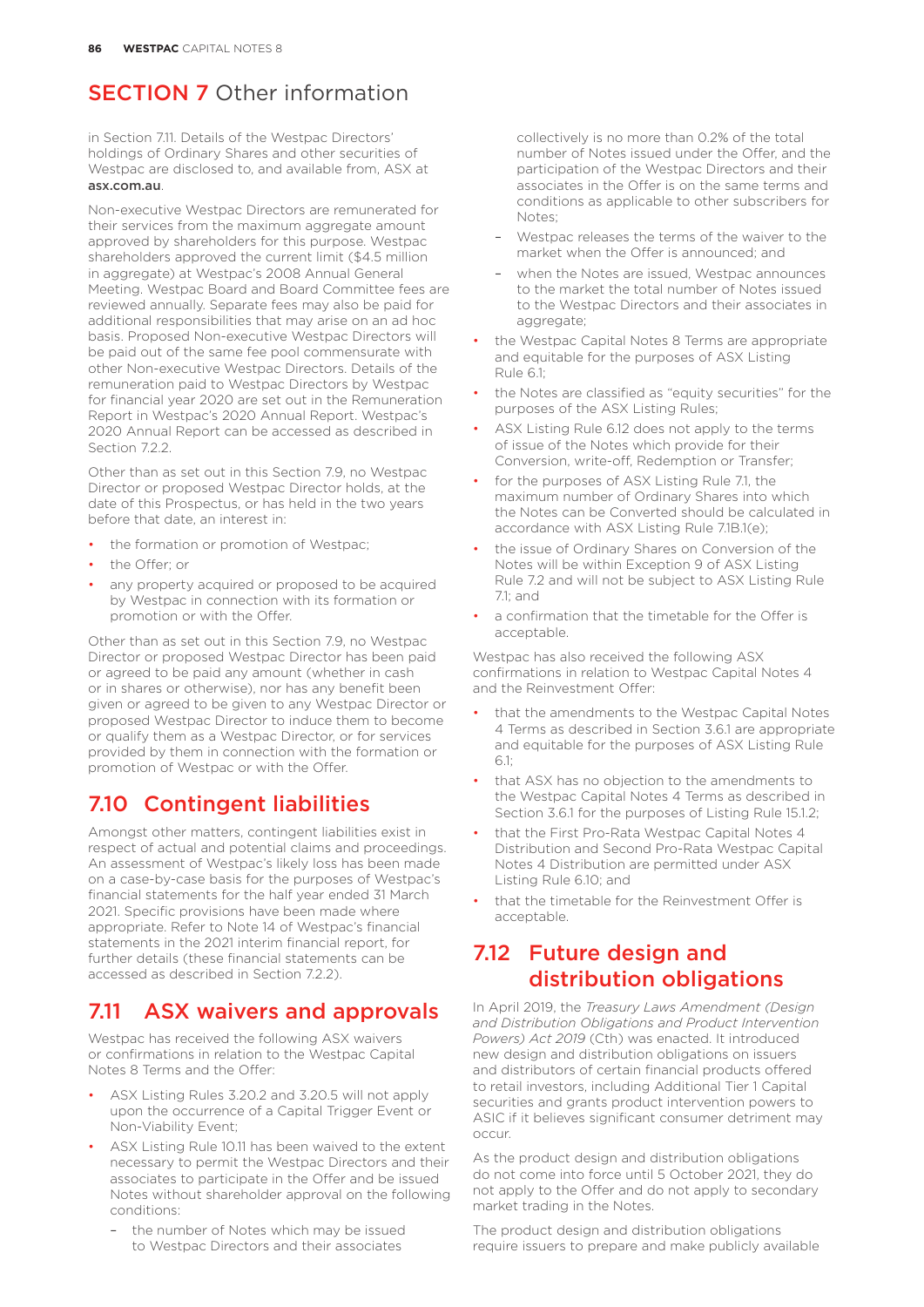a 'target market determination' ("TMD"), which aims to ensure that financial products for the retail market are sold to investors in the TMD. Issuers must then take reasonable steps to ensure compliance with the TMD by distributors and are subject to ongoing obligations to review the TMD. Distributors must not distribute a product to retail investors unless it has a TMD and must also take reasonable steps to ensure their distribution is consistent with the TMD. ASIC released regulatory guidance in respect of the design and distribution obligations on 11 December 2020.

The new legislation also gives ASIC a significant, proactive power to issue a product intervention order if it believes that a financial product has resulted in or will, or is likely to, result in significant detriment to retail clients or customers. It is uncertain whether ASIC would perceive significant consumer detriment in relation to the Notes or similar securities. ASIC is required to undertake a consultation process before it makes a product intervention order.

The impact of these new obligations and powers on instruments like Westpac Capital Notes 8 remains untested, however there is a risk that they may adversely impact the issue, distribution and refinancing (via similar instruments) of these types of financial products in the future. These changes may also affect the liquidity of funding instruments (including Additional Tier 1 Capital securities such as Westpac Capital Notes 8), if they lead to a material reduction in future issuance volumes or secondary market trading activity by investors (see Section 5.1.5).

## 7.13 Foreign selling restrictions

#### 7.13.1 Other foreign jurisdictions

The distribution of this Prospectus (including an electronic copy) in jurisdictions outside Australia may be restricted by law. If you come into possession of this Prospectus in jurisdictions outside Australia, then you should seek advice on, and observe, any such restrictions. If you fail to comply with such restrictions, that failure may constitute a violation of applicable securities laws. This Prospectus does not constitute an offer in any jurisdiction in which, or to any person to whom, it would not be lawful to make such an offer. No action has been taken to register or qualify Notes or the Offer or to otherwise permit a public offering of Notes in any jurisdiction outside Australia.

#### 7.13.2 United States

The Notes have not been and will not be registered under the US Securities Act or the securities laws of any state or other jurisdiction of the United States and may not be offered, sold, delivered or transferred in the United States or to, or for the account or benefit of, any US Person. Neither this Prospectus nor any online Reinvestment Application or Securityholder Application, or other materials relating to the Offer may be distributed in the United States.

Each of the Joint Lead Managers has agreed that it will not offer, sell, deliver or transfer the Notes within the United States or to, or for the account or benefit of, US Persons (i) as part of their distribution at any time or (ii) otherwise until 40 days after the later of the commencement of the Offer and the Issue Date (the "Distribution Compliance Period"), and it will have sent to each dealer, distributor or other relevant parties to which Notes are Allocated during the Distribution

Compliance Period a confirmation or other notice setting forth the restrictions on offers, sales, deliveries and transfers of the Notes within the United States or to, or for the account or benefit of, US Persons.

In addition, until 40 days after the commencement of the Offer, an offer or sale of Notes within the United States by any dealer that is not participating in the Offer may violate the registration requirements of the US Securities Act.

Each of the Joint Lead Managers has agreed that (i) neither it, its affiliates nor any persons acting on its or their behalf have engaged or will engage in any directed selling efforts within the meaning of Rule 902 under the US Securities Act with respect to the Notes, and it and they have complied with and will comply with the offering restrictions requirement of Regulation S under the US Securities Act and (ii) it has not entered and will not enter into any contractual arrangement with any person with respect to the distribution of the Notes, unless such person has agreed in writing that all offers and sales of the Notes prior to the expiration of the Distribution Compliance Period shall be made only in accordance with the OMA and Regulation S under the US Securities Act.

#### 7.13.3 New Zealand

This Prospectus has not been and will not be registered in New Zealand, and no advertisement or offering material relating to the Notes may be distributed in New Zealand. Notes may not be offered or sold directly or indirectly in New Zealand, other than to a "wholesale investor" as that term is defined in clause 3(2) of Schedule 1 to the *Financial Markets Conduct Act 2013 of New Zealand* ("FCMA"), being:

a person who is:

(1) an "investment business"; (2) "large"; or (3) a "government agency",

in each case as defined in Schedule 1 to the FMCA; or

a person who meets the "investment activity criteria" specified in clause 38 of Schedule 1 to the FMCA.

## 7.14 Acknowledgment and privacy statement

By completing and submitting an Application Form you:

- acknowledge having personally received a copy of the full Prospectus (and any supplementary or replacement document) and Application Form and declare that you have read them all in full;
- acknowledge that the information contained in this Prospectus (and any supplementary or replacement document) is not financial product or investment advice or a recommendation that Westpac Capital Notes 8 are suitable for you, and has been prepared without taking into account your investment objectives, financial situation or particular needs;
- acknowledge that Westpac Capital Notes 8 are not deposit liabilities or protected accounts of Westpac for the purposes of the Banking Act or Financial Claims Scheme, are not subject to the depositor protection provisions of Australian banking legislation (including the Australian

**1**

**3**

 $\Delta$ 

 $\mathbf{v}$ 

**8 5**

 $\ddot{\phantom{0}}$ 

 $\boldsymbol{\omega}$ 

ക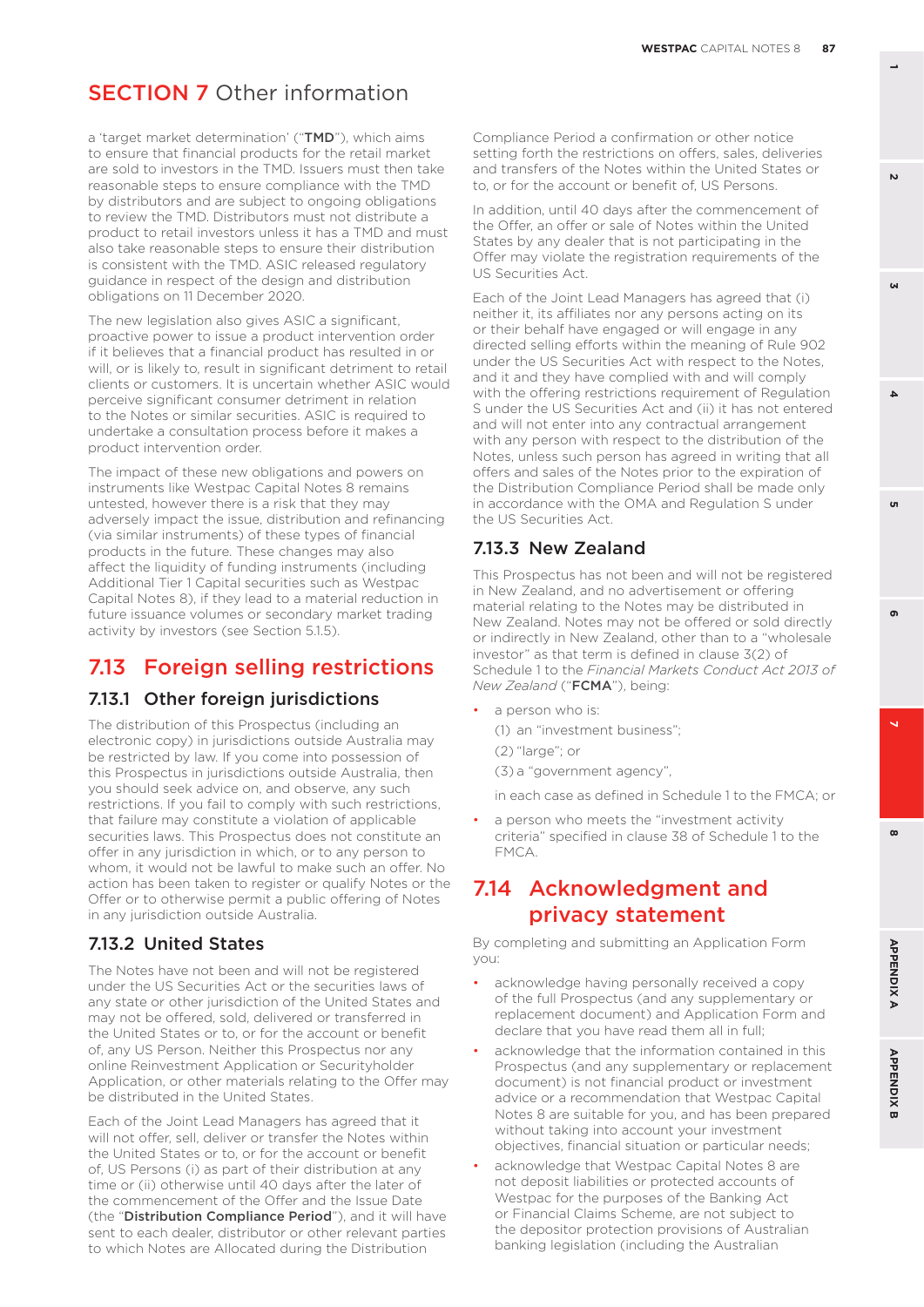Government guarantee of certain bank deposits), and are not guaranteed or insured by the Australian government, or any government agency or compensation scheme of Australia or any other jurisdiction:

- acknowledge that an investment in Westpac Capital Notes 8 is subject to investment risk, including possible delays in payment and loss of income and principal invested, and that neither Westpac nor any member of the Westpac Group guarantees the capital value or performance of Notes or any particular rate of return;
- acknowledge that investments in Westpac Capital Notes 8 are an investment in Westpac and may be affected by the ongoing performance and financial position and solvency of Westpac;
- agree to be registered as a Holder of Westpac Capital Notes 8 and to be bound by the terms of the Offer, this Prospectus, the Westpac Capital Notes 8 Terms and the Notes Deed Poll;
- agree to become a member of Westpac and to be bound by the terms of Westpac's Constitution, if issued Ordinary Shares on Conversion;
- declare that each Applicant, if a natural person, is over 18 years of age;
- declare that you are an Australian resident;
- represent and warrant that you are not acting for the account or benefit of any person to whom it would not be lawful to make the Offer under applicable securities laws;
- represent and warrant that you are not in a jurisdiction in which it would not be lawful for the Offer to be made to you, and that you are not in the United States and you are not a US Person (and not acting for the account or benefit of a US Person). and you will not offer, sell, deliver or transfer Westpac Capital Notes 8 in the United States or to, or for the account or benefit of, any US Person;
- acknowledge and declare that you consent to the use and disclosure of your personal information by Westpac and members of the Westpac Group (and their agents, including the Registrar, on Westpac's behalf) in the manner set out in this Section 7.14 of the Prospectus;
- authorise Westpac and the Joint Lead Managers and their respective officers or agents to do anything on your behalf necessary for Westpac Capital Notes 8 to be Allocated to you, including acting on instructions received by the Registrar upon using the contact details provided on your Application Form;
- acknowledge that once you submit an Application Form you may not modify or withdraw it subject to applicable law;
- declare that all details and statements on your Application Form are complete and accurate;
- apply for the number of Westpac Capital Notes 8 in the Australian dollar amount shown on your Application Form and agree to be issued such number of Westpac Capital Notes 8 or a lesser number (or no Westpac Capital Notes 8 at all), as described in this Prospectus; and
- acknowledge that Westpac reserves the right not to accept an Application from any Applicant, including where an Application Form and/or Application Payment is not properly completed or submitted by the Closing Date for the Offer.

Westpac is required to collect certain information about Holders under company and tax law. Applicants will be asked to provide personal information to Westpac (directly or via its agents, including the Registrar). You acknowledge that the personal information submitted as part of your Application Form or in other forms and otherwise provided to Westpac (directly or via its agents, including the Registrar) will be collected, used and disclosed by Westpac (and its agents, including the Registrar) in order to process your Application, service your needs as a Holder (and following Conversion, if applicable, your holding of Ordinary Shares), provide facilities and services that you request, carry out appropriate administration, send you information about the products and services of members of the Westpac Group, including future offers of securities and as otherwise required or authorised by law (including, without limitation, any law relating to taxation, money laundering or counter-terrorism).

Such disclosure may include disclosure to third parties including other members of the Westpac Group and to Westpac's agents, service providers, auditors and advisers. Such disclosure may also include disclosure to domestic and overseas regulators or other government agencies (including ASIC and the ATO), stock exchanges, and the public by way of public registers maintained by regulators or other bodies. Some of these recipients may be located outside Australia where your personal information may not receive the same level of protection as afforded under Australian law. You acknowledge that if you do not provide the personal information required by your Application Form or other forms, it might not be possible to process your Application, administer your securityholding and/or send you information about the products and services of members of the Westpac Group, including future offers of securities.

If you do not wish to receive information about the products and services of members of the Westpac Group, including future offers of securities, please contact the Westpac Capital Notes 8 Information Line (Monday to Friday, 8.30am to 7.30pm, Sydney time) on 1300 660 106 (in Australia) and +61 1300 660 106 (outside Australia) and request that Westpac does not send you marketing material.

Westpac's privacy policy is available on Westpac's website at **[westpac.com.au/privacy](http://westpac.com.au/privacy)** and contains information about how you may access and seek correction of the personal information that Westpac holds about you, how you may complain about a breach of the *Privacy Act 1988* (Cth) by Westpac and how Westpac will deal with such a complaint.

## 7.15 Governing law

This Prospectus and the contracts that arise from the acceptance of Applications are governed by the laws applicable in New South Wales, Australia and each Applicant submits to the exclusive jurisdiction of the courts of New South Wales, Australia.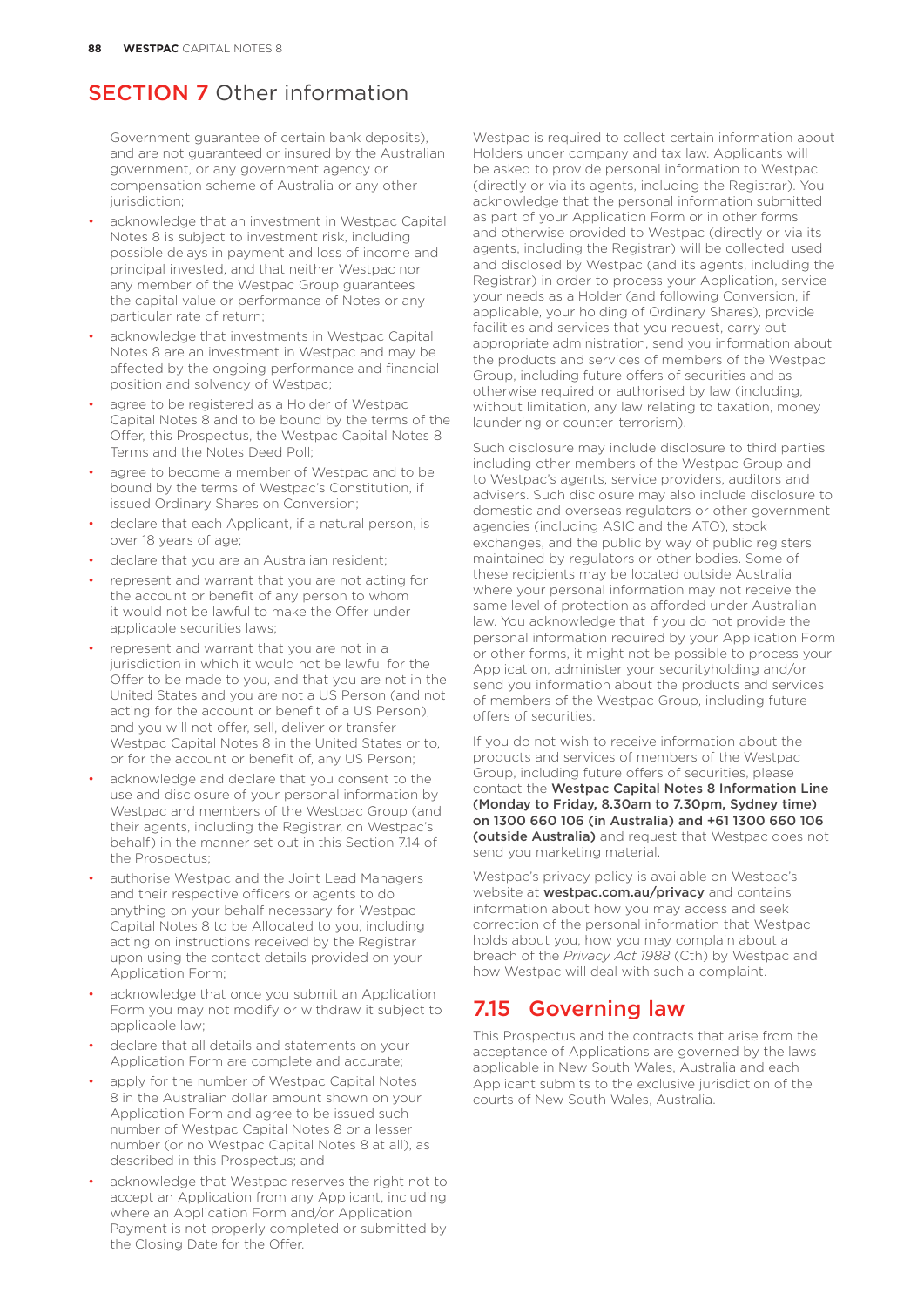**1**

 $\mathbf{v}$ 

**3**

 $\Delta$ 

'n

# Applying for Westpac Capital Notes 8

# **SECTION 8**

This Section sets out:

- 8.1 The Offer
- 8.2 Applying for Westpac Capital Notes 8
- 8.3 Allocation and Allotment
- 8.4 ASX quotation, trading and Holding Statements
- 8.5 Holding information
- 8.6 Enquiries

**CAUTION – Westpac Capital Notes 8 are not deposit liabilities of Westpac, are riskier than bank deposits and may not be suitable for some investors. Their complexity may make them difficult to understand and the risks associated with the Notes could result in the loss of all of your investment. If you do not fully understand how they work or the risks associated with them, you should obtain professional advice.**

**8 5**

 $\overline{\phantom{0}}$ 

ക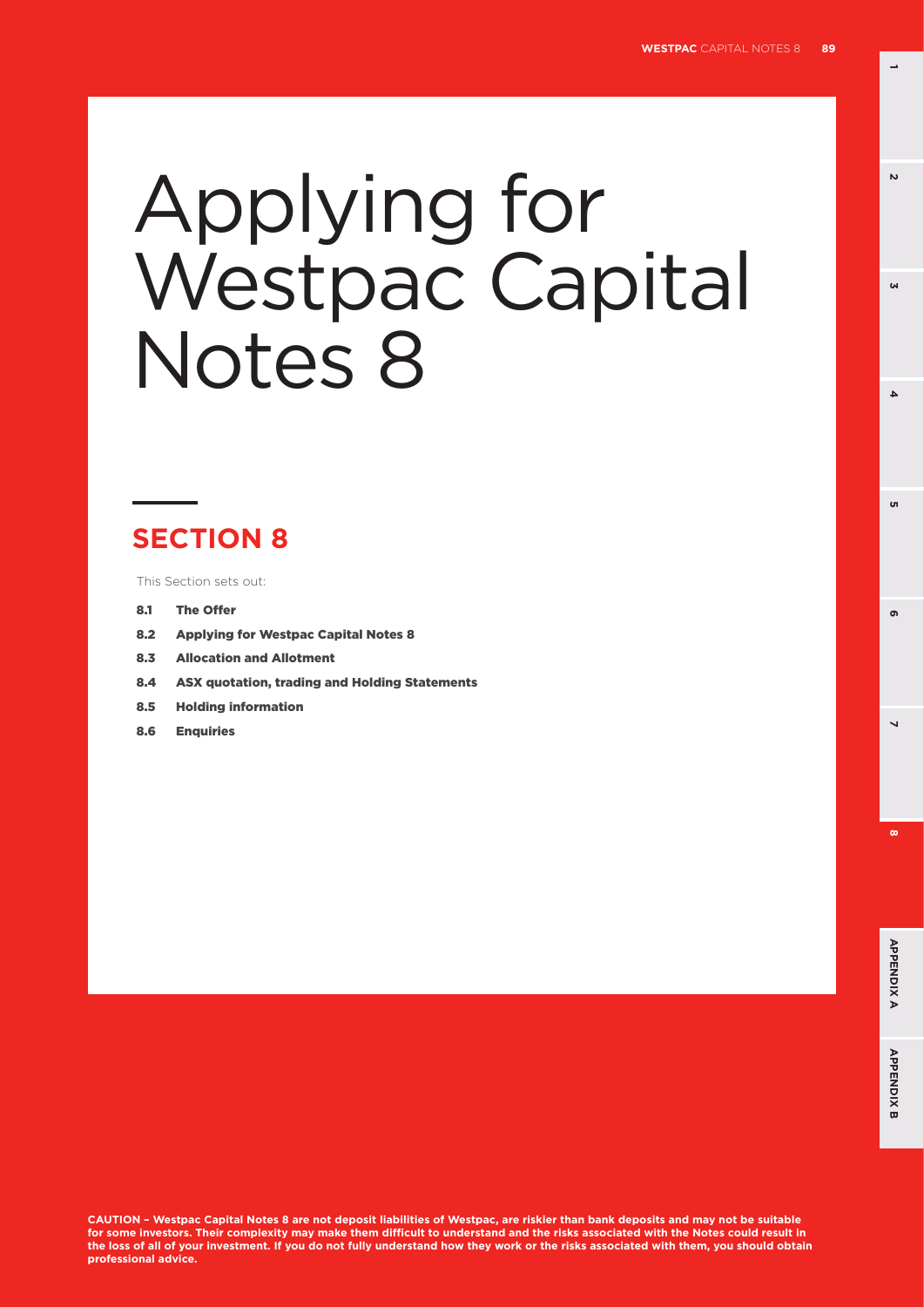## 8.1 The Offer

The Offer is for the issue of Notes at the Issue Price of \$100 each to raise approximately \$1.45 billion, with the ability to raise more or less.

The Offer consists of:

- a Reinvestment Offer to Eligible Westpac Capital Notes 4 Holders;
- a Securityholder Offer to Eligible Securityholders;
- a Broker Firm Offer to Australian resident clients of the Syndicate Brokers; and
- an Institutional Offer to Institutional Investors who were invited by Westpac Institutional Bank to bid for any Notes in the Bookbuild.

Westpac will give priority to Applications received under the Reinvestment Offer (including Applications made through Syndicate Brokers) when Allocating the Westpac Capital Notes 8. This priority will not extend to Applications for additional Westpac Capital Notes 8 by Eligible Westpac Capital Notes 4 Holders.

There is no general public offer of the Notes. However, Westpac reserves the right to accept Applications from other persons at its discretion.

Westpac and the Joint Lead Managers may, in their absolute discretion, close the Offer early or extend the Offer Period without notice. Westpac may also withdraw the Offer at any time before Notes are issued. Accordingly, if you wish to apply for any Notes, you are encouraged to do so as soon as possible after the Opening Date.

No action has been taken to register or qualify Notes or otherwise permit a public offer of the Notes in any jurisdiction outside Australia. See Section 7.13 which details selling restrictions applicable to the Offer.

Applications must be for a minimum of 50 Notes (\$5,000). If your Application is for more than 50 Notes, then you must apply in multiples of 10 Notes (\$1,000) thereafter. For further details about how this applies to the Reinvestment Offer, please see Section 8.2.1. Please also see Section 3 for further details about the Reinvestment Offer.

## 8.2 Applying for Westpac Capital Notes 8

### 8.2.1 Reinvestment Offer

Eligible Westpac Capital Notes 4 Holders may apply for Notes by following the Reinvestment Application instructions via the Offer website at **[westpac.com.au/westpaccapnotes8](http://westpac.com.au/westpaccapnotes8)** after the Offer opens on 25 August 2021. The Prospectus will only be available via the Offer website. No physical Prospectuses are being printed or distributed.

| Who may apply       | Eligible Westpac Capital Notes 4 Holders, being registered holders of Westpac<br>٠<br>Capital Notes 4 who are shown on the Register at 7.00pm Sydney time on<br>10 August 2021 as having an address in Australia.                                                                                                                                                                                                                                                                                                                                                                                                                                                                                                                                                                                                                                                                                                                                                                                                                                                                                                                                         |
|---------------------|-----------------------------------------------------------------------------------------------------------------------------------------------------------------------------------------------------------------------------------------------------------------------------------------------------------------------------------------------------------------------------------------------------------------------------------------------------------------------------------------------------------------------------------------------------------------------------------------------------------------------------------------------------------------------------------------------------------------------------------------------------------------------------------------------------------------------------------------------------------------------------------------------------------------------------------------------------------------------------------------------------------------------------------------------------------------------------------------------------------------------------------------------------------|
| When to apply       | Applications will only be accepted during the Offer Period which opens on<br>25 August 2021.<br>The Closing Date for the Reinvestment Offer is expected to be 6.00pm (Sydney)<br>$\bullet$<br>time) on 9 September 2021.<br>Eligible Westpac Capital Notes 4 Holders who are clients of a Syndicate Broker<br>should seek instructions from their Syndicate Broker or controlling participant as<br>to how to participate in the Reinvestment Offer.                                                                                                                                                                                                                                                                                                                                                                                                                                                                                                                                                                                                                                                                                                      |
| How to apply online | Complete the online Reinvestment Application, including applying for additional<br>٠<br>Notes, after the Offer opens by following two steps:<br>1. Go to <b>westpac.com.au/westpaccapnotes8</b> and click on Reinvestment<br>Application. Follow the instructions to confirm the amount of Westpac Capital<br>Notes 4 you would like to reinvest in Westpac Capital Notes 8. You will need<br>your Westpac Capital Notes 4 SRN, HIN or Unique Application Number (UAN),<br>and the postcode of your relevant holding.<br>• If you apply to reinvest all of your Participating Westpac Capital Notes 4,<br>then you may apply for additional Westpac Capital Notes 8. If you apply for<br>additional Westpac Capital Notes 8 you will be provided with the Biller Code<br>and your BPAY <sup>®1</sup> reference number to enable payment for any additional<br>Westpac Capital Notes 8 by BPAY®.<br>2. Make your Application Payment via BPAY <sup>®</sup> : Application Payments, which are<br>only required for additional Westpac Capital Notes 8, must be made by BPAY®<br>(online or telephone) with the Biller Code and your BPAY® reference number. |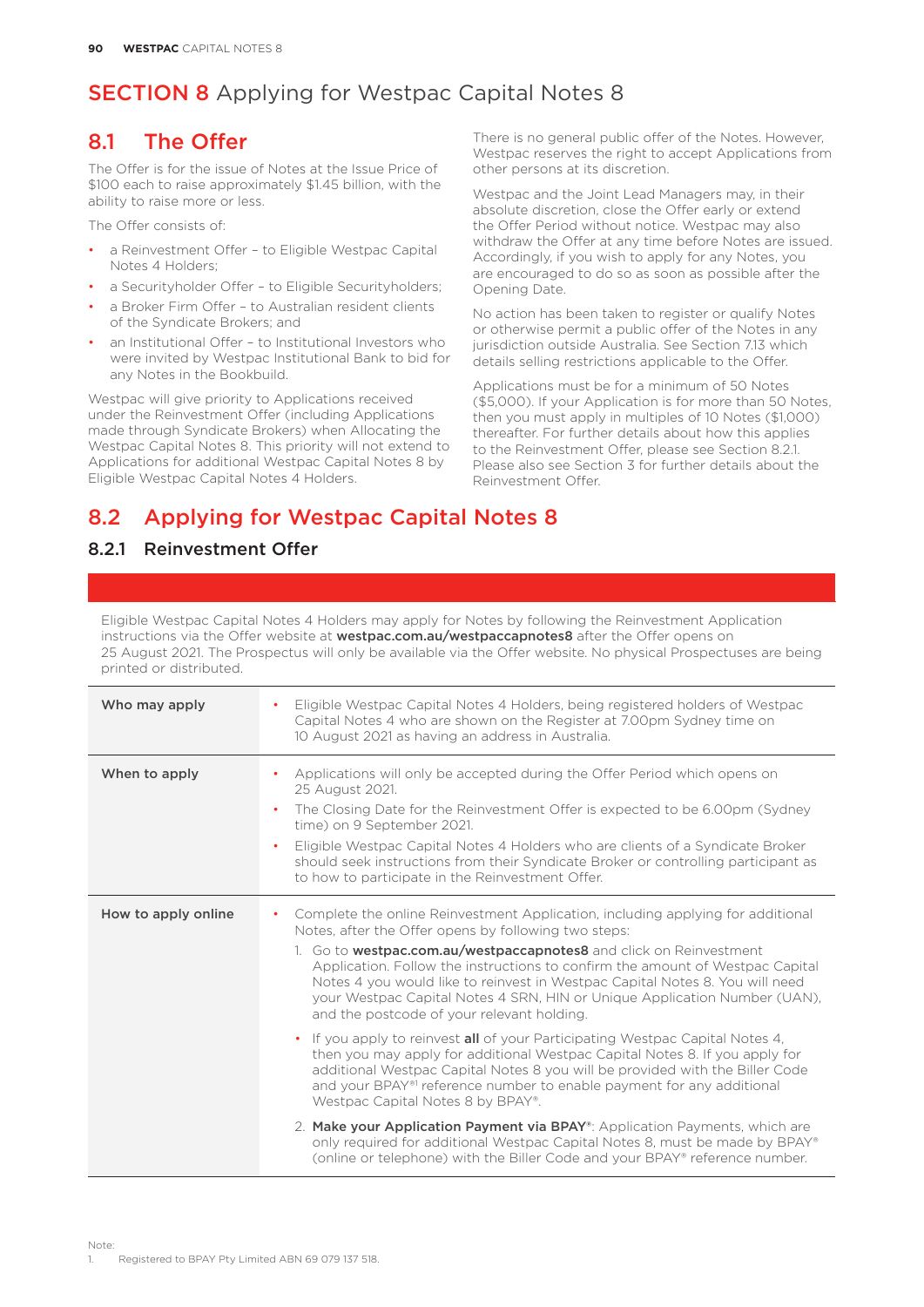| How to apply online<br>(continued)   | If you apply to reinvest Westpac Capital Notes 4 in Westpac Capital Notes 8,<br>$\bullet$<br>no payment is required as the transfer proceeds of your Participating Westpac<br>Capital Notes 4 will be automatically reinvested in Westpac Capital Notes 8.<br>If you apply for additional Westpac Capital Notes 8, your Application<br>Payment amount must equal to the number of additional Westpac Capital<br>Notes 8 that you wish to apply for multiplied by the Initial Face Value (e.g. 50)<br>Westpac Capital Notes 8 x \$100 = \$5,000). Your Application Payment must<br>be made by the Closing Date, which is expected to be 6.00pm (Sydney time)<br>on 9 September 2021.<br>BPAY <sup>®</sup> : Check your daily transaction limit with your financial institution and ask<br>$\bullet$<br>about their BPAY® closing times to ensure your Application Payment is made<br>by the Closing Date, otherwise your Application for additional Westpac Capital<br>Notes 8 will not be accepted.<br>BPAY® payments must be made from an Australian dollar bank account of<br>an Australian financial institution. Payments by cash or cheque will not be<br>accepted.<br>• Contact your financial institution if you have any questions on making a BPAY®<br>payment. |
|--------------------------------------|--------------------------------------------------------------------------------------------------------------------------------------------------------------------------------------------------------------------------------------------------------------------------------------------------------------------------------------------------------------------------------------------------------------------------------------------------------------------------------------------------------------------------------------------------------------------------------------------------------------------------------------------------------------------------------------------------------------------------------------------------------------------------------------------------------------------------------------------------------------------------------------------------------------------------------------------------------------------------------------------------------------------------------------------------------------------------------------------------------------------------------------------------------------------------------------------------------------------------------------------------------------------------|
| <b>Minimum Application</b><br>amount | There is no minimum number of Westpac Capital Notes 4 that you must hold to<br>٠<br>be able to participate in the Reinvestment Offer.<br>You may apply to reinvest all or some of your Westpac Capital Notes 4<br>٠<br>in Westpac Capital Notes 8, except that, if you wish to participate in the<br>Reinvestment Offer and:<br>you own 50 Westpac Capital Notes 4 or fewer, you must apply to reinvest all<br>of your Westpac Capital Notes 4; or<br>you own more than 50 Westpac Capital Notes 4, you must apply to reinvest a<br>minimum of 50 Westpac Capital Notes 4 (\$5,000).<br>If you apply to reinvest all of your Westpac Capital Notes 4, you may also apply<br>٠<br>for additional Westpac Capital Notes 8. Your application for additional Westpac<br>Capital Notes 8 must be for a minimum of 50 additional Westpac Capital Notes 8<br>(\$5,000), and thereafter in multiples of 10 Westpac Capital Notes 8 (\$1,000) (over<br>and above your Application for reinvestment).<br>If you apply to reinvest some of your Westpac Capital Notes 4, the Westpac<br>Capital Notes 4 not reinvested will be dealt with as explained in Section 3.3.                                                                                                              |

If you apply to participate in the Reinvestment Offer, you are taken to agree to a holding lock being placed on those Westpac Capital Notes 4 elected for reinvestment, pending completion of the Reinvestment Offer. If on the Closing Date you hold less Westpac Capital Notes 4 than you elected to reinvest, your Reinvestment Application will be for the number of Westpac Capital Notes 4 registered in your name on the Closing Date.

#### 8.2.2 Securityholder Offer

Eligible Securityholders may apply for Notes by following the Securityholder Application instructions via the Offer website at [westpac.com.au/westpaccapnotes8](http://westpac.com.au/westpaccapnotes8) after the Offer opens on 25 August 2021. The Prospectus will only be available via the Offer website. No physical Prospectuses are being printed or distributed.

Payments must be made by BPAY®. Cash or cheque payments will not be accepted.

| Who may apply | Eligible Securityholders, being registered holders of Ordinary Shares, Westpac<br>٠<br>Capital Notes 2, Westpac Capital Notes 5, Westpac Capital Notes 6 and/or<br>Westpac Capital Notes 7 who are shown on the Register at 7.00pm Sydney time<br>on 10 August 2021 as having an address in Australia. |
|---------------|--------------------------------------------------------------------------------------------------------------------------------------------------------------------------------------------------------------------------------------------------------------------------------------------------------|
| When to apply | Applications will only be accepted during the Offer Period which opens on<br>25 August 2021.<br>The Closing Date for the Securityholder Offer is expected to be 6.00pm (Sydney<br>٠<br>time) on 9 September 2021.<br>Application Payments must be made by BPAY® by the Closing Date.                   |

**1**

**3**

 $\Delta$ 

 $\mathbf{v}$ 

**8 5**

 $\overline{\phantom{0}}$ 

 $\mathbf{r}$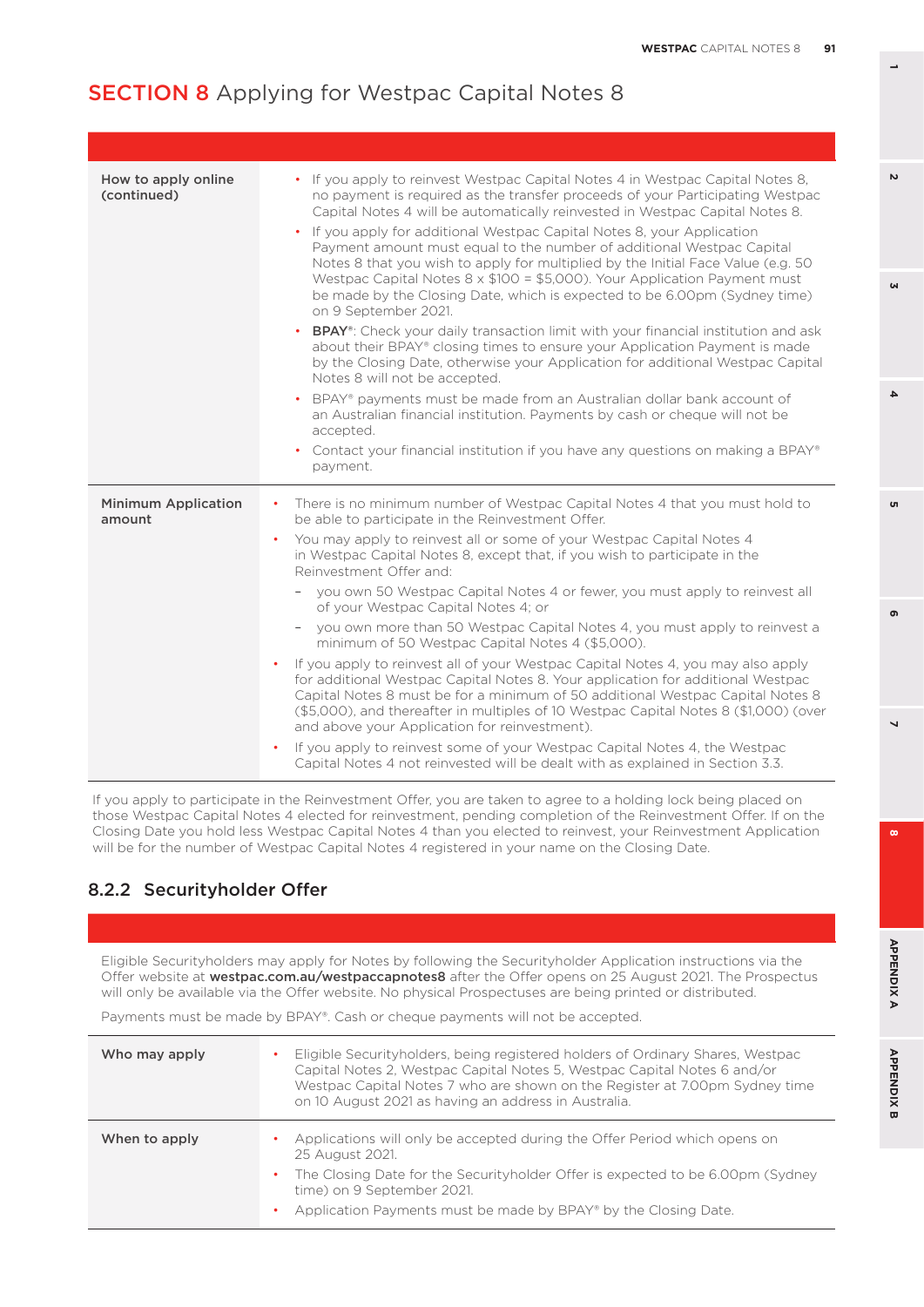| How to apply online                  | Apply for Notes online after the Offer opens by completing two steps:<br>$\bullet$<br>1. Obtain your BPAY <sup>®</sup> payment details online: Go to<br>westpac.com.au/westpaccapnotes8 and click on Securityholder Application.<br>Follow the instructions to obtain the Biller Code and your BPAY® reference<br>number. You will need your SRN, HIN or Unique Application Number (UAN),<br>and the postcode of your relevant holding. |
|--------------------------------------|-----------------------------------------------------------------------------------------------------------------------------------------------------------------------------------------------------------------------------------------------------------------------------------------------------------------------------------------------------------------------------------------------------------------------------------------|
|                                      | 2. Make your Application Payment via BPAY <sup>®</sup> : Application Payments must be<br>made by BPAY® (online or telephone) with the Biller Code and your BPAY®<br>reference number.                                                                                                                                                                                                                                                   |
|                                      | Your Application Payment amount must equal to the number of Notes that you<br>wish to apply for multiplied by the Initial Face Value (e.g. 50 Notes $\times$ \$100 =<br>\$5,000). Your Application Payment must be made by the Closing Date, which<br>is expected to be 6.00pm (Sydney time) on 9 September 2021.                                                                                                                       |
|                                      | <b>BPAY</b> <sup>®</sup> : Check your daily transaction limit with your financial institution and ask<br>about their BPAY® closing times to ensure your Application Payment is made by<br>the Closing Date, otherwise your Application will not be accepted.<br>BPAY® payments must be made from an Australian dollar bank account of an<br>Australian financial institution. Payments by cash or cheque will not be accepted.          |
|                                      | Contact your financial institution if you have any questions on making a BPAY®<br>payment.                                                                                                                                                                                                                                                                                                                                              |
| <b>Minimum Application</b><br>amount | Applications must be for a minimum of 50 Notes (\$5,000).<br>٠<br>If your Application is for more than 50 Notes, you must apply in multiples of 10<br>$\bullet$<br>Notes (\$1.000) thereafter.                                                                                                                                                                                                                                          |

## 8.2.3 Broker Firm Offer

| Who may apply                        | Australian resident clients of the Syndicate Brokers, including clients who are<br>also Eligible Westpac Capital Notes 4 Holders and are applying under the<br>Reinvestment Offer.                                                                                                                                                                                                                  |
|--------------------------------------|-----------------------------------------------------------------------------------------------------------------------------------------------------------------------------------------------------------------------------------------------------------------------------------------------------------------------------------------------------------------------------------------------------|
| When to apply                        | A completed Application Form and Application Payment must be received by<br>your Syndicate Broker in sufficient time for them to process your Application<br>on your behalf by the Closing Date, expected to be 6.00pm (Sydney time) on<br>9 September 2021.<br>You must contact your Syndicate Broker directly for instructions on how to<br>٠<br>participate in the Broker Firm Offer.            |
| How to apply                         | Contact your Syndicate Broker for instructions on how to apply generally.                                                                                                                                                                                                                                                                                                                           |
| <b>Minimum Application</b><br>amount | Applications must be for a minimum of 50 Notes (\$5,000).<br>If your Application is for more than 50 Notes, you must apply in multiples of 10<br>Notes (\$1,000) thereafter.<br>If you are an Eligible Westpac Capital Notes 4 Holder who is also a client of a<br>Syndicate Broker, the minimum Application amount requirements applicable to<br>the Reinvestment Offer apply (see Section 8.2.1). |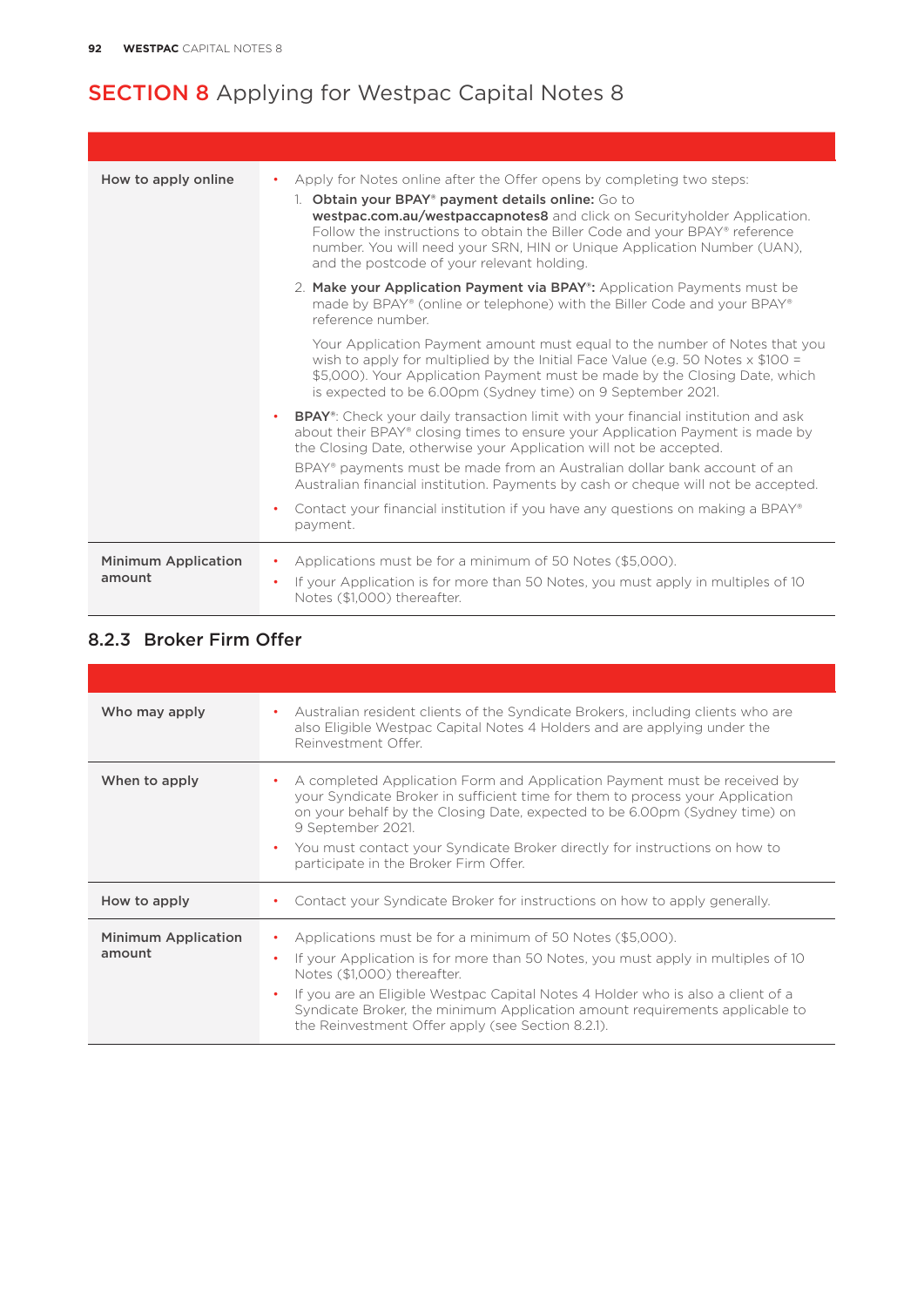#### 8.2.4 Brokerage, stamp duty and other ongoing fees and costs

No brokerage or stamp duty is payable to Westpac on your Application. You may have to pay brokerage on any later sale of your Notes on ASX after Notes have been quoted on ASX.

You will not be required to pay any ongoing fees or other costs following the issue of the Notes. The costs of carrying out the Offer and maintaining an ASX listing for the Notes will be paid by Westpac.

#### 8.2.5 Refunds and interest

All Application Payments received by the Registrar before the Notes are issued will be held by Westpac in a non-interest bearing bank account established solely for the purpose of depositing Application Payments received.

If you are not Allocated any Notes or you are Allocated fewer Notes than the number that you applied for as a result of a scaleback, all or some of your Application Payment (as applicable) will be returned to you (without interest) as soon as possible after the Issue Date.

If you are an Eligible Westpac Capital Notes 4 Holder and you have applied for additional Westpac Capital Notes 8 under the Reinvestment Offer and your Application for additional Westpac Capital Notes 8 is scaled back, you will have the applicable part of your Application Payment refunded to you (without interest) as soon as possible after the Issue Date.

If the Offer does not proceed for any reason, Applicants (including Applicants for additional Westpac Capital Notes 8 under the Reinvestment Offer) will have their Application Payments refunded to them (without interest) as soon as practicable.

Please refer to Section 3.6.4 for further information about what happens if you have elected to apply to reinvest all or some of your Westpac Capital Notes 4 under the Reinvestment Offer and the Offer does not proceed.

## 8.3 Allocation and Allotment

#### 8.3.1 Allocation and scaleback

Allocations for any Westpac Capital Notes 8 applied for under the Reinvestment Offer, including any additional Westpac Capital Notes 8, and any Allocation under the Securityholder Offer will be determined by Westpac at the close of the Offer. Westpac may consult with the Joint Lead Managers in determining such Allocation. Allocations and any scaleback will be announced on ASX on or before the day the Westpac Capital Notes 8 commence trading, which is expected to be 16 September 2021.

There is no guaranteed Allocation under the Offer, but Westpac will give priority to Applications received under the Reinvestment Offer, including Applications from Eligible Westpac Capital Notes 4 Holders received through Syndicate Brokers under the Broker Firm Offer. This priority will not extend to Applications for additional Westpac Capital Notes 8 by Eligible Westpac Capital Notes 4 Holders.

Westpac reserves the right not to accept Applications from any Applicant and Westpac and the Joint Lead Managers reserve the right to Allocate any Eligible Westpac Capital Notes 4 Holder or Eligible Securityholder a lesser number of Westpac Capital Notes 8 than applied for, including less than the minimum Application of 50 Westpac Capital Notes 8 (\$5,000). Westpac and the Joint Lead Managers also reserve the right to scale back Applications and to treat Applications in excess of \$250,000 as part of the Institutional Offer.

If you are an Eligible Westpac Capital Notes 4 Holder and you apply for additional Westpac Capital Notes 8, your Application for additional Westpac Capital Notes 8 may be scaled back if there is excess demand for the Offer.

The Allocations for Joint Lead Managers (and their affiliated retail brokers), Co-Managers and Institutional Investors were determined under the Bookbuild – see Section 7.6. Westpac has the right to nominate the persons to whom Notes were or will be Allocated, including in respect of firm Allocations to Syndicate Brokers and Institutional Investors under the Bookbuild.

Allocations to Broker Firm Applicants by a Syndicate Broker are at the discretion of that Syndicate Broker.

Westpac also reserves the right not to issue any Notes. In this instance no Applicants will receive an Allocation.

#### 8.3.2 Allotment

Westpac intends to issue and Allot approximately 14.5 million Notes at an Issue Price of \$100 each, to raise approximately \$1.45 billion with the ability to raise more or less.

Westpac will not Allot any Notes until it has been granted approval for the Notes to be quoted on ASX and all proceeds from accepted Applications have been received by Westpac. Subject to approval for quotation being granted, Westpac intends to Allot the Notes on 15 September 2021. Westpac and the Joint Lead Managers may, in their absolute discretion, close the Offer early or extend the Offer Period without notice. Westpac may also withdraw the Offer at any time before Notes are issued.

## 8.4 ASX quotation, trading and Holding Statements

#### 8.4.1 ASX quotation

Westpac has applied for the Notes to be quoted on ASX. Quotation is not guaranteed. If ASX does not grant permission for the Notes to be quoted, then the Notes will not be issued and Application Payments will be refunded (without interest) to Applicants as soon as possible.

It is expected that the Notes will trade on ASX under the code WBCPK.

 $\mathbf{v}$ 

**1**

**3**

 $\Delta$ 

 $\overline{\phantom{0}}$ 

ക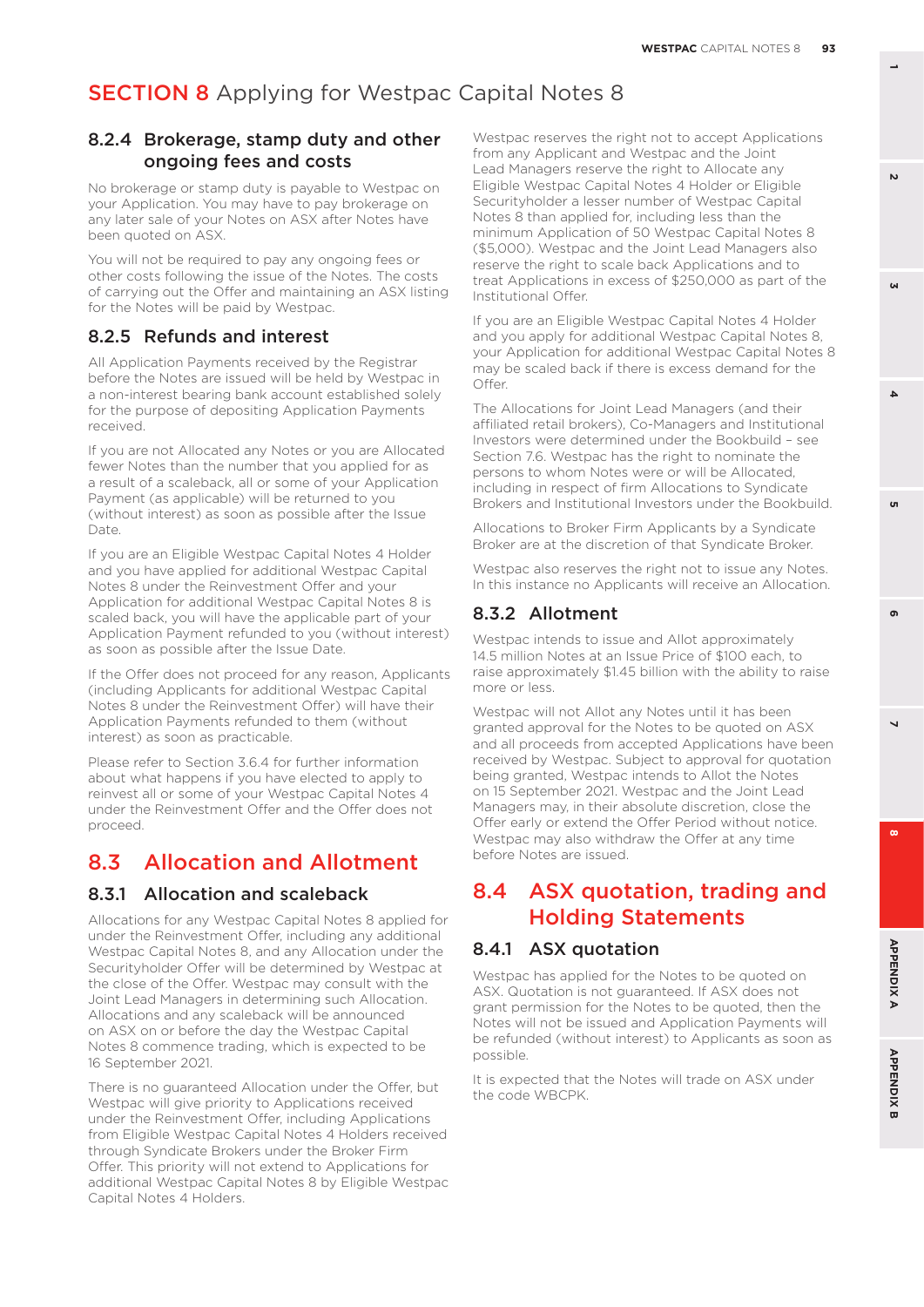#### 8.4.2 Trading

It is expected that the Notes will begin trading on ASX on a normal settlement basis on 16 September 2021. You are responsible for confirming your Allocation before trading Notes to avoid the risk of selling Notes you do not own. If you sell your Notes before you receive confirmation of your Allocation, you do so at your own risk.

If you are a Broker Firm Applicant (including an Eligible Westpac Capital Notes 4 Holder reinvesting in Westpac Capital Notes 8 through a Syndicate Broker), you should contact your Syndicate Broker to find out your Allocation prior to receiving your Holding Statement. If you have applied under the Reinvestment Offer or the Securityholder Offer, you should call the Westpac Capital Notes 8 Information Line (Monday to Friday, 8.30am to 7.30pm, Sydney time) on 1300 660 106 (in Australia) and +61 1300 660 106 (outside Australia).

## 8.4.3 Holding Statements

Westpac expects Holding Statements will be dispatched to successful Applicants on or by 17 September 2021. Westpac has applied for the Notes to participate in CHESS. Westpac does not intend to quote the Notes on any securities exchange apart from ASX. No certificates will be issued for the Notes.

## 8.5 Holding information

Applicants issued with Notes under the Offer will be sent a new investor pack shortly after the Issue Date. In addition to a Holding Statement, this pack will contain important information relating to your holding of Westpac Capital Notes 8.

#### 8.5.1 Provision of bank account details for Distributions and other payments

Westpac will direct credit payment of Distributions, repayment of Face Value and other amounts relating to the Notes into an Australian dollar account of a financial institution nominated by you. Westpac will not pay Distributions on the Notes or other payments by cheque.

As part of the new investor pack for the Notes, you will have the opportunity to provide or update your bank account details. Please provide these account details to the Registrar as soon as possible.

If your Notes are issued under an existing holding number with Westpac, your current elections, including bank account details, will apply to the Notes unless you advise the Registrar otherwise.

If the payment of any money to your account does not complete for any reason, Westpac will send a notice to the postal address or email address most recently notified by you advising of the uncompleted payment. In that case, the amount of the uncompleted payment will be held as a deposit in a non-interest bearing account until one of the following occurs:

- you nominate a suitable Australian dollar account maintained in Australia with a financial institution to which the payment may be credited; or
- Westpac is entitled or obliged to deal with the amount in accordance with the law relating to unclaimed moneys.

No interest is payable in respect of any delay in payment.

#### 8.5.2 Provision of Tax File Number or Australian Business Number

The Registrar will invite Holders to quote or update their TFN, ABN or both. A Holder may, but is not required to, quote their TFN or ABN. If a Holder does not quote a TFN (or in certain circumstances an ABN) or proof of exemption, Westpac will be required to withhold Australian taxation at the maximum marginal tax rate plus the Medicare levy (currently 47% of the unfranked amount) from any Distribution payable on Notes which is not fully franked and remit the amount withheld to the ATO. You should also read the information about Australian tax consequences for Holders in Section 6.

If your Notes are issued under an existing holding number with Westpac, your current elections, including TFN or ABN details, will apply to the Notes unless you advise the Registrar otherwise.

## 8.6 Enquiries

If you have any questions on how to apply for Notes, you should contact the Westpac Capital Notes 8 Information Line (Monday to Friday, 8.30am to 7.30pm, Sydney time) on 1300 660 106 (in Australia) and +61 1300 660 106 (outside Australia).

If you are unclear in relation to any matter or are uncertain if the Notes are a suitable investment for you, you should consult your financial adviser or other professional adviser.

If you are a Broker Firm Applicant and you are in any doubt about what action you should take, you should contact your Syndicate Broker.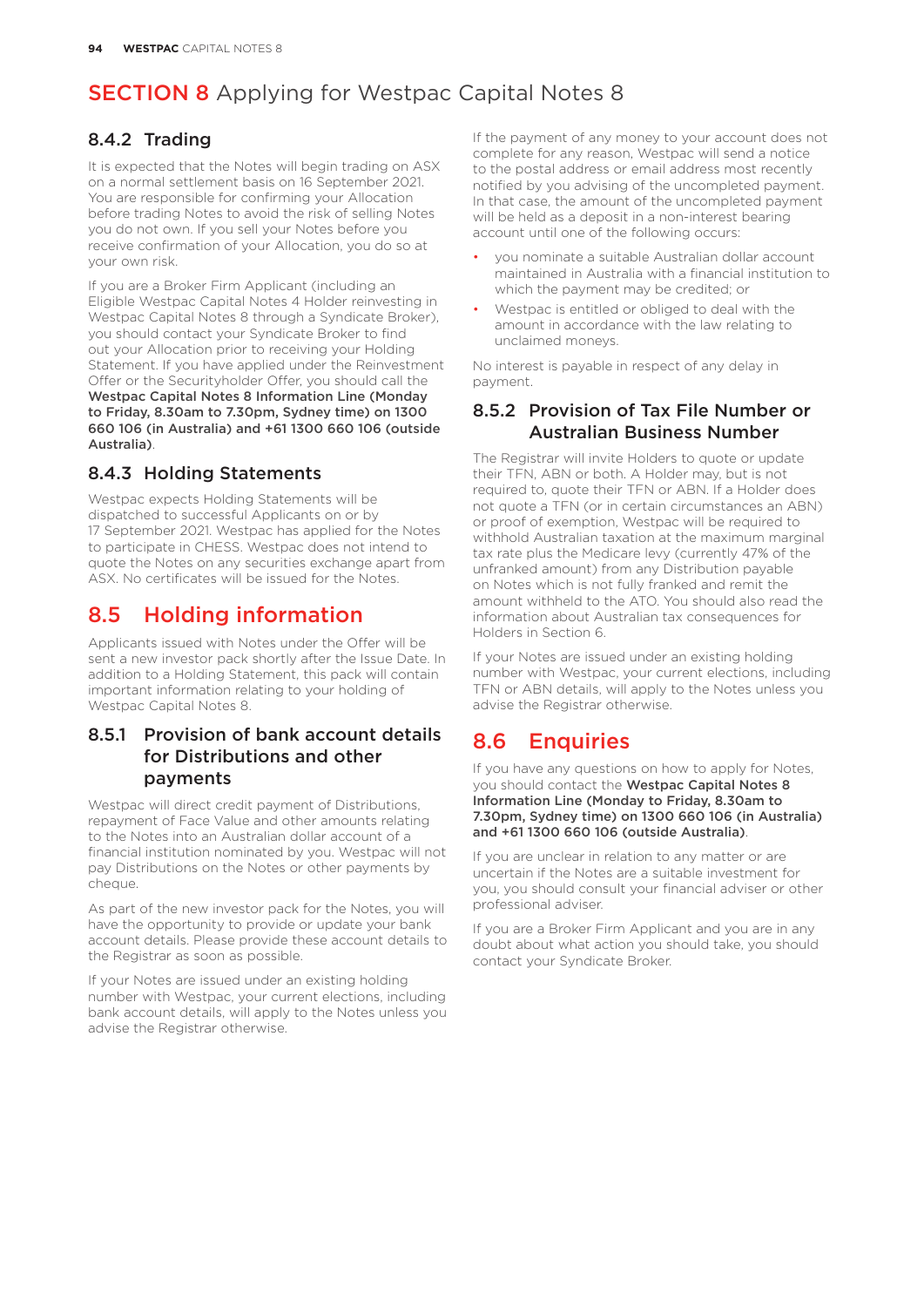**1**

**3**

 $\overline{4}$ 

<sub>o</sub>

 $\mathbf{v}$ 

# Glossary

**APPENDIX A**

**CAUTION – Westpac Capital Notes 8 are not deposit liabilities of Westpac, are riskier than bank deposits and may not be suitable for some investors. Their complexity may make them difficult to understand and the risks associated with the Notes could result in the loss of all of your investment. If you do not fully understand how they work or the risks associated with them, you should obtain professional advice.**

**8 5**

 $\overline{\phantom{0}}$ 

 $\infty$ 

ີ ຕ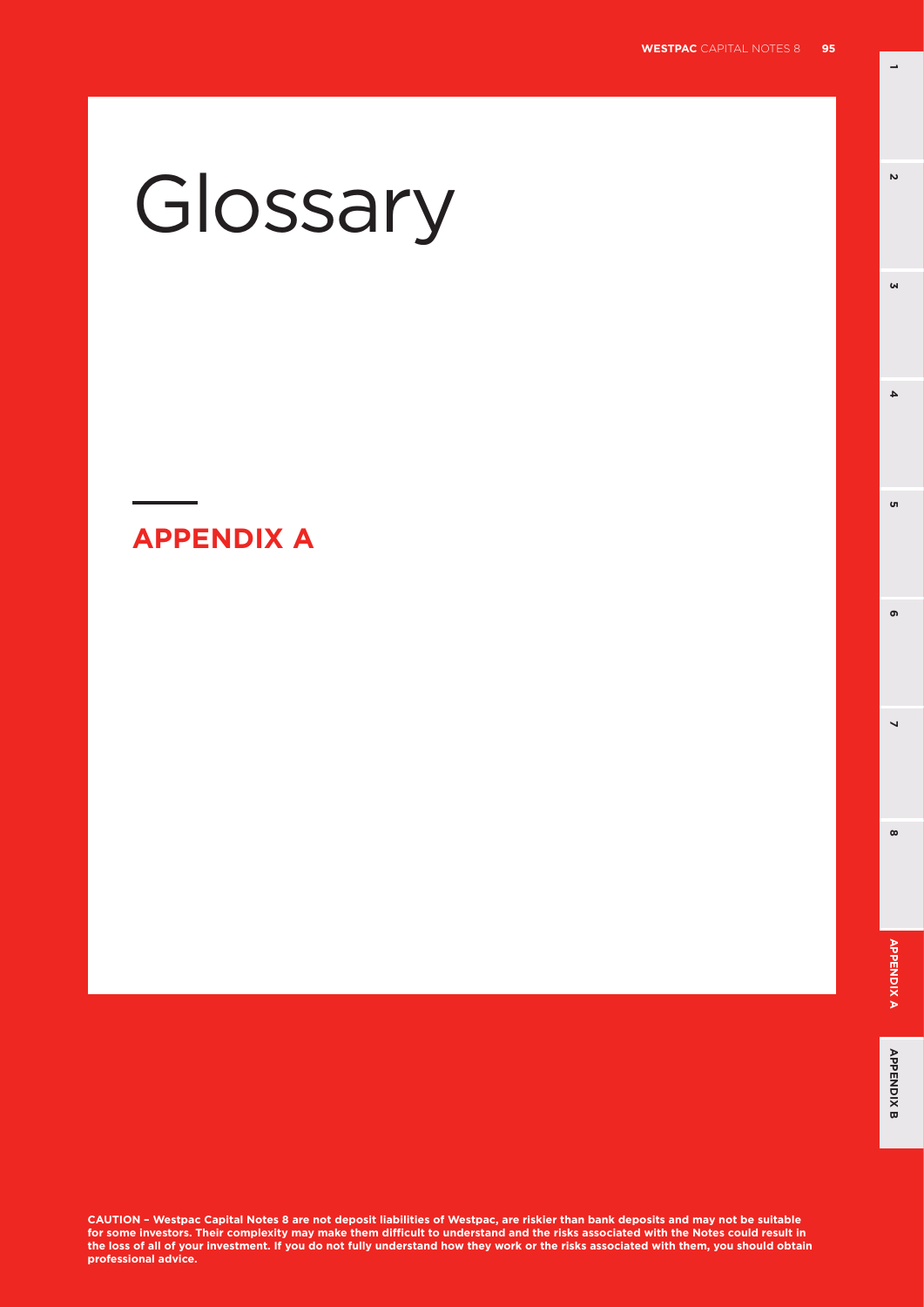Defined terms in this glossary and in clause 16.2 of the Westpac Capital Notes 8 Terms are used throughout this Prospectus and any Application Forms.

| <b>ABN</b>                                         | Australian Business Number                                                                                                                                                                                                                                                                                                                                                                                                                                                                                                                                                           |
|----------------------------------------------------|--------------------------------------------------------------------------------------------------------------------------------------------------------------------------------------------------------------------------------------------------------------------------------------------------------------------------------------------------------------------------------------------------------------------------------------------------------------------------------------------------------------------------------------------------------------------------------------|
| <b>Acquisition Event</b>                           | occurs when:<br>a takeover bid is made and certain conditions are satisfied: or<br>٠<br>a court orders one or more meetings to be convened to approve a scheme of<br>٠<br>arrangement and certain conditions are satisfied<br>An Acquisition Event does not occur upon the proposed replacement of Westpac<br>as the ultimate holding company of the Westpac Group if certain conditions<br>are met                                                                                                                                                                                  |
| <b>Acquisition Event</b><br><b>Conversion Date</b> | has the meaning set out in clause 5.9(a)(iii) of the Westpac Capital Notes 8 Terms                                                                                                                                                                                                                                                                                                                                                                                                                                                                                                   |
| <b>Additional Tier 1 Capital</b>                   | has the meaning prescribed by APRA in the Prudential Standards                                                                                                                                                                                                                                                                                                                                                                                                                                                                                                                       |
| <b>ADI</b>                                         | an Authorised Deposit-taking Institution under the Banking Act                                                                                                                                                                                                                                                                                                                                                                                                                                                                                                                       |
| <b>AFSL</b>                                        | Australian Financial Services Licence                                                                                                                                                                                                                                                                                                                                                                                                                                                                                                                                                |
| Allocation                                         | the number of Notes allocated under the Offer to:<br>Eligible Westpac Capital Notes 4 Holders and Eligible Security holders at the<br>end of the Offer Period: and<br>Syndicate Brokers and Institutional Investors under the Bookbuild<br>Allocate, Allocated and Allocating have the corresponding meaning                                                                                                                                                                                                                                                                         |
| Allotment                                          | the issue of Notes to Applicants on the Issue Date under their Allocation<br>Allotted and Allot have the corresponding meaning                                                                                                                                                                                                                                                                                                                                                                                                                                                       |
|                                                    |                                                                                                                                                                                                                                                                                                                                                                                                                                                                                                                                                                                      |
| <b>Alternative BBSW Rate</b>                       | a rate other than the 3 month BBSW Rate, that is, in Westpac's opinion, generally<br>accepted in the Australian market as the successor to the 3 month BBSW Rate, or<br>if there is no such rate:<br>a reference rate that is, in Westpac's opinion, appropriate to floating rate debt<br>securities of a tenor and interest period most comparable to Westpac Capital<br>Notes 8; or<br>such other reference rate as Westpac considers appropriate having regard to<br>available comparable indices<br>For the full definition, see clause 3.1 of the Westpac Capital Notes 8 Terms |
| AML/CTF                                            | anti-money laundering and counter-terrorism financing                                                                                                                                                                                                                                                                                                                                                                                                                                                                                                                                |
| Applicant                                          | a person who submits an Application in accordance with this Prospectus                                                                                                                                                                                                                                                                                                                                                                                                                                                                                                               |
| Application                                        | a valid application made under this Prospectus to apply for a specified number of<br>Notes through a completed Application Form in accordance with this Prospectus<br>and the Application Form                                                                                                                                                                                                                                                                                                                                                                                       |
| <b>Application Form</b>                            | means each of the following application forms attached to, or accompanying this<br>Prospectus:<br>an electronic form upon which an Application for Westpac Capital Notes 8<br>may be made and includes an online Reinvestment Application and online<br>Securityholder Application; and<br>an application form which Syndicate Brokers may require Broker Firm<br>Applicants under the Broker Firm Offer to complete                                                                                                                                                                 |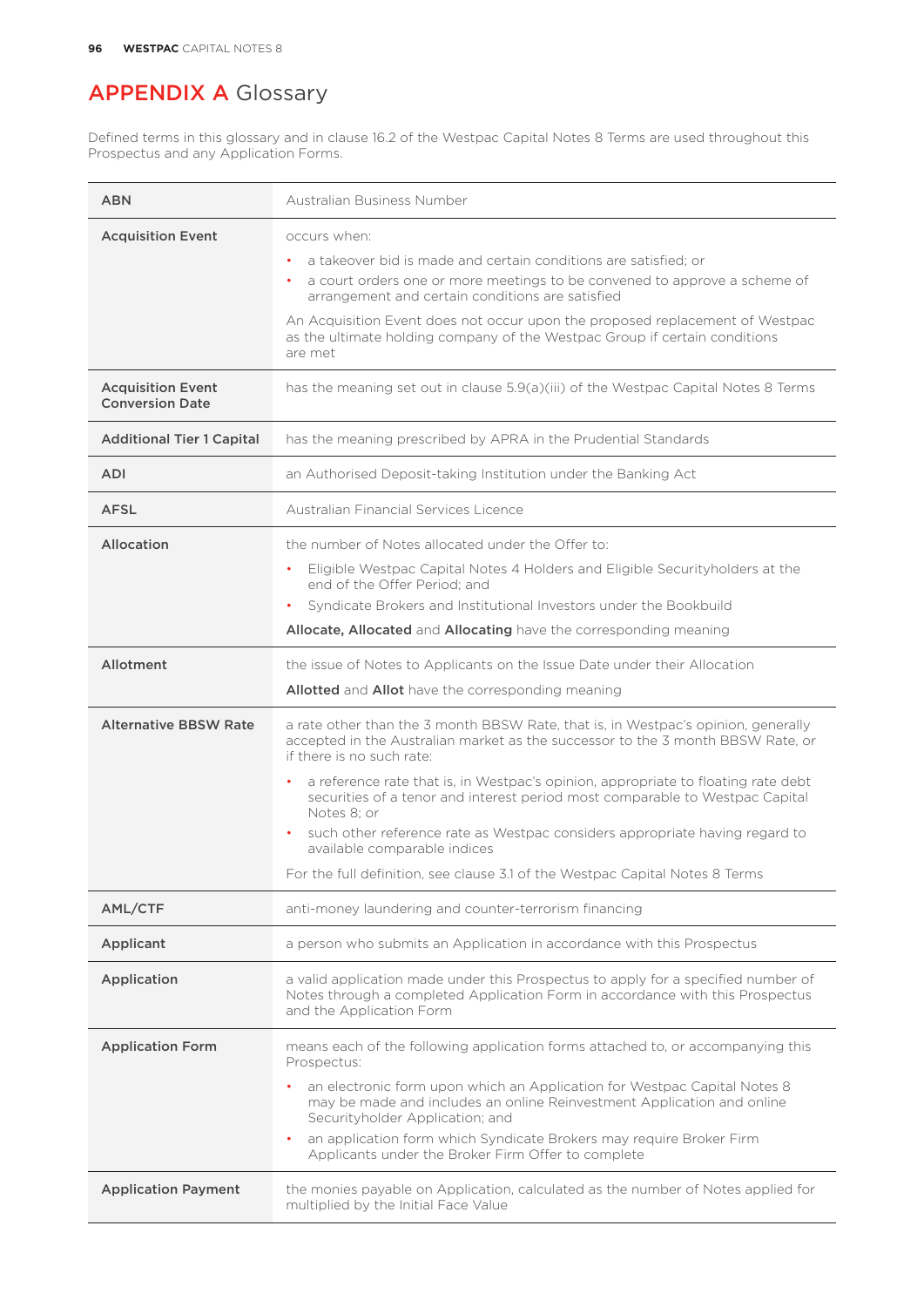| <b>Approved Successor</b>                    | a holding company that replaces, or is proposed to replace, Westpac as<br>the ultimate holding company of the Westpac Group and that satisfies the<br>requirements under paragraphs (c) to (h) of the definition of "Acquisition Event" in<br>clause 16.2 of the Westpac Capital Notes 8 Terms                                                                       |
|----------------------------------------------|----------------------------------------------------------------------------------------------------------------------------------------------------------------------------------------------------------------------------------------------------------------------------------------------------------------------------------------------------------------------|
| <b>Approved Successor</b><br>Share           | a fully paid ordinary share in the capital of the Approved Successor                                                                                                                                                                                                                                                                                                 |
| <b>APRA</b>                                  | Australian Prudential Regulation Authority                                                                                                                                                                                                                                                                                                                           |
| <b>ASIC</b>                                  | Australian Securities and Investments Commission                                                                                                                                                                                                                                                                                                                     |
| <b>ASX</b>                                   | ASX Limited (ABN 98 008 624 691) or the financial market operated by ASX<br>Limited, as the context requires                                                                                                                                                                                                                                                         |
| <b>ASX Listing Rules</b>                     | the listing rules of ASX with any modification or waivers which ASX may grant to<br>Westpac                                                                                                                                                                                                                                                                          |
| <b>ASX Operating Rules</b>                   | the market operating rules of ASX as amended, varied or waived by ASX from<br>time to time                                                                                                                                                                                                                                                                           |
| <b>ATO</b>                                   | <b>Australian Taxation Office</b>                                                                                                                                                                                                                                                                                                                                    |
| <b>Banking Act</b>                           | Banking Act 1959 (Cth)                                                                                                                                                                                                                                                                                                                                               |
| <b>BBSW Rate</b>                             | has the meaning given in clause 3.1 of the Westpac Capital Notes 8 Terms                                                                                                                                                                                                                                                                                             |
| <b>BBSW Rate Disruption</b><br>Event         | occurs when in Westpac's opinion, the 3 month BBSW Rate:<br>has been discontinued or otherwise ceased to be calculated or administered; or<br>٠<br>is no longer generally accepted in the Australian market as a reference rate<br>٠<br>appropriate to floating rate debt securities of a tenor and interest period<br>comparable to that of Westpac Capital Notes 8 |
| <b>BCBS</b>                                  | Basel Committee on Banking Supervision                                                                                                                                                                                                                                                                                                                               |
| <b>Bookbuild</b>                             | the process conducted by the Joint Lead Managers as agents for Westpac to<br>determine the Margin and firm Allocations of the Notes to certain Syndicate<br>Brokers and Institutional Investors                                                                                                                                                                      |
| <b>Broker Firm Applicant</b>                 | an Australian resident client of a Syndicate Broker who applies for a broker firm<br>Allocation from a Syndicate Broker under the Broker Firm Offer                                                                                                                                                                                                                  |
| <b>Broker Firm Offer</b>                     | the invitation made to Australian resident clients of the Syndicate Brokers to<br>apply for a broker firm Allocation from the relevant Syndicate Broker under this<br>Prospectus                                                                                                                                                                                     |
| <b>Business Day</b>                          | a day which is:                                                                                                                                                                                                                                                                                                                                                      |
|                                              | a business day as defined in the ASX Listing Rules; and<br>for all purposes other than any calculation in respect of a Conversion, a date on<br>which banks are open for general business in Sydney                                                                                                                                                                  |
| <b>Buy Back</b>                              | a transaction involving the acquisition by Westpac of its Ordinary Shares pursuant<br>to the provisions of Part 2J of the Corporations Act                                                                                                                                                                                                                           |
| <b>Capital Conservation</b><br><b>Buffer</b> | has the meaning prescribed by APRA in the Prudential Standards                                                                                                                                                                                                                                                                                                       |
| <b>Capital Reduction</b>                     | a reduction in capital by Westpac of its Ordinary Shares in any way permitted by<br>the provisions of Part 2J of the Corporations Act                                                                                                                                                                                                                                |
| <b>Capital Securities</b>                    | Ordinary Shares or any equity, hybrid or subordinated debt capital security<br>(whether comprised of one or more instruments) issued by Westpac excluding the<br>Notes                                                                                                                                                                                               |

**1**

**3**

 $\overline{\mathbf{4}}$ 

<sub>ហ</sub>

 $\sim$ 

 $\overline{\phantom{0}}$ 

 $\infty$ 

**APPENDIXA** 

**APPENDIX B** 

 $\bullet$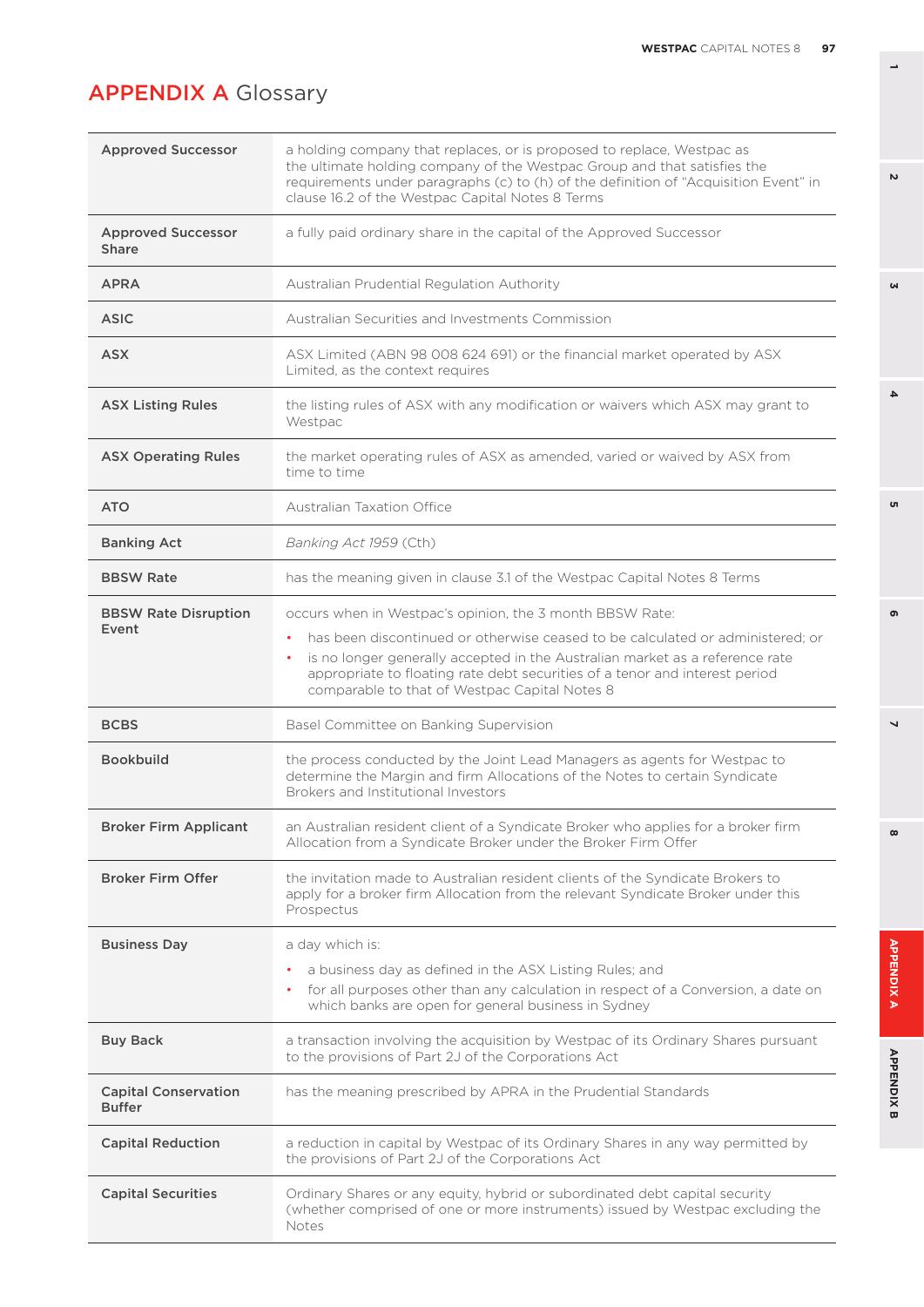| <b>Capital Trigger Event</b>                                         | occurs when:                                                                                                                                                                                                                                                                                                                                                                       |
|----------------------------------------------------------------------|------------------------------------------------------------------------------------------------------------------------------------------------------------------------------------------------------------------------------------------------------------------------------------------------------------------------------------------------------------------------------------|
|                                                                      | Westpac determines; or                                                                                                                                                                                                                                                                                                                                                             |
|                                                                      | APRA notifies Westpac in writing that it believes,                                                                                                                                                                                                                                                                                                                                 |
|                                                                      | that either or both the Westpac Level 1 Common Equity Tier 1 Capital Ratio or<br>Westpac Level 2 Common Equity Tier 1 Capital Ratio (each as defined in the<br>Westpac Capital Notes 8 Terms) is equal to or less than 5.125%                                                                                                                                                      |
| <b>Capital Trigger Event</b><br><b>Conversion Date</b>               | has the meaning set out in clause 5.2(d)(iii) of the Westpac Capital Notes 8 Terms                                                                                                                                                                                                                                                                                                 |
| Cash Rate                                                            | the interest rate which banks pay to borrow funds from other banks in the money<br>market on an overnight basis                                                                                                                                                                                                                                                                    |
| <b>Cash Rate Target</b>                                              | the RBA's operational target for the implementation of monetary policy. A decision<br>to ease policy is reflected in a new lower target for the cash rate, while a decision<br>to tighten policy is reflected in a higher target                                                                                                                                                   |
| Change of Law                                                        | an amendment to, change in or announced prospective change (that has been<br>or will be introduced) in any laws or regulations under those laws affecting<br>taxation in Australia:                                                                                                                                                                                                |
|                                                                      | a judicial decision interpreting, applying or clarifying laws or regulations<br>affecting taxation in Australia;                                                                                                                                                                                                                                                                   |
|                                                                      | an administrative pronouncement, ruling, confirmation, advice or action<br>(including a failure or refusal to provide a ruling) affecting taxation in Australia<br>that represents an official position, including a clarification of an official position<br>of the governmental authority or regulatory body making the administrative<br>pronouncement or taking any action; or |
|                                                                      | a challenge in relation to (or in connection with) the tax treatment of the Notes<br>asserted or threatened in writing from a governmental authority or regulatory<br>body in Australia,                                                                                                                                                                                           |
|                                                                      | which amendment or change is announced or which action or clarification or<br>challenge occurs on or after the Issue Date and which Westpac did not expect as<br>at the Issue Date                                                                                                                                                                                                 |
| <b>CHESS</b>                                                         | Clearing House Electronic Subregister System operated by ASX Settlement Pty<br>Limited (ABN 49 008 504 532)                                                                                                                                                                                                                                                                        |
| Chi-X                                                                | Chi-X Australia Pty Ltd (ABN 47129 584 667) or the financial market operated by<br>Chi-X Australia Pty Ltd, as the context requires                                                                                                                                                                                                                                                |
| <b>Closing Date</b>                                                  | the last day on which Applications for the Reinvestment Offer, Securityholder<br>Offer and Broker Firm Offer will be accepted, expected to be 6.00pm Sydney time<br>on 9 September 2021 <sup>1</sup>                                                                                                                                                                               |
| <b>Co-Managers</b>                                                   | Bell Potter Securities Limited, Crestone Wealth Management Limited and any<br>other co-managers appointed to the Offer by Westpac                                                                                                                                                                                                                                                  |
| <b>Co-Manager Amount</b>                                             | the Allocation to any Co-Managers (who are not affiliated with a Joint Lead<br>Manager) multiplied by the Initial Face Value                                                                                                                                                                                                                                                       |
| <b>Common Equity Tier 1</b><br>Capital or CET1                       | has the meaning prescribed by APRA in the Prudential Standards                                                                                                                                                                                                                                                                                                                     |
| <b>Common Equity Tier 1</b><br><b>Capital Ratio or CET1</b><br>Ratio | has the meaning prescribed by APRA in the Prudential Standards                                                                                                                                                                                                                                                                                                                     |
| <b>Consenting Party</b>                                              | each of the consenting parties named in Section 7.7                                                                                                                                                                                                                                                                                                                                |

Note:<br>1. 1. Westpac and the Joint Lead Managers may, in their absolute discretion, close the Offer early or extend the Offer Period without notice. Westpac may also withdraw the Offer at any time before the Notes are issued.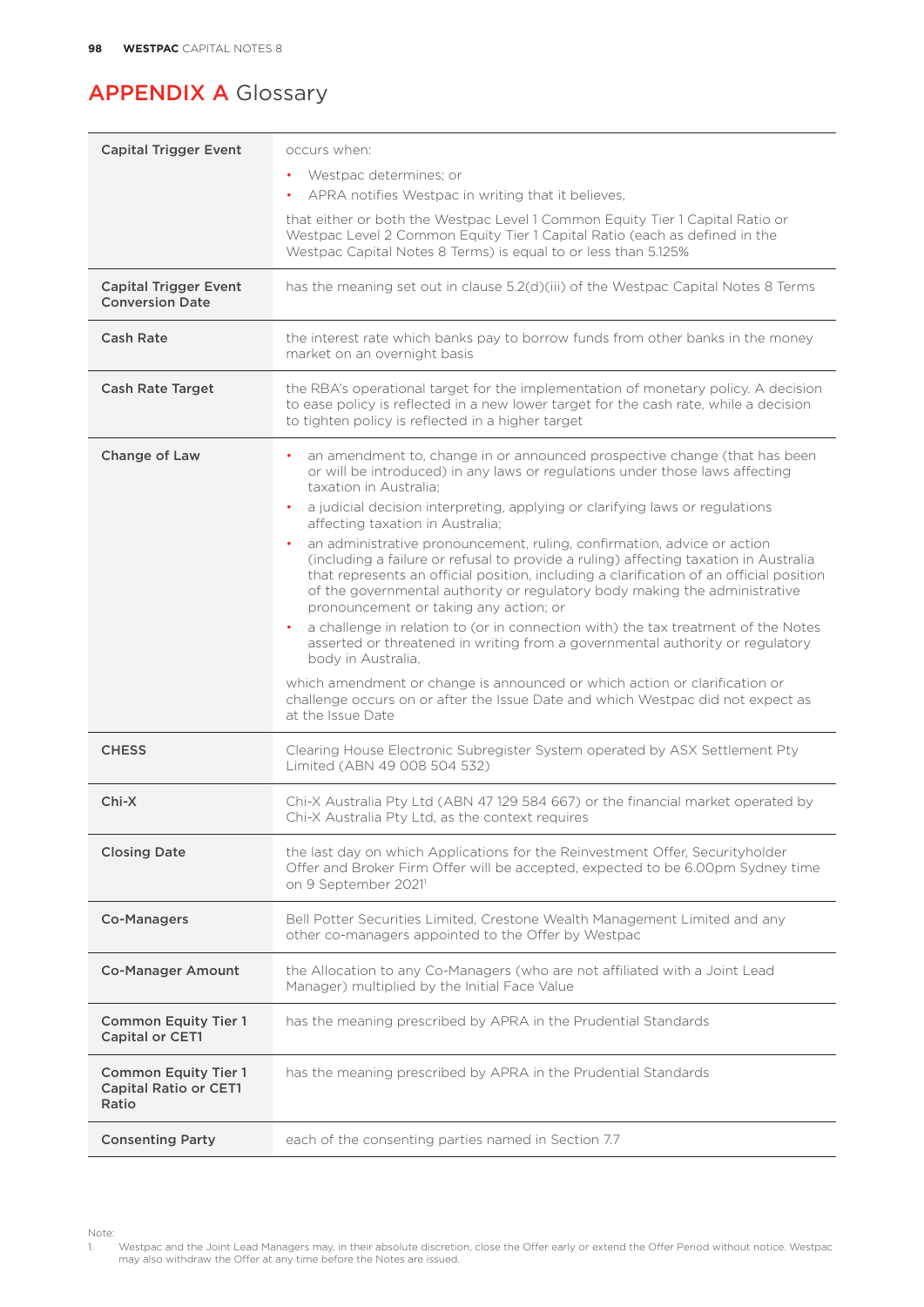| Conversion                                               | the conversion of all, some or in the case of a Capital Trigger Event or Non-<br>Viability Trigger Event only, a proportion of the Face Value of each of the, Notes<br>into Ordinary Shares under the Westpac Capital Notes 8 Terms  |
|----------------------------------------------------------|--------------------------------------------------------------------------------------------------------------------------------------------------------------------------------------------------------------------------------------|
|                                                          | <b>Convert</b> and <b>Converted</b> have the corresponding meaning                                                                                                                                                                   |
| <b>Conversion Date</b>                                   | the applicable:                                                                                                                                                                                                                      |
|                                                          | <b>Scheduled Conversion Date:</b>                                                                                                                                                                                                    |
|                                                          | Capital Trigger Event Conversion Date;<br>٠                                                                                                                                                                                          |
|                                                          | Non-Viability Trigger Event Conversion Date;                                                                                                                                                                                         |
|                                                          | Acquisition Event Conversion Date; or                                                                                                                                                                                                |
|                                                          | Optional Conversion Date<br>٠                                                                                                                                                                                                        |
| <b>Conversion Number</b>                                 | has the meaning given in clause 9.1 of the Westpac Capital Notes 8 Terms                                                                                                                                                             |
| <b>Corporations Act</b>                                  | Corporations Act 2001 (Cth)                                                                                                                                                                                                          |
| <b>Countercyclical Capital</b><br><b>Buffer</b>          | has the meaning prescribed by APRA in the Prudential Standards                                                                                                                                                                       |
| <b>Distribution</b>                                      | interest on the Face Value of each Note as set out in clause 3.1 of the Westpac<br>Capital Notes 8 Terms                                                                                                                             |
| <b>Distribution Payment</b>                              | the conditions set out in clause 3.3 of the Westpac Capital Notes 8 Terms, being:                                                                                                                                                    |
| <b>Conditions</b>                                        | Westpac's absolute discretion;<br>٠                                                                                                                                                                                                  |
|                                                          | the payment of the Distribution not resulting in a breach of Westpac's                                                                                                                                                               |
|                                                          | capital requirements (on a Level 1 basis) or of the Westpac Group's capital<br>requirements (on a Level 2 basis) under the Prudential Standards as they are                                                                          |
|                                                          | applied to the Westpac Group at the time of the payment;                                                                                                                                                                             |
|                                                          | the payment of the Distribution not resulting in Westpac becoming, or being                                                                                                                                                          |
|                                                          | likely to become, insolvent for the purposes of the Corporations Act; and<br>APRA not otherwise objecting to the payment of the Distribution                                                                                         |
|                                                          |                                                                                                                                                                                                                                      |
| <b>Distribution Payment</b><br>Date                      | has the meaning given in clause 3.5 of the Westpac Capital Notes 8 Terms                                                                                                                                                             |
| <b>Distribution Period</b>                               | the period from (but excluding) the Issue Date until (and including) the first                                                                                                                                                       |
|                                                          | Distribution Payment Date or thereafter from (but excluding) each Distribution                                                                                                                                                       |
|                                                          | Payment Date until (and including) the next Distribution Payment Date                                                                                                                                                                |
| <b>Distribution Rate</b>                                 | has the meaning given in clause 3.1 of the Westpac Capital Notes 8 Terms                                                                                                                                                             |
| <b>Dividend</b>                                          | any interim, final or special dividends payable in accordance with the Corporations<br>Act and Westpac's Constitution in relation to Ordinary Shares                                                                                 |
| $D-SIB$                                                  | Domestic Systemically Important Bank                                                                                                                                                                                                 |
| Eligible Securityholder                                  | a registered holder of Ordinary Shares, Westpac Capital Notes 2, Westpac Capital                                                                                                                                                     |
|                                                          | Notes 5, Westpac Capital Notes 6 and/or Westpac Capital Notes 7 who are shown<br>on the Register at 7.00pm Sydney time on 10 August 2021 as having an address<br>in Australia                                                        |
| <b>Eligible Westpac</b><br><b>Capital Notes 4 Holder</b> | a registered holder of Westpac Capital Notes 4 who are shown on the Register at<br>7.00pm Sydney time on 10 August 2021 as having an address in Australia                                                                            |
| <b>Equal Ranking Capital</b><br><b>Securities</b>        | has the meaning given in clause 16.2 of the Westpac Capital Notes 8 Terms                                                                                                                                                            |
| <b>Face Value</b>                                        | as applicable, either:                                                                                                                                                                                                               |
|                                                          | the Initial Face Value; or                                                                                                                                                                                                           |
|                                                          | the Initial Face Value reduced by the amount of Face Value per Note which has                                                                                                                                                        |
|                                                          | previously been Converted in accordance with clauses 5.2 or 5.4 of the Westpac<br>Capital Notes 8 Terms or the rights in respect of which have been terminated in<br>accordance with clause 5.8 of the Westpac Capital Notes 8 Terms |

**1**

**3**

 $\overline{\mathbf{4}}$ 

o,

 $\overline{v}$ 

 $\overline{ }$ 

 $\infty$ 

APPENDIX A

**APPENDIX B** 

 $\bullet$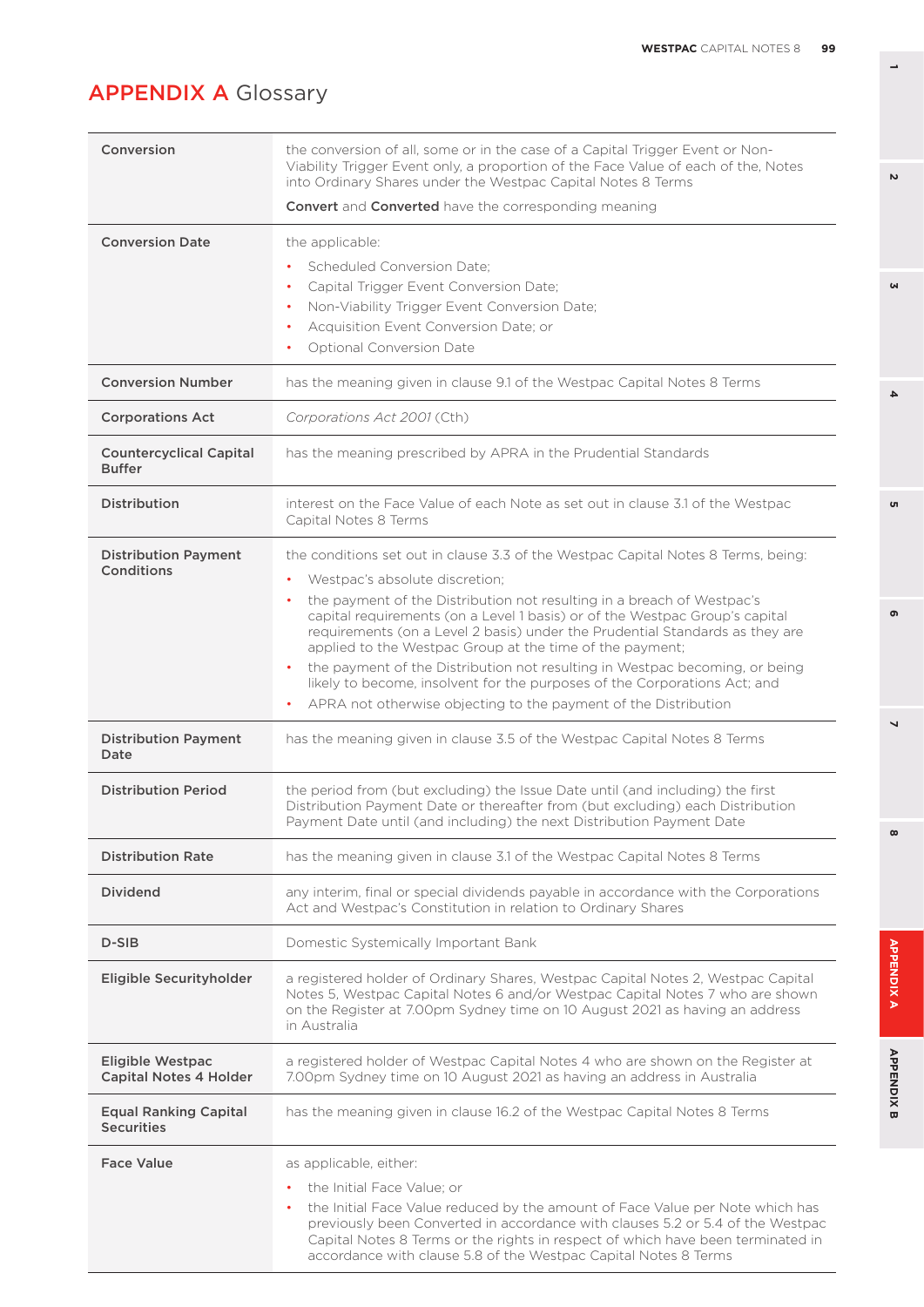| <b>FATCA</b>                                                                   | sections 1471 through 1474 of the United States Internal Revenue Code of 1986,<br>as amended (or any consolidation amendment, re-enactment or replacement of<br>those provisions and including any regulations or official interpretations issued,<br>agreements entered into or non-US laws enacted with respect to those provisions)                                                                                                                                                                                                                                                                                                                                                                                                                                                                                                                                                                                                                                                                                                                                                                                                                                                                                          |
|--------------------------------------------------------------------------------|---------------------------------------------------------------------------------------------------------------------------------------------------------------------------------------------------------------------------------------------------------------------------------------------------------------------------------------------------------------------------------------------------------------------------------------------------------------------------------------------------------------------------------------------------------------------------------------------------------------------------------------------------------------------------------------------------------------------------------------------------------------------------------------------------------------------------------------------------------------------------------------------------------------------------------------------------------------------------------------------------------------------------------------------------------------------------------------------------------------------------------------------------------------------------------------------------------------------------------|
| <b>Final Westpac Capital</b><br><b>Notes 4 Distribution</b>                    | the intended final distribution to be paid to a Westpac Capital Notes 4 holder<br>in respect of their Westpac Capital Notes 4 for the period from (but excluding)<br>30 September 2021 to (and including) 20 December 2021, provided such<br>Westpac Capital Notes 4 Holder is a registered holder of Westpac Capital Notes<br>4 at 7.00pm Sydney time on the record date for this distribution (and provided<br>the distribution payment conditions in the Westpac Capital Notes 4 Terms are<br>satisfied)                                                                                                                                                                                                                                                                                                                                                                                                                                                                                                                                                                                                                                                                                                                     |
| <b>Financial Claims</b><br>Scheme                                              | the financial claims scheme established under the Banking Act                                                                                                                                                                                                                                                                                                                                                                                                                                                                                                                                                                                                                                                                                                                                                                                                                                                                                                                                                                                                                                                                                                                                                                   |
| <b>First Pro-Rata Westpac</b><br><b>Capital Notes 4</b><br><b>Distribution</b> | the expected distribution to be paid to a Westpac Capital Notes 4 holder in<br>respect of their Westpac Capital Notes 4 for the period from (but excluding) 30<br>June 2021 to (and including) 15 September 2021, provided such Westpac Capital<br>Notes 4 holder is a registered holder of Westpac Capital Notes 4 at 7.00pm<br>(Sydney time) on 7 September 2021 (and provided the distribution payment<br>conditions in the Westpac Capital Notes 4 Terms are satisfied)                                                                                                                                                                                                                                                                                                                                                                                                                                                                                                                                                                                                                                                                                                                                                     |
| <b>First Scheduled</b><br><b>Conversion Condition</b>                          | the VWAP on the 25th Business Day on which trading in Ordinary Shares took<br>place immediately preceding (but not including) the Scheduled Conversion Date<br>is greater than 56.12% of the Issue Date VWAP, as set out in clause $4.2(a)(i)$ of the<br>Westpac Capital Notes 8 Terms                                                                                                                                                                                                                                                                                                                                                                                                                                                                                                                                                                                                                                                                                                                                                                                                                                                                                                                                          |
| <b>FSTR Act</b>                                                                | Financial Sector (Transfer and Restructure) Act 1999 (Cth)                                                                                                                                                                                                                                                                                                                                                                                                                                                                                                                                                                                                                                                                                                                                                                                                                                                                                                                                                                                                                                                                                                                                                                      |
| <b>GST</b>                                                                     | Goods and Services Tax, as contained in the A New Tax System (Goods and<br>Services Tax) Act 1999 (Cth) and any relevant GST regulations                                                                                                                                                                                                                                                                                                                                                                                                                                                                                                                                                                                                                                                                                                                                                                                                                                                                                                                                                                                                                                                                                        |
| <b>HIN</b>                                                                     | holder identification number                                                                                                                                                                                                                                                                                                                                                                                                                                                                                                                                                                                                                                                                                                                                                                                                                                                                                                                                                                                                                                                                                                                                                                                                    |
| Holder                                                                         | a registered holder of Notes                                                                                                                                                                                                                                                                                                                                                                                                                                                                                                                                                                                                                                                                                                                                                                                                                                                                                                                                                                                                                                                                                                                                                                                                    |
| <b>Holding Statement</b>                                                       | a statement issued to Holders by the Registrar which sets out details of Notes<br>Allotted to them under the Offer                                                                                                                                                                                                                                                                                                                                                                                                                                                                                                                                                                                                                                                                                                                                                                                                                                                                                                                                                                                                                                                                                                              |
| Ineligible Holder                                                              | either:<br>a Holder who is prohibited or restricted by any applicable law or regulation in<br>force in Australia (including but not limited to Chapter 6 of the Corporations<br>Act, the Foreign Acquisitions and Takeovers Act 1975 (Cth), the Financial Sector<br>(Shareholdings) Act 1998 (Cth) and Part IV of the Competition and Consumer<br>Act 2010 (Cth)) from being offered, holding or acquiring Ordinary Shares<br>(provided that if the relevant prohibition or restriction only applies to the Holder<br>in respect of some of its Notes, it shall only be treated as an Ineligible Holder in<br>respect of those Notes and not in respect of the balance of its Notes); or<br>a Holder whose address in the Register is a place outside Australia or who<br>Westpac otherwise believes may not be a resident of Australia and Westpac is<br>not satisfied that the laws of the Holder's country of residence permit the offer,<br>holding or acquisition of Ordinary Shares to the Holder (but Westpac will not<br>be bound to enquire into those laws), either unconditionally or after compliance<br>with conditions which Westpac, in its absolute discretion, regards as acceptable<br>and not unduly onerous |
| Initial Face Value or<br><b>Issue Price</b>                                    | \$100 per Note                                                                                                                                                                                                                                                                                                                                                                                                                                                                                                                                                                                                                                                                                                                                                                                                                                                                                                                                                                                                                                                                                                                                                                                                                  |
| <b>Institutional Amount</b>                                                    | the Allocation to Institutional Investors multiplied by the Initial Face Value                                                                                                                                                                                                                                                                                                                                                                                                                                                                                                                                                                                                                                                                                                                                                                                                                                                                                                                                                                                                                                                                                                                                                  |
| Institutional Investor                                                         | an investor to whom offers of securities can be made without the need for a<br>prospectus (or other formality, other than a formality which Westpac is willing<br>to comply with), including in Australia persons to whom offers of securities can<br>be made without the need for a lodged prospectus under Chapter 6D of the<br>Corporations Act                                                                                                                                                                                                                                                                                                                                                                                                                                                                                                                                                                                                                                                                                                                                                                                                                                                                              |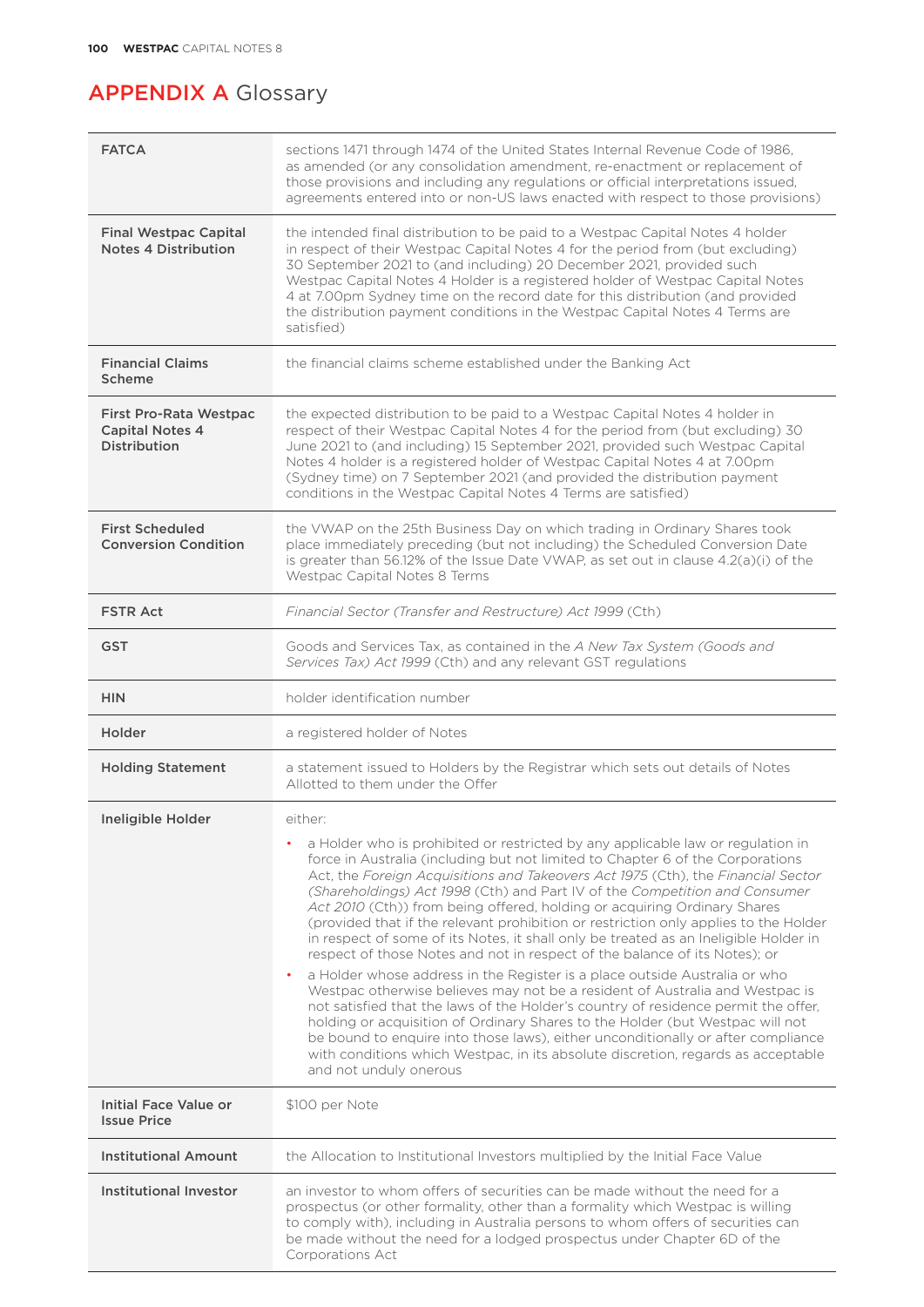| <b>Institutional Offer</b>                                    | the invitation by Westpac Institutional Bank to Institutional Investors to bid for<br>Notes in the Bookbuild                                                                                                                                                                                                                                                                                                                                                                                                                                                                                                                                                                                                                                                                                                                                      |
|---------------------------------------------------------------|---------------------------------------------------------------------------------------------------------------------------------------------------------------------------------------------------------------------------------------------------------------------------------------------------------------------------------------------------------------------------------------------------------------------------------------------------------------------------------------------------------------------------------------------------------------------------------------------------------------------------------------------------------------------------------------------------------------------------------------------------------------------------------------------------------------------------------------------------|
| <b>Issue Date</b>                                             | the date on which the Notes are issued, expected to be 15 September 2021                                                                                                                                                                                                                                                                                                                                                                                                                                                                                                                                                                                                                                                                                                                                                                          |
| <b>Issue Date VWAP</b>                                        | the VWAP during the period of 20 Business Days on which trading in Ordinary<br>Shares took place immediately preceding but not including the Issue Date, as<br>adjusted in accordance with clauses 9.4 to 9.7 of the Westpac Capital Notes 8<br>Terms                                                                                                                                                                                                                                                                                                                                                                                                                                                                                                                                                                                             |
| <b>JLM Broker Firm</b><br>Amount                              | for each Joint Lead Manager, the Initial Face Value multiplied by the Allocation to<br>that Joint Lead Manager (and its affiliated retail brokers)                                                                                                                                                                                                                                                                                                                                                                                                                                                                                                                                                                                                                                                                                                |
| <b>Joint Lead Managers</b>                                    | Westpac Institutional Bank, ANZ Securities Limited, Citigroup Global Markets<br>Australia Pty Limited, Commonwealth Bank of Australia, Morgans Financial<br>Limited, National Australia Bank Limited, Ord Minnett Limited and<br>Shaw and Partners Limited                                                                                                                                                                                                                                                                                                                                                                                                                                                                                                                                                                                        |
| Level 1, Level 2 and<br>Level 3                               | has the meaning prescribed by APRA in the Prudential Standards                                                                                                                                                                                                                                                                                                                                                                                                                                                                                                                                                                                                                                                                                                                                                                                    |
| <b>LIBOR</b>                                                  | London Interbank Offered Rate                                                                                                                                                                                                                                                                                                                                                                                                                                                                                                                                                                                                                                                                                                                                                                                                                     |
| <b>Liquidation Sum</b>                                        | an amount of surplus assets equal to \$100 per Note (as adjusted for any<br>Conversion under clauses 5.2 or 5.4 of the Westpac Capital Notes 8 Terms or any<br>termination of rights under clause 5.8 of the Westpac Capital Notes 8 Terms)                                                                                                                                                                                                                                                                                                                                                                                                                                                                                                                                                                                                       |
| Margin                                                        | the margin for the Notes, which is 2.90% per annum                                                                                                                                                                                                                                                                                                                                                                                                                                                                                                                                                                                                                                                                                                                                                                                                |
| <b>Maximum Conversion</b><br><b>Number</b>                    | has the meaning given in clause 9.1 of the Westpac Capital Notes 8 Terms,<br>calculated according to the following formula:                                                                                                                                                                                                                                                                                                                                                                                                                                                                                                                                                                                                                                                                                                                       |
|                                                               | <b>Face Value</b><br>Relevant Percentage x Issue Date VWAP<br>Where:<br>Relevant Percentage means if Conversion is occurring on a Scheduled Conversion<br>Date or an Optional Conversion Date on 21 September 2029, 21 December 2029,<br>21 March 2030 or 21 June 2030, 50%; and if Conversion is occurring at any other<br>time, 20%                                                                                                                                                                                                                                                                                                                                                                                                                                                                                                             |
| <b>Nominated Party</b>                                        | one or more third parties selected by Westpac in its absolute discretion (which<br>cannot include a member of the Westpac Group or a related entity (as described<br>in the Prudential Standards) of Westpac)                                                                                                                                                                                                                                                                                                                                                                                                                                                                                                                                                                                                                                     |
| Non-Participating<br><b>Westpac Capital</b><br>Notes 4        | Westpac Capital Notes 4 which are not reinvested in Notes under the<br>Reinvestment Offer, whether because:<br>an Eligible Westpac Capital Notes 4 Holder chose not to participate in the<br>٠<br>Reinvestment Offer:<br>an Eligible Westpac Capital Notes 4 Holder elected to participate in the<br>٠<br>Reinvestment Offer but in respect of only some Westpac Capital Notes 4;<br>a holder of Westpac Capital Notes 4 on the Reinvestment Offer Record Date<br>does not meet the eligibility criteria to qualify as an Eligible Westpac Capital<br>Notes 4 Holder and therefore cannot elect to participate in the Reinvestment<br>Offer: or<br>an Eligible Westpac Capital Notes 4 Holder who has elected to participate in<br>the Reinvestment Offer but either (a) did not receive an Allocation or (b) had<br>their Allocation scaled back |
| Non-Participating<br><b>Westpac Capital</b><br>Notes 4 Holder | a holder of Non-Participating Westpac Capital Notes 4                                                                                                                                                                                                                                                                                                                                                                                                                                                                                                                                                                                                                                                                                                                                                                                             |

**1**

**3**

 $\overline{\mathbf{4}}$ 

<sub>ហ</sub>

 $\overline{v}$ 

 $\overline{ }$ 

 $\infty$ 

APPENDIX A

**APPENDIX B** 

 $\bullet$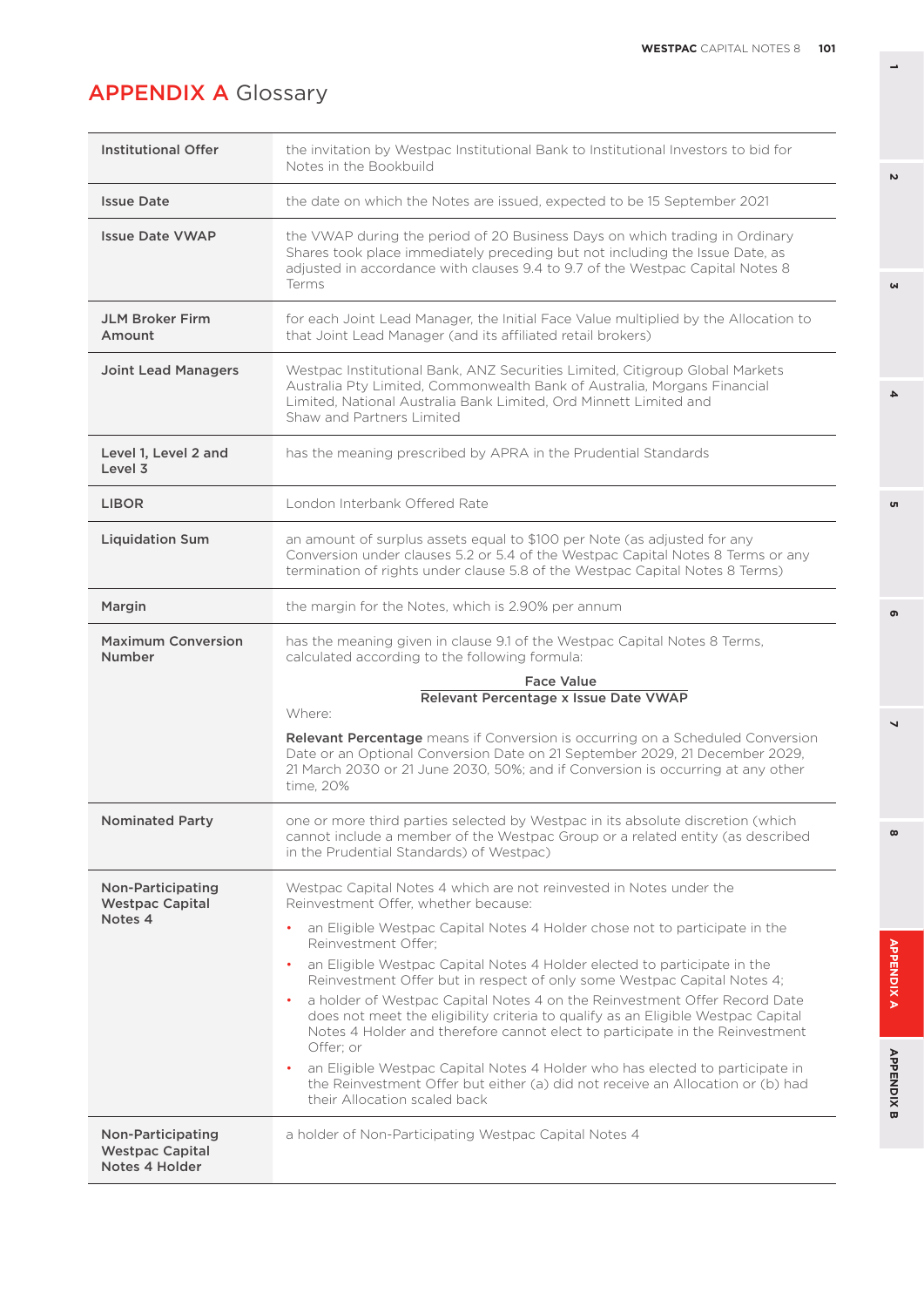| <b>Non-Viability Trigger</b><br>Event                         | occurs when APRA notifies Westpac in writing that it believes:                                                                                                                                                                                                                                                           |
|---------------------------------------------------------------|--------------------------------------------------------------------------------------------------------------------------------------------------------------------------------------------------------------------------------------------------------------------------------------------------------------------------|
|                                                               | Conversion of the Notes, or conversion, write-off or write down of other capital<br>instruments of the Westpac Group, is necessary because, without it, Westpac<br>would become non-viable: or                                                                                                                           |
|                                                               | a public sector injection of capital, or equivalent support, is necessary because,<br>$\bullet$<br>without it, Westpac would become non-viable                                                                                                                                                                           |
| <b>Non-Viability Trigger</b><br><b>Event Conversion Date</b>  | has the meaning set out in clause 5.4(c)(iii) of the Westpac Capital Notes 8 Terms                                                                                                                                                                                                                                       |
| <b>Notes Deed Poll</b>                                        | the Notes Deed Poll in relation to the Notes                                                                                                                                                                                                                                                                             |
| Offer                                                         | the offer of the Notes under this Prospectus at an Initial Face Value and Issue Price<br>of \$100 each to raise approximately \$1.45 billion with the ability to raise more or<br>less. The offer is comprised of the Reinvestment Offer, the Securityholder Offer,<br>the Broker Firm Offer and the Institutional Offer |
| <b>Offer Period</b>                                           | the period from the Opening Date to the Closing Date <sup>2</sup>                                                                                                                                                                                                                                                        |
| <b>OMA</b> or Offer<br>Management<br>Agreement                | the Offer Management Agreement entered into between Westpac and the Joint<br>Lead Managers as summarised in Section 7.6                                                                                                                                                                                                  |
| <b>Opening Date</b>                                           | the day the Offer opens, being 25 August 2021                                                                                                                                                                                                                                                                            |
| <b>Optional Conversion</b>                                    | a Conversion at Westpac's option in accordance with clause 6 of the Westpac<br>Capital Notes 8 Terms                                                                                                                                                                                                                     |
| <b>Optional Conversion</b><br>Date                            | in respect of each Note:                                                                                                                                                                                                                                                                                                 |
|                                                               | 21 September 2029, 21 December 2029, 21 March 2030 or 21 June 2030; or<br>the date specified by Westpac as the Optional Conversion Date in accordance<br>٠<br>with clause 6.3(b)(i)(B) of the Westpac Capital Notes 8 Terms                                                                                              |
| <b>Optional Conversion</b><br><b>Notice</b>                   | a notice issued in accordance with clause 6 of the Westpac Capital Notes 8 Terms                                                                                                                                                                                                                                         |
| <b>Optional Conversion</b><br><b>Restriction</b>              | has the meaning given in clause 6.3 of the Westpac Capital Notes 8 Terms                                                                                                                                                                                                                                                 |
| <b>Ordinary Share</b>                                         | a fully paid ordinary share in the capital of Westpac                                                                                                                                                                                                                                                                    |
| <b>Original Prospectus</b>                                    | the prospectus dated 17 August 2021 and lodged with ASIC on that date, which<br>this Prospectus replaces                                                                                                                                                                                                                 |
| <b>Other Broker Firm</b><br>Amount                            | the Allocation to any Third Party Brokers and other participating brokers<br>multiplied by the Initial Face Value                                                                                                                                                                                                        |
| <b>Participating Westpac</b><br><b>Capital Notes 4</b>        | Westpac Capital Notes 4 which are reinvested in Westpac Capital Notes 8 under<br>the Reinvestment Offer                                                                                                                                                                                                                  |
| <b>Participating Westpac</b><br><b>Capital Notes 4 Holder</b> | an Eligible Westpac Capital Notes 4 Holder who elects to participate in the<br>Reinvestment Offer and receives an Allocation of Westpac Capital Notes 8                                                                                                                                                                  |
| Prospectus                                                    | this document (including the electronic form), and any supplementary or<br>replacement Prospectus in relation to the Offer (including the electronic form)                                                                                                                                                               |
| <b>Prudential Standards</b>                                   | the Prudential Standards and guidelines published by APRA and applicable to<br>Westpac or the Westpac Group from time to time                                                                                                                                                                                            |
| <b>RBA</b>                                                    | the Reserve Bank of Australia                                                                                                                                                                                                                                                                                            |
| <b>RBNZ</b>                                                   | the Reserve Bank of New Zealand                                                                                                                                                                                                                                                                                          |

Note:<br>2. 2. Westpac and the Joint Lead Managers may, in their absolute discretion, close the Offer early or extend the Offer Period without notice. Westpac may also withdraw the Offer at any time before the Notes are issued.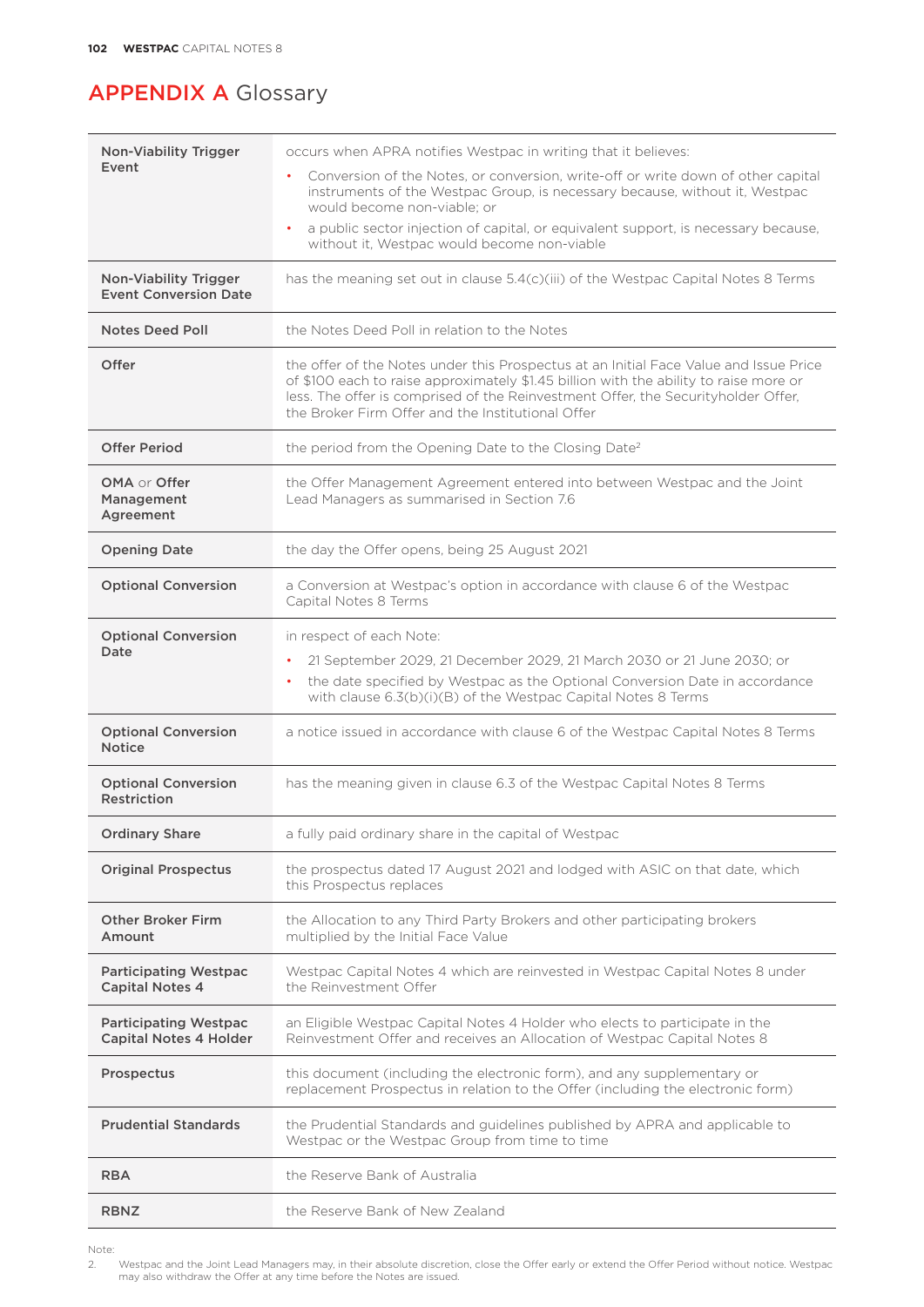| <b>Record Date</b>                              | in the case of:                                                                                                                                                                                                                                                                                                                                                                                                                                                                                                                                                                                                                               |
|-------------------------------------------------|-----------------------------------------------------------------------------------------------------------------------------------------------------------------------------------------------------------------------------------------------------------------------------------------------------------------------------------------------------------------------------------------------------------------------------------------------------------------------------------------------------------------------------------------------------------------------------------------------------------------------------------------------|
|                                                 | the payment of Distributions, the date which is eight calendar days before the<br>relevant Distribution Payment Date or, if that date does not fall on a Business<br>Day, the immediately preceding Business Day (or such other date as may be<br>prescribed under the ASX Listing Rules or, if not prescribed by the ASX Listing<br>Rules, a date determined by Westpac and notified to ASX); and                                                                                                                                                                                                                                            |
|                                                 | the payment of the Face Value of the Note upon a Redemption or Transfer, a<br>date determined by Westpac and notified to ASX (or such other date as may be<br>prescribed by ASX)                                                                                                                                                                                                                                                                                                                                                                                                                                                              |
| Redemption                                      | the redemption of all or some of the Notes for their Face Value under the Westpac<br>Capital Notes 8 Terms                                                                                                                                                                                                                                                                                                                                                                                                                                                                                                                                    |
|                                                 | <b>Redeem</b> and Redeemed have the corresponding meaning                                                                                                                                                                                                                                                                                                                                                                                                                                                                                                                                                                                     |
| <b>Redemption Date</b>                          | in respect of each Note:<br>21 September 2029, 21 December 2029, 21 March 2030 or 21 June 2030; or<br>the date specified by Westpac as the Redemption Date in accordance with<br>٠<br>clause 7.2(b)(i)(B) of the Westpac Capital Notes 8 Terms                                                                                                                                                                                                                                                                                                                                                                                                |
| Register                                        | the official register of Ordinary Shares, Westpac Capital Notes 8 (if issued),<br>Westpac NZD Subordinated Notes, Westpac Capital Notes 7, Westpac Capital<br>Notes 6, Westpac Capital Notes 5, Westpac Capital Notes 4 or Westpac Capital<br>Notes 2 maintained by Westpac, and includes any sub-register established and<br>maintained under CHESS                                                                                                                                                                                                                                                                                          |
| Registrar                                       | Link Market Services Limited (ABN 54 083 214 537) or any other registrar that<br>Westpac appoints to maintain a register of its securities                                                                                                                                                                                                                                                                                                                                                                                                                                                                                                    |
| <b>Regulatory Event</b>                         | broadly, will occur if Westpac receives legal advice that, as a result of a change<br>of law or regulation after the Issue Date:                                                                                                                                                                                                                                                                                                                                                                                                                                                                                                              |
|                                                 | more than de minimis additional requirements would be imposed on the<br>Westpac Group or there would be a more than de minimis negative impact<br>on the Westpac Group in relation to (or in connection with) Notes which<br>Westpac determines to be unacceptable; or                                                                                                                                                                                                                                                                                                                                                                        |
|                                                 | Westpac determines or APRA confirms that Westpac will not be entitled<br>$\overline{\phantom{a}}$<br>to treat some or all of the Notes as Additional Tier 1 Capital of the Westpac<br>Group                                                                                                                                                                                                                                                                                                                                                                                                                                                   |
|                                                 | a Regulatory Event will not arise where, at the Issue Date, Westpac expected<br>the event would occur                                                                                                                                                                                                                                                                                                                                                                                                                                                                                                                                         |
| Reinvestment<br>Application                     | the online application by an Eligible Westpac Capital Notes 4 Holder to participate<br>in the Reinvestment Offer (and if applicable, to apply for any additional Westpac<br>Capital Notes 8) may be made                                                                                                                                                                                                                                                                                                                                                                                                                                      |
| <b>Reinvestment Offer</b>                       | the priority offer to Eligible Westpac Capital Notes 4 Holders to apply to reinvest<br>all or some of their Westpac Capital Notes 4 in Westpac Capital Notes 8 which<br>will be via the transfer of Participating Westpac Capital Notes 4 to the Westpac<br>Capital Notes 4 Nominated Party for \$100 per Participating Westpac Capital<br>Note 4 and the automatic reinvestment of the transfer proceeds in Westpac<br>Capital Notes 8 (\$100 per Westpac Capital Note 8) as described in Section 3 of<br>this Prospectus, and the invitation to Eligible Westpac Capital Notes 4 Holders to<br>apply for additional Westpac Capital Notes 8 |
| <b>Reinvestment Offer</b><br><b>Record Date</b> | 10 August 2021 (7.00pm Sydney time)                                                                                                                                                                                                                                                                                                                                                                                                                                                                                                                                                                                                           |
| <b>Relevant Securities</b>                      | a security forming part of the Tier 1 Capital of Westpac on a Level 1 basis or<br>Level 2 basis                                                                                                                                                                                                                                                                                                                                                                                                                                                                                                                                               |
| <b>RWA</b>                                      | risk weighted assets                                                                                                                                                                                                                                                                                                                                                                                                                                                                                                                                                                                                                          |

**1**

**3**

 $\overline{\mathbf{4}}$ 

o,

 $\overline{v}$ 

 $\overline{ }$ 

 $\infty$ 

APPENDIX A

**APPENDIX B** 

 $\bullet$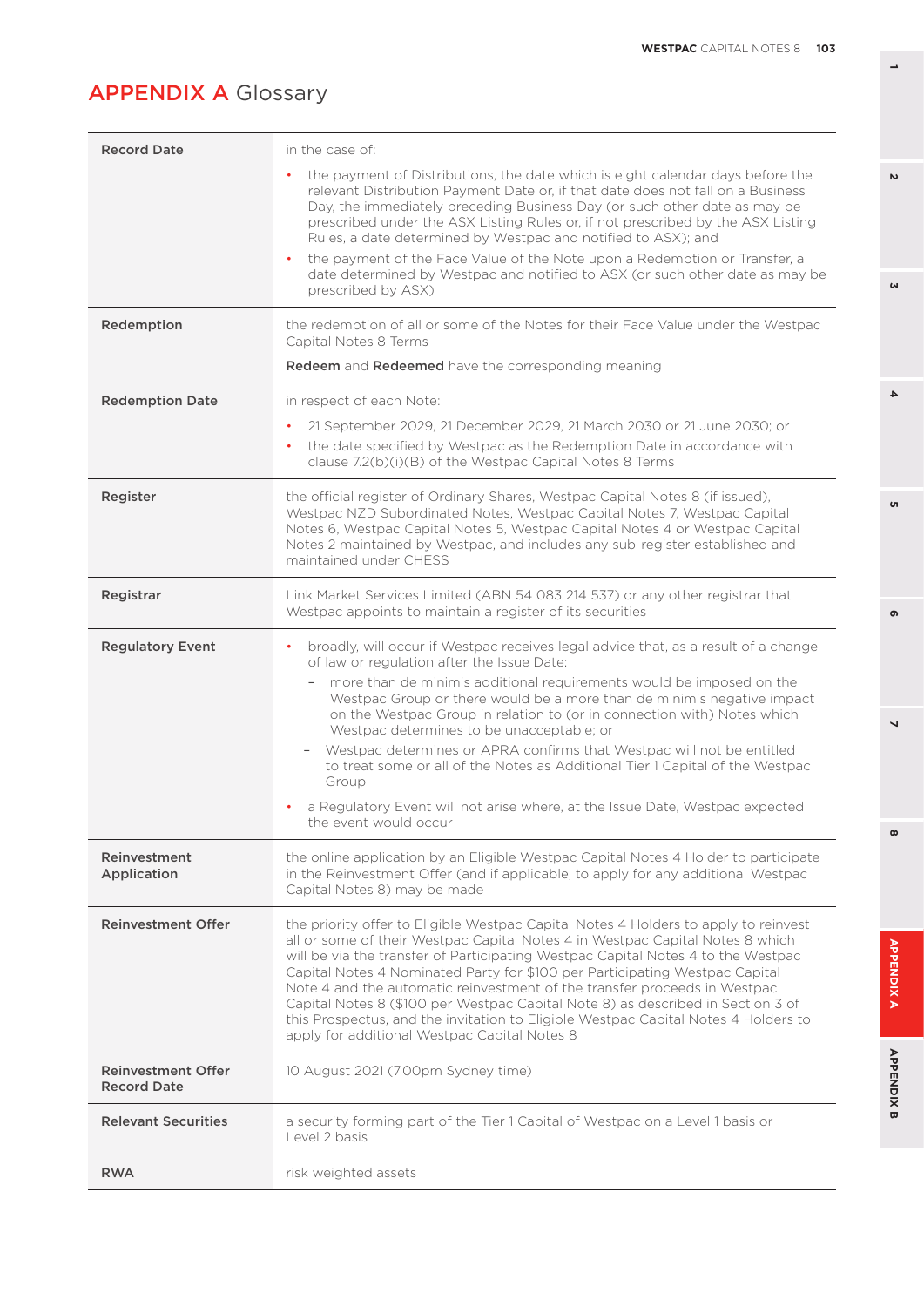| Sale Agent                                                                      | the nominee (who cannot be a member of the Westpac Group or a related entity<br>(as described in the Prudential Standards) of Westpac) appointed by Westpac<br>under the facility established for the sale of Ordinary Shares issued by Westpac on<br>Conversion on behalf of Holders who do not wish to receive Ordinary Shares on<br>Conversion or who are Ineligible Holders                                                                                                 |
|---------------------------------------------------------------------------------|---------------------------------------------------------------------------------------------------------------------------------------------------------------------------------------------------------------------------------------------------------------------------------------------------------------------------------------------------------------------------------------------------------------------------------------------------------------------------------|
| <b>Scheduled Conversion</b>                                                     | Conversion on the Scheduled Conversion Date                                                                                                                                                                                                                                                                                                                                                                                                                                     |
| <b>Scheduled Conversion</b><br>Conditions                                       | the First Scheduled Conversion Condition and the Second Scheduled Conversion<br>Condition                                                                                                                                                                                                                                                                                                                                                                                       |
| <b>Scheduled Conversion</b><br>Date                                             | the date that is the earlier of<br>21 June 2032; and<br>٠<br>the first Distribution Payment Date after 21 June 2032,<br>٠<br>on which the Scheduled Conversion Conditions are satisfied                                                                                                                                                                                                                                                                                         |
| <b>Second Pro-Rata</b><br><b>Westpac Capital</b><br><b>Notes 4 Distribution</b> | the expected distribution to be paid to a Westpac Capital Notes 4 holder in<br>respect of their Westpac Capital Notes 4 for the period from (but excluding)<br>15 September 2021 to (and including) 30 September 2021, provided such<br>Westpac Capital Notes 4 holder is a registered holder of Westpac Capital Notes<br>4 at 7.00pm Sydney time on 22 September 2021 (and provided the distribution<br>payment conditions in the Westpac Capital Notes 4 Terms are satisfied) |
| <b>Second Scheduled</b><br><b>Conversion Condition</b>                          | the VWAP during the period of 20 Business Days on which trading in Ordinary<br>Shares took place immediately preceding (but not including) the Scheduled<br>Conversion Date is greater than 50.51% of the Issue Date VWAP, as set out in<br>clause 4.2(a)(ii) of the Westpac Capital Notes 8 Terms                                                                                                                                                                              |
| Securityholder<br>Application                                                   | an online Application by an Eligible Securityholder made by following the<br>instructions via the Offer website at westpac.com.au/westpaccapnotes8                                                                                                                                                                                                                                                                                                                              |
| Securityholder Offer                                                            | the invitation to Eligible Securityholders to apply for Notes under this Prospectus                                                                                                                                                                                                                                                                                                                                                                                             |
| <b>Senior Creditors</b>                                                         | all creditors of Westpac (present and future), including depositors of Westpac and<br>all holders of Westpac's senior or subordinated debt:                                                                                                                                                                                                                                                                                                                                     |
|                                                                                 | whose claims are admitted in a Winding Up; and<br>٠                                                                                                                                                                                                                                                                                                                                                                                                                             |
|                                                                                 | whose claims are not made as holders of indebtedness arising under:<br>٠<br>an Equal Ranking Capital Security; or<br>$\overline{\phantom{0}}$<br>an Ordinary Share                                                                                                                                                                                                                                                                                                              |
| <b>Solvent Reconstruction</b>                                                   | a scheme of amalgamation or reconstruction, not involving a bankruptcy or<br>insolvency, where the obligations of Westpac in relation to the outstanding<br>Notes are assumed by the successor entity to which all, or substantially all of<br>the property, assets and undertakings of Westpac are transferred or where<br>an arrangement with similar effect not involving a bankruptcy or insolvency is<br>implemented                                                       |
| <b>Special Resolution</b>                                                       | a resolution passed at a meeting of Holders by a majority of at least 75% of the<br>votes validly cast by Holders in person or by proxy and entitled to vote on the<br>resolution: or                                                                                                                                                                                                                                                                                           |
|                                                                                 | the written approval of Holders holding at least 75% of the Notes                                                                                                                                                                                                                                                                                                                                                                                                               |
| <b>SRN</b>                                                                      | securityholder reference number                                                                                                                                                                                                                                                                                                                                                                                                                                                 |
| Sydney time                                                                     | time in Sydney, New South Wales, Australia                                                                                                                                                                                                                                                                                                                                                                                                                                      |
| <b>Syndicate Broker</b>                                                         | any of the Joint Lead Managers (or their affiliated retail brokers), Co-Managers or<br>Third Party Brokers and any other participating broker in the Offer                                                                                                                                                                                                                                                                                                                      |
| <b>Tax Act</b>                                                                  | the Income Tax Assessment Act 1936 (Cth) or the Income Tax Assessment Act 1997<br>(Cth) (both as amended from time to time, as the case may be, and a reference to<br>a section of the Income Tax Assessment Act 1936 (Cth) includes a reference to that<br>section as rewritten in the Income Tax Assessment Act 1997 (Cth)) and any other<br>law setting the rate of income tax payable or regulation made under such laws                                                    |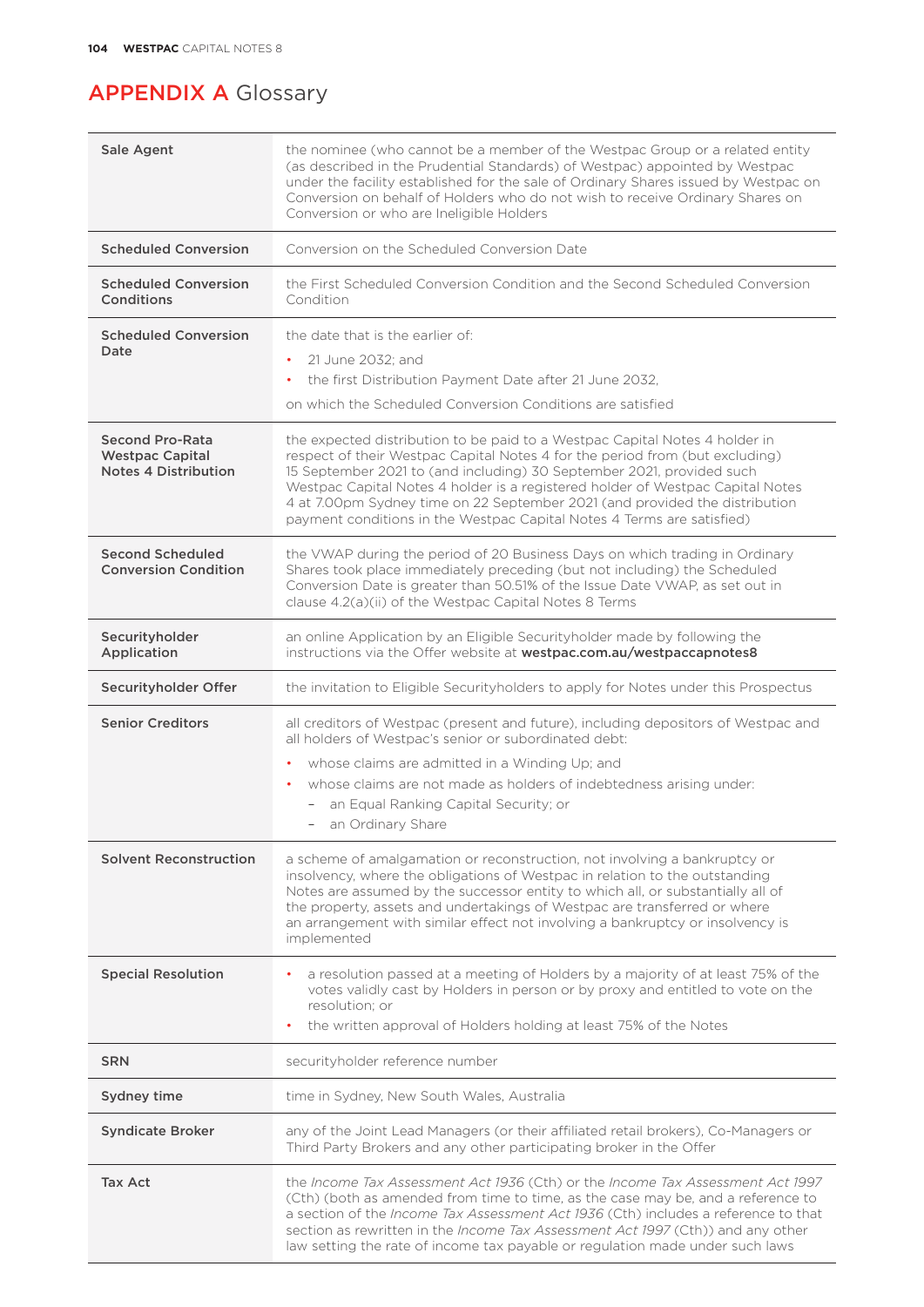| <b>Tax Event</b>                                                                                                                            | occurs when Westpac determines, after receiving a supporting opinion of<br>reputable legal counsel or other tax adviser in Australia, experienced in such<br>matters, that (as a result of a Change of Law) there is a more than insubstantial<br>risk that:                                                                                                                                                                                                                                                                                                                                                                                                                                                                         |
|---------------------------------------------------------------------------------------------------------------------------------------------|--------------------------------------------------------------------------------------------------------------------------------------------------------------------------------------------------------------------------------------------------------------------------------------------------------------------------------------------------------------------------------------------------------------------------------------------------------------------------------------------------------------------------------------------------------------------------------------------------------------------------------------------------------------------------------------------------------------------------------------|
|                                                                                                                                             | • Westpac would be exposed to a more than de minimis adverse tax<br>consequence or increased cost in relation to the Notes; or                                                                                                                                                                                                                                                                                                                                                                                                                                                                                                                                                                                                       |
|                                                                                                                                             | any Distribution would not be a frankable distribution within the meaning of<br>$\bullet$<br>Division 202 of the Tax Act                                                                                                                                                                                                                                                                                                                                                                                                                                                                                                                                                                                                             |
|                                                                                                                                             | A Tax Event will not arise where, at the Issue Date, Westpac expected the event<br>would occur                                                                                                                                                                                                                                                                                                                                                                                                                                                                                                                                                                                                                                       |
| <b>Tax Rate</b>                                                                                                                             | the Australian corporate tax rate applicable to the franking account of Westpac at<br>the relevant Distribution Payment Date. At the date of this Prospectus, the relevant<br>Tax Rate is 30% or, expressed as a decimal, 0.30 (but that rate may change)                                                                                                                                                                                                                                                                                                                                                                                                                                                                            |
| <b>TFN</b>                                                                                                                                  | Tax File Number                                                                                                                                                                                                                                                                                                                                                                                                                                                                                                                                                                                                                                                                                                                      |
| <b>Third Party Broker</b>                                                                                                                   | any third party brokers appointed to the Offer by Westpac Institutional Bank to<br>participate in the Bookbuild                                                                                                                                                                                                                                                                                                                                                                                                                                                                                                                                                                                                                      |
| Tier 1 Capital, Tier 1<br><b>Capital Ratio, Tier 2</b><br>Capital, Tier 2 Capital<br>Ratio, Total Capital and<br><b>Total Capital Ratio</b> | have the meaning prescribed by APRA in the Prudential Standards                                                                                                                                                                                                                                                                                                                                                                                                                                                                                                                                                                                                                                                                      |
| <b>Tier 1 Capital</b><br><b>Distributions</b>                                                                                               | Dividends, Additional Tier 1 Capital distributions (which will include Distribution<br>payments on the Notes) and discretionary staff bonuses                                                                                                                                                                                                                                                                                                                                                                                                                                                                                                                                                                                        |
| <b>Total CET1 Requirement</b>                                                                                                               | sum of the ratios of the minimum CET1 prudential capital requirement and<br>the capital buffer (consisting of the Capital Conservation Buffer plus any<br>Countercyclical Capital Buffer)                                                                                                                                                                                                                                                                                                                                                                                                                                                                                                                                            |
| <b>Transfer</b>                                                                                                                             | the transfer of Notes by Holders to a Nominated Party in accordance with clause 8<br>of the Westpac Capital Notes 8 Terms                                                                                                                                                                                                                                                                                                                                                                                                                                                                                                                                                                                                            |
|                                                                                                                                             | <b>Transferred</b> has a corresponding meaning                                                                                                                                                                                                                                                                                                                                                                                                                                                                                                                                                                                                                                                                                       |
| <b>Transfer Date</b>                                                                                                                        | in respect of each Note:                                                                                                                                                                                                                                                                                                                                                                                                                                                                                                                                                                                                                                                                                                             |
|                                                                                                                                             | • 21 September 2029, 21 December 2029, 21 March 2030 or 21 June 2030; or                                                                                                                                                                                                                                                                                                                                                                                                                                                                                                                                                                                                                                                             |
|                                                                                                                                             | the date specified by Westpac as the Transfer Date in accordance with<br>٠<br>clause 8.2(b)(i)(B) of the Westpac Capital Notes 8 Terms                                                                                                                                                                                                                                                                                                                                                                                                                                                                                                                                                                                               |
| <b>Transfer Notice</b>                                                                                                                      | a notice issued in accordance with clause 8 of the Westpac Capital Notes 8 Terms<br>under which Westpac elects that a Transfer occur in relation to some or all of the<br>Notes                                                                                                                                                                                                                                                                                                                                                                                                                                                                                                                                                      |
| <b>UAN</b>                                                                                                                                  | unique application number                                                                                                                                                                                                                                                                                                                                                                                                                                                                                                                                                                                                                                                                                                            |
| <b>US Person</b>                                                                                                                            | has the meaning given in Regulation S of the US Securities Act                                                                                                                                                                                                                                                                                                                                                                                                                                                                                                                                                                                                                                                                       |
| <b>US Securities Act</b>                                                                                                                    | United States Securities Act of 1933, as amended                                                                                                                                                                                                                                                                                                                                                                                                                                                                                                                                                                                                                                                                                     |
| <b>VWAP</b>                                                                                                                                 | subject to any adjustments under clauses 9.2 and 9.3 of the Westpac Capital<br>Notes 8 Terms, the average of the daily volume weighted average sales prices<br>(such average and each such daily average sales price being expressed in<br>Australian dollars and cents and rounded to the nearest full cent, with A\$0.005<br>being rounded upwards) of Ordinary Shares sold on ASX and Chi-X during the<br>relevant period or on the relevant days but does not include any "crossing"<br>transacted outside the "Open Session State" or any "special crossing" transacted<br>at any time, each as defined in the ASX Operating Rules or any overseas trades or<br>trades pursuant to the exercise of options over Ordinary Shares |

**1**

**3**

 $\overline{\mathbf{4}}$ 

<sub>ហ</sub>

 $\overline{v}$ 

 $\overline{\phantom{0}}$ 

 $\infty$ 

APPENDIX A

**APPENDIX B** 

 $\bullet$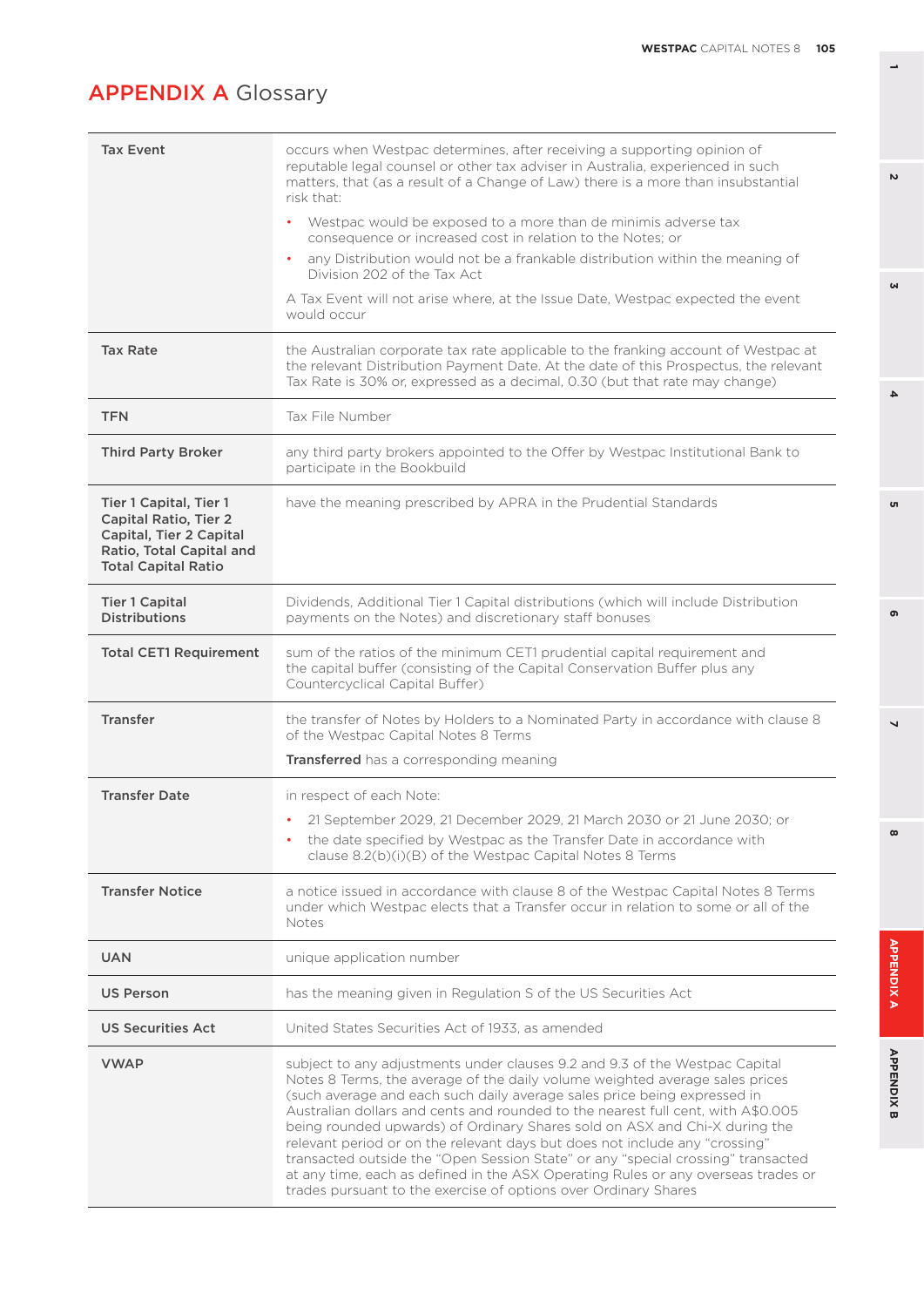| <b>VWAP Period</b>                                   | the period over which the VWAP is calculated, as set out in clause 16.2 of the<br>Westpac Capital Notes 8 Terms                                                                                                                                                                   |
|------------------------------------------------------|-----------------------------------------------------------------------------------------------------------------------------------------------------------------------------------------------------------------------------------------------------------------------------------|
| Westpac                                              | Westpac Banking Corporation (ABN 33 007 457 141, AFSL No. 233714)                                                                                                                                                                                                                 |
| <b>Westpac's Constitution</b>                        | the constitution of Westpac                                                                                                                                                                                                                                                       |
| <b>Westpac Capital</b><br>Notes <sub>2</sub>         | the 13,105,705 Westpac Capital Notes 2 issued by Westpac under a prospectus<br>dated 15 May 2014                                                                                                                                                                                  |
| <b>Westpac Capital</b><br>Notes 4 Nominated<br>Party | the nominated party identified in the transfer notice given under clause 8.1(a)(iii)<br>of the Westpac Capital Notes 4 Terms in respect of Participating Westpac Capital<br>Notes 4                                                                                               |
| <b>Westpac Capital</b><br>Notes <sub>4</sub>         | the 17,020,534 Westpac Capital Notes 4 issued by Westpac under a prospectus<br>dated 26 May 2016                                                                                                                                                                                  |
| <b>Westpac Capital</b><br>Notes 4 Terms              | the full terms of issue of Westpac Capital Notes 4 set out in Appendix B of<br>the Westpac Capital Notes 4 prospectus dated 26 May 2016, as amended on<br>17 August 2021                                                                                                          |
| <b>Westpac Capital</b><br>Notes <sub>5</sub>         | the 16,903,383 Westpac Capital Notes 5 issued by Westpac under a prospectus<br>dated 13 February 2018                                                                                                                                                                             |
| <b>Westpac Capital</b><br>Notes <sub>6</sub>         | the 14,230,580 Westpac Capital Notes 6 issued by Westpac under a prospectus<br>dated 20 November 2018                                                                                                                                                                             |
| <b>Westpac Capital</b><br>Notes <sub>7</sub>         | the 17,229,363 Westpac Capital Notes 7 issued by Westpac under a prospectus<br>dated 13 November 2020                                                                                                                                                                             |
| <b>Westpac Capital</b><br>Notes 8 or Notes           | are fully paid, non-cumulative, convertible, transferable, redeemable, subordinated,<br>perpetual, unsecured notes of Westpac, to be issued under the Offer in<br>accordance with the Westpac Capital Notes 8 Terms                                                               |
| <b>Westpac Capital</b><br>Notes 8 Terms              | the Westpac Capital Notes 8 terms of issue set out in Appendix B                                                                                                                                                                                                                  |
| <b>Westpac Directors</b>                             | some or all of the directors of Westpac acting as a board                                                                                                                                                                                                                         |
| <b>Westpac Group</b>                                 | Westpac and its controlled entities taken as a whole                                                                                                                                                                                                                              |
| <b>Westpac Institutional</b><br><b>Bank</b>          | Westpac Institutional Bank, a division of Westpac                                                                                                                                                                                                                                 |
| <b>Westpac NZD</b><br><b>Subordinated Notes</b>      | the 400,000,000 Westpac NZD Subordinated Notes issued by Westpac,<br>acting through its head office, Sydney, under a New Zealand product disclosure<br>statement dated 26 July 2016 <sup>3</sup>                                                                                  |
| <b>Westpac USD AT1</b><br><b>Securities</b>          | the fixed rate, resetting, perpetual, subordinated, contingent, convertible securities<br>issued by Westpac, acting through its New Zealand branch, under the indenture<br>dated 7 September 2017, as supplemented by the first supplemental indenture<br>dated 21 September 2017 |
| <b>Winding Up</b>                                    | a court order is made in Australia for the winding up of Westpac (and such<br>order is not successfully appealed or set aside within 30 days); or                                                                                                                                 |
|                                                      | an effective resolution is passed by shareholders or members for the winding<br>up of Westpac in Australia,                                                                                                                                                                       |
|                                                      | other than in connection with a Solvent Reconstruction                                                                                                                                                                                                                            |
| <b>WNZL</b>                                          | Westpac New Zealand Limited                                                                                                                                                                                                                                                       |

Note:<br>3. 3. On 9 July 2021, Westpac announced it will redeem all Westpac NZD Subordinated Notes on their first optional redemption date, being 1 September 2021.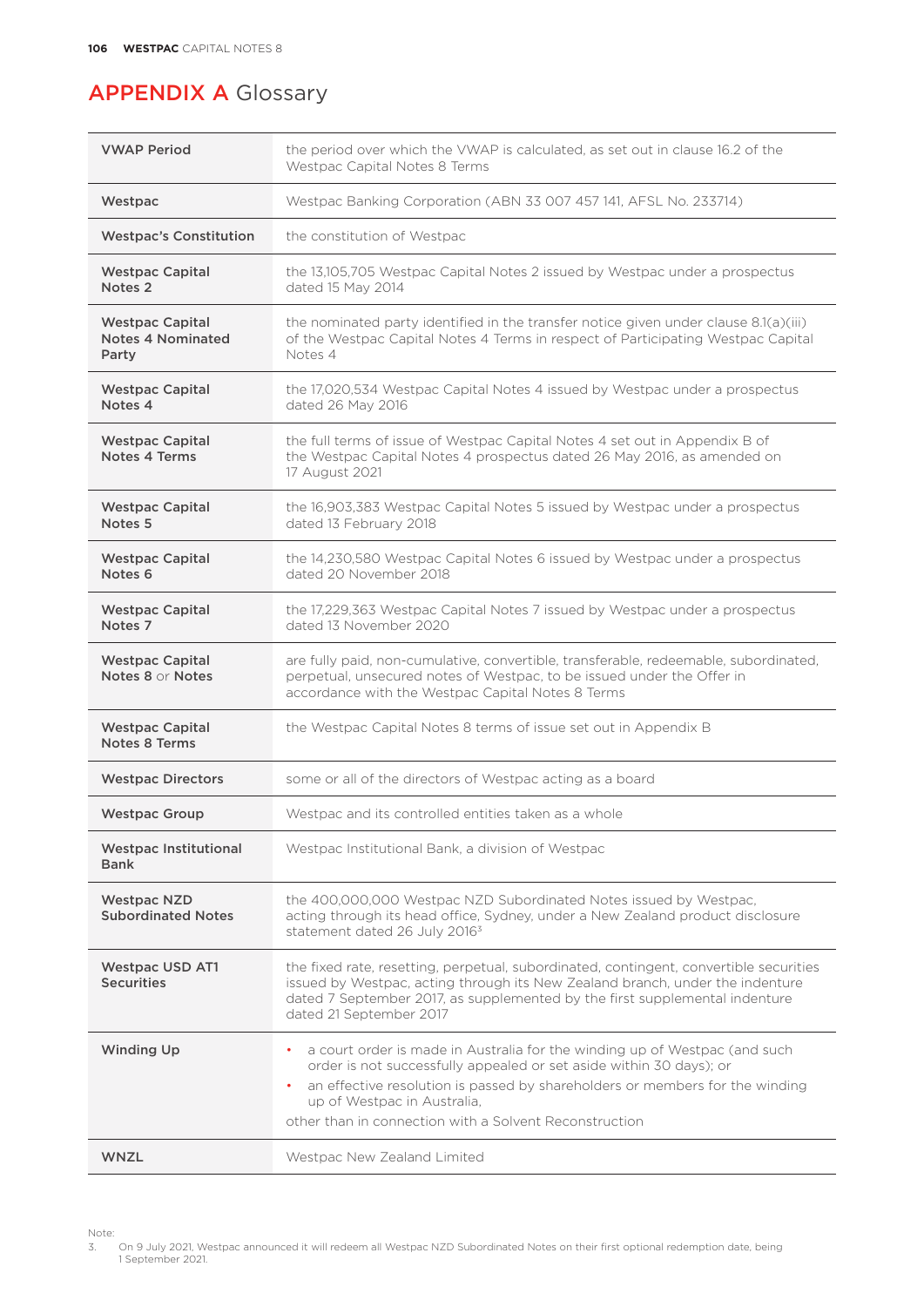**1**

**3**

 $\Delta$ 

'n

 $\mathbf{v}$ 

# Westpac Capital Notes 8 Terms

**APPENDIX B**

**CAUTION – Westpac Capital Notes 8 are not deposit liabilities of Westpac, are riskier than bank deposits and may not be suitable for some investors. Their complexity may make them difficult to understand and the risks associated with the Notes could result in the loss of all of your investment. If you do not fully understand how they work or the risks associated with them, you should obtain professional advice.**

**8 5**

 $\overline{\phantom{0}}$ 

 $\infty$ 

ക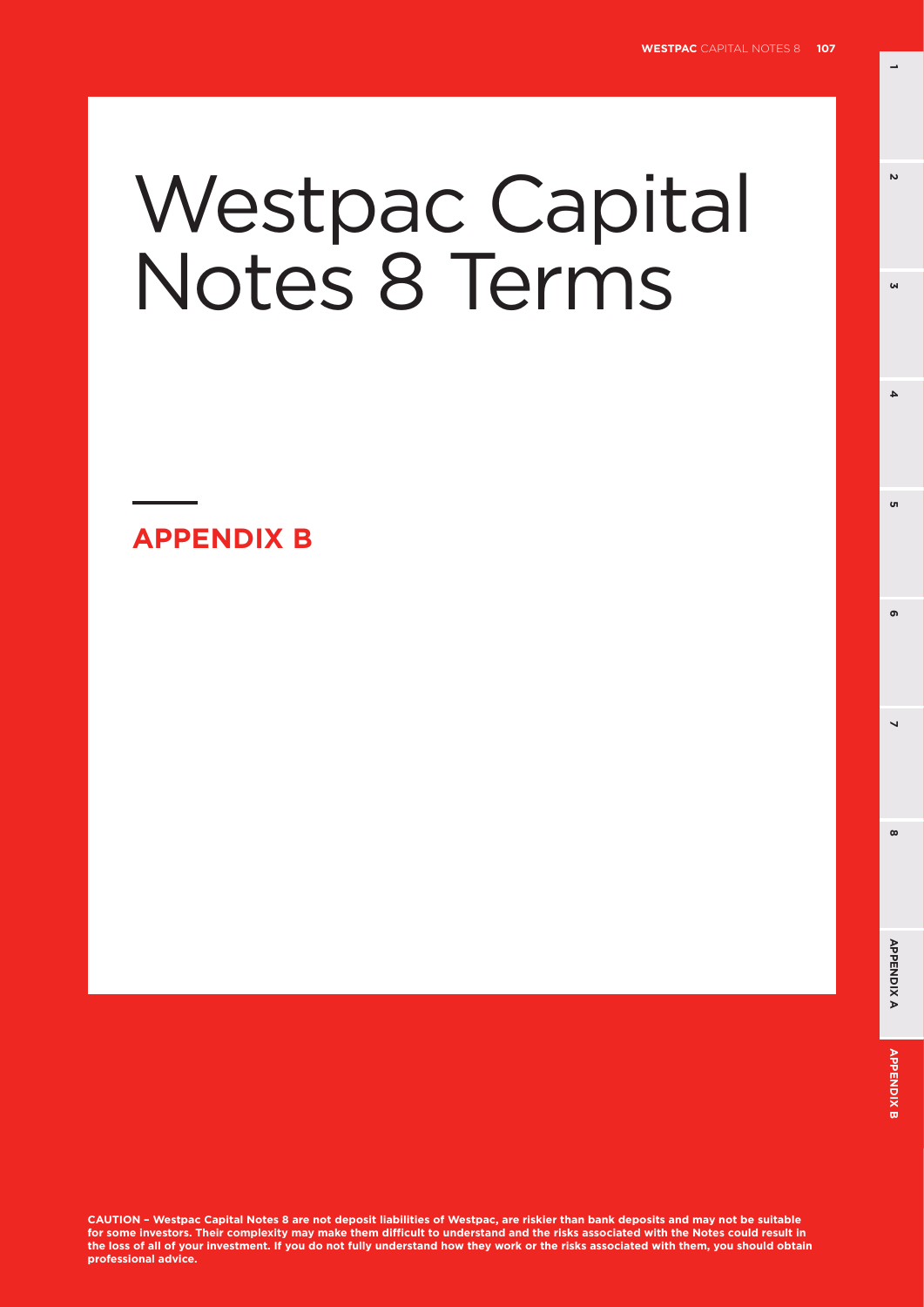### 1 Form and Initial Face Value of Westpac Capital Notes 8

### 1.1 Form

Westpac Capital Notes 8:

- (a) are non-cumulative, convertible, transferable, redeemable, subordinated, perpetual, unsecured notes of Westpac;
- (b) are designated as being of a particular series as set out in the Prospectus;
- (c) are constituted under and issued on the terms set out in the Deed Poll and these Terms; and
- (d) take the form of entries in the Westpac Capital Notes 8 Register.

### 1.2 Initial Face Value

Each Westpac Capital Note 8 is issued fully paid at an issue price of \$100.

### 2 Ranking on Winding Up

- (a) Holders do not have any right to prove in a Winding Up in respect of Westpac Capital Notes 8, except as permitted under clause 2(b).
- (b)Westpac Capital Notes 8 will rank for payment of the Liquidation Sum in a Winding Up:
	- (i) senior to Ordinary Shares;
	- (ii) equally among themselves and with all other Equal Ranking Capital Securities; and
	- (iii)junior to, and are conditional on the prior payment in full of, the claims of all Senior Creditors (including in respect of any entitlement to interest under section 563B of the Corporations Act).
- (c) Holders may not exercise voting rights as a creditor in respect of Westpac Capital Notes 8 in a Winding Up to defeat the subordination in this clause.
- (d)Westpac Capital Notes 8 are perpetual and these Terms do not include events of default or any other provisions entitling the Holders to require that Westpac Capital Notes 8 be Redeemed. Holders do not have any right to apply for a Winding Up on the ground of Westpac's failure to pay Distributions or for any other reason.
- (e) For the avoidance of doubt, but subject to clause 5.8, if a Capital Trigger Event or Non-Viability Trigger Event has occurred, Holders will rank for payment in a Winding Up as holders of the number of Ordinary Shares to which they became entitled under clauses 5.2 or 5.4.

### 3 Distributions

### 3.1 Distributions

Subject to these Terms, each Westpac Capital Note 8 entitles the Holder to receive on the relevant Distribution Payment Date interest on the Face Value of the Westpac Capital Note 8 ("Distribution"), calculated using the following formula:

Distribution = Distribution Rate x Face Value x N

365

where:

Distribution Rate (expressed as a percentage per annum) is calculated using the following formula:

#### Distribution Rate = (BBSW Rate+ Margin) x (1 – Tax Rate)

where:

**BBSW Rate** (expressed as a percentage per annum) for each Distribution Period, means:

- (a) subject to paragraph (b) below:
	- (i) the rate designated as "BBSW" in respect of prime bank eligible securities having a tenor of 3 months which ASX (or its successor as administrator of that rate) publishes through information vendors at approximately 10.30am (Sydney time) (or such other time at which such rate is accustomed to be so published), in the case of the first Distribution Period, on the Issue Date, and in the case of any other Distribution Period, on the first Business Day of that Distribution Period; or
	- (ii) if Westpac determines that such rate as is described in paragraph (a)(i) above is not published by 12.00pm (Sydney time) on that day (or such other time at which such rate is accustomed to be so published), or is published but Westpac determines that there is an obvious error in that rate, such other rate that Westpac determines in good faith, having regard to comparable indices then available.
- (b) if Westpac determines that a BBSW Rate Disruption Event has occurred, then, subject to APRA's prior written approval, Westpac:
	- (i) shall use as the BBSW Rate such Alternative BBSW Rate as it may determine;
	- (ii) shall make such adjustments to the Terms as it determines to be reasonably necessary to calculate Distributions in accordance with such Alternative BBSW Rate; and
	- (iii)in making the above determination in this paragraph (b):
		- (A)shall act in good faith and in a commercially reasonable manner;
		- (B)may consult such sources of market practice as it considers appropriate; and
		- (C)may otherwise make such determination in its discretion.
- (c) for the purposes of this definition of "BBSW Rate":
	- (i) Alternative BBSW Rate means a rate other than the rate described in paragraph (a) of the definition of BBSW Rate, that is, in Westpac's opinion, generally accepted in the Australian market as the successor to the BBSW Rate, or if there is no such rate:
		- (A)a reference rate that is, in Westpac's opinion, appropriate to floating rate debt securities of a tenor and interest period most comparable to Westpac Capital Notes 8; or
		- (B)such other reference rate as Westpac considers appropriate having regard to available comparable indices,

provided that Westpac reserves the discretion, subject to APRA's prior written approval, to incorporate an adjustment (which may be positive or negative) or a formula or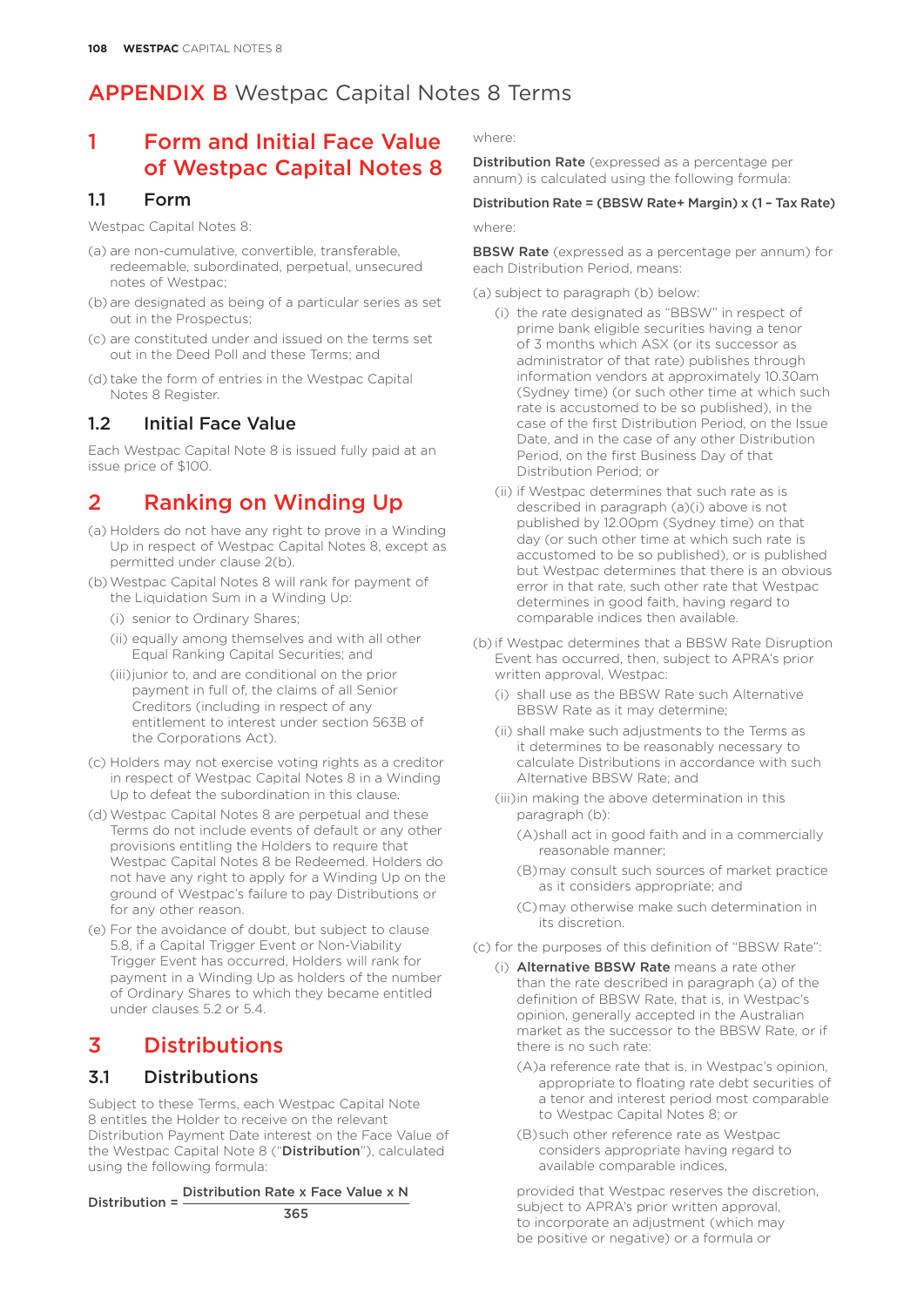methodology for calculating such an adjustment in order to reduce or eliminate, to the extent reasonably practicable in the circumstances, any economic prejudice or benefit to Holders as a result of the use of an Alternative BBSW Rate; and

- (ii) BBSW Rate Disruption Event occurs when, in Westpac's opinion, the rate for prime bank eligible securities having a tenor of 3 months in paragraph (a) of the definition of BBSW Rate:
	- (A)has been discontinued or otherwise ceased to be calculated or administered; or
	- (B)is no longer generally accepted in the Australian market as a reference rate appropriate to floating rate debt securities of a tenor and interest period comparable to that of Westpac Capital Notes 8.

*Holders should note that APRA's approval may not be given for any Alternative BBSW Rate that APRA considers to have the effect of increasing the Distribution Rate contrary to applicable Prudential Standards.*

Margin means 2.90% per annum;

Tax Rate (expressed as a decimal) means the Australian corporate tax rate applicable to the franking account of Westpac at the relevant Distribution Payment Date; and

N means, in respect of a Distribution Period, the number of days in that Distribution Period.

### 3.2 Adjustment to calculation of Distributions if not fully franked

If payment of any Distribution will not be franked to 100% under Part 3-6 of the Tax Act (or any provisions that revise or replace that Part), otherwise than because of any act by, or circumstances affecting, any particular Holder, the Distribution will be calculated using the following formula:

#### Distribution = D 1 – [Tax Rate × (1 – Franking Rate)]

where:

D means the Distribution entitlement on that Distribution Payment Date as calculated under clause 3.1;

Tax Rate (expressed as a decimal) means the Australian corporate tax rate applicable to the franking account of Westpac at the relevant Distribution Payment Date; and

Franking Rate (expressed as a decimal) means the percentage of Distribution that would carry franking credits (within the meaning of Part 3-6 of the Tax Act or any provisions that revise or replace that Part), applicable to the relevant Distribution entitlement on that Distribution Payment Date.

### 3.3 Conditions to payment of **Distributions**

(a) The payment of any Distribution on a Distribution Payment Date is subject to:

- (i) Westpac's absolute discretion;
- (ii) the payment of the Distribution not resulting in a breach of Westpac's capital requirements (on a Level 1 basis) or of the Westpac Group's capital requirements (on a Level 2 basis) under the then

current Prudential Standards at the time of the payment;

- (iii)the payment of the Distribution not resulting in Westpac becoming, or being likely to become, insolvent for the purposes of the Corporations Act; and
- (iv)APRA not otherwise objecting to the payment of the Distribution.
- (b)Westpac must notify ASX as soon as reasonably practicable if payment of any Distribution will not be made because of this clause.

### 3.4 Distributions are discretionary, non-cumulative and only payable in cash

- (a) Payments of Distributions are within the absolute discretion of Westpac and are non-cumulative. If a Distribution is not paid because of the provisions of clause 3.3 or because of any other reason, Westpac has no liability to pay such Distribution to the Holder and the Holder has no:
	- (i) claim (including, without limitation, on a Winding Up); or
	- (ii) right to apply for a Winding Up,

in respect of such non-payment.

- (b) Any payments of Distributions to Holders must be made in the form of cash.
- (c) Non-payment of a Distribution because of the provisions of clause 3.3, or because of any other reason, does not constitute an event of default.

### 3.5 Distribution Payment Date

Distributions in respect of Westpac Capital Notes 8 are payable:

- (a) quarterly in arrear on 21 March, 21 June, 21 September and 21 December of each year, commencing on 21 December 2021 until that Westpac Capital Note 8 has been Converted at its full Face Value (or terminated following a failure to Convert) or Redeemed, in each case in accordance with these Terms; and
- (b) on the Conversion Date (other than a Capital Trigger Event Conversion Date or Non-Viability Trigger Event Conversion Date), Redemption Date or Transfer Date (as the case may be) on which such Westpac Capital Note 8 is Converted, Redeemed or Transferred, in each case in accordance with these Terms,

(each a "Distribution Payment Date").

### 3.6 Record Dates

Distributions are only payable on a Distribution Payment Date to those persons registered as Holders on the Record Date for that Distribution Payment Date.

### 3.7 Restrictions in the case of nonpayment of a Distribution

Subject to clause 3.8, if for any reason a Distribution has not been paid in full on the relevant Distribution Payment Date, Westpac must not:

(a) determine or pay any Dividends; or

**3**

 $\Delta$ 

'n

 $\mathbf{v}$ 

**APPENDIX B 2 7 4 APPENDIX A 6 APPENDIXA** 

**8 5**

 $\overline{\phantom{0}}$ 

 $\boldsymbol{\omega}$ 

 $\mathbf{r}$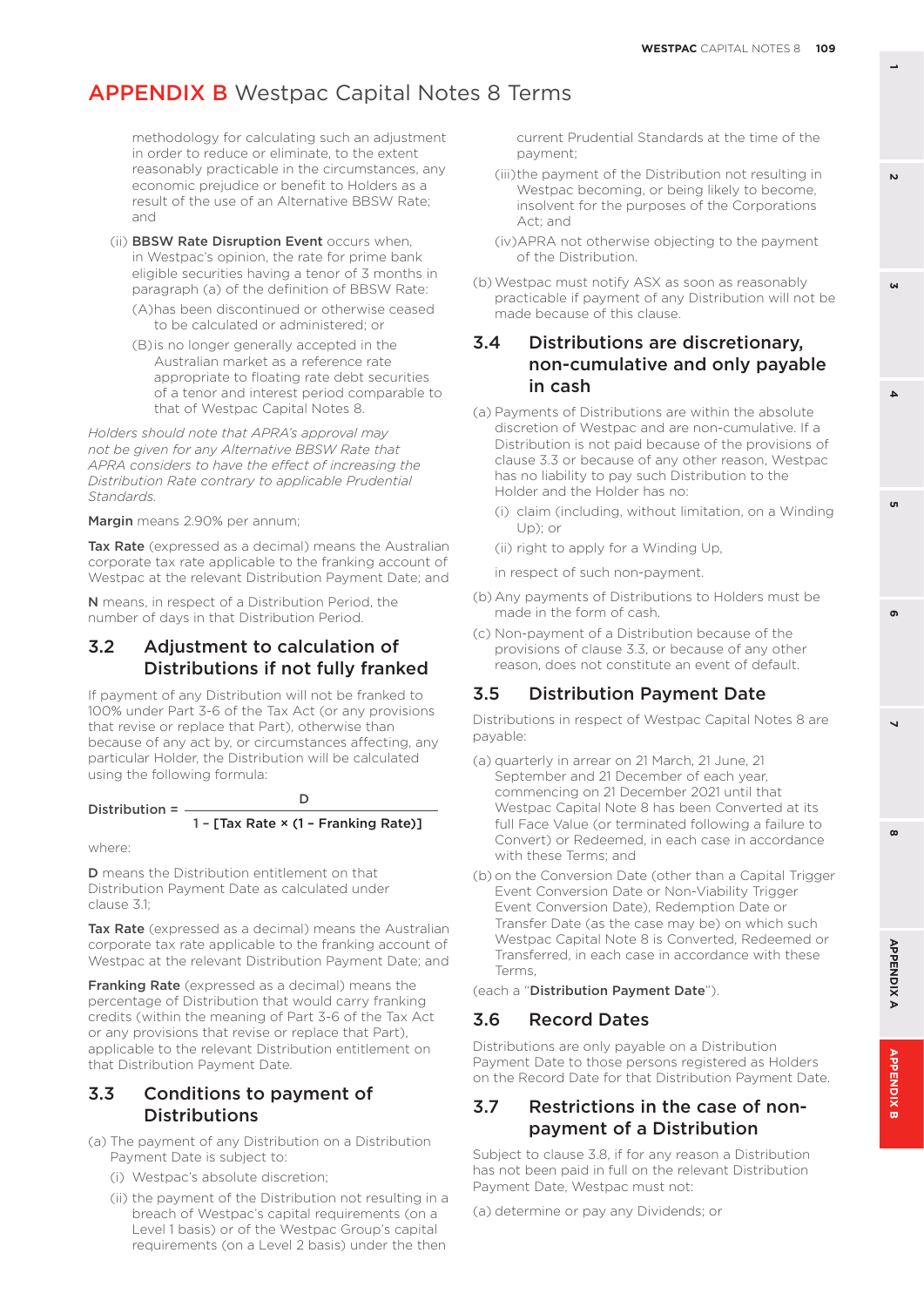(b) undertake any discretionary Buy Back or Capital Reduction,

unless the amount of the unpaid Distribution is paid in full within 20 Business Days of that Distribution Payment Date or:

- (c) all Westpac Capital Notes 8 have been Converted at their full Face Value (or terminated following a failure to Convert) or Redeemed;
- (d) on a subsequent Distribution Payment Date, a Distribution for the subsequent Distribution Period is paid in full; or
- (e) a Special Resolution of the Holders has been passed approving such action,

and, in respect of the actions contemplated by paragraphs (c), (d) and (e), APRA does not otherwise object.

### 3.8 Restrictions not to apply in certain circumstances

The restrictions in clause 3.7 do not apply in connection with:

- (a) any employment contract, benefit plan or other similar arrangement with or for the benefit of any one or more employees, officers, directors or consultants of Westpac or any member of the Westpac Group; or
- (b)Westpac or any of its controlled entities purchasing shares in Westpac in connection with transactions for the account of customers of Westpac or any of its controlled entities or in connection with the distribution or trading of shares in Westpac in the ordinary course of business (such distribution or trading of shares in the ordinary course of business is subject to the prior written approval of APRA); or
- (c) to the extent that at the time a Distribution has not been paid on the relevant Distribution Payment Date, Westpac is legally obliged to pay on or after that date a Dividend or complete on or after that date a Buy Back or Capital Reduction.

### 3.9 Notification

- (a) In relation to each Distribution Period, Westpac must notify the ASX of the Distribution Rate and the amount of Distribution payable on each Westpac Capital Note 8.
- (b)Westpac must give notice under this clause 3.9 as soon as practicable after it makes its calculations or determinations and, in any event, by no later than the fifth Business Day of the relevant Distribution Period.
- (c) Westpac may amend the calculation or determination of any amount, date, or rate (or make appropriate alternative arrangements by way of adjustment) including as a result of the extension or reduction of a Distribution Period without prior notice, but must notify ASX promptly after doing so.

### 3.10 Calculations and determinations final

The calculation or determination by Westpac of all rates and amounts payable by it in relation to Westpac Capital Notes 8 is, in the absence of manifest or proven error, final and binding on Westpac, the Registrar and each Holder.

# 4 Scheduled Conversion

### 4.1 Scheduled Conversion

Subject to clauses 5, 6, 7 and 8, Westpac must Convert all (but not some) Westpac Capital Notes 8 on issue on the date that is the earlier of:

(a) 21 June 2032; and

(b) the first Distribution Payment Date after 21 June 2032,

on which the Scheduled Conversion Conditions are satisfied (each a "Scheduled Conversion Date").

### 4.2 Scheduled Conversion Conditions

- (a) The Scheduled Conversion Conditions for each Scheduled Conversion Date are:
	- (i) the VWAP on the 25th Business Day on which trading in Ordinary Shares took place immediately preceding (but not including) the Scheduled Conversion Date is greater than 56.12% of the Issue Date VWAP ("First Scheduled Conversion Condition"); and
	- (ii) the VWAP during the period of 20 Business Days on which trading in Ordinary Shares took place immediately preceding (but not including) the Scheduled Conversion Date is greater than 50.51% of the Issue Date VWAP (the "Second Scheduled Conversion Condition").
- (b) If the First Scheduled Conversion Condition is not satisfied, Westpac will announce to ASX not less than 21 Business Days before the Scheduled Conversion Date that Conversion will not proceed on the Scheduled Conversion Date.
- (c) If the Second Scheduled Conversion Condition is not satisfied, Westpac will notify Holders on or as soon as practicable after the Scheduled Conversion Date that Conversion did not occur.

### 5 Automatic Conversion

### 5.1 Capital Trigger Event

A Capital Trigger Event occurs when:

(a) Westpac determines; or

(b) APRA notifies Westpac in writing that it believes,

that either or both the Westpac Level 1 Common Equity Tier 1 Capital Ratio or Westpac Level 2 Common Equity Tier 1 Capital Ratio is equal to or less than 5.125%.

### 5.2 Consequences of a Capital Trigger Event

- (a) Westpac must notify APRA immediately in writing if it determines that a Capital Trigger Event has occurred.
- (b) If a Capital Trigger Event occurs, Westpac must Convert such number of Westpac Capital Notes 8 (or, if it so determines, such percentage of the Face Value of each Westpac Capital Note 8) as is sufficient (following any conversion, write-off or write down of other Relevant Securities as referred to in paragraph 5.2(c)(i) below) to return either or both the Westpac Level 1 Common Equity Tier 1 Capital Ratio or Westpac Level 2 Common Equity Tier 1 Capital Ratio, as the case may be, to above 5.125%.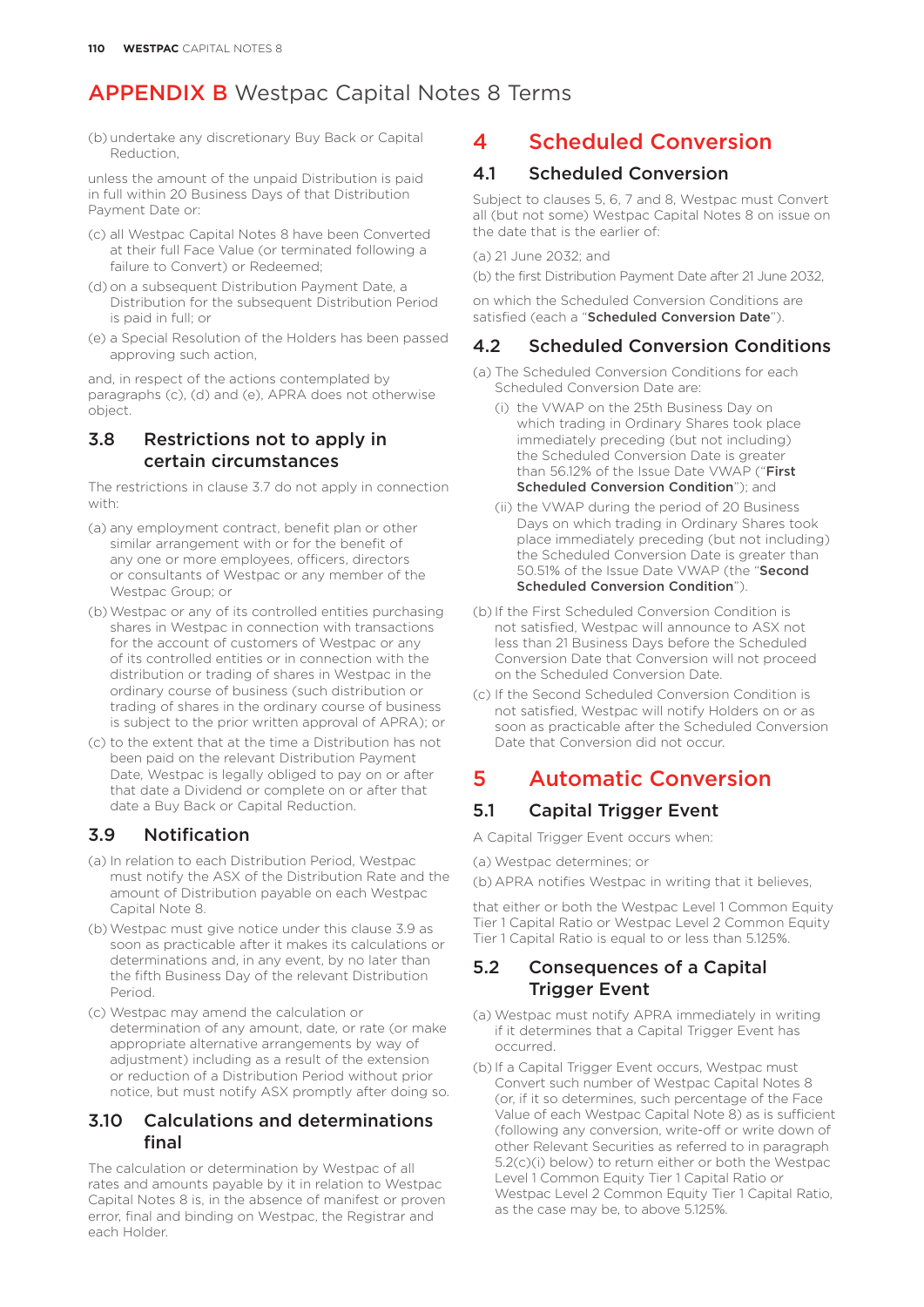- (c) In determining the number of Westpac Capital Notes 8, or percentage of the Face Value of each Westpac Capital Note 8, which must be Converted in accordance with this clause, Westpac will:
	- (i) first, convert, write-off or write down such number or percentage of the face value of any other Relevant Securities whose terms require them to be converted, written-off or written down, before Conversion of Westpac Capital Notes 8; and
	- (ii) second, if conversion, write-off or write down of those Relevant Securities is not sufficient, Convert (in the case of Westpac Capital Notes 8) and convert, write-off or write down (in the case of any other Relevant Securities) on a pro-rata basis or in a manner that is otherwise, in the opinion of Westpac, fair and reasonable, the Face Value of the Westpac Capital Notes 8 and the face value of any Relevant Securities whose terms require or permit them to be converted, written-off or written down in that manner (subject to such adjustments as Westpac may determine to take into account the effect on marketable parcels and the need to round to whole numbers of Ordinary Shares and the face value of any Westpac Capital Notes 8 or other Relevant Securities remaining on issue and the need to effect the conversion, writeoff or write-down immediately),

but such determination will not impede the immediate Conversion of the relevant number of Westpac Capital Notes 8 or percentage of the Face Value of each Westpac Capital Note  $8$  (as the case may be) or, if applicable, the termination of the relevant Holder's rights and claims in accordance with clause 5.8.

(d) If a Capital Trigger Event occurs:

- (i) the relevant number of Westpac Capital Notes 8, or percentage of the Face Value of each Westpac Capital Note 8, must be Converted immediately upon occurrence of the Capital Trigger Event in accordance with clauses 5.7 and 9 and the Conversion will be irrevocable;
- (ii) Westpac must give notice as soon as practicable that Conversion has occurred to ASX and the Holders; and
- (iii)the notice must specify:
	- (A)the date on which the Capital Trigger Event occurred ("Capital Trigger Event Conversion Date");
	- (B)the relevant number of the Westpac Capital Notes 8 which were, or the percentage of the Face Value of each Westpac Capital Note 8 which was, Converted and details of any other Relevant Securities converted, writtenoff or written down in accordance with clause 5.2(c); and
	- (C)details of the Conversion process, including any details which were taken into account in relation to the effect on marketable parcels and whole numbers of Ordinary Shares, and the impact on any Westpac Capital Notes 8 remaining on issue.
- (e) Failure or delay in undertaking any of the steps in clauses 5.2(d)(ii) and 5.2(d)(iii), or in quotation of the Ordinary Shares to be issued on Conversion, does not prevent, invalidate, delay or otherwise impede Conversion.

### 5.3 Non-Viability Trigger Event

A Non-Viability Trigger Event occurs when APRA notifies Westpac in writing that it believes:

- (a) Conversion of the Westpac Capital Notes 8, or conversion, write-off or write down of other capital instruments of the Westpac Group, is necessary because, without it, Westpac would become nonviable; or
- (b) a public sector injection of capital, or equivalent support, is necessary because, without it, Westpac would become non-viable.

### 5.4 Consequences of a Non-Viability Trigger Event

- (a) If a Non-Viability Trigger Event occurs, Westpac must Convert such number of Westpac Capital Notes 8 (or, if it so determines, such percentage of the Face Value of each Westpac Capital Note 8) as is equal (following any conversion, write-off or write down of other Relevant Securities as referred to in paragraph 5.4(b)(ii)(A) below) to the aggregate face value of capital instruments as is necessary to satisfy APRA that Westpac will no longer be nonviable.
- (b) In determining the number of Westpac Capital Notes 8, or percentage of the Face Value of each Westpac Capital Note 8, which must be Converted in accordance with this clause, Westpac will:
	- (i) where a Non-Viability Trigger Event occurs under clause 5.3(b), Convert at their full Face Value all of the Westpac Capital Notes 8; or
	- (ii) in all other circumstances:
		- (A)first, convert, write-off or write down such number or percentage of the face value of any other Relevant Securities whose terms require them to be converted, written-off or written down before Conversion of Westpac Capital Notes 8; and
		- (B)second, if conversion, write-off or write down of those securities is not sufficient, Convert (in the case of Westpac Capital Notes 8) and convert, write-off or write down (in the case of any other Relevant Securities), on a pro-rata basis or in a manner that is otherwise, in the opinion of Westpac, fair and reasonable, the Face Value of the Westpac Capital Notes 8 and the face value of any Relevant Securities whose terms require or permit them to be converted, written-off or written down in that manner (subject to such adjustments as Westpac may determine to take into account the effect on marketable parcels and the need to round to whole numbers of Ordinary Shares and the face value of any Westpac Capital Notes 8 or other Relevant Securities remaining on issue and the need to effect the conversion, writeoff or write-down immediately),

but such determination will not impede the immediate Conversion of the relevant number of Westpac Capital Notes 8 or percentage of the Face Value of each Westpac Capital Note 8 (as the case may be) or, if applicable, the termination of the relevant Holder's rights and claims in accordance with clause 5.8.

**3**

 $\Delta$ 

'n

 $\mathbf{v}$ 

**8 5**

 $\overline{\phantom{0}}$ 

 $\boldsymbol{\omega}$ 

ക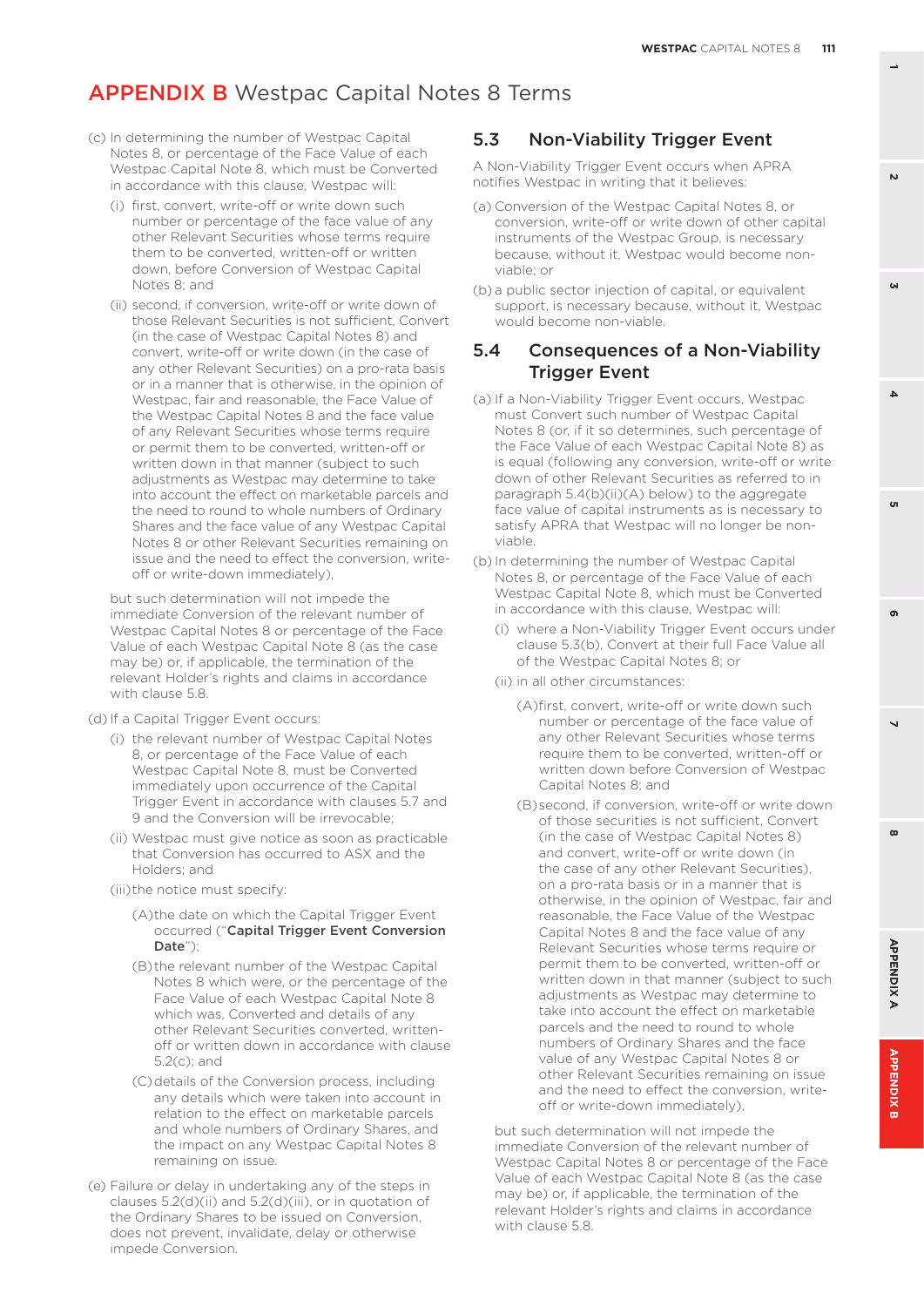#### (c) If a Non-Viability Trigger Event occurs:

- (i) the relevant number of Westpac Capital Notes 8, or percentage of the Face Value of each Westpac Capital Note 8, must be Converted immediately upon occurrence of the Non-Viability Trigger Event in accordance with clauses 5.7 and 9 and the Conversion will be irrevocable;
- (ii) Westpac must give notice as soon as practicable that Conversion has occurred to ASX and the Holders; and
- (iii)the notice must specify:
	- (A)the date on which the Non-Viability Trigger Event occurred ("Non-Viability Trigger Event Conversion Date");
	- (B)the relevant number of the Westpac Capital Notes 8 which were, or the percentage of the Face Value of each Westpac Capital Note 8 which was, Converted, and details of any other Relevant Securities converted, writtenoff or written down in accordance with clause 5.4(b); and
	- (C)the details of the Conversion process, including any details which were taken into account in relation to the effect on marketable parcels and whole numbers of Ordinary Shares, and the impact on any Westpac Capital Notes 8 remaining on issue.
- (d) Failure to undertake any of the steps in clauses 5.4(c)(ii) and 5.4(c)(iii) does not prevent, invalidate, delay or otherwise impede Conversion.

#### 5.5 Scheduled Conversion Conditions not applicable

For the avoidance of doubt, the Scheduled Conversion Conditions do not apply to Conversion as a result of a Capital Trigger Event or Non-Viability Trigger Event.

### 5.6 Priority of early Conversion obligations

A Conversion required because of a Capital Trigger Event or a Non-Viability Trigger Event takes place on the date, and in the manner, required by clauses 5.2, 5.4, 5.7 and 5.8, notwithstanding any other provision for Conversion, Redemption or Transfer in these Terms.

### 5.7 Automatic Conversion upon the occurrence of a Capital Trigger Event or Non-Viability Trigger Event

If a Capital Trigger Event or Non-Viability Trigger Event has occurred and all or some Westpac Capital Notes 8 (or percentage of the Face Value of each Westpac Capital Note 8) are required to be Converted in accordance with clauses 5.2 or 5.4, then:

- (a) Conversion of the relevant Westpac Capital Notes 8 or percentage of the Face Value of each Westpac Capital Note 8 will be taken to have occurred in accordance with clause 9 immediately upon the Capital Trigger Event Conversion Date or Non-Viability Trigger Event Conversion Date;
- (b) subject to clause 9.10, the entry of the corresponding Westpac Capital Notes 8 in each relevant Holder's holding in the Westpac Capital

Notes 8 Register will constitute an entitlement of that Holder to the relevant number of Ordinary Shares (and, if applicable, also to any remaining balance of Westpac Capital Notes 8 or Westpac Capital Notes 8 with a Face Value equal to the aggregate of the remaining percentage of the Face Value of each Westpac Capital Note 8), and Westpac will recognise the Holder as having been issued the relevant Ordinary Shares for all purposes, in each case without the need for any further act or step by Westpac, the Holder or any other person (and Westpac will, as soon as possible thereafter and without delay on the part of Westpac, take any appropriate procedural steps to record such Conversion, including updating the Westpac Capital Notes 8 Register and the Ordinary Share register); and

(c) subject to clause 9.10, upon Conversion a Holder has no further right or claim under these Terms in respect of the Westpac Capital Notes 8 Converted, except in relation to the relevant number of Ordinary Shares and the Holder's entitlement, if any, to Westpac Capital Notes 8 which have not been required to be Converted or Westpac Capital Notes 8 representing the unconverted outstanding Face Value.

### 5.8 No further rights if Conversion does not occur for any reason

If, for any reason, Conversion of any Westpac Capital Notes 8 (or a percentage of the Face Value of any Westpac Capital Notes 8) required to be Converted under clauses 5.2 or 5.4 fails to take effect under clauses 5.7(a) and (b) or does not occur for any other reason and the Ordinary Shares are not issued for any reason in respect of such Conversion by 5.00pm on the fifth Business Day after the Capital Trigger Event Conversion Date or Non-Viability Trigger Event Conversion Date, then:

- (a) such Westpac Capital Notes 8 or percentage of the Face Value of Westpac Capital Notes 8 will not be Converted in respect of such Capital Trigger Event Conversion Date or Non-Viability Trigger Event Conversion Date (as the case may be) and will not be Converted, Redeemed or Transferred under these Terms on any subsequent date; and
- (b) the relevant Holders' rights (including to payment of Distributions and Face Value and any other payments) in relation to such Westpac Capital Notes 8 or percentage of the Face Value of Westpac Capital Notes 8 are immediately and irrevocably terminated and such termination will be taken to have occurred immediately upon the Capital Trigger Event Conversion Date or Non-Viability Trigger Event Conversion Date, as the case may be.

### 5.9 Automatic Conversion upon the occurrence of an Acquisition Event

- (a) If an Acquisition Event occurs, then:
	- (i) Westpac must Convert all (but not some) Westpac Capital Notes 8;
	- (ii) Westpac must give notice as soon as practicable and in any event within 10 Business Days after becoming aware of that event occurring to ASX and the Holders;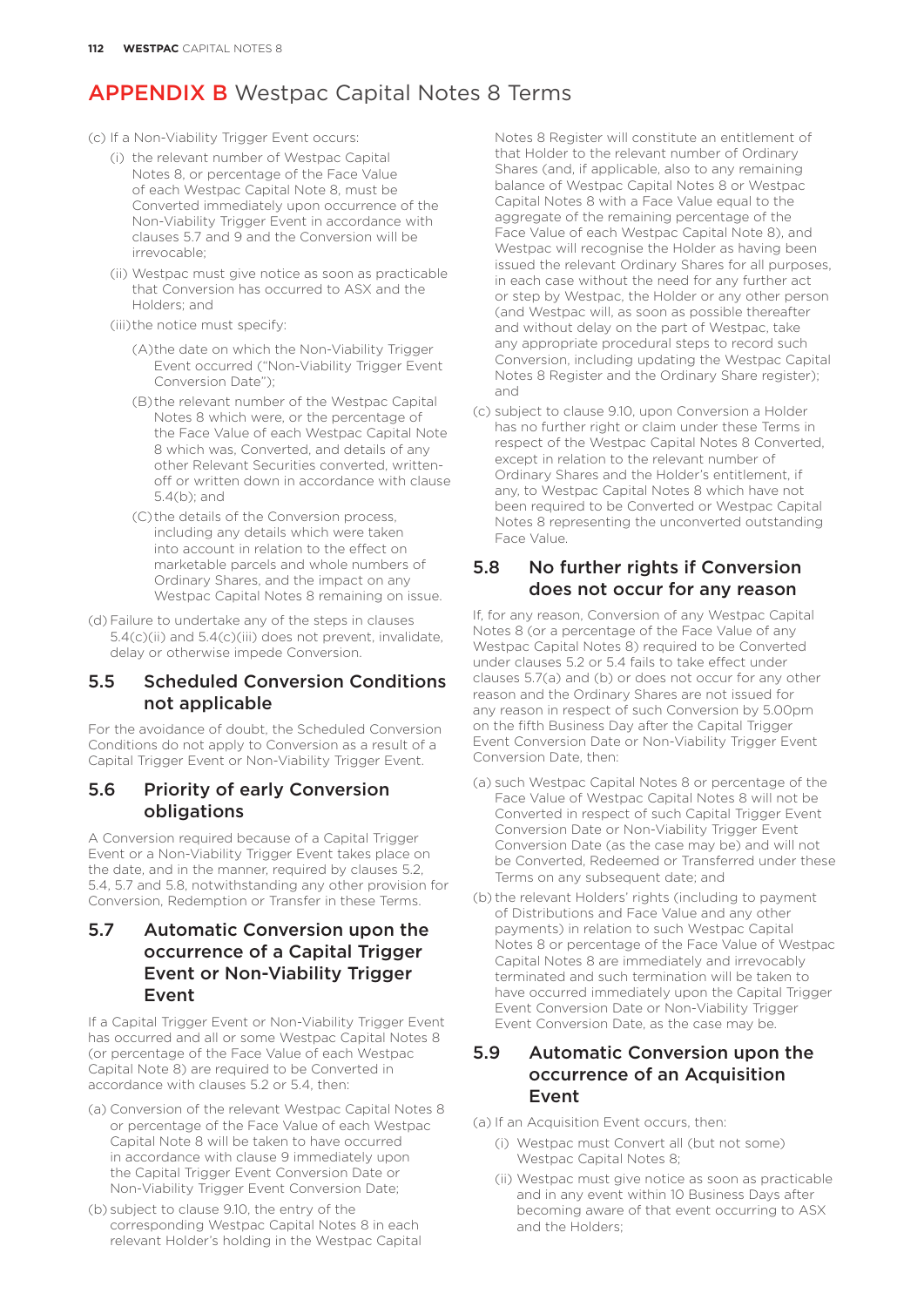- (iii)the notice must specify a date on which it is proposed Conversion will occur (proposed "Acquisition Event Conversion Date") being:
	- (A)in the case of an Acquisition Event that is a takeover bid, no later than the Business Day prior to the then announced closing date of the relevant takeover bid; or
	- (B)in the case of an Acquisition Event that is a court approved scheme, a date no later than the record date for participation in the relevant scheme of arrangement;
- (iv)the notice must specify the details of the Conversion process including any details to take into account the effect on marketable parcels and whole numbers of Ordinary Shares; and
- (v) on the proposed Acquisition Event Conversion Date, all Westpac Capital Notes 8 will Convert in accordance with clause 9.
- (b) The Second Scheduled Conversion Condition applies to a Conversion following an Acquisition Event as though the proposed Acquisition Event Conversion Date were a Scheduled Conversion Date for the purposes of clause 4 (except that in the case of an Acquisition Event, the Second Scheduled Conversion Condition will apply as if it referred to 20.20% of the Issue Date VWAP). If the Second Scheduled Conversion Condition is not satisfied, the Westpac Capital Notes 8 will not Convert.
- (c) If the Second Scheduled Conversion Condition is not satisfied on the proposed Acquisition Event Conversion Date, Westpac will notify Holders as soon as practicable after the proposed Acquisition Event Conversion Date that Conversion did not occur.

#### 5.10 Issue of ordinary shares of Approved Successor

Where there is a replacement of Westpac as the ultimate holding company of the Westpac Group and the successor holding company is an Approved Successor, Conversion of the Westpac Capital Notes 8 may not occur as a consequence of the Replacement (as defined in clause 13.4(a)). Instead, these Terms may be amended in accordance with clause 13.4.

### 6 Optional Conversion

#### 6.1 Conversion at the option of **Westpac**

- (a) Subject to the other provisions of this clause 6, Westpac may at its option Convert in accordance with clause 9:
	- (i) all or some Westpac Capital Notes 8 on: (A)21 September 2029;
		- (B)21 December 2029;
		- (C)21 March 2030; or
		- (D)21 June 2030; or
	- (ii) all (but not some) of the Westpac Capital Notes 8 on an Optional Conversion Date following the occurrence of a Tax Event or Regulatory Event.
- (b) If only some (but not all) Westpac Capital Notes 8 are to be Converted under clause 6.1(a)(i), those Westpac Capital Notes 8 to be Converted will be specified in the Optional Conversion Notice and selected:
	- (i) in a manner that is, in the opinion of Westpac, fair and reasonable; and
	- (ii) in compliance with any applicable law, directive or requirement of ASX.

#### 6.2 Restriction on election to Convert

Westpac may only elect to Convert the Westpac Capital Notes 8 under clause 6.1(a) if on the second Business Day before the date on which an Optional Conversion Notice is to be sent by Westpac (or, if trading in Ordinary Shares did not occur on that date, the last Business Day prior to that date on which trading in Ordinary Shares occurred) the VWAP on that date is:

- (a) in respect of a Conversion under clause 6.1(a)(i), greater than 56.12% of the Issue Date VWAP; and
- (b) in respect of a Conversion under clause 6.1(a)(ii), greater than 22.20% of the Issue Date VWAP,
- (the "Optional Conversion Restriction").

#### 6.3 Optional Conversion Notice

- (a) Subject to clause 6.2, Westpac may only Convert under clause 6.1(a)(i) if Westpac has given an Optional Conversion Notice of its election to do so at least 25 Business Days before the proposed Optional Conversion Date to ASX and the Holders.
- (b) The Optional Conversion Notice must specify:
	- (i) the date on which it is proposed the Optional Conversion will occur, which:
		- (A)in the case of clause 6.1(a)(i), will be the specified Optional Conversion Date; and
		- (B)in the case of a Tax Event or Regulatory Event, is the Next Distribution Payment Date, unless Westpac determines an earlier date having regard to the best interests of Holders as a whole and the relevant event;
	- (ii) whether any Distribution will be paid in respect of the Westpac Capital Notes 8 to be Converted on the Optional Conversion Date; and
	- (iii)the details of the Conversion process including any details to take into account the effect on marketable parcels and the need to round to whole numbers of Ordinary Shares.

### 6.4 Restriction on Conversion on the Optional Conversion Date

- (a) The Second Scheduled Conversion Condition applies to an Optional Conversion as though the proposed Optional Conversion Date were a Scheduled Conversion Date for the purposes of clause 4 (except that in the case of an Optional Conversion following a Tax Event or Regulatory Event, the Second Scheduled Conversion Condition will apply as if it referred to 20.20% of the Issue Date VWAP).
- (b) If the Second Scheduled Conversion Condition is not satisfied on the proposed Optional Conversion Date:
	- (i) the Westpac Capital Notes 8 will not Convert; and

**1**

**3**

 $\Delta$ 

 $\mathbf{v}$ 

'n

 $\overline{\phantom{0}}$ 

 $\boldsymbol{\omega}$ 

 $\mathbf{r}$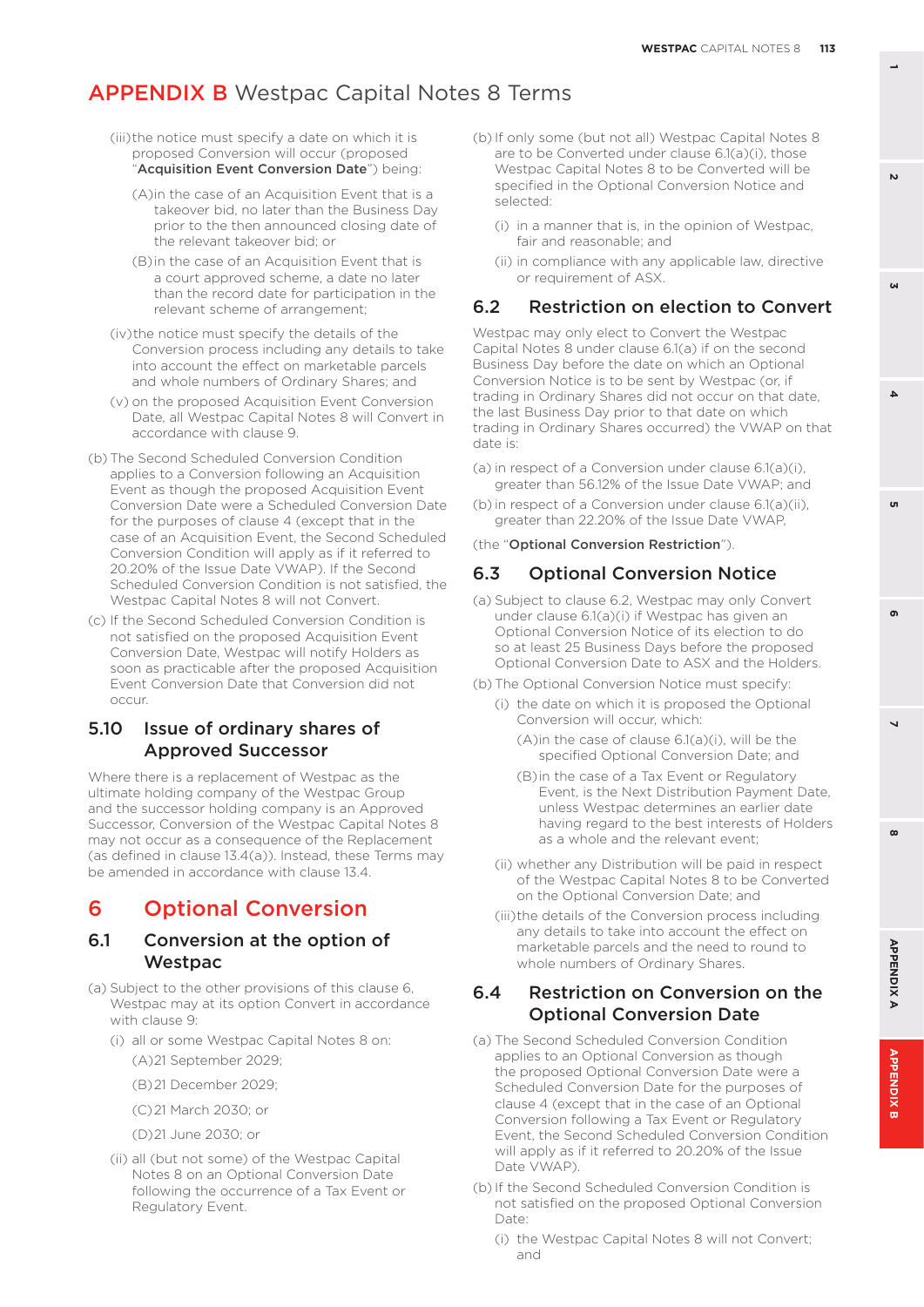(ii) Westpac will notify Holders as soon as practicable after the proposed Optional Conversion Date that Conversion did not occur.

#### 6.5 Deferred Conversion

If Westpac has given an Optional Conversion Notice under clause 6.3 and the Second Scheduled Conversion Condition (as if it applied on the Optional Conversion Date) is not satisfied, then, notwithstanding any other provision of these Terms:

- (a) the Optional Conversion Date will be deferred until the first Distribution Payment Date (under clause 3.5(a)) on which the Scheduled Conversion Conditions are satisfied (except that in the case of a Tax Event or Regulatory Event, the Second Scheduled Conversion Condition will apply as if it referred to 20.20% of the Issue Date VWAP) as if that Distribution Payment Date were a Scheduled Conversion Date for the purposes of clause 4 (the "Deferred Conversion Date");
- (b)Westpac must convert the Westpac Capital Notes 8 on the Deferred Conversion Date unless the Westpac Capital Notes 8 are Converted earlier in accordance with these Terms; and
- (c) until the Deferred Conversion Date, all rights attaching to the Westpac Capital Notes 8 will continue as if the Optional Conversion Notice had not been given.

### 6.6 Final Distribution

For the avoidance of doubt, Optional Conversion may occur even if Westpac, in its absolute discretion, does not pay a Distribution for the final Distribution Period.

### 6.7 No Conversion at the option of the Holders

Holders do not have a right to request Conversion of their Westpac Capital Notes 8 at any time.

### 7 Optional Redemption

### 7.1 Redemption at the option of **Westpac**

(a) Subject to the other provisions of this clause 7, Westpac may at its option Redeem:

- (i) all or some Westpac Capital Notes 8 on: (A)21 September 2029;
	- (B)21 December 2029;
	- (C)21 March 2030; or
	- (D)21 June 2030; or
- (ii) all (but not some) of the Westpac Capital Notes 8 on a Redemption Date following the occurrence of a Tax Event or Regulatory Event,

in each case for their Face Value.

(b) If only some (but not all) Westpac Capital Notes 8 are to be Redeemed under clause 7.1(a)(i), those Westpac Capital Notes 8 to be Redeemed will be specified in the Redemption Notice and selected:

- (i) in a manner that is, in the opinion of Westpac, fair and reasonable; and
- (ii) in compliance with any applicable law, directive or requirement of ASX.

### 7.2 Optional Redemption Notice

- (a) Westpac may only Redeem under clause 7.1(a) if Westpac has given a Redemption Notice of its election to do so at least 21 Business Days before the proposed Redemption Date to ASX and the Holders.
- (b) The Redemption Notice must specify:
	- (i) the date on which it is proposed the Redemption will occur, which must be:
		- (A)in the case of clause 7.1(a)(i), the specified optional Redemption Date;
		- (B)in the case of a Tax Event or Regulatory Event, the Next Distribution Payment Date, unless Westpac determines an earlier date having regard to the best interests of Holders as a whole and the relevant event; and
	- (ii) whether any Distribution will be paid in respect of the Westpac Capital Notes 8 to be Redeemed on the Redemption Date.

### 7.3 APRA approval to Redeem

Westpac may only Redeem under this clause 7 if:

- (a) either:
	- (i) before or concurrently with Redemption, Westpac replaces Westpac Capital Notes 8 with a capital instrument which is of the same or better quality (for the purposes of the Prudential Standards) than Westpac Capital Notes 8 and the replacement of Westpac Capital Notes 8 is done under conditions that are sustainable for the income capacity of Westpac (for the purposes of the Prudential Standards); or
	- (ii) Westpac obtains confirmation from APRA that APRA is satisfied, having regard to the capital position of Westpac and the Westpac Group, that Westpac does not have to replace Westpac Capital Notes 8; and
- (b) APRA has given its prior written approval to the Redemption. Approval is at the discretion of APRA and may or may not be given.

### 7.4 Final Distribution

For the avoidance of doubt, Redemption may occur even if Westpac, in its absolute discretion, does not pay a Distribution for the final Distribution Period.

### 7.5 No Redemption at the option of the Holders

Holders do not have a right to request Redemption of their Westpac Capital Notes 8 at any time.

### 7.6 Effect of Redemption Notice

Subject to any early Conversion required because of a Capital Trigger Event or a Non-Viability Trigger Event and any termination of rights under clause 5.8, any Redemption Notice given under this clause 7 is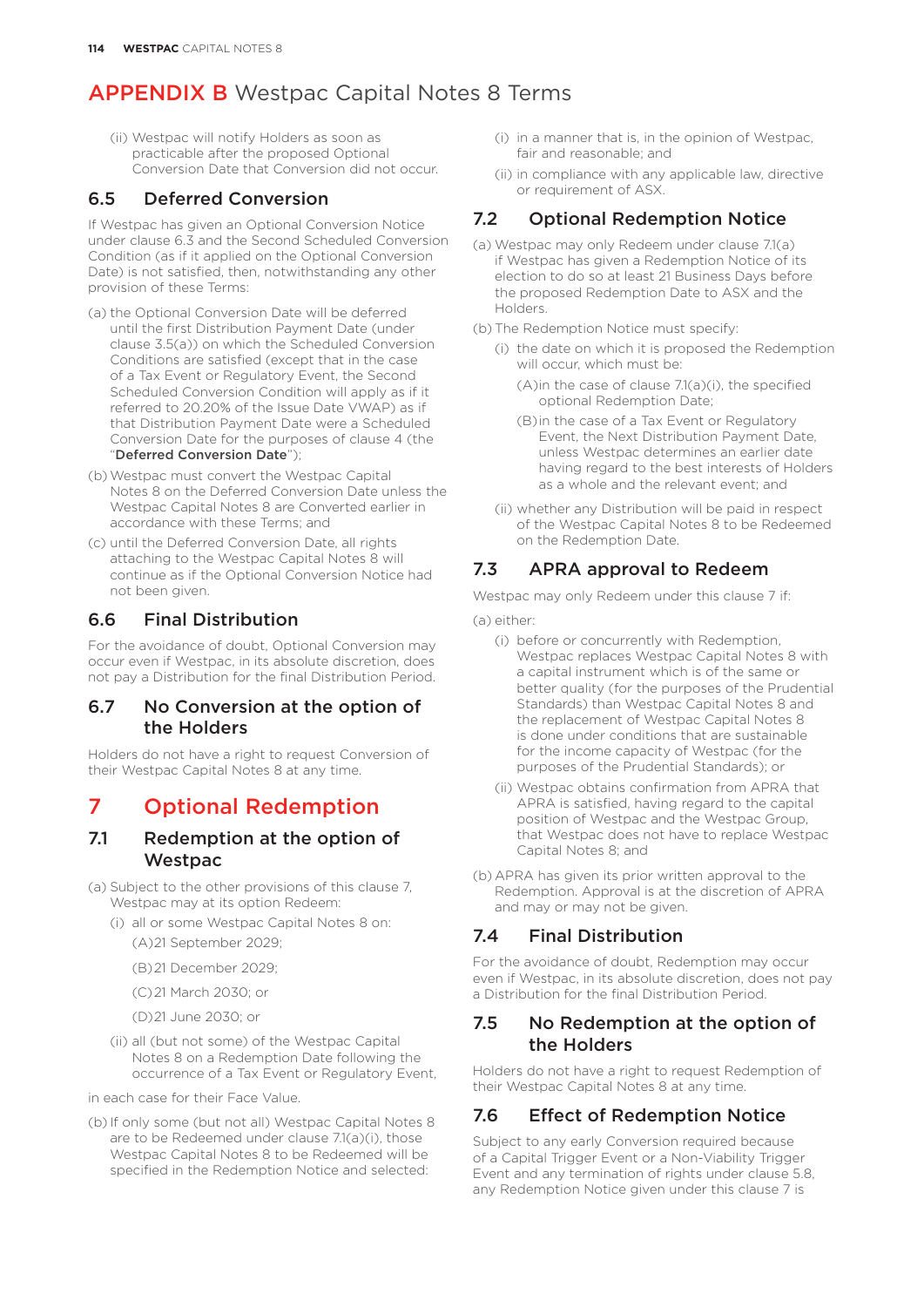irrevocable and Westpac must (subject to clause 11.1) Redeem Westpac Capital Notes 8 on the Redemption Date specified in that Redemption Notice.

### 8 Optional Transfer

#### 8.1 Transfer at the option of Westpac

(a) Westpac may elect that Transfer occur in relation to:

- (i) all or some Westpac Capital Notes 8 on:
	- (A)21 September 2029;
	- (B)21 December 2029;
	- (C)21 March 2030; or
	- (D)21 June 2030; or
	- (ii) all (but not some) of the Westpac Capital Notes 8 on a Transfer Date following the occurrence of a Tax Event or Regulatory Event.
- (b) If only some (but not all) Westpac Capital Notes 8 are to be Transferred under clause 8.1(a) (i), the number of Westpac Capital Notes 8 to be Transferred will be specified in the Transfer Notice and selected:
	- (i) in a manner that is, in the opinion of Westpac, fair and reasonable; and
	- (ii) in compliance with any applicable law, directive or requirement of ASX.

### 8.2 Optional Transfer Notice

(a) Westpac may only elect to Transfer Westpac Capital Notes 8 under clause 8.1(a) if Westpac has given a Transfer Notice at least 21 Business Days before the proposed Transfer Date to ASX and the Holders.

(b) The Transfer Notice must specify:

- (i) the date on which it is proposed the Transfer will occur, which must be:
	- (A)in the case of clause 8.1(a)(i), the specified optional Transfer Date;
	- (B)in the case of a Tax Event or Regulatory Event, the Next Distribution Payment Date, unless Westpac determines an earlier date having regard to the best interests of Holders as a whole and the relevant event; and
- (ii) whether any Distribution will be paid in respect of the Westpac Capital Notes 8 to be Transferred on the Transfer Date.

### 8.3 Final Distribution

For the avoidance of doubt, a Transfer may occur even if Westpac, in its absolute discretion, does not pay a Distribution for the final Distribution Period.

### 8.4 No Transfer at the option of the **Holders**

Holders do not have a right to request Transfer of their Westpac Capital Notes 8 at any time.

### 8.5 Effect of Transfer Notice

- (a) Any Transfer Notice given under this clause 8 is irrevocable and Westpac must (subject to clause 11.1) Transfer Westpac Capital Notes 8 on the Transfer Date specified in that Transfer Notice.
- (b) If Westpac issues a Transfer Notice under this clause 8:
- (i) each Holder is taken irrevocably to offer to sell the relevant number of their Westpac Capital Notes 8 to the Nominated Party on the Transfer Date for a cash amount per Westpac Capital Note 8 equal to the Face Value (and to have appointed Westpac as its agent and attorney to execute documents and do all things necessary which Westpac considers may be necessary or desirable in connection with that offer and any resulting sale);
- (ii) subject to payment by the Nominated Party of the Face Value to Holders, all right, title and interest in the relevant number of Westpac Capital Notes 8 will be Transferred from the Holders to the Nominated Party on the Transfer Date; and
- (iii)if the Nominated Party does not pay the Face Value to the relevant Holders on the Transfer Date, the relevant number of Westpac Capital Notes 8 will not be Transferred to the Nominated Party.
- (c) Clause 11 will apply to payments by the Nominated Party as if the Nominated Party were Westpac. If any payment to a particular Holder is not made or treated as made on the Transfer Date because of any error by or on behalf of the Nominated Party, the relevant Westpac Capital Notes 8 of that Holder will not be Transferred until payment is made but the Transfer of all other relevant Westpac Capital Notes 8 will not be affected by the failure.

### 9 General provisions applicable to Conversion

### 9.1 Conversion

On the Conversion Date, subject to clauses 5.6 and 9.10, the following will apply:

(a) Westpac will allot and issue the Conversion Number of Ordinary Shares for each Westpac Capital Note 8 held by the Holder. The Conversion Number is calculated according to the following formula, and subject always to the Conversion Number being no greater than the Maximum Conversion Number:

#### Conversion Number for each = Face Value Westpac Capital Note 8 0.99 x VWAP

where:

VWAP (expressed in dollars and cents) means the VWAP during the VWAP Period.

Maximum Conversion Number means a number calculated according to the following formula:

Maximum Conversion Number for each Westpac Capital Note 8

<sup>=</sup> Face Value Relevant Percentage x Issue Date VWAP

#### Relevant Percentage means:

- (i) if Conversion is occurring on a Scheduled Conversion Date or an Optional Conversion Date on 21 September 2029, 21 December 2029, 21 March 2030 or 21 June 2030, 50%; and
- (ii) if Conversion is occurring at any other time, 20%.

 $\boldsymbol{\omega}$ 

 $\overline{\phantom{0}}$ 

 $\mathbf{r}$ 

**1**

**3**

 $\Delta$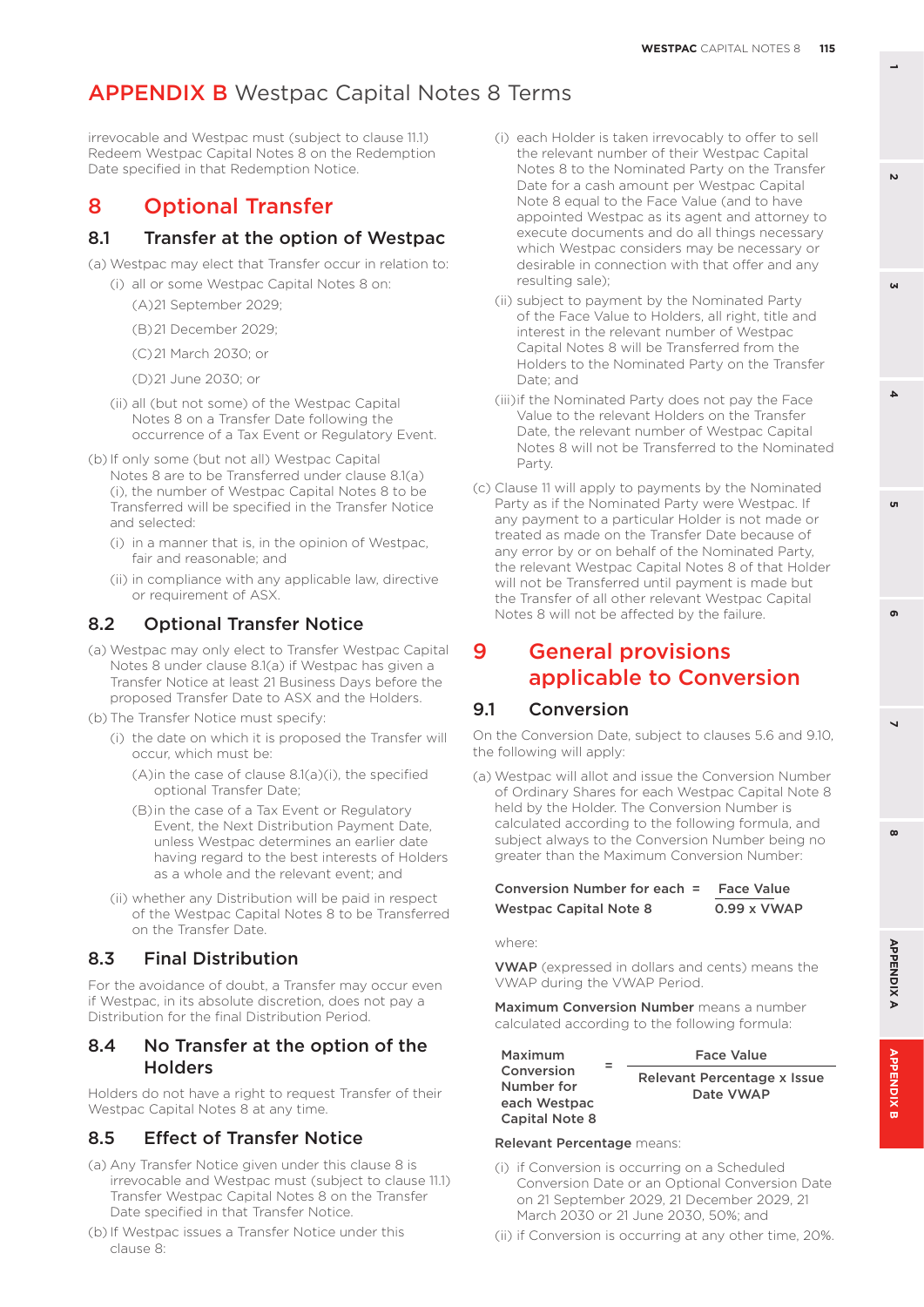- (b) Each Holder's rights (including to Distributions other than the Distribution, if any, payable on a date when Conversion is required that is not a Capital Trigger Event Conversion Date or a Non-Viability Trigger Event Conversion Date) in relation to each Westpac Capital Note 8 that is being Converted will be immediately and irrevocably terminated for an amount equal to the Face Value and Westpac will apply the Face Value of each Westpac Capital Note 8 by way of payment for the subscription for the Ordinary Shares to be allotted and issued under clause 9.1(a). Each Holder is taken to have irrevocably directed that any amount payable under this clause 9.1 is to be applied as provided for in this clause and Holders do not have any right to payment in any other way.
- (c) If the total number of Ordinary Shares to be allotted and issued in respect of a Holder's aggregate holding of Westpac Capital Notes 8 includes a fraction of an Ordinary Share, that fraction of an Ordinary Share will be disregarded.

### 9.2 Adjustments to VWAP generally

For the purposes of calculating VWAP under clause 9.1:

- (a) where, on some or all of the Business Days in the relevant VWAP Period, Ordinary Shares have been quoted on ASX as cum dividend or cum any other distribution or entitlement and Westpac Capital Notes 8 will be Converted into Ordinary Shares after that date and those Ordinary Shares will no longer carry that dividend or that other distribution or entitlement, then the VWAP on the Business Days on which those Ordinary Shares have been quoted cum dividend or cum any other distribution or entitlement will be reduced by an amount ("Cum Value") equal to:
	- (i) in the case of a dividend or other distribution, the amount of that dividend or other distribution including, if the dividend or distribution is franked, the amount that would be included in the assessable income of a recipient of the dividend or distribution who is a natural person resident in Australia under the Tax Act;
	- (ii) in the case of any other entitlement that is not a dividend or other distribution under clause 9.2(a)(i) which is traded on ASX on any of those Business Days, the volume weighted average price of all such entitlements sold on ASX during the VWAP Period on the Business Days on which those entitlements were traded (excluding trades of the kind that would be excluded in determining VWAP under the definition of that term); or
	- (iii)in the case of any other entitlement which is not traded on ASX during the VWAP Period, the value of the entitlement as reasonably determined by Westpac;
- (b) where, on some or all of the Business Days in the VWAP Period, Ordinary Shares have been quoted as ex dividend or ex any other distribution or entitlement, and Westpac Capital Notes 8 will be Converted into Ordinary Shares which would be entitled to receive the relevant dividend, distribution or entitlement, the VWAP on the Business Days on which those Ordinary Shares have been quoted ex dividend or ex any other distribution or entitlement will be increased by the Cum Value; and
- (c) any adjustment made by Westpac in accordance with clause 9.2 will be effective and binding on

Holders under these Terms and these Terms will be construed accordingly.

### 9.3 Adjustments to VWAP for capital reconstruction

(a) Where during the relevant VWAP Period there is a change to the number of Ordinary Shares on issue because the Ordinary Shares are reconstructed, consolidated, divided or reclassified (in a manner not involving any cash payment (or the giving of any other form of consideration) to or by holders of Ordinary Shares) ("Reclassification") into a lesser or greater number, the daily VWAP for each day in the VWAP Period which falls before the date on which trading in Ordinary Shares is conducted on a post Reclassification basis will be adjusted by multiplying such daily VWAP by the following formula:

A

 $\overline{B}$ 

where:

A means the aggregate number of Ordinary Shares immediately before the Reclassification; and

**B** means the aggregate number of Ordinary Shares immediately after the Reclassification.

- (b) Any adjustment made by Westpac in accordance with clause 9.3(a) will be effective and binding on Holders under these Terms and these Terms will be construed accordingly.
- (c) Each Holder acknowledges that Westpac may consolidate, divide or reclassify Ordinary Shares so that there is a lesser or greater number of Ordinary Shares at any time in its absolute discretion without any such action requiring any consent or concurrence of any Holders.

### 9.4 Adjustments to Issue Date VWAP generally

For the purposes of determining the Issue Date VWAP under clause 9.1, adjustments will be made in accordance with clause 9.2 and clause 9.3 during the period in which the Issue Date VWAP is determined. On and from the Issue Date, adjustments to the Issue Date VWAP:

- (a) may be made by Westpac in accordance with clauses 9.5 to 9.7 (inclusive);
- (b) if so made, will correspondingly affect the application of the Scheduled Conversion Conditions and the Optional Conversion Restriction and cause an adjustment to the Maximum Conversion Number; and
- (c) if so made, will be effective and binding on Holders under these Terms and these Terms will be construed accordingly.

### 9.5 Adjustments to Issue Date VWAP for bonus issues

(a) Subject to clauses 9.5(b) and 9.5(c), if at any time on or from the Issue Date Westpac makes a prorata bonus issue of Ordinary Shares to holders of Ordinary Shares generally (in a manner not involving any cash payment (or the giving of any other form of consideration) to or by holders of Ordinary Shares), the Issue Date VWAP will be adjusted immediately in accordance with the following formula: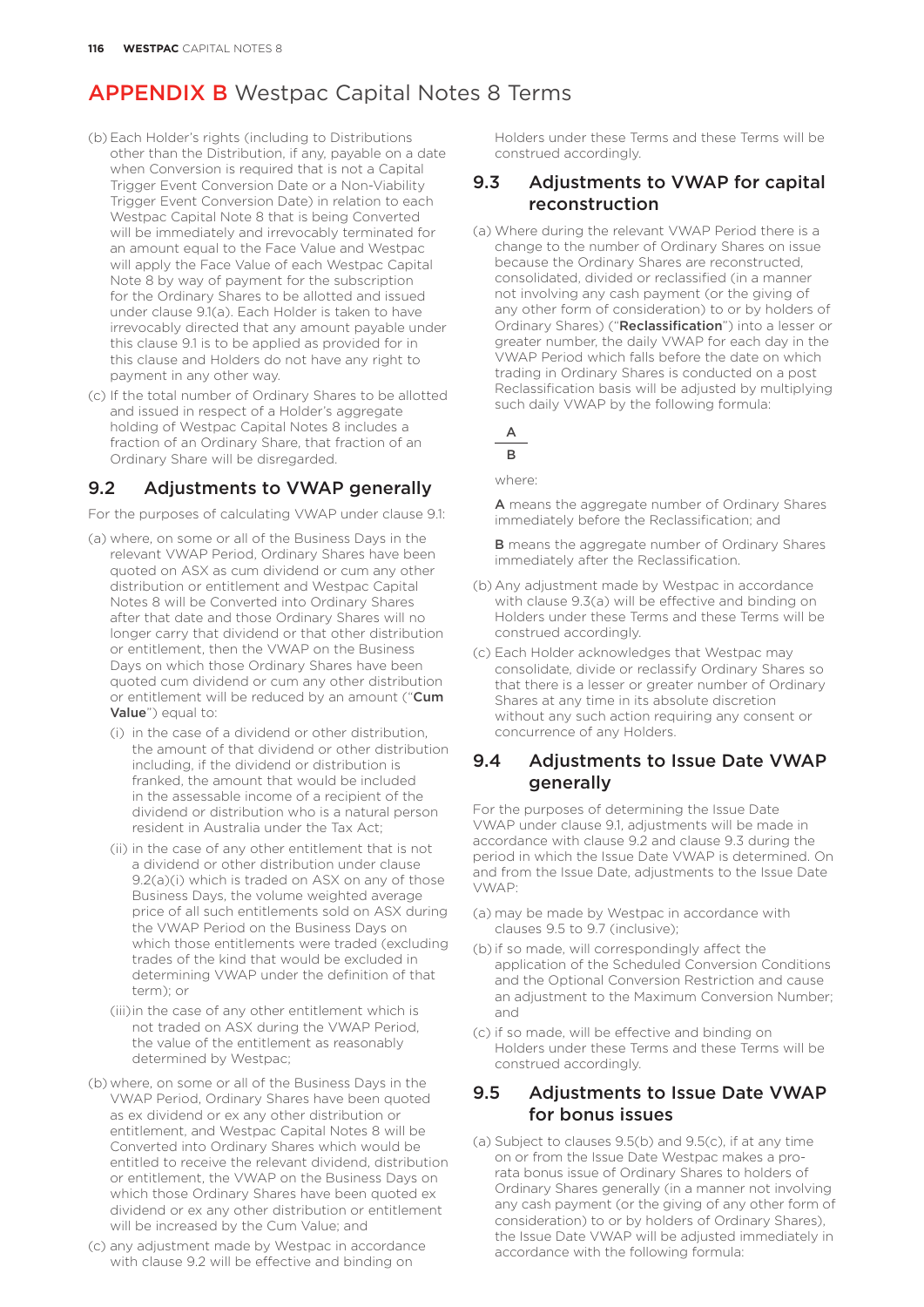$$
V = \frac{Vo \times RD}{(RD + RN)}
$$

where:

V means the Issue Date VWAP applying immediately after the application of this formula;

Vo means the Issue Date VWAP applying immediately prior to the application of this formula;

RD means the number of Ordinary Shares on issue immediately prior to the allotment of new Ordinary Shares pursuant to the bonus issue; and

RN means the number of Ordinary Shares issued pursuant to the bonus issue.

- (b) Clause 9.5(a) does not apply to Ordinary Shares issued as part of a bonus share plan, employee or executive share plan, executive option plan, share top up plan, share purchase plan or a dividend reinvestment plan.
- (c) For the purposes of this clause, an issue will be regarded as a bonus issue notwithstanding that Westpac does not make offers to some or all holders of Ordinary Shares with registered addresses outside Australia, provided that in so doing Westpac is not in contravention of the ASX Listing Rules.
- (d) No adjustments to the Issue Date VWAP will be made under this clause 9.5 for any offer of Ordinary Shares not covered by clause 9.5(a), including a rights issue or other essentially pro rata issue.
- (e) The fact that no adjustment is made for an issue of Ordinary Shares except as covered by clause 9.5(a) shall not in any way restrict Westpac from issuing Ordinary Shares at any time on such terms as it sees fit nor require any consent or concurrence of any Holders.

### 9.6 Adjustments to Issue Date VWAP for capital reconstruction

(a) If at any time on or from the Issue Date there is a change to the number of Ordinary Shares on issue because of a Reclassification (in a manner not involving any cash payment (or the giving of any other form of consideration) to or by holders of Ordinary Shares) into a lesser or greater number, the Issue Date VWAP will be adjusted by multiplying the Issue Date VWAP applicable on the Business Day immediately before the date of any such Reclassification by the following formula:



where:

A means the aggregate number of Ordinary Shares on issue immediately before the Reclassification; and

**B** means the aggregate number of Ordinary Shares on issue immediately after the Reclassification.

(b) Each Holder acknowledges that Westpac may consolidate, divide or reclassify securities so that there is a lesser or greater number of Ordinary Shares at any time in its absolute discretion without any such action requiring any consent or concurrence of any Holders.

### 9.7 No adjustment to Issue Date VWAP in certain circumstances

Despite the provisions of clauses 9.5 and 9.6, no adjustment will be made to the Issue Date VWAP where any such adjustment (rounded to the nearest full cent, with \$0.005 being rounded upwards) would be less than one percent of the Issue Date VWAP then in effect.

### 9.8 Announcement of adjustments to Issue Date VWAP

Westpac will notify any adjustment to the Issue Date VWAP under this clause 9 to ASX and the Holders within 10 Business Days of Westpac determining the adjustment and the adjustment will be final and binding.

### 9.9 Status and listing of Ordinary Shares

- (a) Ordinary Shares issued or arising from Conversion will rank equally with, and will have the same rights as, all other fully paid Ordinary Shares provided that the rights attaching to the Ordinary Shares issued or arising from Conversion do not take effect until 5.00pm (Sydney time) on the Conversion Date (or such other time required by APRA).
- (b) Westpac will use all reasonable endeavours to list the Ordinary Shares issued on Conversion of Westpac Capital Notes 8 on ASX.

### 9.10 Conversion where the Holder does not wish to receive Ordinary Shares or is an Ineligible Holder

- (a) If Westpac Capital Notes 8 of a Holder are required to be Converted and:
	- (i) the Holder has notified Westpac that it does not wish to receive Ordinary Shares as a result of Conversion, which notice may be given at any time on or after the Issue Date and no less than 15 Business Days prior to the Conversion Date; or

(ii) the Holder is an Ineligible Holder,

then, on the Conversion Date, all of the Holder's rights in relation to each such Westpac Capital Note 8 being Converted are immediately and irrevocably terminated (including to Distributions other than the Distribution, if any, payable on a date when Conversion is required that is not a Capital Trigger Event Conversion Date or a Non-Viability Trigger Event Conversion Date) and Westpac will issue the Conversion Number of Ordinary Shares to the Sale Agent for no additional consideration to hold on trust for sale for the benefit of the relevant Holder. At the first opportunity to sell the Ordinary Shares, the Sale Agent will arrange for their sale at market value and pay the proceeds, less selling costs, brokerage, stamp duty and other taxes and charges, to the relevant Holder.

Westpac will be entitled to treat a Holder as not being an Ineligible Holder unless the Holder has otherwise notified it after the Issue Date and prior to the Conversion Date.

(b) If Conversion under this clause 9.10 is occurring because of the occurrence of a Capital Trigger Event or Non-Viability Trigger Event and the Conversion fails to take effect under clauses 5.2 or 5.4 or does not occur for any other reason and the **3**

 $\Delta$ 

 $\mathbf{v}$ 

**8 5**

 $\overline{\phantom{0}}$ 

 $\boldsymbol{\omega}$ 

 $\mathbf{r}$ 

**APPENDIX** 

õ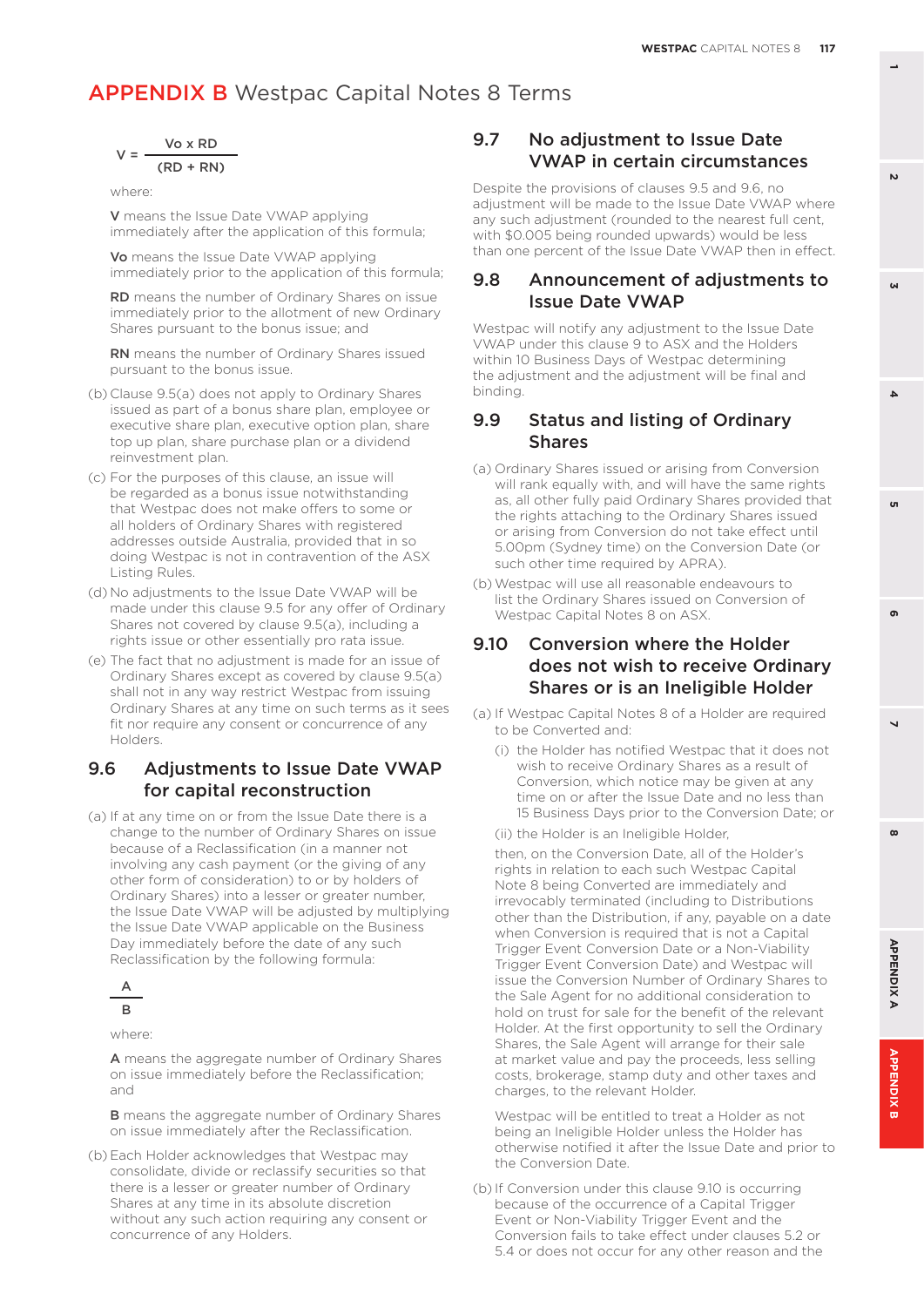Ordinary Shares are not issued to the Sale Agent for any reason in respect of such Conversion by 5.00pm on the fifth Business Day after the Capital Trigger Event Conversion Date or Non-Viability Trigger Event Conversion Date, then:

- (i) such Westpac Capital Notes 8 or percentage of the Face Value of Westpac Capital Notes 8 will not be Converted in respect of such Capital Trigger Event Conversion Date or Non-Viability Trigger Event Conversion Date (as the case may be) and will not be Converted, Redeemed or Transferred under these Terms on any subsequent date; and
- (ii) the relevant Holders' rights (including to payment of Distributions and Face Value and any other payments) in relation to such Westpac Capital Notes 8 or percentage of the Face Value of Westpac Capital Notes 8 are immediately and irrevocably terminated and such termination will be taken to have occurred immediately upon the Capital Trigger Event Conversion Date or Non-Viability Trigger Event Conversion Date, as the case may be.

### 9.11 Final Distribution

For the avoidance of doubt, Conversion may occur even if Westpac, in its absolute discretion, does not pay a Distribution for the final Distribution Period.

### 9.12 No Conversion after Winding Up commences

If before the Conversion Date a Winding Up commences, then Conversion will not occur and clause 2 will apply, except where Conversion is required for a Capital Trigger Event or Non-Viability Trigger Event (in which case such Conversion shall occur (subject to clause 5.8) in accordance with clauses 5.2 or 5.4 (as applicable) and clause 5.7).

### 9.13 Conversion of a percentage of Face Value

If under these Terms it is necessary to Convert a percentage of the Face Value, this clause 9 will apply to the Conversion as if references to the Face Value were references to the relevant percentage of the Face Value to be Converted multiplied by the Face Value and references to the Westpac Capital Note(s) 8 were references to the percentage of the Face Value of the Westpac Capital Note(s) 8 to be Converted.

### 9.14 Consent to receive Ordinary Shares and other acknowledgements

Subject to clause 5.8, each Holder irrevocably:

- (a) upon receipt of the Conversion Number of Ordinary Shares following Conversion of Westpac Capital Notes 8 in accordance with clauses 4, 5 or 6 consents to becoming a member of Westpac and agrees to be bound by the constitution of Westpac, in each case in respect of Ordinary Shares issued on Conversion;
- (b) acknowledges and agrees that, unless it has given notice in accordance with clause 9.10 that it does not wish to receive Ordinary Shares as a result of Conversion, it is obliged to accept Ordinary Shares of Westpac on Conversion notwithstanding

anything that might otherwise affect a Conversion of Westpac Capital Notes 8 including:

- (i) any change in the financial position of Westpac since the issue of the Westpac Capital Notes 8;
- (ii) any disruption to the market or potential market for Ordinary Shares or capital markets generally; or
- (iii)any breach by Westpac of any obligation in connection with the Westpac Capital Notes 8;
- (c) acknowledges and agrees that:
	- (i) Conversion is not subject to any conditions other than those expressly provided for in these Terms;
	- (ii) subject to any conditions, Conversion must occur immediately on the Conversion Date and that may result in disruption or failures in trading or dealings in the Westpac Capital Notes 8;
	- (iii)it will not have any rights to vote in respect of any Conversion; and
	- (iv)notwithstanding clause 9.9, Ordinary Shares issued on Conversion may not be quoted at the time of Conversion or at all;
- (d) acknowledges and agrees that where clause 5.8 applies, no other conditions or events will affect the operation of that clause and it will not have any rights to vote in respect of any termination under that clause;
- (e) acknowledges and agrees that it has no right to request that Westpac Convert Westpac Capital Notes 8; and
- (f) acknowledges and agrees that it has no remedies on account of the failure of Westpac to issue Ordinary Shares in accordance with clauses 5.2 or 5.4 other than, subject to clause 5.8, to seek specific performance of Westpac's obligation to issue Ordinary Shares.

### 10 Title and transfer of Westpac Capital Notes 8

### 10.1 CHESS

While a Westpac Capital Note 8 remains in CHESS:

- (a) the rights of a person holding an interest in the Westpac Capital Note 8; and
- (b) all dealings (including transfers and payments) in relation to the Westpac Capital Note 8,

will be governed by and subject to the rules and regulations of CHESS (but without affecting any of these Terms which affect the eligibility of the Westpac Capital Notes 8 as Additional Tier 1 Capital). To the extent of any inconsistency:

- (c) between these Terms (other than any of these Terms which affect the eligibility of the Westpac Capital Notes 8 as Additional Tier 1 Capital) and the rules and regulations of CHESS, the rules and regulations of CHESS prevail; and
- (d) between any of these Terms which affect the eligibility of the Westpac Capital Notes 8 as Additional Tier 1 Capital and the rules and regulations of CHESS, these Terms prevail.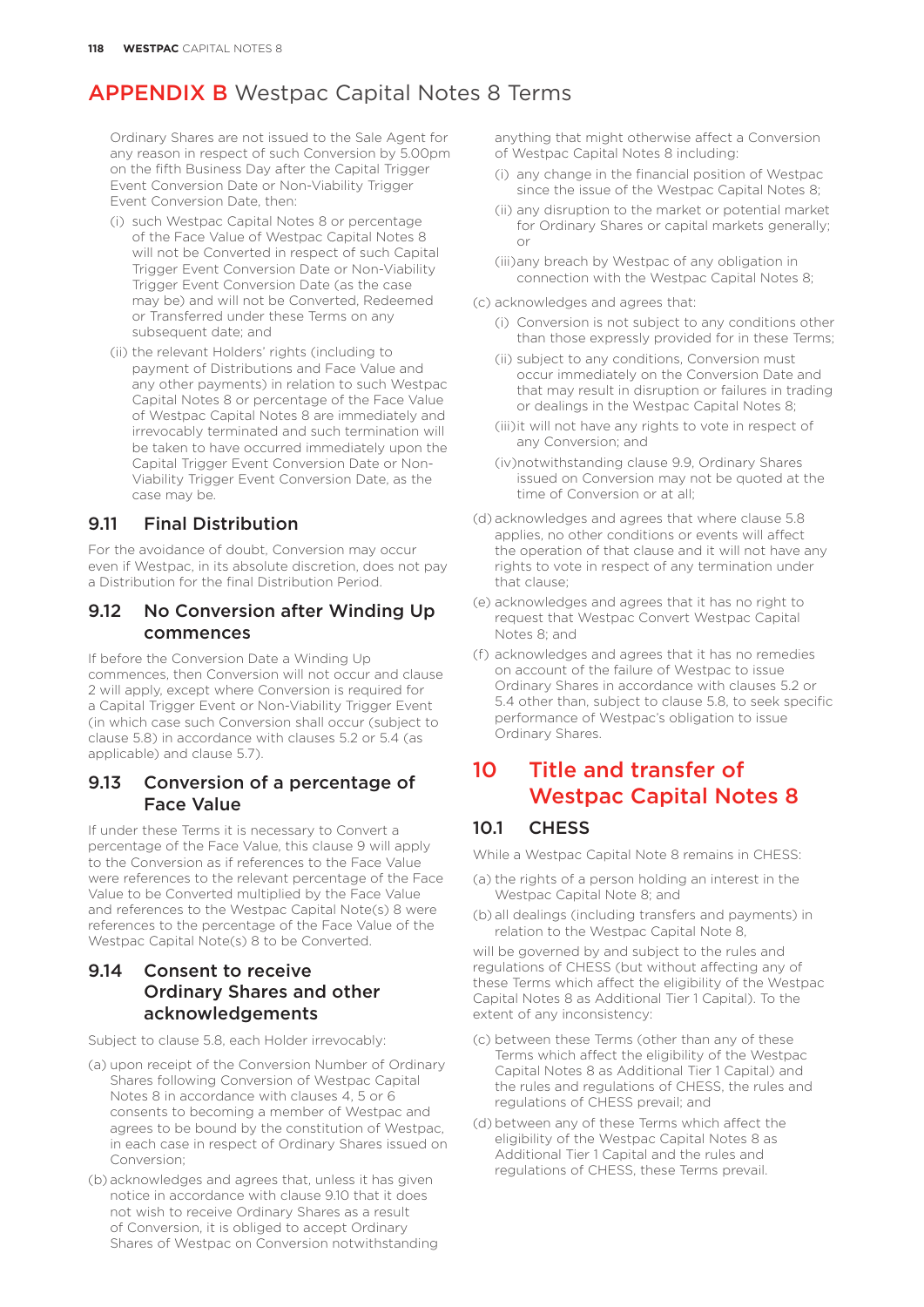### 10.2 Effect of entries in Westpac Capital Notes 8 Register

Each entry in the Westpac Capital Notes 8 Register of a person as a Holder constitutes:

- (a) conclusive evidence of that person's:
	- (i) absolute ownership of those Westpac Capital Notes 8; and
	- (ii) entitlement to the other benefits given to Holders under these Terms in respect of Westpac Capital Notes 8; and
- (b) an undertaking by Westpac to pay a Distribution and any other amount in accordance with these Terms,

subject to correction of the Westpac Capital Notes 8 Register for fraud or error.

### 10.3 Non-recognition of interests

Except as required by law, Westpac and the Registrar must treat the person whose name is entered in the Westpac Capital Notes 8 Register as a Holder as the absolute owner of that Westpac Capital Notes 8. This clause applies despite any notice of ownership, trust or interest in that Westpac Capital Notes 8.

### 10.4 Joint Holders

Where two or more persons are entered in the Westpac Capital Notes 8 Register as joint Holders, they are taken to hold those Westpac Capital Notes 8 as joint tenants with rights of survivorship but the Registrar is not bound to register more than three persons as joint Holders of any Westpac Capital Notes 8.

### 10.5 Transfers

(a) A Holder may transfer Westpac Capital Notes 8:

- (i) while Westpac Capital Notes 8 are registered with CHESS, in accordance with the rules and regulations of CHESS; or
- (ii) at any other time:
	- (A)by a proper transfer under any other applicable computerised or electronic system recognised by the Corporations Act; or
	- (B)by any proper or sufficient instrument of transfer of marketable securities under applicable law, provided such instrument is delivered to the Registrar with any evidence the Registrar reasonably requires to prove title to or the right to transfer Westpac Capital Notes 8.
- (b) Title to Westpac Capital Notes 8 passes when details of the transfer are entered in the Westpac Capital Notes 8 Register.
- (c) Westpac Capital Notes 8 may be transferred in whole but not in part.
- (d)Westpac must comply with all Applicable Regulations and any other relevant obligations imposed on it in relation to the transfer of Westpac Capital Notes 8.
- (e) Westpac must not charge any fee on the transfer of Westpac Capital Notes 8.
- (f) The Holder is responsible for any stamp duty or other similar taxes which are payable in any jurisdiction in connection with a transfer, assignment or other dealing with Westpac Capital Notes 8.
- (g) Upon registration and entry of the transferee in the Westpac Capital Notes 8 Register, the transferor ceases to be entitled to future benefits under these Terms in respect of the transferred Westpac Capital Notes 8.
- (h) Subject to Applicable Regulations, Westpac may determine that transfers of some or all Westpac Capital Notes 8 will not be registered during any period reasonably specified by it prior to the Conversion Date, Redemption Date or Transfer Date of such Westpac Capital Notes 8.

### 10.6 Refusal to register

- (a) Westpac may only refuse to register a transfer of Westpac Capital Notes 8 if permitted by, or if such registration would contravene or is forbidden by, Applicable Regulations or these Terms.
- (b) If Westpac refuses to register a transfer, Westpac must give the lodging party notice of the refusal and the reasons for it within five Business Days after the date on which the transfer was delivered to the Registrar.

### 10.7 Transmission

A person becoming entitled to Westpac Capital Notes 8 as a consequence of the death, bankruptcy, liquidation or a winding-up of a Holder or of a vesting order by a court or other body with power to make the order, or a person administering the estate of a Holder, may, upon providing evidence as to that entitlement or status, and if Westpac so requires an indemnity in relation to the correctness of such evidence, as Westpac considers sufficient, become registered as the Holder of those Westpac Capital Notes 8.

### 11 Payments

### 11.1 General

- (a) All payments in respect of Westpac Capital Notes 8:
	- (i) must be made:
		- (A)in Australian dollars; and
		- (B)free of any set off, deduction or counter claim except as required by law or any agreement with a governmental authority;
	- (ii) are subject to applicable fiscal and other laws and the administrative practices and procedures of fiscal and other authorities;
	- (iii)will be made in accordance with:
		- (A)the rules and regulations of CHESS while Westpac Capital Notes 8 remain in CHESS;
		- (B)the particulars recorded in the Westpac Capital Notes 8 Register on the relevant Record Date; and
		- (C)these Terms.
- (b) If the date scheduled for any payment under these Terms (other than a payment made under clause 9.1(b) in connection with the Conversion of Westpac Capital Notes 8 following a Capital Trigger Event or a Non-Viability Trigger Event) is not a Business Day, then the payment will be made on the next Business Day (and without any additional interest or other payment in respect of such delay).
- (c) All calculations of payments will be rounded to four decimal places. For the purposes of making any payment in respect of a Holder's aggregate holding

**1**

**3**

 $\Delta$ 

'n

 $\mathbf{v}$ 

**8 5 APPENDIX B 2 7 4 APPENDIX A 6**

 $\overline{\phantom{0}}$ 

 $\infty$ 

**APPENDIXA** 

**APPENDIX** 

õ

 $\mathbf{r}$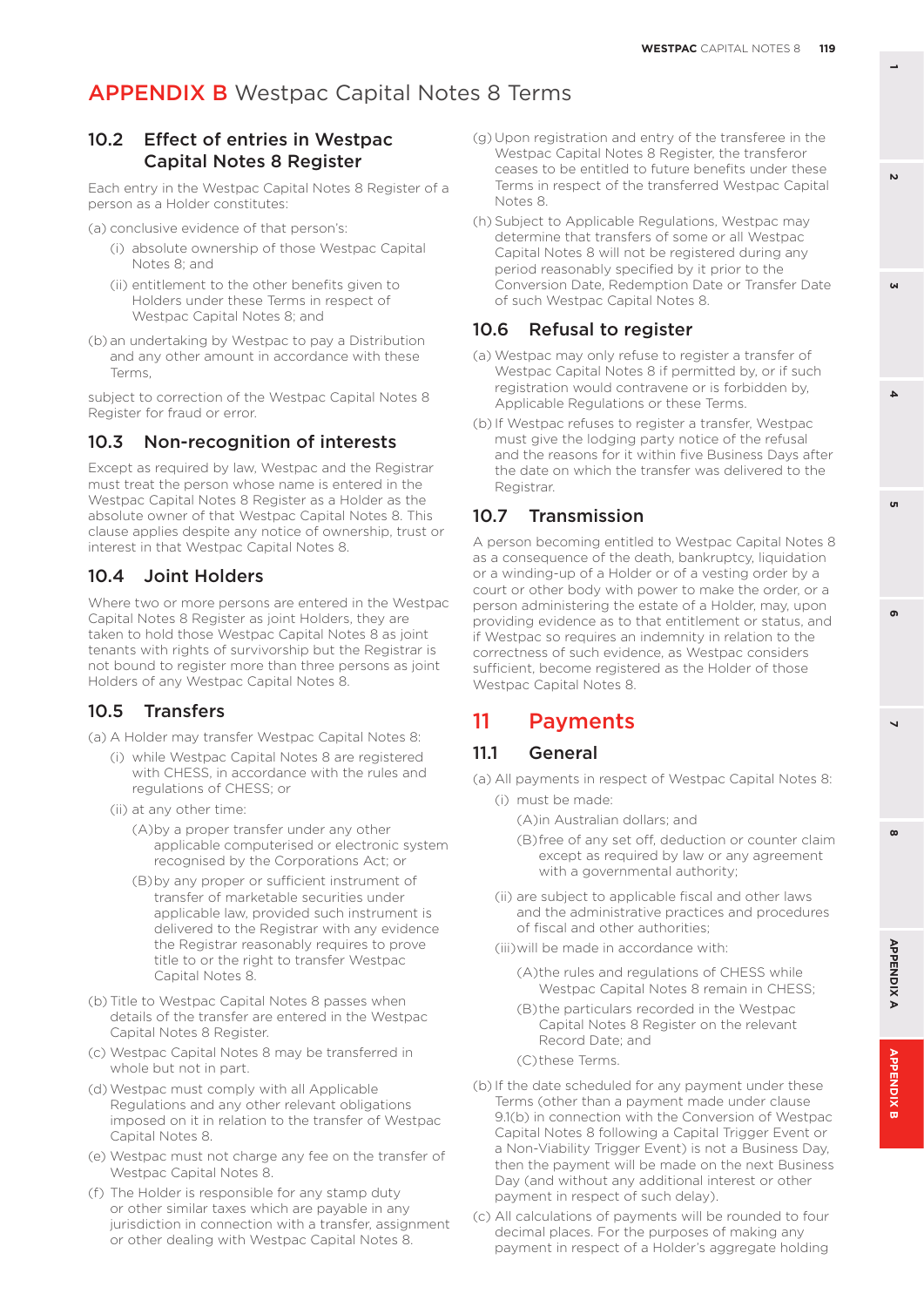of Westpac Capital Notes 8, any fraction of a cent will be rounded to the nearest one Australian cent (with one half of an Australian cent being rounded up to one Australian cent).

### 11.2 Payments to Holders

- (a) Each payment in respect of a Westpac Capital Note 8 will be made to the person that is recorded in the Westpac Capital Notes 8 Register as the Holder of that Westpac Capital Note 8 on the Record Date for that payment.
- (b) A payment to any one joint Holder of a Westpac Capital Note 8 will discharge Westpac's liability in respect of the payment.

### 11.3 Method of payments

- (a) Westpac may, in its absolute discretion, pay to a Holder or any other person entitled to any amount payable in respect of a Westpac Capital Note 8:
	- (i) by crediting an account nominated in writing by that Holder or person;
	- (ii) by cheque made payable to the Holder or person, sent to the address of that Holder or person as notified to Westpac by that Holder or person; or
	- (iii)in any other manner as Westpac determines (provided that Distributions must always be paid in cash).
- (b)Westpac may send a cheque referred to in clause 11.3(a)(ii), if relevant, to:
	- (i) the address in the Westpac Capital Notes 8 Register of the Holder;
	- (ii) if that Westpac Capital Note 8 is jointly held, the address in the Westpac Capital Notes 8 Register of the Holder named first in the register in respect of the Westpac Capital Note 8; or
	- (iii)any other address which that person directs in writing.
- (c) If Westpac decides to make a payment by electronic or other means determined under clause 11.3(a)(iii) and an account is not nominated by the Holder or joint Holder, Westpac may hold the amount payable in a separate account of Westpac until the Holder or joint Holder (as the case may be) nominates an account, without any obligation to pay interest, and the amount so held is to be treated as having been paid to the Holder or joint Holder at the time it is credited to that separate account of Westpac.
- (d) All amounts payable but unclaimed may be invested by Westpac as it thinks fit for the benefit of Westpac until claimed or until required to be dealt with in accordance with any law relating to unclaimed moneys.
- (e) Westpac (or any person through whom payments are made), in its absolute discretion, may withhold payment to a Holder where it is required to do so under any applicable fiscal or other law or any administrative practice or procedure of any fiscal or other authority (including any law prohibiting dealings with terrorist organisations or money laundering, or any other type of sanction and any withholding or deduction arising under or in connection with FATCA), or where it has reasonable grounds to suspect that the Holder may be subject to any such law, administrative practice or procedure or sanction or involved in acts of terrorism or money laundering, and may

deal with such payment and the Holder's Westpac Capital Notes 8 in accordance with such applicable law, administrative practice or procedure or the requirements of any relevant government or regulatory authority.

(f) Westpac shall not be liable for any costs or loss suffered by a Holder in exercising its discretion under clause 11.3(e), even where a Holder later demonstrates that they were not subject to such law, administrative practice or procedure or sanction.

# 12 Taxation

### 12.1 Deductions

- (a) Westpac or the Nominated Party, as applicable, may deduct or withhold any tax, duty, assessment, levy, governmental charge or other amount from any Distribution or amount payable upon Redemption or Transfer to the Nominated Party of any Westpac Capital Note 8 (or upon or with respect to the issuance of any Ordinary Shares upon any Conversion), as required by law or any agreement with a governmental authority. If any such deduction or withholding has been made and paid over to the relevant governmental authority and the balance of the Distribution or other amount payable has been paid (or, in the case of a Conversion, Ordinary Shares issued) to the relevant Holder, then the full amount payable (or, in the case of a Conversion, the Conversion Number of Ordinary Shares) to such Holder shall be deemed to have been duly paid and satisfied (or, in the case of a Conversion, issued) by Westpac or the Nominated Party, as applicable.
- (b)Westpac or the Nominated Party, as applicable, shall pay the full amount required to be deducted or withheld to the relevant governmental authority within the time allowed for such payment without incurring any penalty under applicable law and shall, if requested by any Holder, deliver to such Holder confirmation of such payment without delay after it is received by Westpac or the Nominated Party, as applicable.

### 12.2 FATCA

Without limiting clause 12.1, if any withholding or deduction arises under or in connection with FATCA, Westpac will not be required to pay any further amounts on account of such withholding or deduction or otherwise reimburse or compensate, or make any payment to, a Holder for or in respect of any such withholding or deduction.

### 12.3 Tax File Number withholdings

- (a) Westpac will, if required, withhold an amount from payment of Distributions on Westpac Capital Notes 8 at the highest marginal tax rate plus the highest Medicare levy if a Holder has not supplied an appropriate tax file number, Australian business number or exemption details.
- (b) If a Holder supplies exemption details and Westpac subsequently determines that the relevant exemption was not available, Westpac may recover the amount that should have been deducted from the relevant Holder and may deduct that amount from any subsequent payment due to that Holder in respect of Westpac Capital Notes 8.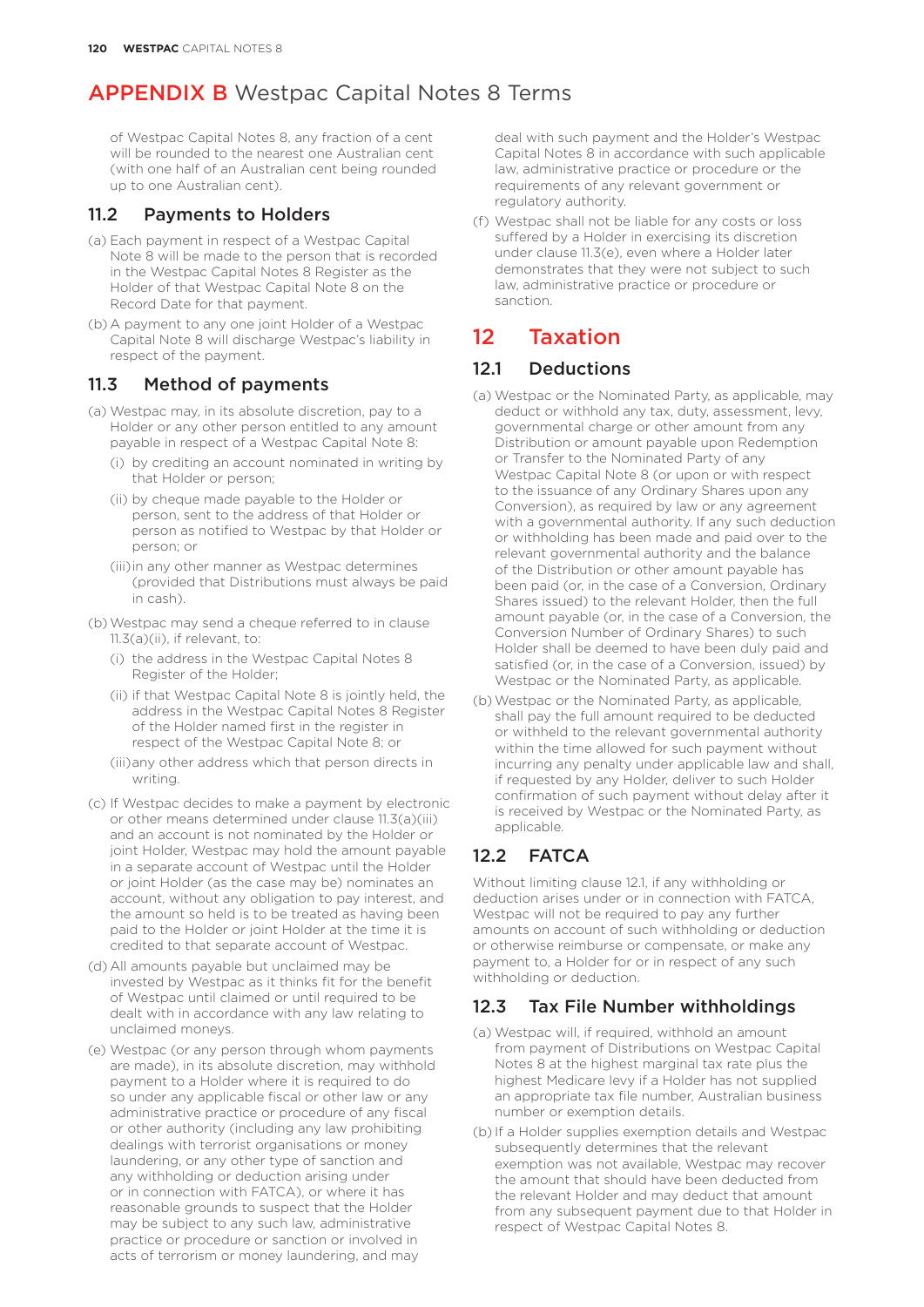### 13 Amendment of these Terms

#### 13.1 Amendment generally

No amendment to these Terms is permitted without APRA's prior written approval if such amendment would impact, or potentially impact, the classification of the Westpac Capital Notes 8 as Additional Tier 1 Capital on a Level 1 or Level 2 basis.

#### 13.2 Amendment without consent

Subject to clause 13.1, and complying with all applicable laws and with APRA's prior written approval (except in the case of paragraph 13.2(a)(iii) below), Westpac may, without the authority, assent or approval of Holders, amend these Terms:

(a) if Westpac is of the opinion that the amendment is:

- (i) of a formal, minor or technical nature;
- (ii) made to cure any ambiguity;
- (iii)made to correct any manifest error;
- (iv)expedient for the purpose of enabling the Westpac Capital Notes 8 to be listed for quotation or to retain listing on any stock exchange or to be offered for, or subscription for, sale under the laws for the time being in force in any place and it is otherwise not considered by Westpac to be materially prejudicial to the interests of Holders as a whole; or
- (v) necessary to comply with the provisions of any statute, the requirements of any statutory authority, the ASX Listing Rules or the listing or quotation requirements of any stock exchange on which the Westpac Capital Notes 8 are quoted; or
- (b) generally, in any case where such amendment is considered by Westpac not to be materially prejudicial to the interests of Holders as a whole.

#### 13.3 Amendment with consent

Without limiting clause 13.2 and subject to clause 13.1, Westpac may, with APRA's prior written approval, amend these Terms if the amendment has been approved by a Special Resolution.

#### 13.4 Amendment for Approved Successor

(a) Subject to clause 13.4(c), if:

- (i) it is proposed that Westpac be replaced as the ultimate holding company of the Westpac Group by an Approved Successor ("Replacement"); and
- (ii) the Approved Successor agrees to expressly assume Westpac's obligations under these Terms by entering into a deed poll for the benefit of Holders under which it agrees (among other things):
	- (A)to deliver Approved Successor Shares under all circumstances when Westpac would have otherwise been obliged to deliver Ordinary Shares on a Conversion, subject to the same terms and conditions of these Terms as amended by this clause 13.4;
	- (B)to comply with the restriction in clause 3.7 (with all appropriate modifications) of these Terms; and
	- (C)to use all reasonable endeavours and furnish all such documents, information

and undertakings as may be reasonably necessary in order to procure quotation of the Approved Successor Shares issued under these Terms on the stock exchanges on which the other Approved Successor Shares are quoted at the time of a Conversion,

Westpac may, with APRA's prior written approval, but without the authority, assent or approval of Holders, give a notice (an "Approved Replacement Notice") to Holders (which, if given, must be given as soon as practicable before the Replacement and in any event no later than 10 Business Days before the Replacement occurs) specifying the amendments to these Terms which will be made in accordance with this clause 13.4 to effect the substitution of the Approved Successor as the debtor in respect of Westpac Capital Notes 8 and the issuer of ordinary shares on Conversion.

An Approved Replacement Notice, once given, is irrevocable.

- (b) If Westpac gives an Approved Replacement Notice to Holders in accordance with clause 13.4(a), then with effect on and from the date specified in the Approved Replacement Notice:
	- (i) the Approved Successor will assume all of the obligations of, and succeed to, and be substituted for, and may exercise every right and power of, Westpac under these Terms (as may be amended from time to time) with the same effect as if the Approved Successor had been named as Westpac in these Terms;
	- (ii) Westpac (or any corporation which has previously assumed the obligations of Westpac) will be released from its liability under these Terms;
	- (iii)references to Westpac in these Terms will be taken to be references to the Approved Successor and references to Ordinary Shares in these Terms will be taken to be references to Approved Successor Shares; and
	- (iv)such other amendments may be made to these Terms as in Westpac's reasonable opinion are necessary and appropriate to effect the substitution of an Approved Successor as debtor in respect of Westpac Capital Notes 8 and the issuer of the Approved Successor Shares on Conversion in the manner contemplated by these Terms (including such amendment as is necessary or expedient for the purposes of complying with the provisions of Chapter 2L of the Corporations Act where the Approved Successor is not an ADI).
- (c) Where an amendment under clause 13.4(b) results in Approved Successor Shares being issued to Holders, each Holder agrees to become a member of the Approved Successor immediately prior to the issue of the Approved Successor Shares and appoints Westpac as its attorney as contemplated under clause 14.10 to do all things necessary or desirable to give effect to this clause 13.4.
- (d)Westpac must not issue an Approved Replacement Notice unless:
	- (i) the Approved Successor or another entity which is not a member of the Westpac Group and approved by APRA subscribes for Ordinary Shares or other capital instruments acceptable to APRA in such amount as may be necessary, or

 $\mathbf{r}$ 

**1**

 $\mathbf{v}$ 

**3**

 $\Delta$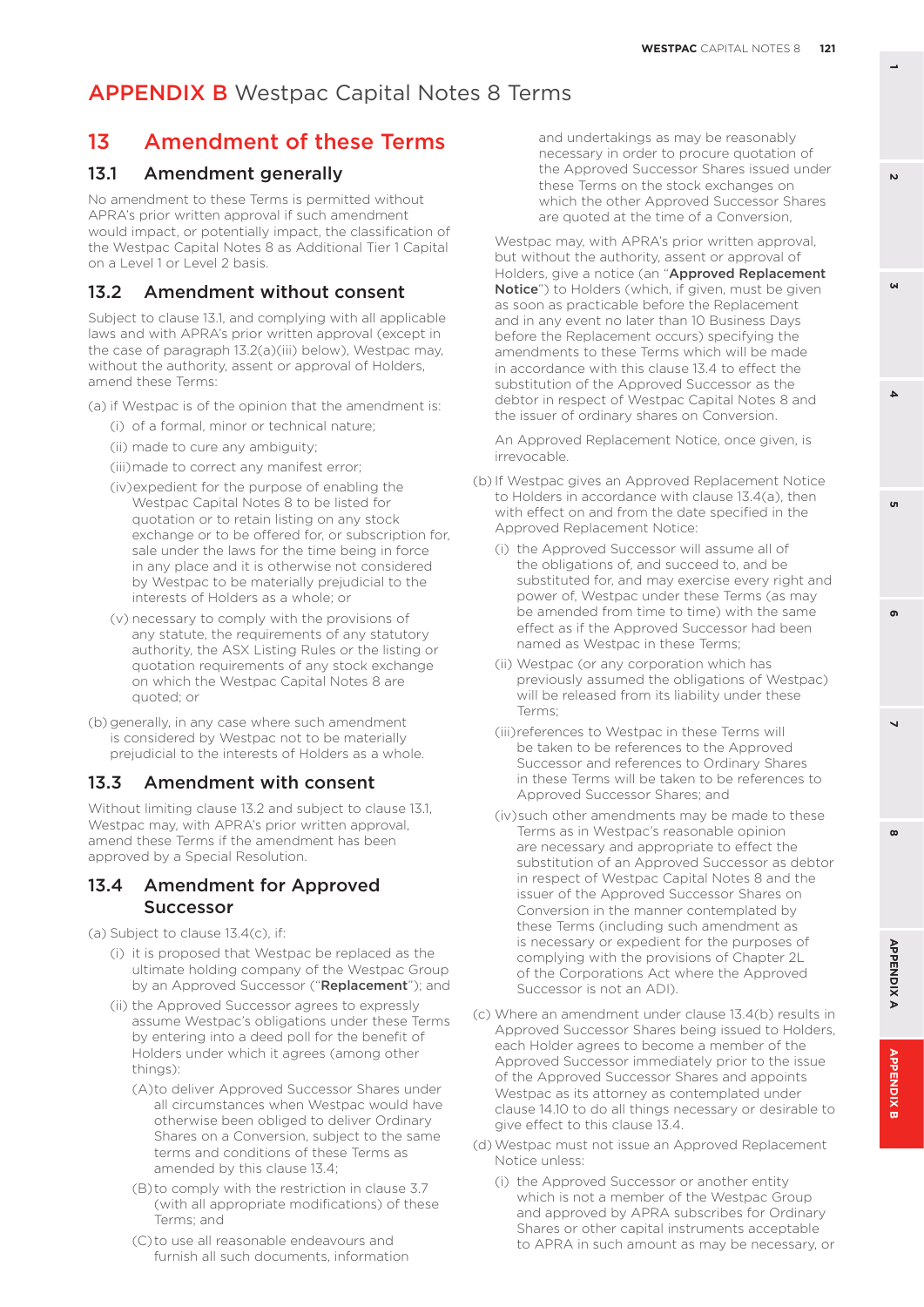take other steps acceptable to APRA to ensure that the capital position of Westpac on a Level 1 and Level 2 basis as described in the Prudential Standards will not be adversely affected, including, if required by APRA or the Prudential Standards, undertaking any capital injection in relation to Westpac to replace the Westpac Capital Notes 8; and

- (ii) any capital injection carried out pursuant to paragraph 13.4(d)(i) is:
	- (A)unconditional;
	- (B)occurs simultaneously with the substitution of the Approved Successor; and
	- (C)of equal or better quality capital and at least the same amount as the Westpac Capital Notes 8, unless otherwise approved by APRA in writing.
- (e) Nothing in this clause 13.4 prevents Westpac from proposing, or limits, any scheme of arrangement or other similar proposal that may be put to Holders or other members of Westpac.

### 13.5 Meanings

In this clause "amend" includes modify, cancel, alter or add to, and "amendment" has a corresponding meaning.

### 14 General

### 14.1 Not deposit liabilities or protected accounts

- (a) Westpac Capital Notes 8 are not deposit liabilities of Westpac nor protected accounts for the purposes of the Banking Act or Financial Claims Scheme and are not subject to the depositor protection provisions of the Banking Act.
- (b) No member of the Westpac Group (other than Westpac) has any liability for Westpac Capital Notes 8 and neither Westpac nor any member of the Westpac Group guarantees Westpac Capital Notes 8.

### 14.2 Further issues

Westpac reserves the right to issue further Westpac Capital Notes 8 or other securities which rank senior to, equally with or behind existing Westpac Capital Notes 8, whether in respect to distributions, dividends, return of capital on a Winding Up or otherwise.

### 14.3 No set-off

Neither Westpac nor any Holder is entitled to set-off any amounts due in respect of the Westpac Capital Notes 8 against any amount of any nature owed by Westpac to the Holder or by the Holder to Westpac (as applicable).

### 14.4 Quotation

Westpac must use all reasonable endeavours and furnish all such documents, information and undertakings as may be reasonably necessary in order to procure quotation of Westpac Capital Notes 8 on the financial market operated by ASX.

### 14.5 Meetings

The Deed Poll contains provisions for convening meetings of the Holders. Any such meeting may consider any matters affecting the interests of Holders, including, without limitation, the amendment of these Terms and the granting of approvals, consents and waivers.

### 14.6 Notices

The Deed Poll contains provisions for the giving of notices.

### 14.7 No other rights

Before Conversion, Westpac Capital Notes 8 confer no rights on a Holder:

- (a) to vote at, or receive notices of, any meeting of shareholders of Westpac;
- (b) to subscribe for new securities or to participate in any bonus issues of securities of Westpac; or
- (c) to otherwise participate in the profits or property of Westpac, except as set out in these Terms.

### 14.8 Ability to trade, buy-back or purchase

- (a) Westpac or any member of the Westpac Group may, to the extent permitted by applicable laws and regulations and with APRA's prior written approval, at any time buy or sell Westpac Capital Notes 8 in the open market, by tender to all or some of the Holders, by private agreement or in any other manner, at any price.
- (b) Subject to APRA's prior written approval, Westpac may purchase on-market or otherwise conduct a buy-back in relation to Westpac Capital Notes 8 at any time and at any price.
- (c) Any Westpac Capital Note 8 purchased or boughtback by Westpac pursuant to this clause is immediately cancelled.

### 14.9 Waiver of immunity

Westpac irrevocably and unconditionally waives any objection it may now or in the future have to the venue of any proceedings, and any claim it may now or in the future have that any proceedings have been brought in an inconvenient forum, if that venue falls within clause 15.

### 14.10 Power of attorney

- (a) Each Holder irrevocably appoints each of Westpac, its officers and any liquidator or administrator of Westpac (each an "Attorney") severally to be the attorney of the Holder with power in the name and on behalf of the Holder to sign all documents and transfers and do any other thing as may in the Attorney's opinion be necessary or desirable to be done in order for the Holder to observe or perform the Holder's obligations under these Terms.
- (b) The power of attorney given in this clause 14.10 is given for valuable consideration and to secure the performance by the Holder of the Holder's obligations under these Terms and is irrevocable.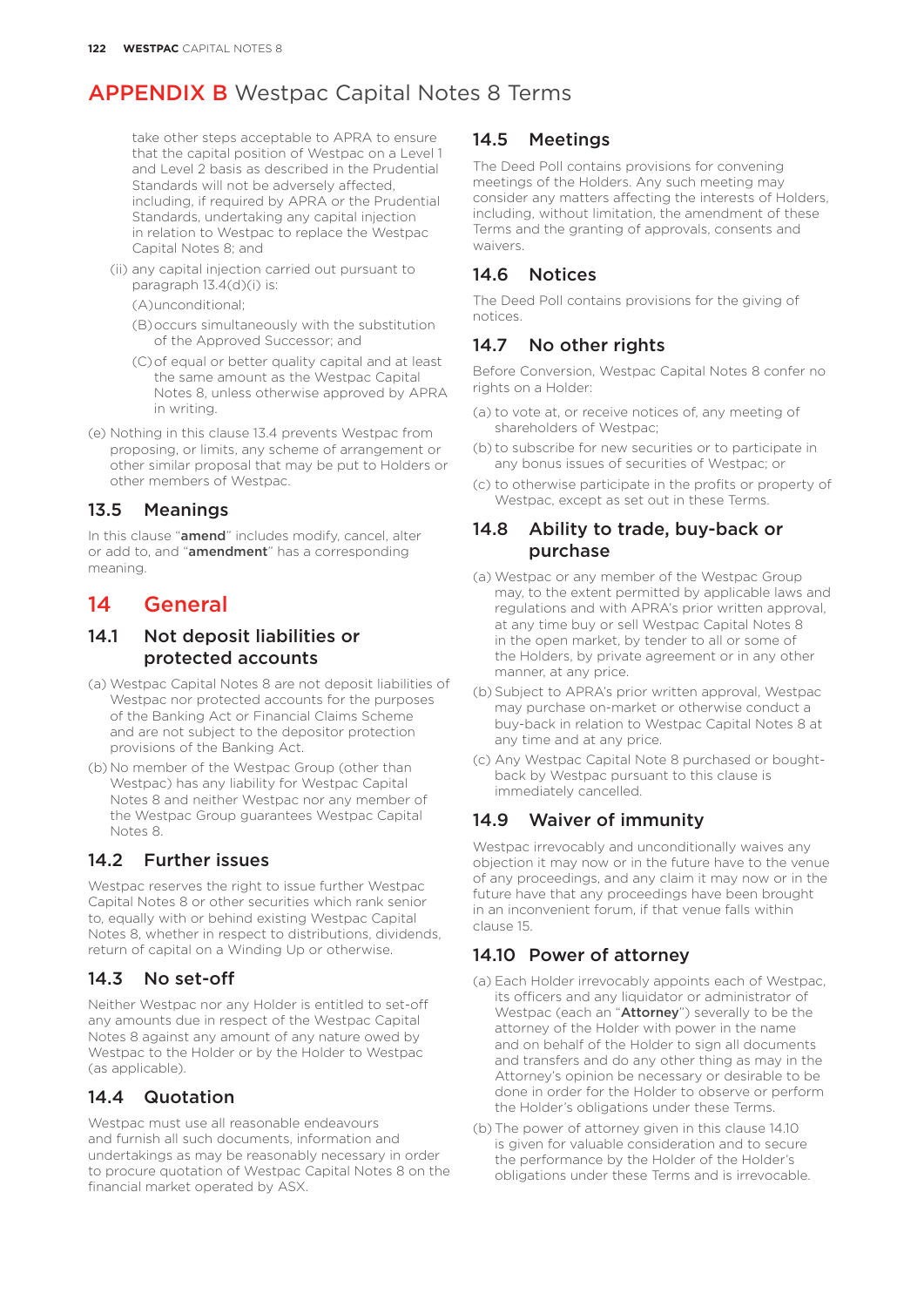### 15 Governing Law

These Terms are governed by the laws of New South Wales, Australia. Each party irrevocably submits to the non-exclusive jurisdiction of the courts of New South Wales, and agrees that it will not object to the venue or claim that the relevant action or proceedings have been brought in an inconvenient forum.

### 16 Interpretation and definitions

### 16.1 Interpretation

The following rules of interpretation apply in these Terms unless the contrary intention appears or the context otherwise requires.

- (a) Definitions and interpretation under Westpac's constitution will also apply to these Terms unless the contrary intention is expressed.
- (b) Unless the context otherwise requires, if there is any inconsistency between the provisions of these Terms and Westpac's constitution then, to the maximum extent permitted by law, the provisions of these Terms will prevail.
- (c) Unless otherwise specified, the Westpac Directors may exercise all powers of Westpac under these Terms as are not, by the Corporations Act or by Westpac's constitution, required to be exercised by Westpac in general meeting.
- (d) Notices may be given by Westpac to a Holder in the manner prescribed by Westpac's constitution for the giving of notices to members of Westpac and the relevant provisions of Westpac's constitution apply with all necessary modification to notices to Holders.
- (e) Unless otherwise specified, a reference to a clause is a reference to a clause of these Terms.
- (f) If a calculation is required under these Terms, unless the contrary intention is expressed, the calculation will be rounded to four decimal places.
- (g) If a payment is required to be made under these Terms, unless the contrary intention is expressed, the payment will be made in Australian dollars only.
- (h) Any provisions which refer to the requirements of APRA or any other prudential regulatory requirements will apply to Westpac only if Westpac is an entity, or the holding company of an entity, subject to regulation and supervision by APRA at the relevant time.
- (i) Any provisions in these Terms requiring the prior written approval by APRA for a particular course of action to be taken by Westpac do not imply that APRA has given its consent or approval to the particular action as of the Issue Date.
- (j) The terms takeover bid, relevant interest, scheme of arrangement, buy-back and on-market buy-back when used in these Terms have the meaning given in the Corporations Act.
- (k) Headings and boldings are for convenience only and do not affect the interpretation of these Terms.
- (l) The singular includes the plural and vice versa.
- (m)A reference to a statute, ordinance, code or other law includes regulations and other instruments under it and consolidations, amendments, reenactments or replacements of any of them.
- (n) Other than in relation to a Capital Trigger Event or a Non-Viability Trigger Event (including a Conversion of the Westpac Capital Notes 8 on a Capital Trigger Event Conversion Date or Non-Viability Trigger Event Conversion Date and any termination of rights under clause 5.8) and other than as otherwise specified in these Terms, if an event under these Terms must occur on a stipulated day which is not a Business Day, then the event will be done on the next Business Day.
- (o) A reference to \$, dollars or cents is a reference to the lawful currency of Australia.
- (p) A reference to time in these Terms is a reference to Sydney, New South Wales, Australia time.
- (q) Calculations, elections and determinations made by Westpac under these Terms are binding on Holders in the absence of manifest error.
- (r) If any provision of these Terms is prohibited or unenforceable in its terms but would not be prohibited or unenforceable if it were read down, and is capable of being read down, that provision must be read down accordingly. If, despite this clause, a provision is still prohibited or unenforceable, if the provision would not be prohibited or unenforceable if a word or words were omitted, the relevant words must be severed and, in any other case, the whole provision must be severed. However, the remaining provisions of these Terms are of full force and effect.

### 16.2 Definitions

In these Terms, except where the contrary intention appears:

#### Acquisition Event means:

- (a) a takeover bid is made for Ordinary Shares and the offer is, or becomes, unconditional and the bidder has a relevant interest in more than 50% of the Ordinary Shares on issue; or
- (b) a court orders one or more meetings to be convened to approve a scheme of arrangement under Part 5.1 of the Corporations Act which scheme would result in a person having a relevant interest in more than 50% of the Ordinary Shares that will be on issue after the scheme is implemented and either:
	- (i) the relevant classes of members pass a resolution approving the scheme; or
	- (ii) an independent expert issues a report that the proposals in connection with the scheme are in the best interests of the holders of Ordinary Shares; or
	- (iii)Holders are treated as being a separate class for the purposes of a scheme of arrangement in respect of the replacement of Westpac as the ultimate holding company of the Westpac Group

Notwithstanding the foregoing, the proposed replacement of Westpac as the ultimate holding company of the Westpac Group shall not constitute an Acquisition Event if:

(c) the proposed successor holding company complies with all applicable legal requirements and obtains any necessary regulatory approvals (including APRA's prior written approval);

**3**

 $\Delta$ 

 $\overline{a}$ 

ക

 $\mathbf{v}$ 

 $\boldsymbol{\omega}$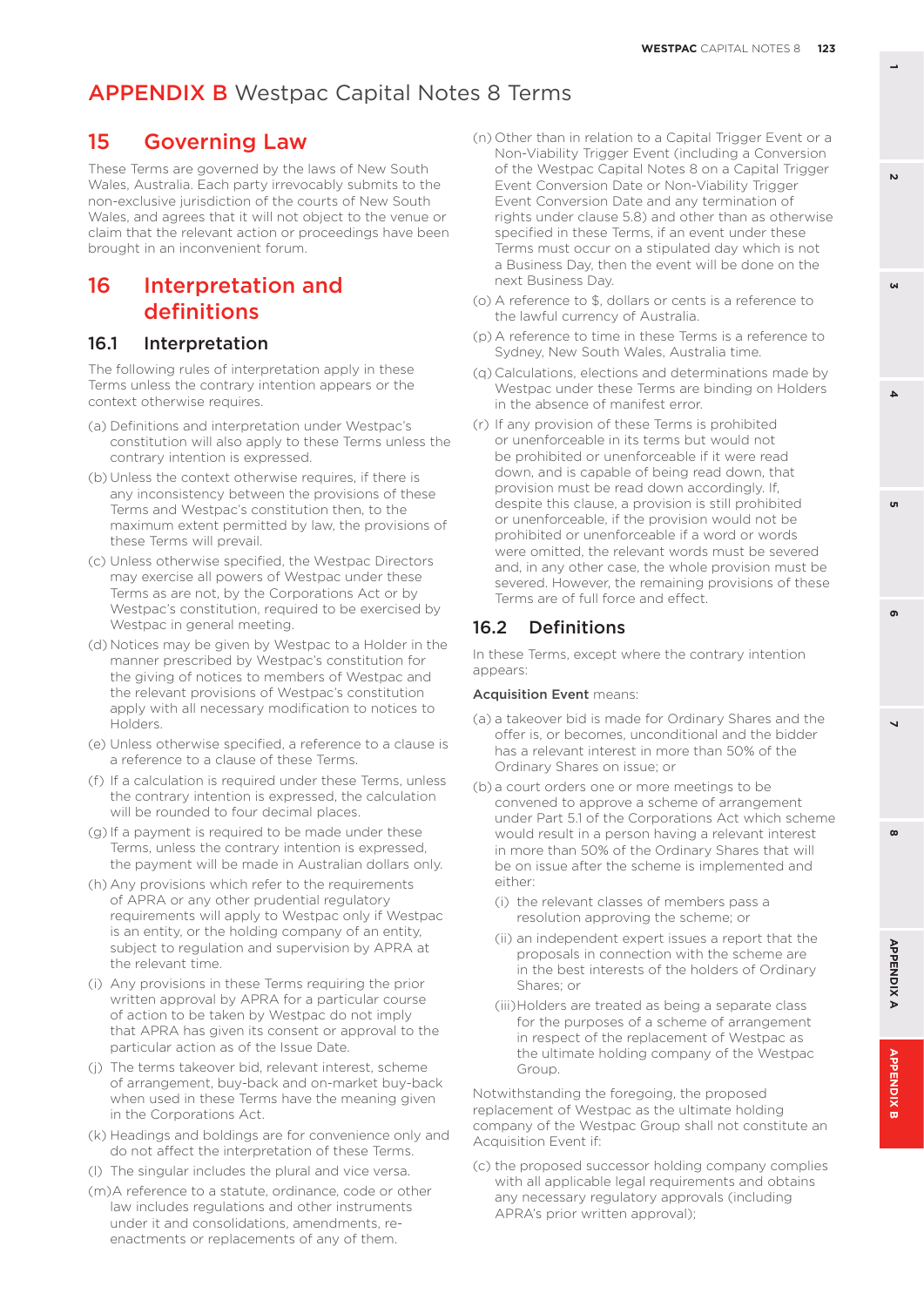- (d) the proposed successor holding company agrees to take any necessary action to give effect to an amendment to these Terms as contemplated in clause 13.4;
- (e) the ordinary shares of the proposed successor holding company are to be listed on any internationally recognised stock exchange;
- (f) the proposed successor holding company has a place of business in New South Wales or has appointed a process agent in New South Wales to receive service of process on its behalf in relation to any legal proceedings arising out of or in connection with Westpac Capital Notes 8:
- (g) the proposed successor holding company has, in the reasonable opinion of Westpac, the financial capacity to satisfy Westpac's obligations under these Terms and the Deed Poll; and
- (h) the proposed replacement of Westpac and the events described in paragraphs (c) to (e) would not, in the reasonable opinion of Westpac, otherwise adversely affect the interests of Holders.

Acquisition Event Conversion Date has the meaning set out in clause 5.9(a)(iii).

Additional Tier 1 Capital has the meaning prescribed by APRA in the Prudential Standards.

ADI means an Authorised Deposit-taking Institution under the Banking Act.

Administrative Action means any judicial decision, official administrative pronouncement or action, published or private ruling, interpretative decision, regulatory procedure or policy, application of a regulatory procedure or policy and any notice or announcement (including any notice or announcement of intent to adopt or make any of those things).

Alternative BBSW Rate has the meaning given in clause 3.1.

Applicable Regulations means the ASX Listing Rules, the ASX Settlement Operating Rules, the ASX Operating Rules, the rules and regulations of CHESS, the Corporations Act and any rules or regulations made under or pursuant to them.

Approved Replacement Notice has the meaning given in clause 13.4(a).

Approved Successor means a holding company that replaces, or is proposed to replace, Westpac as the ultimate holding company of the Westpac Group and that satisfies the requirements under paragraphs (c) to (h) of the definition of 'Acquisition Event' in these Terms.

Approved Successor Share means a fully paid ordinary share in the capital of the Approved Successor.

APRA means the Australian Prudential Regulation Authority (ABN 79 635 582 658) or any authority succeeding to its powers or responsibilities.

ASX means ASX Limited (ABN 98 008 624 691) or the securities market operated by it, as the context requires.

ASX Listing Rules means the listing rules of ASX from time to time with any modifications or waivers in their application to Westpac, which ASX may grant.

ASX Operating Rules means the market operating rules of ASX as amended, varied or waived by ASX from time to time.

ASX Settlement Operating Rules means the settlement operating rules of ASX from time to time with any applicable modification or waiver granted by ASX.

Banking Act means the *Banking Act 1959* (Cth).

**BBSW Rate** has the meaning given in clause 3.1.

**BBSW Rate Disruption Event** has the meaning given in clause 3.1.

Bookbuild means a process conducted by or on behalf of Westpac whereby bids are lodged for the Westpac Capital Notes 8, and, on the basis of those bids, Westpac determines the Margin.

**Business Day** means a day which is:

- (a) a business day as defined in the ASX Listing Rules; and
- (b) for all purposes other than any calculation in respect of a Conversion, a date on which banks are open for general business in Sydney.

**Buy Back** means a transaction involving the acquisition by Westpac of its Ordinary Shares pursuant to the provisions of Part 2J of the Corporations Act.

Capital Reduction means a reduction in capital by Westpac of its Ordinary Shares in any way permitted by the provisions of Part 2J of the Corporations Act.

Capital Securities means shares or any equity, hybrid or subordinated debt capital security (whether comprised of one or more instruments) issued by Westpac excluding the Westpac Capital Notes 8. Capital Security has the corresponding meaning.

Capital Trigger Event has the meaning given in clause 5.1.

Capital Trigger Event Conversion Date has the meaning set out in clause 5.2(d)(iii)(A).

Change of Law means:

- (a) an amendment to, change in or announced prospective change that has been or will be introduced in any laws or regulations under those laws affecting taxation in Australia;
- (b) a judicial decision interpreting, applying or clarifying laws or regulations affecting taxation in Australia;
- (c) an administrative pronouncement, ruling, confirmation, advice or action (including a failure or refusal to provide a ruling) affecting taxation in Australia that represents an official position, including a clarification of an official position of the governmental authority or regulatory body making the administrative pronouncement or taking any action; or
- (d) a challenge in relation to (or in connection with) the tax treatment of Westpac Capital Notes 8 asserted or threatened in writing from a governmental authority or regulatory body in Australia,

which amendment or change is announced or which action or clarification or challenge occurs on or after the Issue Date and which Westpac did not expect as at the Issue Date.

CHESS means the Clearing House Electronic Subregister System operated by ASX Settlement Pty Limited (ABN 49 008 504 532).

Chi-X means Chi-X Australia Pty Ltd (ABN 47 129 584 667), or the financial market operated by Chi-X Australia Pty Ltd, as the context requires.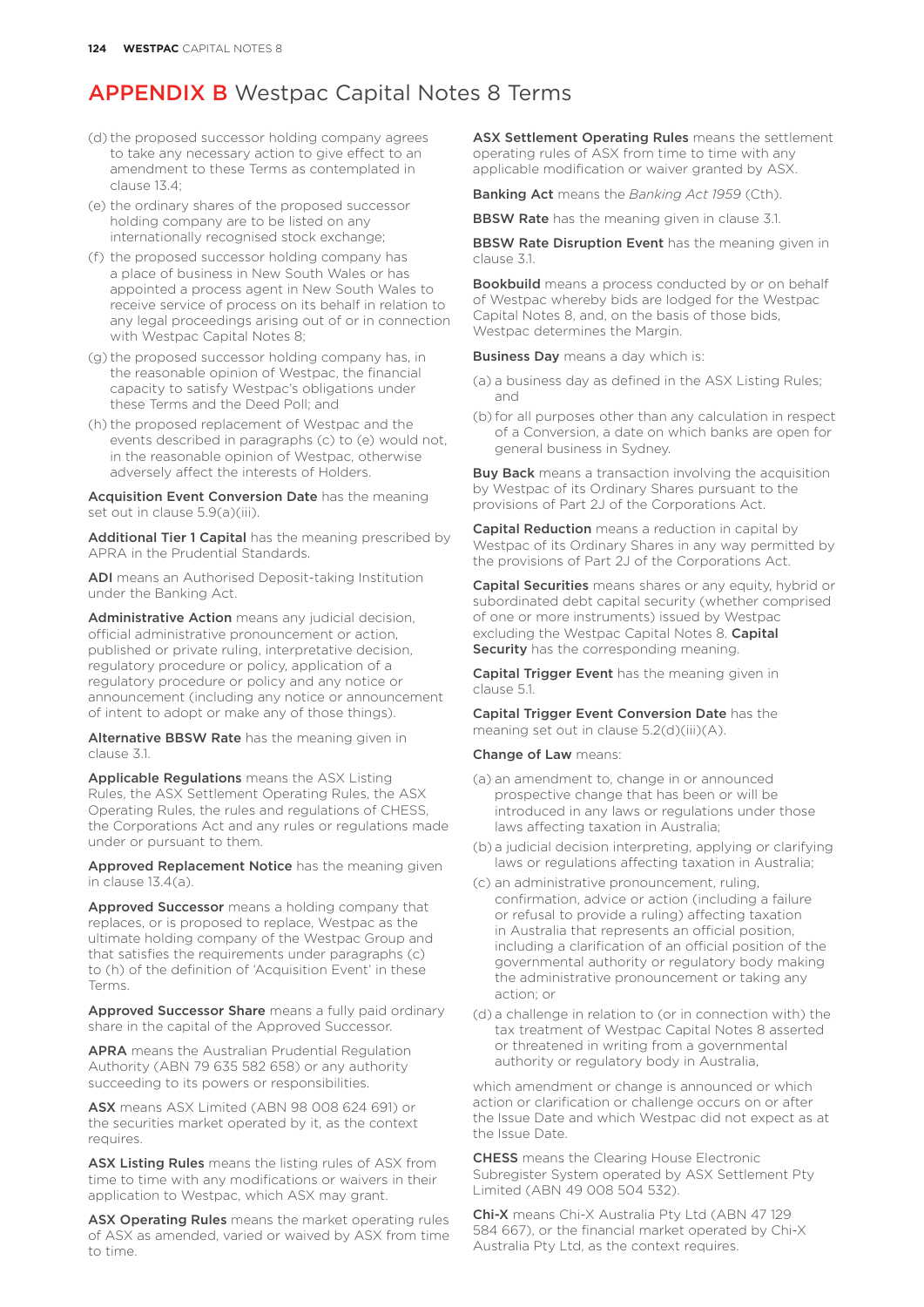Common Equity Tier 1 Capital has the meaning prescribed by APRA in the Prudential Standards.

Conversion means the conversion of all, some or in the case of a Capital Trigger Event or Non-Viability Trigger Event only, a proportion of the Face Value of each of the, Westpac Capital Notes 8 into Ordinary Shares under these Terms and Convert and Converted have corresponding meanings.

**Conversion Date** means the applicable:

(a) Scheduled Conversion Date;

(b) Capital Trigger Event Conversion Date;

(c) Non-Viability Trigger Event Conversion Date;

(d) Acquisition Event Conversion Date; or

(e) Optional Conversion Date.

Conversion Number has the meaning given in clause 9.1.

Corporations Act means the *Corporations Act 2001* (Cth).

Deed Poll means the deed poll entitled "Westpac Capital Notes 8 Deed Poll" executed by Westpac and dated on or about the date of the Bookbuild.

**Distribution** has the meaning given in clause 3.1.

**Distribution Payment Date** has the meaning given in clause 3.5.

Distribution Period means the period from (but excluding) the Issue Date until (and including) the first Distribution Payment Date or thereafter from (but excluding) each Distribution Payment Date until (and including) the next Distribution Payment Date.

Distribution Rate has the meaning given in clause 3.1.

**Dividends** means any interim, final or special dividends payable in accordance with the Corporations Act and Westpac's constitution in relation to Ordinary Shares.

#### Equal Ranking Capital Security means:

- (a) in the case of a dividend, distribution or interest in respect of the Capital Security, a Capital Security (including Westpac Capital Notes 2, Westpac Capital Notes 4, Westpac Capital Notes 5, Westpac Capital Notes 6, Westpac Capital Notes 7 and Westpac USD AT1 Securities) which ranks or is expressed to rank for payment of a dividend, distribution or interest equally with Westpac Capital Notes 8; and
- (b) in the case of redemption or repayment of, reduction of capital on, cancellation of or acquisition of the Capital Security, a Capital Security (including Westpac Capital Notes 2, Westpac Capital Notes 4, Westpac Capital Notes 5, Westpac Capital Notes 6, Westpac Capital Notes 7 and Westpac USD AT1 Securities) which ranks or is expressed to rank equally with Westpac Capital Notes 8 for repayment or a return of capital if Westpac is wound up.

Face Value means as applicable either:

- (a) the Initial Face Value; or
- (b) the Initial Face Value reduced by the amount of Face Value per Westpac Capital Note 8 which has previously been Converted in accordance with clause 5.2 or clause 5.4 or the rights in respect of which have been terminated in accordance with clause 5.8.

FATCA means sections 1471 through 1474 of the United States Internal Revenue Code of 1986, as amended (or any consolidation, amendment, re-enactment or replacement of those provisions and including any regulations or official interpretations issued, agreements entered into or non-US laws enacted with respect to those provisions).

Financial Claims Scheme means the financial claims scheme established under the Banking Act.

First Scheduled Conversion Condition has the meaning set out in clause 4.2(a)(i).

Holder means, in respect of a Westpac Capital Note 8, the person whose name is for the time being entered in the Westpac Capital Notes 8 Register as the owner of it or, where it is held jointly by two or more persons, the persons whose names appear in the Westpac Capital Notes 8 Register as the joint owners of the Westpac Capital Note 8.

#### Ineligible Holder means either:

- (a) a Holder who is prohibited or restricted by any applicable law or regulation in force in Australia (including but not limited to Chapter 6 of the Corporations Act, the *Foreign Acquisitions and Takeovers Act 1975* (Cth), the *Financial Sector (Shareholdings) Act 1998* (Cth) and Part IV of the *Competition and Consumer Act 2010* (Cth)) from being offered, holding or acquiring Ordinary Shares (provided that if the relevant prohibition or restriction only applies to the Holder in respect of some of its Westpac Capital Notes 8, it shall only be treated as an Ineligible Holder in respect of those Westpac Capital Notes 8 and not in respect of the balance of its Westpac Capital Notes 8); or
- (b) a Holder whose address in the Westpac Capital Notes 8 Register is a place outside Australia or who Westpac otherwise believes may not be a resident of Australia and Westpac is not satisfied that the laws of the Holder's country of residence permit the offer, holding or acquisition of Ordinary Shares to the Holder (but Westpac will not be bound to enquire into those laws), either unconditionally or after compliance with conditions which Westpac, in its absolute discretion, regards as acceptable and not unduly onerous.

Initial Face Value means \$100 per Westpac Capital Note 8.

**Issue Date** means the date on which Westpac Capital Notes 8 are issued, which is expected to be on or about 15 September 2021.

**Issue Date VWAP** means the VWAP during the period of 20 Business Days on which trading in Ordinary Shares took place immediately preceding but not including the Issue Date, as adjusted in accordance with clauses 9.4 to 9.7.

Level 1 and Level 2 has the meaning prescribed by APRA in the Prudential Standards.

Liquidator means the liquidator or other official responsible for the conduct and administration of a Winding Up.

Liquidation Sum means an amount of surplus assets equal to \$100 per Westpac Capital Note 8 (as adjusted for any Conversion under clauses 5.2 or 5.4 or any termination of rights under clause 5.8).

Margin has the meaning given in clause 3.1.

**3**

 $\Delta$ 

'n

 $\mathbf{v}$ 

**8 5 APPENDIX B 2 7 4 APPENDIX A 6**

 $\overline{\phantom{0}}$ 

 $\boldsymbol{\omega}$ 

**APPENDIXA** 

APPENDIX

G

 $\mathbf{r}$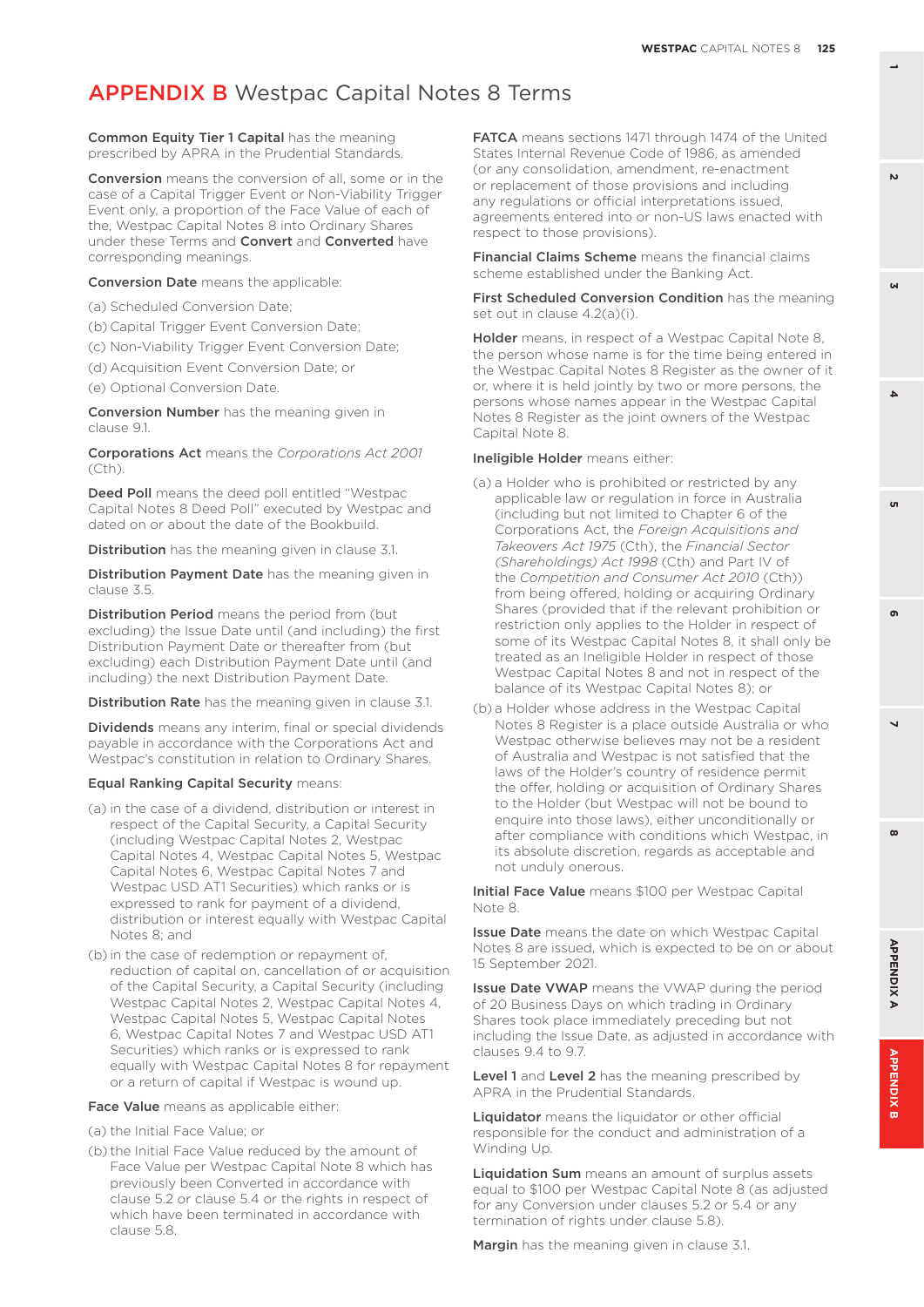Maximum Conversion Number has the meaning given in clause 9.1.

Next Distribution Payment Date means the scheduled quarterly Distribution Payment Date immediately following the date on which the Optional Conversion Notice, Redemption Notice or Transfer Notice (as applicable) was given by Westpac provided that if such Distribution Payment Date is less than 21 Business Days following the date on which such notice was given then it shall be the immediately following Distribution Payment Date.

Nominated Party means one or more third parties selected by Westpac in its absolute discretion (which cannot include a member of the Westpac Group or a related entity (as described in the Prudential Standards) of Westpac).

Non-Viability Trigger Event has the meaning given in clause 5.3.

Non-Viability Trigger Event Conversion Date has the meaning set out in clause 5.4(c)(iii)(A).

Optional Conversion means a Conversion in accordance with clause 6.

Optional Conversion Date means, in respect of each Westpac Capital Note 8:

- (a) 21 September 2029, 21 December 2029, 21 March 2030 or 21 June 2030; or
- (b) the date specified by Westpac as the Optional Conversion Date in accordance with clause 6.3(b)(i)(B).

Optional Conversion Notice means a notice issued in accordance with clause 6.

**Optional Conversion Restriction** has the meaning given in clause 6.2.

**Ordinary Share** means a fully paid ordinary share in the capital of Westpac.

Prospectus means the prospectus relating to the offer of Westpac Capital Notes 8 dated on or about 17 August 2021 and any supplementary or replacement prospectus.

Prudential Standards means the Prudential Standards and guidelines published by APRA and applicable to Westpac or the Westpac Group from time to time.

Reclassification has the meaning given in clause 9.3.

Record Date means, in the case of:

- (a) the payment of Distributions, the date which is eight calendar days before the relevant Distribution Payment Date or, if that date does not fall on a Business Day, the immediately preceding Business Day (or such other date as may be prescribed under the ASX Listing Rules or, if not prescribed by the ASX Listing Rules, a date determined by Westpac and notified to ASX); and
- (b) the payment of the Face Value of the Westpac Capital Note 8 upon a Redemption or Transfer, a date determined by Westpac and notified to ASX (or such other date as may be prescribed by ASX).

Redemption means the redemption of all or some Westpac Capital Notes 8 for their Face Value under these Terms and Redeem, Redeemable and Redeemed have corresponding meanings.

Redemption Date means, in respect of each Westpac Capital Note 8:

- (a) 21 September 2029, 21 December 2029, 21 March 2030 or 21 June 2030; or
- (b) the date specified by Westpac as the Redemption Date in accordance with clause 7.2(b)(i)(B).

Redemption Notice means a notice issued in accordance with clause 7.

Registrar means Link Market Services Limited (ABN 54 083 214 537) or any other person appointed by Westpac to maintain the Westpac Capital Notes 8 Register.

#### Regulatory Event means either:

(a) as a result of:

- (i) any amendment to, clarification of, or change (including any announcement of a prospective change that has been or will be introduced) in the laws or regulations of Australia; or
- (ii) any Administrative Action or any amendment to, clarification of, or change in an Administrative Action,

in each case by any legislative body, court, government authority or regulatory body (irrespective of the manner in which such amendment, clarification, change or Administrative Action is effective or Administrative Action is announced) after the Issue Date provided it was not expected by Westpac as at the Issue Date:

- (iii)more than de minimis additional requirements would be imposed on the Westpac Group in relation to the Westpac Capital Notes 8; or
- (iv)there would be a more than de minimis negative impact on the Westpac Group in relation to (or in connection with) Westpac Capital Notes 8,

in relation to which Westpac has received a supporting opinion of reputable legal counsel in Australia, experienced in such matters, or confirmation from APRA, and which Westpac determines, at its sole discretion, to be unacceptable; or

(b) as a result of any amendment to, clarification of, or change (including any announcement of a prospective change that has been or will be introduced) in any laws or regulations (including the Prudential Standards) by any legislative body, court, government authority or regulatory body (irrespective of the manner in which such amendment, clarification or change is effective) after the Issue Date, Westpac determines, after having received a supporting opinion of reputable legal counsel in Australia, experienced in such matters, or confirmation from APRA, that all, some or a proportion of the Face Value of all or some, Westpac Capital Notes 8 are not or will not be treated as Additional Tier 1 Capital of the Westpac Group under the Prudential Standards, other than as a result of a change of treatment expected by Westpac as at the Issue Date or because Westpac has exceeded a limit or other restriction on the recognition of Additional Tier 1 Capital which was in effect on the Issue Date or which on the Issue Date is expected by Westpac to come into effect.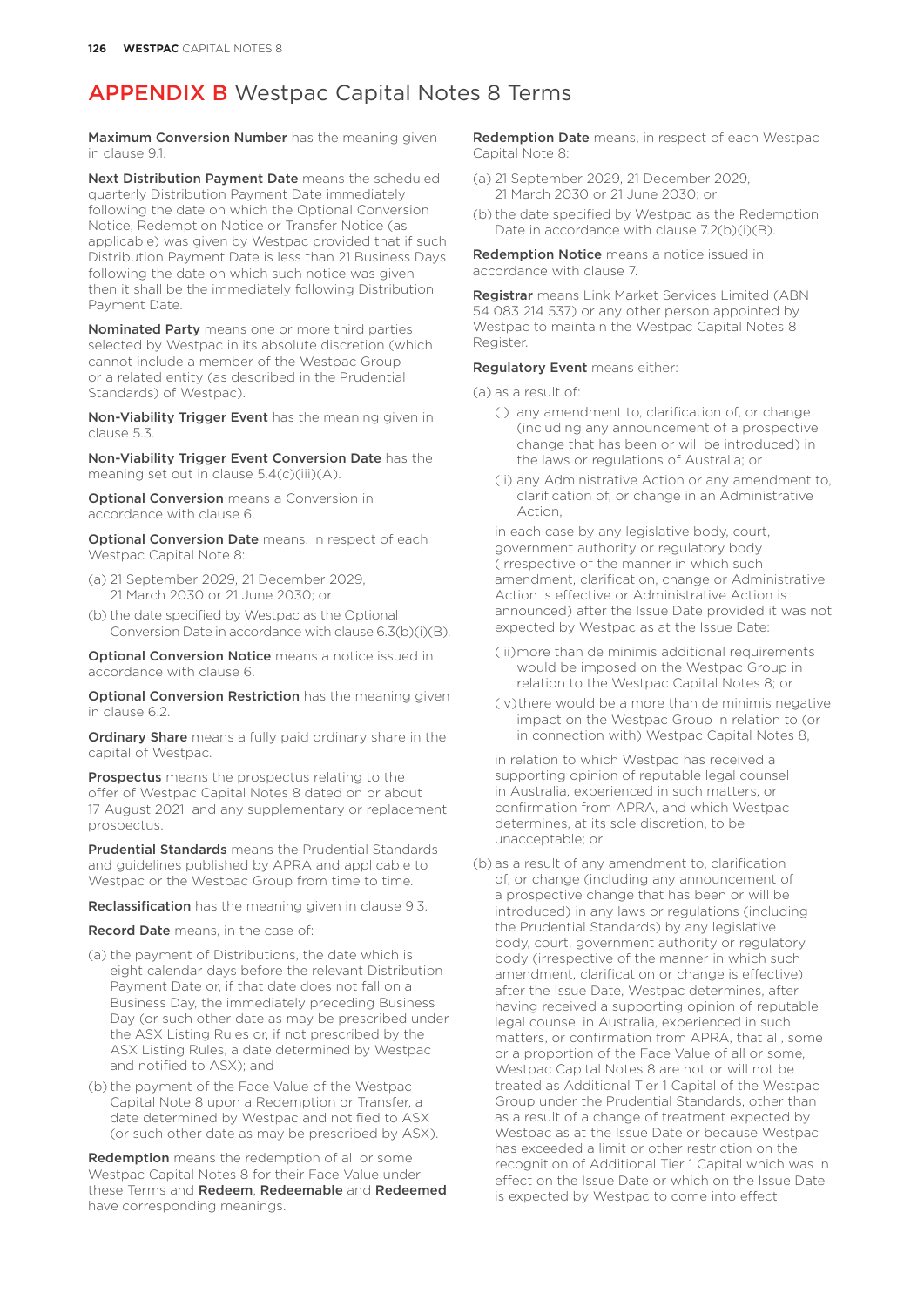Relevant Security means a security forming part of the Tier 1 Capital of Westpac on a Level 1 basis or Level 2 basis.

Replacement has the meaning given in clause 13.4(a).

Sale Agent means the nominee (who cannot be a member of the Westpac Group or a related entity (as described in the Prudential Standards) of Westpac) appointed by Westpac under the facility established for the sale of Ordinary Shares issued by Westpac on Conversion on behalf of Holders who do not wish to receive Ordinary Shares on Conversion or who are Ineligible Holders.

Scheduled Conversion Conditions means the conditions in clause 4.2.

Scheduled Conversion Date has the meaning given in clause 4.1.

Second Scheduled Conversion Condition has the meaning set out in clause 4.2(a)(ii).

Senior Creditors means all creditors of Westpac (present and future), including depositors of Westpac and all holders of Westpac's senior or subordinated debt:

- (a) whose claims are admitted in a Winding Up; and
- (b) whose claims are not made as holders of indebtedness arising under:
	- (i) an Equal Ranking Capital Security; or
	- (ii) an Ordinary Share.

Solvent Reconstruction means a scheme of amalgamation or reconstruction, not involving a bankruptcy or insolvency, where the obligations of Westpac in relation to the outstanding Westpac Capital Notes 8 are assumed by the successor entity to which all, or substantially all of the property, assets and undertaking of Westpac are transferred or where an arrangement with similar effect not involving a bankruptcy or insolvency is implemented.

#### Special Resolution means:

- (a) a resolution passed at a meeting of Holders by a majority of at least 75% of the votes validly cast by Holders in person or by proxy and entitled to vote on the resolution; or
- (b) the written approval of Holders holding at least 75% of the Westpac Capital Notes 8.

Subsidiary has the meaning given in the Corporations Act.

#### Tax Act means:

- (a) the *Income Tax Assessment Act 1936* (Cth) or the *Income Tax Assessment Act 1997* (Cth) (both as amended from time to time, as the case may be, and a reference to any section of the *Income Tax Assessment Act 1936* (Cth) includes a reference to that section as rewritten in the *Income Tax Assessment 1997* (Cth)); and
- (b) any other law setting the rate of income tax payable; and
- (c) any regulation made under such laws.

Tax Event occurs when Westpac determines, after receiving a supporting opinion of reputable legal counsel or other tax adviser in Australia, experienced in such matters, that (as a result of a Change of Law) there is a more than insubstantial risk that:

- (a) Westpac would be exposed to a more than *de*  minimis adverse tax consequence or increased cost in relation to Westpac Capital Notes 8; or
- (b) any Distribution would not be a frankable distribution within the meaning of Division 202 of the Tax Act.

Terms means these terms and conditions of Westpac Capital Notes 8.

Tier 1 Capital has the meaning prescribed by APRA in the Prudential Standards.

Transfer means the transfer of Westpac Capital Notes 8 by Holders to a Nominated Party in accordance with clause 8 and Transferred has a corresponding meaning.

Transfer Date means, in respect of each Westpac Capital Note 8:

- (a) 21 September 2029, 21 December 2029, 21 March 2030 or 21 June 2030; or
- (b) the date specified by Westpac as the Transfer Date in accordance with clause 8.2(b)(i)(B).

**Transfer Notice** means a notice issued in accordance with clause 8.

VWAP means, subject to any adjustments under clauses 9.2 and 9.3, the average of the daily volume weighted average sales prices (such average and each such daily average sales price being expressed in Australian dollars and cents and rounded to the nearest full cent, with A\$0.005 being rounded upwards) of Ordinary Shares sold on ASX and Chi-X during the relevant period or on the relevant days but does not include any "crossing" transacted outside the "Open Session State" or any "special crossing" transacted at any time, each as defined in the ASX Operating Rules or any overseas trades or trades pursuant to the exercise of options over Ordinary Shares.

#### VWAP Period means:

- (a) in the case of a Conversion resulting from an Acquisition Event the lesser of:
	- (i) 20 Business Days on which trading in Ordinary Shares took place immediately preceding (but not including) the Acquisition Event Conversion Date; and
	- (ii) the number of Business Days after the occurrence of the Acquisition Event on which: (A)the Ordinary Shares are quoted for trading on ASX; and
		- (B)trading in Ordinary Shares took place,

in each case immediately preceding (but not including) the Business Day before the Acquisition Event Conversion Date;

**3**

 $\Delta$ 

**8 5**

 $\overline{\phantom{0}}$ 

 $\boldsymbol{\omega}$ 

ക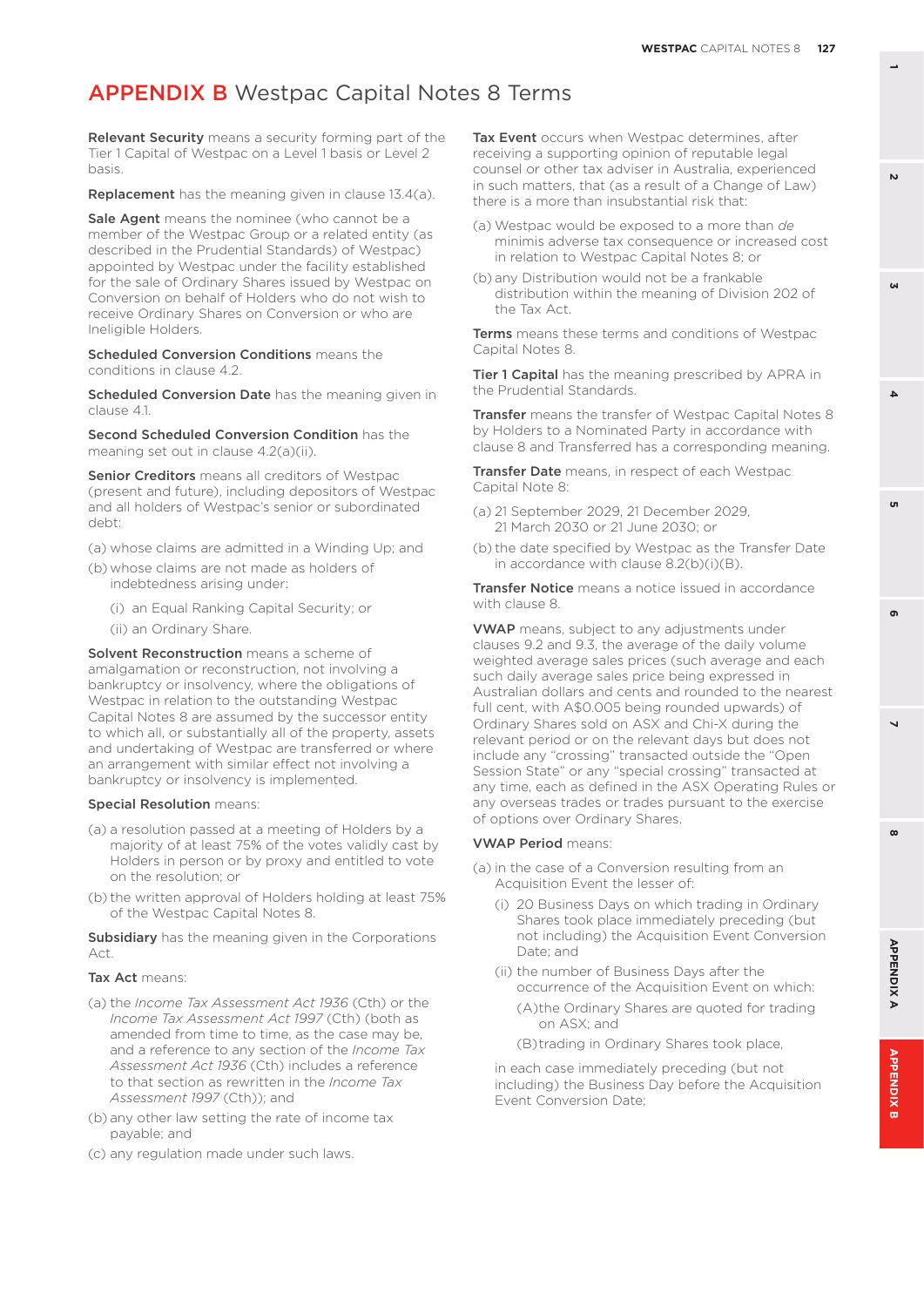- (b) in the case of a Conversion resulting from a Capital Trigger Event, or a Non-Viability Trigger Event, the period of 5 Business Days on which trading in Ordinary Shares took place immediately preceding (but not including) the Conversion Date;
- (c) in the case of any other Conversion, the period of 20 Business Days on which trading in Ordinary Shares took place immediately preceding (but not including) the Conversion Date; or
- (d) otherwise, the period for which the VWAP is to be calculated in accordance with these Terms.

Westpac means Westpac Banking Corporation (ABN 33 007 457 141).

Westpac Capital Notes 2 means the notes issued by Westpac under the note deed poll dated 7 May 2014.

Westpac Capital Notes 4 means the notes issued by Westpac, under the note deed poll dated 23 May 2016.

Westpac Capital Notes 5 means the Westpac Capital Notes 5 issued by Westpac under the note deed poll dated 9 February 2018.

Westpac Capital Notes 6 means the Westpac Capital Notes 6 issued by Westpac under the note deed poll dated 18 November 2019.

Westpac Capital Notes 7 means the Westpac Capital Notes 7 issued by Westpac under the note deed poll dated 12 November 2020.

Westpac Capital Notes 8 means the Westpac Capital Notes 8 issued by Westpac under these Terms.

Westpac Capital Notes 8 Register means the register of Holders maintained by Westpac or its agent and includes any subregister established and maintained under CHESS.

Westpac Directors means some or all of the directors of Westpac acting as a board.

Westpac Group means Westpac and its controlled entities taken as a whole.

Westpac Level 1 Common Equity Tier 1 Capital Ratio means, in respect of the Westpac Level 1 Group, the ratio of the Common Equity Tier 1 Capital of the Westpac Level 1 Group to the risk weighted assets of the Westpac Level 1 Group, calculated in accordance with the Prudential Standards.

#### Westpac Level 1 Group means either:

(a) Westpac; or

(b) the "extended licensed entity" which is comprised of Westpac and each Subsidiary of Westpac as specified in any approval granted by APRA in accordance with the Prudential Standards.

Westpac Level 2 Common Equity Tier 1 Capital Ratio means, in respect of the Westpac Level 2 Group, the ratio of the Common Equity Tier 1 Capital of the Westpac Level 2 Group to the risk weighted assets of the Westpac Level 2 Group, calculated in accordance with the Prudential Standards.

Westpac Level 2 Group means Westpac and each Subsidiary that is recognised by APRA as part of Westpac's Level 2 group in accordance with the Prudential Standards.

Westpac USD AT1 Securities means the fixed rate resetting perpetual subordinated contingent convertible securities issued by Westpac, acting through its New Zealand branch, under the indenture dated 7 September 2017, as supplemented by the first supplemental indenture dated 21 September 2017.

#### Winding Up means:

- (a) a court order is made in Australia for the winding up of Westpac (and such order is not successfully appealed or set aside within 30 days); or
- (b) an effective resolution is passed by shareholders or members for the winding up of Westpac in Australia,

other than in connection with a Solvent Reconstruction.

*A Winding Up must be commenced by a court order or an effective resolution of shareholders or members. Neither (i) the making of an application, the filing of a petition, or the taking of any other steps for the winding up of Westpac (or any other procedure whereby Westpac may be dissolved, liquidated, sequestered or cease to exist as a body corporate), nor (ii) the appointment of a receiver, administrator, administrative receiver, compulsory manager, Banking Act statutory manager or other similar officer (other than a Liquidator) in respect of Westpac, constitutes a Winding Up for the purposes of these Terms.*

### 16.3 Inconsistency with ASX Listing Rules

So long as Westpac Capital Notes 8 are quoted on ASX, these Terms as they relate to those Westpac Capital Notes 8 are to be interpreted in a manner consistent with the applicable ASX Listing Rules, provided always that where a clause of these Terms is required to give effect to the Prudential Standards, the interpretation which gives effect to that APRA requirement shall prevail.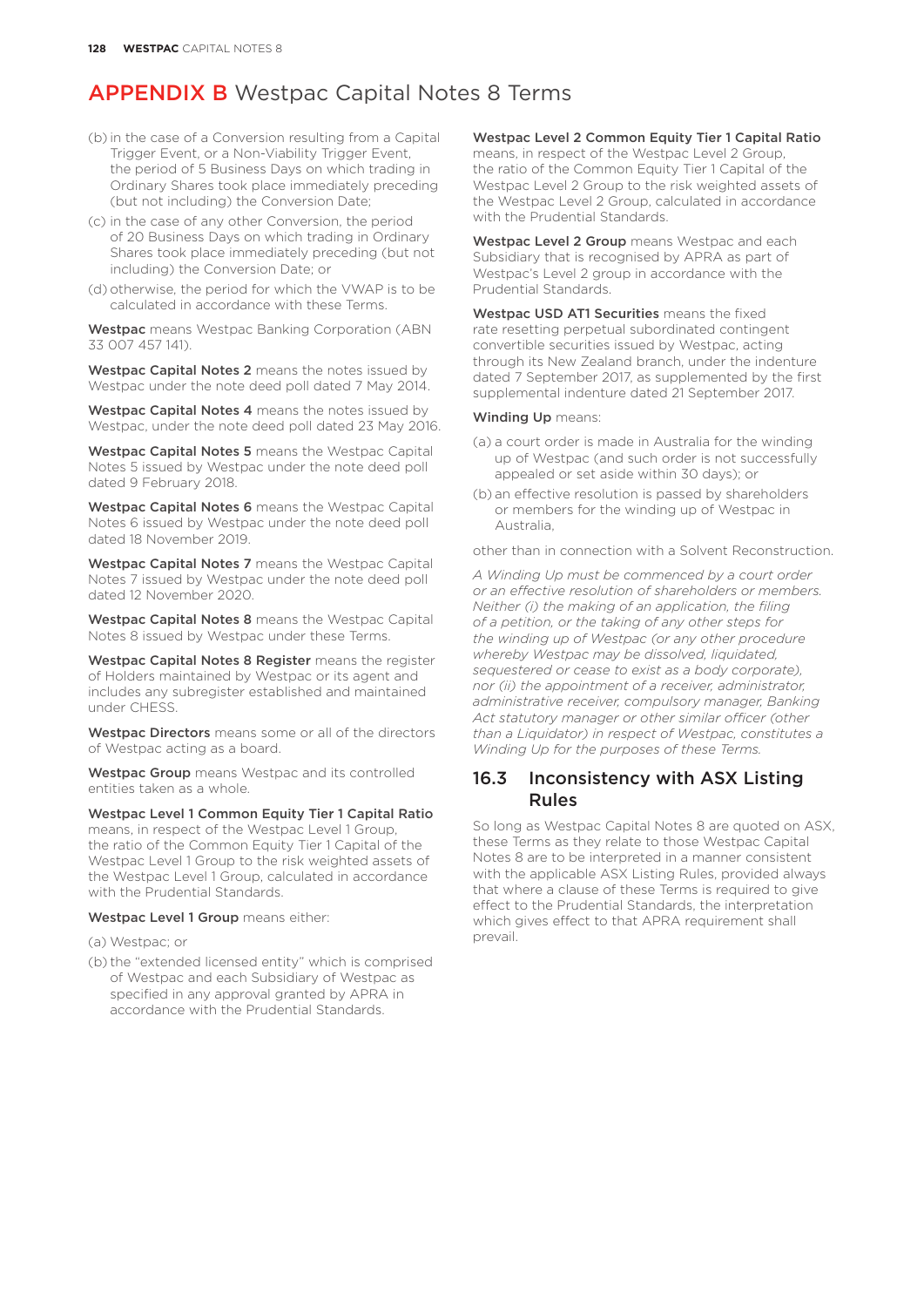### Corporate Directory

### Registered Office of Westpac

Westpac Banking Corporation Westpac Group Secretariat Level 18, Westpac Place 275 Kent Street Sydney NSW 2000

#### Australian legal adviser to the Offer, including the Reinvestment Offer

Allens Level 28, Deutsche Bank Place Corner Hunter & Phillip Streets Sydney NSW 2000

### Australian taxation adviser to the Offer, including the Reinvestment Offer

Greenwoods & Herbert Smith Freehills ANZ Tower 161 Castlereagh Street Sydney NSW 2000

### Auditor

PricewaterhouseCoopers One International Towers Sydney Watermans Quay Barangaroo Sydney NSW 2000

### Accounting Adviser

PricewaterhouseCoopers Securities Limited One International Towers Sydney Watermans Quay Barangaroo Sydney NSW 2000

### Registrar

Link Market Services Limited Level 12, 680 George Street Sydney NSW 2000

### Arranger and Joint Lead Manager

Westpac Institutional Bank Level 2, Westpac Place 275 Kent Street Sydney NSW 2000

#### Joint Lead Managers

Westpac Institutional Bank Level 2, Westpac Place 275 Kent Street Sydney NSW 2000

ANZ Securities Limited ANZ Centre Melbourne Level 9, 833 Collins Street Docklands VIC 3008

Citigroup Global Markets Australia Pty Limited Level 23, Citigroup Centre 2 Park Street Sydney NSW 2000

Commonwealth Bank of Australia Level 21, Darling Park Tower 1 201 Sussex Street Sydney NSW 2000

Morgans Financial Limited Level 29, Riverside Centre 123 Eagle Street Brisbane QLD 4000

National Australia Bank Limited  $|$  AVA $|$  6 2 Carrington Street Sydney NSW 2000

Ord Minnett Limited NAB House Level 8, 255 George Street Sydney NSW 2000

Shaw and Partners Limited Level 7, Chifley Tower 2 Chifley Square Sydney NSW 2000

### Co-Managers

Bell Potter Securities Limited Aurora Place Level 38, 88 Philip Street Sydney NSW 2000

Crestone Wealth Management Limited Level 32, Chifley Tower 2 Chifley Square Sydney NSW 2000

### HOW TO CONTACT US

Website: [westpac.com.au/westpaccapnotes8](http://westpac.com.au/westpaccapnotes8)

Westpac Capital Notes 8 Information Line 1300 660 106 (in Australia) and +61 1300 660 106 (outside Australia) (local call cost within Australia) (Monday to Friday – 8.30am to 7.30pm, Sydney time)